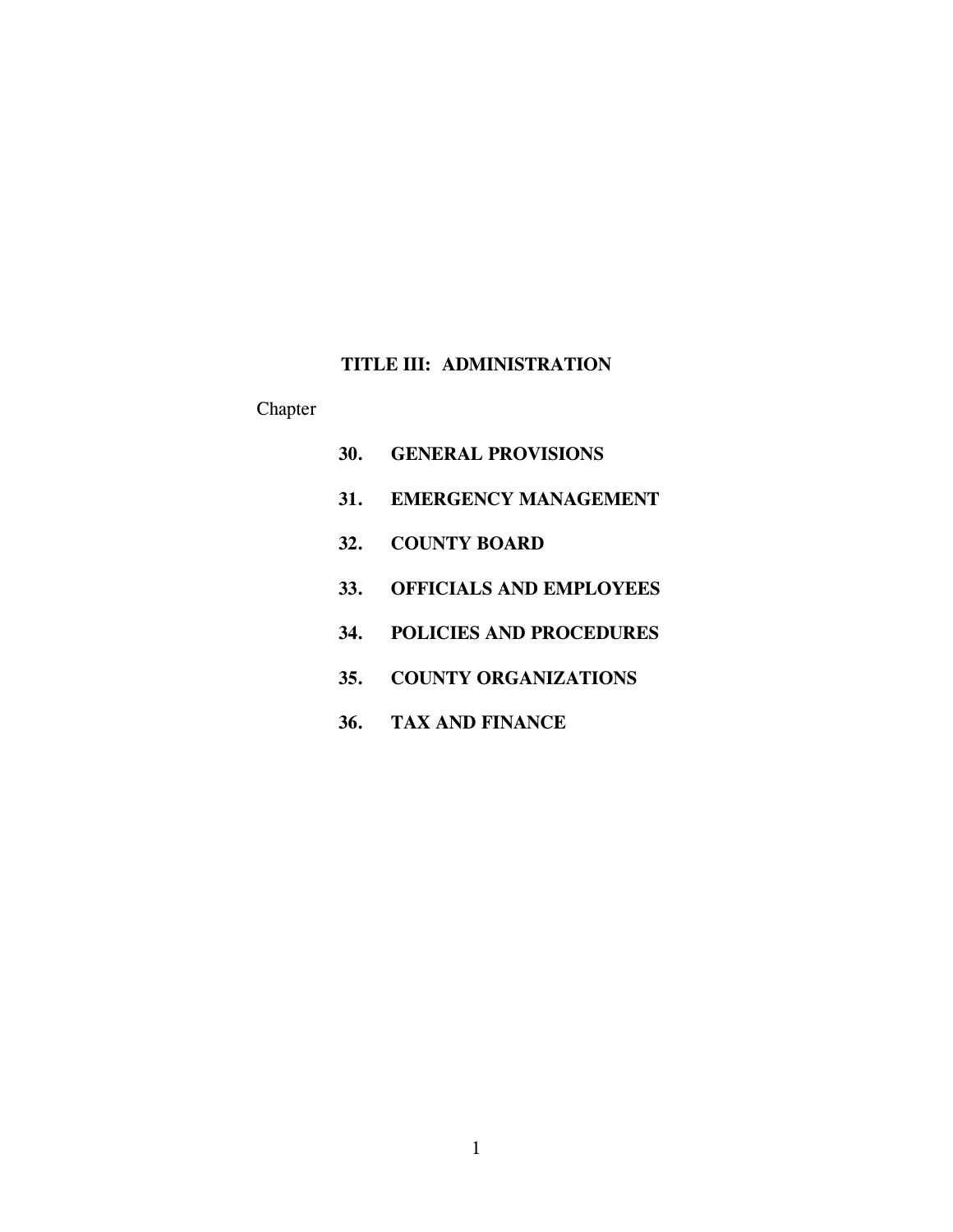**Effingham County - Administration**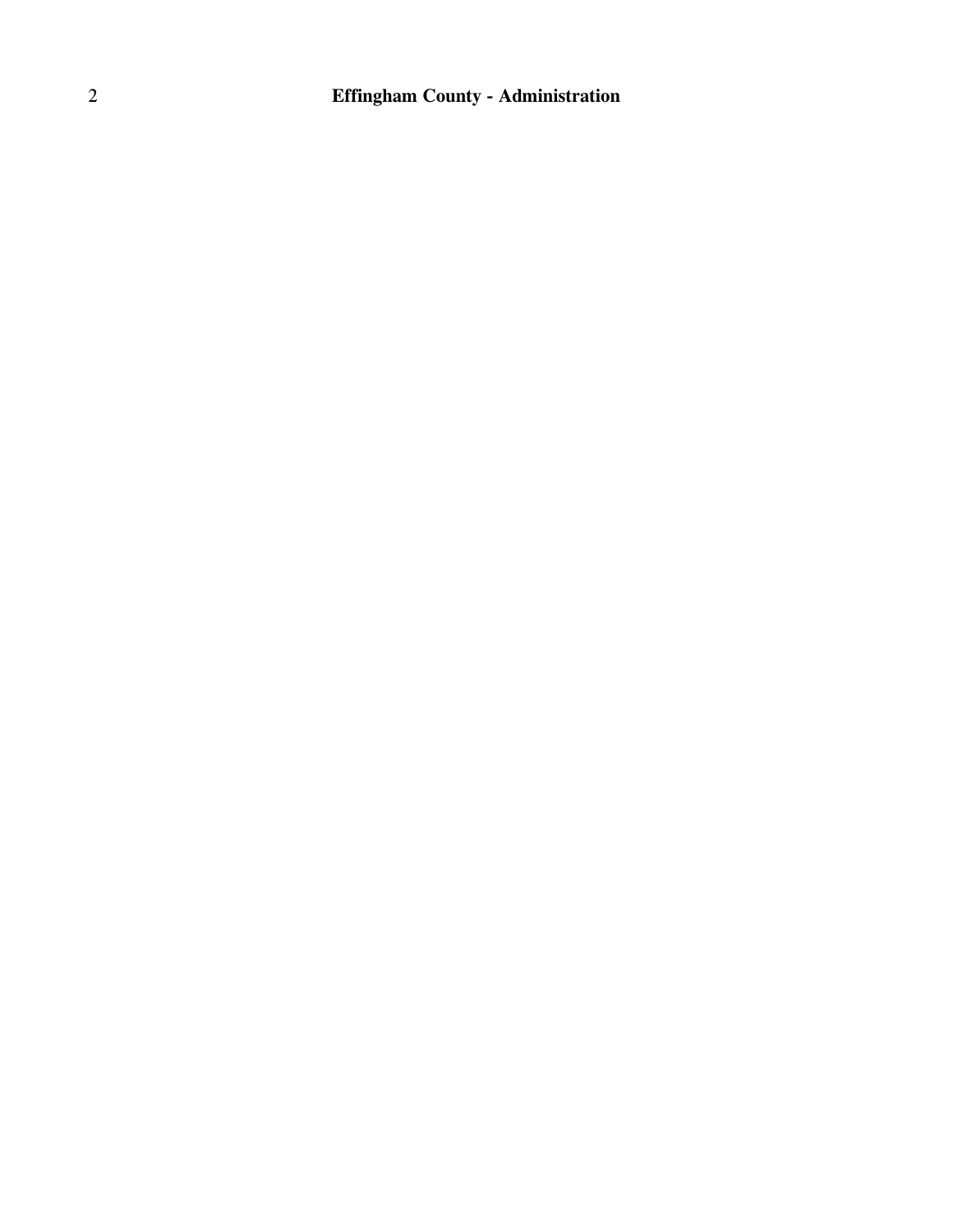# **CHAPTER 30: GENERAL PROVISIONS**

## **Section**

#### *Miscellaneous Provisions*

- 30.01 County Board standing committees
- 30.02 Welfare Services Committee disbanded
- 30.03 Jurors Commission dissolved
- 30.04 Facility use requirements
- 30.05 Historic Preservation Study Committee

#### *Courthouse Regulations*

- 30.20 Purpose
- 30.21 Unlawful possession
- 30.22 Exceptions
- 30.23 Soliciting and peddling regulations; county buildings
- 30.24 County buildings designated smoke-free
- 30.99 Penalty

## *MISCELLANEOUS PROVISIONS*

## **§ 30.01 COUNTY BOARD STANDING COMMITTEES.**

The Legislative and Tax and Finance standing committees will be committees of the whole Board. (Ord. passed 3-15-2010)

## **§ 30.02 WELFARE SERVICES COMMITTEE DISBANDED.**

The County Welfare Services Committee will disband following the adoption and filing of this section.

(Ord. 06-49, passed 7-17-2006)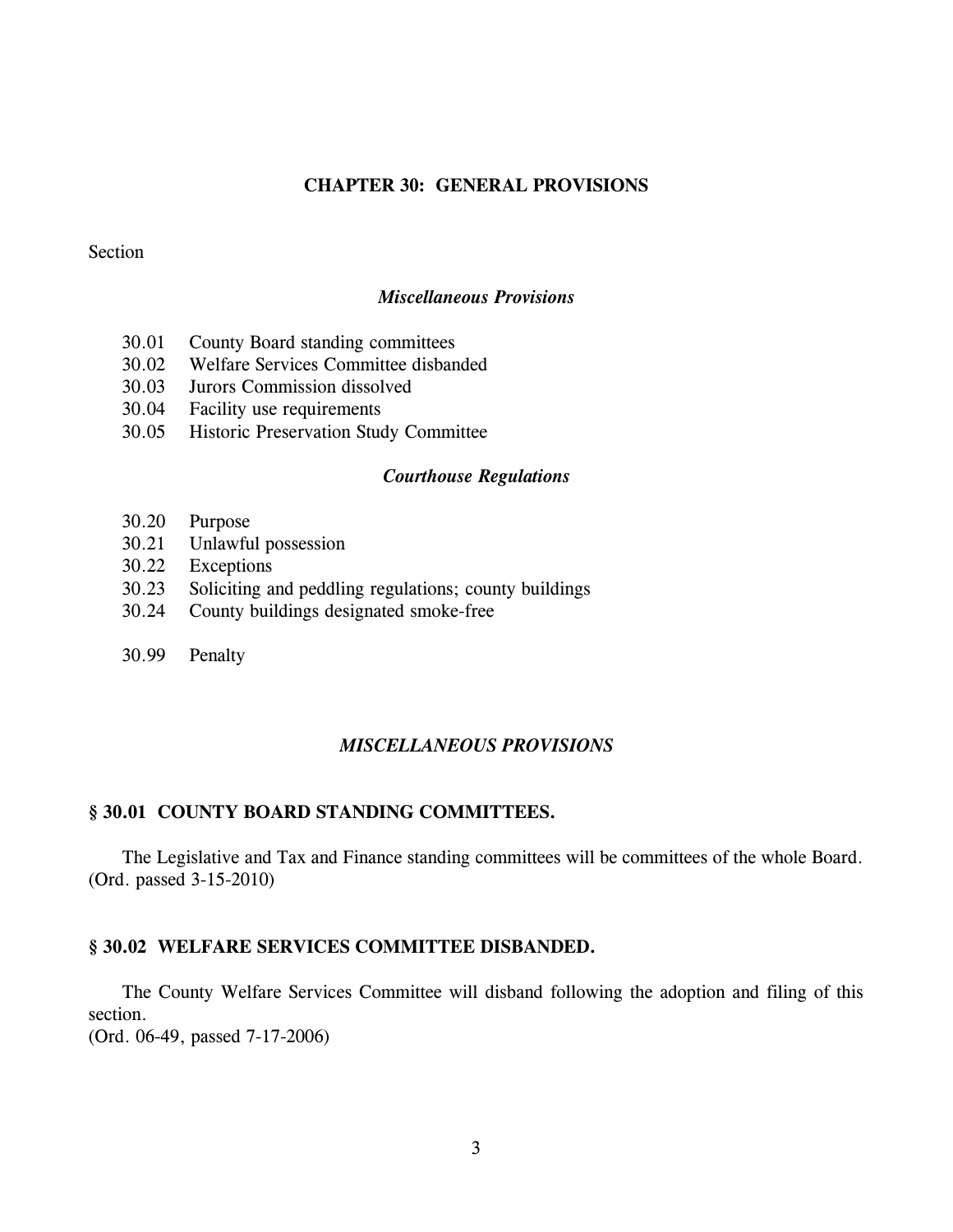### **§ 30.03 JURORS COMMISSION DISSOLVED.**

The County Jurors Commission will dissolve following the adoption and filing of this section. (Ord. passed 8-17-2009)

### **§ 30.04 FACILITY USE REQUIREMENTS.**

Any individual or group not presenting a certificate of insurance listing their scheduled special event and the county as an additional insured, prior to the event, will result in the cancellation of the use of the county property.

(Ord. 11-45, passed 7-18-2011)

#### **§ 30.05 HISTORIC PRESERVATION STUDY COMMITTEE.**

(A) *Establishment.* The County Historic Preservation Study Committee (hereinafter referred to as the Study Committee) is hereby established.

(B) *Purpose.* The purpose of the Study Committee shall be to investigate the power and authority that can be given to a preservation commission and to prepare a report to the County Board, including a recommendation concerning the need for a preservation ordinance.

(C) *Members.*

(1) *Membership.* The Study Committee shall include nine members, nominated and ratified by the County Board. Its Chairperson shall be appointed by the Study Committee.

(a) The Study Committee must include at least one representative from each of the following organizations:

- 1. County Cultural Center and Museum Association;
- 2. County Historical Society;
- 3. South Central Illinois Regional Planning Commission; and
- 4. County Board.

(b) The remaining members of the Study Committee shall be persons with a demonstrated interest in prehistory, history or architecture.

(c) The members of the Study Committee shall not be compensated with a mileage allowance for travel or per diem payments for meetings.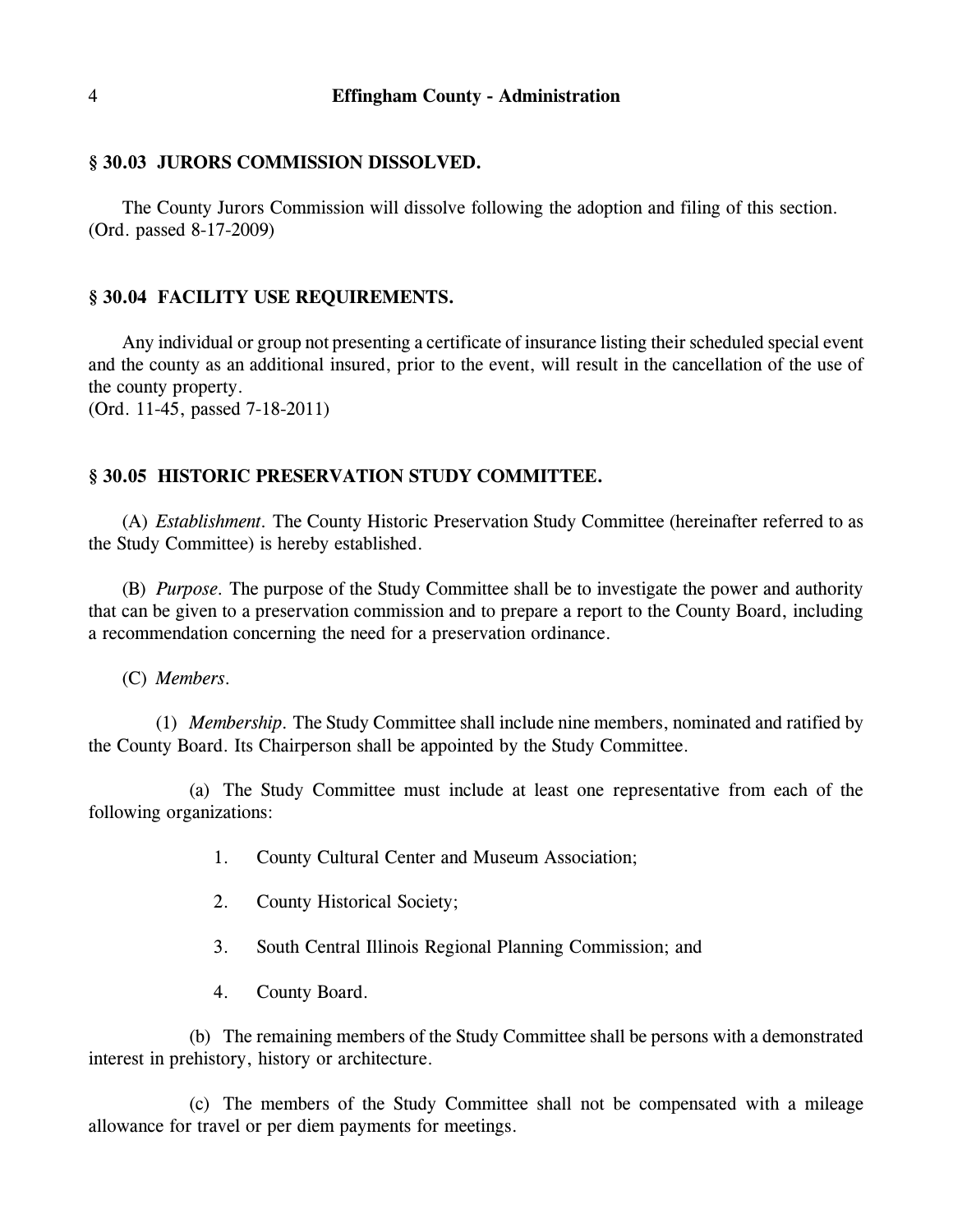(2) *Members.* Should a member resign or fail to fulfill his or her obligations, a successor will be named by the County Board. The Study Committee will appoint a Chairperson.

(D) *Powers of the Study Committee.* The Study Committee is hereby authorized:

(1) To review existing surveys and/or prepare a new preliminary survey of historic resources in the county;

(2) To determine the need for a Preservation Commission, based on the results of the survey;

(3) Upon recommendation of a Preservation Commission, to recommend either specific landmarks and districts or a process for identification and designation of landmarks and districts;

(4) To prepare an ordinance;

(5) To recommend incentives to encourage preservation; and

(6) To prepare a report to the County Board in a timely manner.

(E) *Report of findings.*

(1) The Study Committee shall report its initial findings and recommendations to the County Board within one year of its appointment.

(2) The report of the Study Committee shall be submitted for review and comment to:

- (a) The County Board;
- (b) South Central Illinois Regional Planning Commission;
- (c) Each existing municipal landmark or preservation commission in the county; and
- (d) The State Department of Natural Resources.
- (F) *Hearings and action.*

(1) Public hearings shall be held in at least two locations within 60 days after submission of the report. The hearings, after 15 days published notice, may be held by either the County Board or the Study Committee. Within 45 days of the close of the hearings, the Study Committee shall send a final report and a recommended ordinance, if it so advocates, to the County Board.

(2) The Board has 60 days to then take one of three possible actions on the report. It may: accept the report and enact the ordinance without changes; refer the matter back to the Study Committee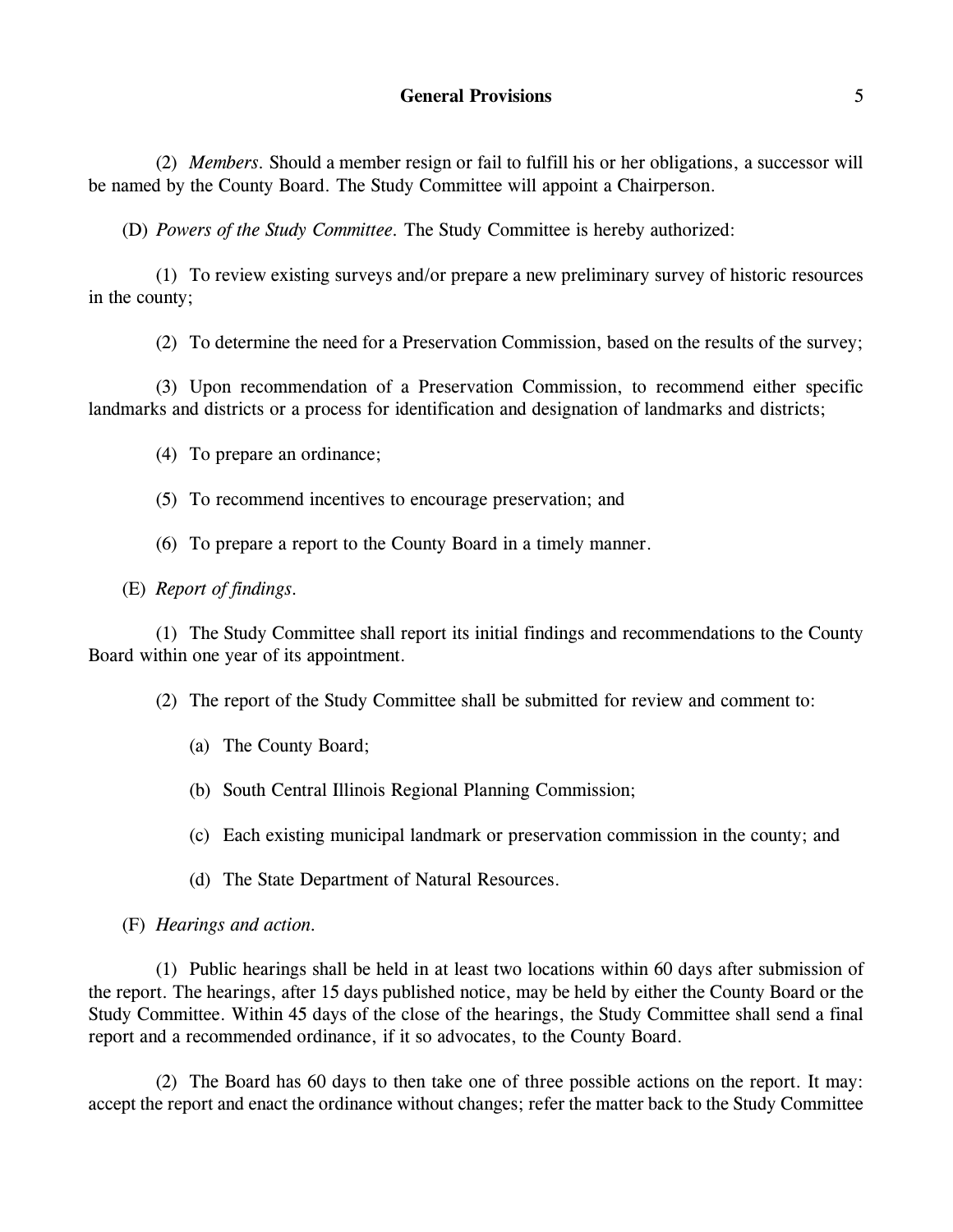with suggested refinements for return within 60 days; or reject the report and ordinance by resolution stating its reason for such action. Following this final action by the County Board, the Study Committee shall cease to exist.

(Ord. passed 2-16-2010)

## *COURTHOUSE REGULATIONS*

#### **§ 30.20 PURPOSE.**

The purpose of this subchapter is to ensure the protection and safety of the general public while inside any buildings owned or operated by and for the county. Due to the general adversarial nature of both civil and criminal proceedings at the courthouse, as well as the presence of prisoners pending criminal prosecution, a potential danger to the public exists that must be protected by the county. (Prior Code, § 9-1-1)

### **§ 30.21 UNLAWFUL POSSESSION.**

No person shall carry or possess on or about his or her person while inside any buildings owned or operated by the county, any pistol, revolver, stun gun, laser or other firearms, bludgeon, blackjack, slingshot, sandbag, metal knuckles or any switchblade knife or razor, Bowie knife or dirk knife, or dirk, or dagger, or any other dangerous or deadly weapon. (Prior Code, § 9-1-2) Penalty, see § 30.99

### **§ 30.22 EXCEPTIONS.**

This subchapter does not apply to any officer of a Police Department or any Sheriff or Deputy Sheriff or constable of the state or United States Marshal while acting in his or her official capacity. (Prior Code, § 9-1-3)

#### **§ 30.23 SOLICITING AND PEDDLING REGULATIONS; COUNTY BUILDINGS.**

There shall be no selling, soliciting, peddling, distribution or collection in connection with produce, foodstuffs, cosmetics, jewelry, newspapers, magazines, fund drives or any other nature, within any building owned, leased or rented by the county, other than in the conduct of officially approved county business by any county employee or member of the general public. (Prior Code, § 9-1-4) Penalty, see § 30.99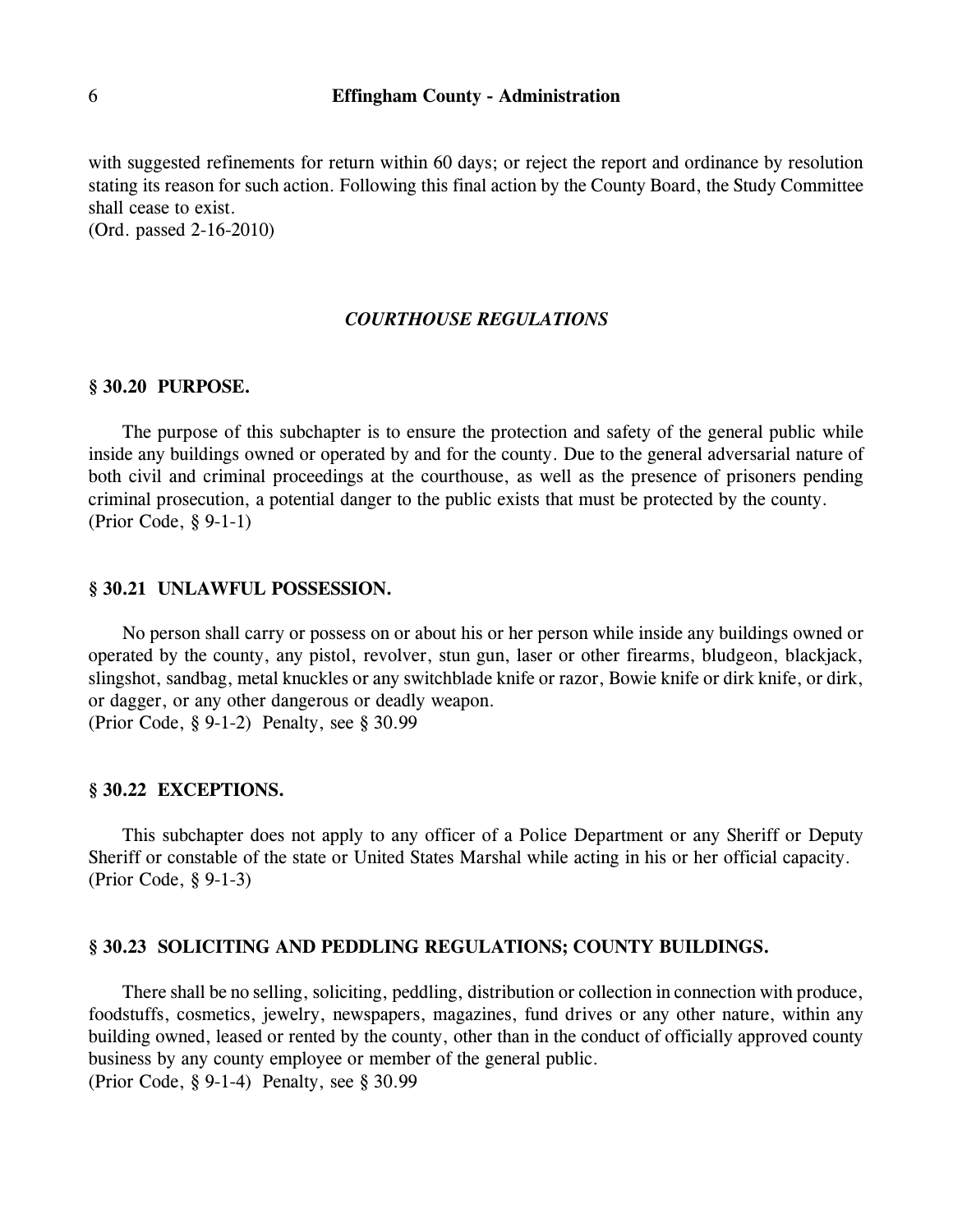## **§ 30.24 COUNTY BUILDINGS DESIGNATED SMOKE-FREE.**

Smoking shall not be permitted in any portion of any building owned and/or operated by the county. (Prior Code, § 9-1-5) Penalty, see § 30.99

# **§ 30.99 PENALTY.**

(A) Any person violating any provision of this chapter for which no specific penalty is prescribed shall be subject to § 10.99.

(B) (1) Any person who violates the terms of §§ 30.20 through 30.24 shall be guilty of a petty offense punishable by a fine not to exceed \$500.

(2) Upon conviction of a violation of the terms of §§ 30.20 through 30.24, the weapon possessed by the offender shall be confiscated by the trial court or appropriate authorities. (Prior Code, § 9-1-6)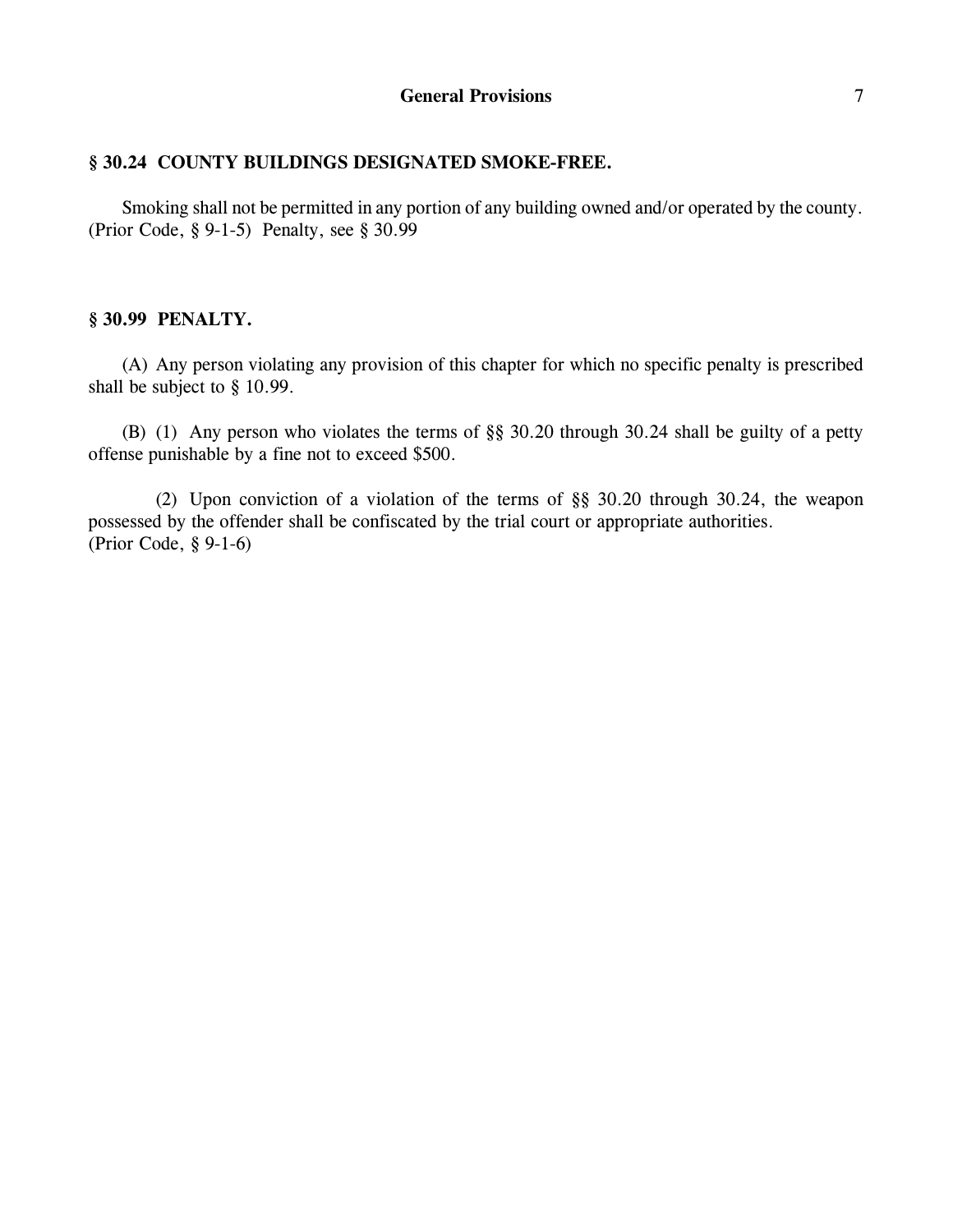**Effingham County - Administration**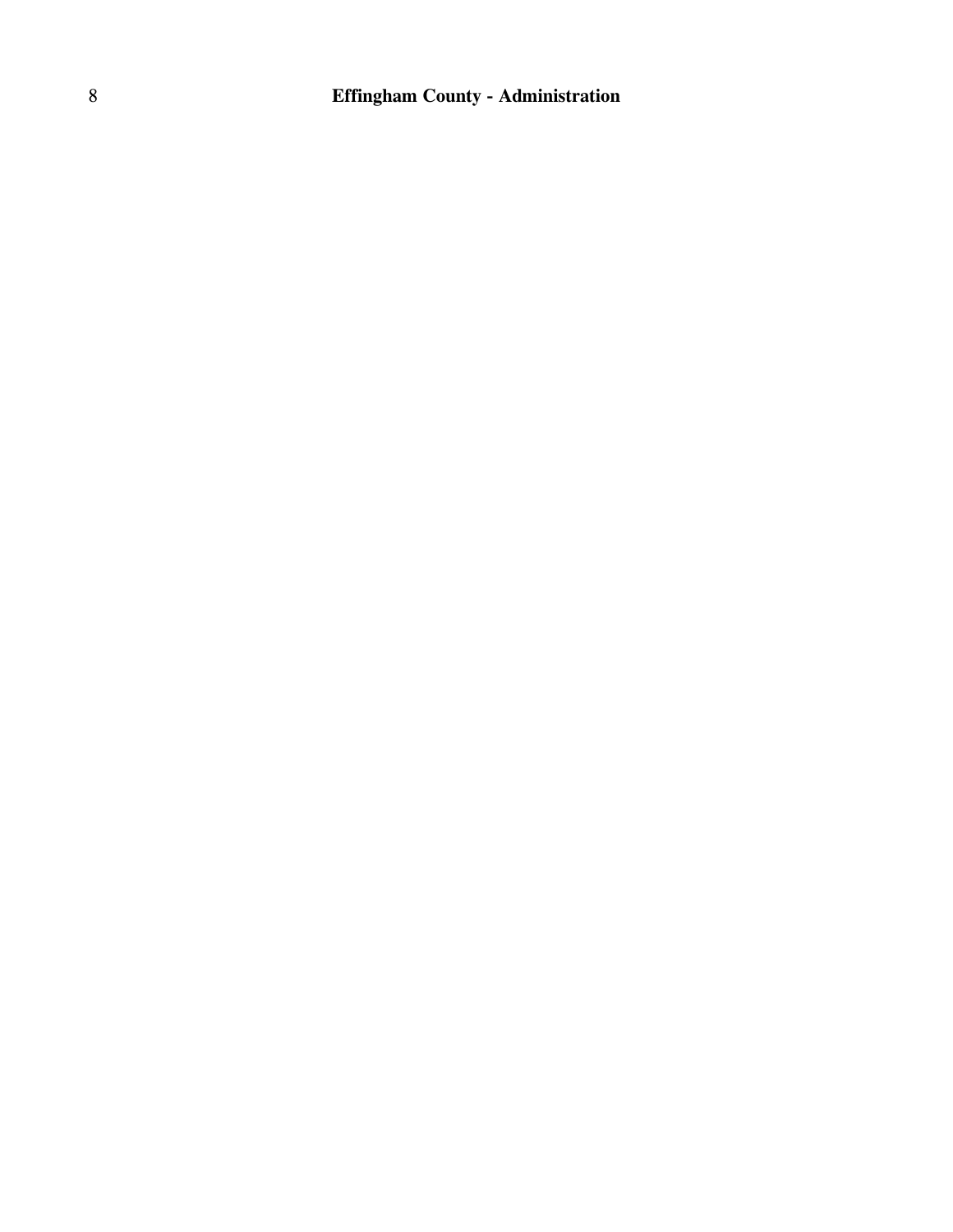# **CHAPTER 31: EMERGENCY MANAGEMENT**

### **Section**

## *Mutual Aid System Agreement*

- 31.01 Purpose
- 31.02 Definitions
- 31.03 Authority and action to effect mutual aid
- 31.04 Incident management system
- 31.05 Compensation for aid
- 31.06 Insurance
- 31.07 Indemnification
- 31.08 Non-liability for failure to render aid
- 31.09 Term
- 31.10 Effectiveness
- 31.11 Binding effect
- 31.12 Validity
- 31.13 Notices
- 31.14 Governing law
- 31.15 Execution in counterparts
- 31.16 Executive Board of IEMMAS
- 31.17 Duties of the Executive Board
- 31.18 Rules and procedures
- 31.19 Amendments

### *Emergency Management; EMA*

- 31.30 Purpose; authority
- 31.31 Limitations
- 31.32 Definitions
- 31.33 Functions; statutory responsibilities
- 31.34 EMA Director; office
- 31.35 Compensation; state reimbursement
- 31.36 Local disaster declarations
- 31.37 Testing of disaster warning devices
- 31.38 Mutual aid between political subdivisions
- 31.39 Immunity
- 31.40 Authority to accept services, gifts, grants or loans
- 31.41 Orders, rules and regulations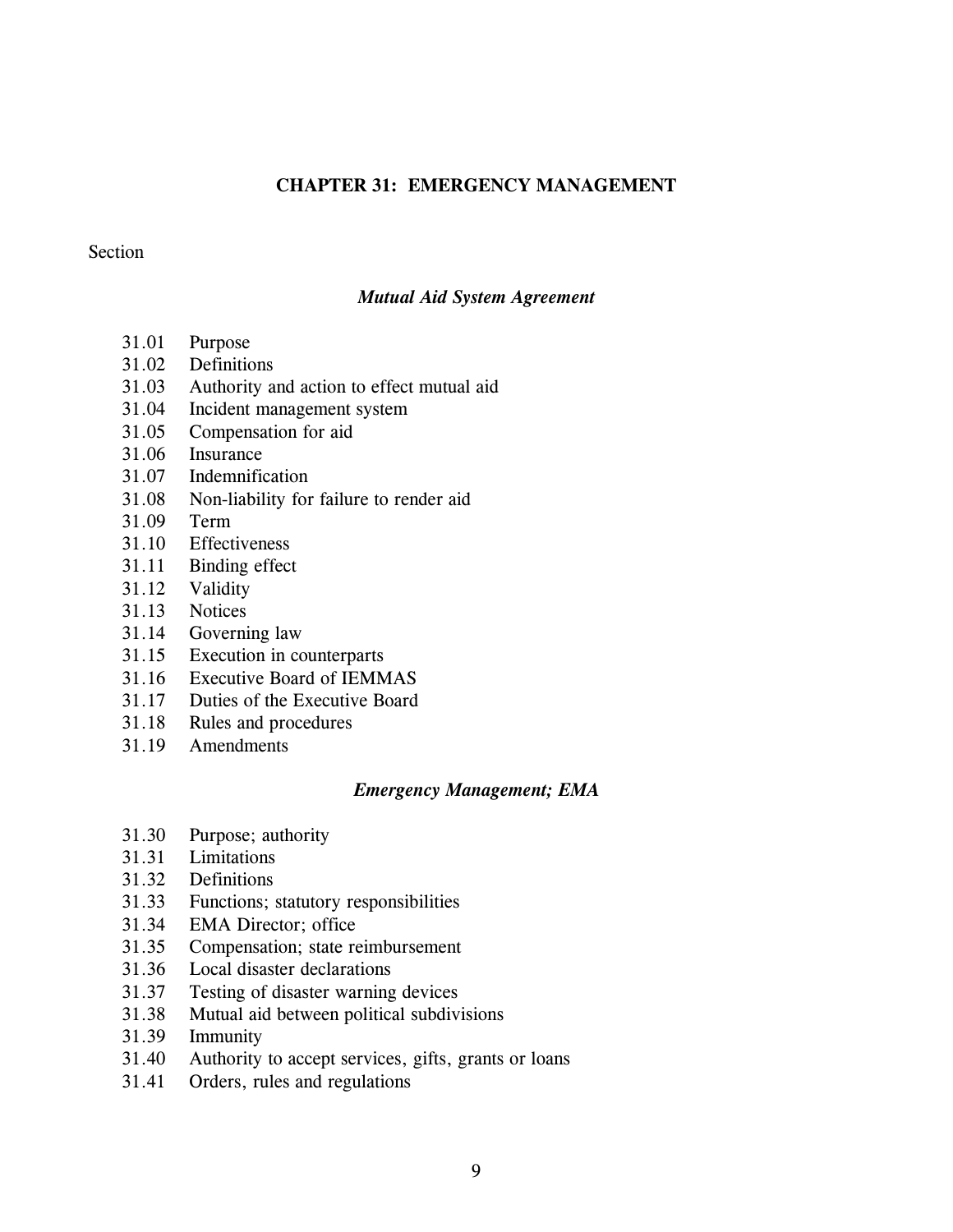## 10 **Effingham County - Administration**

- 31.42 Utilization of existing agency, facilities and personnel
- 31.43 Emergency powers
- 31.44 Oath
- 31.45 No private liability
- 31.46 Prohibition of political activity

### *Cross-reference:*

*Ground ambulance service, see Ch. 94*

### *MUTUAL AID SYSTEM AGREEMENT*

## **§ 31.01 PURPOSE.**

It is recognized and acknowledged that in certain situations, such as, but not limited to, emergencies, natural disasters and human-made catastrophes, the use of an individual member unit's personnel and equipment to perform functions outside the territorial limits of the member unit is desirable and necessary to preserve and protect the health, safety and welfare of the public. It is further expressly acknowledged that in certain situations, such as the aforementioned, the use of other member unit's personnel and equipment to perform functions within the territorial limits of a member unit is desirable and necessary to preserve and protect the health, safety and welfare of the public. Further, it is acknowledged that coordination of mutual aid through the state emergency management mutual aid system is desirable for the effective and efficient provision of mutual aid. (Prior Code, § 30-2-1)

### **§ 31.02 DEFINITIONS.**

For the purpose of this subchapter, the following definitions shall apply unless the context clearly indicates or requires a different meaning.

*AFFECTED/STRICKEN UNIT.* A member unit which requests aid through the Illinois Emergency Management Agency in the event of an emergency.

*AIDING UNIT.* A member unit furnishing equipment, personnel and/or services to an affected/stricken unit.

*EMERGENCY/DISASTER.* An occurrence or condition in a member unit's territorial jurisdiction which results in a situation of such magnitude and/or consequence that it cannot be adequately handled by the affected/stricken unit and such that a member unit determines the necessity and advisability of requesting aid.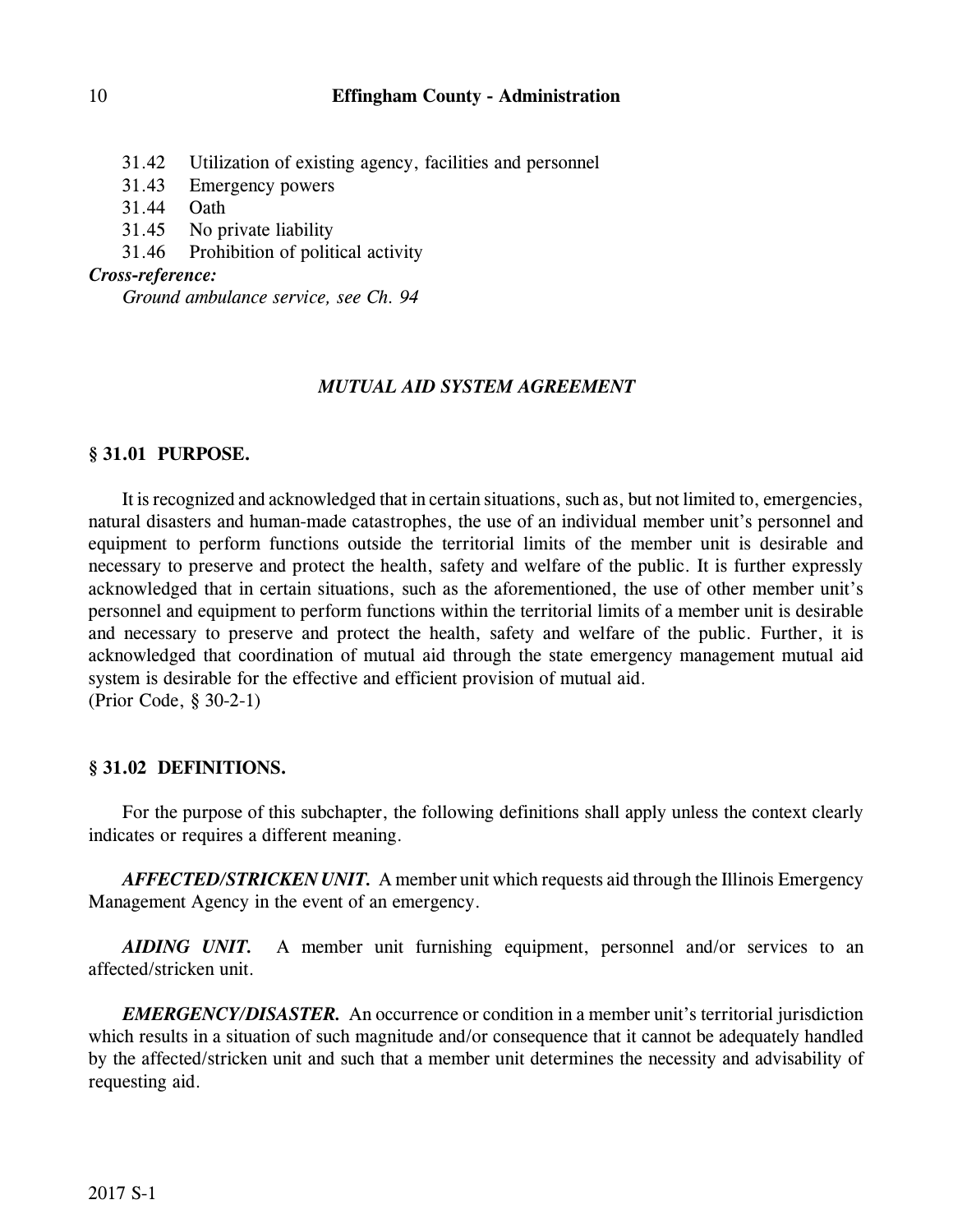*EXECUTIVE BOARD.* The governing body of IEMMAS comprised of the officers and Regional VP, Past President of the State Emergency Services Management Association or their representatives.

**IEMA REGIONS.** The geographically associated member units or unit which have been grouped for operational efficiency and representation of those member units.

*ILLINOIS EMERGENCY MANAGEMENT MUTUAL AID SYSTEM.* Hereinafter referred to as *IEMMAS*, a definite and prearranged plan whereby response and assistance is provided to an affected/stricken unit by the aiding unit(s) in accordance with the system established and maintained by the IEMMAS member units, and amended from time to time.

*MEMBER UNIT.* A unit of local government, including, but not limited to, a city or county having an Emergency Management Program accredited/certified by the state, or an intergovernmental agency and the units of which the intergovernmental agency is comprised which is a party to the IEMMAS Agreement and has been appropriately authorized by the governing body to enter into such agreement, and to comply with the rules and regulations of IEMMAS.

*TRAINING*. The regular scheduled practice of emergency procedures during non-emergency drills/exercise to implement the necessary joint operations of IEMMAS. (Prior Code, § 30-2-2)

# **§ 31.03 AUTHORITY AND ACTION TO EFFECT MUTUAL AID.**

(A) Themember units hereby authorize and direct their respective Emergency Manager/Coordinator or his or her designee to take necessary and proper action to render and/or request mutual aid from the other member units in accordance with the policies and procedures established and maintained by the IEMMAS member units. The aid rendered shall be to the extent of available personnel and equipment not required for adequate protection of the territorial limits of the aiding unit. The judgment of the Emergency Manager/Coordinator, or his or her designee, of the aiding unit shall be final as to the personnel and equipment available to render aid.

(B) Whenever an emergency/disaster occurs and conditions are such that the Emergency Manager/Coordinator, or his or her designee, of the affected/stricken unit determines it advisable to request aid pursuant to this agreement he or she shall notify IEMA of the nature and location of the emergency/disaster and the type and amount of equipment and personnel and/or services requested from the IEMMAS.

(C) The Emergency Manager/Coordinator, or his or her designee, of the aiding unit shall take the following action immediately upon being requested for aid:

(1) Establish the incident command system at the site of the emergency;

(2) Determine what equipment, personnel and/or services is requested according to the system maintained by IEMMAS;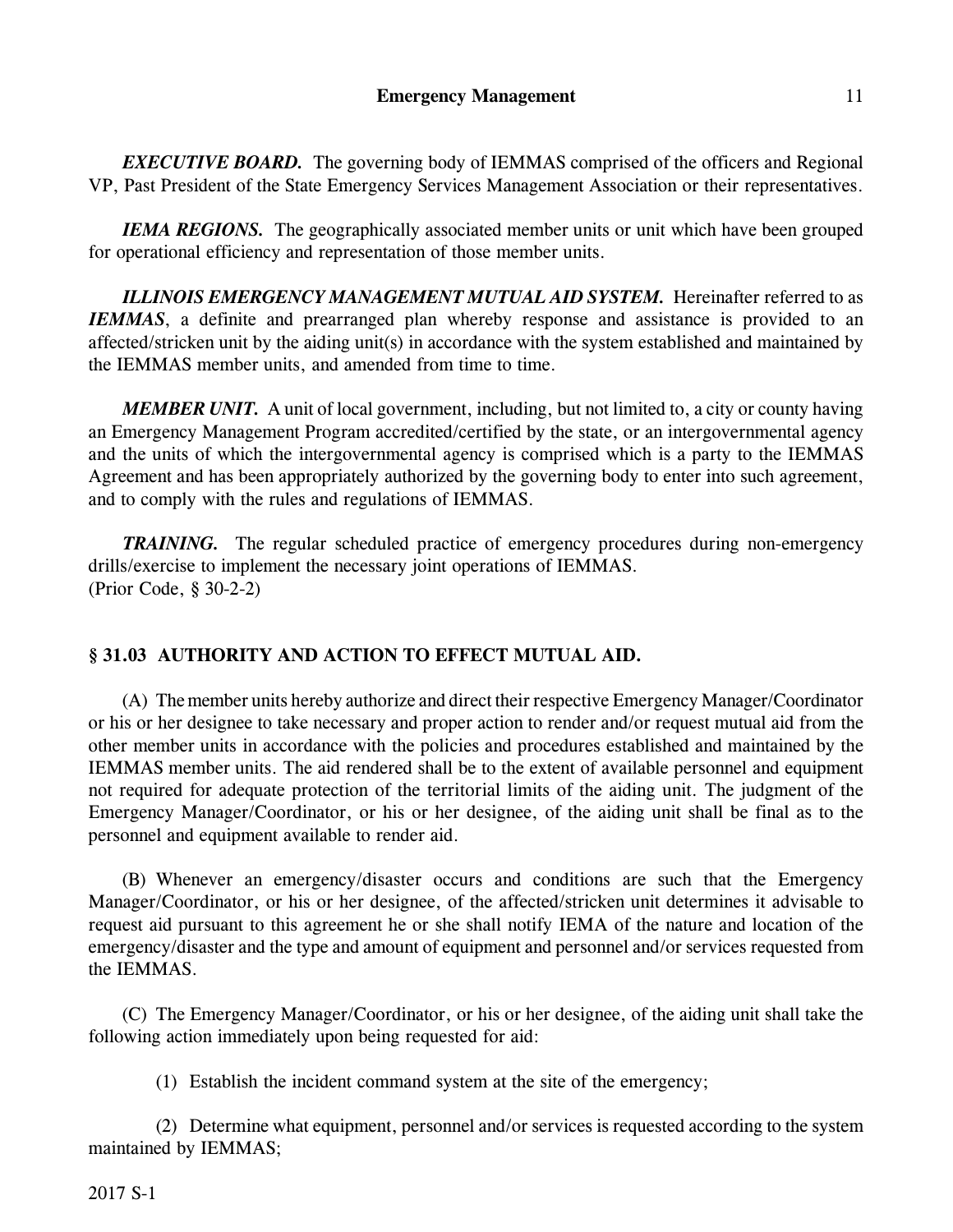(3) Determine if the requested equipment, personnel and/or services can be committed in response to the request from the affected/stricken unit;

(4) Dispatch immediately the requested equipment, personnel and/or services, to the extent available, to the location of the emergency reported by the affected/stricken unit in accordance with the procedures of IEMMAS; and

(5) Notify the affected/stricken unit if any or all of the requested equipment, personnel and/or services cannot be provided. (Prior Code, § 30-2-3)

# **§ 31.04 INCIDENT MANAGEMENT SYSTEM.**

The national incident management system shall be the standard under which this agreement shall function. The purpose of the incident management system shall be to provide structure and coordination to the management of emergency incident operations in order to provide for the safety and health of emergency service organization personnel and other persons involved in those activities. Personnel dispatched to aid a party pursuant to this agreement shall remain employees of the aiding unit. Personnel rendering aid shall report for direction and assignment at the scene of the emergency to the State Incident Commander at the Forward Command Post. The party rendering aid shall at all times have the right to withdraw any and all aid upon the order of its Emergency Manager/Coordinator or his or her designee; provided, however, that the party withdrawing such aid shall notify the State Incident Commander at the Forward Command Post of the withdrawal of such aid and the extent of such withdrawal. (Prior Code, § 30-2-4)

# **§ 31.05 COMPENSATION FOR AID.**

Equipment, personnel and/or services provided pursuant to this agreement shall be at no charge to the party requesting aid; however, any expenses recoverable from third parties shall be equitably distributed among responding parties. Nothing herein shall operate to bar any recovery of funds from any state or federal agency under any existing statutes. (Prior Code, § 30-2-5)

# **§ 31.06 INSURANCE.**

Each party hereto shall procure and maintain, at its sole and exclusive expense, insurance coverage, including: personal injury, property damage. No party hereto shall have any obligation to provide or extend insurance coverage for any of the items enumerated herein to any other party hereto or its personnel. The state shall provide worker's compensation and comprehensive liability insurance. Upon request, member units shall provide such evidence as herein provided to the IEMMAS members. (Prior Code, § 30-2-6)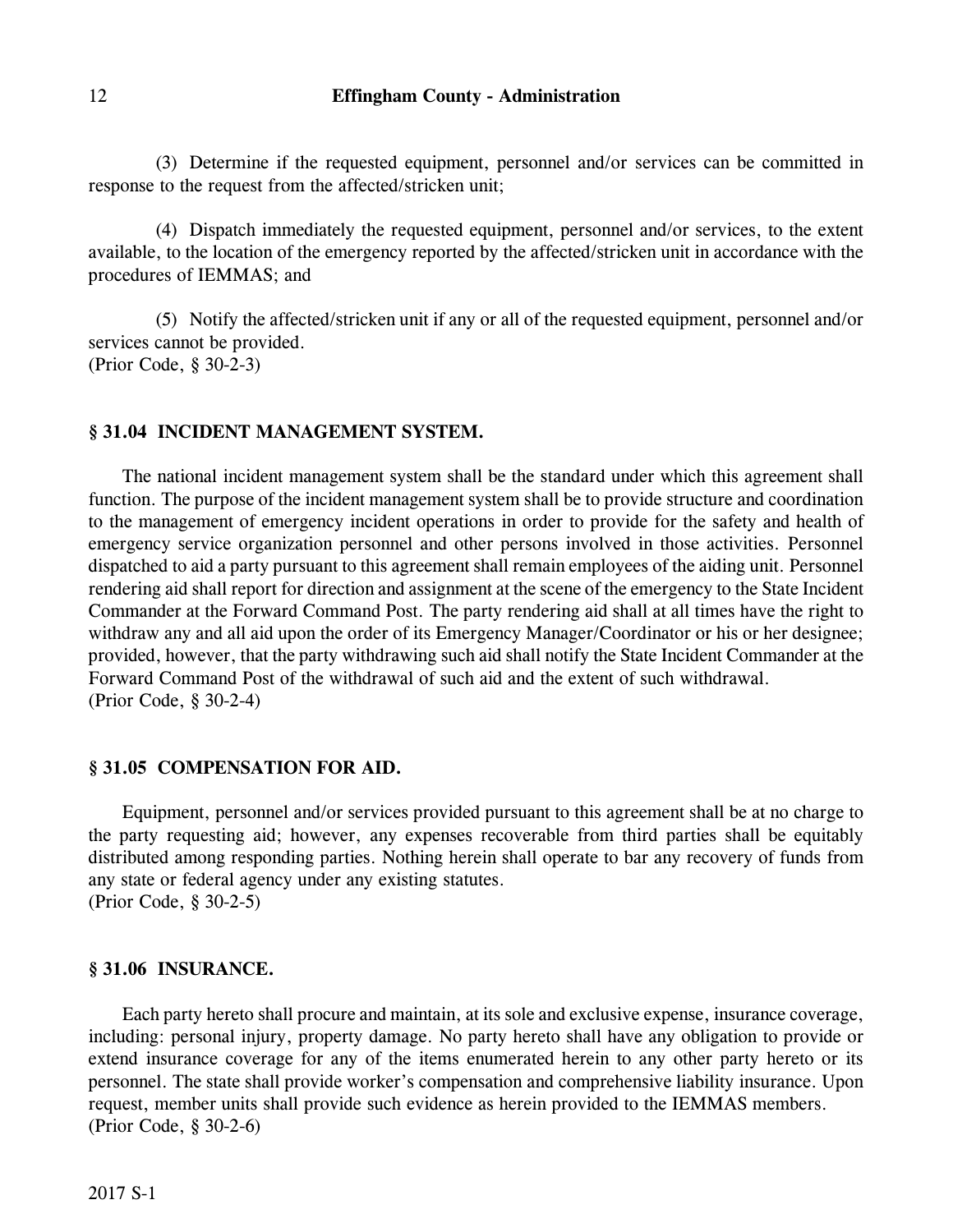## **§ 31.07 INDEMNIFICATION.**

(A) Each party hereto agrees to waive all claims against all other parties hereto for any loss, damage, personal injury or death occurring in consequence of the performance of this mutual aid agreement; provided, however, that such claim is not a result of gross negligence or willful misconduct by a party hereto or its personnel.

(B) Each party requesting or providing aid pursuant to this agreement hereby expressly agrees to hold harmless, indemnify and defend the party rendering aid and its personnel from any and all claims, demands, liability, losses, suits in law or in equity which are made by a third party. This indemnity shall include attorney fees and costs that may arise from providing aid pursuant to this agreement; provided, however, that all employee benefits, wage and disability payments, pensions, worker's compensation claims, damage to or destruction of equipment and clothing, and medical expenses of the party rendering aid shall be the sold and exclusive responsibility of the respective party for its employees, provided, however, that such claims made by a third party are not the result of gross negligence or willful misconduct on the part of the party rendering aid.

(Prior Code, § 30-2-7)

## **§ 31.08 NON-LIABILITY FOR FAILURE TO RENDER AID.**

(A) The rendering of assistance under the terms of this agreement shall not be mandatory if local conditions of the aiding unit prohibit response. It is the responsibility of the aiding unit to immediately notify the affected/stricken unit of the aiding unit's inability to respond; however, failure to immediately notify the affected/stricken unit of such inability to respond shall not constitute evidence of noncompliance with the terms of this section and no liability may be assigned.

(B) No liability of any kind or nature shall be attributed to or be assumed, whether expressly or implied, by a party hereto, its duly authorized agents and personnel, for failure or refusal to render aid. Nor shall there be any liability of a party for withdrawal of aid once provided pursuant to the terms of this agreement.

(Prior Code, § 30-2-8)

# **§ 31.09 TERM.**

(A) This agreement shall be in effect for a term of one year from the date of signature hereof and shall automatically renew for successive one year terms unless terminated in accordance with this section.

(B) Any party hereto may terminate its participation in this agreement at any time, provided that the party wishing to terminate its participation in this agreement shall give written notice to the IEMMAS specifying the date of termination, such notice to be given at least 90 calendar days prior to the specified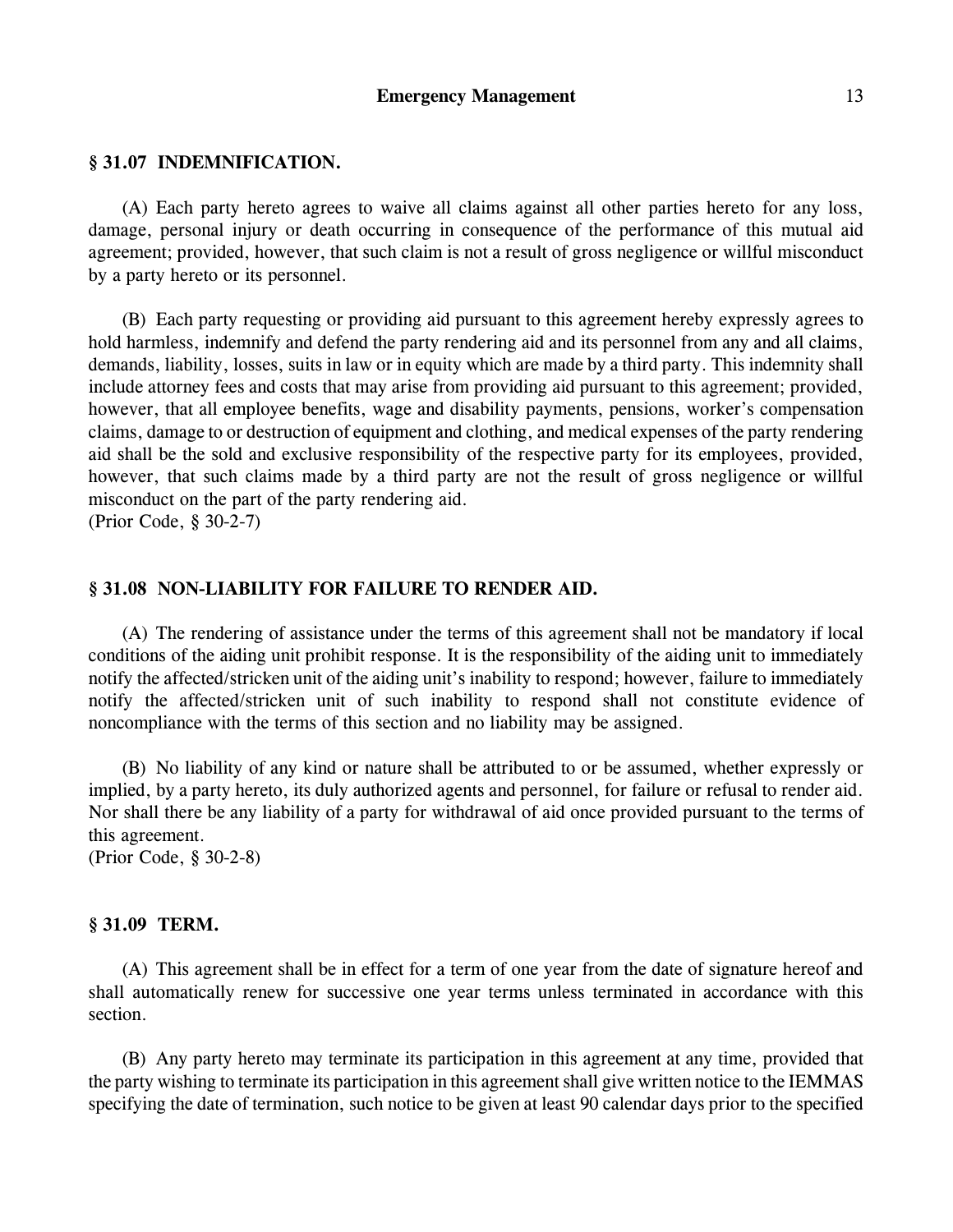date of termination of participation. The written notice provided herein shall be given by personal delivery, registered mail or certified mail. (Prior Code, § 30-2-9)

### **§ 31.10 EFFECTIVENESS.**

This agreement shall be in full force and effective upon approval by the parties hereto in the manner provided by law and upon proper execution hereof. (Prior Code, § 30-2-10)

### **§ 31.11 BINDING EFFECT.**

This agreement shall be binding upon and inure to the benefit of any successor entity which may assume the obligations of any party hereto; provided, however, that this agreement may not be assigned by a member unit without prior written consent of the parties hereto; and this agreement shall not be assigned by IEMMAS without prior written consent of the parties hereto. (Prior Code, § 30-2-11)

### **§ 31.12 VALIDITY.**

The invalidity of any provision of this agreement shall not render invalid any other provision. If, for any reason, any provision of this agreement is determined by a court of competent jurisdiction to be invalid or unenforceable, that provision shall be deemed severable and this agreement may be enforced with that provision severed or modified by court order. (Prior Code, § 30-2-12)

### **§ 31.13 NOTICES.**

All notices hereunder shall be in writing and shall be served personally, by registered mail or certified mail to the parties at such addresses as may be designated from time to time on the IEMMAS mailing lists or, to other such addresses as shall be agreed upon. (Prior Code, § 30-2-13)

#### **§ 31.14 GOVERNING LAW.**

This agreement shall be governed, interpreted and construed in accordance with the laws of the state. (Prior Code, § 30-2-14)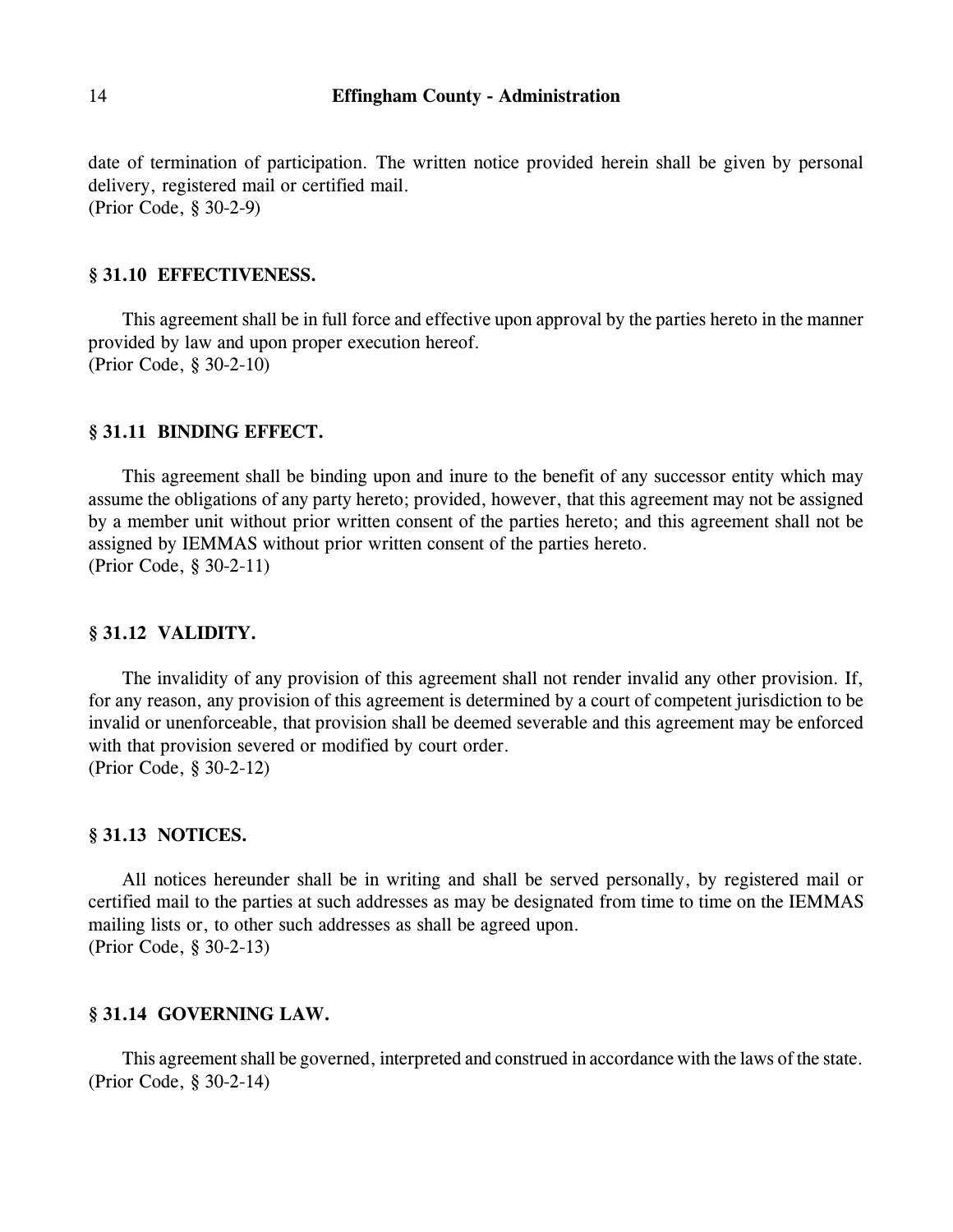## **§ 31.15 EXECUTION IN COUNTERPARTS.**

This agreement may be executed in multiple counterparts or duplicate originals, each of which shall constitute and be deemed as one and the same document. (Prior Code, § 30-2-15)

### **§ 31.16 EXECUTIVE BOARD OF IEMMAS.**

An Executive Board of IESMA is hereby identified as the authority to consider, adopt and amend from time to time, as needed, rules, procedures, by-laws and any other matters deemed necessary. The Executive Board shall consist of a member elected from each region within IESMA who shall serve as the voting representative of said region on IEMMAS matters, and may appoint a designee to serve temporarily in his or her stead. Such designee shall be from within the respective region and shall have all rights and privileges attendant to a representative of that region. The IESMA Executive Board as provided for in the by-laws shall coordinate the activities of the IEMMAS. (Prior Code, § 30-2-16)

### **§ 31.17 DUTIES OF THE EXECUTIVE BOARD.**

The Executive Board shall meet regularly to conduct business and to consider and publish the rules and procedures of the IEMMAS. (Prior Code, § 30-2-17)

### **§ 31.18 RULES AND PROCEDURES.**

Rules, procedures of the IEMMAS shall be established by the Executive Board as deemed necessary from time to time for the purpose of administrative functions, the exchange of information and the common welfare of the IEMMAS.

(Prior Code, § 30-2-18)

### **§ 31.19 AMENDMENTS.**

This agreement may only be amended by written consent of all the parties hereto. This shall not preclude the amendment of rules, procedures of the IEMMAS as established by the Executive Board to this agreement. The undersigned unit of local government or public agency hereby has adopted, and subscribes to, and approves this mutual aid system agreement to which this signature page will be attached, and agrees to be a party thereto and be bound by the terms thereof. (Prior Code, § 30-2-19)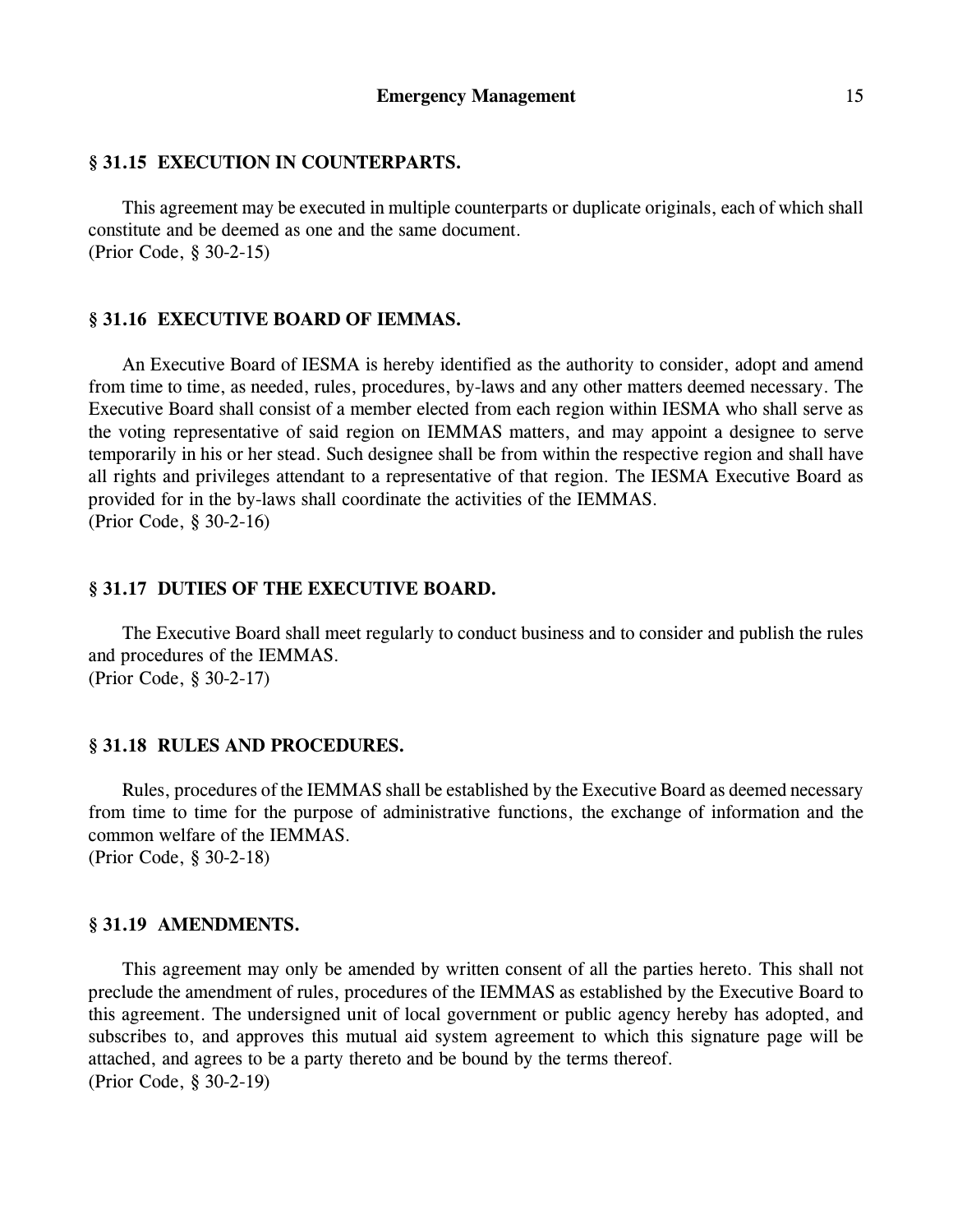# *EMERGENCY MANAGEMENT; EMA*

## **§ 31.30 PURPOSE; AUTHORITY.**

(A) There is hereby created within the county governmental organization an entity to be known as the Emergency Services and Disaster Agency, hereinafter referred to as the EMA. This entity shall be responsible for the coordination of all emergency management programs within its jurisdiction and with private organizations, or other political subdivisions, the state and federal government in accordance with the provisions of the Illinois Emergency Management Agency Act (20 ILCS 3305), hereinafter "the Act".

(B) The purpose of the EMA shall be the coordination of emergency services functions, which may be necessary for or proper to prevent, minimize, repair and alleviate injury and damage resulting from any natural or technological causes.

(C) The EMA shall consist of the Director and such additional members as may be selected by the Director and approved by the County Board.

(D) All emergency service functions of the EMA shall at all times be in accordance with the provisions of the Act, being 20 ILCS 3305 and all rules and regulations promulgated thereunder. (Ord. 08-93, passed 11-17-2008)

# **§ 31.31 LIMITATIONS.**

Nothing in this subchapter shall be construed to:

(A) Interfere with the course or conduct of a labor dispute, except that actions otherwise authorized by this subchapter or other laws may be taken when necessary to mitigate imminent or existing danger to public health or safety;

(B) Interfere with dissemination of news or comment of public affairs; but any communications facility or organization (including, but not limited to, radio and television stations, wire services and newspapers) may be requested to transmit or print public service messages furnishing information or instructions in connection with a disaster;

(C) Affect the jurisdiction or responsibilities of police forces, firefighting forces, units of the armed forces of the United States, or of any personnel thereof, when on active duty; but state and political subdivision emergency operations plans shall place reliance upon the forces available for performance of functions related to emergency management; or

(D) Limit, modify or abridge the authority of the Governor to proclaim martial law or exercise any other powers vested in him or her under the Constitution, statutes or common law of this state,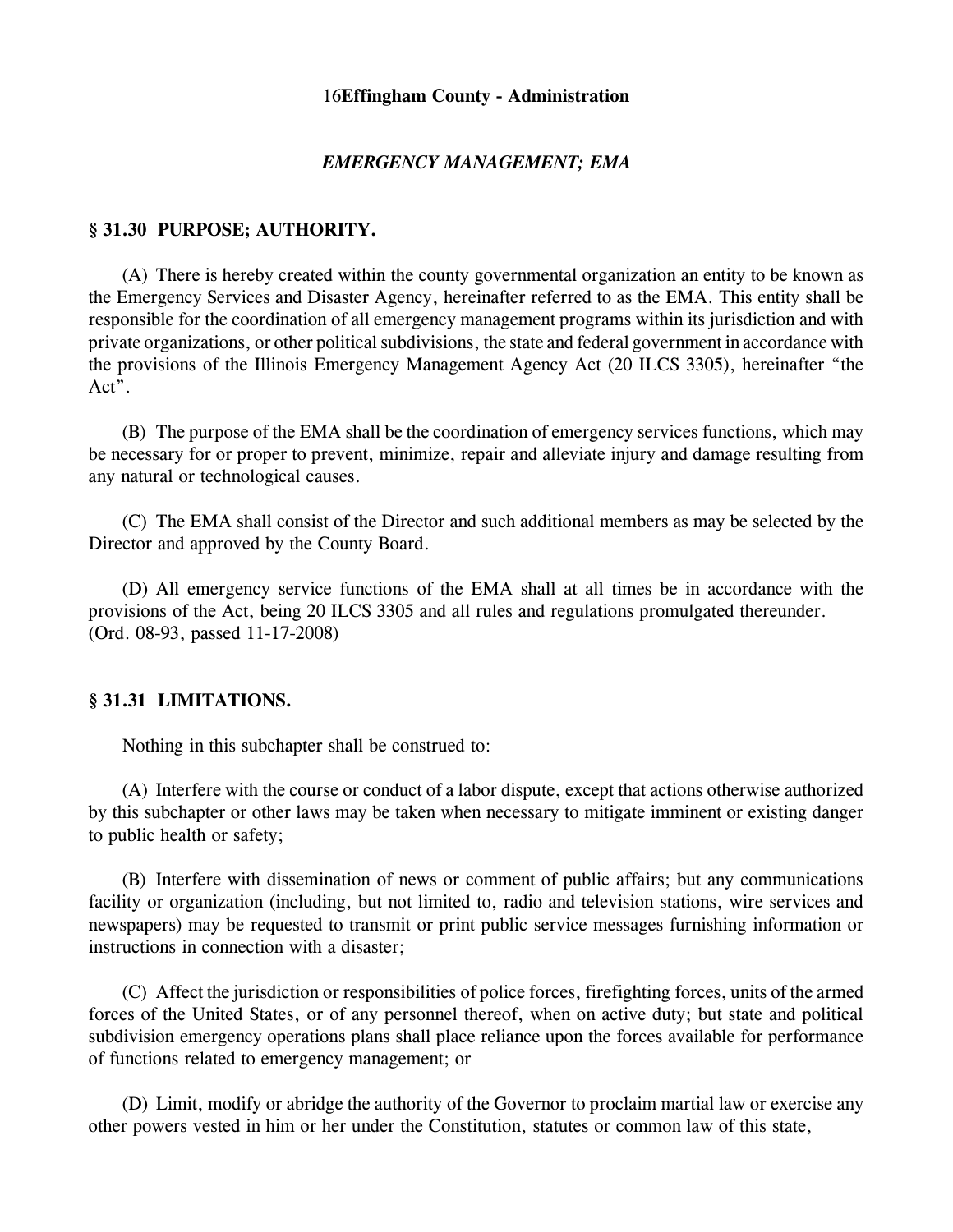independent of or in conjunction with any provisions of this Act, being 20 ILCS 3305; limit any home rule unit; or prohibit any contract or association pursuant to Article VII, § 10 of the Illinois Constitution. (Ord. 08-93, passed 11-17-2008)

# **§ 31.32 DEFINITIONS.**

For the purpose of this subchapter, the following definitions shall apply unless the context clearly indicates or requires a different meaning.

*CHIEF ELECTED OFFICIAL.* Chairperson of the County Board, supervisor of a township if the township is in a county having a population of more than 2,000,000, mayor of a city or incorporated town, president of a village, or in their absence or disability, the interim successor as established pursuant to § 7 of the Emergency Interim Executive Succession Act.

*DIRECTOR.* The staff assistant to the chief elected official of political subdivision with the duty of coordinating the emergency management programs of that political subdivision.

*DISASTER.* An occurrence or threat of widespread or severe damage, injury or loss of life or property resulting from any natural or technological cause, including, but not limited to, fire, flood, earthquake, wind, storm, hazardous materials spill or other water contamination requiring emergency action to avert danger or damage epidemic, air contamination, blight, extended periods of severe and inclement weather, drought, infestation, critical shortages of essential fuels and energy, explosion, riot or hostile military or paramilitary action.

*DISASTER TRAINING EXERCISE.* A planned event designed specifically to simulate an actual disaster which will provide emergency operations training for emergency response personnel. Actual response by EMA volunteers to local emergency situations not qualifying as disasters, as defined in this section, is considered a *DISASTER TRAINING EXERCISE*; provided, however, that performance of the usual and customary emergency functions of a political subdivision (e.g., police, fire or emergency medical services) is not included within this definition of a *DISASTER TRAINING EXERCISE*.

*EMERGENCY MANAGEMENT.* The efforts of the state and the political subdivisions to develop, plan, analyze, conduct, implement and maintain programs for disaster mitigation, preparedness,response and recovery.

*EMERGENCY MANAGEMENT AGENCY.* The agency established by ordinance within a political subdivision to coordinate the emergency management program within that political subdivision and with private organizations, other political subdivisions, the state and federal governments.

*EMERGENCY OPERATIONS PLAN.* The written plan of the state and political subdivisions describing the organization, mission and functions of the government and supporting services for responding to and recovering from disasters.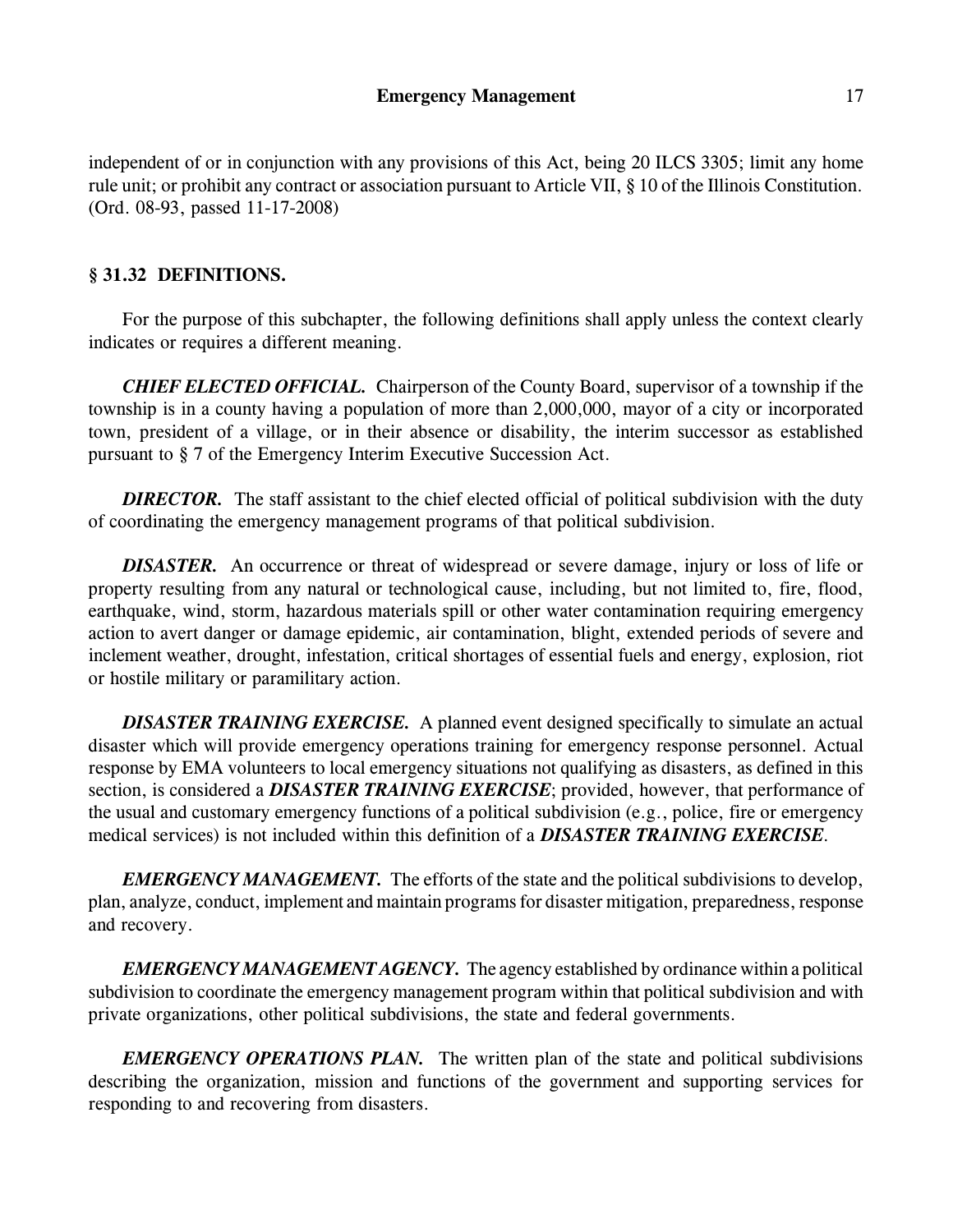**EMERGENCY SERVICES.** The coordination of such functions by the state and its political subdivision, other than functions for which military forces are primarily responsible, as may be necessary or proper to prevent, minimize, repair and alleviate injury and damage resulting from any natural or technological causes. These functions include, without limitation, firefighting services, police services, medical and health services, rescue, engineering, warning services, communications, radiological, chemical and other special weapons defense, evacuation of persons from stricken or threatened areas, emergency assigned functions of plant protection, temporary restoration of public utility services and other functions related to civilian protection, together with all other activities necessary or incidental to protecting life or property.

*ILLINOIS EMERGENCY MANAGEMENT AGENCY* or *IEMA.* The agency established by this Act, being 20 ILCS 3305 within the executive branch of state government responsible for coordination of the overall emergency management program of the state and with private organizations, political subdivisions and the federal government.

*MOBILE SUPPORT TEAM.* The utilization of personnel to be dispatched by the Governor or, if he or she so authorizes the Director, by the Director, to supplement local political subdivisions for emergency management programs in response to a disaster.

*MUNICIPALITY.* Any city, village and incorporated town.

**POLITICAL SUBDIVISION.** Any county, city, village, incorporated town or township if the township is in a county having a population of more than 2,000,000. (Ord. 08-93, passed 11-17-2008)

# **§ 31.33 FUNCTIONS; STATUTORY RESPONSIBILITIES.**

(A) Each county shall maintain an EMA, which has jurisdiction over and serves the entire county, except as otherwise provided in the Act, being 20 ILCS 3305.

(B) The County EMA shall not have jurisdiction within a political subdivision that has its own emergency services and disaster agency, but shall cooperate with the emergency services and disaster agency of a city, village or incorporated town within their borders.

(C) The County EMA shall work with the liaison appointed by each municipality within its jurisdiction which is not required to and does not have an emergency services and disaster agency in order to facilitate the cooperation and protection of that municipality with the County EMA in which it is located in the work of disaster mitigation, preparedness, response and recovery.

(D) The chief elected official of the county shall notify the State Emergency Management Agency of the manner in which the political subdivision is providing or securing emergency management, identify the executive head of the EMA and furnish additional information relating thereto as the State Emergency Management Agency requires.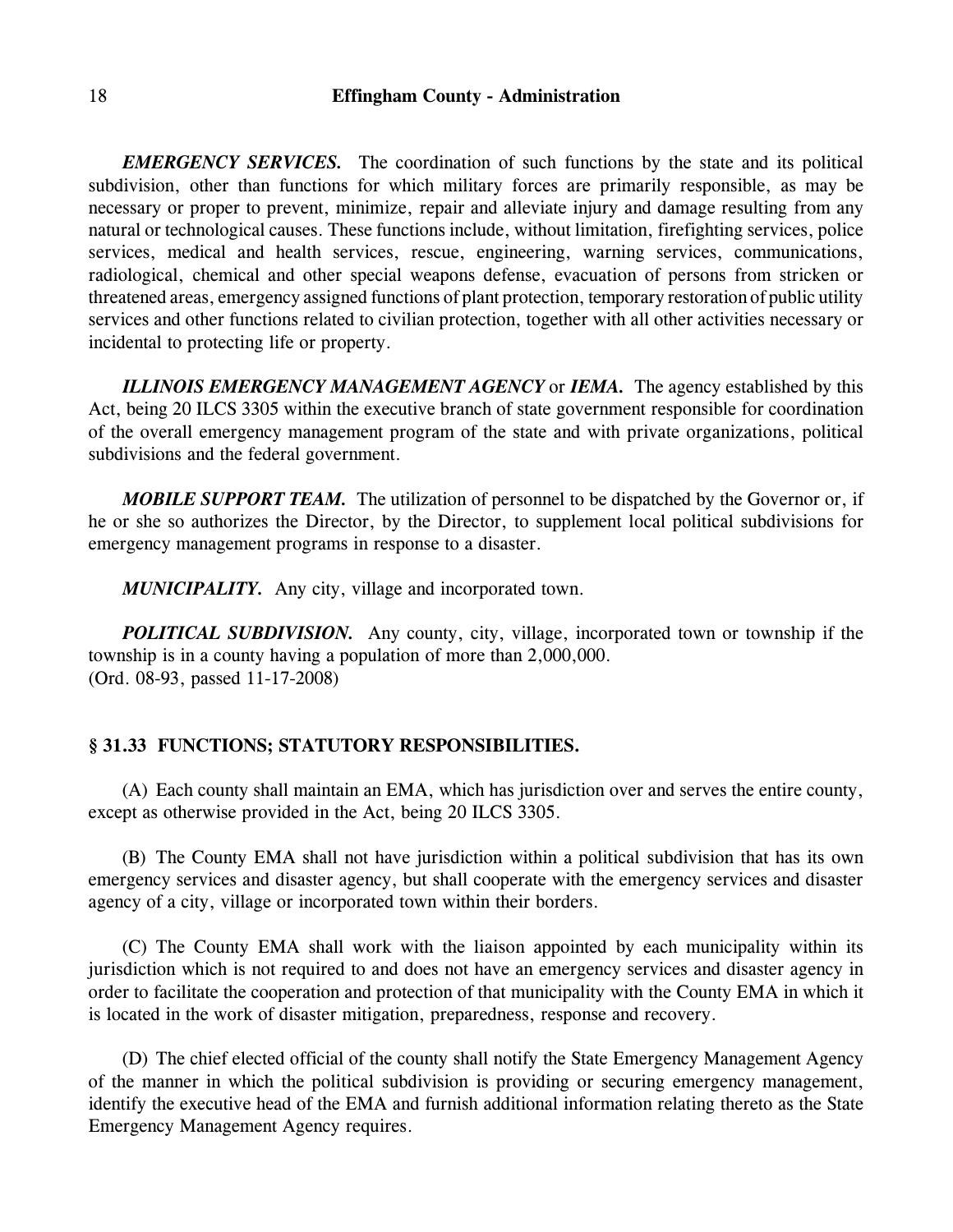(E) The EMA shall prepare and keep current an emergency operations plan for its geographic boundaries. It shall be submitted to the IEMA for review and approval, in accordance with 20 ILCS  $3305/10(g)$ .

(F) The EMA shall prepare and distribute to all appropriate officials in written form a clear and complete statement of the emergency responsibilities of all local departments and officials and of the disaster chain of command.

(G) The EMA shall coordinate emergency management functions within the territorial limits of the political subdivision within which it is organized as are prescribed in and by the State Emergency Operations Plan, and programs, orders, rules and regulations as may be promulgated by the State Emergency Management Agency and in addition, shall conduct such functions outside of those territorial limits as may be required pursuant to such mutual aid agreements and compacts as are entered into under 20 ILCS 3305/6(c)(5).

(H) The county upon advice from the EMA may enter into contracts and incur obligations necessary to place it in a position effectively to combat such disasters in order to protect the health and safety of persons and to protect property, and to provide emergency assistance to victims of those vested under this section in the light of the exigencies of the disaster and, excepting mandatory constitutional requirements, without regard to the procedures and formalities normally prescribed by law pertaining to the performance of public work, entering into contracts, the incurring of obligations, the employment of temporary workers, the rental of equipment, the purchases of supplies and materials, and the appropriation, expenditure and disposition of public funds and property.

(I) The EMA personnel who, while engaged in a disaster or disaster training exercise, suffer disease, injury or death, shall, for the purposes of benefits under Worker's Compensation Act, being 820 ILCS 305/1 et seq. or Workers' Occupational Diseases Act, being 820 ILCS 310/1 et seq., only, be deemed to be employees of the state, if: the claimant is duly qualified and enrolled (sworn in) as a volunteer of the State Emergency Management Agency or an emergency services and disaster agency accredited by the State Emergency Management Agency; and if the claimant was participating in an actual disaster as defined in 20 ILCS 3305/4 or the exercise participated in was specifically and expressly approved by the State Emergency Management Agency. The State Emergency Management Agency shall use the same criteria for approving an exercise and utilizing state volunteers as required for any political subdivision. The computation of benefits payable under either of those Acts shall be based on the income commensurate with comparable state employees doing the same type work or income from the person's regular employment, whichever is greater.

(J) Prior to conducting a disaster training exercise, the chief elected official of the county or his or her designee shall provide area media with written notification of the disaster training exercise. Such notification shall indicate that information relating to the disaster training exercise shall not be released to the public until commencement of the exercise. The notification shall also contain a request that the notice be so posted to ensure that all relevant media personnel are advised of the disaster training exercise before it begins. During the conduct of such disaster training exercise, all messages, two-way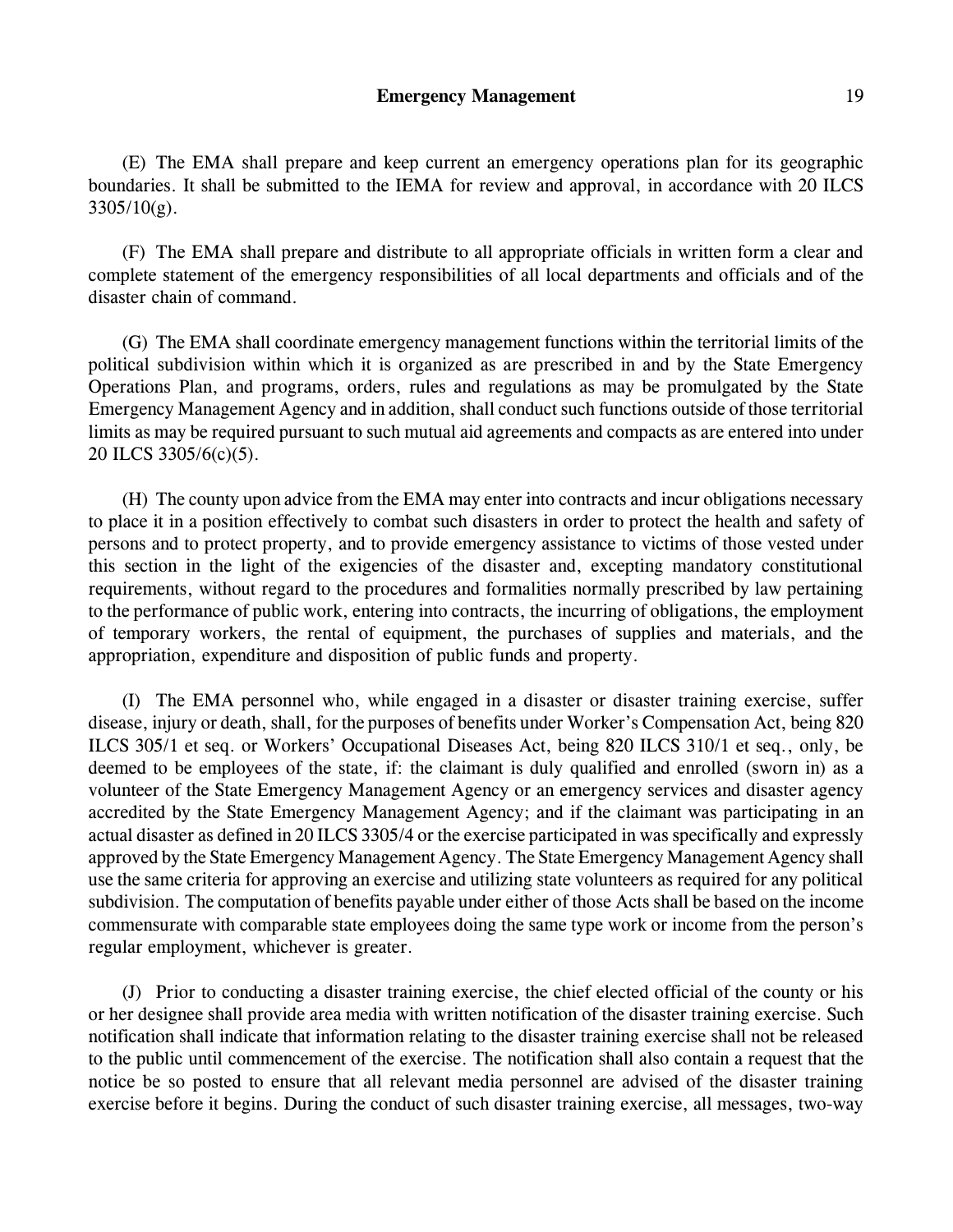radio communications, briefings, status reports, news releases and other oral or written communications shall begin and end with the following statement. "This is an exercise message". (Ord. 08-93, passed 11-17-2008)

## **§ 31.34 EMA DIRECTOR; OFFICE.**

(A) The EMA shall have a Director who shall be appointed by the chief elected official of the county in the same manner as are the heads of regular governmental departments.

(B) The EMA Director shall have direct responsibility for the organization, administration, training and operation of the EMA, subject to the direction and control of that chief elected official.

(C) The EMA shall have an office and the county is authorized to designate space in a county building, or elsewhere, as may be provided for the EMA. (Ord. 08-93, passed 11-17-2008)

### **§ 31.35 COMPENSATION; STATE REIMBURSEMENT.**

(A) EMA members who are paid employees or officers of the county, if called for training by the State Director, shall receive for the time spent in such training the same rate of pay as is attached to the position held; members who are not such county employees or officers shall receive for such training such compensation as may be established by the County Board.

(B) The State Treasurer may receive and allocate to the appropriate fund, any reimbursement by the state to the county for expenses incident to training members of the EMA prescribed by the State Director, compensation for services and expenses of members of a Mobile Support Director, compensation for services and expenses of members of a mobile support team while serving outside the county in response to a call by the Governor of State Director, as provided by law, and any other reimbursement made by the state incident to EMA activities as provided by law. (Ord. 08-93, passed 11-17-2008)

## **§ 31.36 LOCAL DISASTER DECLARATIONS.**

(A) A local disaster may be declared only by the chief elected official of the county, or his or her Interim Executive Succession Act (5 ILCS 275/7 et seq.). It shall not be continued or renewed for a period of the county. Any order or proclamation declaring, continuing or terminating a local disaster shall be given prompt and general publicity and shall be filed promptly with the County Clerk.

(B) The effect of a declaration of a local disaster is to activate the emergency operations plan of the county and to authorize the furnishing of aid and assistance thereunder. (Ord. 08-93, passed 11-17-2008)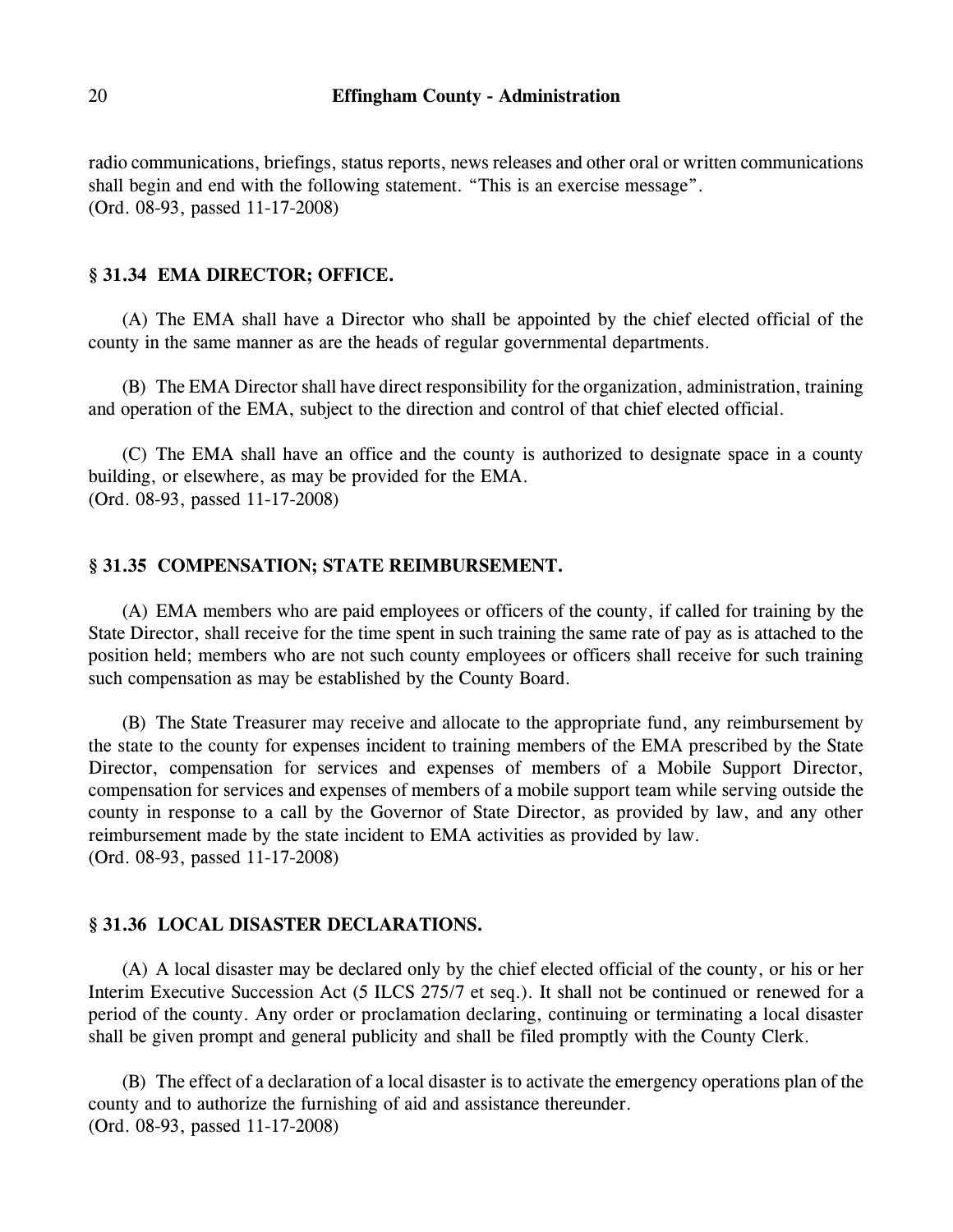## **§ 31.37 TESTING OF DISASTER WARNING DEVICES.**

(A) The EMA shall be allowed to test disaster warning devices including outdoor warning sirens on the first Tuesday of each month at 10:00 a.m.

(B) The EMA may also test disaster-warning devices including outdoor warning sirens during disaster training exercises that are specifically and expressly approved in advance by the State Emergency Management Agency.

(Ord. 08-93, passed 11-17-2008)

### **§ 31.38 MUTUAL AID BETWEEN POLITICAL SUBDIVISIONS.**

(A) The EMA Director may, in collaboration with other public agencies within his or her immediate vicinity, develop or cause to be developed mutual aid arrangements with other political subdivisions within this state for reciprocal disaster response and recovery assistance in case a disaster is too great to be dealt with unassisted. Such mutual aid shall not, however, be effective unless and until approved by each of such political subdivisions. Such arrangements shall be consistent with the state emergency operations plan and state emergency management program, and in the event of such a disaster as described in § 4 of the Act being 20 ILCS 3305/4, it shall be the duty of the EMA to render assistance in accordance with the provisions of such mutual aid arrangements.

(B) The EMA Director may, subject to the approval of the Director of the State Emergency Management Agency, assist in the negotiation of mutual aid agreements between this and other states. (Ord. 08-93, passed 11-17-2008)

### **§ 31.39 IMMUNITY.**

(A) Neither the state, any political subdivision of the state, nor, except in cases of negligence or willful misconduct, the Governor, the Director, the chief elected official of a political subdivision, or the agents, employees or representatives of any of them, engaged in any emergency management response or recovery activities, while complying with or attempting to comply with the Act, being 20 ILCS 3305 or any rule or regulations promulgated pursuant to the Act, being 20 ILCS 3305 is liable for the death of or any injury to persons, or damage to property, as a result of such activity.

(B) This section does not, however, apply to political subdivisions and chief elected officials required to maintain emergency services and disaster agencies that are not in compliance with § 10 of the Act being 20 ILCS 3305/10, notwithstanding provisions of any other laws. This section does not, however, affect the right of any person to receive benefits to which he or she would otherwise be entitled under this Act, being 20 ILCS 3305 under the Worker's Compensation Act, being 820 ILCS 305/1 et seq., or the Worker's Occupational Diseases Act, being 820 ILCS 310/1 et seq., or under any pension law, affect the right of any such person to receive any benefits or compensation under any Act of Congress.

(Ord. 08-93, passed 11-17-2008)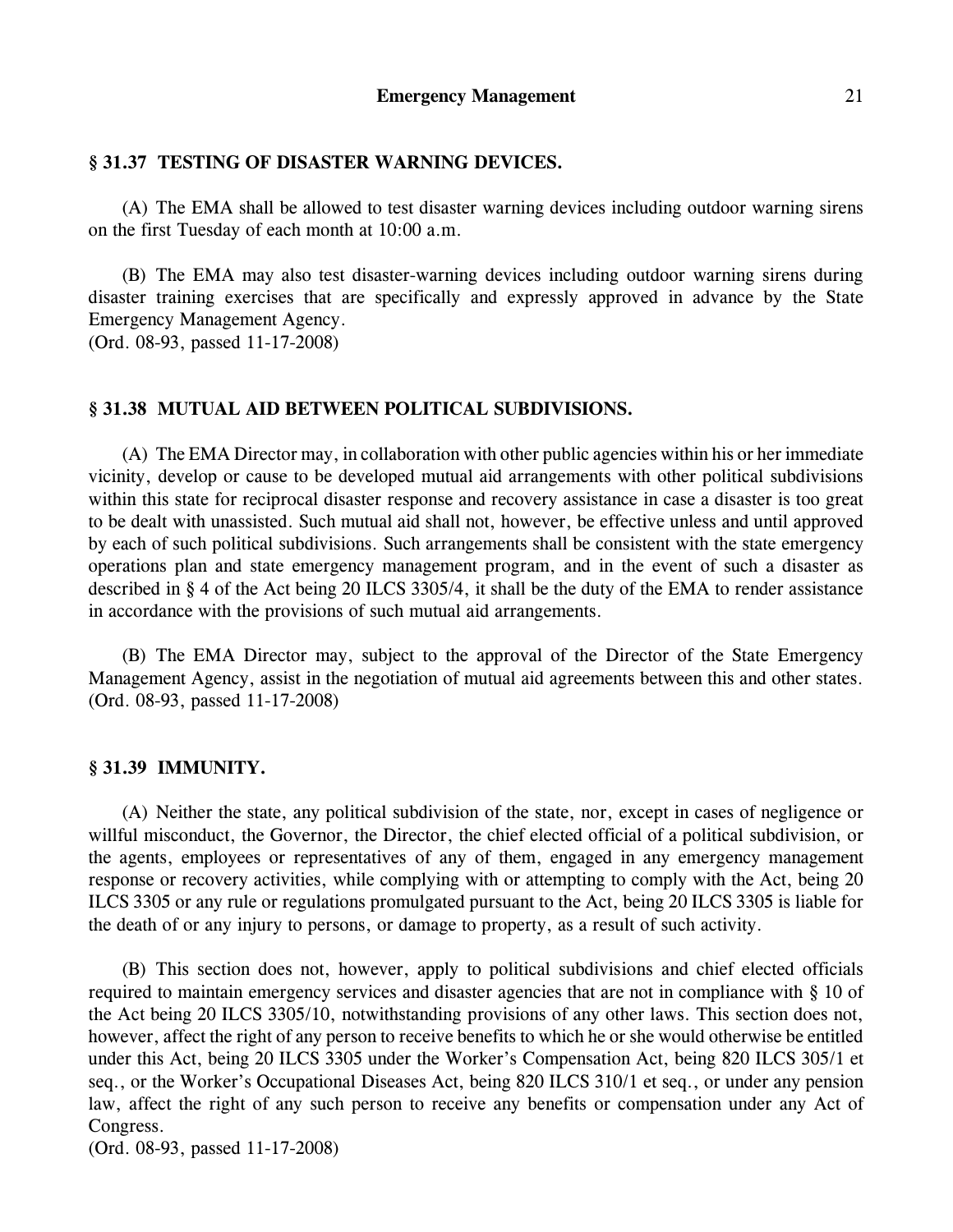## **§ 31.40 AUTHORITY TO ACCEPT SERVICES, GIFTS, GRANTS OR LOANS.**

(A) Whenever the federal government or any agency or officer thereof or whenever any person, firm or corporation shall offer to the county, services, equipment, supplies, materials or funds by way of gift or grant, for purposes of emergency management, the county, acting through the chief elected official, may accept such offer and upon such acceptance, may authorize an officer of the county to receive such services, equipment, supplies, materials or funds on behalf of the county.

(B) The county, acting through the chief elected official, shall have the authority to establish a special fund if needed to accept such gifts, grants or loans. The establishment of such a special fund shall be in accordance with all county ordinances relating to this subject matter and the laws of the state. All services, gifts, grants or loans accepted pursuant to the section shall be subject to county auditing procedures.

(Ord. 08-93, passed 11-17-2008)

### **§ 31.41 ORDERS, RULES AND REGULATIONS.**

(A) The County Board shall have the authority to promulgate orders, rules and regulations upon the advice of the EMA Director for the purpose of emergency management and in times of disaster.

(B) The EMA shall execute and enforce such orders, rules and regulations as may be made by the Governor under the authority of the Act, being 20 ILCS 3305. The EMA shall have available for inspection at its office all orders, rules and regulations made by the Governor, or under the Governor's authority and which have provided by the Illinois Emergency Management Agency. (Ord. 08-93, passed 11-17-2008)

# **§ 31.42 UTILIZATION OF EXISTING AGENCY, FACILITIES AND PERSONNEL.**

The EMA acting through its chief elected official may utilize the services, equipment, supplies and facilities of existing departments, offices and agencies within its jurisdiction, to the maximum extent practicable, and the officers and personnel of all such departments, offices and agencies are directed, upon request, to cooperate with and extend such services and facilities as may be needed. (Ord. 08-93, passed 11-17-2008)

### **§ 31.43 EMERGENCY POWERS.**

In addition to any other emergency powers conferred upon the chief elected official of the county or his or her designee, he or she may:

(A) Suspend the provisions of any regulatory ordinance prescribing procedures for the conduct of city or county business, or the orders or regulations of any city or county department if compliance with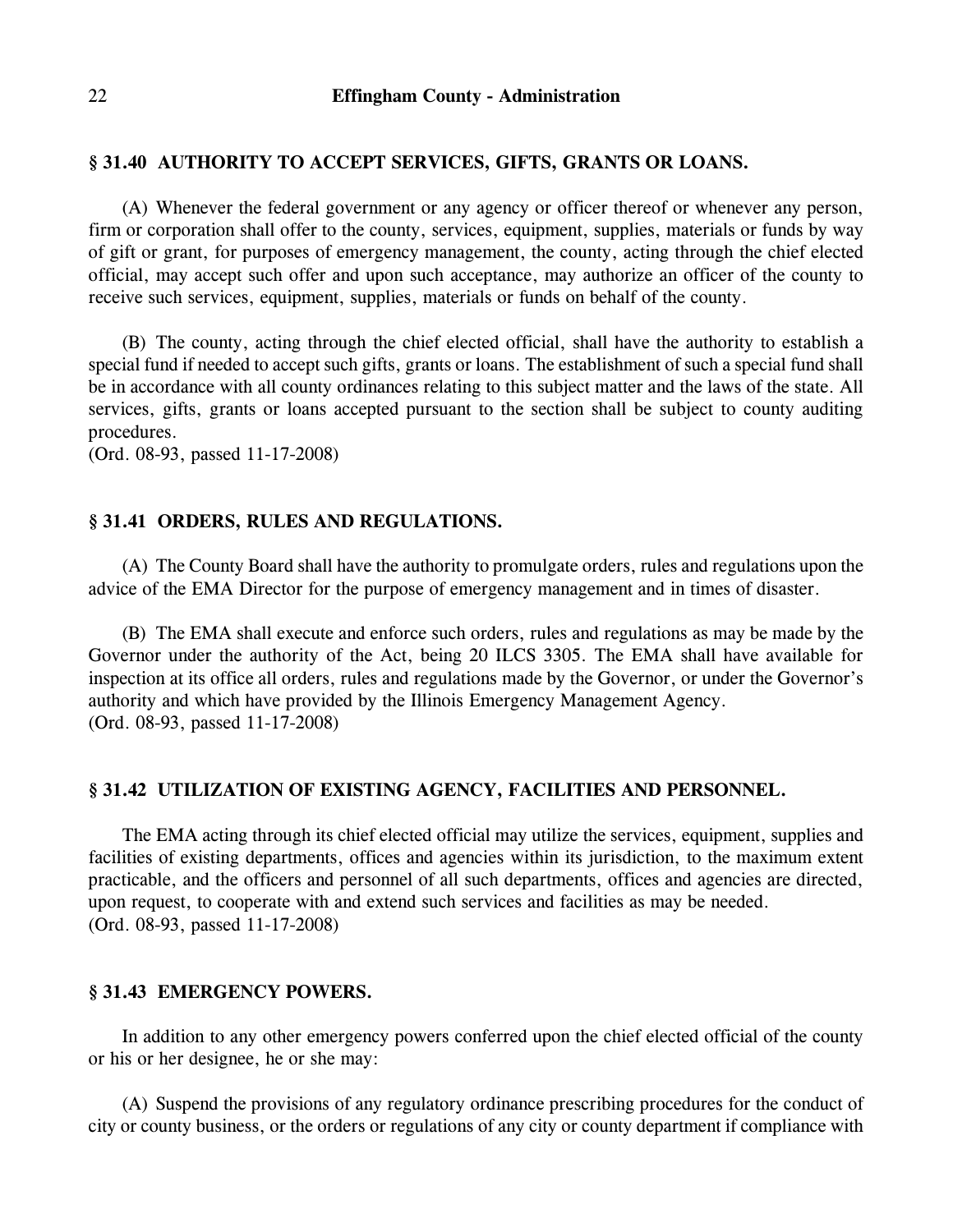the provisions of the statute, order or regulation would prevent, or substantially impede or delay action necessary to cope with the disaster or emergency;

(B) Use all the resources of the county as reasonably necessary to cope with the disaster or emergency;

(C) Transfer personnel or alter the functions of city or county departments and offices or units of them for the purpose of performing or facilitating the performance of disaster or emergency services;

(D) Subject to any applicable requirements for compensation, commandeer or utilize any private property if considered necessary to cope with the disaster or emergency;

(E) Request the relocation of all or part of the population from any stricken or threatened area in the county if relocation is considered necessary for the preservation of life or for other disaster mitigation purposes;

(F) Prescribe routes, modes of transportation and destinations in connection with necessary relocation;

(G) Control ingress to and egress from a disaster area, the movement of persons within the area and the occupancy of remises in it;

(H) Suspend or limit the sale, dispensing or transportation of alcoholic beverages, firearms, ammunition, explosives and combustibles;

(I) Make provisions for the availability and use of temporary emergency housing;

(J) Impose a curfew upon all or any portion of the county thereby requiring all persons in such designated and restricted curfew areas to remove themselves from public property, streets, alleys, sidewalks, thoroughfares, vehicle parking areas or other public places. Physicians, nurses and paramedical personnel performing essential medical services, utility personnel maintaining essential public services, firefighters, members of the news media upon showing of authorized press cards, emergency volunteers, and county, city and state authorized law enforcement officers, and emergency management personnel may be exempted from such curfew. The curfew may be applicable to any such hour of the day or night as the chief elected official of the county deems necessary in the interest of public safety and welfare;

(K) Allocate, ration or distribute food, water, fuel, clothing and other items deemed necessary;

(L) The chief elected official of the county may obtain vital supplies, equipment and other properties found lacking and needed for the protection of the health, life and property of the people and bind the city or county for the fair value thereof; and

(M) The chief elected official of the county shall order emergency management forces to the aid of other communities when required in accordance with the statutes of the state and may request the state,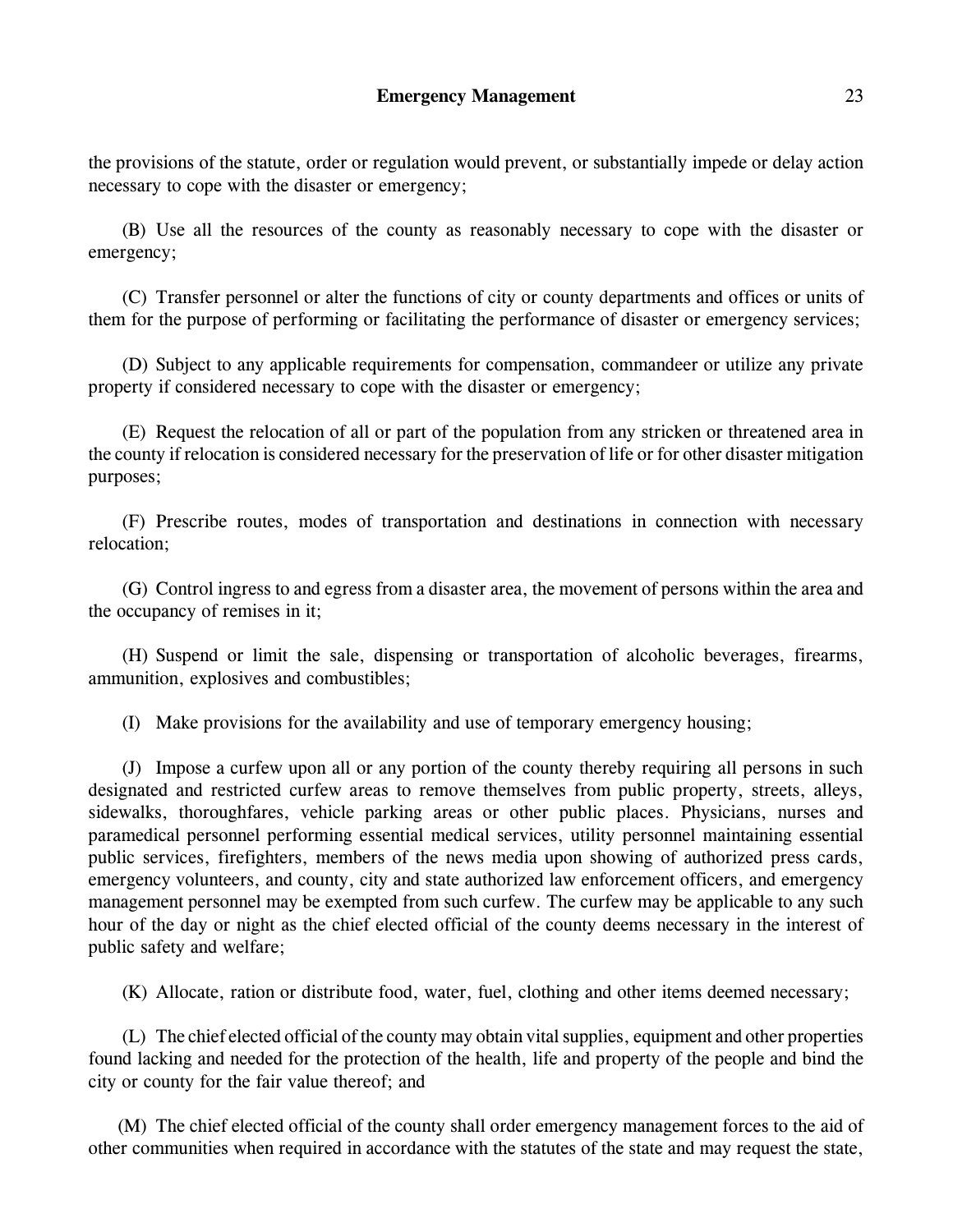or a political subdivision of the state to send aid to the county to ease the disaster when conditions in the county are beyond the control of local emergency management forces. (Ord. 08-93, passed 11-17-2008)

## **§ 31.44 OATH.**

Every person appointed to serve in any capacity in the County EMA organization shall, before entering upon his or her duties, subscribe to the following oath, which shall be filed with the EMA Director:

"I \_\_\_\_\_\_\_\_\_\_\_\_\_\_\_\_\_ do solemnly swear (or affirm) that I will support and defend and bear true faith and allegiance to the Constitution of the United States and the Constitution of the State of Illinois, and the territory, institutions and facilities thereof, both public and private, against all enemies, foreign and domestic; that I take this obligation freely, without any mental reservation or purpose of evasion; and that I will well and faithfully discharge the duties upon which I am about to enter. And I do further swear (or affirm) that I do not advocate, nor am I, nor have I been a member of any political party of organization that advocates the overthrow of the government of the United States or of this State by force or violence; and that during such time I am affiliated with the Effingham County EMA, I will not advocate nor become a member of any political party or organization that advocates the overthrow of the government of the United States or of this State by force or violence."

(Ord. 08-93, passed 11-17-2008)

## **§ 31.45 NO PRIVATE LIABILITY.**

(A) Any person owning or controlling real estate or other premises who voluntarily and without compensation grants a license or privilege, or otherwise permits the designation or use of the whole or any part or parts of such real estate or premises for the purpose of sheltering persons during an actual or impending disaster, or a disaster training exercise together with his or her successors in interest, if any, shall not be civilly liable for negligently causing death of, or injury to. Any person on or about such real estate or premises under such license, privilege or other permission, or for negligently causing loss of, or damage to, the property of such person.

(B) Any private person, firm or corporation and employees and agents of such person, firm or corporation in the performance of a contract with, and under the direction of the county under the provisions of the Act, being 20 ILCS 3305 shall not be civilly liable for causing the death of, or injury to, any person or damage to any property except in the event of willful misconduct.

(C) Any private person, firm or corporation, and any employee or agent of such person, firm or corporation, who renders assistance or advice at the request of the county under the Act, being 20 ILCS 3305 during an actual or impending disaster, shall not be civilly liable for causing the death of, or injury to, any person or damage to any property except in the event of willful misconduct. (Ord. 08-93, passed 11-17-2008)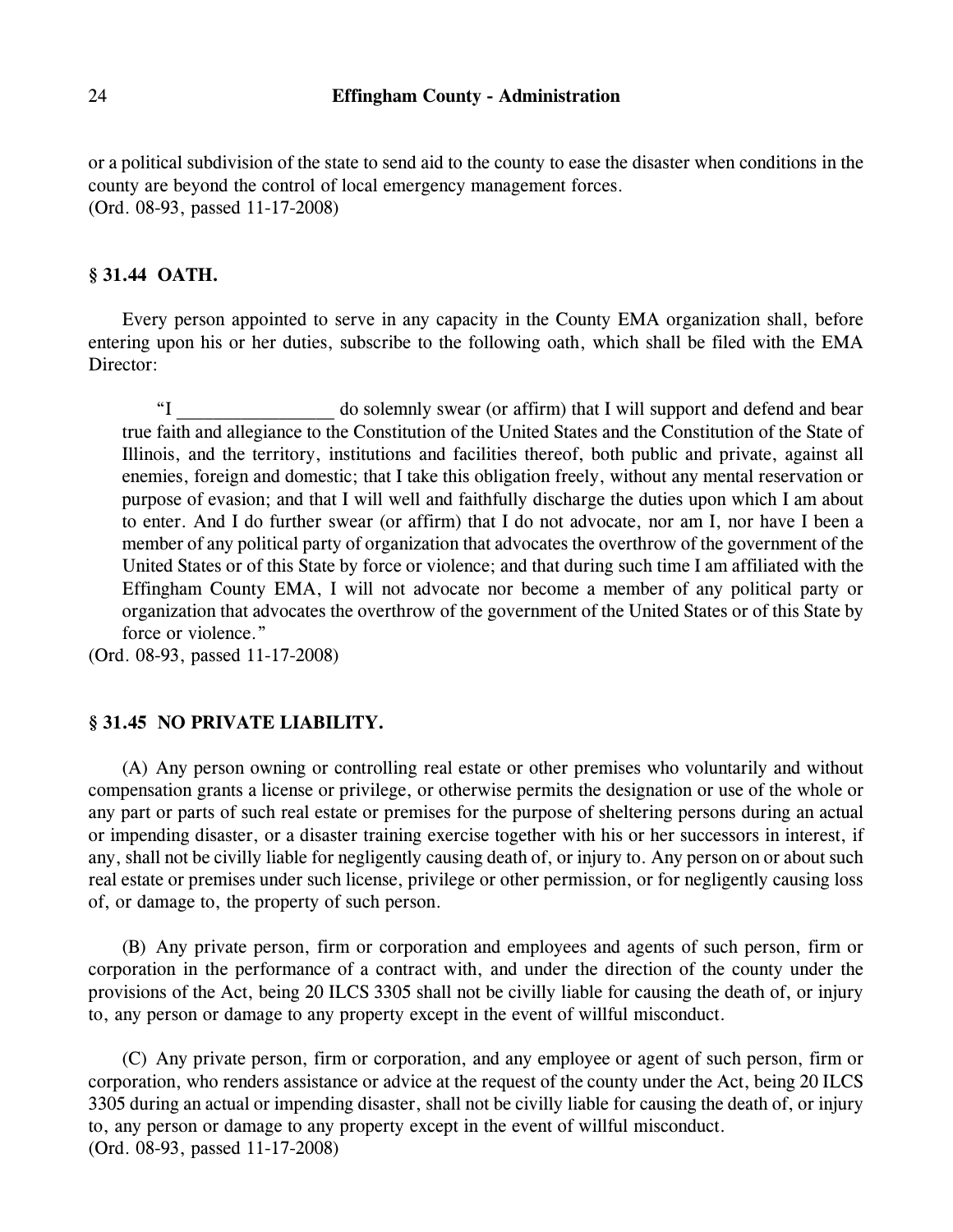# **§ 31.46 PROHIBITION OF POLITICAL ACTIVITY.**

The EMA established by this subchapter shall not be employed directly or indirectly by any person for political purposes. (Ord. 08-93, passed 11-17-2008)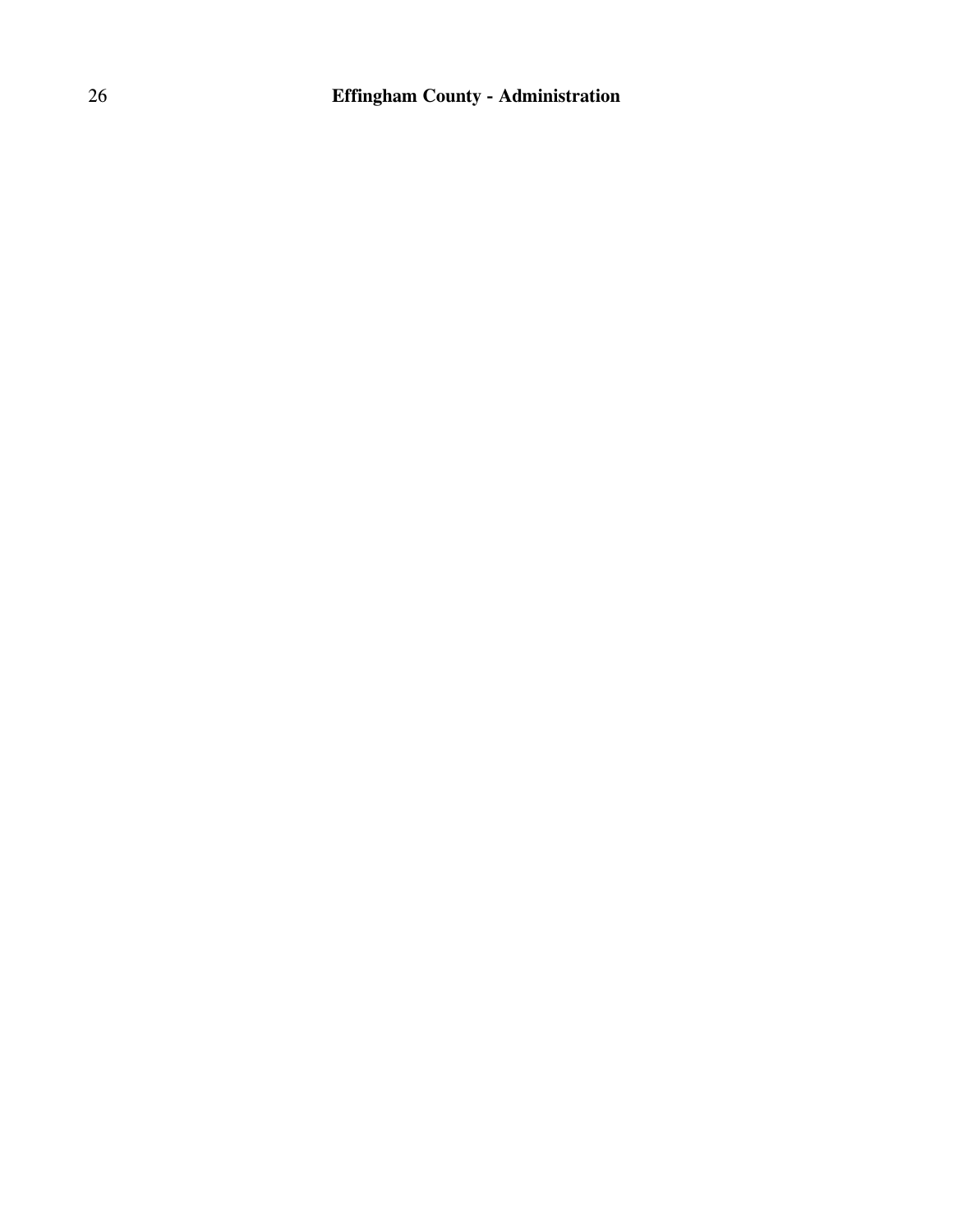## **CHAPTER 32: COUNTY BOARD**

## Section

# *By-Laws of the County Board*

- 32.001 Legal name
- 32.002 Regular meetings
- 32.003 Special meetings
- 32.004 Roll call
- 32.005 Minutes
- 32.006 Reports
- 32.007 Claims
- 32.008 Agenda
- 32.009 Vote
- 32.010 Standing committees
- 32.011 Action of committee; report
- 32.012 Appointment of Chairpersons of committees
- 32.013 Parliamentary law
- 32.014 By-laws amended
- 32.015 Appropriations
- 32.016 Bills; service, mileage
- 32.017 Presiding officer; appointments
- 32.018 Officers
- 32.019 Teleconference

### *County Board Chairperson*

- 32.030 Election of Chairperson
- 32.031 Duties of the Chair
- 32.032 Vacancy in office of County Chairperson
- 32.033 Chairperson absent from meeting
- 32.034 Chairperson; removal of appointees
- 32.035 County representative designated by Chairperson
- 32.036 Expense claims

### *Members; Meetings*

- 32.050 Election of County Board
- 32.051 Term; salary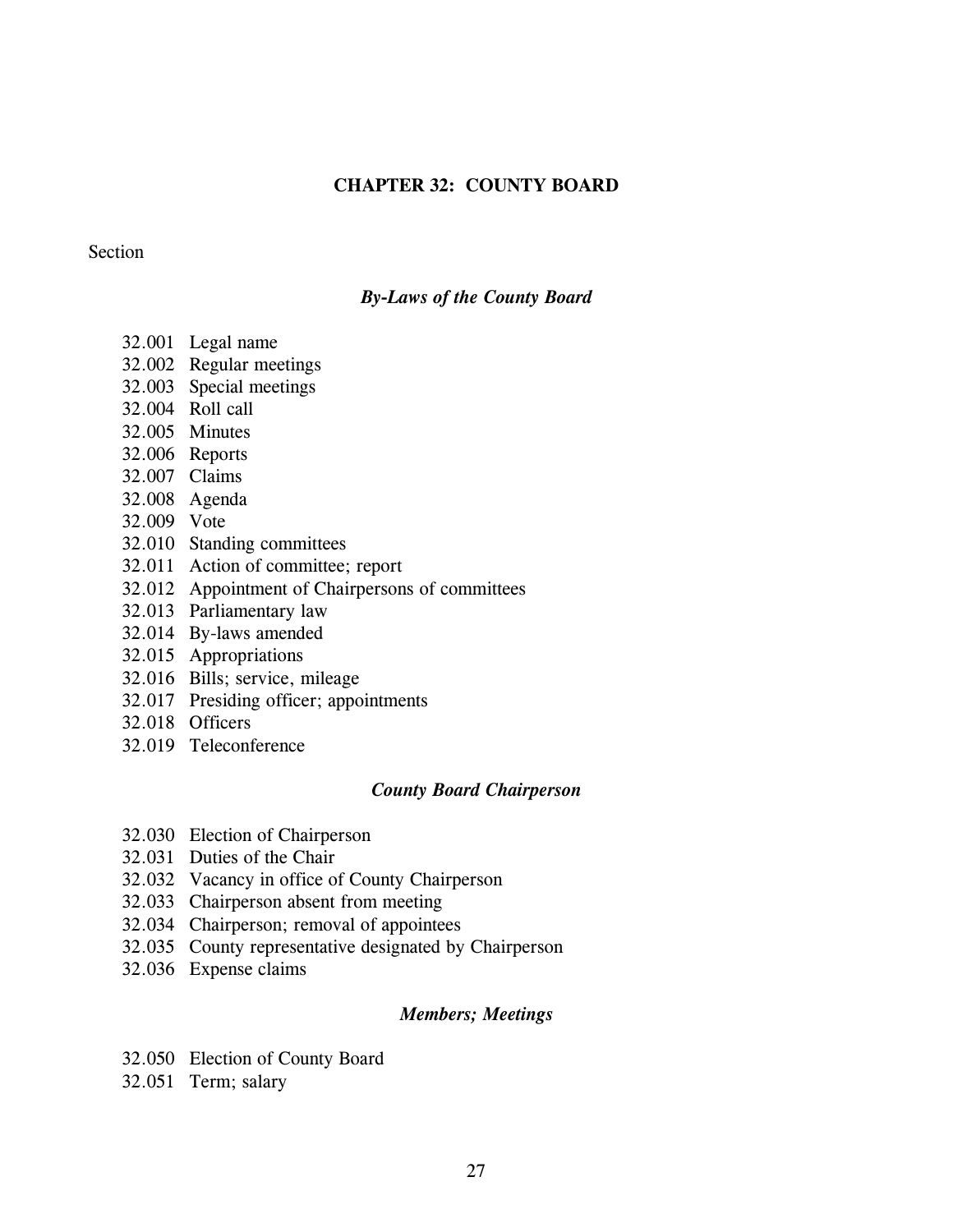- 32.052 Vacancy
- 32.053 Meetings; regular
- 32.054 Special meetings
- 32.055 Open meetings
- 32.056 Quorum; majority vote
- 32.057 Public comment standards; video rules

### *County Board Rules*

32.070 Rules of the Board

### *Committees*

- 32.085 Committees
- 32.086 Standing committees
- 32.087 Committee responsibilities
- 32.088 Specific duties of standing committees
- 32.089 Committee meetings
- 32.090 Special committees
- 32.091 Public notice
- 32.092 Procedure
- 32.093 County seal

## *Committee Attendance*

- 32.105 Attendance requirements
- 32.106 Obligation of committee minutes to record all absences
- 32.107 Remedies for violating attendance policy

## *BY-LAWS OF THE COUNTY BOARD*

# **§ 32.001 LEGAL NAME.**

The legal name of the governmental unit is the "Effingham County Board." Address: 101 N. 4th Street, Suite 301, Effingham, IL 62401. (Ord. 13-44, passed 4-15-2013)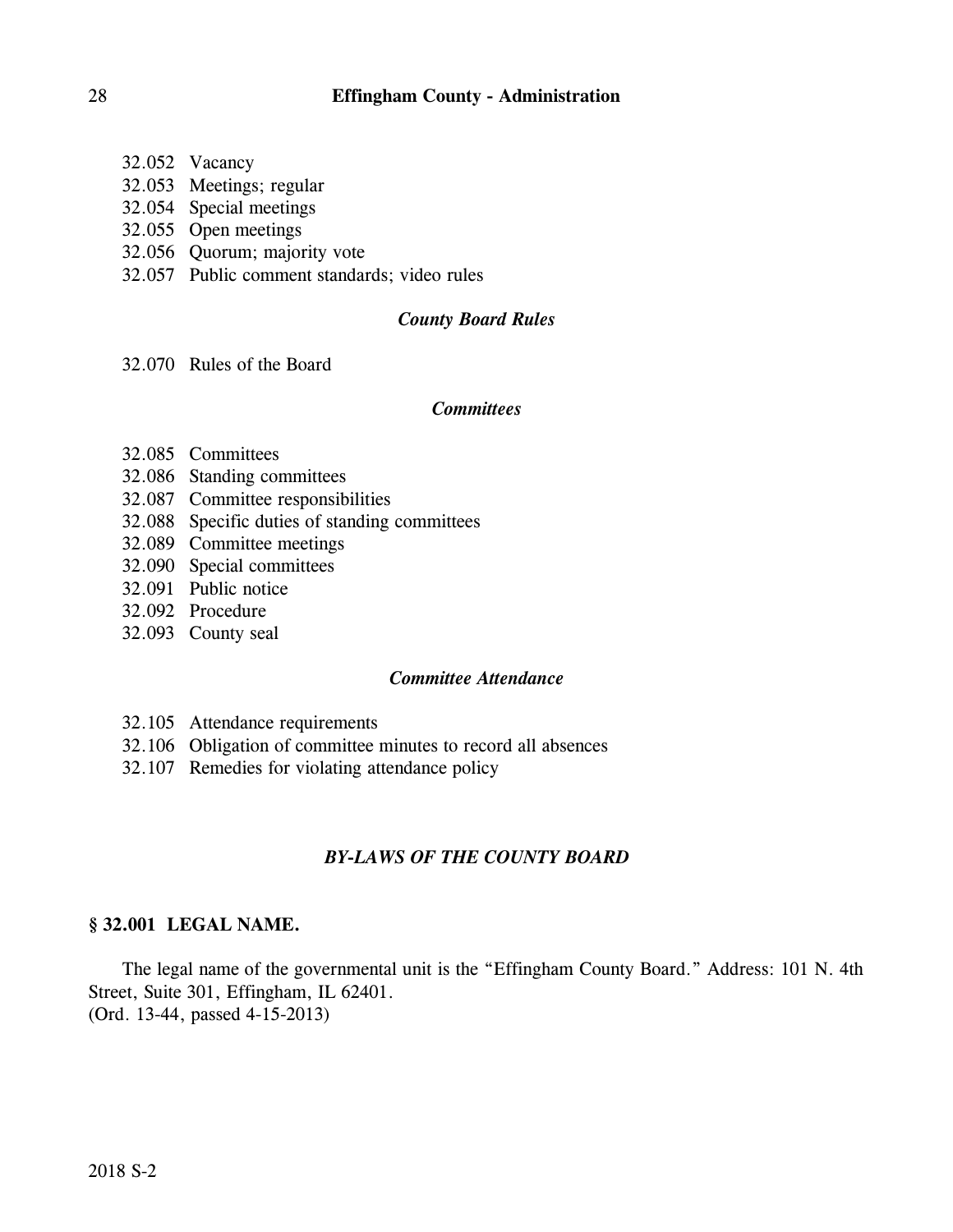# **County Board** 28A

# **§ 32.002 REGULAR MEETINGS.**

Regular Board meeting dates shall be the third Monday of each month or the day immediately following if the third Monday, is a holiday unless otherwise adopted. (Ord. 13-44, passed 4-15-2013)

# **§ 32.003 SPECIAL MEETINGS.**

Special meetings may be called when needed. (Ord. 13-44, passed 4-15-2013)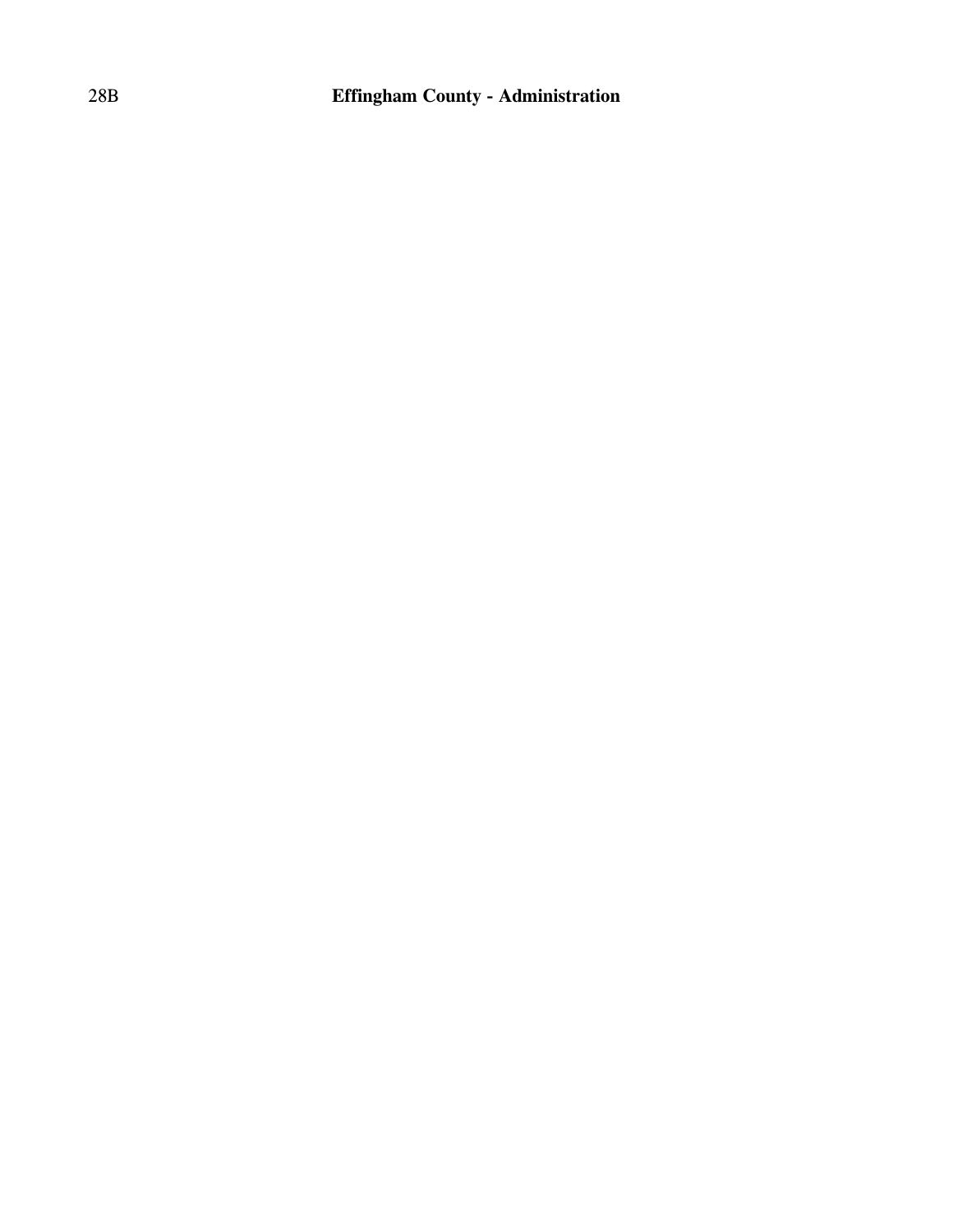#### **§ 32.004 ROLL CALL.**

There shall be a roll call at each meeting. (Ord. 13-44, passed 4-15-2013)

### **§ 32.005 MINUTES.**

Minutes of each Board meeting shall be examined by the Reports Committee and approved at the next Board meeting. Deletions, corrections or additions will be submitted for approval at the next regular Board meeting. (Ord. 13-44, passed 4-15-2013)

**§ 32.006 REPORTS.**

The six-month report of the county officers shall be presented to the Committee on Officers' Reports two days prior to the County Board meeting date for June and December. (Ord. 13-44, passed 4-15-2013)

### **§ 32.007 CLAIMS.**

All claims submitted to the county shall be sworn to and endorsed by the proper committee. (Ord. 13-44, passed 4-15-2013)

#### **§ 32.008 AGENDA.**

The Chairperson of the Board shall prepare, or cause to be prepared, an agenda for each Board meeting. Items to be considered for agenda inclusion shall be in the Board office two days prior to the meeting. Items may be added to the agenda at the meeting with the approval of the Board. Provisions may be made for miscellaneous items of business. The Chairperson may limit the time that any one person may speak. All agendas are subject to the Open Meetings Act, being 5 ILCS 120. (Ord. 13-44, passed 4-15-2013)

### **§ 32.009 VOTE.**

Every member present shall vote on each issue presented to the Board, unless personally or professionally interested, or excused by the unanimous consent of the Board. (Ord. 13-44, passed 4-15-2013)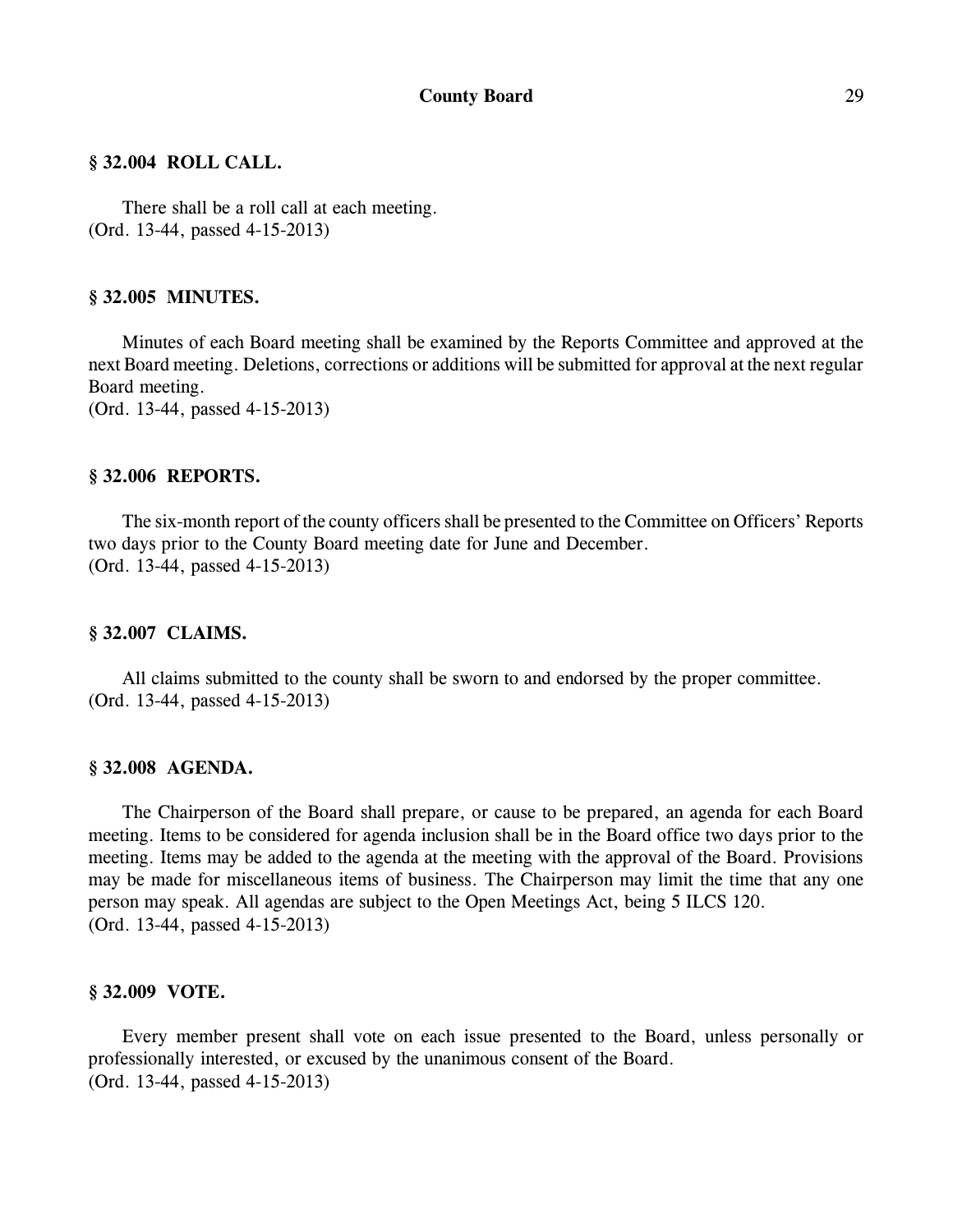# **§ 32.010 STANDING COMMITTEES.**

(A) There shall be eight standing committees.

(B) Two of those committees shall be the "committees of the whole" Board, each having a Chairperson, and all other Board members shall be members of that committee. The purpose of these "committees of the whole" is to encourage full participation and discussion by Board members on the issues before committees. The County Board Chairperson shall appoint the Chairperson of each of these committees, with the assistance of the Vice Chairperson.

(C) These committees of the whole Board shall be:

- (1) Tax and Finance Committee of the Whole; and
- (2) Legislative/Personnel Committee of the Whole.

(D) At each of these committees of the whole Board, five members would need to be present to constitute a quorum.

(E) Six committees will not be committees of the whole Board, and will have three members to be appointed by the Chairperson, with the assistance of the Vice Chairperson. All Board members may attend and may participate, but only committee members may vote. The Chairperson and the Vice Chairperson of the County Board are members of these committees and may vote at these committees in the absence of a quorum. The County Board Chairperson or Vice Chairperson may vote at committee meetings in case of a tie on these committees. (Example: A committee member may be absent, resulting in two Board members being a quorum, with a tie occurring). If there is a tie in these committees, the agenda item will be forwarded to the full Board without any recommendations.

(F) These six committees are:

- (1) Insurance;
- (2) Public Safety;
- (3) Building and Grounds;
- (4) Health;
- (5) Road and Bridge; and

(6) Reports.

(Ord. 13-44, passed 4-15-2013)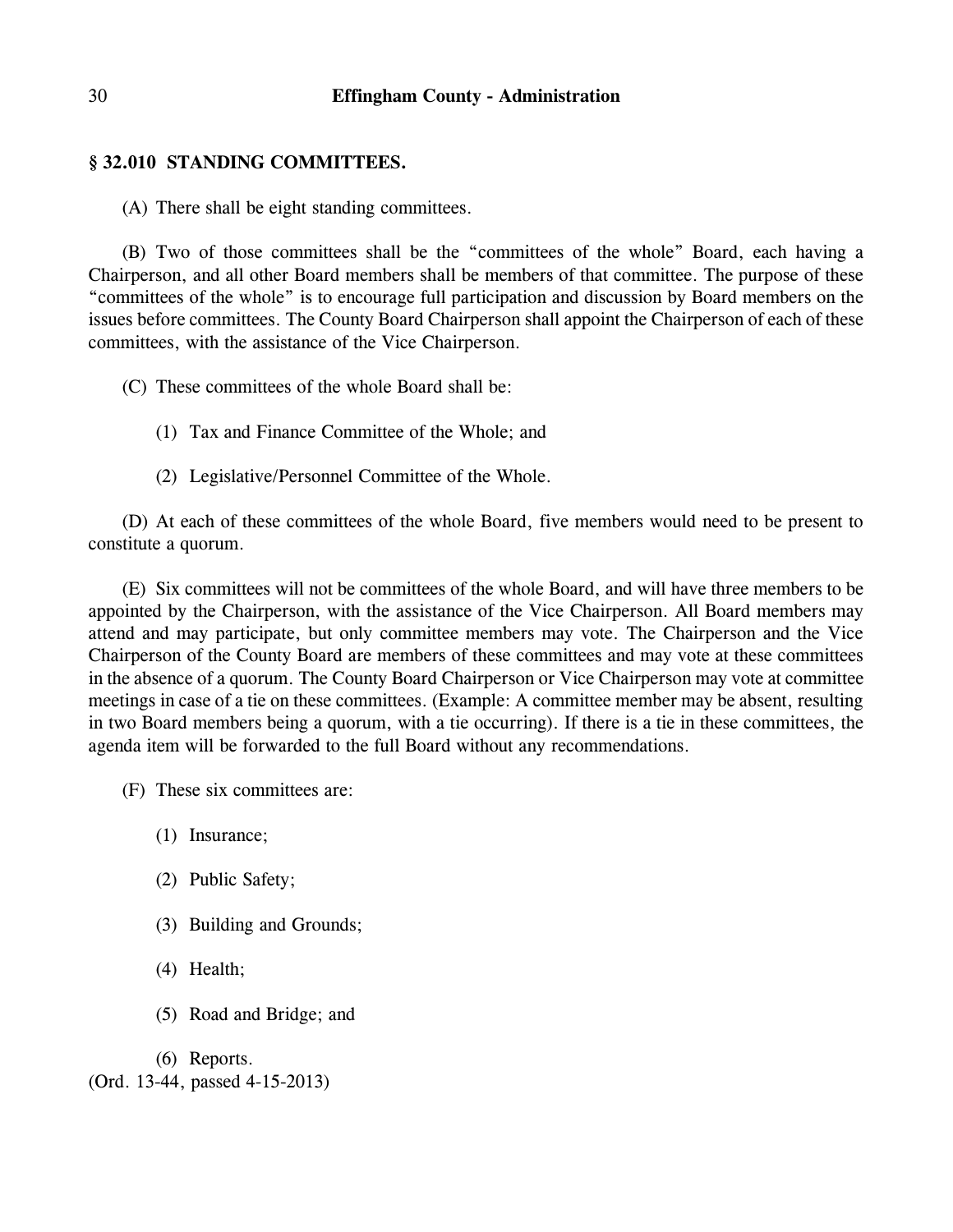### **§ 32.011 ACTION OF COMMITTEE; REPORT.**

The Chairperson of each committee shall give a brief report at the regular Board meeting, of action taken by that committee since the last meeting. (Ord. 13-44, passed 4-15-2013)

## **§ 32.012 APPOINTMENT OF CHAIRPERSONS OF COMMITTEES.**

The Chairperson, with the assistance of the Vice Chairperson, shall appoint a Chairperson to each of the Committees of the whole Board at the organization meeting, subject to approval by members of the Board. Special Committees may be appointed as the need dictates. (Ord. 13-44, passed 4-15-2013)

## **§ 32.013 PARLIAMENTARY LAW.**

Parliamentary law and Robert's Rules of Order shall prevail at meetings of the Board, unless otherwise specified herein. (Ord. 13-44, passed 4-15-2013)

### **§ 32.014 BY-LAWS AMENDED.**

These by-laws may be amended or suspended by a two-thirds majority of the full Board. (Ord. 13-44, passed 4-15-2013)

### **§ 32.015 APPROPRIATIONS.**

Upon presentation of petitions to the County Board for appropriations for bridges, or other major expenditures, by various townships, before the Board may act, the petition shall be referred to the Road and Bridge Committee for investigation. (Ord. 13-44, passed 4-15-2013)

### **§ 32.016 BILLS; SERVICE, MILEAGE.**

All bills for County Board service and mileage must give date of meeting and service rendered. (Ord. 13-44, passed 4-15-2013)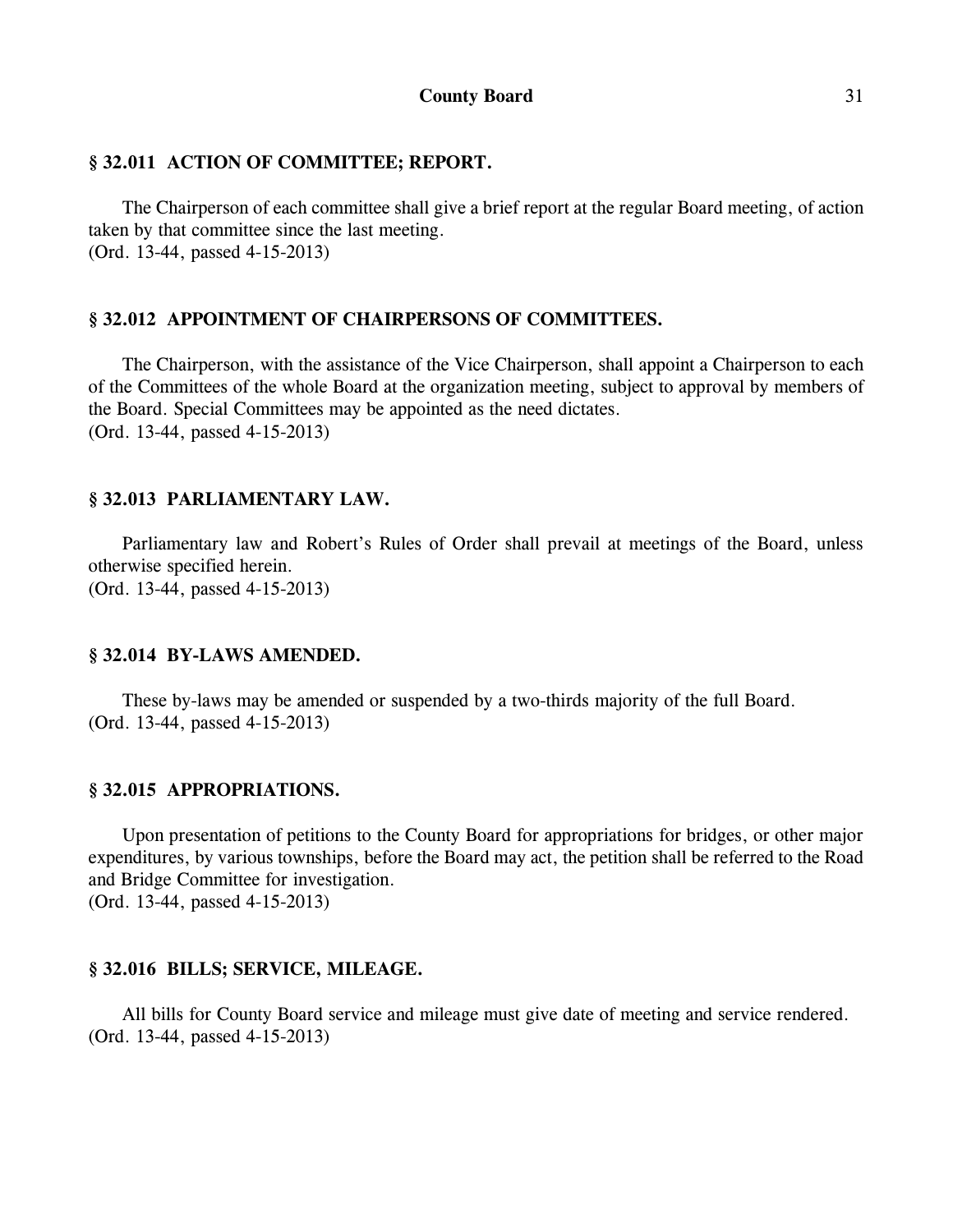### **§ 32.017 PRESIDING OFFICER; APPOINTMENTS.**

Appointments shall be made by the presiding officer of the County Board, with the advice and consent of the County Board, unless otherwise provided by the state statutes. (Ord. 13-44, passed 4-15-2013)

### **§ 32.018 OFFICERS.**

Board Officers shall consist of a Chairperson and Vice Chairperson, each to be elected from the membership of the Board. It shall be the duty of the Vice Chairperson to assist and work with the Chairperson in conducting the business of the Board. (Ord. 13-44, passed 4-15-2013)

### **§ 32.019 TELECONFERENCE.**

Board members may participate in a Board meeting by teleconference if he or she is unable to attend the meeting due to illness or an emergency. (Ord. 13-44, passed 4-15-2013)

### *COUNTY BOARD CHAIRPERSON*

### **§ 32.030 ELECTION OF CHAIRPERSON.**

The County Board shall, at its first meeting in the month following the month in which County Board members are elected, choose one of its members as Chairperson for a term of two years and at the same meeting, choose one of its members as Vice Chairperson for a term of two years. The Vice Chairperson shall serve in the place of the Chairperson at any meeting of the County Board in which the Chairperson is not present. In case of the absence of the Chairperson and the Vice Chairperson at any meeting, the members present shall choose one of their number as temporary Chairperson. (See 55 ILCS 5/2-1003.)

(Prior Code, § 1-2-1)

### **§ 32.031 DUTIES OF THE CHAIR.**

The County Board Chairperson shall preside at all meetings of the County Board. The Chair shall also be responsible for all personnel decisions involving County Board employees including, but not limited to, hiring, discipline, promotions, assignments and firing. (Prior Code, § 1-2-2)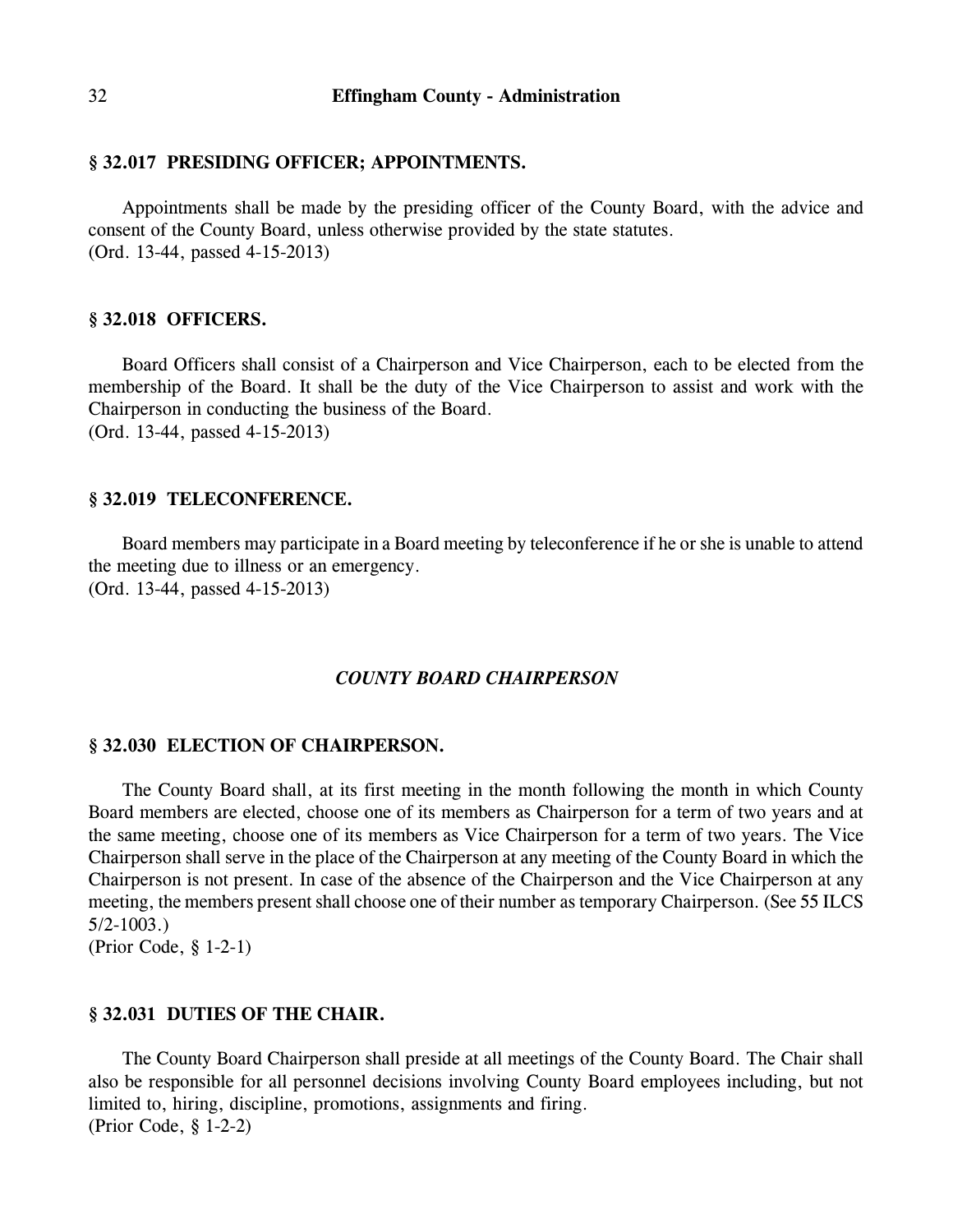## **§ 32.032 VACANCY IN OFFICE OF COUNTY CHAIRPERSON.**

If a vacancy occurs in the office of the Chairperson of the County Board, the remaining members of the Board shall elect one of the members of the Board to serve for the balance of the unexpired term of the Chairperson. See 55 ILCS 5/2-3009.

(Prior Code, § 1-2-3) (Ord. 91-23, passed 6-28-1991)

## **§ 32.033 CHAIRPERSON ABSENT FROM MEETING.**

In case of the absence of the Chairperson and the Vice Chairperson at any meeting, the County Clerk shall convene the meeting and the members present shall choose one of their number as temporary Chairperson.

(Prior Code, § 1-2-4)

## **§ 32.034 CHAIRPERSON; REMOVAL OF APPOINTEES.**

Any person appointed by the Chairperson of the County Board, with the advice and consent of the County Board, may be removed by the County Board Chairperson with the advice and consent of the County Board. Any person appointed to a position not requiring the advice and consent of the County Board may be removed at any time by the Chairperson of the County Board. (Prior Code, § 1-2-5)

## **§ 32.035 COUNTY REPRESENTATIVE DESIGNATED BY CHAIRPERSON.**

(A) The County Board Chairperson shall be designated as the County Board representative at any meeting or convention.

(B) The Chairperson may designate one or more county officials, Board members or employees to assist or represent him or her in the transaction of official county business at such convention or meeting. (Prior Code, § 1-2-6)

### **§ 32.036 EXPENSE CLAIMS.**

All persons designated by the County Board Chairperson to represent the county shall obtain authorization from the Chairperson if they expect to have their expenses reimbursed by the county. (Prior Code, § 1-2-7)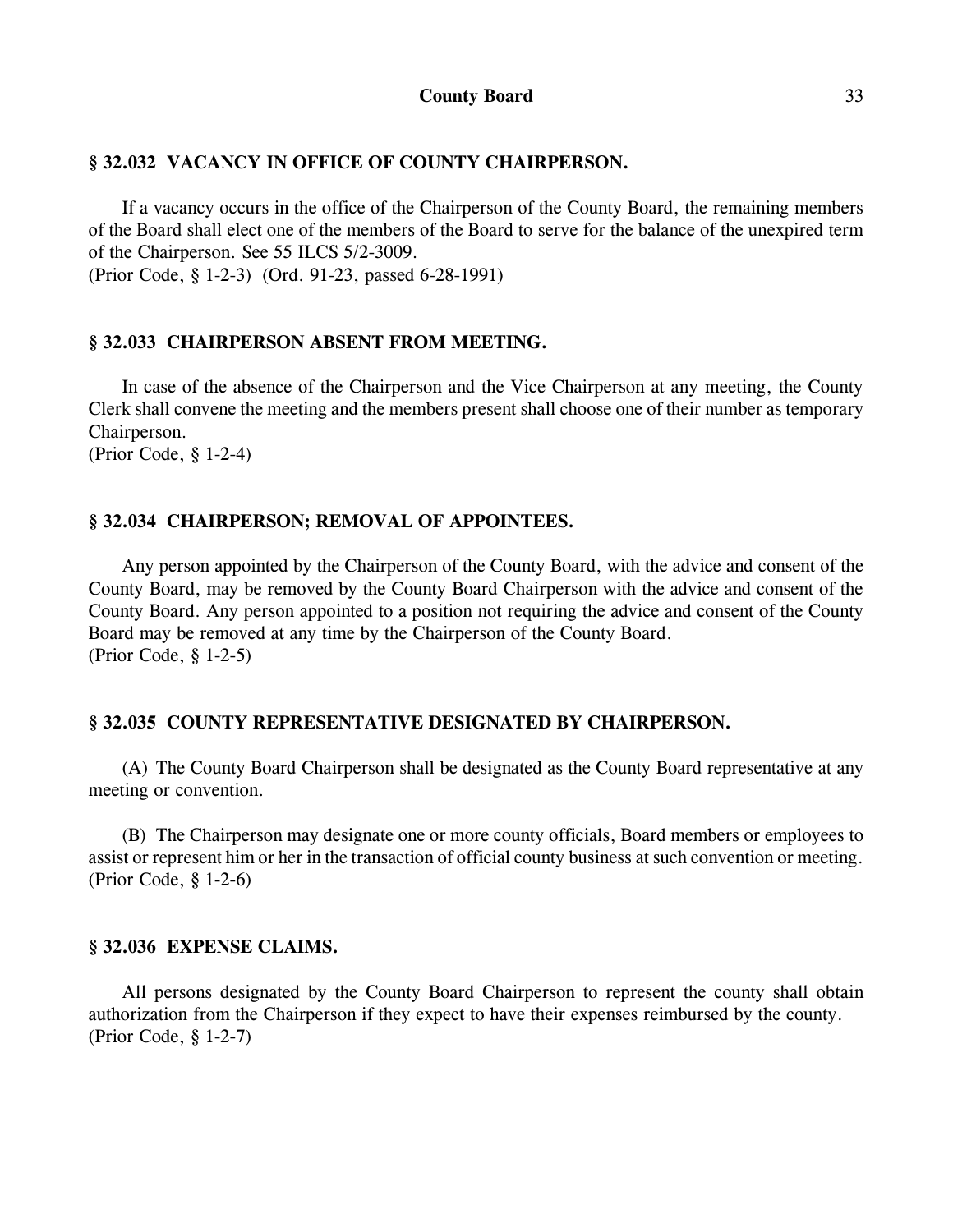#### 34**Effingham County - Administration**

#### *MEMBERS; MEETINGS*

## **§ 32.050 ELECTION OF COUNTY BOARD.**

The county shall be divided into nine districts consisting as nearly as practical of equal numbers of residents as required by law after the federal census. (Prior Code, § 1-3-1)

### **§ 32.051 TERM; SALARY.**

The term of office for a member of the County Board shall be four years unless otherwise provided by reapportionment process when a two-year term is assigned to each district. The term of office shall commence on the first Monday in December following their election. Five of the members to be elected in November, 2002, shall serve for a period of four years, and four of said members shall serve for two years; which of said members to serve four years shall be determined by lot. The salaries for County Board members are established in §§ 34.008 and 34.009. See 55 ILCS 5/2-3009. (Prior Code, § 1-3-2) (Ord. 91-23, passed 6-28-1991)

### **§ 32.052 VACANCY.**

If a vacancy occurs on the County Board, the Chairperson of the County Board, with the advice and consent of the County Board, shall, within 60 days of the date the vacancy occurs, appoint some person, possessing the qualifications of a Board member, to serve until the next election of County Board members in the county at which time an election shall be held to fill the vacancy for the unexpired term, according to 55 ILCS 5/2-3009) (Prior Code, § 1-3-3)

## **§ 32.053 MEETINGS; REGULAR.**

(A) Monthly meetings of the County Board shall be held at 4:00 p.m. at the County Board room on the third Monday of each month unless otherwise ordered.

(B) At each regular and special meeting which is open to the public, members of the public and employees of the county shall be afforded time, subject to reasonable constraints, to comment to or ask questions of the Board. See 55 ILCS 5/2-1001. (Prior Code, § 1-3-4)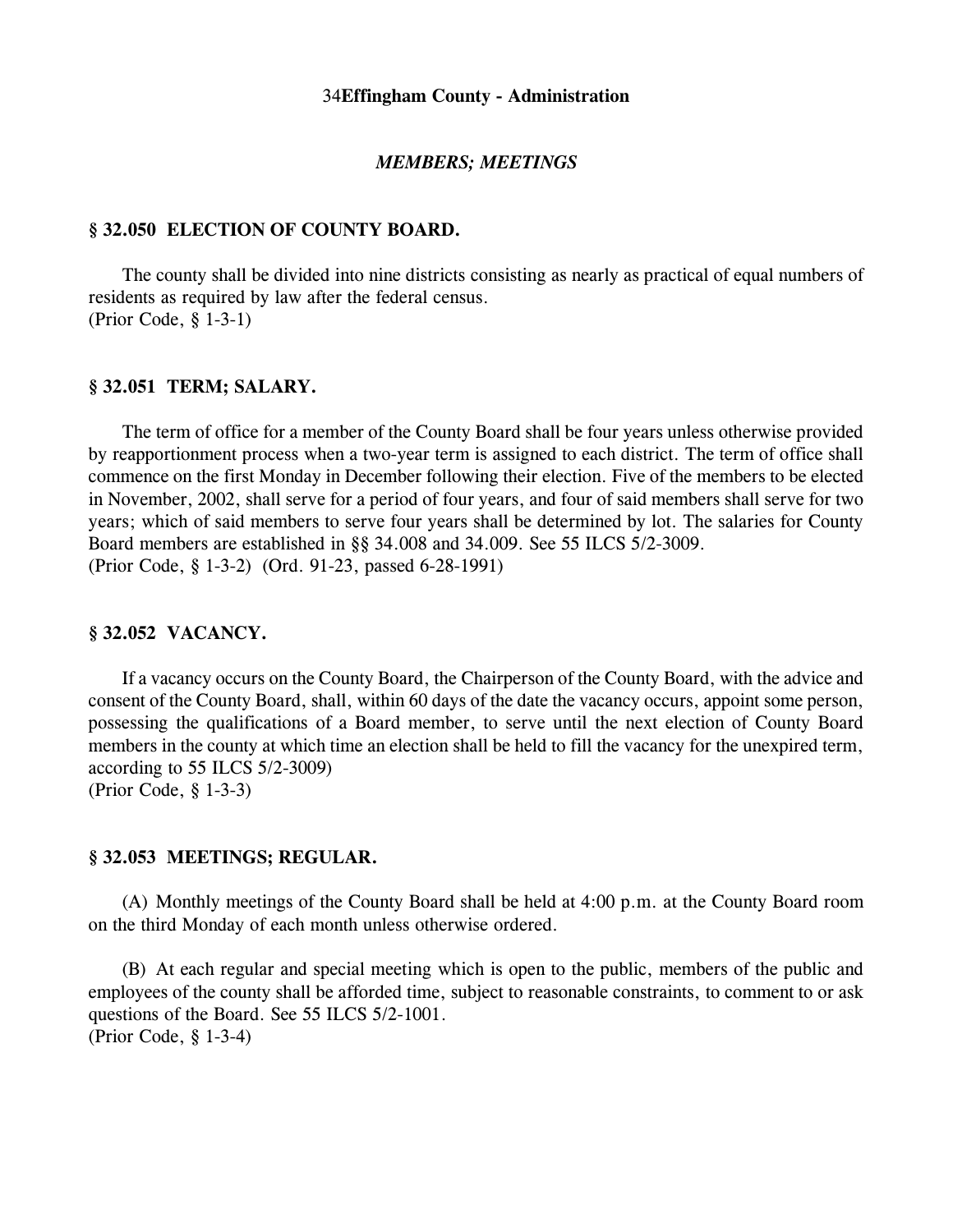## **County Board** 35

### **§ 32.054 SPECIAL MEETINGS.**

Special meetings of the Board shall be held only when requested by at least one-third of the members of the Board, which request shall be in writing, and specifying the time and place of such meeting, upon reception of such meeting, to each of the members of the Board. The Clerk shall also cause notice of such meeting to be published in some newspaper printed in the county and presented to the Clerk of the Board. See 55 ILCS 5/2-1001 and 5/2-1002. (Prior Code, § 1-3-5)

### **§ 32.055 OPEN MEETINGS.**

The County Board shall sit with open doors, and all persons may attend their meetings. The vote on all propositions to appropriate money from the County Treasury shall be taken by "ayes" and "nays" and entered on the record of the meeting. See 55 ILCS 5/2-1006. (Prior Code, § 1-3-6)

### **§ 32.056 QUORUM; MAJORITY VOTE.**

A majority of the County Board members shall constitute a quorum for the transaction of business at any regular or any duly called special meeting, and all questions which shall arise at meetings shall be determined by the vote of the majority of the County Board members present, except as otherwise provided. See 55 ILCS 5/2-1005. (Prior Code, § 1-3-7)

### **§ 32.057 PUBLIC COMMENT STANDARDS; VIDEO RULES.**

(A) *Public comments.*

(1) (a) Sign up on a provided sheet which will be available at least five minutes before the meeting up to the time the meeting is scheduled to start.

(b) Speakers name or publicly recognized business or organization, and topic must be printed on the sign up sheet.

(2) The signup sheet will become part of the public record for the meeting.

(3) Speaking time will be limited to two to five minutes, per person, based upon the number of people signed up, at the discretion of the chair. The time may be extended at the discretion of the majority of sitting members upon motion and vote.

(4) The chair may extend an invitation to other people to speak at the chair's discretion.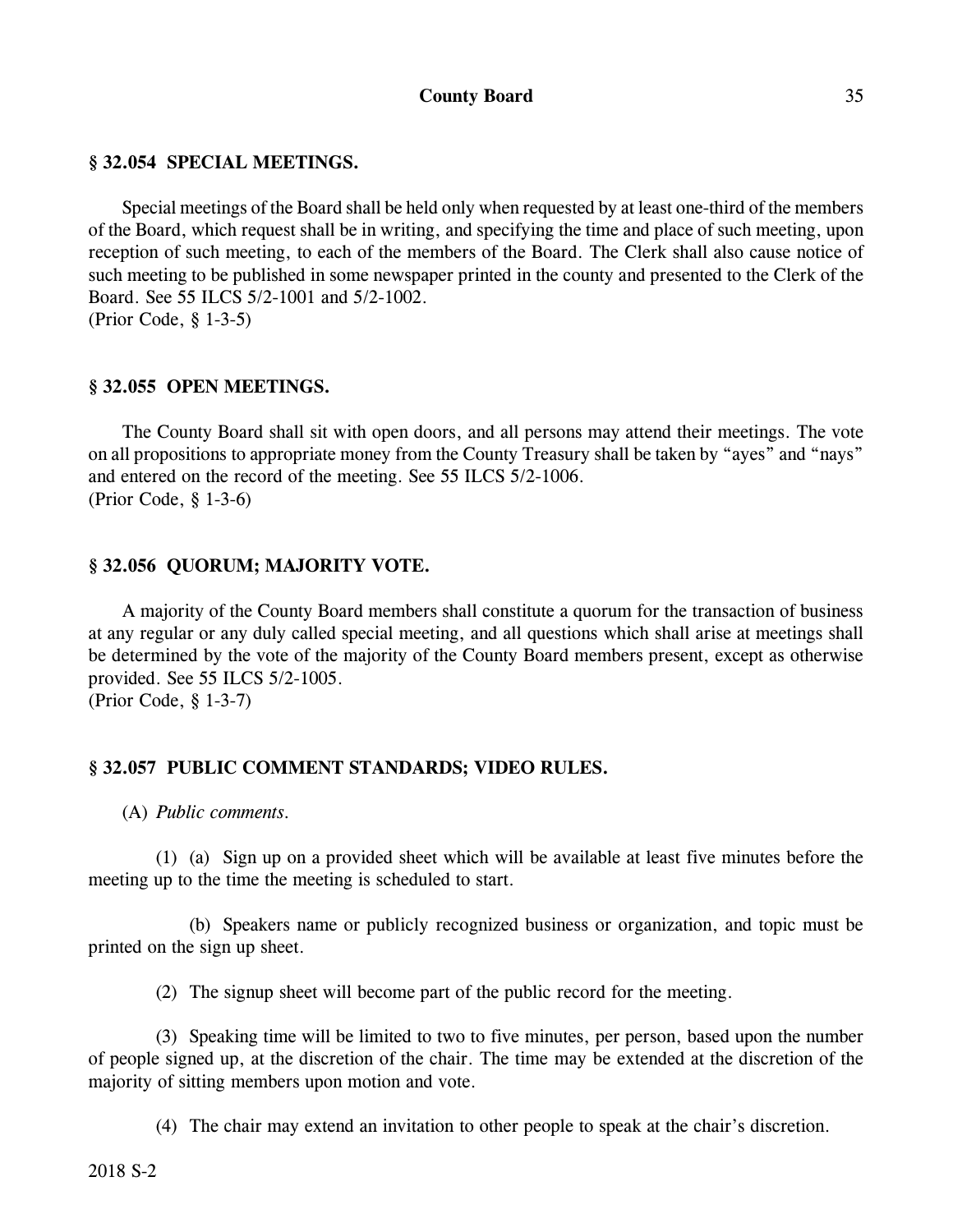(5) The chair will make reasonable accommodations to insure fairness on public addressing various aspects of issues.

(6) First come first serve on the list.

(B) *Video rules.*

(1) Video cameras larger than a standard cell phone must be on a tripod, and set upon no closer than the fourth row of chairs on the north side or other designated area.

(2) All cameras will be set up and taken down either before or after the meeting is in session, no setup or take down is allowed during the meeting as this may cause a disruption.

(3) In no event will a video camera or the actions of a person capturing video, interfere with the vision of another person attending the meeting, or impede their ability to participate in the meeting.

(C) *Audio rules.* All audio recordings shall be made without causing a distraction of other people attending the meeting.

(D) *General provisions.* Anyone violating these provisions during an open meeting in progress will be asked once to comply with the rules by the chairperson of the meeting. If the person continues to fail to comply they will be asked to leave the meeting. Failure to comply, with this request, will result in the Sheriff removing the disruptive person.

(Ord. 18-02, passed 1-16-2018)

### *COUNTY BOARD RULES*

#### **§ 32.070 RULES OF THE BOARD.**

The following rules of order and procedures shall govern the deliberations and meetings of the County Board.

(A) *Order of business.*

- (1) The order of business shall be as follows:
	- (a) Opening prayer and pledge of allegiance by the Board or someone;
	- (b) Call to order by the Chairperson of the Board;
	- (c) Roll call;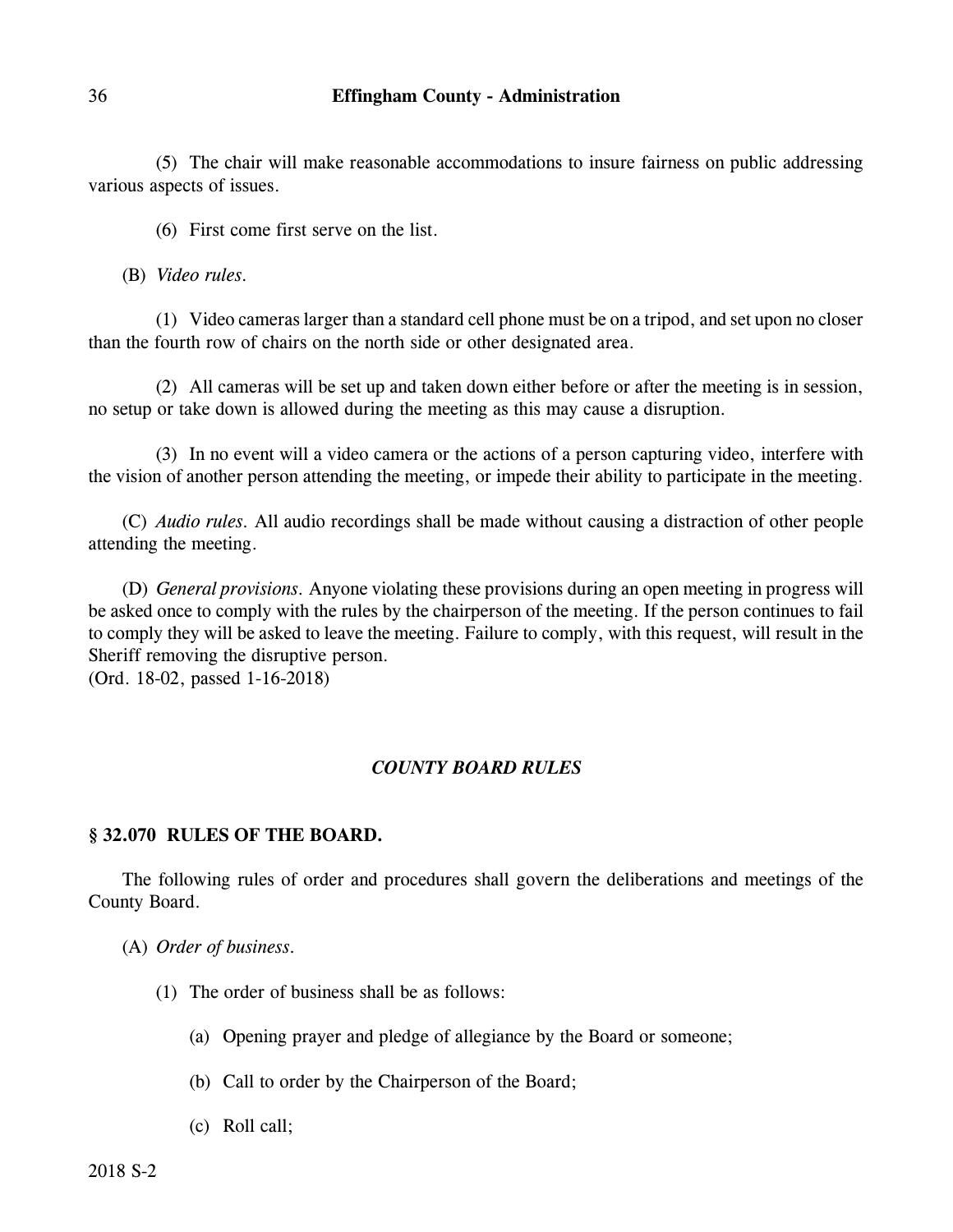- (d) Approve minutes, regular meeting;
- (e) Officers' reports;
- (f) Resolution of budget amendments;
- (g) Approve bills; County Board per diem and expenses;
- (h) Unfinished business;
- (i) Miscellaneous business;
- (j) New business;
- (k) Elected official reports;
- (l) Committee reports;
- (m) Correspondence;
- (n) Executive session (if needed); and
- (o) Adjourn to a certain fixed date.

(2) All questions relating to the priority of business shall be decided by the Chair, with debate, subject to appeal.

(B) *Duties of presiding officer.* The presiding officer shall preserve order and decorum and may speak to points of order in preference to other members, and shall decide all question of order, subject to appeal. In case of any disturbances or disorderly conduct, the presiding officer shall have the power to require the meeting room to be cleared. All resolutions and ordinances originating outside of the County Board, its members of its committees, shall be directed by the Chairperson of the Board to the proper committee for consideration.

(C) *Duties of members.* While the presiding officer is putting the questions, no member shall walk across or out of the meeting room. Every member, prior to speaking or making a motion or seconding a motion, shall wait until he or she is recognized by the Chairperson and address himself or herself to the presiding officer and say, "Mr. Chairperson," and then shall proceed with his or her remarks. He or she shall confine himself or herself to the question under debate, avoiding personalities and refrain from impugning the motives of any member's argument or remarks until further recognized by the Chair. When two or more members seek recognition at the same time, the presiding officer shall name the member who is first to speak. In addressing the Board, members shall speak from their places.

(D) *Permission to leave meeting.* A member wishing to absent himself or herself from the balance of a meeting while the meeting is in session, shall first obtain consent from the Chairperson of the Board.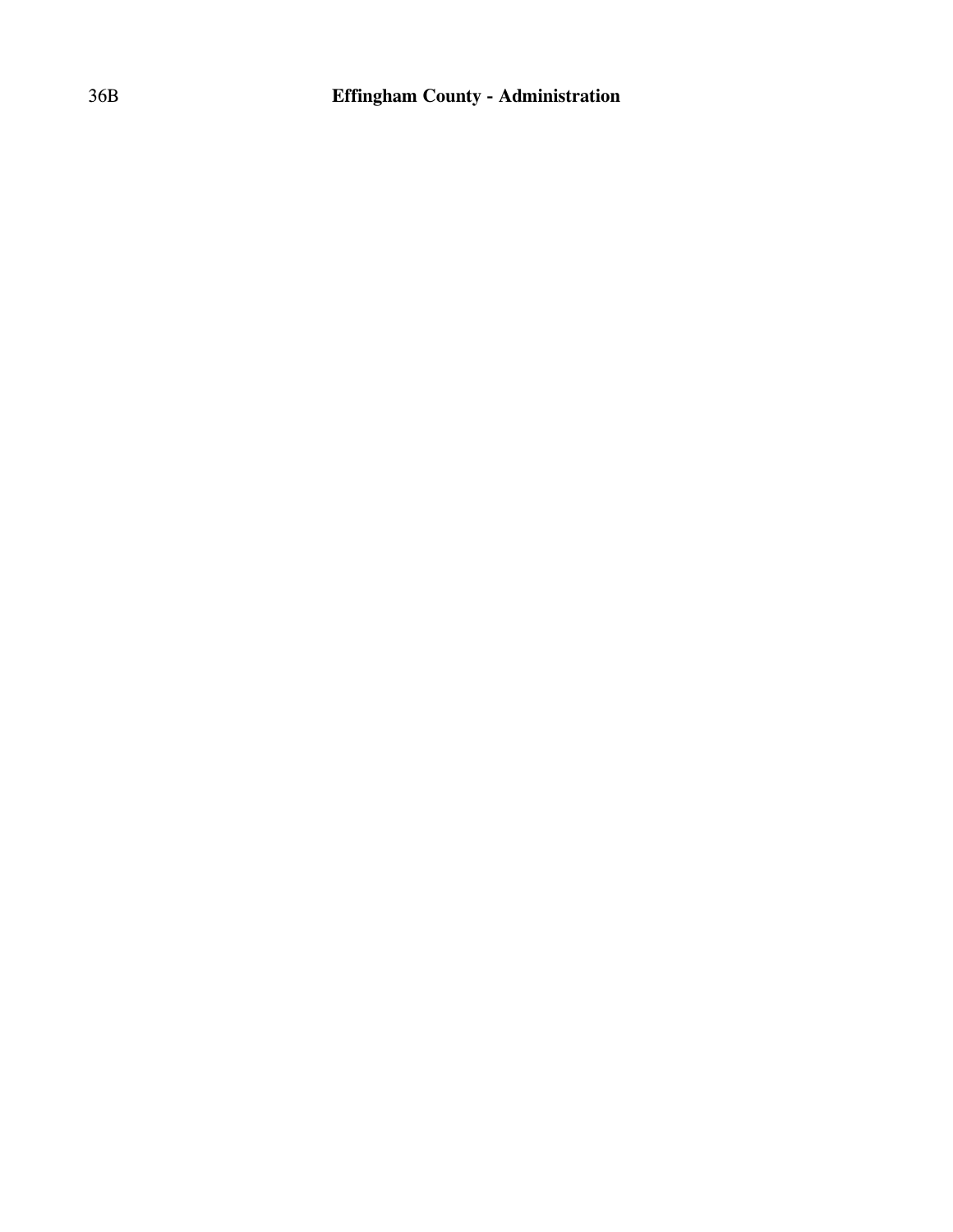## **County Board** 37

(E) *Visitors.* Any person not a member of the Board desiring to present a subject to the Board may do so only at the discretion of the Chairperson.

(F) *Resolutions and ordinances.* Resolutions and ordinances shall be submitted to the proper committee prior to consideration of the Board.

(G) *Presentation of new business.* When a member wishes to present a communication, petition or other original matter, he or she shall send it to the desk of the Clerk prior to the meeting, who shall read such matter when reached in its proper order on the agenda. All proposals which call for the expenditure of money or for the restructuring of county government shall not be considered by the County Board until the proper committee has reviewed the proposal.

(H) *Call of member to order.* A member, when called to order, by the Chair, shall thereupon discontinue speaking and take his or her seat, and the order and ruling of the Chair shall be binding and conclusive, subject only to the right to appeal.

(I) *Appeals from decision of the Chair.* Any member may appeal to the Board for a ruling of the Chair, and if the appeal is seconded, the member making the appeal may briefly state his or her reason for the same, and the Chair may briefly explain his or her ruling; but there shall be no debate on the appeal, and no other member shall participate in the discussion. The Chair shall then put the majority of the members present and voting, vote "No", the decision of the Chair shall be overruled; otherwise it shall be sustained.

(J) *Question of personal privilege.* The right of a member to address the Board on a question of personal privilege shall be limited to cases in which his or her integrity, character or motives are assailed, questioned or impugned.

(K) *Voting.* Every member who shall be present when a question is stated from the Chair shall vote thereon, unless he or she excused by the Board, or unless he or she is personally interested in the question, in which case, he or she shall not vote, except as otherwise provided by law. Members may opt out of voting or vote present.

(L) *Seconding of motions required; written motions.* No motion shall be put or debated in the Board or in the committee unless it be seconded. When a motion is seconded, it shall be stated by the presiding officer before debate, and the proposer of the motion shall be entitled to the floor.

(M) *Withdrawal of motions.* After a motion or resolution is stated by the Chairperson, it shall be deemed to be in possession of the Board, but it may be withdrawn at any time before the vote on the motion is announced by the Chairperson, by the mover with consent of his or her second.

(N) *Division of questions.* If any question under consideration contains several distinct propositions, the Board, by a majority of those present and voting, may divide such questions.

(O) *Record of motions.* In all cases where a resolution or motion is entered in the minutes, the name of the member moving the same shall be entered also.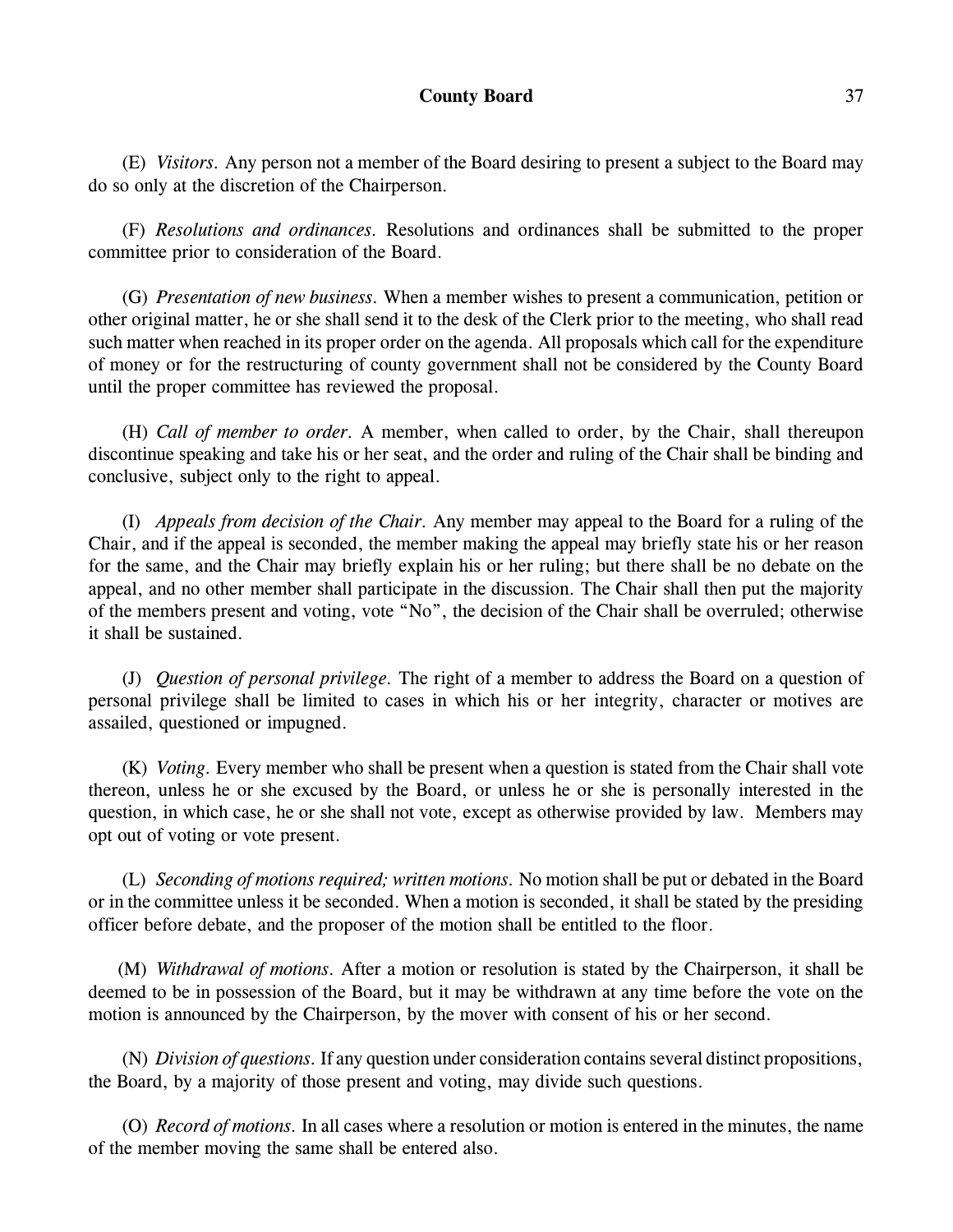### 38 **Effingham County - Administration**

(P) *Taking and entering the voted; explanations of voted not permitted.* If any member requires it, the "Yeas" and "Nays" upon any question shall be taken and entered in the minutes, but the yeas and nays upon any question shall not be taken unless called for, prior to any vote on the question. When the Clerk has commenced to call the roll for the taking of a vote of yeas and nays, all debate on the question before the Board shall be deemed concluded, and during the taking of the vote, no member shall be permitted to explain his or her vote, but shall respond to the calling of his or her name by answering of yea or nay, as the case may be.

(Q) *Announcement and changes of vote.* The result of all votes of yeas and nays shall be announced by the Clerk, and no vote shall be changed after the vote has been announced by the Chairperson.

(R) *Precedence of motions.* When a question is under debate, the following motions shall be in order and shall have precedence over each other in order, as listed:

- (1) To adjourn to a day certain;
- (2) To adjourn;
- (3) To take a recess;
- (4) To lay on the table;
- (5) The previous question;
- (6) To refer or commit;
- (7) To amend;
- (8) To defer or postpone to a time certain;
- (9) To defer or postpone (without reference to time); and

(10) To defer or postpone indefinitely. Divisions  $(R)(2)$ ,  $(R)(4)$  and  $(R)(5)$  above to be decided without debate.

(S) *Motions to adjourn.*

- (1) Motion to adjourn the Board meetings shall always be in order, except:
	- (a) When a member is in possession of the floor;
	- (b) While the yeas and nays are being called;
	- (c) When the members are voting;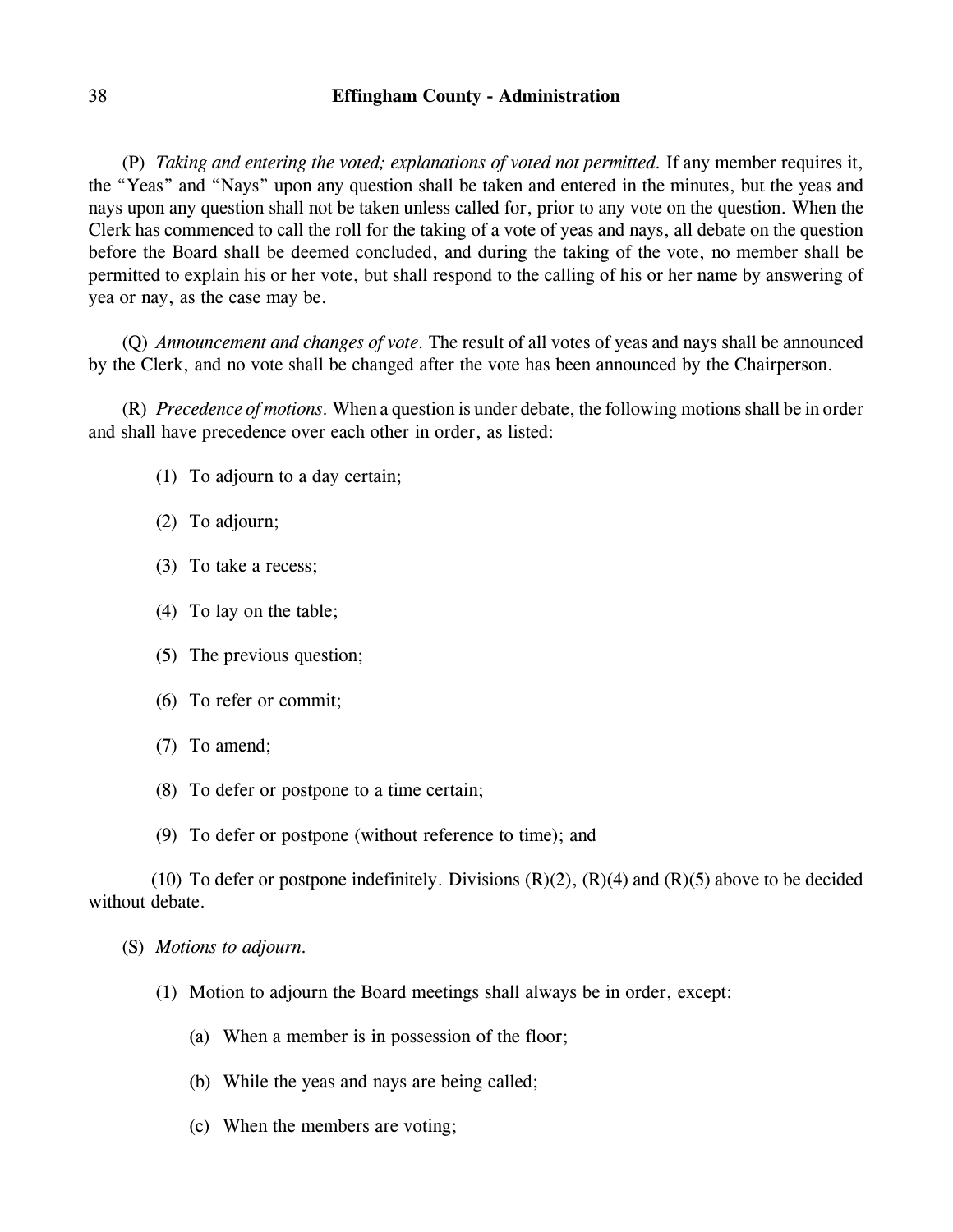(d) When adjournment was the last preceding motion; or

(e) When it has been decided that the previous question shall be taken.

(2) A motion simply to adjourn shall not be subject to amendment or debate, but a motion to adjourn to a time certain shall be.

(T) *Previous question.* When the previous question is moved on the main question and seconded, it shall be put on this form: "Shall the main question now be put?". If such motion be carried on further amendment, and all further motions and debates shall be excluded, and the question put without delay upon the pending amendments in proper order, and then upon the main question.

(U) *Motions to lay on the table and to take from the table.*

(1) A motion to simply lay a question on the table shall not be debatable, but a motion to lay on the table and publish, or with any other conditions, shall be subject to amendment and debate.

(2) A motion to take any motion or other proposition from the table may be proposed at the same meeting at which such motion or proposition was laid upon the table, provided two-thirds of the members present and voting, vote therefor.

(3) A motion to lay any particular motion or proposition on the table, shall apply to that motion or proposition only. An amendment to the main question or other pending question may be laid on the table, and neither the main motion nor such other pending question shall be affected thereby.

(V) *Indefinite postponement; motion to defer or postpone without any reference to time.*

(1) When consideration of the motion or other proposition is postponed indefinitely, it shall not be again taken up at the same meeting.

(2) A motion to postpone indefinitely shall not open the main question to debate.

(3) A motion to defer or postpone without any reference to time, shall not be construed as a motion to postpone indefinitely, but shall be considered to be of the same general nature, and to possess the same general attributes so far as applicable under these rules, as a motion to postpone indefinitely or to a time certain.

(W) *Motion to refer.* A motion to refer to a certain committee shall take precedence over a similar motion to refer to a special committee.

(X) *Motion to amend.*

(1) A motion to amend an amendment shall be in order, but one to amend an amendment to an amendment shall not be entertained.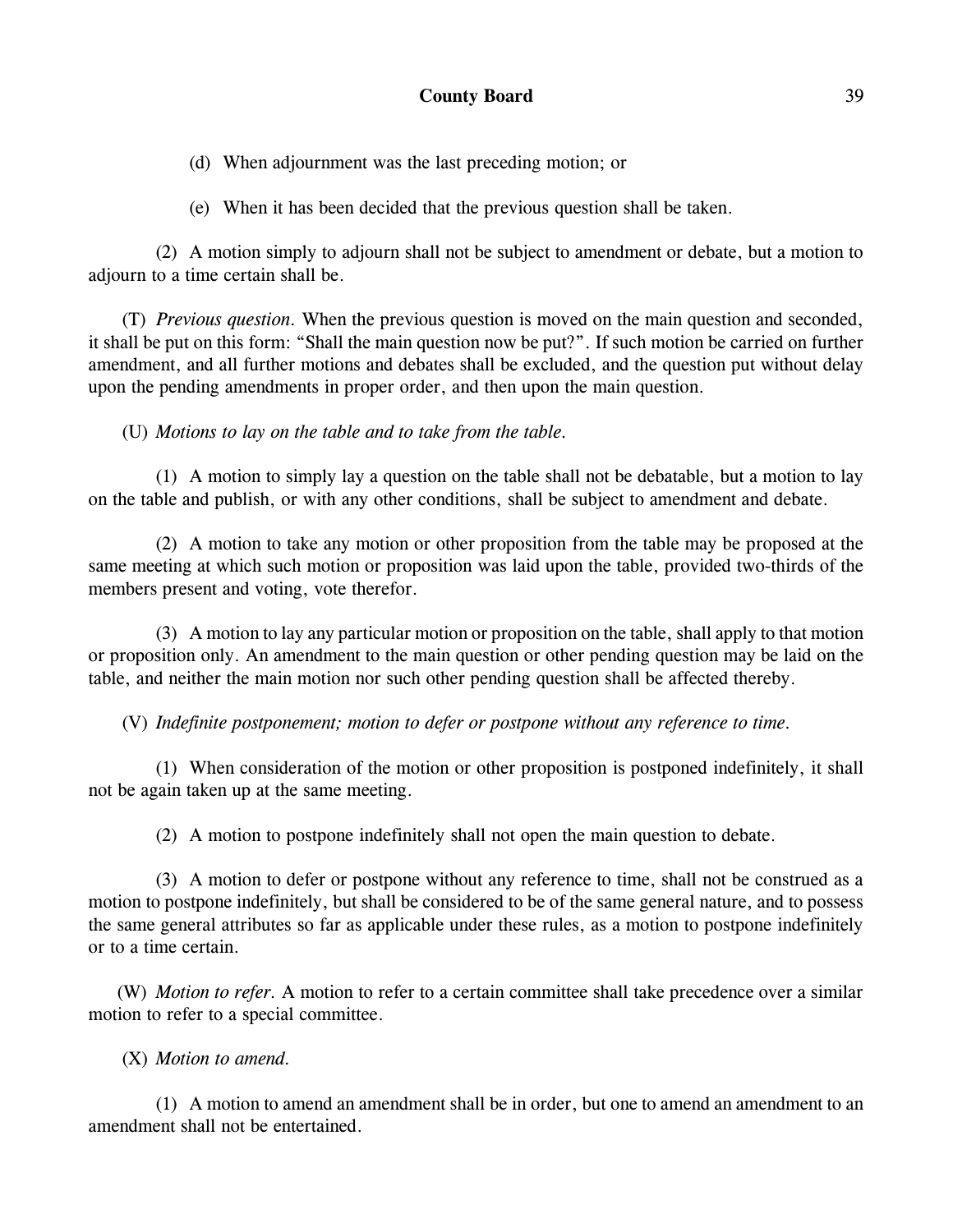#### 40 **Effingham County - Administration**

(2) An amendment modifying the intention of a motion shall be in order. On an amendment to strike out and insert, the paragraph to be amended shall first be read as it stands, then the words proposed to be stricken out, then those to be inserted, and finally, the paragraph as it will stand if so amended shall be read.

(3) An amendment to the main question or other pending question may be referred to a committee, and neither the main question, nor such other pending question shall be affected thereby.

(Y) *Motion to substitute.* A substitute for any original proposition under debate or for any pending amendment or such proposition may be entertained notwithstanding that at such time further amendment is admissible, and, if accepted by the Board by a vote, shall entirely supersede such original proposition or amendment, as the case may be, and cut off all amendments appertaining thereto.

(Z) *Reconsideration.*

(1) A vote or question may be reconsidered at any time during the same meeting, or at the first regular meeting held thereafter. A motion for reconsideration, having been once made and decided in the negative, shall not be renewed, nor shall a motion to reconsider be reconsidered.

(2) A motion to reconsider must be made and seconded by members who voted on the prevailing side of the question to be reconsidered, unless otherwise provided by law; provided, however, that where a motion has received a majority vote in the affirmative, but is declared lost solely on the ground that a greater number of affirmative votes is required by statute for the passage or adoption of such motion, then in such case, a motion to reconsider may be made and seconded only by those who voted in the affirmative on such question to be reconsidered.

(AA) *Adoption of Robert's Rules of Order Revised.* The rules of parliamentary practice comprised in the latest published edition of *Robert's Rules of Order Revised* shall govern the Board in all cases to which they are applicable and in which they are not inconsistent with the special rules of the Board.

(BB) *Temporary suspension of rules; amendment of rules.* These rules may be temporarily suspended by a roll call vote of a majority of the members of the Board present and voting immediately upon the termination of the business arising out of the event for which the rulers were suspended, these rules shall again be put in effect without further vote of the Board.

(CC) *Agenda.* The Chairperson of the Board shall prepare, or cause to be prepared, an agenda for all meetings and same shall be mailed to the members, three days prior to the County Board meeting by the Clerk of the Board (see Open Meetings Act, being 5 ILCS 120). (Prior Code, § 1-4-1)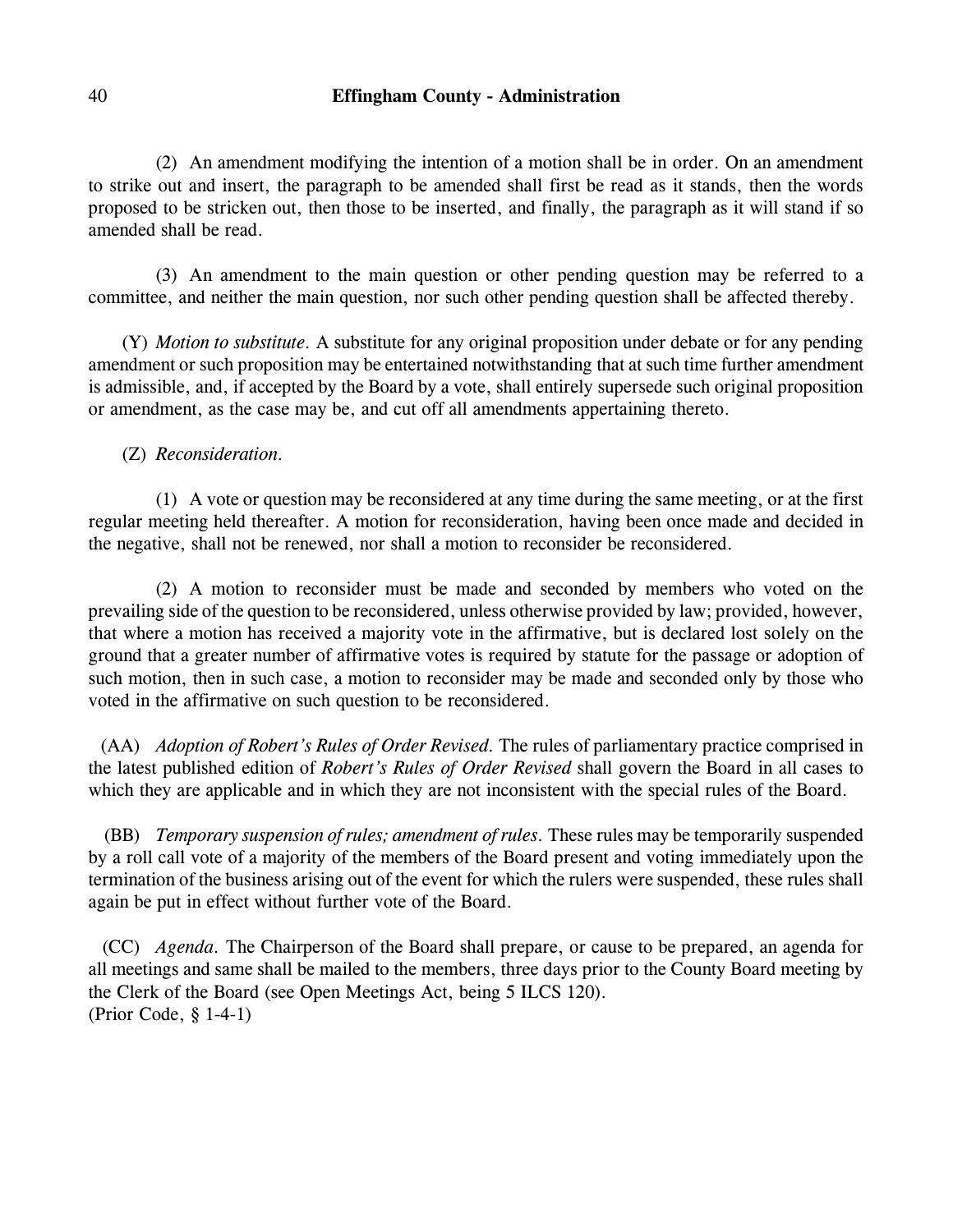### **County Board**41

#### *COMMITTEES*

#### **§ 32.085 COMMITTEES.**

Membership of all committees shall be as appointed by the Chairperson with the advice and consent of the entire Board. There shall be two separate types of committees: standing and special committees. The Chairperson shall be members of all standing committees and may vote at any committee meeting in the absence of a quorum. (Prior Code, § 1-5-1)

#### **§ 32.086 STANDING COMMITTEES.**

(A) There shall be eight standing committees consisting of at least three members each.

(B) Each committee shall contain at least one member of the minority party as represented on the entire Board.

(C) Standing committees shall be as follows:

- (1) Tax and Finance Committee of the whole;
- (2) Public Buildings and Grounds;
- (3) Public Safety;
- (4) Legislative Committee of the whole;
- (5) Road and Bridge;
- (6) Health Services;
- (7) Reports; and
- (8) Insurance.

(D) Quorum: each committee shall have a majority of its members present in order to conduct business.

(E) Notice shall be given in advance to the County Clerk of the time and place of the meeting of all committees, and committee meetings shall be open to the public. Any person desiring to attend a committee meeting shall not be allowed to mingle with the members of the committee while the meeting is in progress and any spectator attending a committee meeting may be privileged to speak before the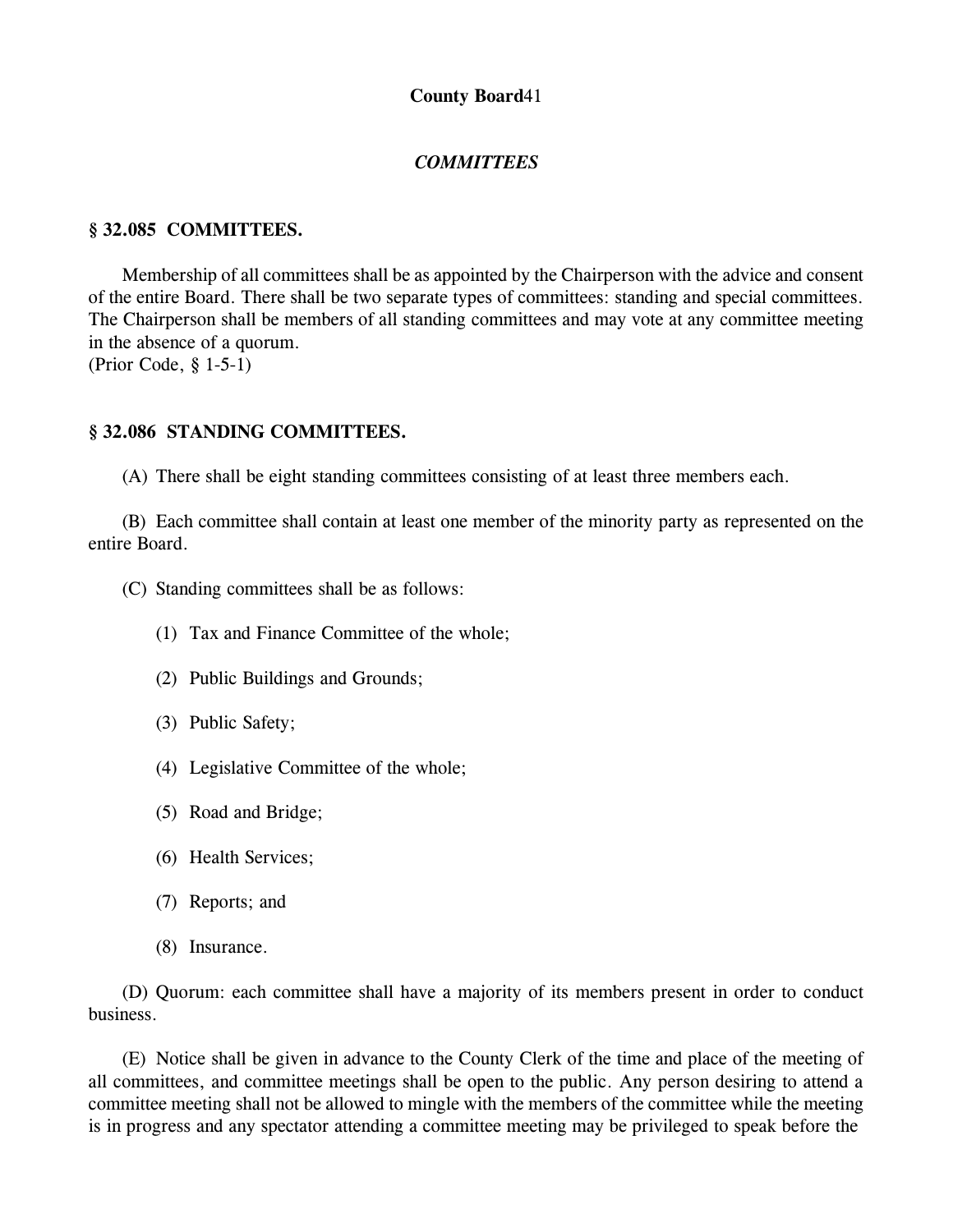committee by a vote of the majority of the committee members. The County Clerk shall post the time and place of such meetings. (Prior Code, § 1-5-2)

### **§ 32.087 COMMITTEE RESPONSIBILITIES.**

(A) All committees shall have responsibilities as set forth herein, and as delegated by the Chairperson.

(B) Each standing committee shall have the following duties:

(1) To act on all matters referred to the committee;

(2) To keep informed regarding appropriations and budget for activities and offices under the jurisdiction of the committee and to help keep expenditures within the budget;

(3) To review the proposed annual budget of the department or offices overseen prior to their submission to the Finance Committee and the County Board;

(4) To project the needs of the departments and offices overseen so that the County Board may develop a comprehensive plan for the future of county government; and

(5) To comply with all provisions of this subchapter regarding notice, the disposition of business and the agenda. (Prior Code, § 1-5-3)

### **§ 32.088 SPECIFIC DUTIES OF STANDING COMMITTEES.**

(A) Each standing committee shall have specific duties and responsibilities as set forth below. In the event of a matter of new business arising not specifically enumerated below the Board Chairperson shall determine the appropriate committee.

(B) Standing committees shall have the duties and responsibilities prescribed in divisions (B)(1) through  $(B)(9)$  below.

(1) *Tax and Finance Committee; duties.* The duties of the Tax and Finance Committee shall be in the following areas:

- (a) Tax assessment and levy and preparation of budget;
- (b) Supervisor of assessments;
- (c) Board of Review;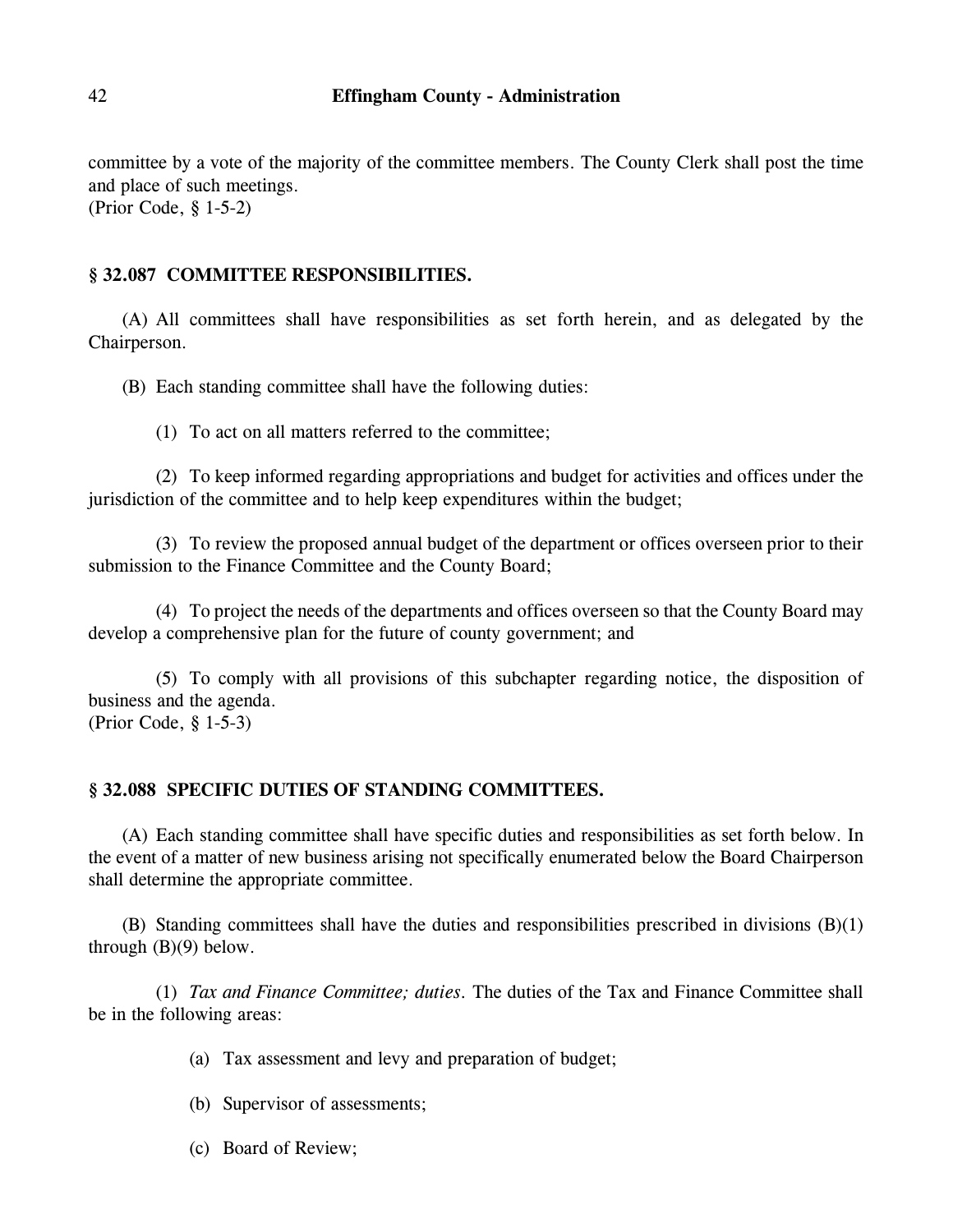### **County Board** 43

- (d) Revenue sharing;
- (e) Overseeing and accounting county funds with County Treasurer;
- (f) Retirement I.M.R.F.;
- (g) Technology/GIS telephone;
- (h) Veteran's Assistance Commission;
- (i) Data processing; bid letting of expenditures in excess of \$1,500; and
- (j) Printing and stationery.

(2) *Public Buildings and Grounds Committee; duties.* The duties of the Public Buildings and Grounds Committee shall be in the following areas:

- (a) Government Center;
- (b) Jail;
- (c) Emergency Management Administration Building;
- (d) A.D.A.;
- (e) Cemeteries; and
- (f) TREC Trail.

(3) *Health Services Committee; duties.* The duties of the Health Services Committee shall be in the following areas:

- (a) County Health and TB Department;
- (b) Solid Waste ADA;
- (c) Bovin TB;
- (d) Weed control; and
- (e) Nuclear waste.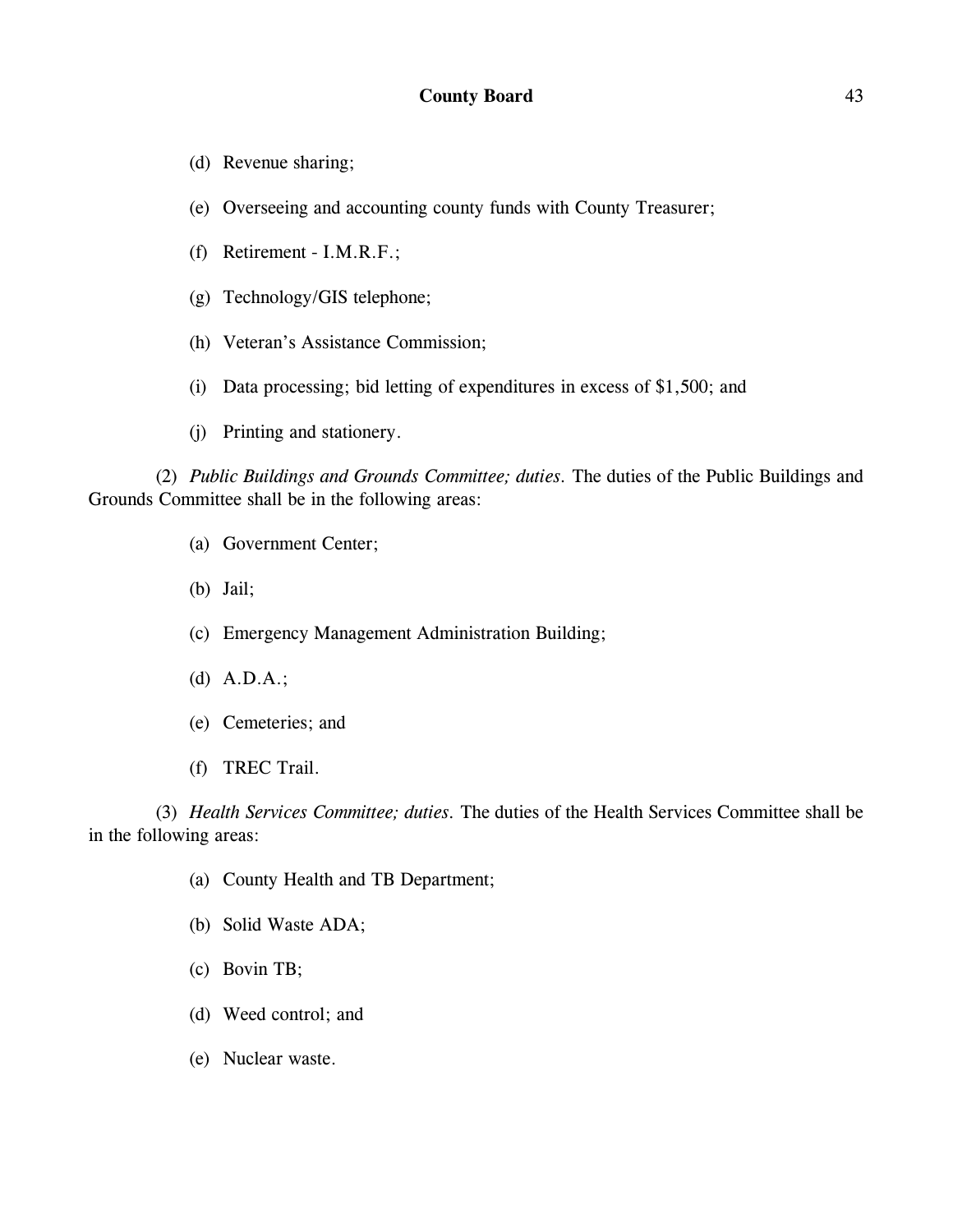(4) *Reports Committee; duties.* The duties of the Reports Committee shall be in the following areas:

- (a) Review minutes;
- (b) Review officer's reports;
- (c) Release Closed Session Minutes; and
- (d) Senior citizens.

(5) *Public Safety Committee; duties.* The duties of the Public Safety Committee shall be in the following areas:

- (a) E.M.A., Emergency Disaster, Civil Defense;
- (b) 9-1-1;
- (c) Sheriff;
- (d) Dive team;
- (e) Nuclear safety;
- (f) Court security;
- (g) Ambulance;
- (h) Law enforcement;
- (i) Coroner; and
- (j) Animal Control.

(6) *Legislative Committee; duties.* The duties of the Legislative Committee shall be in the following areas:

- (a) County and regional planning;
- (b) Agriculture Extension Department;
- (c) Elections;
- (d) Policy; personnel; public relations; and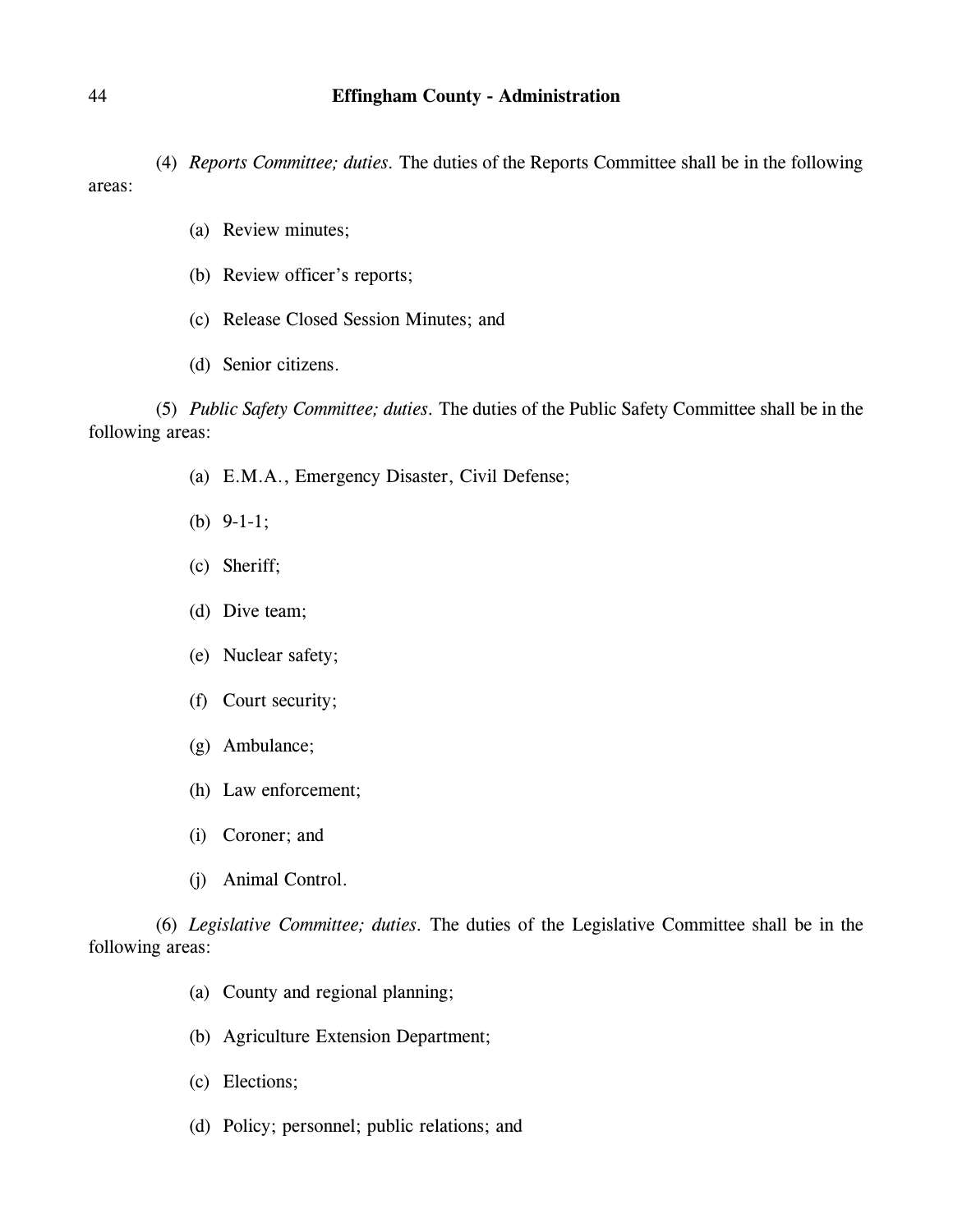#### **County Board** 45

(e) Zoning and planning.

(7) *Road and Bridge; duties.* The duties of the Road and Bridge shall be in the following areas:

(a) County highway; road and bridges (includes county line bridges and Wabash river bridges);

- (b) Aid to township roads;
- (c) County aid for township bridges;
- (d) Subdivision ordinances; and
- (e) Airport; operation and extension.

(8) *Insurance Committee; duties.* The duties of the Insurance Committee shall be in the following areas:

- (a) Review health, life, dental and vision insurance;
- (b) Review general liability/casualty, unemployment and worker's compensation coverage;
- (c) Keep airport coverage current; and

(d) Prepare bids or quotes as necessary. (Prior Code, § 1-5-4)

# **§ 32.089 COMMITTEE MEETINGS.**

As much as practicable, committees shall designate a regular meeting time and place. Any member of a committee, or the County Board Chairperson may call a committee meeting at any time. (Prior Code, § 1-5-5)

# **§ 32.090 SPECIAL COMMITTEES.**

The Chairperson may appoint special committees to study and make recommendations on specific problems.

(A) *Membership.* Each special committee must consist of at least three members. The committee must contain at least one member of the minority political party and in cases in which more than three members are appointed to special committee it must consist of members appointed in the same ratio as memberships by political party on the entire Board, except by consent of the majority of the minority party.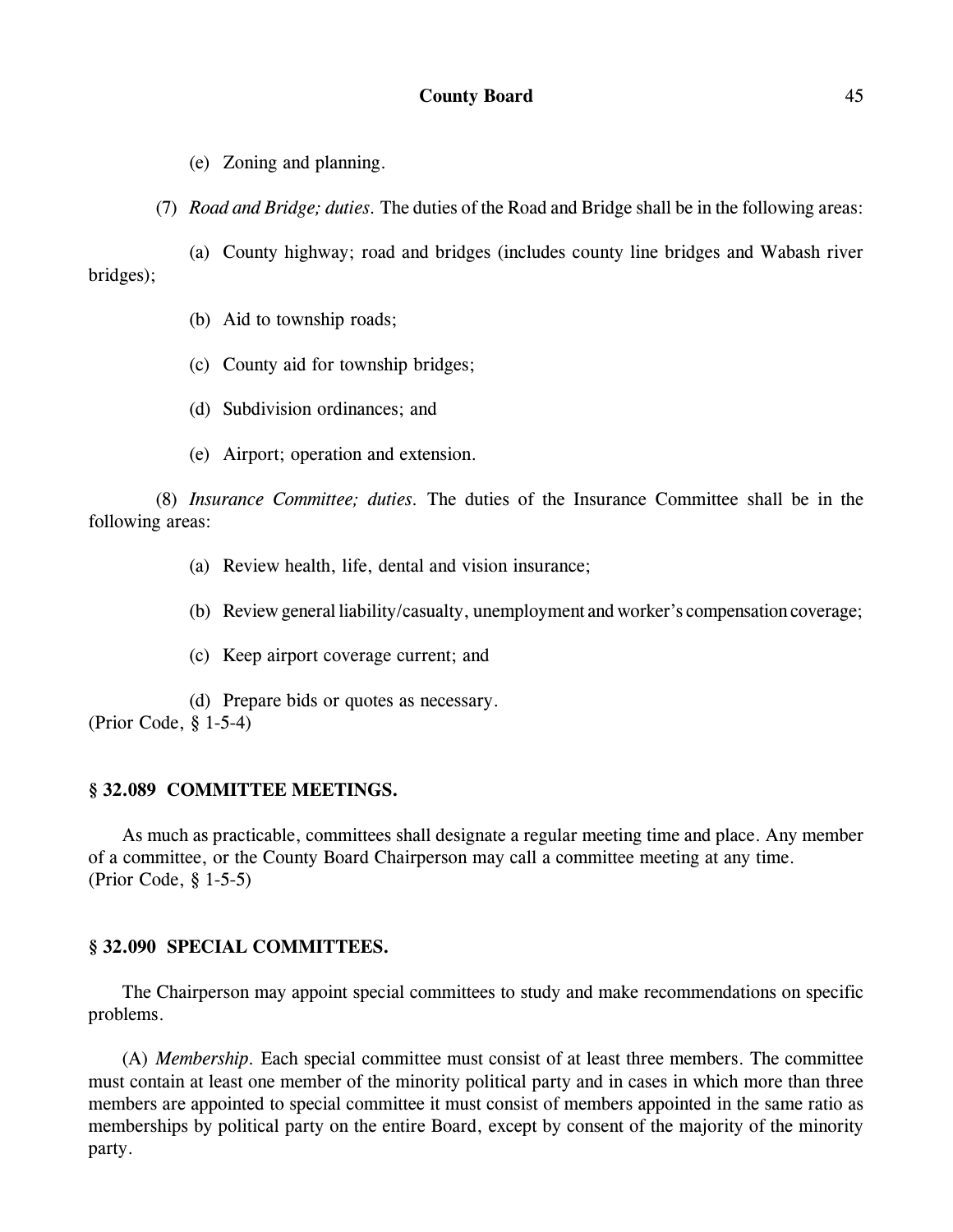(B) *Reports.* Each special committee shall report at every regularly scheduled meeting of the entire Board. (Prior Code, § 1-5-6)

**§ 32.091 PUBLIC NOTICE.**

(A) The County Board and any committee thereof shall give public notice of the schedule of their regular meetings at the beginning of each fiscal year. Said notice shall state the regular dates, times and places of such meetings.

(B) Public notice of any special meeting or any rescheduled regular meeting or any reconvened meeting shall be given at least 48 hours before meeting; however, this requirement of public or reconvened meeting does not apply to any case where the meeting is to be reconvened within 24 hours not to any case where announcement of the time and place of the reconvened meeting was made at the original meeting and there is no change in the agenda.

(1) Public notice shall be given by posting a copy of the notice in the county building.

(2) Notice of regular meetings of the County Board and committees thereof and of the notice of any special, rescheduled or reconvened meetings shall be given to any local newspaper of general circulation or any local radio or television station that has filed an annual request for such notice. Any such news media shall be given 48 hours' notice of all special, rescheduled or reconvened meetings pursuant to this section and subject to its limitations. (Prior Code, § 1-5-7)

### **§ 32.092 PROCEDURE.**

(A) Each member of the County Board or its committees shall submit to the Board Office a list of resolutions and ordinances to be brought by him or her before the meeting of the Board or committee.

(B) They shall submit proposed copies of resolutions and ordinances.

(C) The list of proposed resolutions and ordinances must be in possession of the Board Office no later than 2:00 p.m. on the Thursday preceding the Board or committee meeting.

(D) From the list submitted, the County Clerk shall prepare an agenda including unfinished business for the meeting and make available copies of the same with proposed resolutions and ordinances attached to all elected Board members no later than 4:00 p.m. Friday, preceding the Board or committee meeting.

(E) All ordinances and resolutions proposed shall include the committee name or individual sponsoring same.

(F) Any subject matter not on the agenda shall not come before the Board or committee meeting.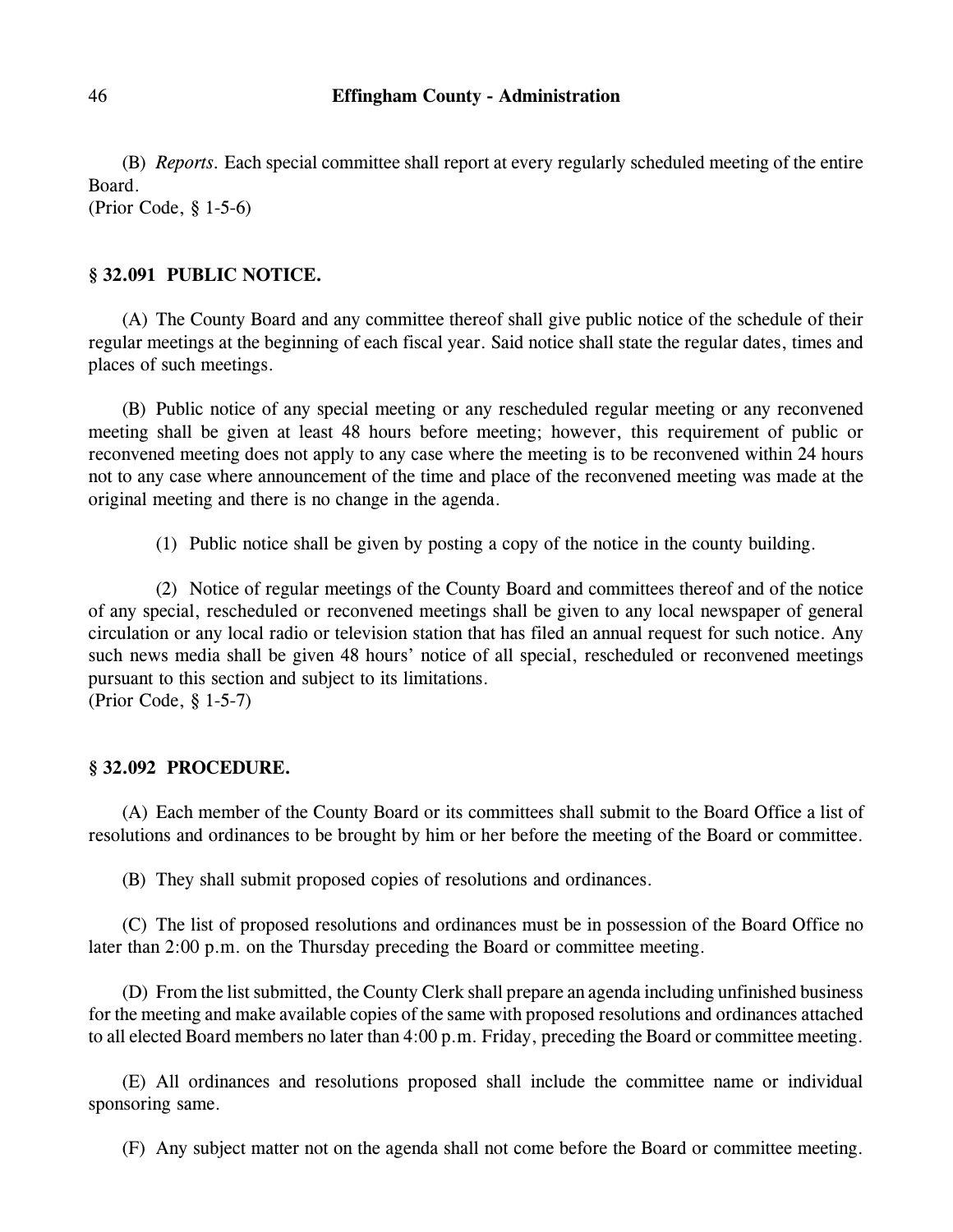### **County Board** 47

(G) Any subject matter not on the agenda shall not come before the Board or committee unless the agenda is waived by two-thirds vote of members present. (Prior Code, § 1-5-8)

#### **§ 32.093 COUNTY SEAL.**

The seal provided by the County Board shall be circular in form consisting of the words "Effingham County, Illinois" and the year "1831" in the outer circle. In the center of the seal shall be a map of the state with the county's boundaries depicted in a drawing. (Prior Code, § 1-5-9)

#### *COMMITTEE ATTENDANCE*

#### **§ 32.105 ATTENDANCE REQUIREMENTS.**

The Effingham County Board hereby establishes attendance requirements for individuals appointed to serve on these various committees by the Effingham County Board. Said attendance requirements shall be as follows:

(A) *Committees meeting more than four times per year (more than once a quarter).* An appointed member of a committee that meets more than four times per year shall not acquire three successive absences from that particular committee.

(B) *Committees meeting four or less times per year (or, Committees that meet quarterly).* An appointed member of a committee that meets four or less times per year shall not acquire more than two absences during any 12-month period of the individual's appointment. (Ord. 15-102 , passed 12-21-2015)

### **§ 32.106 OBLIGATION OF COMMITTEE MINUTES TO RECORD ALL ABSENCES.**

Any and all absences of the committee will be noted in the committee minutes when role call is taken. A committee member shall be considered present when the member arrives in time to participate in relevant actions of the committee. The member attending late must be allowed to participate in the meeting. However, the committee members late arrival shall be noted in the minutes. However, a late arrival at a committee meeting shall not be considered an absence. (Ord. 15-102, passed 12-21-2015)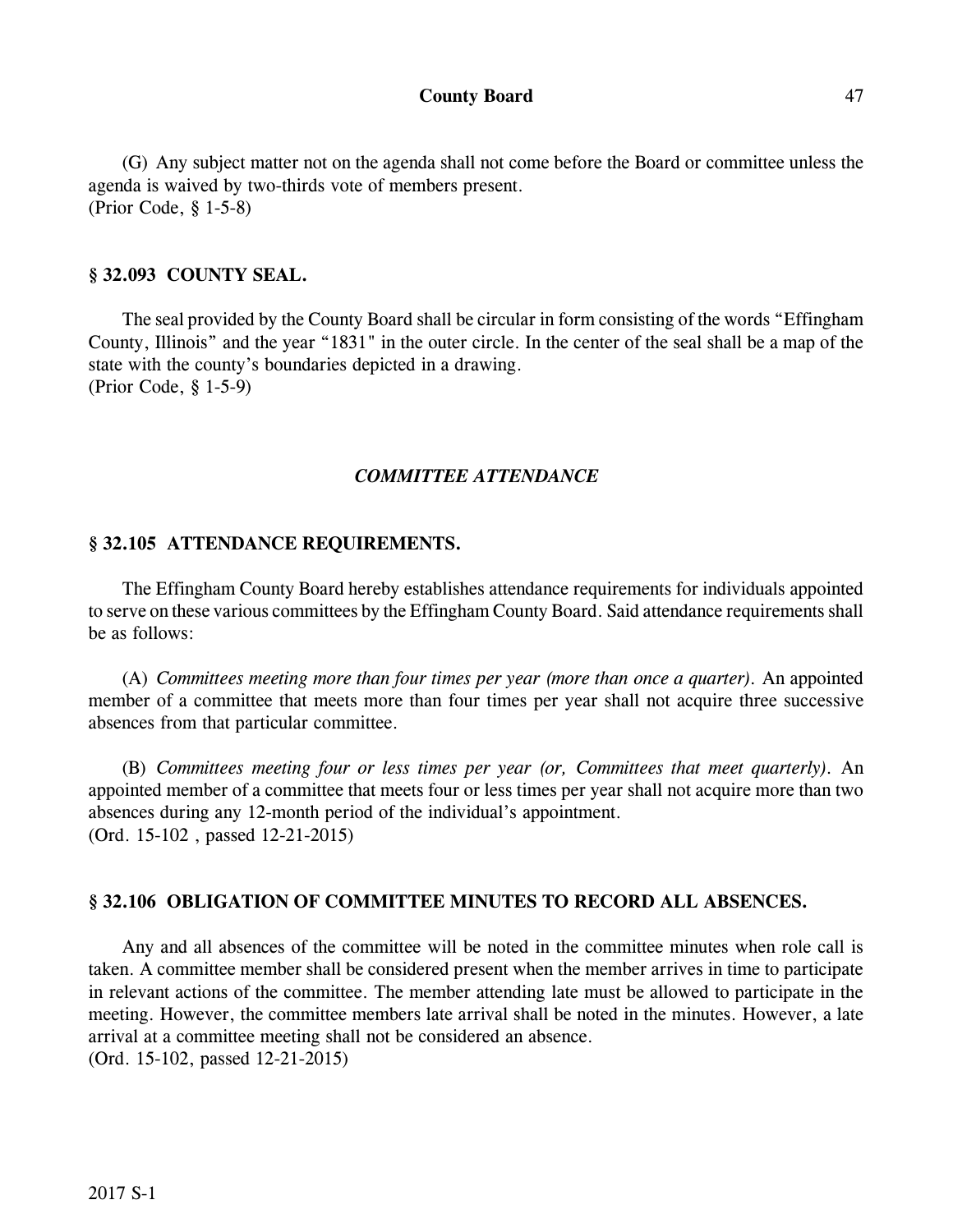# **§ 32.107 REMEDIES FOR VIOLATING ATTENDANCE POLICY.**

Any committee member appointed by the County Board who violates this ordinance shall forfeit his or her seat on that particular committee. Further, that the County Board formally may remove the member from the particular committee, for good cause, and the County Board shall have the authority to appoint another individual for this vacancy caused by the violation of this ordinance. (Ord. 15-102, passed 12-21-2015)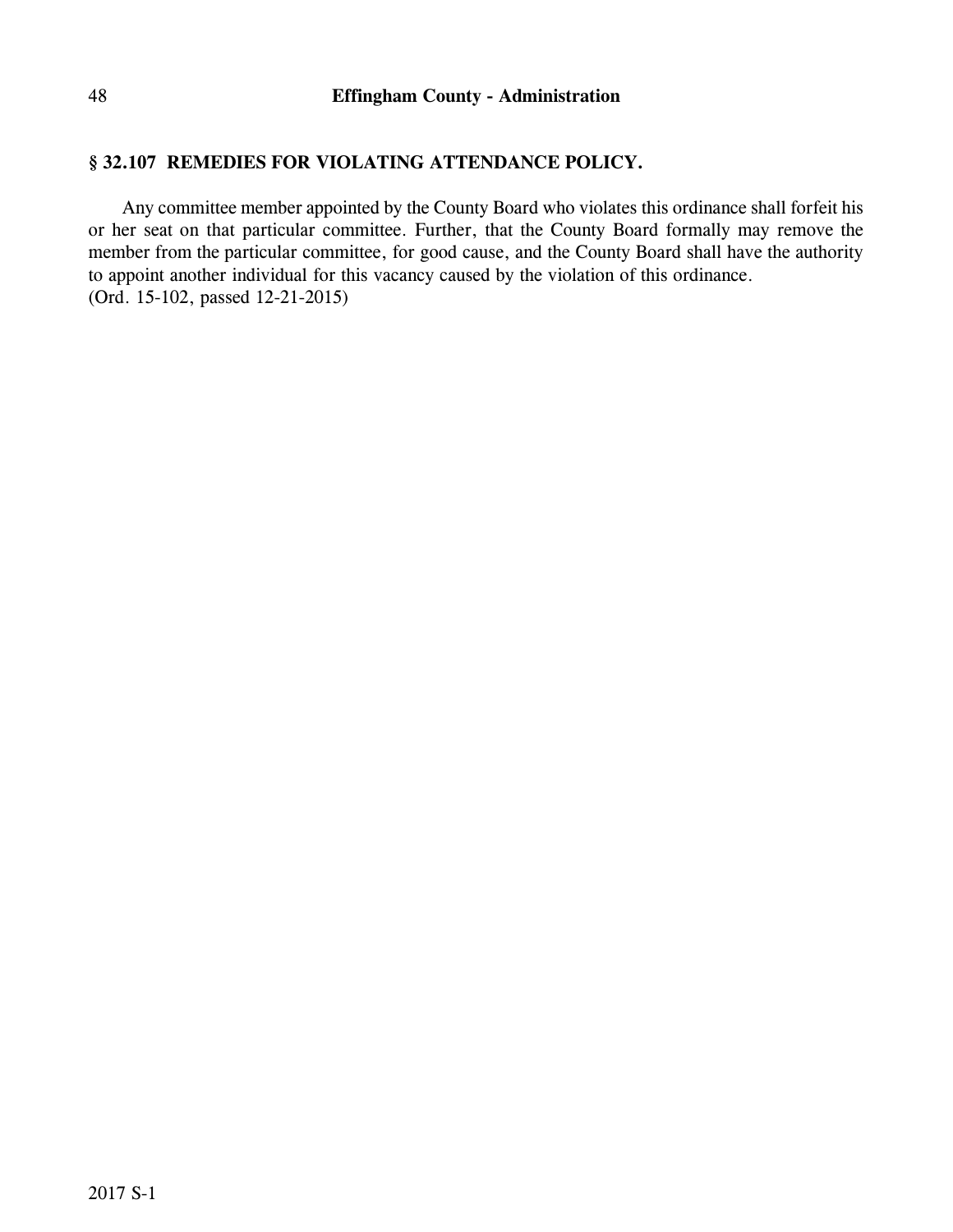# **CHAPTER 33: OFFICIALS AND EMPLOYEES**

#### Section

#### *General Provisions*

- 33.01 Sheriff's deputy and court security personnel capacity
- 33.02 Employees' mileage reimbursement
- 33.03 Employee Personnel Code
- 33.04 Highway Department Drug and Alcohol Abuse Policy
- 33.05 Sexual Harassment Policy

#### *Gift Ban*

- 33.15 Definitions
- 33.16 Gift ban
- 33.17 Exceptions
- 33.18 Attendance at events
- 33.19 Disposition of gifts
- 33.20 Reimbursement
- 33.21 Ethics officer

### *Ethics Provisions*

- 33.40 Definitions
- 33.41 Prohibited political activities
- 33.42 Gift ban
- 33.43 Nepotism
- 33.44 Ethics advisor
- 33.45 Ethics Commission
- 33.46 Validity

## *Appointed Officials*

- 33.55 Term of appointed officials
- 33.56 Emergency Management Coordinator
- 33.57 County Engineer
- 33.58 Solid Waste Coordinator
- 33.59 Appointments by county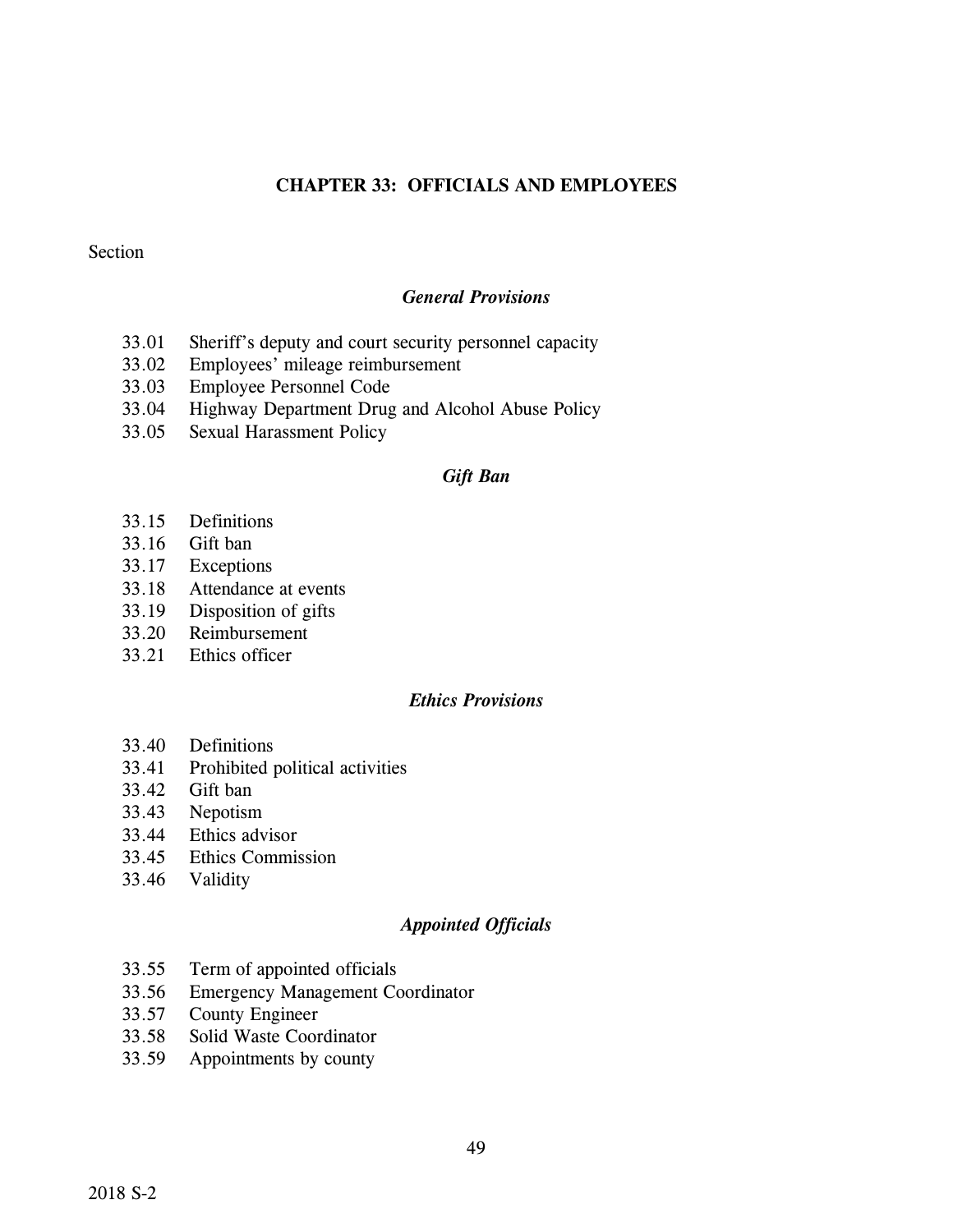### *Reimbursement of Travel, Meal, and Lodging Expenses*

| 33.70 | Definitions |
|-------|-------------|
|       |             |

- 33.71 Official business for which expenses may be reimbursed
- 33.72 Maximum allowable reimbursement for expenses
- 33.73 Approval of expenses
- 33.74 Documentation of expenses
- 33.75 Entertainment expenses
- 33.99 Penalty

# *GENERAL PROVISIONS*

#### **§ 33.01 SHERIFF'S DEPUTY AND COURT SECURITY PERSONNEL CAPACITY.**

(A) The County Board authorizes the Sheriff of the county to hire and maintain a staff of 17 fulltime deputy Sheriff personnel.

(B) The County Board authorizes the Sheriff of the county to hire and maintain a staff of three fulltime court security officers.

(C) The Sheriff may hire part-time deputy Sheriff personnel as needed to fill vacant shifts and to provide additional security and patrol enforcement.

(D) The Sheriff may hire part-time court security officers as needed to fill vacant shifts and to provide additional security as needed in the courthouse.

(E) All Deputy Sheriffs and court security officers must meet the requirements of the state, and the county and be approved by the Sheriff and the County Board prior to being hired.

(F) Any person hired after the effective date of this section that fails to meet the requirements of this section, shall not receive compensation, insurance benefits, nor be recognized or indemnified by the county as an employee or deputy sheriff or court security officer. (Ord. passed 11-17-2014)

### **§ 33.02 EMPLOYEES' MILEAGE REIMBURSEMENT.**

The county will pay for travel by private auto (one payment per vehicle) at the rate of compensation of \$0.50 per mile. (Ord. passed 12-21-2009)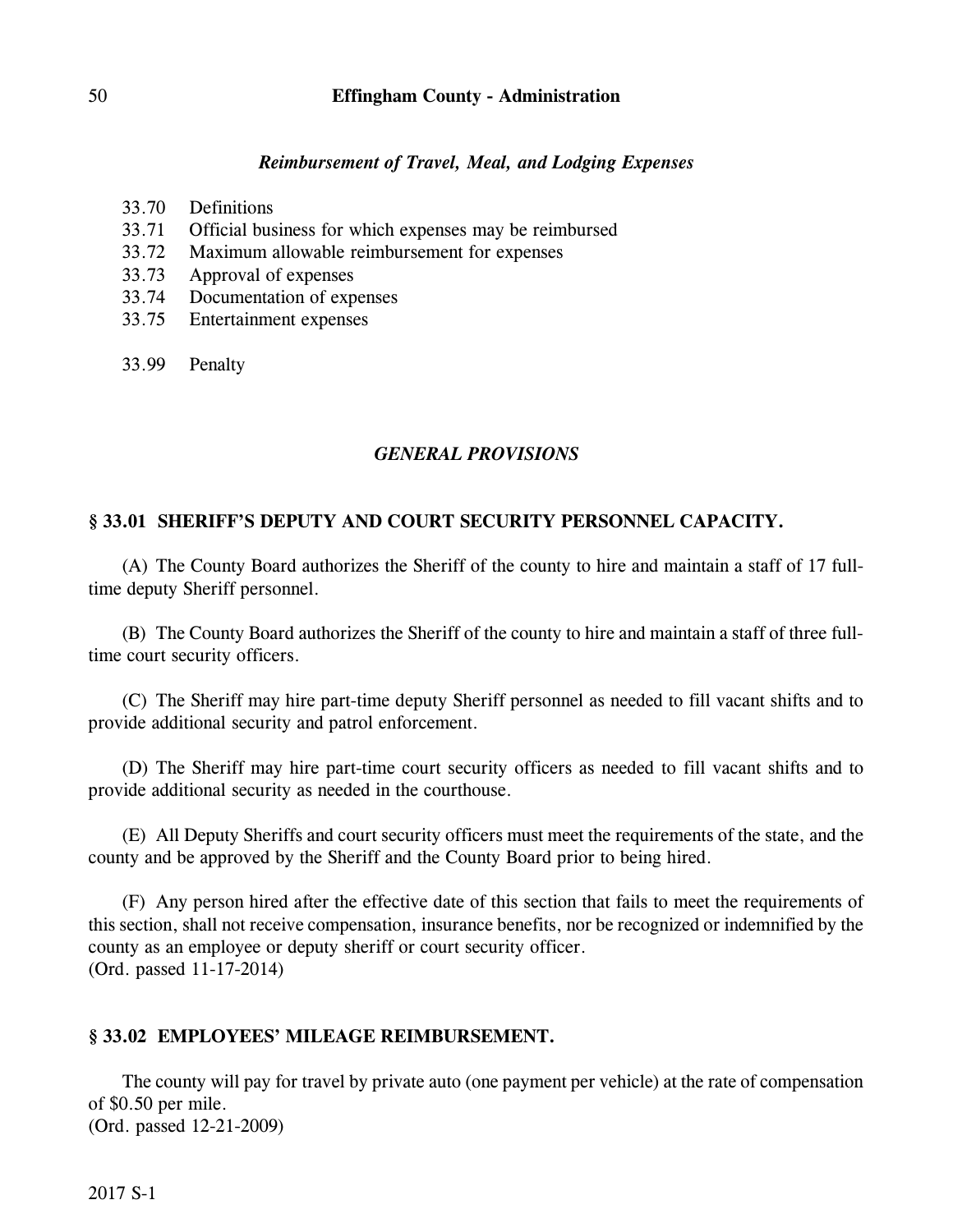# **§ 33.03 EMPLOYEE PERSONNEL CODE.**

The Employee Personnel Code is hereby adopted by reference and included in this code as fully as if set out at length herein. (Prior Code, Chapter 11)

# **§ 33.04 HIGHWAY DEPARTMENT DRUG AND ALCOHOL ABUSE POLICY.**

The Highway Department Drug and Alcohol Abuse Policy is hereby adopted by reference and included in this code as fully as if set out at length herein. (Prior Code, Exhibit A)

# **§ 33.05 SEXUAL HARASSMENT POLICY.**

(A) *Adoption of Discrimination and Sexual Harassment Policy.* The policy prohibiting sexual harassment, included as Exhibit A to Ordinance 17-100, passed December 18, 2017, is hereby adopted by reference and included in this code as fully as if set out at length herein.

(B) *Existing policies.* All prior existing sexual harassment policies of the county that conflict with the policy contained in Ordinance 17-100 shall be superseded by the Policy Prohibiting Sexual Harassment adopted by this section.

(Ord. 17-100, passed 12-18-2017)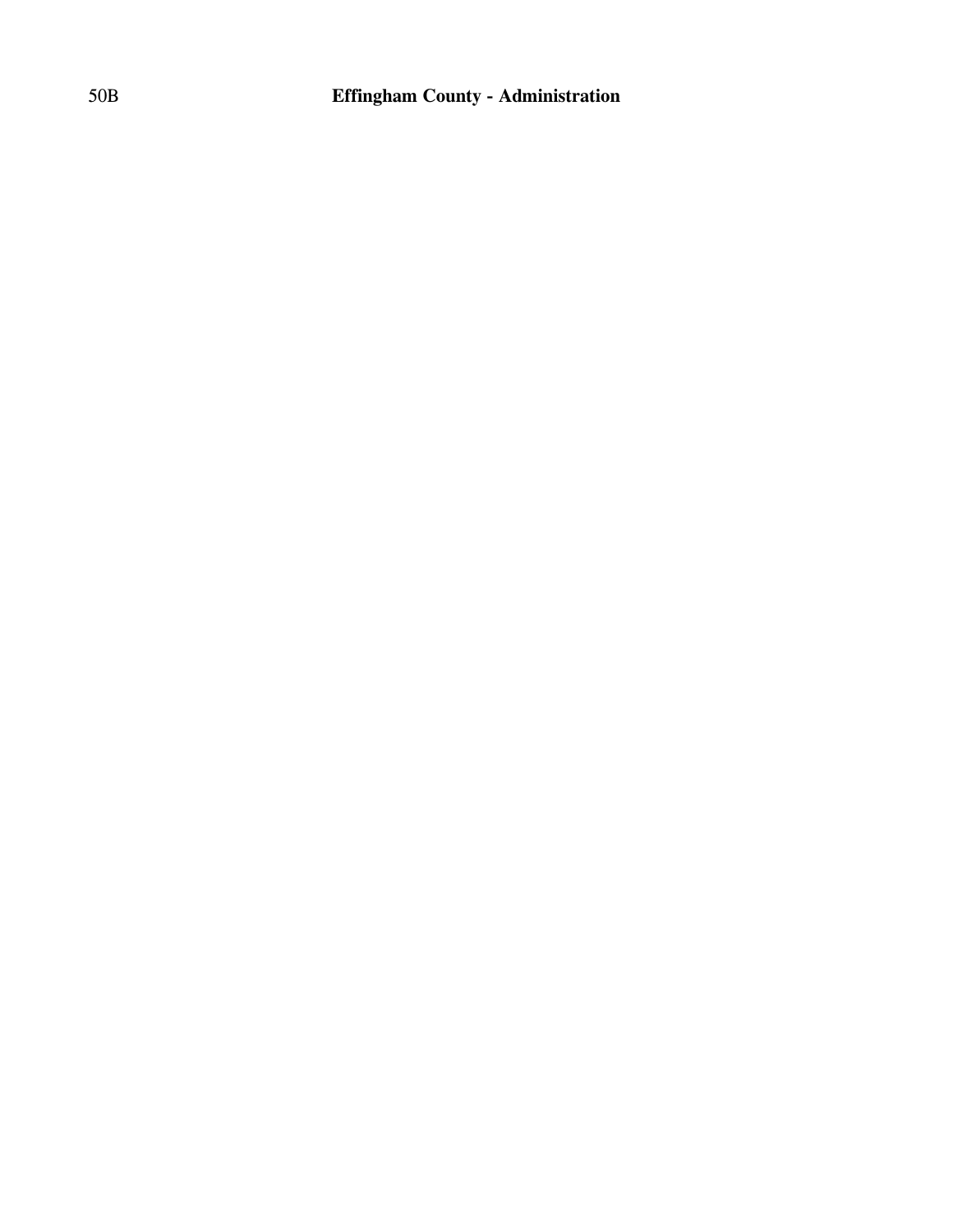### *GIFT BAN*

#### **§ 33.15 DEFINITIONS.**

For the purpose of this subchapter, the following definitions shall apply unless the context clearly indicates or requires a different meaning.

**COMMISSION.** An Ethics Commission created by the County Board of Effingham County, Illinois.

*ELECTED OFFICIAL.* A person elected or appointed to an elective county office, but does not include the Circuit Clerk or State's Attorney.

*EMPLOYEE.* All full-time or part-time employees of elected and appointed officials of the county; elected and appointed officials of the county, whether salaried or non-salaried.

*GIFT.* Any gratuity, discount, entertainment, hospitality, loan, forbearance or other tangible or intangible item having monetary value including, but not limited to, cash, food and drink, and honoraria for speaking engagements related to or attributable to government employment or the official position of an employee.

**POLITICAL ORGANIZATION.** A party, committee, association, fund or other organization (whether or not incorporated) organized and operated primarily for the purpose of directly or indirectly accepting contributions or making expenditures, influence the selection, nomination, election or appointment of any individual to any federal, state or local public office or office in a political organization, or the election of presidential or vice presidential electors, whether or not the individual or electors are selected, nominated, elected or appointed. The term includes an organization that makes expenditures relating to an office described in the preceding sentence which, if incurred by the individual, would be allowable as a federal income tax deduction for trade or business expense.

*PROHIBITED SOURCE.* Any person or entity whom:

(1) Is seeking official action by the employee, by another employee directing the first employee, or by the county;

(1) Does business or seeks to do business with the employee, with another employee directing the first employee, or with the county;

(2) Conducts activities regulated by the employee, by another employee directing the first employee, or by the county.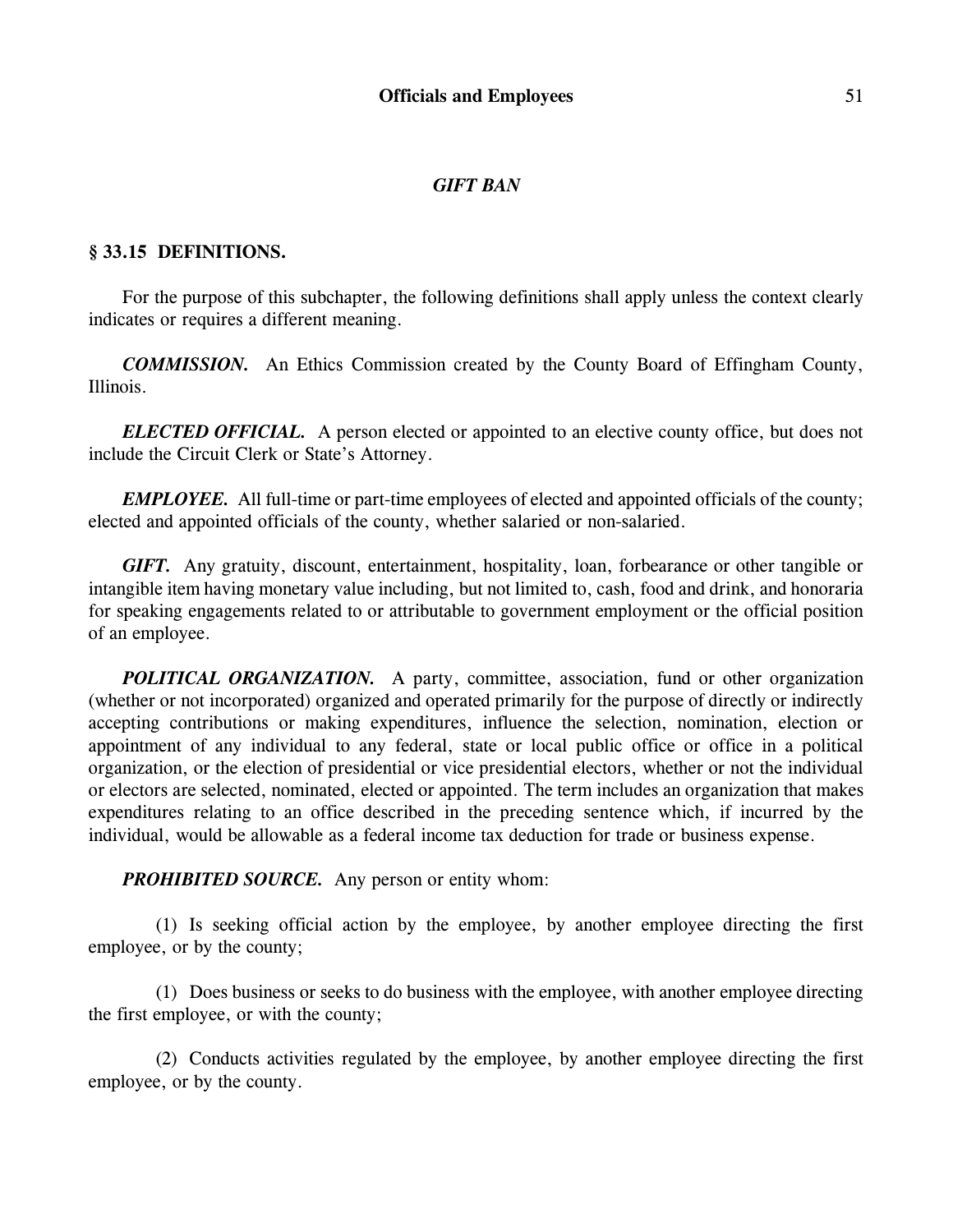(3) Has interests that may be substantially affected by the performance or non performance of the official duties of the employee; or

(4) Is subject to an ordinance or resolution of the county that regulates lobbing as authorized by the Lobbyist Registration Act, being 25 ILCS 170/1 et seq.

*SUBSIDIARY BODY.* Any board, commission or committee, created or authorized by statute or ordinance of the county.

#### *ULTIMATE JURISDICTIONAL AUTHORITY.* The following:

(1) For an employee who is not an elected official, the elected or appointed official or subsidiary body of the county with ultimate power to discipline the employee; and

(2) For an elected official, the County Board. (Ord. 1999-32, passed 6-28-1999)

# **§ 33.16 GIFT BAN.**

Except as otherwise provided in this subchapter, no employee shall solicit or accept any gift from any prohibited source or in violation of any federal or state statute, rule, regulation or any ordinance or resolution. This ban applies to and includes spouse of and immediate family living with the employee. No prohibited source shall offer or make a gift that violates this section. (Ord. 1999-32, passed 6-28-1999)

#### **§ 33.17 EXCEPTIONS.**

The restriction in § 33.16 does not apply to the following:

(A) Anything for which the employee pays the market value of anything not used and promptly disposed of as provided in § 33.19;

(B) A contribution as defined in Article 9 of the Election Code, being 10 ILCS 5/9-1 et seq., that is lawfully made under that Code or attendance at a fundraising event sponsored by a political organization;

(C) A gift from a relative, meaning those people related to the individual as father, mother, son, daughter, brother, sister, uncle, aunt, great uncle, first cousin, nephew, granddaughter, father-in-law, mother-in-law, son-in-law, daughter-in-law, brother-in-law, sister-in-law, stepfather, half brother or half sister, and including the father, mother, grandfather or grandmother, of the individual's spouse and the individual's finance or fiancee;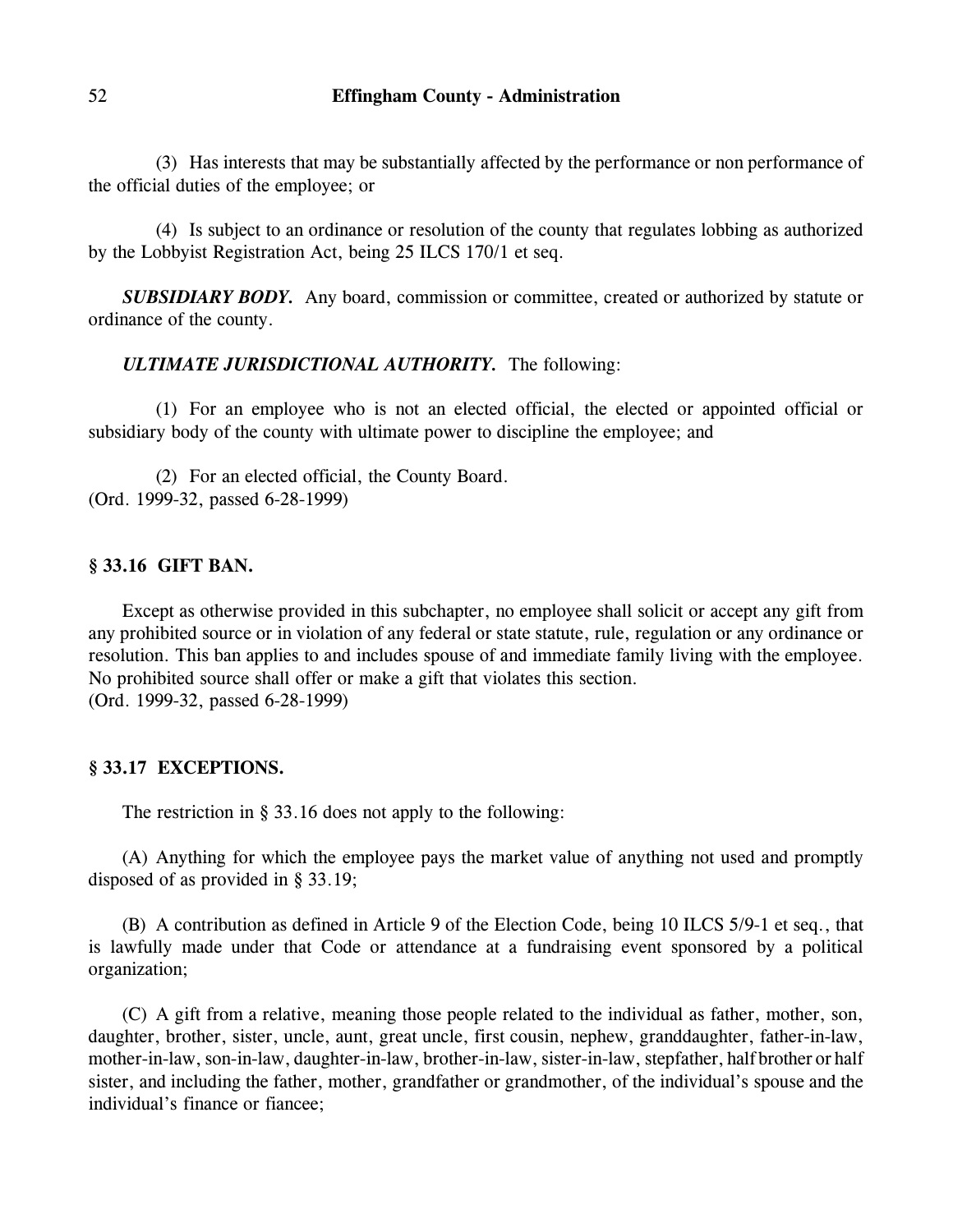(D) Anything provided by an individual on the basis of a personal friendship unless the employee has reason to believe that, under the circumstances, the gift was provided because of the official position or employment of the employee and not because of the personal friendship; in determining whether a gift is provided on the basis of personal friendship, the employee shall consider the circumstances under which the gift was offered, such as:

(1) The history of the relationship between the individual giving the gift and the recipient of the gift, including any previous exchange of gifts between those individuals;

(2) Whether to the actual knowledge of the employee the individual who gave the gift personally paid for the gift or sought a tax deduction or business reimbursement for the gift; and

(3) Whether to the actual knowledge of the employee the individual who gave the gift also at the same time gave the same or similar gifts to other employees.

(E) A commercially reasonable loan evidenced in writing with repayment due by a date certain made in the ordinary course of the lender's business;

(F) A contribution or other payments to a legal defense fund established for the benefit of an employee that is otherwise lawfully made;

(G) Intra-office and inter-office gifts. For the purpose of this subchapter, *INTRA-OFFICE GIFTS* and *INTER-OFFICE GIFTS* mean:

(1) Any gift given to an employee from another employee;

(2) Any gift given to an employee from an elected official or employee of another unit of local government or school district; or

(3) Any gift given to an employee from a member, officer or employee subject to the State Gift Ban Act, being 5 ILCS 430/10-10 et seq., as those terms are defined in that Act.

(H) Food, refreshments, lodging, transportation and other benefits:

(1) Resulting from the outside business or employment activities (or outside activities that are not connected to the duties of the employee as an employee) of the employee other spouse of the employee, if the benefits have not been offered or enhanced because of the official position or employment of the employee and are customarily provided to others in similar circumstances;

(2) Customarily provided by a prospective employer in connection with bona fide employment discussions; or

(3) Provided by a political organization in connection with a fundraising or campaign event sponsored by that organization.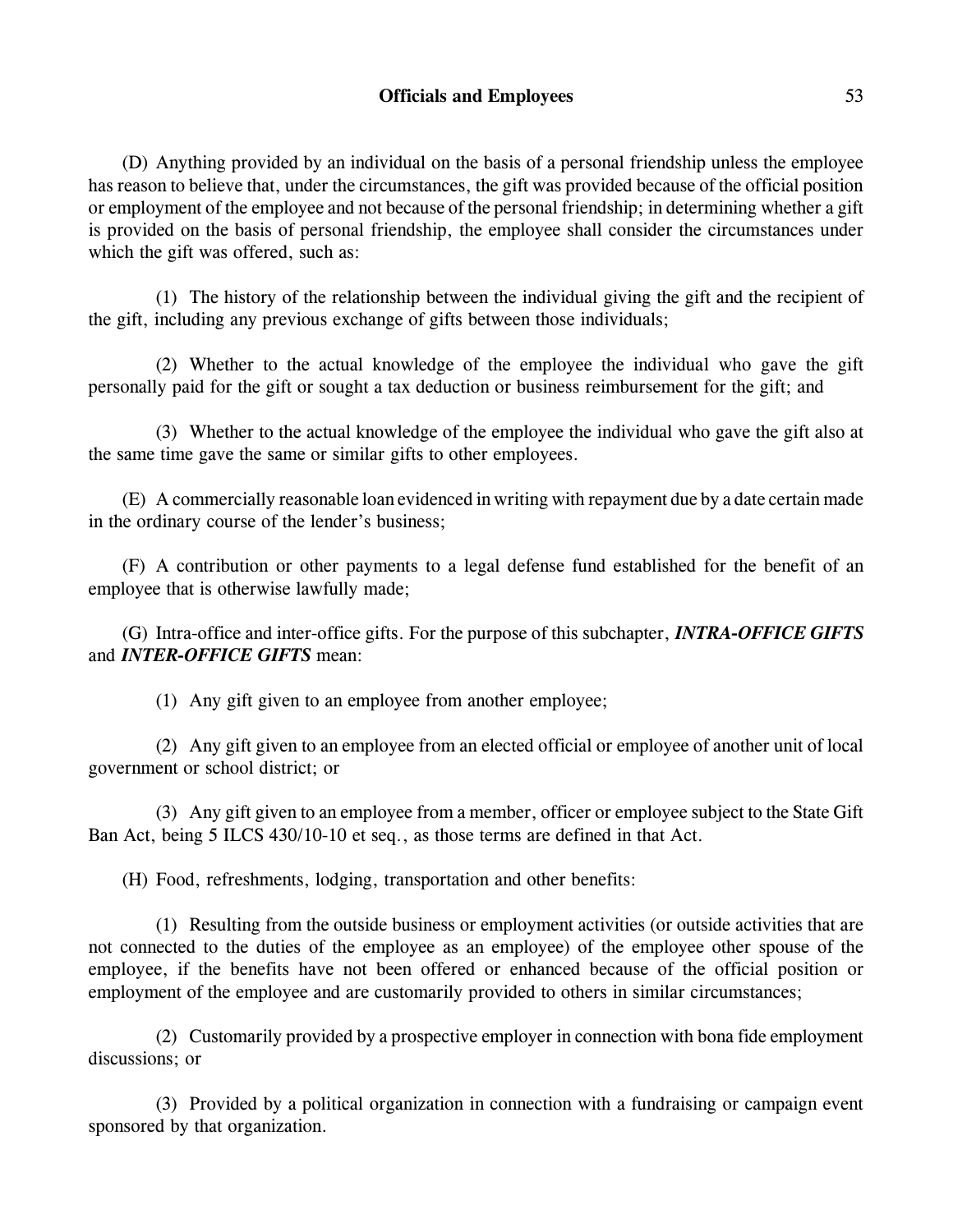(I) Pension and other benefits resulting from continued participation in an employee welfare and benefits plan;

(J) Informational materials that are sent to the office of the employee in the form of books, articles, periodicals, other written materials, audiotapes, videotapes or other forms of communication;

(K) Awards or prizes that are given to competitors in contests or events open to the public, including random drawings;

(L) Honorary degrees (and associated travel, food, refreshments and entertainment provided in the presentation of degrees and awards);

(M) Training (including food and refreshments furnished to all attendees as an integral part of training) provided to an employee if the training is in the interest of the county;

(N) Educational mission, including meetings with government officials either foreign or domestic, intended to educate public officials on matters of public policy, to which the employee may be invited to participate along with other federal, state or local public officials and community leaders;

(O) Bequests, inheritances and other transfers at death;

(P) Anything that is paid for by the federal government, the state, a unit of local government or a school districts, or secured by the government under a government contract;

(Q) A gift of personal hospitality of an individual other than a regulated lobbyist or agent of a foreign principal, including hospitality extended for a nonbusiness purpose by an individual, not a corporation or organization, at the personal residence of that individual or the individual's family or on property or facilities owned by that individual or the individual's family;

(R) Free attendance at a widely attended event permitted under § 33.18;

(S) Opportunities and benefits that are:

(1) Available to the public or to a class consisting of all employees whether or not restricted of all employees whether or not restricted on the basis of geographic consideration;

(2) Offered to members of a group or class in which membership is unrelated to employment or which membership is unrelated to employment or official position;

(3) Offered to members of an organization such as an employee's association or credit union, in which membership is related to employment or official position and similar opportunities are available to large segments of the public through organizations of similar size;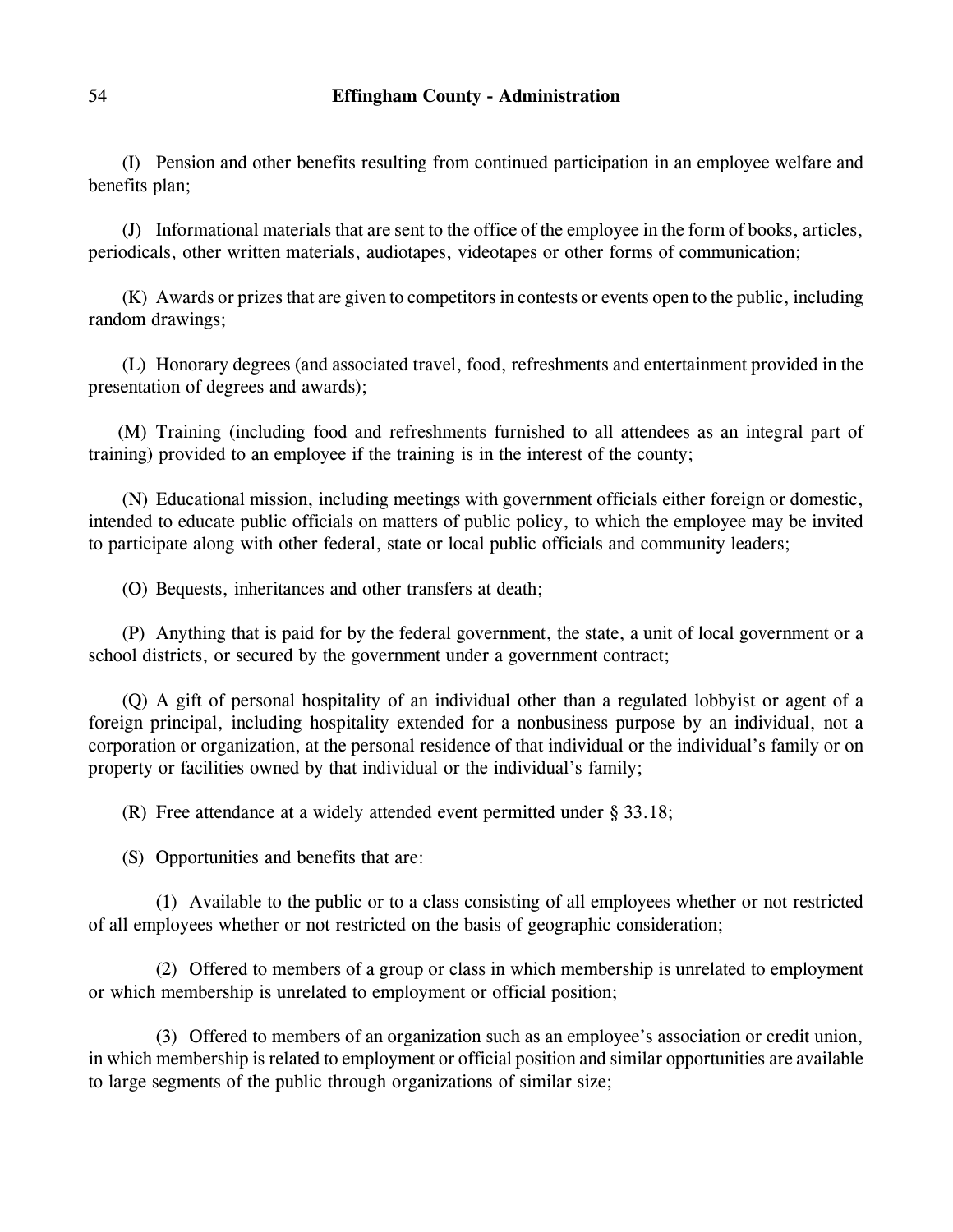(4) Offered to any group or class that is not defined in a manner that specifically discriminates among government employees on the basis of branch of government or type of responsibility, or on a basis that favors those of higher rank or rate of pay;

(5) In the form of loans from banks and other financial institutions on terms generally available to the public; or

(6) In the form of reduced membership or other fees for participation in organization activities offered to all government employees by professional organizations if the only restrictions on membership relate to professional qualifications.

(T) A plaque, trophy or other item is substantially commemorative in nature and that is extended for presentation;

(U) Golf or tennis; food or refreshments of nominal value and catered food or refreshments; meals or beverages consumed on the premises from which they purchased;

(V) Donations of products from an Illinois company that are intended primarily for promotional purposed, such as display or free distribution, and are of minimal value to any individual recipient; or

(W) An item of nominal value such as a greeting card, baseball cap or T-shirt. (Ord. 1999-32, passed 6-28-1999)

# **§ 33.18 ATTENDANCE AT EVENTS.**

(A) An employee may accept an offer of free attendance at a widely attended convention, conference, symposium, forum, panel discussion, dinner, viewing, reception or similar event, provided by the sponsor of the event, if:

(1) The employee participates in the event as a speaker or a panel participant, by presenting information related to government, or by performing a ceremonial function appropriate to the employee's official position or employment; or

(2) Attendance at the event is appropriate to the performance of civic affairs in the state or the official duties or representative function of the employee.

(B) An employee who attends an event described in division (A) above may accept a sponsor's unsolicited offer of free attendance at the event for an accompanying individual.

(C) An employee, or the spouse or dependent of an employee, may accept a sponsor's unsolicited offer of free attendance at a charity event, except that reimbursement for transportation and lodging may not be accepted in connection with the event.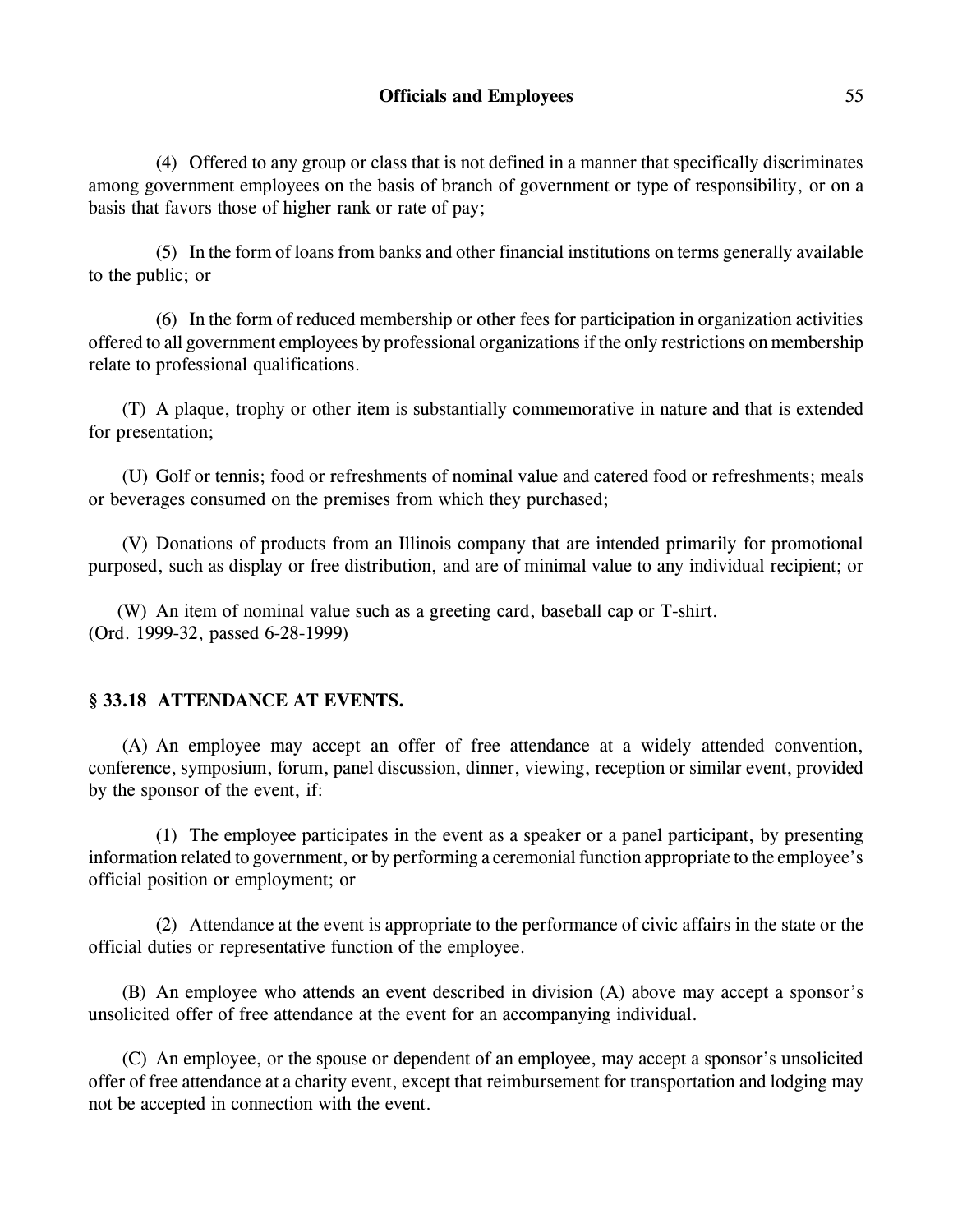(D) For purposes of this section, the term *FREE ATTENDANCE* may include waiver of all or part of a conference or other fee, the provision of transportation, or the provision of food, refreshments, entertainment and instructional materials furnished to all attendees as an integral part of the event. The term does not include entertainment collateral to the event, nor does it include food or refreshments taken other than in a group setting with all or substantially all other attendees, except as authorized under § 33.17(U).

(Ord. 1999-32, passed 6-28-1999)

#### **§ 33.19 DISPOSITION OF GIFTS.**

The recipient of a gift that is given in violation of this subchapter may, at his or her discretion, return the item to the donor or give the item or an amount equal to its value to an appropriate charity. (Ord. 1999-32, passed 6-28-1999)

#### **§ 33.20 REIMBURSEMENT.**

(A) A reimbursement (including payment in kind) to an employee from a private source other than a regulated lobbyist or agent of a foreign principal for necessary transportation, lodging and related expenses for travel to a meeting, speaking engagement, fact finding trip or similar event in connection with the duties of the employee as an employee shall be deemed to be a reimbursement to the county and not a gift prohibited by this subchapter if the employee:

(1) Disclose the expenses reimbursed or to be reimbursed and the authorization to the County Auditor within 30 days after the travel is completed; and

(2) In case of an employee under direct supervision of another employee, receives advance authorization from the supervising employee to accept reimbursement.

(B) For purpose of division (A) above, events, the activities of which are substantially recreational in nature, shall not be considered to be in connection with the duties of an employee as an employee.

(C) Each advance authorization to accept reimbursement shall be signed by the employee under whose direct supervision the employee works and shall include:

(1) The name of the employee;

(2) The name of the person who will make the reimbursement;

(3) The time, place and purpose of the travel; and

(4) A determination that the travel is in connection with the duties of the employee as an employee and would not create the appearance that the employee is using public employment for private gain.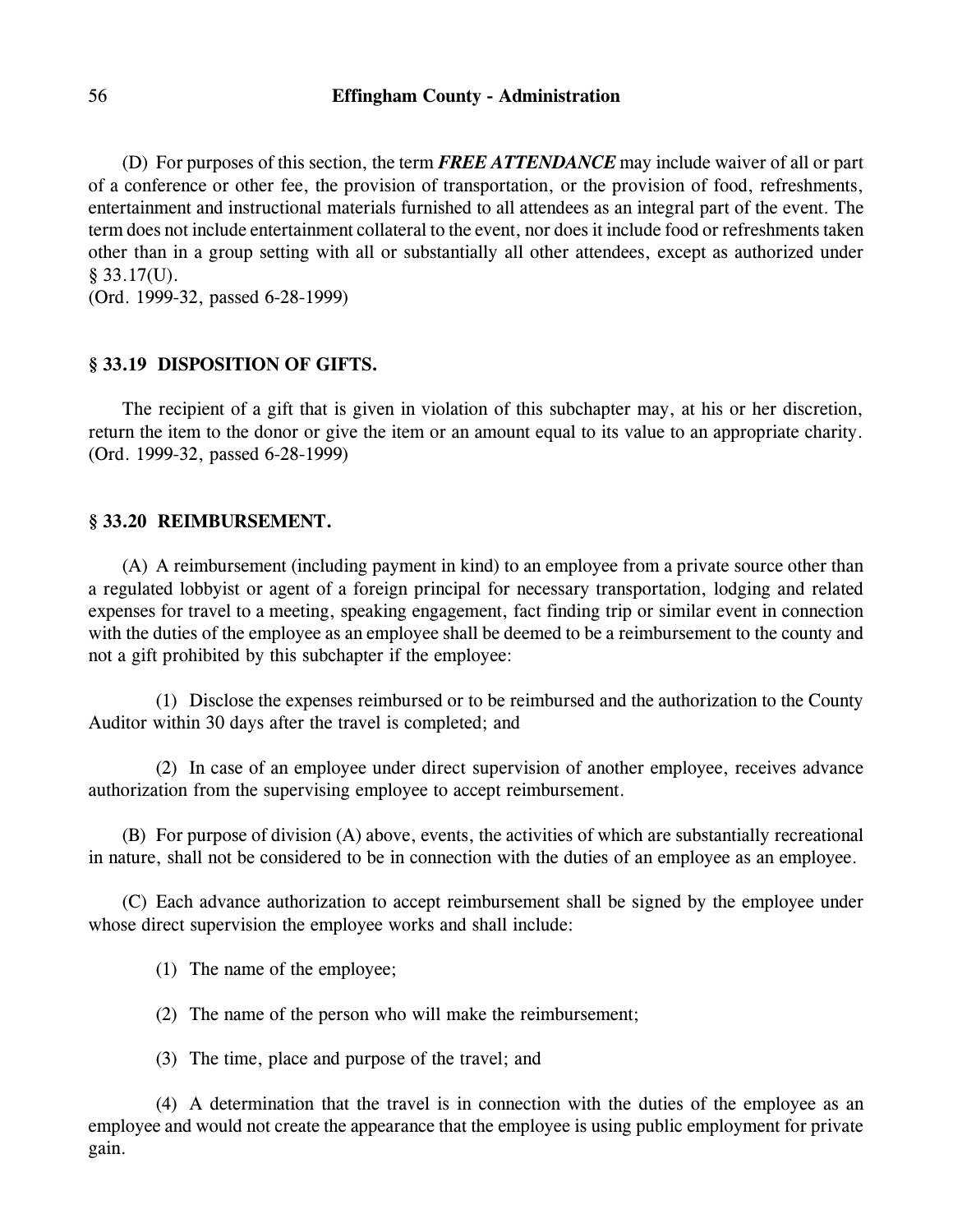(D) Each disclosure made under division (A) above of expenses reimbursement or to be reimbursed shall be signed by the employee or, in the case of an employee, by the supervising employee and shall include:

(1) A good faith estimate of total transportation expenses reimbursed or to be reimbursed;

(2) A good faith estimate of total lodging expenses reimbursed or to be reimbursed;

(3) A good faith estimate of total meal expenses reimbursed or to be reimbursed;

(4) A good faith estimate of the total of other expenses reimbursed or to be reimbursed; and

(5) A determination that all those expenses are necessary transportation, lodging and other related expenses.

(Ord. 1999-32, passed 6-28-1999)

### **§ 33.21 ETHICS OFFICER.**

The Chairperson of the County Board shall be the Ethics Officer for the county. The Chairperson of the County Board or his or her designee shall:

(A) Review statements of economic interests and disclosure forms of county employees before they are filed with the County Clerk; and

(B) Provide guidance to county employees in the interpretation and implementation of this subchapter. (Ord. 1999-32, passed 6-28-1999)

*ETHICS PROVISIONS*

### **§ 33.40 DEFINITIONS.**

For the purpose of this subchapter, the following definitions shall apply unless the context clearly indicates or requires a different meaning.

*CAMPAIGN FOR ELECTIVE OFFICE.* Any activity in furtherance of an effort to influence the selection, nomination, election, or appointment of any individual to any federal, state, or local public office or office in a political organization, or the selection, nomination, or election of presidential or vice-presidential electors, but does not include activities (i) relating to the support or opposition of any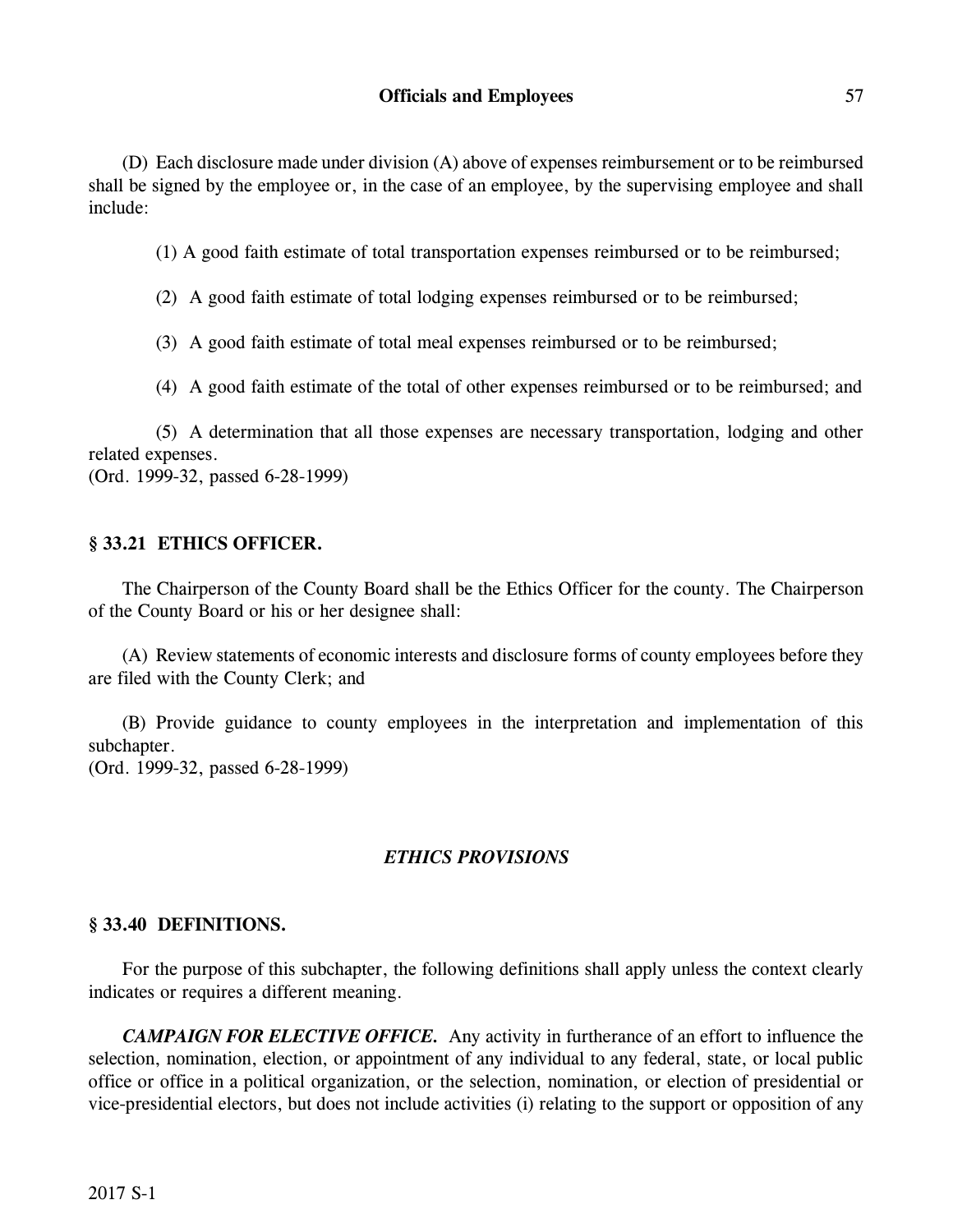executive, legislative, or administrative action, (ii) relating to collective bargaining, or (iii) that are otherwise in furtherance of the person's official duties.

*CANDIDATE.* A person who has filed nominating papers or petitions for nomination or election to an elected office, or who has been appointed to fill a vacancy in nomination, and who remains eligible for placement on the ballot at a regular election, as defined in § 1-3 of the Election Code (10 ILCS  $5/1-3$ ).

*COLLECTIVE BARGAINING.* Has the same meaning as that term is defined in § 3 of the Illinois Public Labor Relations Act (5 ILCS 315/3).

*COMPENSATED TIME.* With respect to an employee, any time worked by or credited to the employee that counts toward any minimum work time requirement imposed as a condition of his or her employment, but for purposes of this subchapter, does not include any designated holidays, vacation periods, personal time, compensatory time off or any period when the employee is on a leave of absence. With respect to officers or employees whose hours are not fixed, *COMPENSATED TIME* includes any period of time when the officer is on premises under the control of the employer and any other time when the officer or employee is executing his or her official duties, regardless of location.

*COMPENSATORY TIME OFF.* Authorized time off earned by or awarded to an employee to compensate in whole or in part for time worked in excess of the minimum work time required of that employee as a condition of his or her employment.

*CONTRIBUTION.* has the same meaning as that term is defined in § 9-1.4 of the Election Code (10 ILCS 5/9-1.4).

*EMPLOYEE.* A person employed by the employer, whether on a full-time or part-time basis or pursuant to a contract, whose duties are subject to the direction and control of an employer with regard to the material details of how the work is to be performed, but does not include an independent contractor.

*EMPLOYER.* The following elected officials of Effingham County: the Auditor, Coroner, County Clerk, Recorder, Sheriff, and Treasurer, with respect to the officers and employees of their respective offices. *EMPLOYER* also means the Effingham County Board with respect to the officers and employees not under the authority of any elected official. This subchapter does not apply to the following elected officials or their officers and employees: Judges of the Fourth Judicial Circuit, the Clerk of the Circuit Court, and the State's Attorney.

*GIFT.* Any gratuity, discount, entertainment, hospitality, loan, forbearance, or other tangible or intangible item having monetary value including, but not limited to, cash, food and drink, and honoraria for speaking engagements related to or attributable to government employment or the official position of an officer or employee.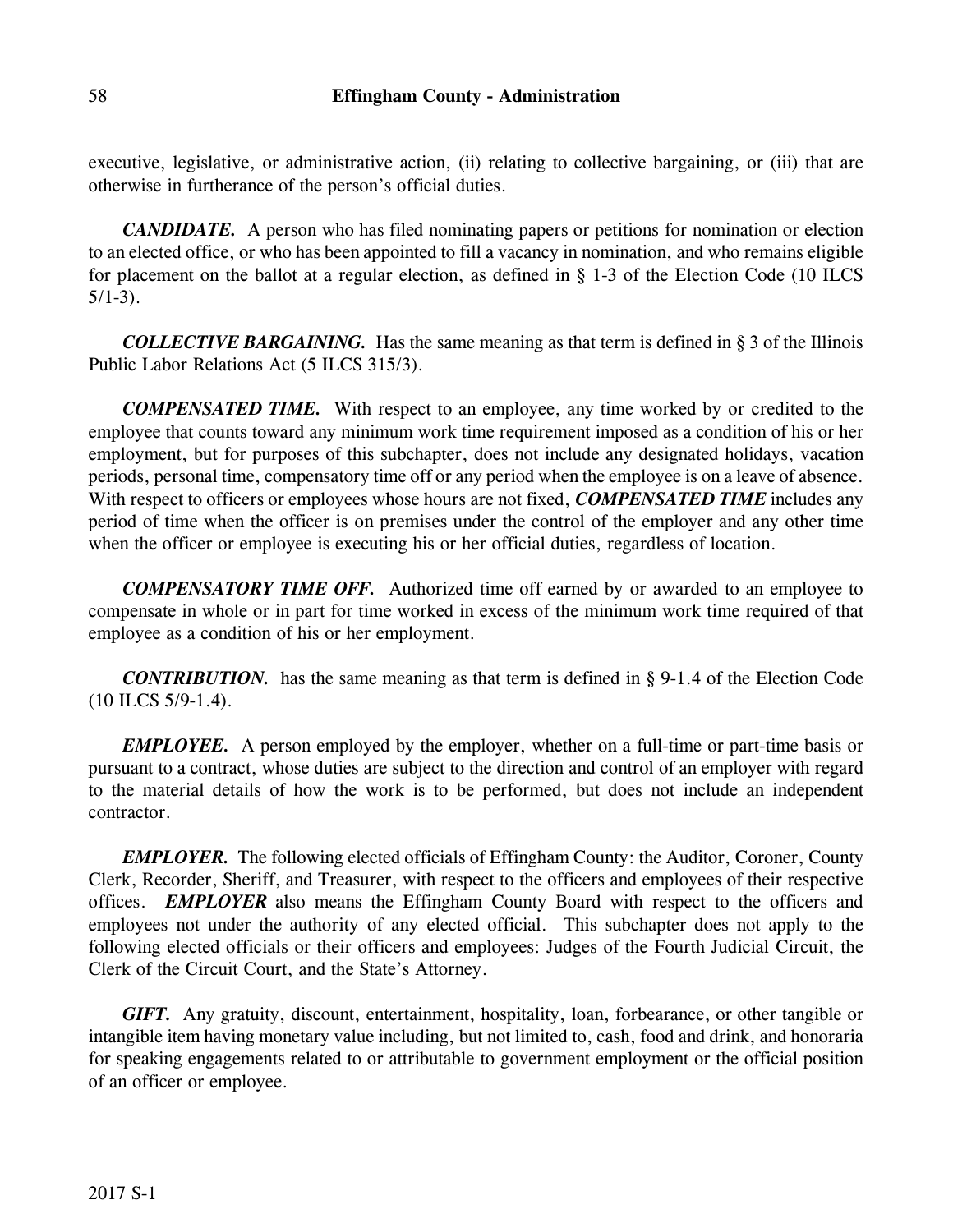*LEAVE OF ABSENCE.* Any period during which an employee does not receive (i) compensation for employment, (ii) service credit towards pension benefits, and (iii) health insurance benefits paid for by the employer.

*NEPOTISM.* Favoritism (as in appointment to a job) based on kinship.

*OFFICER.* A person who holds, by election or appointment, an office created by statute or ordinance, regardless of whether the officer is compensated for service in his or her official capacity.

*POLITICAL ACTIVITY.* Any activity in support of or in connection with any campaign for elective office or any political organization, but does not include activities (i) relating to the support or opposition of any executive, legislative, or administrative action, (ii) relating to collective bargaining, or (iii) that are otherwise in furtherance of the person's official duties.

**POLITICAL ORGANIZATION.** A party, committee, association, fund, or other organization (whether or not incorporated) that is required to file a statement of organization with the State Board of Elections or a county clerk under § 9-3 of the Election Code (10 ILCS 5/9-3), but only with regard to those activities that require filing with the State Board of Elections or a county clerk.

# *PROHIBITED POLITICAL ACTIVITY.*

(1) Preparing for, organizing, or participating in any political meeting, political rally, political demonstration, or other political event.

(2) Soliciting contributions, including but not limited to the purchase of, selling, distributing, or receiving payment for tickets for any political fundraiser, political meeting, or other political event.

(3) Soliciting, planning the solicitation of, or preparing any document or report regarding anything of value intended as a campaign contribution.

(4) Planning, conducting, or participating in a public opinion poll in connection with a campaign for elective office or on behalf of a political organization for political purposes or for or against any referendum question.

(5) Surveying or gathering information from potential or actual voters in an election to determine probable vote outcome in connection with a campaign for elective office or on behalf of a political organization for political purposes or for or against any referendum question.

(6) Assisting at the polls on election day on behalf of any political organization or candidate for elective office or for or against any referendum question.

(7) Soliciting votes on behalf of a candidate for elective office or a political organization or for or against any referendum question or helping in an effort to get voters to the polls.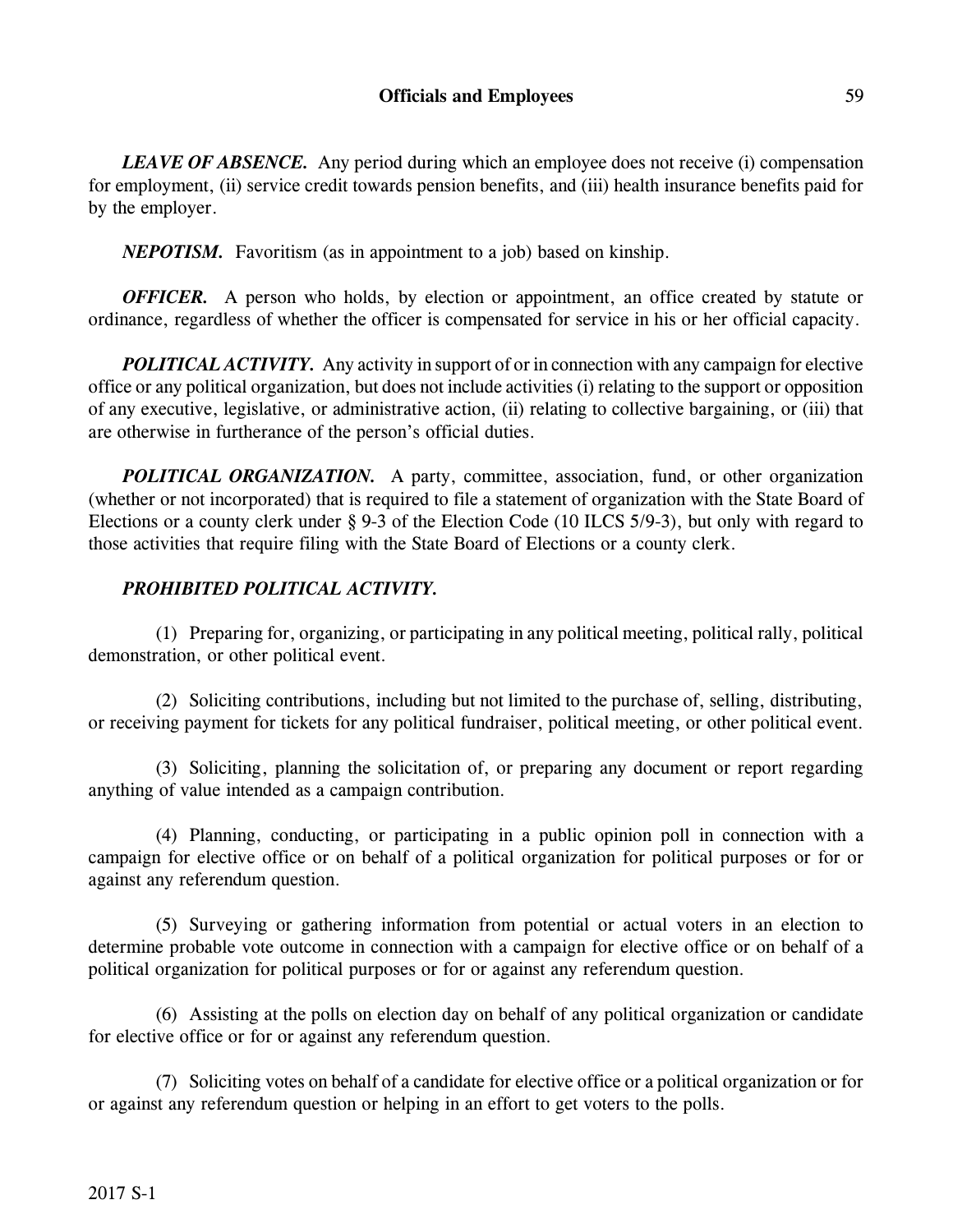# 60 **Effingham County - Administration**

(8) Initiating for circulation, preparing, circulating, reviewing, or filing any petition on behalf of a candidate for elective office or for or against any referendum question.

(9) Making contributions on behalf of any candidate for elective office in that capacity or in connection with a campaign for elective office.

(10) Preparing or reviewing responses to candidate questionnaires.

(11) Distributing, preparing for distribution, or mailing campaign literature, campaign signs, or other campaign material on behalf of any candidate for elective office or for or against any referendum question.

(12) Campaigning for any elective office or for or against any referendum question.

(13) Managing or working on a campaign for elective office or for or against any referendum question.

(14) Serving as a delegate, alternate, or proxy to a political party convention.

(15) Participating in any recount or challenge to the outcome of any election.

*PROHIBITED SOURCE.* Any person or entity who:

(1) Is seeking official action (i) by an officer or (ii) by an employee, or by the officer or another employee directing that employee;

(2) Does business or seeks to do business (i) with the officer or (ii) with an employee, or with the officer or another employee directing that employee;

(3) Conducts activities regulated (i) by the officer or (ii) by an employee, or by the officer or another employee directing that employee; or

(4) Has interests that may be substantially affected by the performance or non-performance of the official duties of the officer or employee. (Ord. 14-07, passed 12-15-2014; Ord. 17-48, passed - - )

# **§ 33.41 PROHIBITED POLITICAL ACTIVITIES.**

(A) No officer or employee shall intentionally perform any prohibited political activity during any compensated time, as defined herein. No officer or employee shall intentionally use any property or resources of the employer in connection with any prohibited political activity.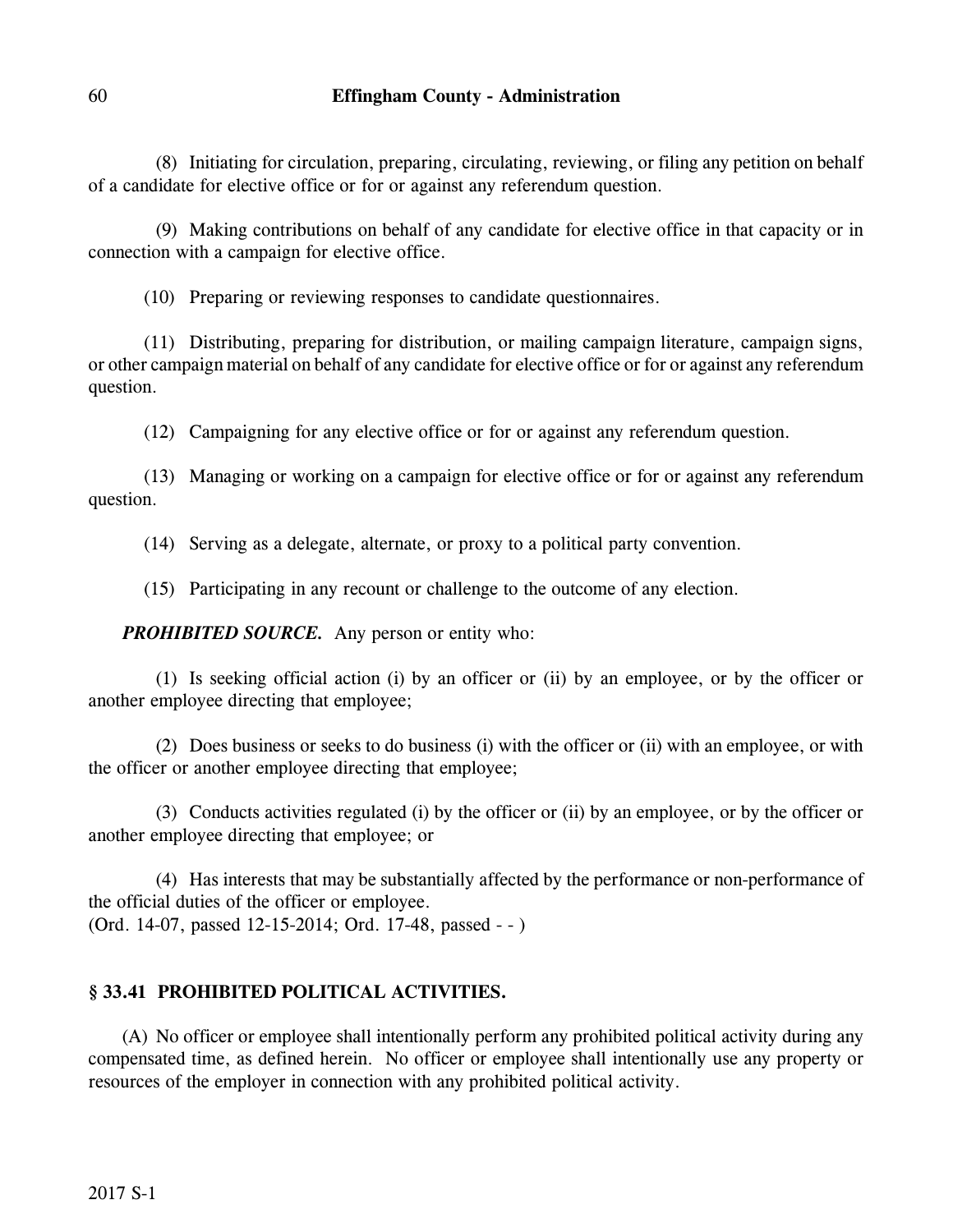(B) At no time shall any officer or employee intentionally require any other officer or employee to perform any prohibited political activity (i) as part of that officer or employee's duties, (ii) as a condition of employment, or (iii) during any compensated time off (such as holidays, vacation or personal time off).

(C) No officer or employee shall be required at any time to participate in any prohibited political activity in consideration for that officer or employee being awarded additional compensation or any benefit, whether in the form of a salary adjustment, bonus, compensatory time off, continued employment or otherwise, nor shall any officer or employee be awarded additional compensation or any benefit in consideration for his or her participation in any prohibited political activity.

(D) Nothing in this section prohibits activities that are permissible for an officer or employee to engage in as part of his or her official duties, or activities that are undertaken by an officer or employee on a voluntary basis which are not prohibited by this subchapter.

(E) No person either (i) in a position that is subject to recognized merit principles of public employment or (ii) in a position the salary for which is paid in whole or in part by federal funds and that is subject to the Federal Standards for a Merit System of Personnel Administration applicable to grant-in-aid programs, shall be denied or deprived of employment or tenure solely because he or she is a member or an officer of a political committee, of a political party, or of a political organization or club.

(Ord. 14-07, passed 12-15-2014; Ord. 17-48, passed - - ) Penalty, see § 33.99

### **§ 33.42 GIFT BAN.**

(A) *Gift ban.* Except as permitted by this subchapter, no officer or employee, and no spouse of or immediate family member living with any officer or employee (collectively referred to herein as "recipients"), shall intentionally solicit or accept any gift from any prohibited source, as defined herein, or which is otherwise prohibited by law or ordinance. No prohibited source shall intentionally offer or make a gift that violates this section.

(B) (1) *Exceptions.* Division (A) of this section is not applicable to the following:

(a) Opportunities, benefits, and services that is available on the same conditions as for the general public;

(b) Anything for which the officer or employee, or his or her spouse or immediate family member, pays the fair market value;

(c) Any (i) contribution that is lawfully made under the Election Code or (ii) activities associated with a fundraising event in support of a political organization or candidate;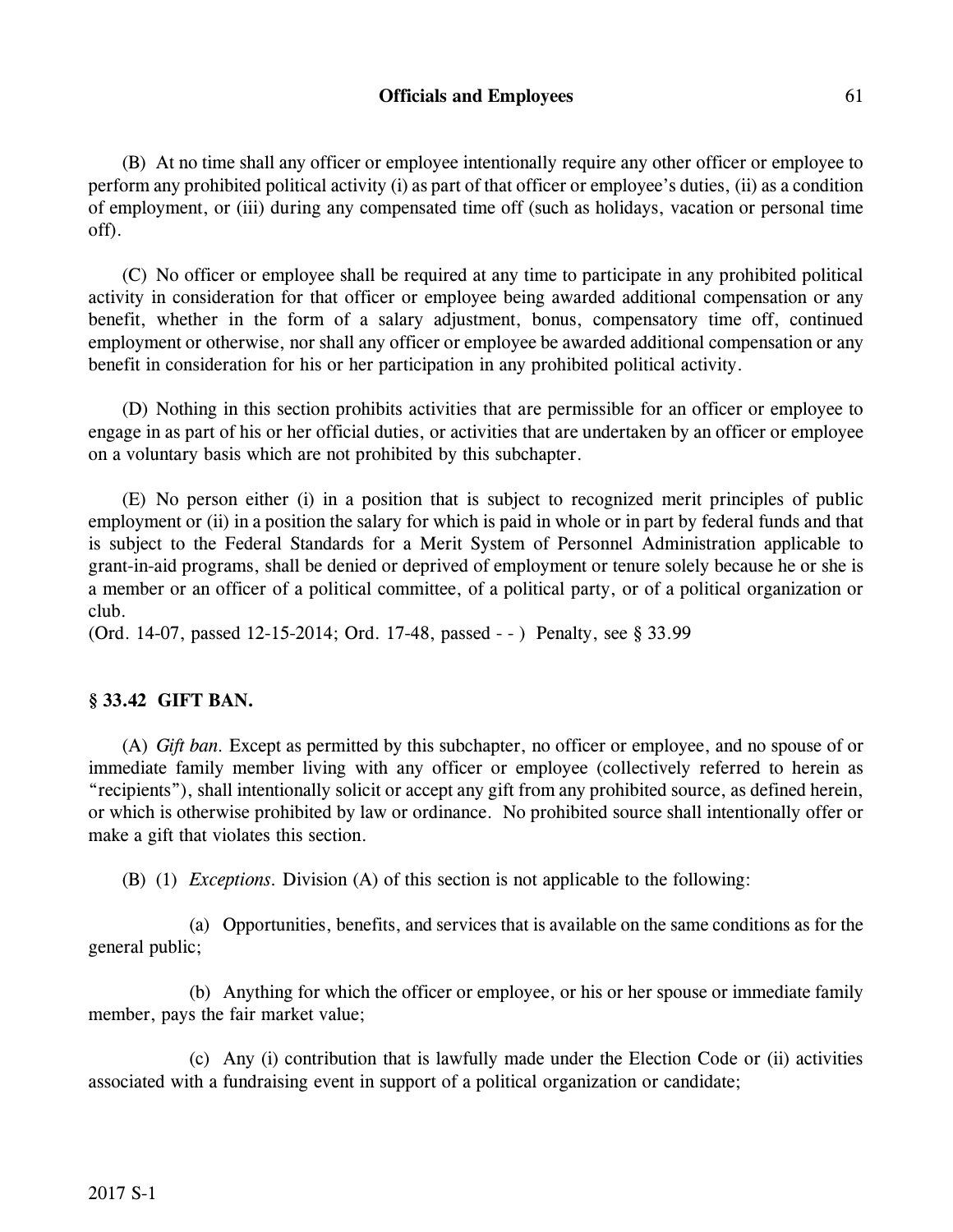- (d) Educational materials and missions;
- (e) Travel expenses for a meeting to discuss business;

(f) A gift from a relative, meaning those people related to the individual as father, mother, son, daughter, brother, sister, uncle, aunt, great aunt, great uncle, first cousin, nephew, niece, husband, wife, grandfather, grandmother, grandson, granddaughter, father-in-law, mother-in-law, son-in-law, daughter-in-law, brother-in-law, sister-in-law, stepfather, stepmother, stepson, stepdaughter, stepbrother, stepsister, half-brother, half-sister, and including the father, mother, grandfather, or grandmother of the individual's spouse and the individual's fiancé or fiancé;

(g) Anything provided by an individual on the basis of a personal friendship unless the recipient has reason to believe that, under the circumstances, the gift was provided because of the official position or employment of the recipient or his or her spouse or immediate family member and not because of the personal friendship. In determining whether a gift is provided on the basis of personal friendship, the recipient shall consider the circumstances under which the gift was offered, such as: (i) the history of the relationship between the individual giving the gift and the recipient of the gift, including any previous exchange of gifts between those individuals; (ii) whether to the actual knowledge of the recipient the individual who gave the gift personally paid for the gift or sought a tax deduction or business reimbursement for the gift; and (iii) whether to the actual knowledge of the recipient the individual who gave the gift also at the same time gave the same or similar gifts to other officers or employees, or their spouses or immediate family members;

(h) Food or refreshments not exceeding \$75 per person in value on a single calendar day; provided that the food or refreshments are (i) consumed on the premises from which they were purchased or prepared or (ii) catered. For the purposes of this section, *CATERED* means food or refreshments that are purchased ready to consume which are delivered by any means;

(i) Food, refreshments, lodging, transportation, and other benefits resulting from outside business or employment activities (or outside activities that are not connected to the official duties of an officer or employee), if the benefits have not been offered or enhanced because of the official position or employment of the officer or employee, and are customarily provided to others in similar circumstances.

(j) Intra-governmental and inter-governmental gifts. For the purpose of this subchapter, *INTRA-GOVERNMENTAL GIFT* means any gift given to an officer or employee from another officer or employee, and *INTER-GOVERNMENTAL GIFT* means any gift given to an officer or employee by an officer or employee of another governmental entity;

(k) Bequests, inheritances, and other transfers at death; or

(l) Any item or items from any one prohibited source during any calendar year having a cumulative total value of less than \$100.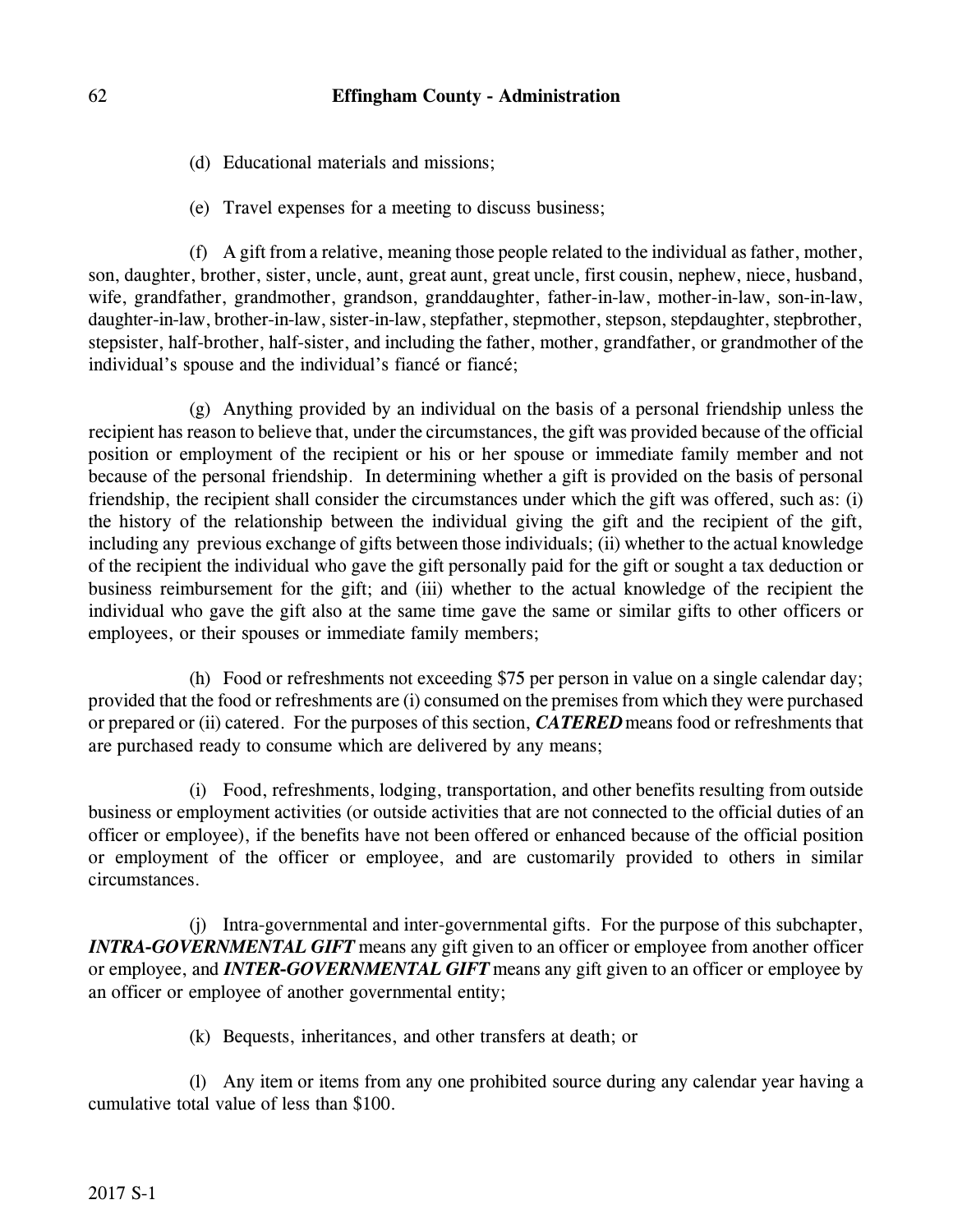(2) Each of the exceptions listed in this section is mutually exclusive and independent of every other.

(C) *Disposition of gifts.* An officer or employee, his or her spouse or an immediate family member living with the officer or employee, does not violate this subchapter if the recipient promptly takes reasonable action to return a gift from a prohibited source to its source or gives the gift or an amount equal to its value to an appropriate charity that is exempt from income taxation under  $\S 501(c)(3)$  of the Internal Revenue Code of 1986, as now or hereafter amended, renumbered, or succeeded. (Ord. 14-07, passed 12-15-2014; Ord. 17-48, passed - - ) Penalty, see § 33.99

# **§ 33.43 NEPOTISM.**

(A) *Prohibition against nepotism in hiring employees for county offices.* No county employee, including but not limited to an elected or appointed executive department head or an employee in a managerial position of a given department, shall be in a position that provides supervision over a member of his or her family. This prohibits the acceptance of applications for full-time, part-time, or seasonal employment from relatives for positions in the same department where supervision conflicts exist or through promotion, potential conflict could exist.

(B) *Definition of family members. FAMILY MEMBERS* shall be defined as an employee's parent, child, spouse, domestic partner, cohabitant, brother, sister, son-in-law, daughter-in-law, brother-in-law, sister-in-law, grandparent, and any step relationships within the preceding categories.

(C) *Grandfather provision for current county employees.* These policies do not apply to present employees of the county. However, employees hired on or after April 16, 2013 will be required to resign their employment from the county if his or her relationship status with his or her supervisor changes to become covered under this provision. Further, pursuant to this subchapter, employees are required to disclose changes in their personal situations, which, may be covered under this nepotism policy. Also, pursuant to this subchapter, current county employees cannot later be promoted to a supervisory position over a family member. If a current county employee later is promoted to a supervisory position over a family member, the promoted county employee must resign his or her employment with the county.

(D) *Purpose of prohibiting nepotism in county hiring processes.* These policies are not for the purpose of depriving any citizen of an equal chance for a government job. Rather, these policies are intended to ensure effective supervision, internal discipline, security, safety and positive morale in the workplace. These policies also aim to avoid the appearance of favoritism, conflicts in loyalty, the appearance of impropriety and conflicts of interest.

(Ord. 14-07, passed 12-15-2014; Ord. 17-48, passed - - ) Penalty, see § 33.99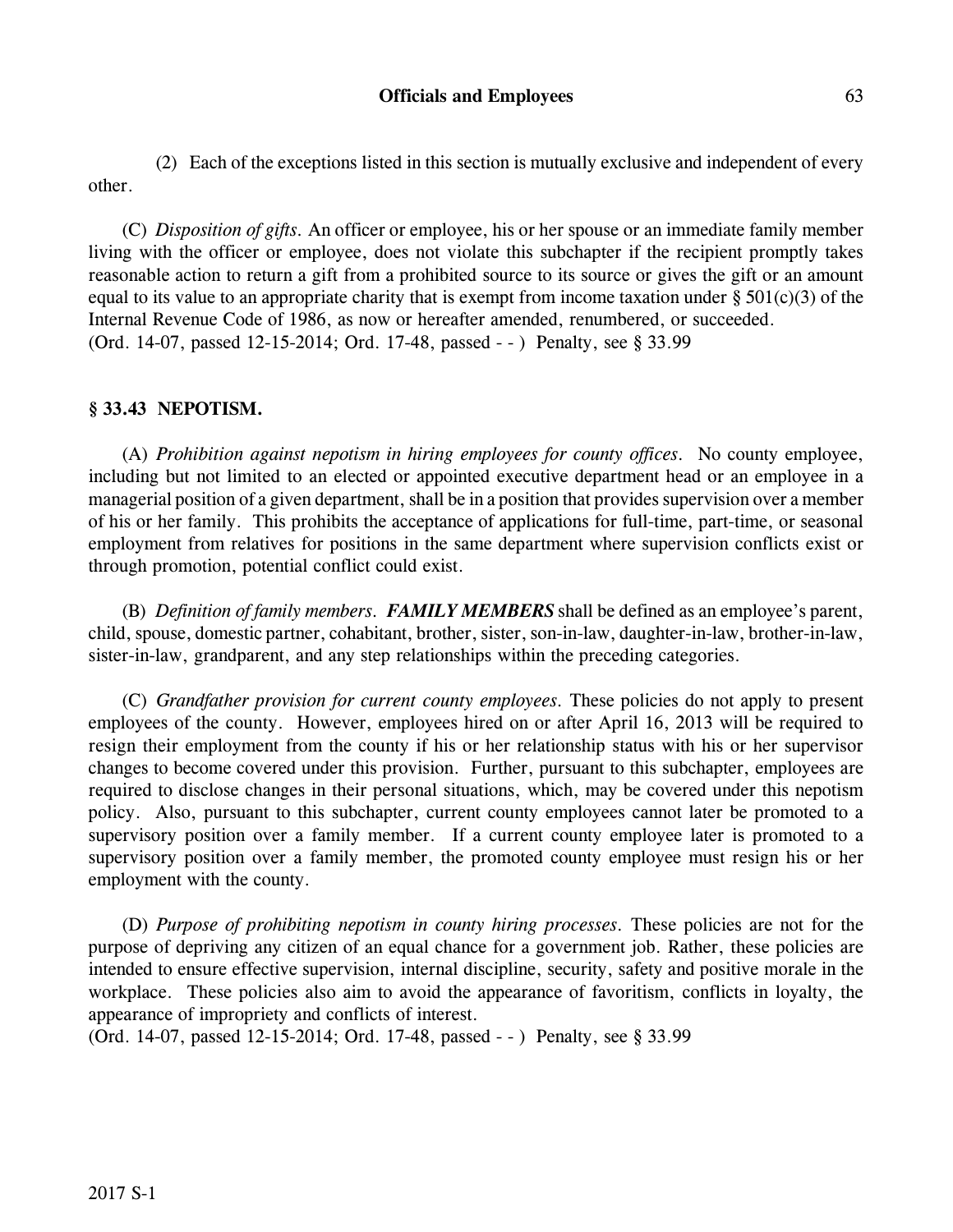# **§ 33.44 ETHICS ADVISOR.**

(A) The County Board Chairman, with the advice and consent of the County Board shall designate an Ethics Advisor for Effingham County. The duties of the Ethics Advisor may be delegated to an officer or employee of Effingham County unless the position has been created as an office by Effingham County.

(B) The Ethics Advisor shall provide guidance to the officers and employees of Effingham County concerning the interpretation of and compliance with the provisions of this subchapter and state ethics law. The Ethics Advisor shall perform such other duties as may be delegated by the County Board. ( Ord. 17-48, passed - - )

# **§ 33.45 ETHICS COMMISSION.**

(A) There is hereby created a commission to be known as the Ethics Commission of Effingham County. The Commission shall be comprised of three members appointed by the County Board Chairman with the advice and consent of the County Board. No person shall be appointed as a member of the Commission who is related, either by blood or by marriage up to the degree of first cousin, to an elected officer of Effingham County. No more than two members of the Commission shall belong to the same political party at the time such appointments are made. Party affiliation shall be determined by affidavit of the person appointed.

(B) At the first meeting of the Commission, the initial appointees shall draw lots to determine their initial terms. Two commissioners shall serve two-year terms, and the third commissioner shall serve a one-year term. Thereafter, all commissioners shall be appointed to two-year terms. Commissioners may be reappointed to serve subsequent terms. At the first meeting of the Commission, the commissioners shall choose a chairperson from their number. Meetings shall be held at the call of the chairperson or any two commissioners. A quorum shall consist of two commissioners, and official action by the commission shall require the affirmative vote of two members.

(C) The County Board Chairman, with the advice and consent of the County Board, may remove a commissioner in case of incompetency, neglect of duty or malfeasance n office after service on the commissioner by certified mail, return receipt requested, of a copy of the written charges against the commissioner and after providing an opportunity to be heard in person or by counsel upon not less than ten days' notice. Vacancies shall be filled in the same manner as original appointments.

(D) The Commission shall have the following powers and duties:

(1) To promulgate procedures and rules governing the performance of its duties and the exercise of its powers;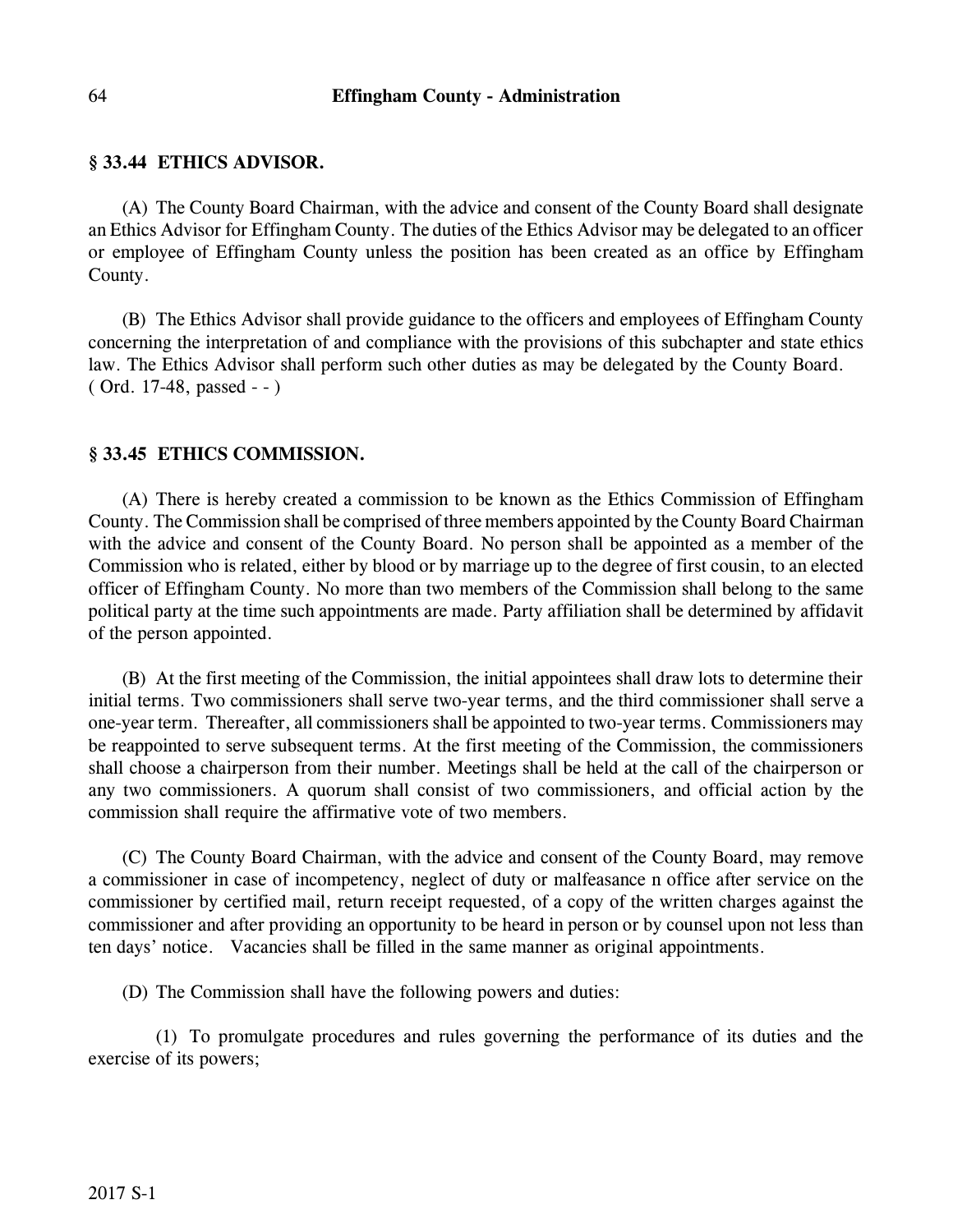# **Officials and Employees** 64A

(2) Upon receipt of a signed, notarized, written complaint, to investigate, conduct hearings and deliberations, issue recommendations for disciplinary actions, impose fines in accordance with § 33.99(B) and refer violations of §§ 33.A41 or 33.42 to the appropriate attorney or prosecution. The Commission shall, however, act only upon the receipt of a written complaint alleging a violation of this subchapter and not upon its own prerogative;

(3) To receive information from the public pertaining to its investigations and to require additional information and documents from persons who may have violated the provisions of this subchapter;

(4) To compel the attendance of witnesses and to compel the production of books and papers pertinent to an investigation. It is the obligation of all officers and employees of the Effingham County to cooperate with the Commission during the course of its investigations. Failure or refusal to cooperate with requests by the Commission shall constitute grounds for discipline or discharge; and

(5) The powers and duties of the Commission are limited to matters clearly within the purview of this subchapter.

(E) (1) Complaints alleging a violation of this Ordinance shall be filed with the Ethics Commission.

(2) Within three business days after the receipt of a complaint, the Commission shall send by certified mail, return receipt requested, a notice to the respondent that a complaint has been filed against him or her and a copy of the complaint. The Commission shall send by certified mail, return receipt requested, a confirmation of the receipt of the complaint to the complainant within three business days after receipt by commission. The notices to the respondent and the complainant shall also advise them of the date, time, and place of the meeting to determine the sufficiency of the complaint and to establish whether probable cause exists to proceed.

(3) Upon not less than 48 hours' public notice, the Commission shall meet to review the sufficiency of the complaint and, if the complaint is deemed sufficient to allege a violation of this subchapter, to determine whether there is probable cause, based on the evidence presented by the complainant, to proceed. The meeting may be closed to the public to the extent authorized by the Open Meetings Act. The Commission shall issue notice to the complainant and the respondent of the Commission's ruling on the sufficiency of the complaint and, if necessary, on probable cause to proceed within seven business days after receiving the complaint. If the complaint is deemed sufficient to allege a violation of § 33.42 and there is a determination of probable cause then the Commissioner's notice to the parties shall include a hearing date scheduled within four weeks after the complaint's receipt. Alternatively, the Commission may elect to notify in writing the attorney designated by the corporate authorities to prosecute such actions and request that the complaint be adjudicated judicially. If the complaint is deemed not sufficient to allege a violation or it there is no determination of probably cause, then the Commission shall send by certified mail, return receipt requested, a notice to the parties of the decision to dismiss the complaint, and that notice shall be made public. If the complaint is deemed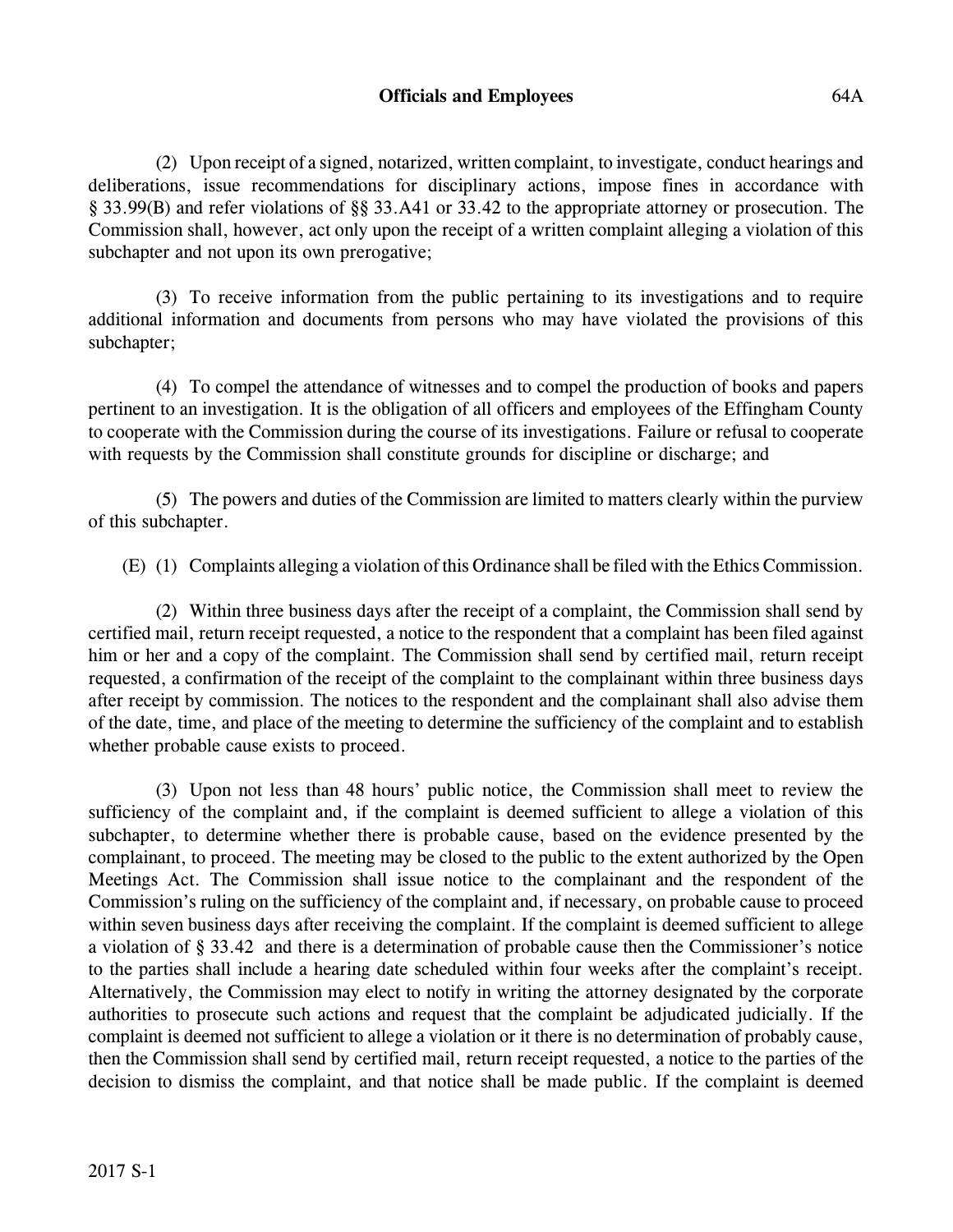sufficient to allege a violation of § 33.41, then the Commission shall notify in writing the attorney designated by the corporate authorities to prosecute such actions and shall transmit to the attorney the complaint and all additional documents in the custody of the Commission concerning the alleged violation.

(4) On the scheduled date and upon at least 48 hours' public notice of the meeting, the Commission shall conduct a hearing on the complaint and shall allow both parties the opportunity to present testimony and evidence. The hearing may be closed to the public only if authorized by the Open Meetings Act.

(5) Within 30 days after the date the hearing or any recessed hearing is concluded, the Commission shall either (i) dismiss the complaint or (ii) issue a recommendation for discipline to the alleged violator and to the County Board Chairman or other officer having authority to discipline the officer or employee, or impose a fine upon the violator, or both. The particular findings n the case, any recommendation for discipline, and any fine imposed shall be a matter of public information.

(6) If the hearing was closed to the public, the respondent may file a written demand for a public hearing on the complaint within seven days after the issuance of the recommendation for discipline or imposition if a fine, or both. The filing of the demand shall stay the enforcement of the recommendation or fine. Within 14 days after receiving the demand, the Commission shall conduce a public hearing on the complaint upon at least 48 hours' public notice of the hearing and allow both parties the opportunity to present testimony and evidence. Within seven days thereafter, the Commission shall publicly issue a final recommendation to the alleged violator and to the County Board Chairman or other officer having authority to discipline the officer or employee or impose a fine upon the violator or both.

(7) If a complaint is filed during the 60 days preceding the date of any election at which the respondent is a candidate, the Commission shall render its decision as required under division (E)(5) of this section within seven days after the complaint is filed, and during the seven days preceding that election, the Commission shall render such decision before the date of that election, if possible.

(8) The Commission may fine any person who intentionally violates any provision of § 33.42 in an amount of not less than \$1,001 and not more than \$5,000. The Commission may fine any person who knowingly fines f frivolous complaint alleging a violation of this Ordinance in an amount of not less than \$1,001 and not more than \$5,000. The Commission may recommend any appropriate discipline up to and including discharge.

(9) A complaint alleging the violation of this Act must be filed within one year after the alleged violation.

( Ord. 17-48, passed - - )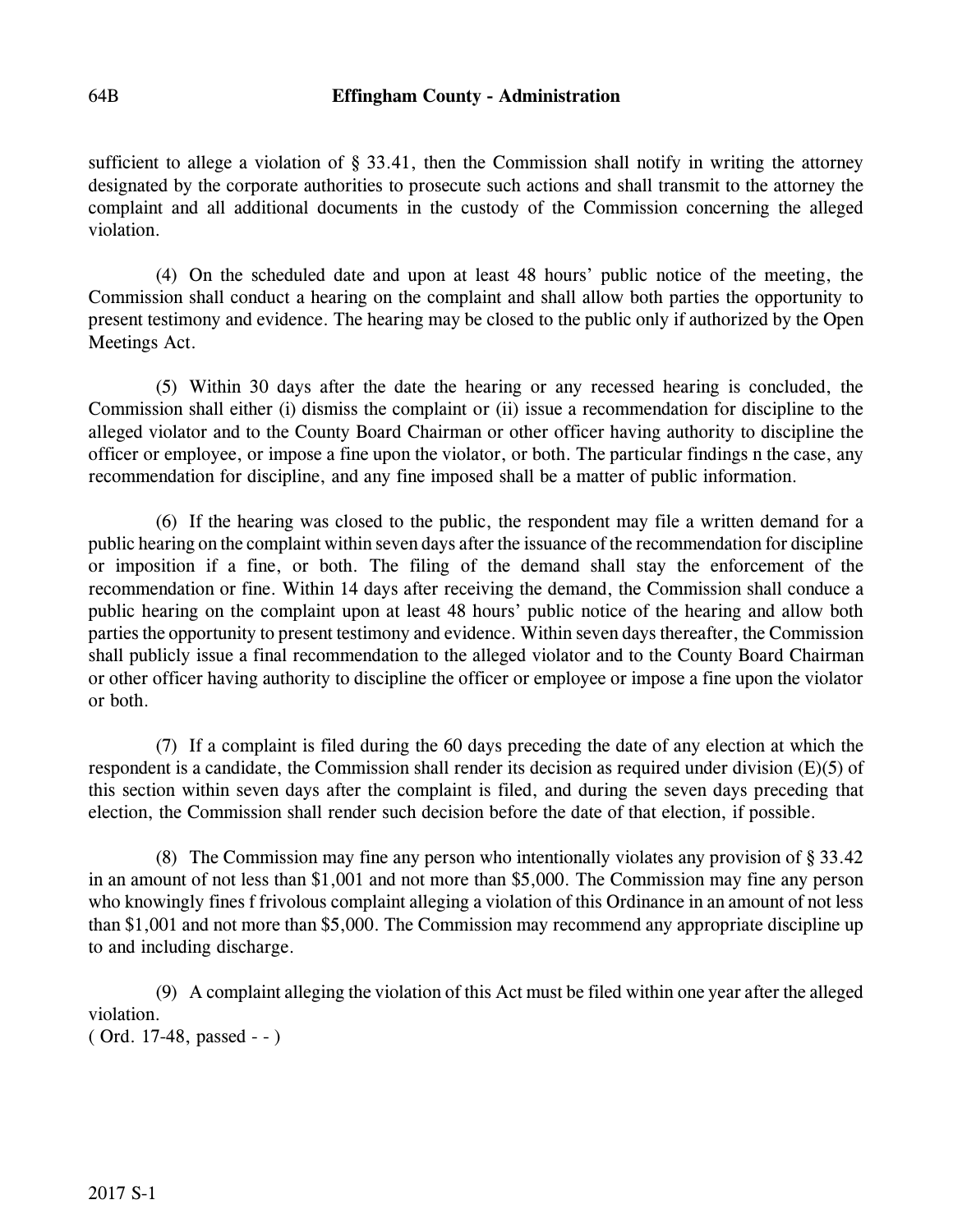# **§ 33.46 VALIDITY.**

(A) In the event that any provision of this subchapter or any part or application thereof to any person or circumstance, is for any reason held to be unconstitutional or otherwise invalid or ineffective by any court of competent jurisdiction on its face or as applied, such holding shall not affect the validity or effectiveness of any of the remaining provisions of this subchapter or any part or application thereof to any person or circumstance of said provision as applied to any other person or circumstance. It is hereby declared to be the legislative intent of the employer that this subchapter would have been adopted had such unconstitutional, invalid, or ineffective provisions not been included herein.

(B) All previous resolutions, ordinances or parts thereof in conflict with this subchapter are hereby repealed upon the effective date of this subchapter. (Ord. 14-07, passed 12-15-2014; Ord. 17-48, passed - - )

# *APPOINTED OFFICIALS*

### **§ 33.55 TERM OF APPOINTED OFFICIALS.**

The term of office for the following appointed officials shall be from appointment until the first County Board meeting following the date County Board members take office after each general election that County Board members are candidates for office. The County Board shall vote on appointment to the offices at said Board meeting. (Prior Code, § 1-10-1)

**§ 33.56 EMERGENCY MANAGEMENT COORDINATOR.**

(A) *Appointment.* The County Board Chairperson shall appoint, with the advice and consent of the County Board, a Coordinator of the Emergency Management Agency who shall serve at the will of the County Board.

(B) *Salary.* The Coordinator shall receive a salary as established in the annual budget.

(C) *Duties.* The duties shall be as follows:

(1) Act as staff officer to and perform all duties as required by the Chief Elected Official of the county;

(2) Have direct responsibility for the organization, administration, training and operation of County Emergency Management Agency (hereinafter "EMA") and volunteers;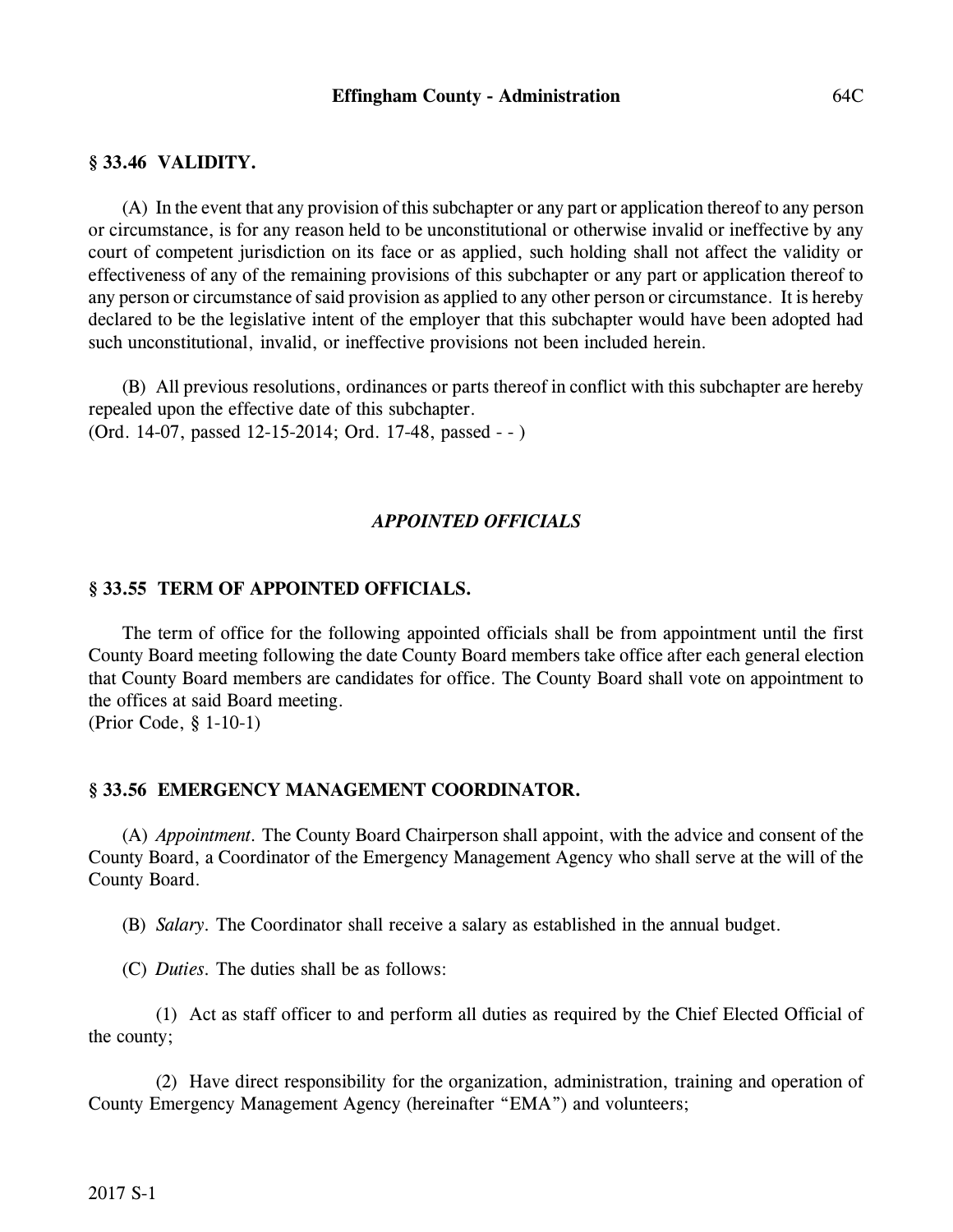# 64D **Effingham County - Administration**

(3) Advise and facilitate training for the county businesses, and any other organizations, public or private, in mitigation, preparation and response to natural and human-made disasters;

(4) Assist, advise and facilitate the county school districts in mitigation, preparation and response to natural and human-made disasters;

(5) Coordinate various community volunteer groups with first responders during disasters, maintain a working relationship, provide training and integrate the volunteer groups into the first response community;

(6) Facilitate emergency preparedness training and outreach programs to the general public;

(7) Administer programs and grants from state and federal entities;

(8) Maintain the County's Emergency Operations Plan (hereinafter "EOP") and Resource Manual;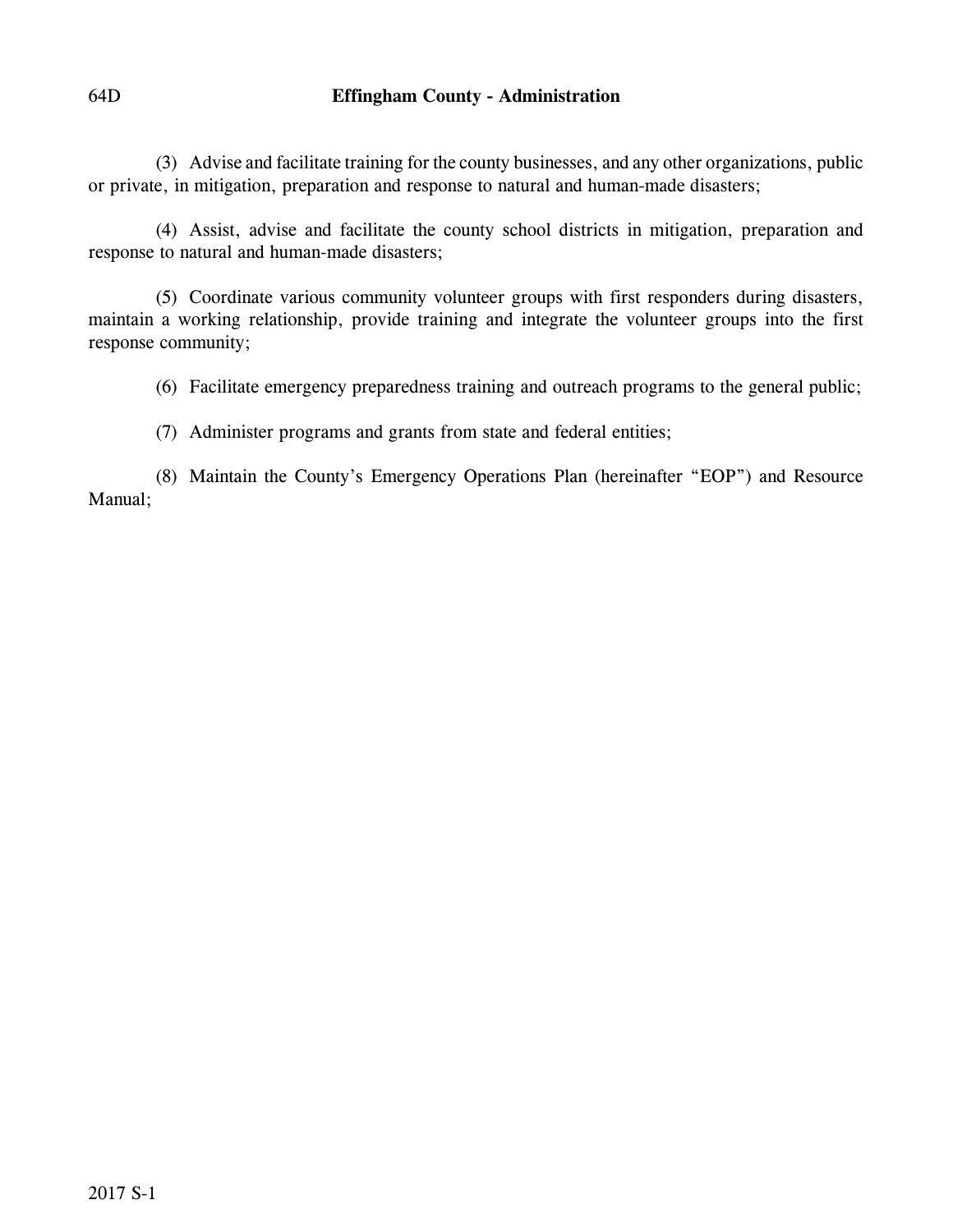(9) Maintain the Emergency Operations Center at state of readiness;

(10) Fulfill all state requirements to maintain the emergency management programs;

(11) Act as an intermediary between local first responders and county entities;

(12) Assist local communities' mitigation, response and recovery actions;

(13) Access state and federal assets;

(14) Serve as the Local Emergency Planning Committee's (hereinafter "LEPC") chair, maintain the LEPC and EOP as well as track HazMat substances;

(15) Initiate and maintain public safety programs;

(16) Report activities and concerns to the County Board and its Public Safety Committee;

(17) Assist the county coordinators of the Homeland Security Program for Region 17 Fire and HazMat and Region 9 for the Law Enforcement; and

(18) The normal work week will be 30 hours a week. The days and hours worked will be adjusted by the job duties. (Prior Code, § 1-10-2)

### **§ 33.57 COUNTY ENGINEER.**

(A) *Appointment.* The County Board Chairperson shall appoint, with the advice and consent of the County Board, a County Engineer.

(B) *Duties.* See the County Code for the duties and responsibilities.

(C) *Term.* The County Engineer shall serve a term of office of six years. (Prior Code, § 1-10-3)

# **§ 33.58 SOLID WASTE COORDINATOR.**

(A) The Solid Waste Coordinator shall oversee the following implementation activities:

(1) *Data collection.* Annually collect and analyze the data required to calculate the county's municipal waste recycling rate and forward this data to the IEPA for their review and approval;

(2) *Source reduction.* Coordinate the implementation and operation of source reduction programs for all municipal, educational, commercial and industrial entities in the county;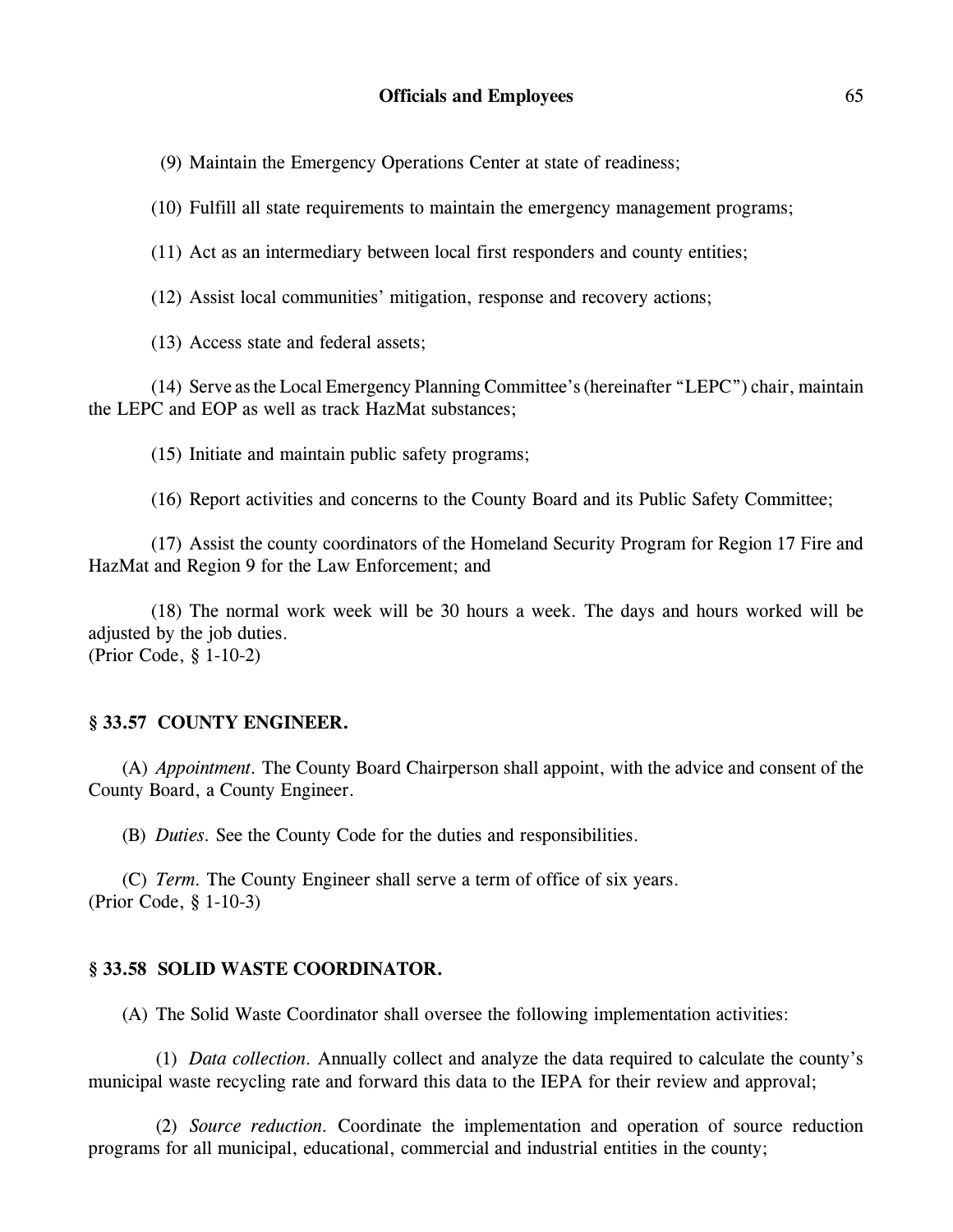# 66 **Effingham County - Administration**

(3) *Recycling/reuse.* Coordinate the implementation and operation ofrecycling/reuse programs for all municipal, educational, commercial and industrial entities in the county. Special emphasis shall be given to defining market potentials for recyclable materials;

(4) *Incineration.* Act as the principal liaison between the county and private industry to investigate the feasibility of any future proposals for the incineration of solid waste in waste-to-energy or volume reduction incineration facilities;

(5) *Landfills.* Monitor all efforts for the expansion of existing landfills or development of new landfills in the county. Assume a leading role in providing input to the required siting/permit hearings in regards to how any proposed expansion or additional landfill fits into the county's overall solid waste management plan;

(6) *Public education.* Coordinate the implementation and operation of educational programs to provide information on solid waste management throughout the county. Educational programs shall be made available to the public/private school systems, commercial and industrial entities, and to the general public;

(7) *Inspection/enforcement.* Work in cooperation with the State Environmental Protection Agency to ensure that all solid waste facilities in the county are operated in compliance with applicable regulations;

(8) *Multi-county coordination.* Coordinate the county's solid waste management plan activities with the solid waste management plans of surrounding counties. Special emphasis shall be given to developing multi-county efforts in the area of markets for recycled material;

(9) *Economic development.* Work with existing economic development agencies to explore the economic development opportunities associated with solid waste management programs and facilities; and

(10) *Legislative.* Coordinate the county's lobbying efforts for solid waste legislation at the local, state and federal levels.

(B) It is important to note that the primary function of the Solid Waste Coordinator will be to assist in the development, implementation and coordination of solid waste management programs and facilities throughout the county. The detailed day-to-day tasks of operating and maintaining these programs and facilities will be the responsibility of the staffs of the various governmental entities and private contractors involved.

(Prior Code, § 1-10-4)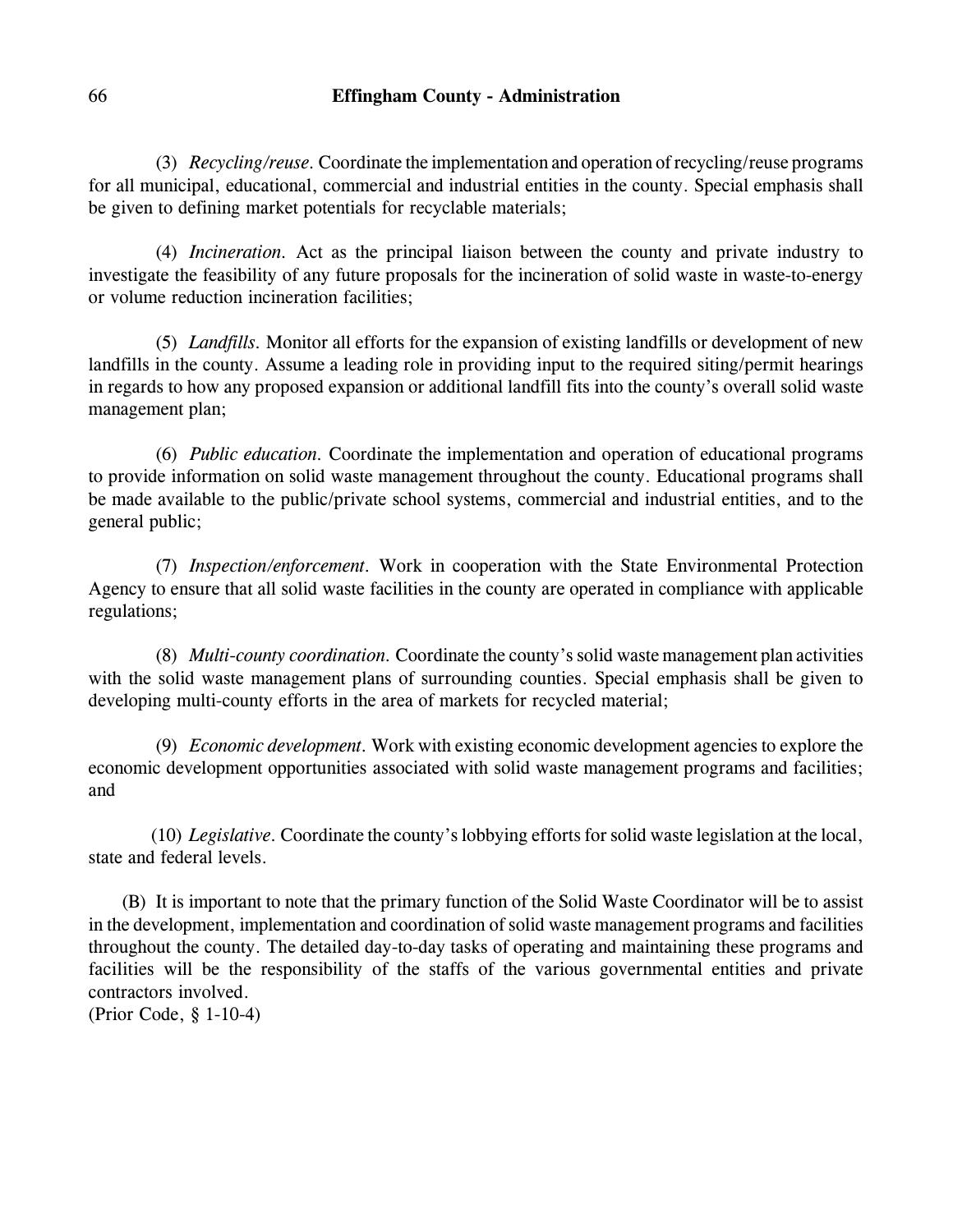# **§ 33.59 APPOINTMENTS BY COUNTY.**

The terms of employment of the following appointed superintendents of county administrative departments and the services of members of the following boards, commissions and authorities shall be fixed as follows.

|  |  |  | (A) Boards and Commissions. |
|--|--|--|-----------------------------|
|--|--|--|-----------------------------|

| <b>Boards and Commissions</b>                                                                                   | <b>Number of Member(s)</b> | <b>Term</b>   | <b>Appointment Month</b> |  |
|-----------------------------------------------------------------------------------------------------------------|----------------------------|---------------|--------------------------|--|
| <b>Fire Protection Districts</b>                                                                                |                            | 3 years       | May 1                    |  |
| <b>Sanitary Districts</b>                                                                                       |                            | 3 years       | May 1                    |  |
| 9-1-1 Telephone System Board (see<br>§§ 35.001 through 35.010)                                                  | 9                          | $2 - 4$ years | Varies                   |  |
| Agricultural Area Board                                                                                         | 5                          | 3 years       | May                      |  |
| <b>Airport Commission</b>                                                                                       | 5                          | 3 years       | Varies                   |  |
| Board of Health                                                                                                 | 11                         | 2 years       | Varies                   |  |
| Board of Review                                                                                                 | 3                          | 2 years       | May                      |  |
| Community Dev. Comm.                                                                                            | 1                          | 2 years       | December                 |  |
| Dive Rescue                                                                                                     | 3                          | 4 years       | May                      |  |
| <b>Effingham County Extension</b>                                                                               | $\overline{2}$             | 2 years       | December                 |  |
| Farmland Assess. Review Comm.                                                                                   | 3                          | 2 years       | June                     |  |
| Housing Authority                                                                                               | $\overline{7}$             | Varies        | Varies                   |  |
| <b>Mental Deficient</b>                                                                                         | 5                          | 3 years       | Varies                   |  |
| Mental Health Board (708) (see<br>§§ 35.025 through 35.038)                                                     | 7                          | 3 years       | June                     |  |
| <b>Regional Planning Commission</b>                                                                             | $\mathbf{1}$               | 2 years       | December                 |  |
| Scrip & DC Board of Comm.                                                                                       | 3                          | 2 years       | December                 |  |
| Veterinarian                                                                                                    | $\mathbf{1}$               | 2 years       | Varies                   |  |
| Unless otherwise provided, each appointee shall take office the first of the month following the<br>appointment |                            |               |                          |  |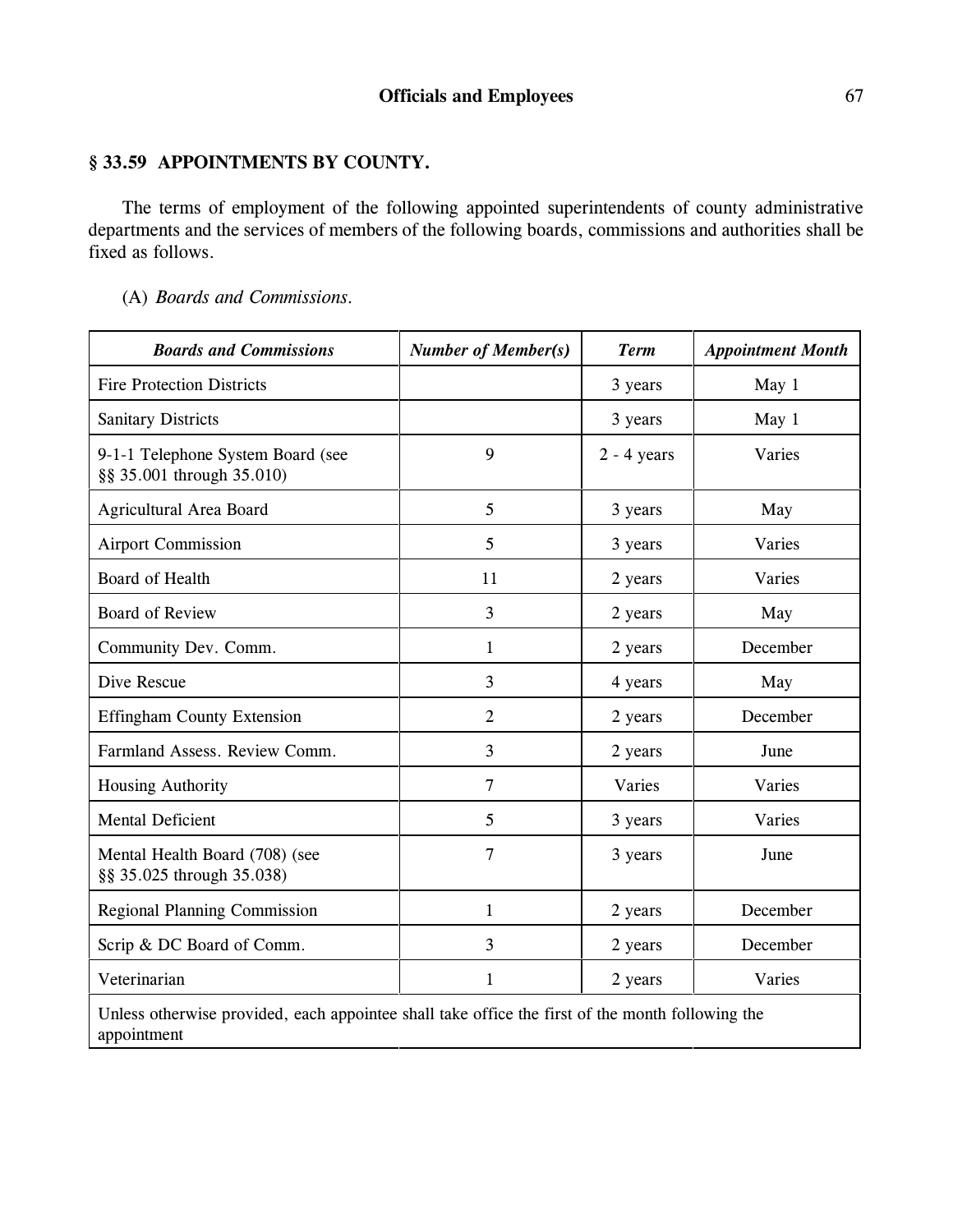(B) *Appointed county officials.*

| <b>Appointed County Officials</b>          | <b>Term</b>     |  |
|--------------------------------------------|-----------------|--|
| 9-1-1 Coordinator                          | Subject to will |  |
| Animal Control Warden                      | Subject to will |  |
| E.M.A. Coordinator                         | Subject to will |  |
| Highway Engineer                           | 6 years         |  |
| Liquor Commissioner (Co-Board<br>Chairman) | 2 years         |  |
| (Elected)                                  | vears           |  |

(Prior Code, § 1-10-5)

# *REIMBURSEMENT OF TRAVEL, MEAL, AND LODGING EXPENSES*

# **§ 33.70 DEFINITIONS.**

The following words, terms and phrases, shall have the meanings ascribed to them in this section, except where the context clearly indicates a different meaning:

*ENTERTAINMENT*. Includes, but is not limited to, shows, amusements, theaters, circuses, sporting events, or any other place of public or private entertainment or amusement, unless ancillary to the purpose of the program or event.

*TRAVEL.* Any expenditure directly incident to official travel by employees and officers of the county or by wards or charges of the county involving reimbursement to travelers or direct payment to private agencies providing transportation or related services. (Ord. 16-79, passed 10-17-2016; Ord. 17-03, passed 1-17-2017)

# **§ 33.71 OFFICIAL BUSINESS FOR WHICH EXPENSES MAY BE REIMBURSED.**

(A) An official of the county shall be entitled to reimbursement for travel, including meals or lodging, related to the following types of official business:

(1) Education conferences related to the duties of the officer of the county;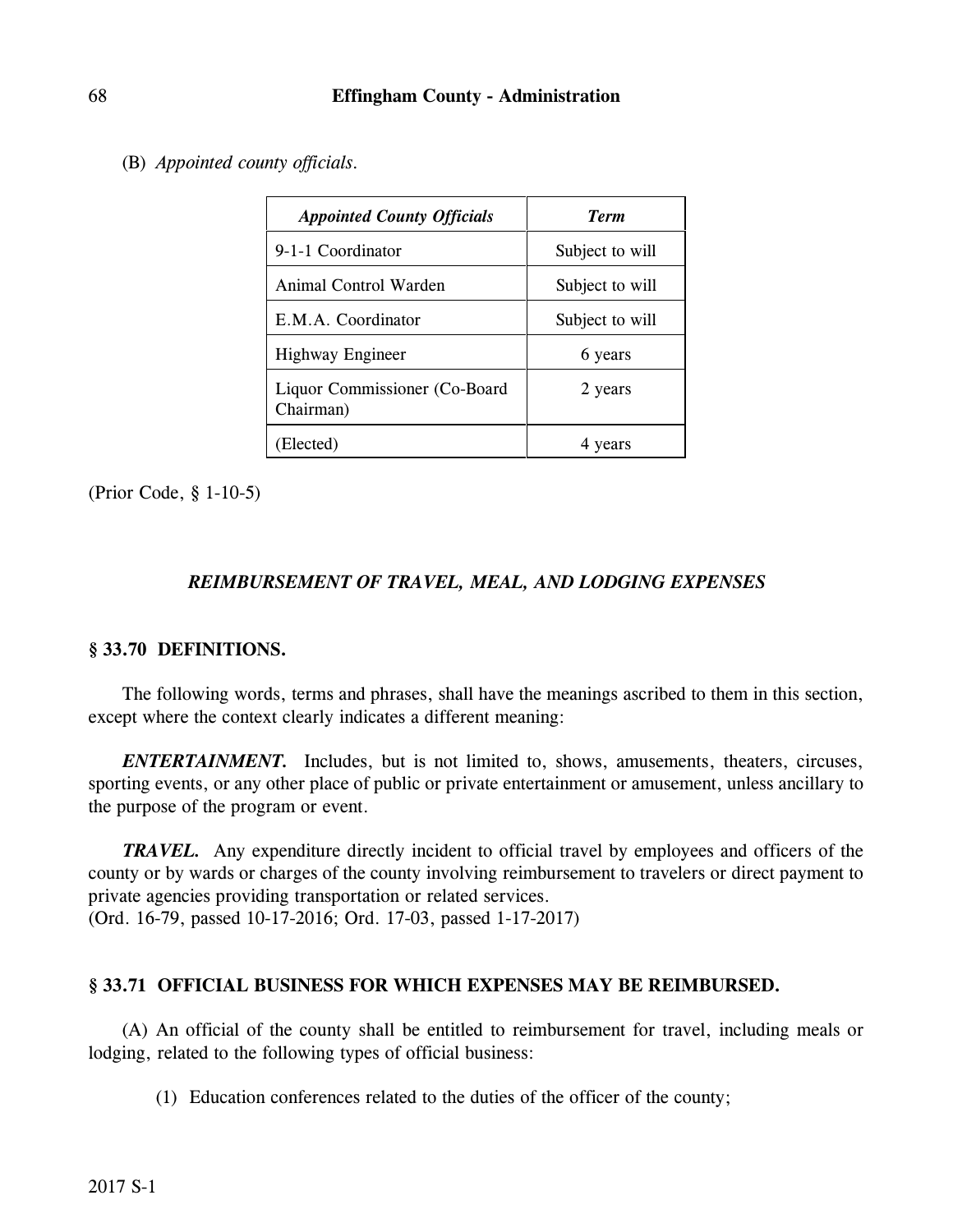(2) Site visits to current or potential vendors of the county; and

(3) All visits, inspections and/or other required duties of any employee acting in his or her official capacity as an employee or officer of the county.

(B) An employee shall be entitled to reimbursement for travel, including -meals or lodging, related to the following types of official business:

(1) Education conferences related to the duties of the employee of the county;

(2) Site visits to current or potential vendors of the county; and

(3) All visits, inspections and/or other required duties of any employee acting in his or her official capacity as an employee or officer of the county. (Ord. 16-79, passed 10-17-2016; Ord. 17-03, passed 1-17-2017)

# **§ 33.72 MAXIMUM ALLOWABLE REIMBURSEMENT FOR EXPENSES.**

(A) Unless otherwise excepted herein, the maximum allowable reimbursement for an employee or officer of the county shall be those rates set by the Reimbursement Schedule of the Governor's Travel Control Board in effect at the time the expense was incurred.

(B) The following exceptions shall not be controlled by the Reimbursement Schedule of the Governor's Travel Control Board and shall be limited as indicated:

(1) Mileage reimbursement will be readjusted each budget year by issuing IRS rate as guideline;

(2) Meals will be reimbursed at \$30 per day;

(3) Rooms will be reimbursed at a single room rate; and

(4) There will be no reimbursement for entertainment. (Ord. 16-79, passed 10-17-2016; Ord. 17-03, passed 1-17-2017)

# **§ 33.73 APPROVAL OF EXPENSES.**

The Board must approve the following reimbursements for travel, including meals or lodging, by a roll call vote at an open meeting of the Board:

(A) Any expense of any officer or employee that exceeds the maximum permitted in § 33.72; or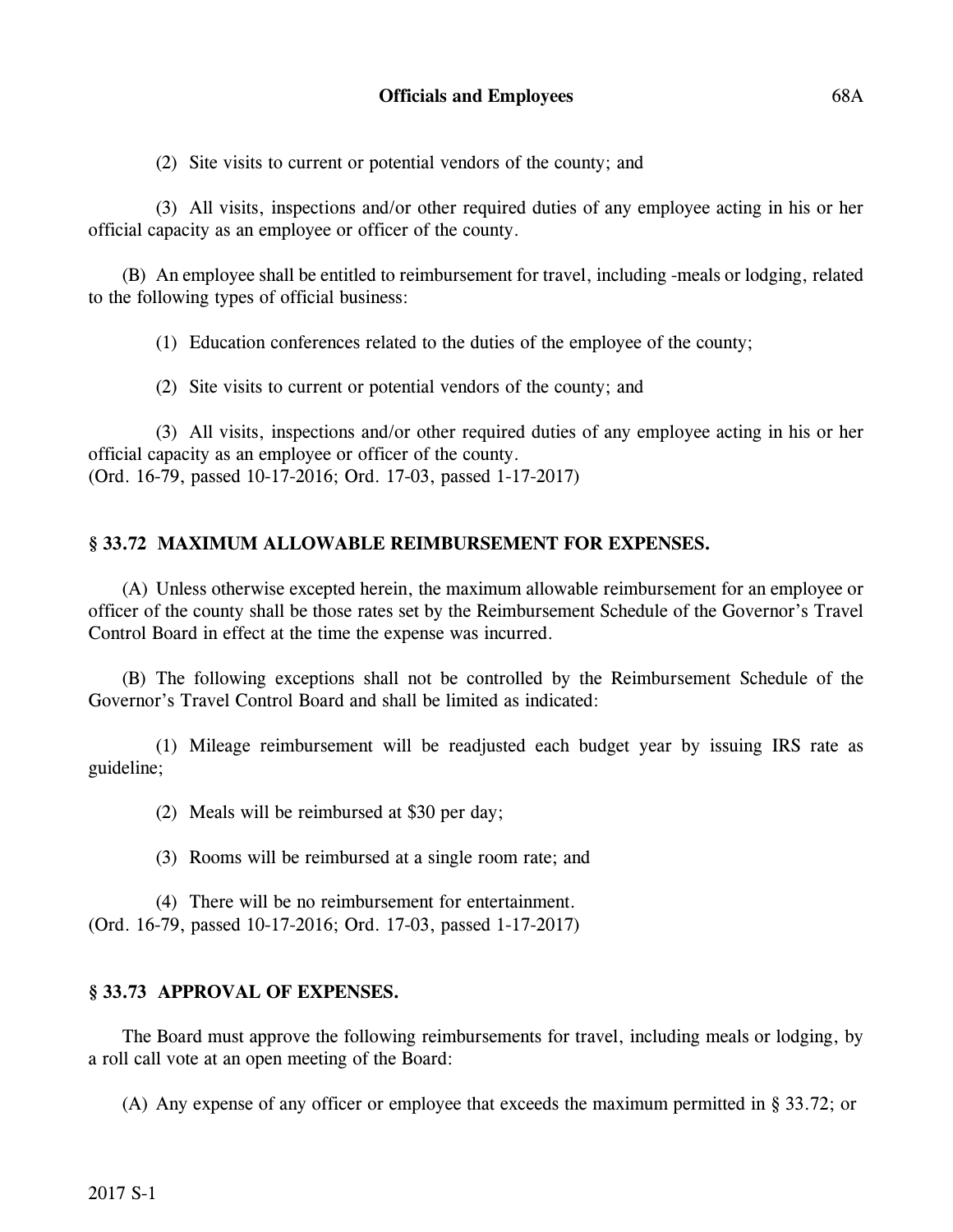(B) Any expense of any member of the Board. (Ord. 16-79, passed 10-17-2016; Ord. 17-03, passed 1-17-2017)

# **§ 33.74 DOCUMENTATION OF EXPENSES.**

(A) Before any reimbursement for travel, including meals or lodging, may be approved pursuant to § 33.73, a standardized form for submission of travel, meal, and lodging expenses supported by the following minimum documentation shall first be submitted to the Board:

(1) An estimate of the cost of travel, meals, or lodging if expenses have not been incurred or a receipt of the cost of the travel, meals, or lodging if the expenses have already been incurred;

(2) The name of the individual who received or is requesting the travel, meal, or lodging expense;

(3) The job title or office of the individual who received or is requesting the travel, meal, or lodging expense; and

(4) The date or dates and nature of the official business in which the travel, meal, or lodging expense was or will be expended.

(B) All documents and information submitted under this section are public records subject to disclosure under the Freedom of Information Act, 5 ILCS 140/1 *et seq*. (Ord. 16-79, passed 10-17-2016; Ord. 17-03, passed 1-17-2017)

# **§ 33.75 ENTERTAINMENT EXPENSES.**

No employee or officer of the county shall be reimbursed by the county for any entertainment expense.

(Ord. 16-79, passed 10-17-2016; Ord. 17-03, passed 1-17-2017)

# **§ 33.99 PENALTY.**

(A) Any person violating any provision of this chapter for which no specific penalty is prescribed shall be subject to § 10.99.

(B) (1) A person who intentionally violates any provision of § 33.41 may be punished by a term of incarceration in a penal institution other than a penitentiary for a period of not more than 364 days, and may be fined in an amount not to exceed \$2,500.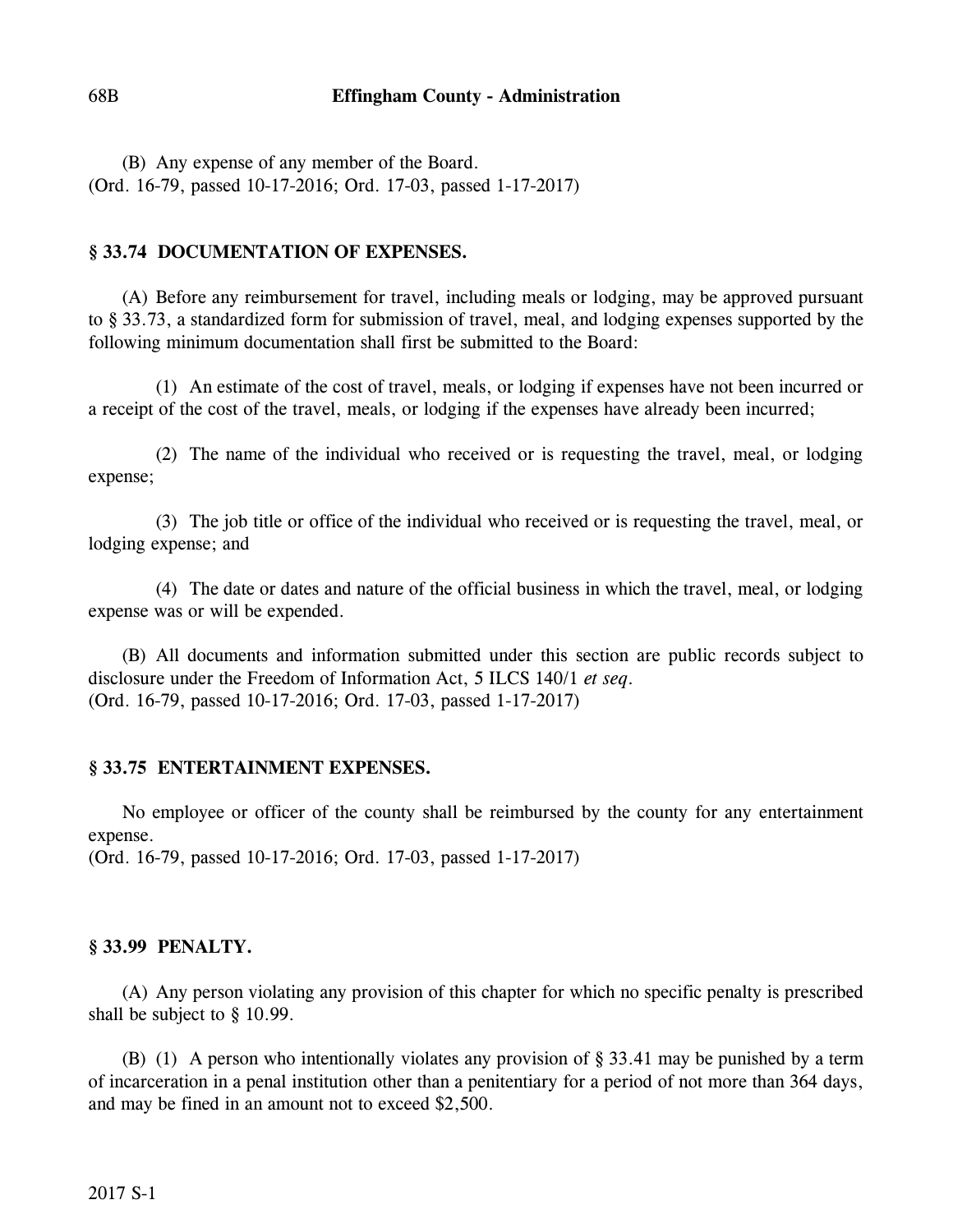(2) A person who intentionally violates any provision of § 33.42 is subject to a fine in an amount of not less than \$1,001 and not more than \$5,000.

(3) A violation of § 33.41 shall be a Class A misdemeanor. The prosecution shall be under and conform to the rules of criminal procedure. Conviction shall require the establishment of the guilt of the defendant beyond a reasonable doubt.

(4) A violation of § 33.42 may be prosecuted as a business offense.

(5) A person who intentionally violates § 33.43 and is an elected or appointed department head, is subject to a fine in the amount of \$100 per day for each and every separate violation of § 33.43.

(6) In addition to any other penalty that may be applicable, whether criminal or civil, an officer or employee who intentionally violates any provision of §§ 33.41, 33.42 or 33.43 is subject to discipline or discharge.

(Ord. 14-07, passed 12-15-2014; Ord. 17-48, passed - - )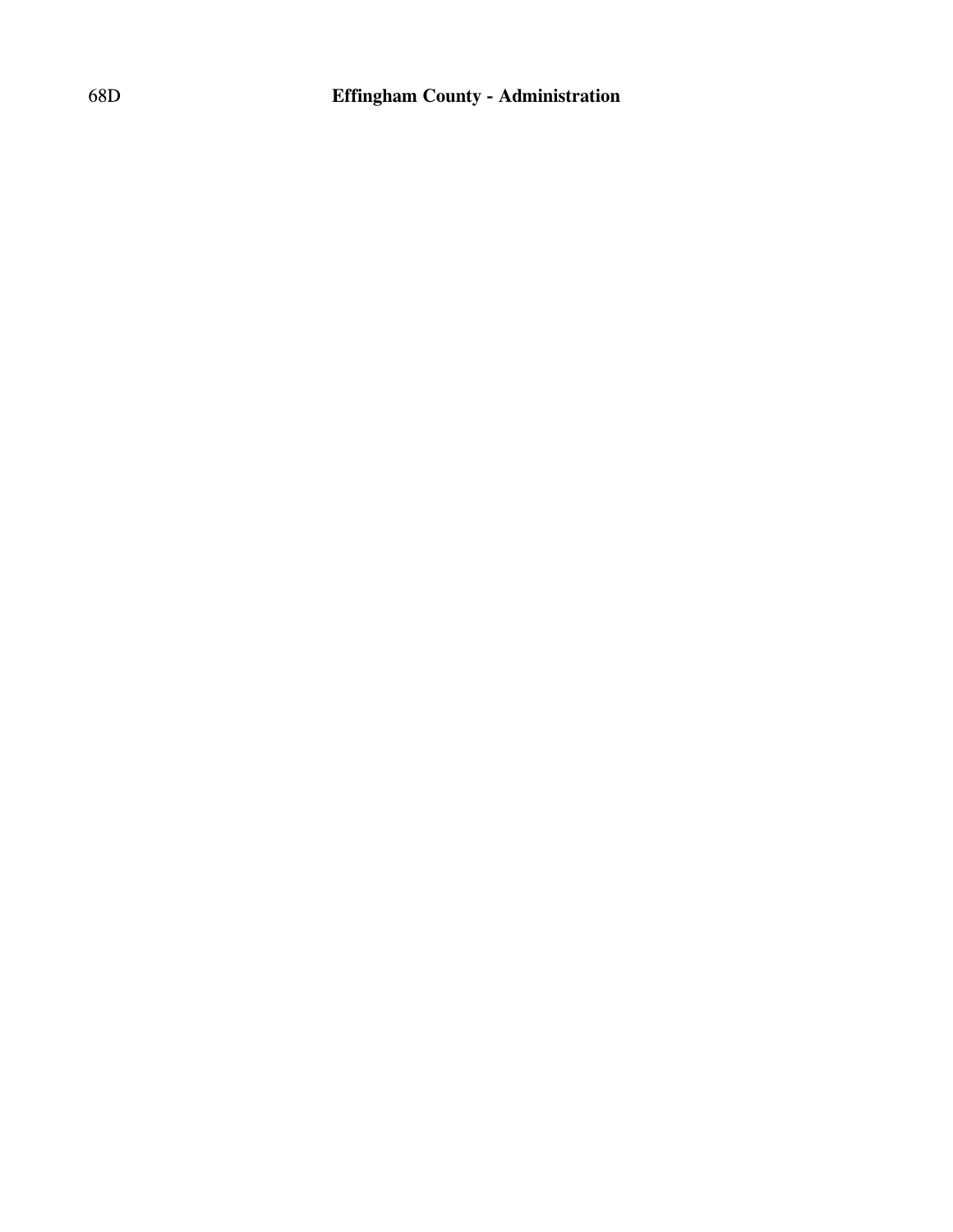# **CHAPTER 34: POLICIES AND PROCEDURES**

## Section

# *Policies and Procedures Generally*

- 34.001 Capitalization policy
- 34.002 Bidding and contract procedures
- 34.003 Salaries regulation
- 34.004 Claims
- 34.005 Space heaters and the like prohibited
- 34.006 Illinois Municipal Retirement Fund
- 34.007 Federal old age and survivor's insurance system
- 34.008 County Board salaries
- 34.009 County official salaries
- 34.010 Smoke-free buildings
- 34.011 Convention and seminar reimbursement policy
- 34.012 Financial responsibility for hazardous materials spills

# *Fraud/Whistleblower Policy*

- 34.025 Purpose of policy
- 34.026 Scope of policy
- 34.027 Policy
- 34.028 Actions constituting fraud
- 34.029 Investigation responsibilities
- 34.030 Confidentiality
- 34.031 Authorization for investigating suspected fraud
- 34.032 Reporting procedures
- 34.033 Termination
- 34.034 Protection of reporting person
- 34.035 Administration

### *Investment Policy*

- 34.050 Scope of policy
- 34.051 Objectives
- 34.052 Guidelines
- 34.053 Responsibility
- 34.054 Reporting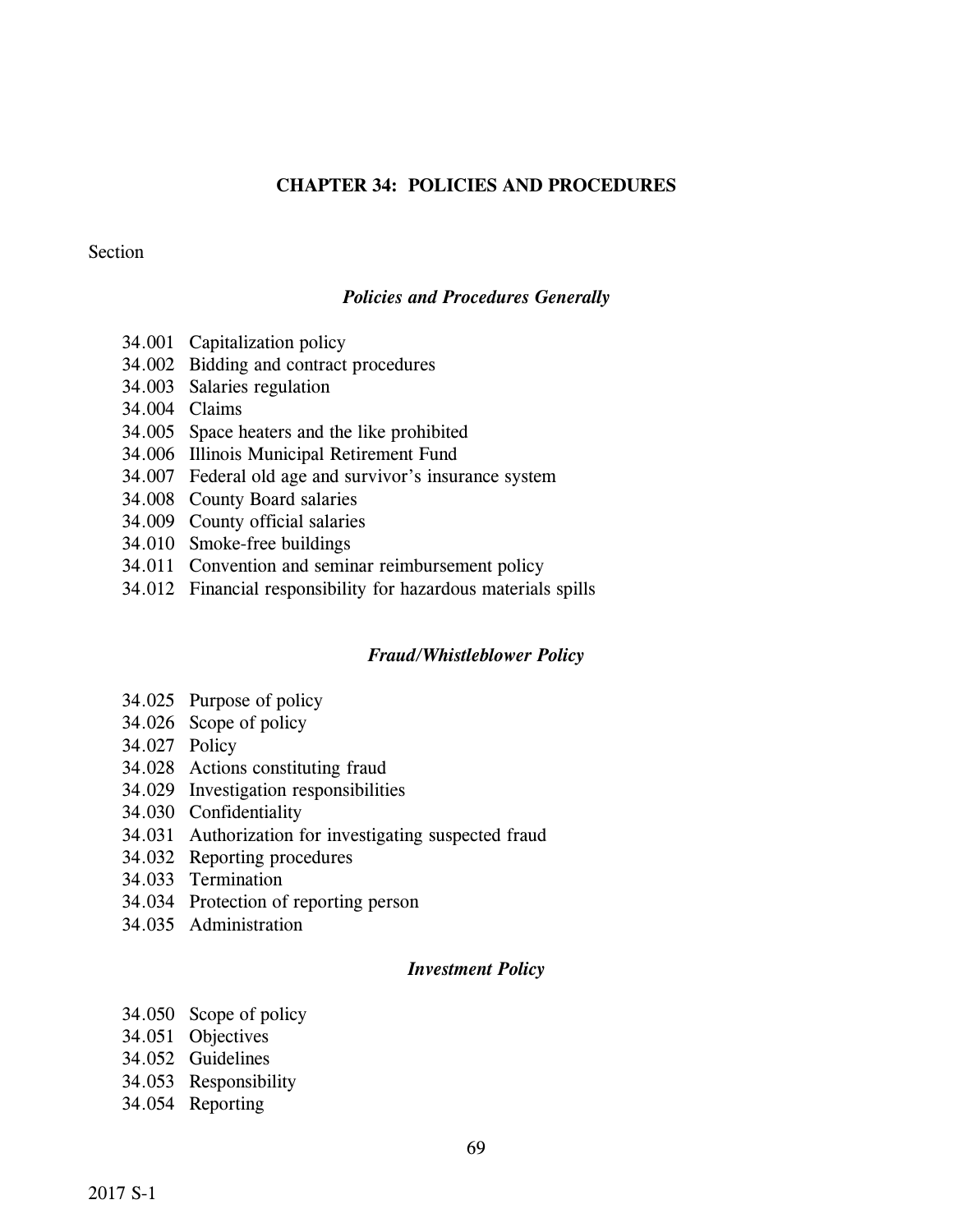- 34.055 Investment vehicles
- 34.056 Financial institutions
- 34.057 Collateralization
- 34.058 Safekeeping of securities
- 34.059 Indemnification
- 34.060 Security controls
- 34.061 Bonding
- 34.062 Amendment
- 34.063 Captions and headings

## *Equal Employment Policy*

- 34.075 Adoption of codes
- 34.076 Non-discriminatory practices
- 34.077 Contracting with non-compliants
- 34.078 Outreach to all
- 34.079 Minority hiring
- 34.080 Accommodations for disabled
- 34.081 Compliance by employees
- 34.082 Designated enforcers

# *Freedom of Information Procedures*

- 34.095 Definitions
- 34.096 Policy
- 34.097 Individual privacy protected
- 34.098 Public records available
- 34.099 Requests to be in writing
- 34.100 Fees
- 34.101 Time limit for compliance with request
- 34.102 Extension of time limit; notice
- 34.103 Unduly burdensome request
- 34.104 Certain information exempt from inspection and copying
- 34.105 Notice of denial of request; appeals
- 34.106 Granting of request; procedure for inspection
- 34.107 Written request not required for certain documents
- 34.108 Dissemination of information about public bodies
- 34.109 List of categories of records

# *Cross-reference:*

*County Board, see Chapter 32 County organizations, see Chapter 35*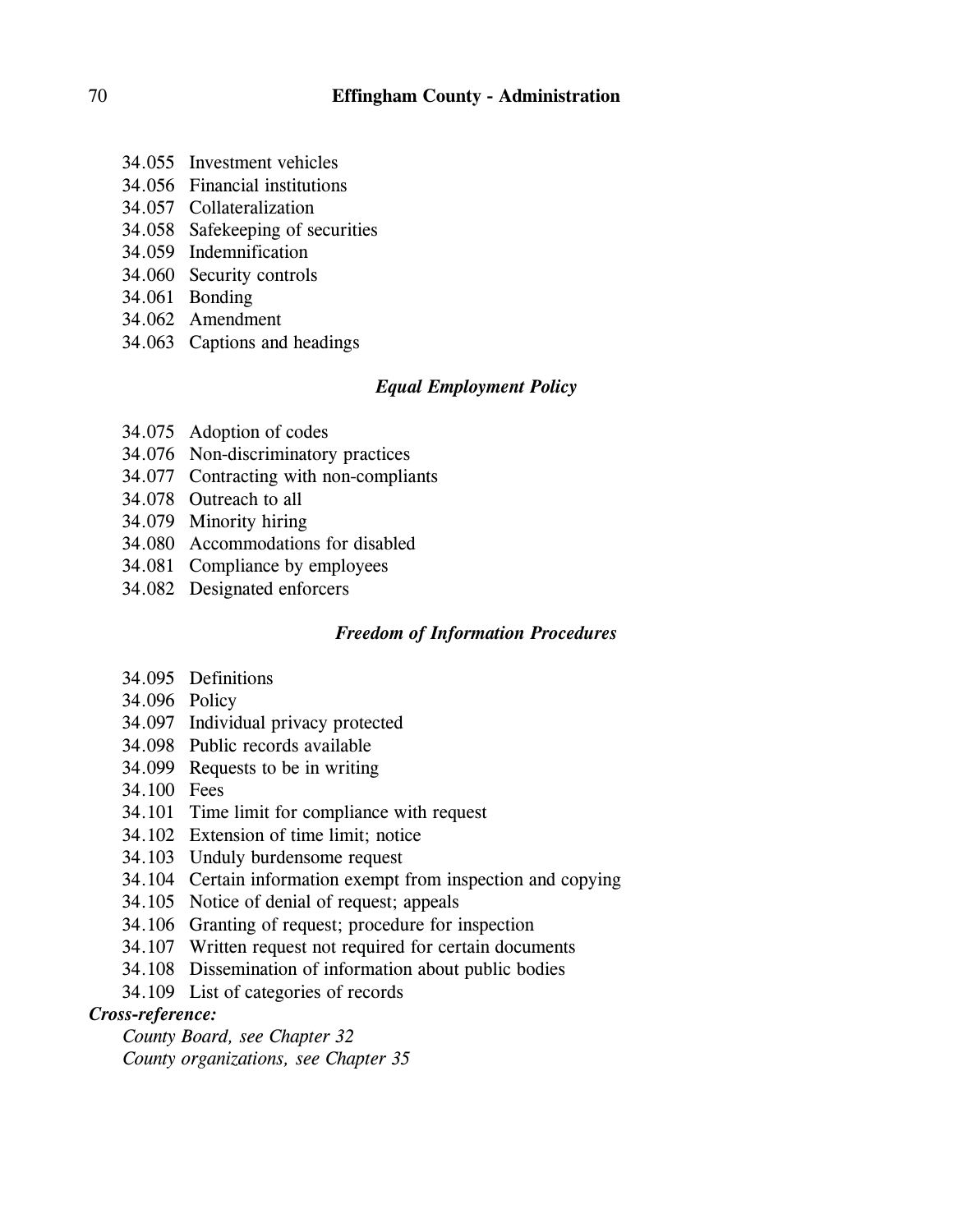## **Policies and Procedures**71

## *POLICIES AND PROCEDURES GENERALLY*

# **§ 34.001 CAPITALIZATION POLICY.**

For the purposes of the Governmental Accounting Standards Board Statement 34, the policy is established.

(A) The minimum capitalization amount for individual equipment is \$5,000, for buildings and improvements is \$10,000, and for infrastructure assets (roads, bridges, culverts, curbs, sidewalks, lighting systems, gutters and drainage systems) is \$10,000.

(B) The cost for maintenance will be expensed.

(C) The costs for capital assets and infrastructure will be capitalized and depreciated on a retroactive basis beginning in fiscal year 2006.

(D) The following depreciation methods are established:

- (1) Equipment: seven years, straight line;
- (2) Vehicles under 13,000 gross vehicle weight: five years, straight line;
- (3) Vehicles 13,000 gross vehicle weight: ten years, straight line;
- (4) Other improvements: 20 years, straight line;
- (5) Buildings: 40 years, straight line;
- (6) Asphalt road improvements: 20 years, straight line;
- (7) Concrete road improvements: 40 years, straight line;
- (8) New oil and chip roads: 40 years, straight line;
- (9) Bridges: 50 years, straight line; and

(10) Other infrastructure: 20 years, straight line. (Ord. 07-64, passed 9-17-2007)

### **§ 34.002 BIDDING AND CONTRACT PROCEDURES.**

(A) *Competitive bidding required.* Any work or other public improvement which is not to be paid for in whole or in part by special assessment or special taxation, and all purchases of and contracts for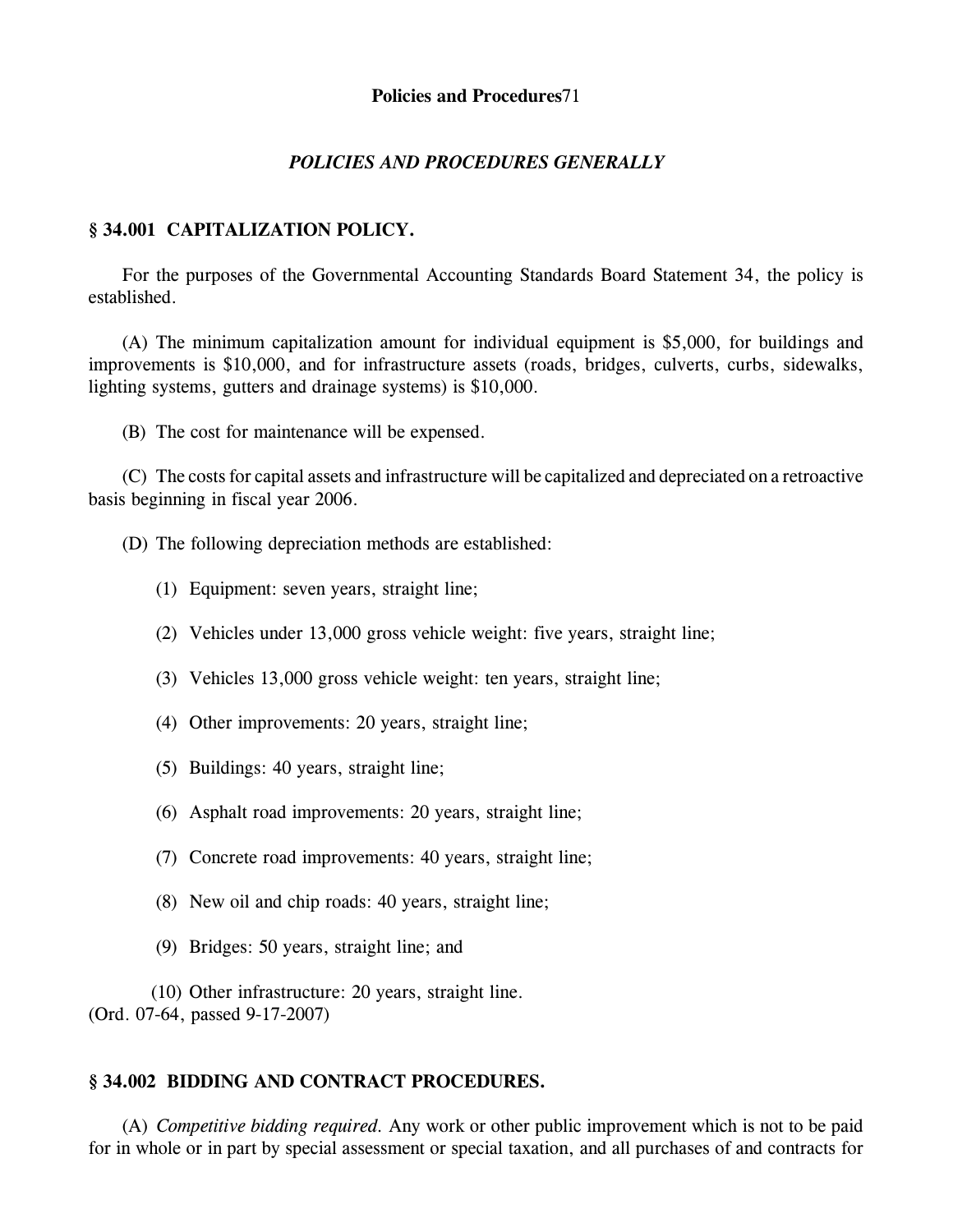# 72 **Effingham County - Administration**

supplies, materials and services shall, except as specifically provided herein, be based whenever possible on competitive bids.

(B) *Formal contract procedure.* All work or other public improvement which is not to be paid for in whole or in part by special assessment or special taxation, and all purchases, orders or contracts for supplies, materials, equipment or contractual services except as otherwise provided herein, when the estimated cost thereof shall exceed \$20,000, shall be purchased from the lowest responsible bidder, after due notice inviting bids.

(C) *Notice inviting bids.* Notice inviting bids shall be published at least once in a newspaper with general circulation within the county. The county shall also advertise all pending work or purchases by posting a notice on the public bulletin board in the courthouse.

(D) *Scope of notice.* The newspaper notice required herein shall include a general description of the work to be performed or the articles to be purchased, shall state where specifications may be secured, and the time and place for opening bids.

(E) *Bid deposits.* When deemed necessary by the County Board, bid deposits shall be prescribed in the public notices inviting bids. Unsuccessful bidders shall be entitled to the return of their bid deposits upon the award of the contract by the County Board. A successful bidder shall forfeit any bid deposit required by the Board upon failure on his or her part to enter into a contract within ten days after the award.

(F) *Bid opening procedure.*

(1) *Sealed.* Bids shall be submitted sealed to the county and shall be identified as bids on the envelope.

(2) *Opening.* Bids shall be opened in public at the time and place stated in the public notice.

(3) *Tabulation.* A tabulation of all bids received shall be made by the Board or by a county employee, in which event, a tabulation of the bids shall be furnished to the County Board at its next regular meeting.

(G) *Rejection of bids.* The County Board shall have the authority to reject all bids or parts of all bids when the public interest will be served thereby.

(H) *Bidders in default to County Board.* The County Board shall not accept the bid of a contractor who is in default on the payment of taxes, licenses or other monies due the county.

(I) *Award of contract.*

(1) *Authority in county.* The Board shall have the authority to award contracts within the purview of this section.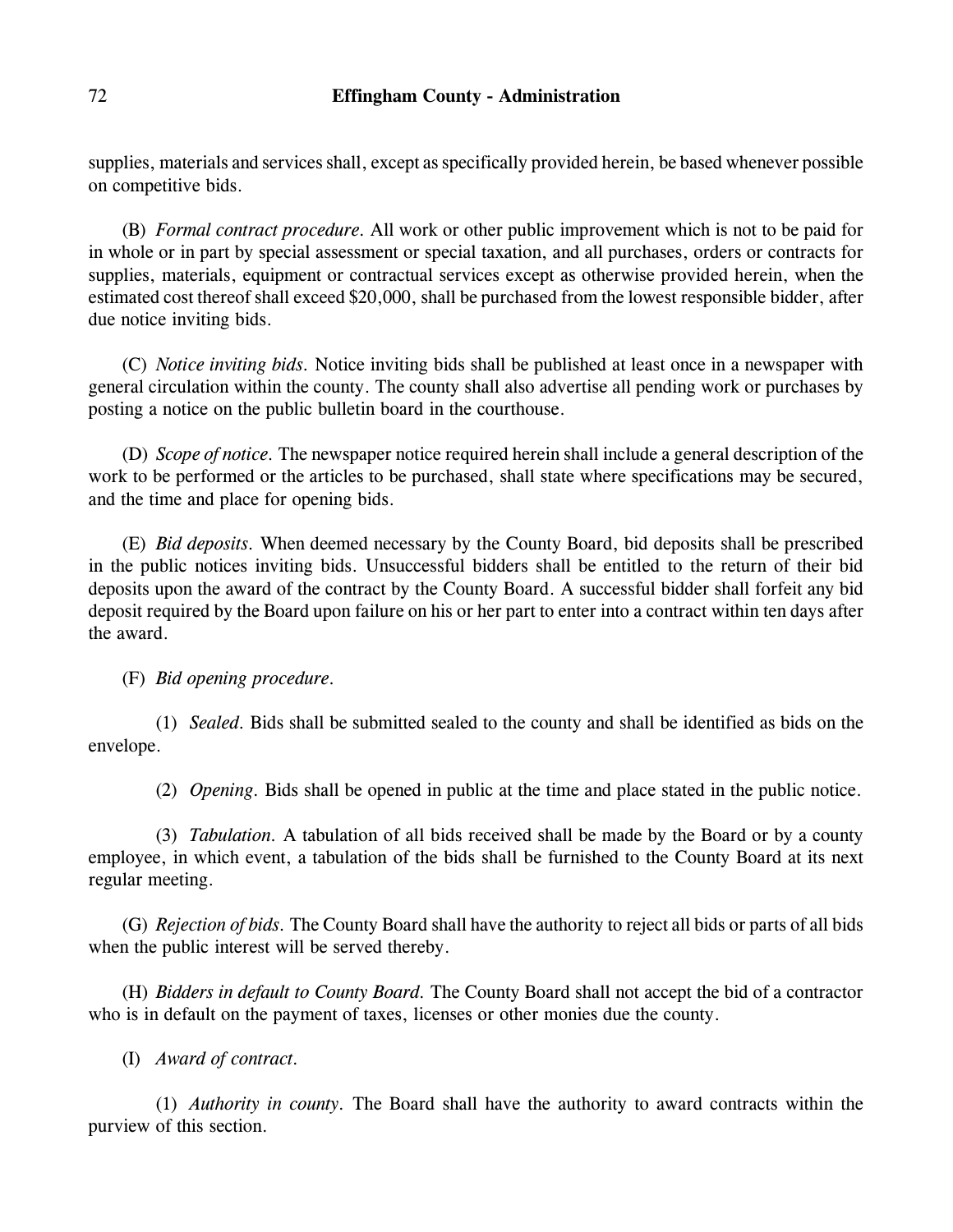(2) *Lowest responsible bidder.* Contracts shall be awarded to the lowest responsible bidder on the basis of the bid that is in the best interest of the county to accept. In awarding the contract, in addition to price, the Board shall consider:

(a) The ability, capacity and skill of the bidder to perform the contract to provide the service required;

(b) Whether the bidder can perform the contract or provide the service promptly, or within the time specified, without delay or interference;

(c) The character, integrity, reputation, judgment, experience and efficiency of the bidder;

(d) The quality of the performance of previous contracts or services;

(e) The previous and existing compliance by the bidder with laws and ordinances relating to the contract or service;

(f) The sufficiency of the financial resources and ability of the bidder to perform the contract or provide the service;

(g) The quality, availability and adaptability of the supplies or contractual services to the particular use required;

(h) The ability of the bidder to provide future maintenance and service for the use of the subject of the contract; and

(i) The number and scope of conditions attached to the bid.

(3) *Performance bonds.* The County Board shall have the authority to require a performance bond, before entering into a contract, in such amounts as it shall find reasonably necessary to protect the best interests of the county.

(J) *Open market procedure.* All work and purchases of supplies, materials and services of less than the estimated value of \$20,000 may be made in the open market, without newspaper advertisement and without observing the procedure prescribed by this section for the award of formal contracts.

(K) *Professional services exempt from bidding requirements.* All contracts for professional services, including, but not limited to, attorneys, engineers, real estate appraisers and architects and any other profession whose ethical code involved prohibits or discourages involvement in normal bidding procedures, may be entered into by the county without observing the bidding procedures prescribed by this section for the award of formal contracts.

(L) *Emergency purchases.* In case of an apparent emergency which requires immediate work or purchase of supplies, materials or services, the County Board shall be empowered to secure by open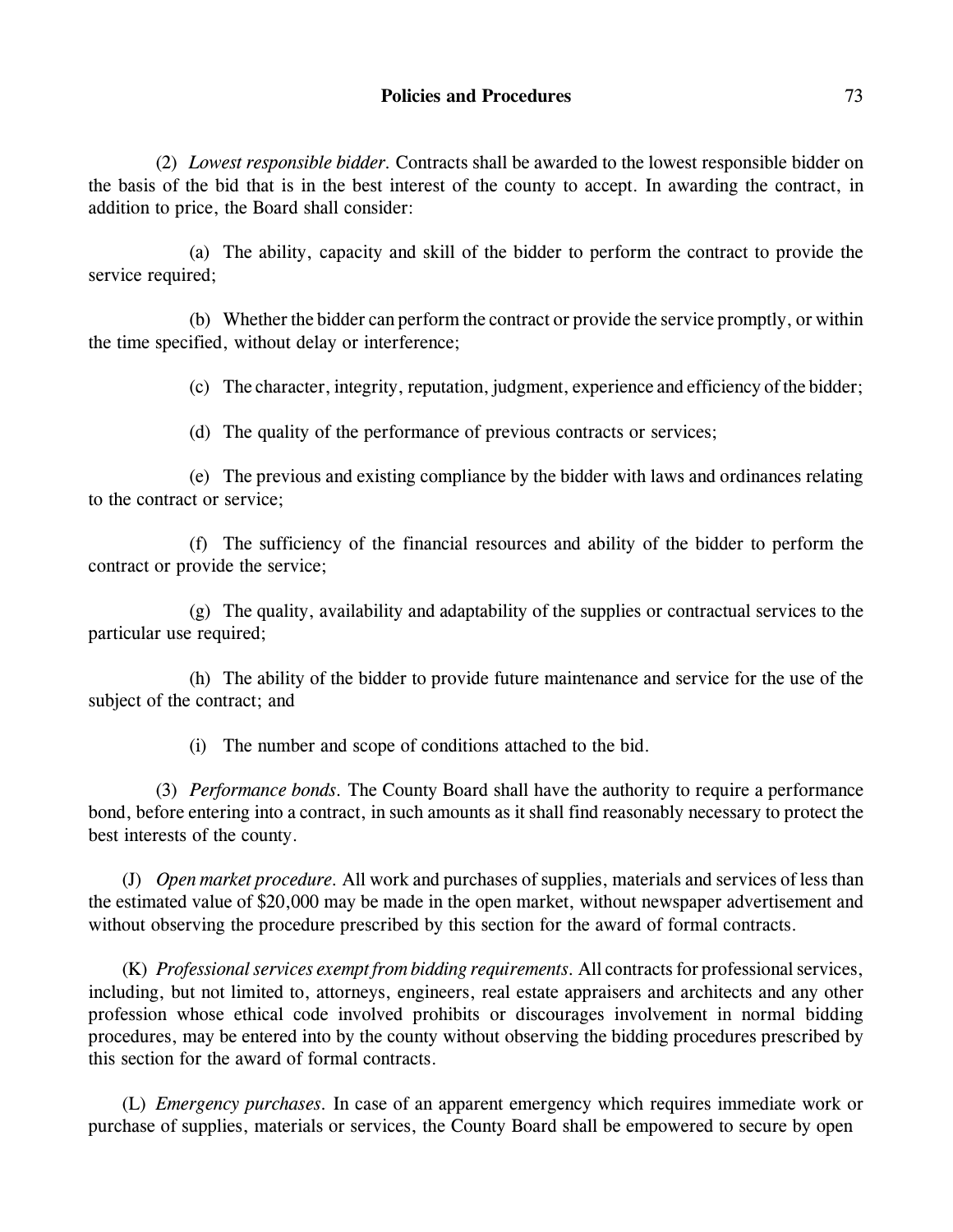market procedure as herein set forth, at the lowest obtainable price, any work, supplies, materials or services regardless of the amount of the expenditure.

(M) *Cooperative purchasing.* The county shall have the authority to join with other units of government in cooperative purchasing plans when the best interests of the county would be served thereby. (See 55 ILCS 5/5-1022.) (Prior Code, § 1-9-1)

#### **§ 34.003 SALARIES REGULATION.**

(A) *Elected.* No salary or compensation of any elected county officer who is elected for a definite term of office shall be increased or diminished during such term.

(B) *Appointed.* No salary or compensation of any appointed official who is appointed for a definite term of office shall be decreased during such term, but may be increased. (Prior Code, § 1-9-2)

### **§ 34.004 CLAIMS.**

(A) *Presentation.* All claims against the county for goods purchased, damaged or originating in any other way, except for claims for salaries and other allowances that are fixed by ordinance shall be presented on or before the second Monday of each month to the County Clerk. All such claims must be in writing and items shall be specified.

(B) *Exception.* This does not prohibit the County Board from passing on any claims not previously presented to the County Clerk if, in the opinion of the Board, justice to the claimant requires it. (Prior Code, § 1-9-3)

## **§ 34.005 SPACE HEATERS AND THE LIKE PROHIBITED.**

All space heaters and candles shall be removed from the county offices and shall be prohibited from being in the buildings. All extension cords used as a part of a permanent wiring arrangement shall be removed from service and all electrical appliances be plugged directly into a wall outlet or an approved surge protector.

(Prior Code, § 1-9-4) (Ord. 10-17-05, passed - -)

#### **§ 34.006 ILLINOIS MUNICIPAL RETIREMENT FUND.**

(A) The county does hereby elect to participate in the Illinois Municipal Retirement Fund.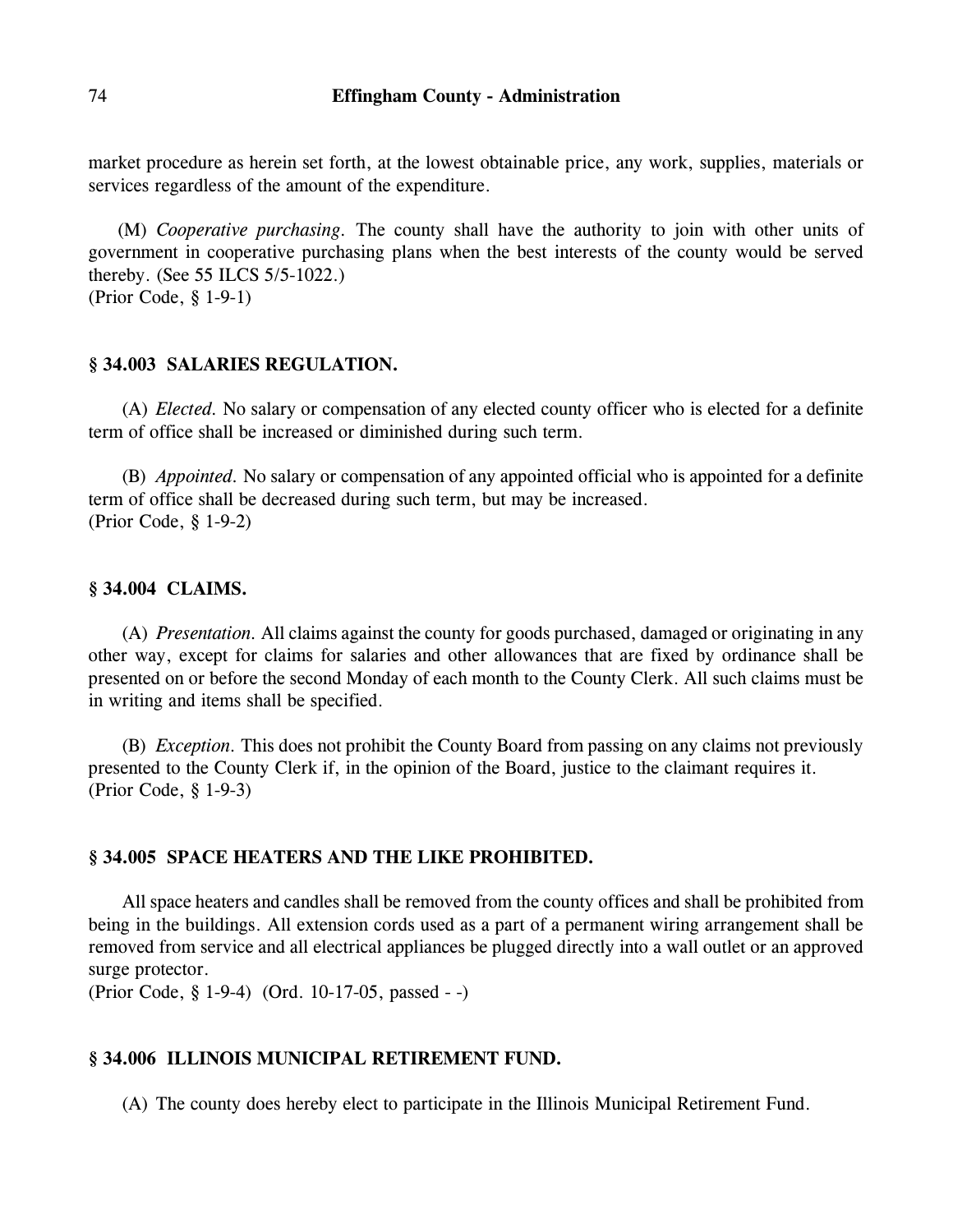(B) The county includes in its levy and appropriation ordinance provisions for the levying of a special tax to pay the county's cost of participating in the Retirement Fund and appropriate funds therefrom to pay the cost of participation.

(C) Elected officials may participate in the Illinois Municipal Retirement Fund if they are in positions normally requiring performance of duty for 600 hours or more per year.

(D) The County Board does hereby elect to allow service credit to members who served in the armed forces of the United States for up to two years of service, prior to their participation in the Illinois Municipal Retirement Fund.

(E) The County Board does hereby adopt the Illinois Municipal Retirement Fund alternative benefit program for county officers as provided in §§ 7-145.1 and 7-145.2 of the Illinois Pension Code, being 40 ILCS 5/7-145.1 and 7-145.2. This program shall take effect November 1, 1997; and the County Clerk is hereby authorized and directed to promptly file a certified copy of this section with the Board of Trustees of the Illinois Municipal Retirement Fund.

(Prior Code, § 1-9-5) (Ord. 97-57, passed - -; Ord. 97-46, passed 9-15-1999)

## **§ 34.007 FEDERAL OLD AGE AND SURVIVOR'S INSURANCE SYSTEM.**

(A) *ELIGIBLE EMPLOYEES* shall mean all employees of the county, eligible under the Federal Act.

(B) Withholdings from salaries or wages of employees for the purpose provided in sections hereof are hereby authorized to be made in the amounts and at such times as may be required by applicable state or federal laws or regulations.

(Prior Code, § 1-9-6)

### **§ 34.008 COUNTY BOARD SALARIES.**

The per diem for members of the County Board shall be set at \$70. The per diem for the Chairperson, and the Vice Chairperson, when acting in the capacity of Chairperson, shall be set at \$85. This per diem shall be effective December 1, 2008. (Prior Code, § 1-9-7) (Ord. 4-17-06, passed - -)

#### **§ 34.009 COUNTY OFFICIAL SALARIES.**

(A) *County Clerk.* The salary shall be as set forth from time to time by the County Board.

(B) *County Treasurer.* The salary shall be as set forth from time to time by the County Board.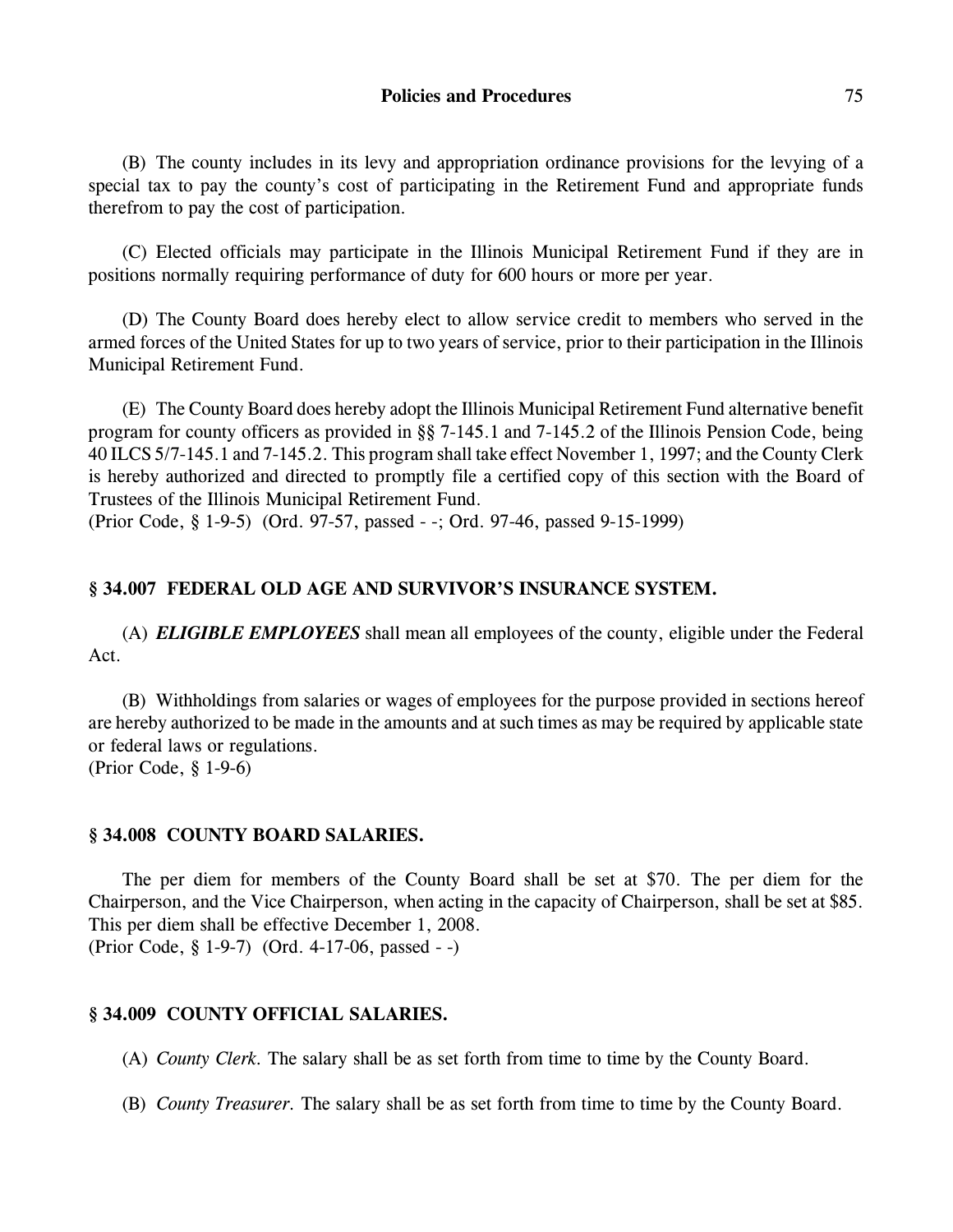(C) *Supervisor of Assessments.* The salary shall be as set forth from time to time by the County Board.

(D) *Circuit Clerk.* The salary shall be as set forth from time to time by the County Board.

(E) *County Sheriff.* The salary shall be as set forth from time to time by the County Board.

(F) *County Coroner.* The salary shall be as set forth from time to time by the County Board. (Prior Code, § 1-9-8) (Ord. 04-17-06, passed - -; Ord. 04-49, passed 5-17-2004; Ord. 16-14, passed 3-21-2016)

#### **§ 34.010 SMOKE-FREE BUILDINGS.**

(A) *Definitions.* For the purpose of this section, the following definitions shall apply unless the context clearly indicates or requires a different meaning.

**PLACES OF EMPLOYMENT.** Any area under the control of a public or private employer that employees are required to enter, leave or pass through during the course of employment, including, but not limited to, entrances and exits to places of employment, including a minimum distance, as set forth in § 70 of the Smoke Free Illinois Act, of 15 feet from entrances, exits, windows that open, and ventilation intakes that serve an enclosed area where smoking is prohibited; offices and work areas; restrooms; conference and classrooms; break rooms and cafeterias; and other common areas.

*PUBLIC PLACE.* The portion of any building or vehicle used by and open to the public, regardless of whether the building or vehicle is owned in whole or in part by the county or any other public entity and regardless of whether a fee is charged for admission, included a minimum distance, as set forth in § 70 of the Smoke Free Illinois Act, being 410 ILCS 82/70, of 15 feet from entrances, exits, windows that open, and ventilation intakes that serve an enclosed area where smoking is prohibited.

*SMOKING.* The carrying, smoking, burning, inhaling or exhaling of any kind of lighted pipe, cigar, cigarette, hookah, week, herbs or any other lighted smoking equipment.

(B) *Smoking prohibited.*

(1) It shall be unlawful to smoke in any county buildings or public places associated with the county.

(2) Smoking shall be prohibited within a minimum distance of 15 feet from entrances, exits, windows that open and ventilation intakes that serve an enclosed area where smoking is prohibited under this law so as to ensure that tobacco smoke does not enter the area through entrances, exits, open windows or other means. (See Res. 10-15-90; 410 ILCS 82/1 et seq.) (Prior Code, § 1-9-9) Penalty, see § 10.99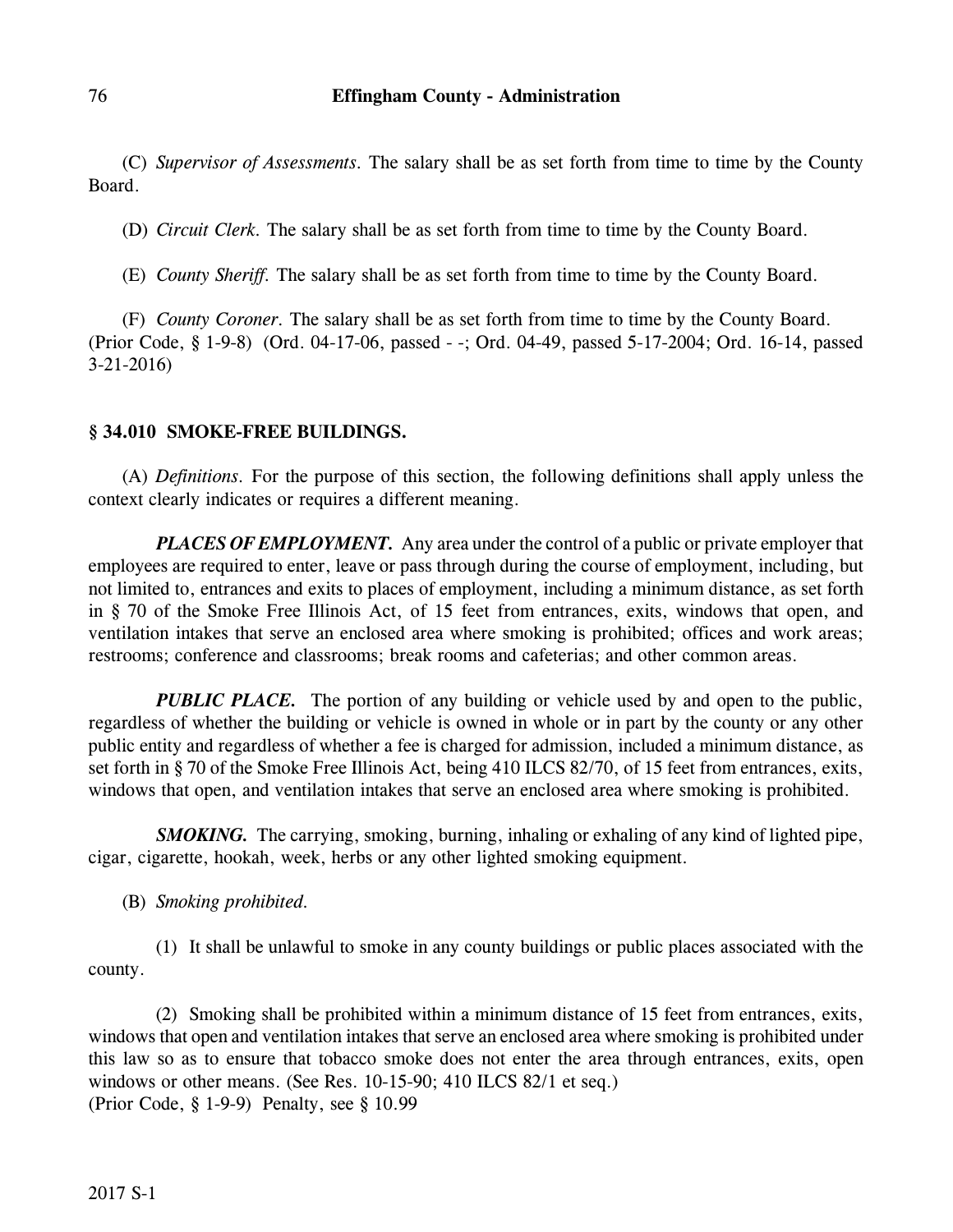# **§ 34.011 CONVENTION AND SEMINAR REIMBURSEMENT POLICY.**

(A) Employees who have been approved to attend a seminar or training session by their department head are allowed to be reimbursed for the following expenses at the rates set if there is sufficient money in the department budget.

(B) The county will pay actual costs up to, but not exceeding, the following, upon submission and approval of an itemized voucher:

| Meals                                                                                                                                                                             | \$30 per day                             |  |  |  |
|-----------------------------------------------------------------------------------------------------------------------------------------------------------------------------------|------------------------------------------|--|--|--|
| Travel (by private auto - one payment per vehicle)                                                                                                                                | $$0.50$ per mile                         |  |  |  |
| Travel (by public transportation)                                                                                                                                                 | Actual cost (not to exceed mileage rate) |  |  |  |
| Registration $(1)$                                                                                                                                                                | Actual (not to exceed \$125)             |  |  |  |
| Rooms $(2)$                                                                                                                                                                       | Single room rate                         |  |  |  |
| (1) If necessary books, publications or association dues are included in registration fees, such<br>items must be detailed to apply for approval of a payment in excess of \$100. |                                          |  |  |  |
| (2) If two authorized personnel stay in the same room, the county will pay the total room<br>cost, (half for each individual)                                                     |                                          |  |  |  |

(C) Costs that are paid by another unit of government or another agency or firm will not be paid in duplicate by the county.

(D) Any conventions, seminars or training sessions outside the state must have advance County Board approval.

(Prior Code, § 1-9-10) (Ord. 90-34, passed - -1990)

# **§ 34.012 FINANCIAL RESPONSIBILITY FOR HAZARDOUS MATERIALS SPILLS.**

(A) Pursuant to  $\S 22.2(f)$  of the Illinois Environmental Protection Act ("IEPA"), being 415 ILCS 5/22.2(f), it is in the best interest of the County of Effingham to deem any carrier responsible for hazardous material response services rendered and costs incurred due to a hazmat load that spills on all or part of a public way or property; and

(B) The county, or its agents, may direct the cleanup and containment at its discretion in the interest of public safety or reopening a public way for traffic as quickly as possible. (Ord. 17-33, passed 5-15-2017)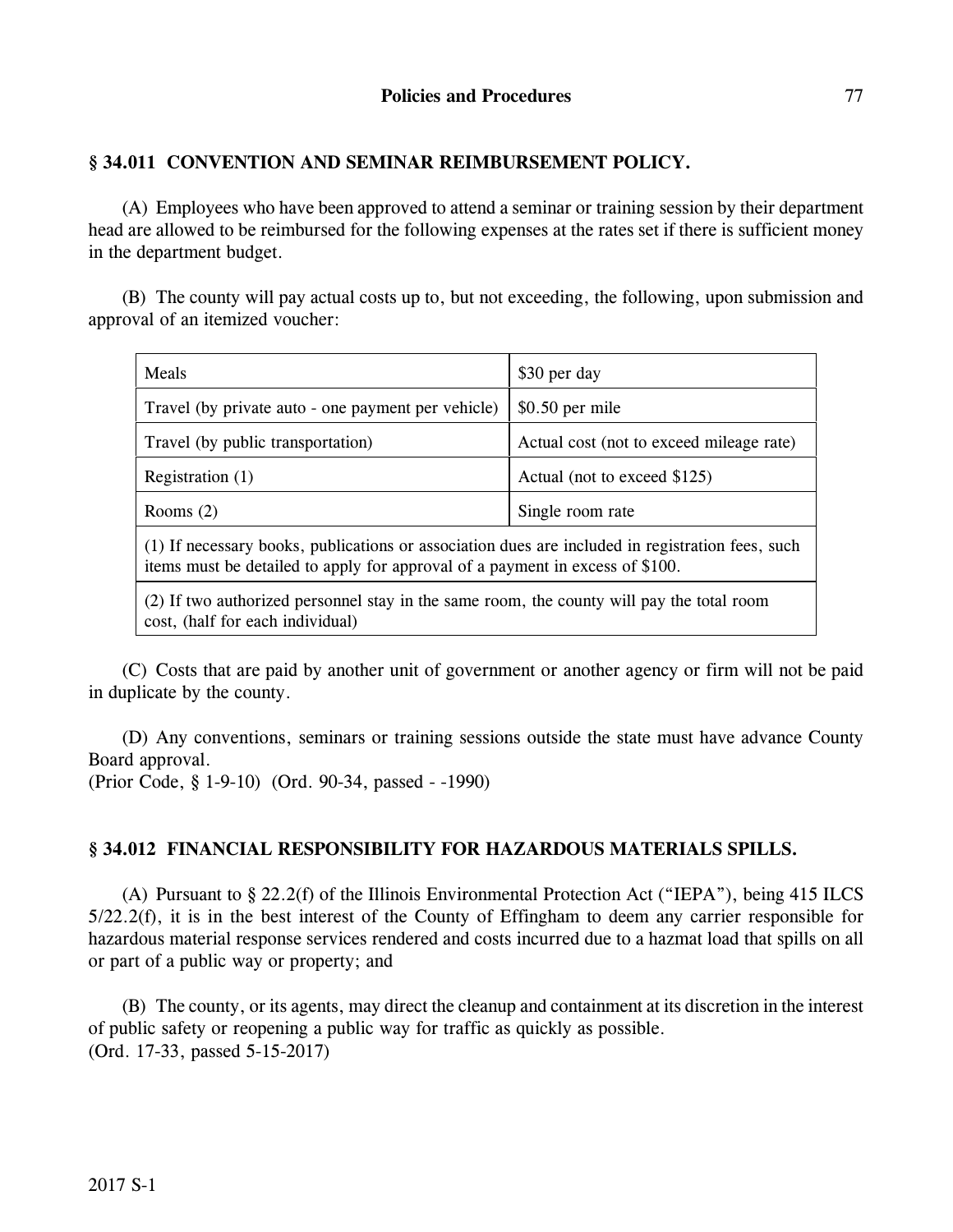## *FRAUD/WHISTLEBLOWER POLICY*

#### **§ 34.025 PURPOSE OF POLICY.**

The purpose of this policy is to establish certain principles and expectations for the county in order to prevent fraud, to investigate fraud and to provide consequences for engaging in any manner of fraud and to heighten awareness of possible fraud. The county will not tolerate fraud or the concealment of fraud. This policy is intended to promote consistent organizational behavior by providing guidelines and assigning responsibility for the development of controls and conduct of investigations. (Ord. 06-55, passed 8-21-2006)

#### **§ 34.026 SCOPE OF POLICY.**

This policy applies to any irregularity, suspected or observed, involving any employee of the county, vendors, contractors, volunteers, outside agencies doing business with the county and any other persons or parties in a position to commit fraud on the county. Any investigation required shall be conducted without regard to the suspected wrongdoer's length of service, position/title or relationship with the county.

(Ord. 06-55, passed 8-21-2006)

### **§ 34.027 POLICY.**

The County Board is responsible for the detection and prevention of fraud, misappropriations and other irregularities. Fraud includes, but is not limited to, knowingly misrepresenting the truth or concealment of a material fact in order to benefit personally, or to create a benefit for a family member/friend, or to induce another to act to his or her detriment. Each department head will be familiar with the types of improprieties that might occur within his or her area of responsibility, and be alert for any indication of irregularity. Any irregularity that is detected or suspected must be reported immediately to the County Board Chairperson, and the County Board Chairperson will coordinate all investigations with the State's Attorney and other affected areas, both internal and external. (Ord. 06-55, passed 8-21-2006)

#### **§ 34.028 ACTIONS CONSTITUTING FRAUD.**

Actions constituting fraud include, but are not limited to, the following:

(A) Falsifying, or unauthorized altering of county documents, including, but not limited to:

(1) Claims for payments or reimbursements (including, but not limited to, submitting false claims for travel or overtime);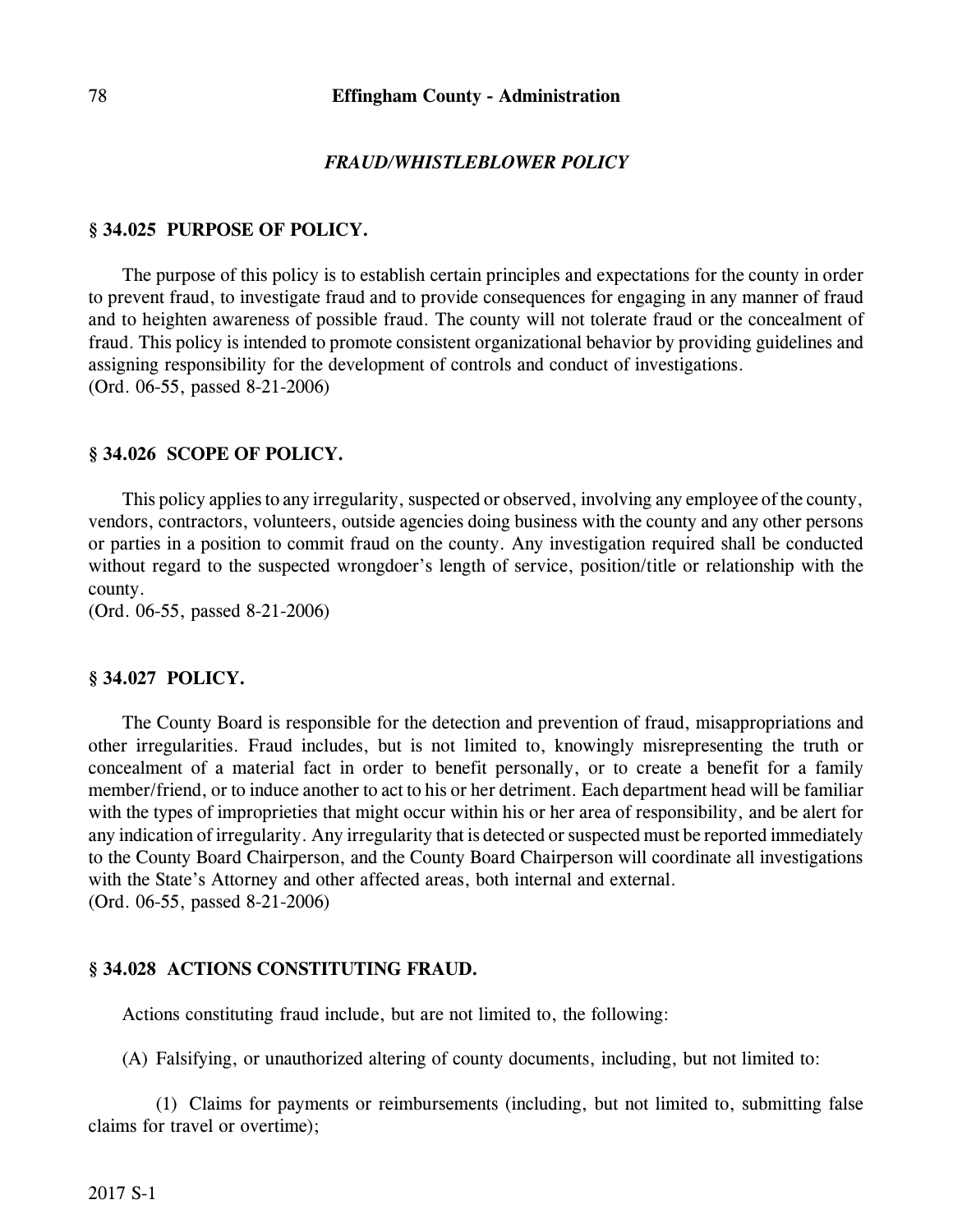(2) Files (both physical and electronic forms), photographic or audio records, or accounts belonging to the county;

- (3) Checks, bank drafts or any other financial documents;
- (4) Maintenance records; or
- (5) Fire, health and safety reports.

(B) Accepting or offering a bribe, gifts or other favors under circumstances that indicate that the gift or favor was intended to influence an employee's decision making;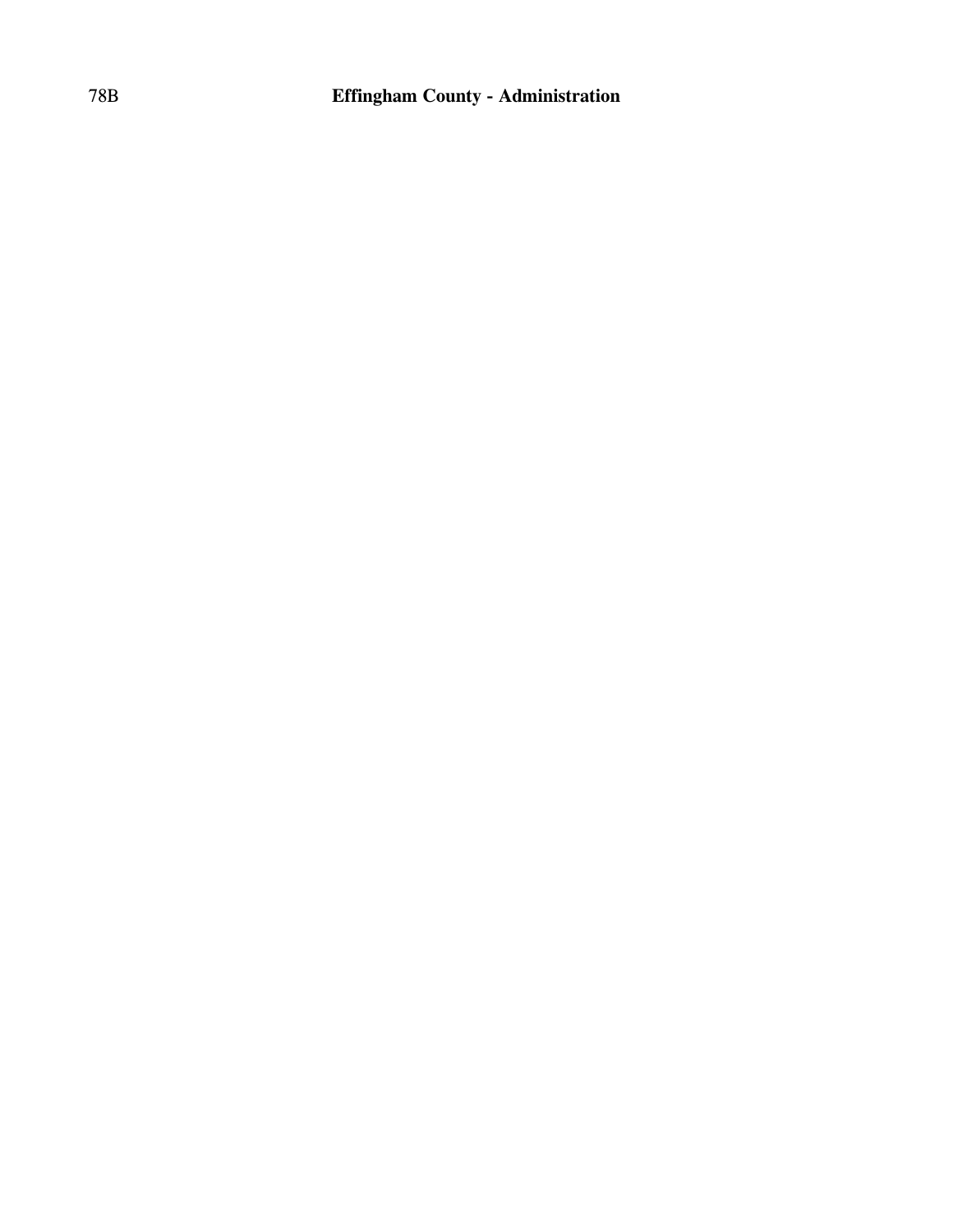(C) Disclosing to other persons the purchasing/bidding activities engaged in, or contemplated by the county in order to give any entity, person or business an unfair advantage in the bid process;

(D) Causing the county to pay excessive prices or fees where justification is not documented;

(E) Unauthorized destruction, theft, tampering or removal of records, furniture, fixtures or equipment;

(F) Using the county's equipment or work time for any outside private business activity;

(G) Any dishonest or fraudulent act; or

(H) Impropriety in the handling or reporting of money or financial transactions. (Ord. 06-55, passed 8-21-2006)

### **§ 34.029 INVESTIGATION RESPONSIBILITIES.**

(A) The County Board Chairperson, in consultation with the State's Attorney, has the primary responsibility for overseeing the investigation of all suspected fraudulent acts as defined in the policy. If the investigation substantiates that fraudulent activities have occurred, the County Board Chairperson will issue reports to appropriate designated personnel and, if appropriate, to the full County Board.

(B) Decisions to prosecute or refer the examination results to the appropriate law enforcement and/or regulatory agencies for independent investigation will be made in conjunction with the State's Attorney and the County Board, as will final decisions on disposition of the case. When an investigation is conducted concerning complaints or charges against an employee, the employee shall be accorded ethical treatment, due process of law, and shall be offered fair and impartial consideration. All county employees shall cooperate fully with appropriate authorities who are conducting investigations into employee conduct.

(Ord. 06-55, passed 8-21-2006)

## **§ 34.030 CONFIDENTIALITY.**

The County Board treats all information received confidentially. Investigation results will not be disclosed or discussed with anyone other than those who have a legitimate need to know and as may be required by law. This is important in order to avoid damaging the reputations of persons suspected unfairly of such conduct and to protect the county from potential civil liability. (Ord. 06-55, passed 8-21-2006)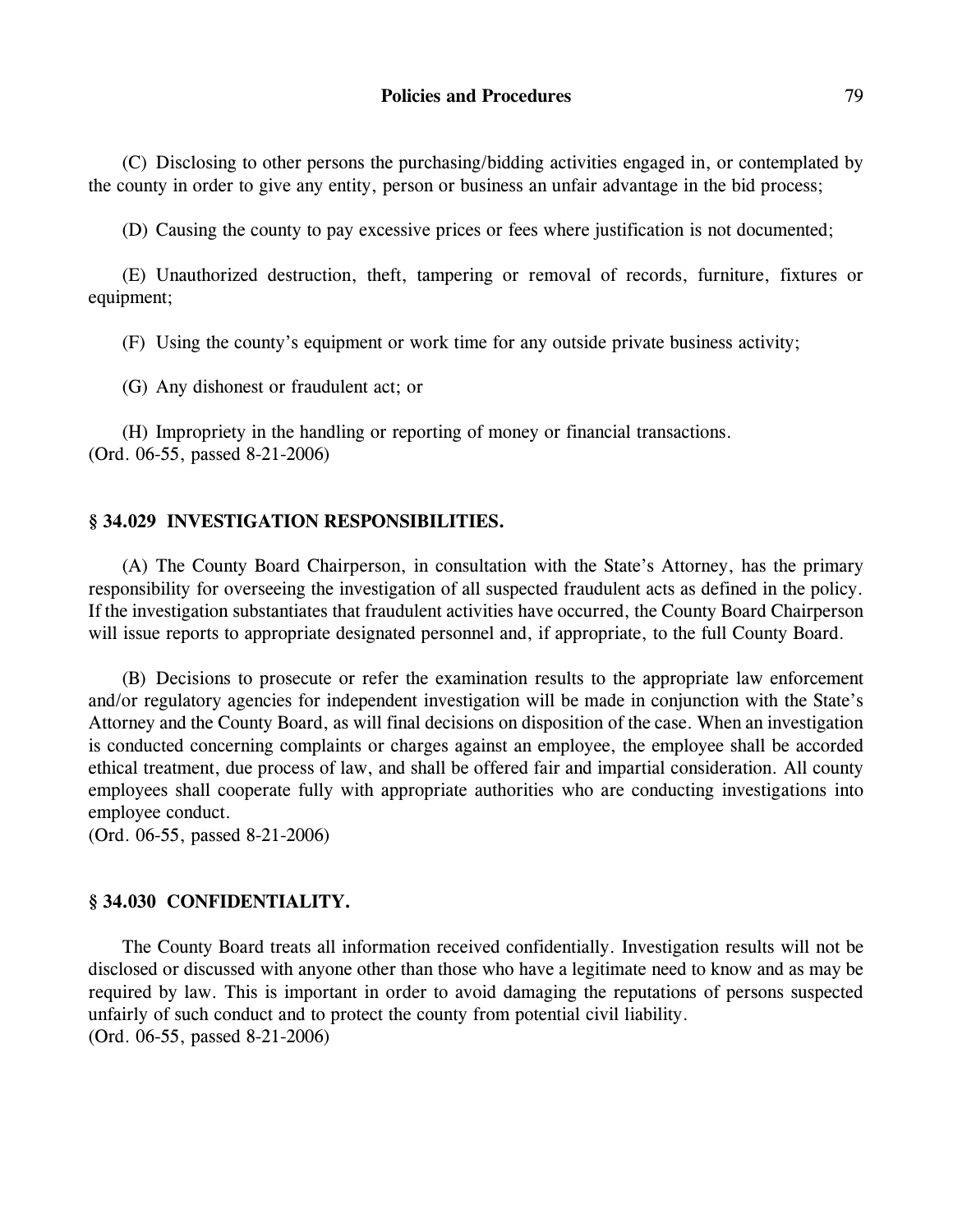## **§ 34.031 AUTHORIZATION FOR INVESTIGATING SUSPECTED FRAUD.**

The County Board Chairperson, in consultation with the State's Attorney, will have free and unrestricted access to all county records and premises, whether owned or rented; and/or the authority to examine, copy, and/or remove all or any portion of the contents of files, desks, cabinets and other storage facilities on the premises, in cases of suspected fraud or official misconduct. (Ord. 06-55, passed 8-21-2006)

#### **§ 34.032 REPORTING PROCEDURES.**

(A) Great care must be taken in the investigation of suspected improprieties or irregularities so as to avoid mistaken accusations or alerting suspected individuals that an investigation is under way until the appropriate time.

(B) An employee who discovers or suspects fraudulent activity will contact the County Board Chairperson immediately. The employee or other complainant may remain anonymous. All inquiries concerning the activity under investigation from the suspected individual, his or her attorney or representative, or any other inquirer should be directed to the State's Attorney. No information concerning the status of an investigation will be given out. The proper response to any inquiries is "I am not at liberty to discuss this matter." Under no circumstances should any reference be made to "the allegation", "the crime", "the forgery", "the misappropriation" or any other specific reference.

(C) The reporting individual should be instructed not to contact the suspected individual in an effort to determine facts or demand restitution, or discuss the case, facts, suspicions, or allegations with anyone unless specifically asked to do so by the State's Attorney or the County Board Chairperson. (Ord. 06-55, passed 8-21-2006)

#### **§ 34.033 TERMINATION.**

If an investigation results in a recommendation to terminate an individual, the recommendation should be reviewed for approval by the Personnel Committee and the State's Attorney and, if necessary, by outside counsel, before any action is taken. The decision to terminate an employee is made by the elected or appointed official, in consultation with the County Board. (Ord. 06-55, passed 8-21-2006)

### **§ 34.034 PROTECTION OF REPORTING PERSON.**

No county employee shall be dismissed, disciplined or suffer an adverse personnel action for disclosing information pursuant to the provisions of this policy. Neither the county nor the elected or appointed official shall take any adverse action that affects the rights or interests of a person in retaliation for the person's disclosure of information under this policy. The provisions and protections of this policy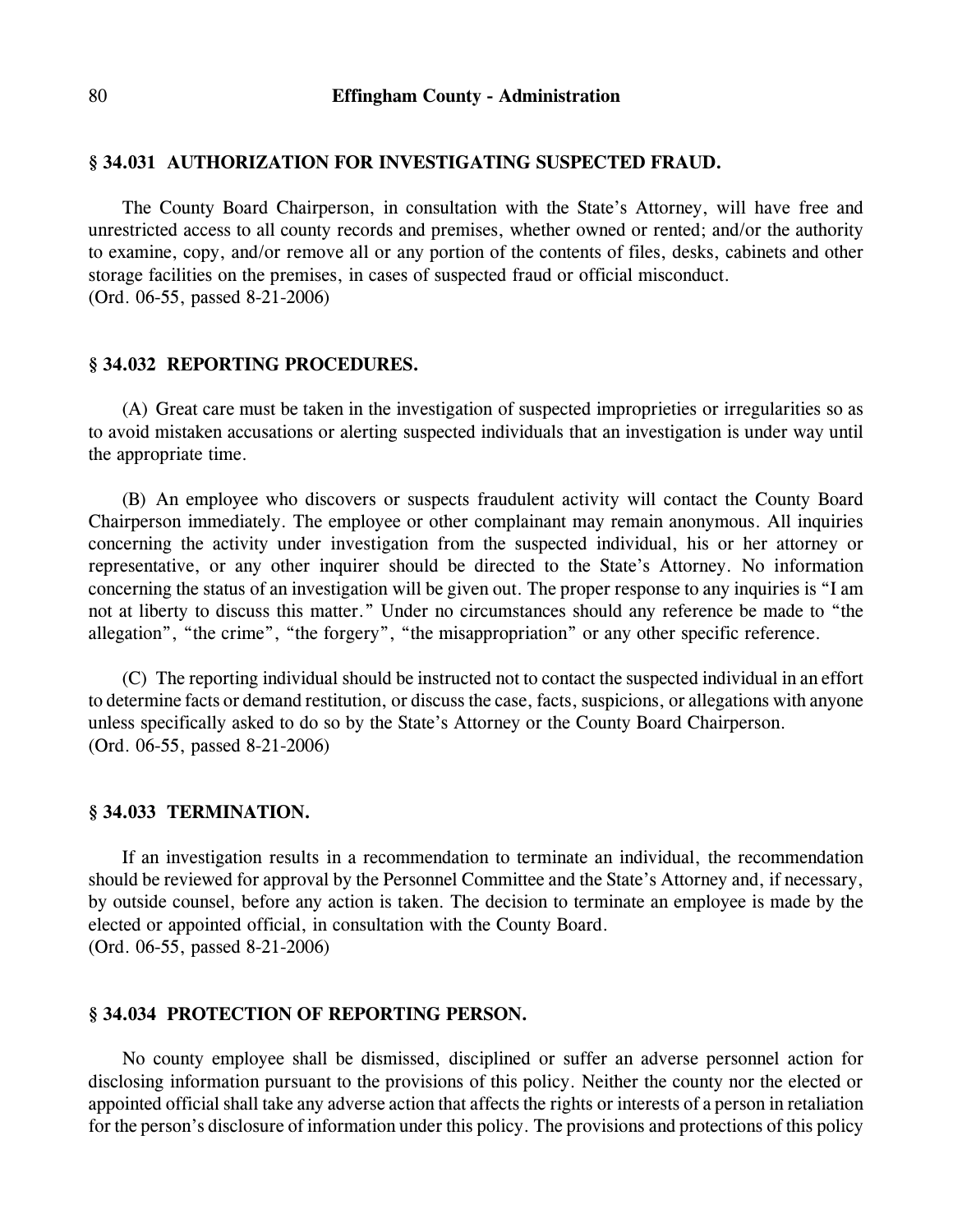shall not be applicable when an employee discloses information which the employee either knows, or reasonably should know, is false information. (Ord. 06-55, passed 8-21-2006)

# **§ 34.035 ADMINISTRATION.**

The County Board Chairperson is responsible for the administration, revision, interpretation and application of this policy. The policy will be reviewed annually and revised as needed. (Ord. 06-55, passed 8-21-2006)

# *INVESTMENT POLICY*

## **§ 34.050 SCOPE OF POLICY.**

This investment policy applies to the investment activities of all funds under the jurisdiction of the County Treasurer. This investment policy will also apply to any new funds or temporary funds placed under the jurisdiction of the County Treasurer. The state statutes will take precedence except where this policy is more restrictive wherein this policy will take precedence. (Prior Code, § 1-8-1)

### **§ 34.051 OBJECTIVES.**

(A) The purpose of this investment policy is to establish cash management and investment guidelines for the stewardship of public funds under the jurisdiction of the County Treasurer.

(B) The specific objectives of this policy will be as follows.

(1) *Safety.* The security of monies, whether on hand or invested, shall be the primary concern of the County Treasurer in selecting depositories or investments.

(2) *Return.* The Treasurer shall seek to attain a market average or better rate of return throughout budgetary and economic cycles, taking into account restrictions for return on investment.

(3) *Local considerations.* The County Treasurer shall give preference to depositories located within the county provided that the afore-described objectives are met, and such investments would be in compliance with all other conditions and limitations of this investment policy; however, the Treasurer may approve qualified depositories regardless of location. (Prior Code, § 1-8-2)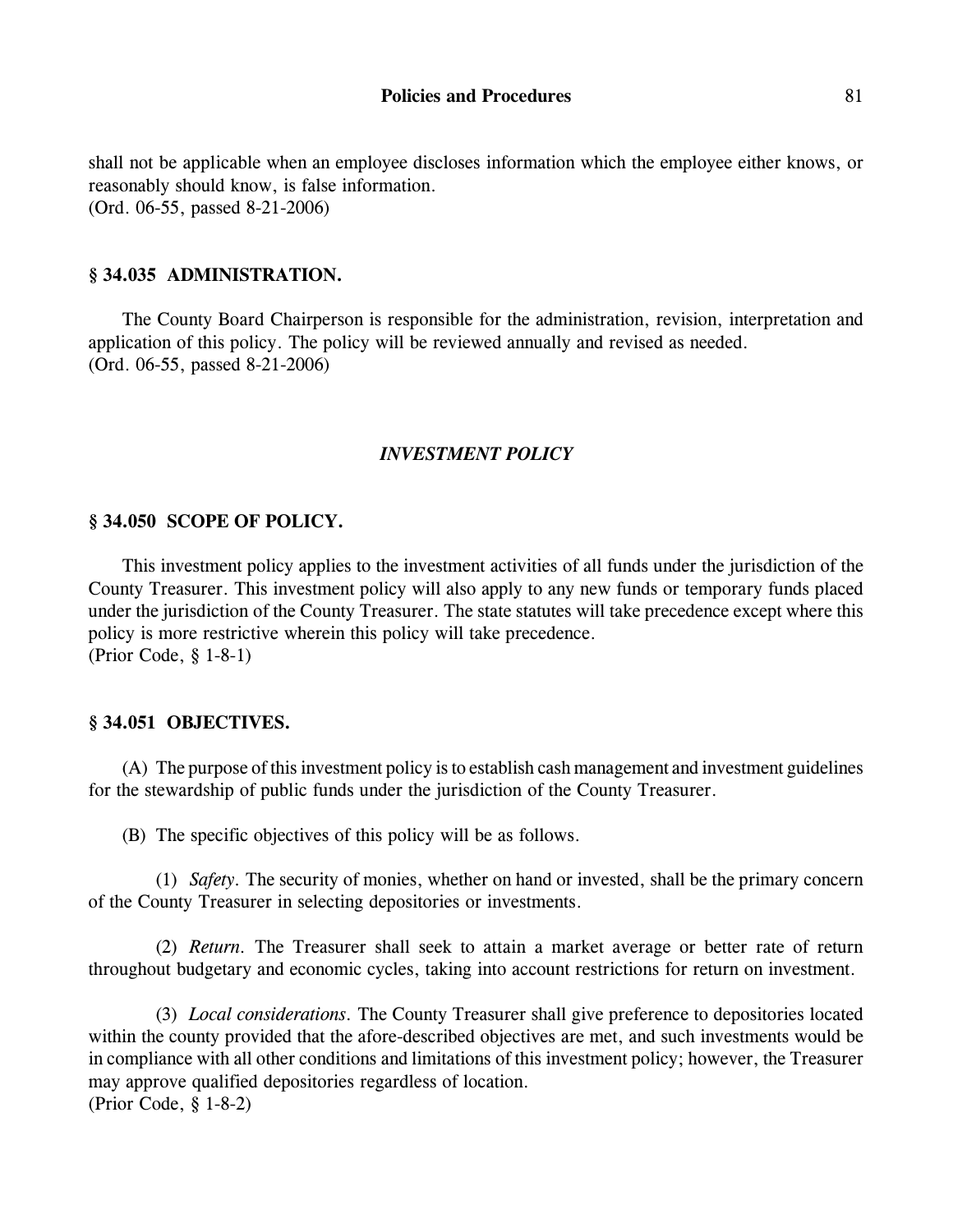# **§ 34.052 GUIDELINES.**

To assist in attaining the stated objectives, the following guidelines shall be observed.

(A) Investments shall be undertaken in a manner that seeks to ensure preservation of capital in the overall portfolio. To avoid unreasonable risks diversification of investments is desirable.

(B) The portfolio should remain sufficiently liquid to meet operating requirements which may be reasonably anticipated.

(C) To maximize earnings, all funds shall be deposited/invested within two working days at prevailing rates or better.

(D) All investments except the Illinois Public Treasurer's Investment Pool shall be selected on the basis of competitive bids. Financial institutions located within the county will be given preference. Investment will remain with holding institution provided bid at maturity is equal to or higher than any other bids. Investment will be moved from holding institution if a higher rate of 15 basis points (0.15 or 1%) or more is received from another institution. (Prior Code, § 1-8-3)

## **§ 34.053 RESPONSIBILITY.**

All investment of funds under the control of the Treasurer is the direct responsibility of the County Treasurer. The Treasurer shall be responsible for all transactions and shall establish a system of control of the activities of all subordinates who are directly involved in the assistance of such investment activities.

(Prior Code, § 1-8-4)

#### **§ 34.054 REPORTING.**

All investment transactions shall be recorded by the Treasurer or the Treasurer's staff. A report will be generated, at least monthly, listing all active investments, location of investment, duration of investment, interest rate and other pertinent information deemed necessary. This report will be submitted monthly to the County Board.

(Prior Code, § 1-8-5)

### **§ 34.055 INVESTMENT VEHICLES.**

The county shall limit its investments to those allowed by law as set out in 30 ILCS 235/2. (Prior Code, § 1-8-6)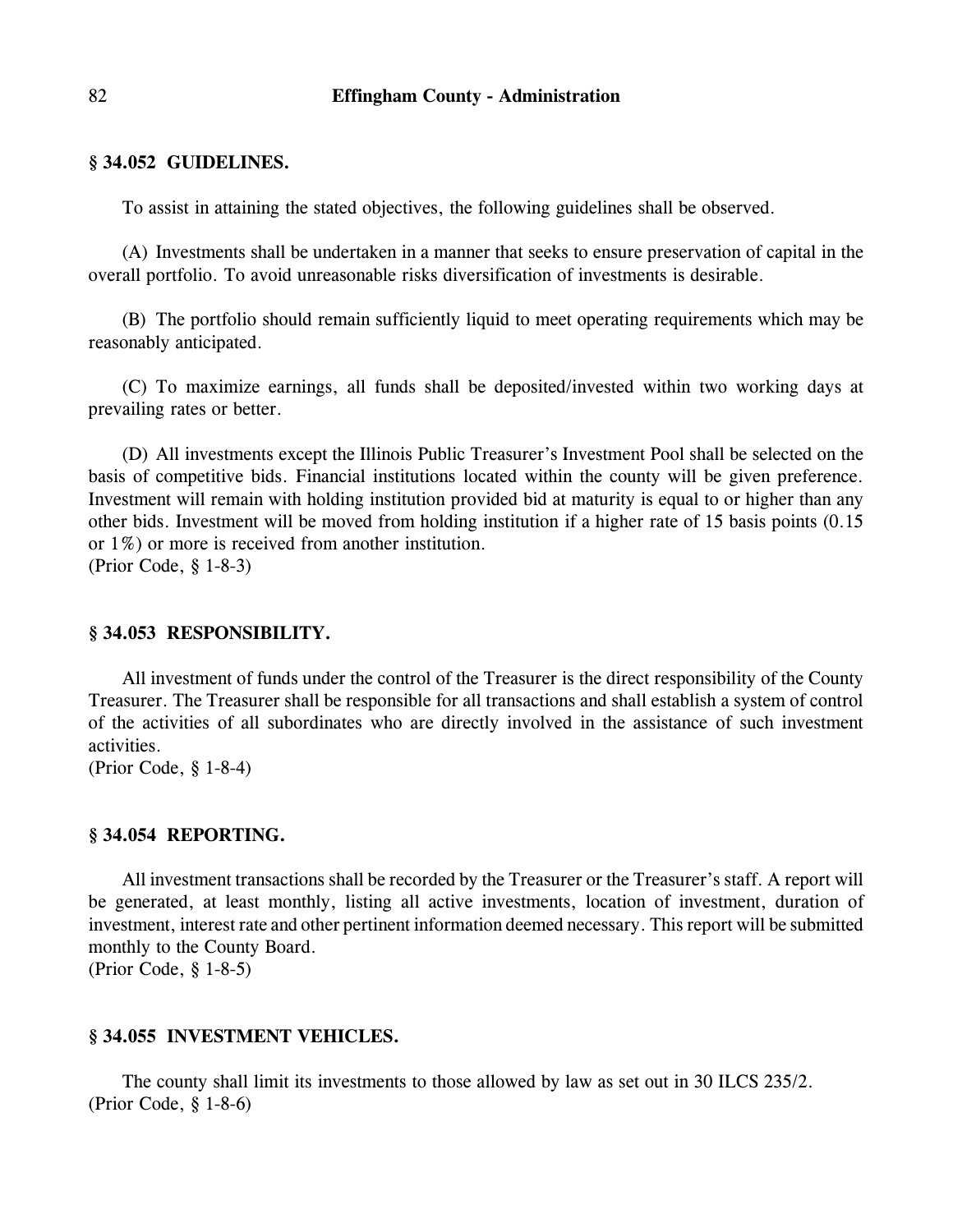# **§ 34.056 FINANCIAL INSTITUTIONS.**

(A) The Treasurer will have the sole responsibility to select which financial (banks and non-bank) institutions will be depositories for the county funds. Any financial institution, upon meeting the requirements of the state statutes and of this policy, may request to become a depository for county funds.

(B) The Treasurer will take into consideration security, size, location, financial condition, service, fees, competitiveness and the community relations involvement of the financial institution when choosing depositories.

(C) The following institutions are the official depositories for the county:

- (1) Beecher City First State Bank;
- (2) Centrue Bank;
- (3) Crossroads Bank;
- (4) Fifth Third Bank;
- (5) First Mid-Illinois Bank & Trust;
- (6) First National Bank of Dieterich;
- (7) Peoples National Bank;
- (8) Land of Lincoln;
- (9) Midland States Bank;
- (10) Peoples Bank & Trust;
- (11) Prairie National Bank;
- (12) Teutopolis State Bank;
- (13) U.S. Bank (IPTIP); and

(14) Washington Savings Bank. (Prior Code, § 1-8-7)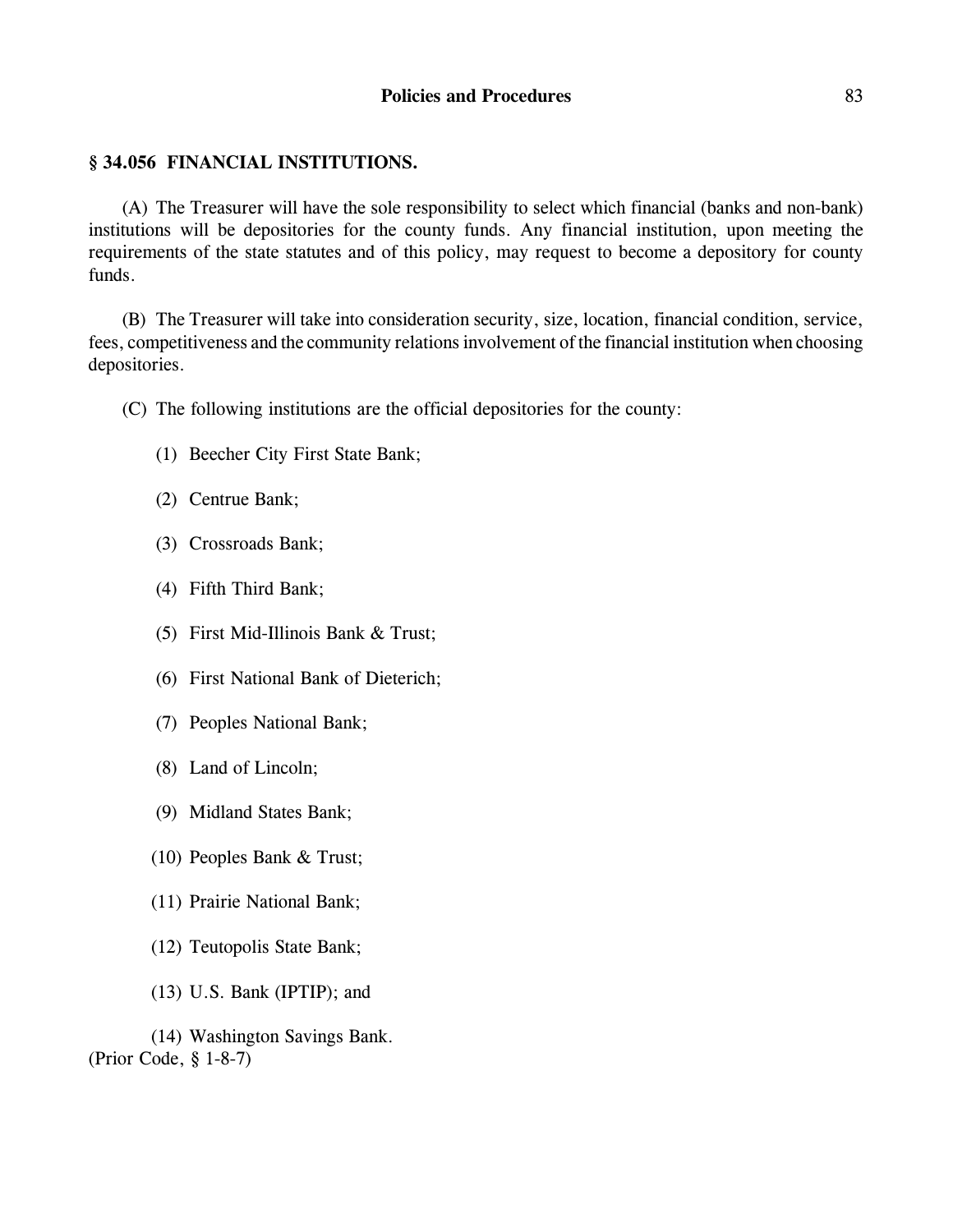## **§ 34.057 COLLATERALIZATION.**

(A) At all times in order to meet the objective of safety of capital, the Treasurer will require deposits in excess of the federally insured amount to be collateralized to the extent of 110% and evidenced by an approved written agreement.

(B) Eligible collateral instruments and collateral ratios (market value divided by deposit) are as follows.

(1) Negotiable obligations of the United States government; 110%.

(2) Negotiable obligations of any agency or instrumentality of the United States government guaranteed by the full faith and credit of the United States government; 110%; provided, however, that the principal of any such negotiable obligation which is deposited pursuant to this policy shall not be amortized during the life of the security.

(3) Maturity of acceptable collateral shall not exceed 120 months.

(4) The ratio of fair market value of collateral to the amount of funds secured shall be reviewed monthly and additional collateral will be requested when the ratio declines below the level required.

(C) Third party safekeeping is required for all collateral. To accomplish this the securities will be held at a safekeeping depository as designated from time to time by the County Treasurer. Safekeeping will be documented by an approved written agreement. Substitution, exchange or release of securities held in safekeeping may be done upon two days prior written notice to the Treasurer. (Prior Code, § 1-8-8)

# **§ 34.058 SAFEKEEPING OF SECURITIES.**

Securities, unless held physically by the Treasurer, require third party safekeeping. The Treasurer will have the sole responsibility for selecting safekeeping agents. Safekeeping will be documented by an approved written agreement.

(Prior Code, § 1-8-9)

### **§ 34.059 INDEMNIFICATION.**

(A) Investments shall be made with judgment and care, under circumstances then prevailing, which persons of prudence, discretion and intelligence exercise in the management of their own affairs. No investments shall be made for speculation, but only made considering the probable safety of their capital as well as the possible income to be derived.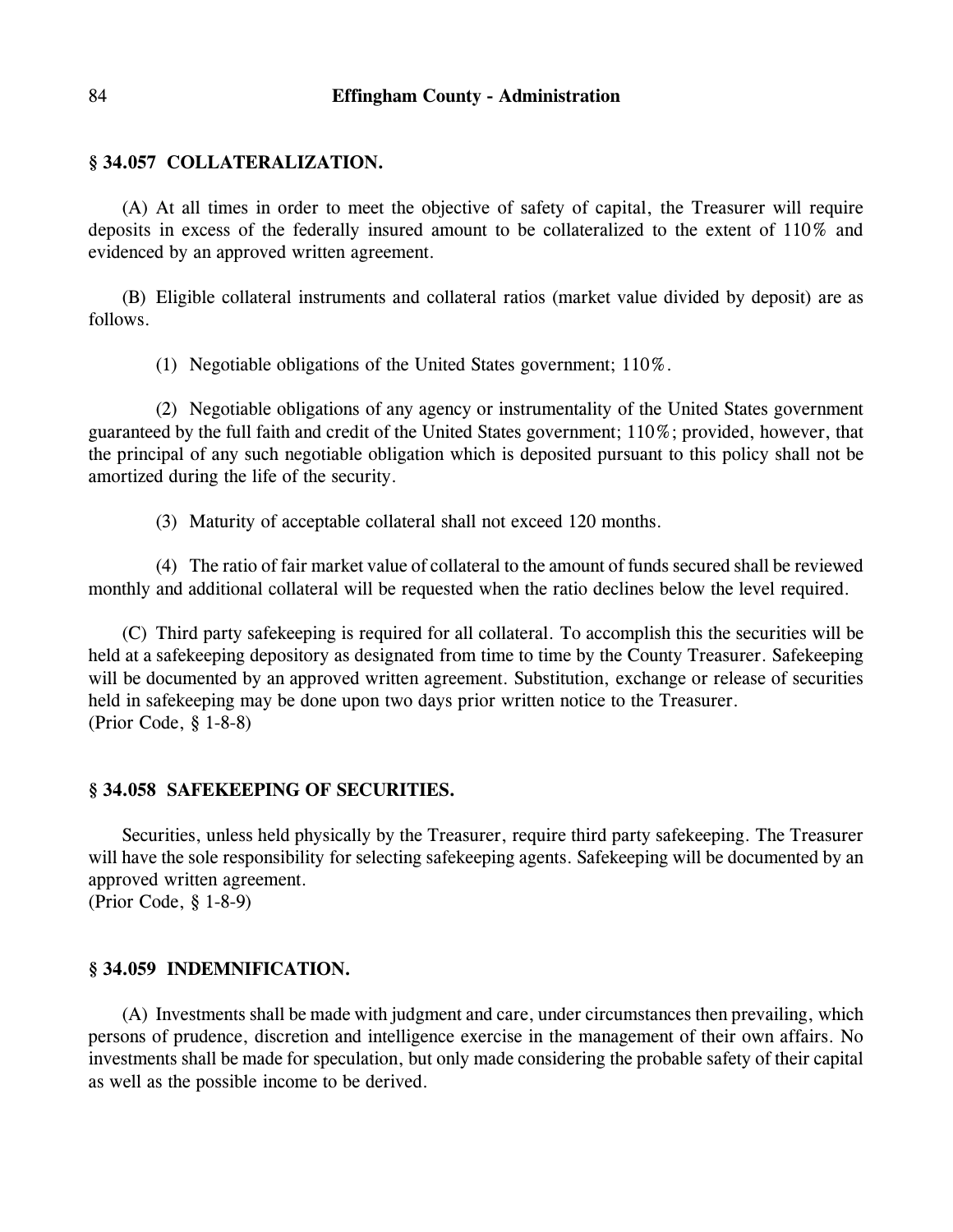(B) In maintaining its investment portfolio, the Treasurer shall avoid any transaction that might impair public confidence in the County Treasurer's office.

(C) Investment officers and employees of the Treasurer, acting in accordance with this investment policy and procedures as have been or may be established, and exercising due diligence shall be relieved of personal liability for an individual security's credit risk or market changes.

(D) The above standards are established as standards for professional responsibility, and shall be applied in the context of managing the County Treasurer's portfolio. (Prior Code, § 1-8-10)

#### **§ 34.060 SECURITY CONTROLS.**

(A) Only the Treasurer is authorized to establish financial accounts for the office of County Treasurer.

(B) At all times, either the Treasurer, or signatories as designated by the Treasurer should be authorized to sign on financial accounts of the office of the Treasurer.

(C) Authorized signatories are not permitted to reconcile bank accounts at any time. (Prior Code, § 1-8-11)

### **§ 34.061 BONDING.**

The County Treasurer, deputies and all employees shall be bonded for the benefit of the county for an amount determined to be reasonable. The surety shall be a corporate surety company. (Prior Code, § 1-8-12)

#### **§ 34.062 AMENDMENT.**

This policy may be reviewed from time to time and revised upon approval of the County Board. (Prior Code, § 1-8-13)

## **§ 34.063 CAPTIONS AND HEADINGS.**

The captions and headings used herein are for convenience of reference only, and do not define or limit the contents. See 30 ILCS 235 et seq. (Prior Code, § 1-8-14) (Ord. 00-04, passed 1-17-2000)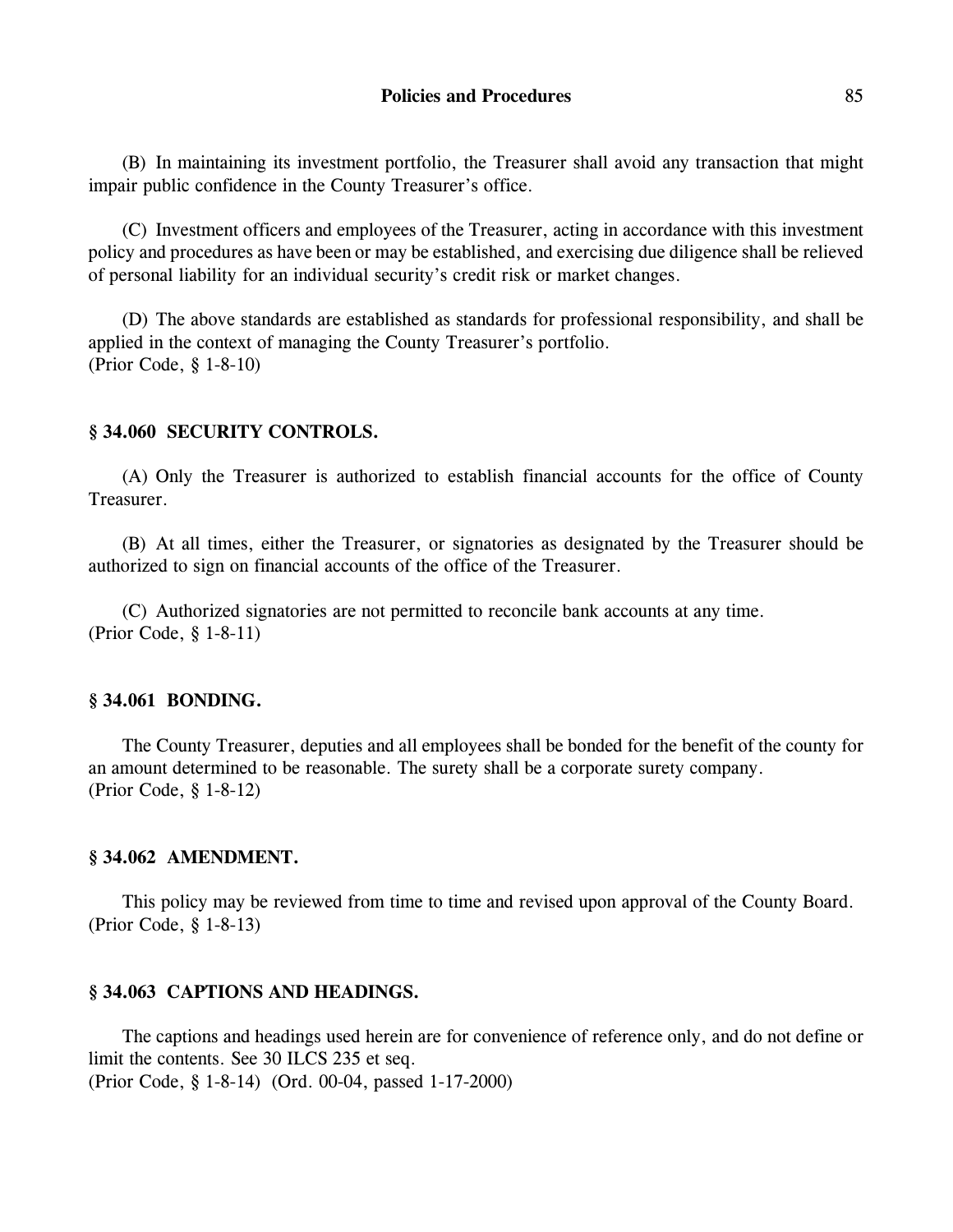# *EQUAL EMPLOYMENT POLICY*

## **§ 34.075 ADOPTION OF CODES.**

The county hereby declares to uphold, defend, enforce and advocate for all laws related to equal employment opportunity including, but not limited to, the following:

(A) Title VI of the Civil Rights Act of 1964, being 42 U.S.C. §§ 2000d-1 et seq., which prohibits discrimination in the participation in or benefits of programs or activities receiving federal financial assistance on the basis of race, color or national origin;

(B) Title VII of the Civil Rights Act of 1964, being 42 U.S.C. §§ 2000c et seq., which prohibits discrimination because of race, color, religion, sex or national origin in all employment practices including hiring, firing, promotions, compensation and other terms, privileges and conditions of employment;

(C) Title IX of the Education Amendments of 1972, being 20 U.S.C. §§ 1681 - 1688, which prohibits discrimination in federally assisted education programs;

(D) The Equal Pay Act of 1963, being 29 U.S.C. §§ 201 et seq., which covers all employees who are covered by the Fair Labor Standards Act, being 29 U.S.C. §§ 201 et seq. The Act forbids pay differentials on the basis of sex;

(E) The Age Discrimination Act of 1967, being 29 U.S.C. §§ 621 et seq., which prohibits discrimination because of age against anyone between the ages of 40 and 65;

(F) Federal Executive Order 11246 which requires every contract with federal financial assistance to contain a clause against discrimination because of race, color, religion, sex or national origin;

(G) Section 504 of the Rehabilitation Act of 1973, being 29 U.S.C. § 794, and POL Implementing Regulations at 29 C.F.R. pt. 32 which prohibits any discrimination based on disability;

(H) Section 167 of JTPA, being 29 U.S.C. §§ 1501 et seq., and the U.S. POL Regulations at 29 C.F.R. pts. 31 and 32 which provides that no person in the United States shall be excluded from participation in, be denied the benefits of, or be subjected to discrimination on the basis of race, color or national origin, under any program or activity receiving federal financial assistance from the Department of Labor;

(I) Chapter 68, Article I, § 17-19 of the Illinois Constitution which prohibits discrimination based on race, color, creed, national ancestry, disability and sex in the hiring and promotion practices of any employer; and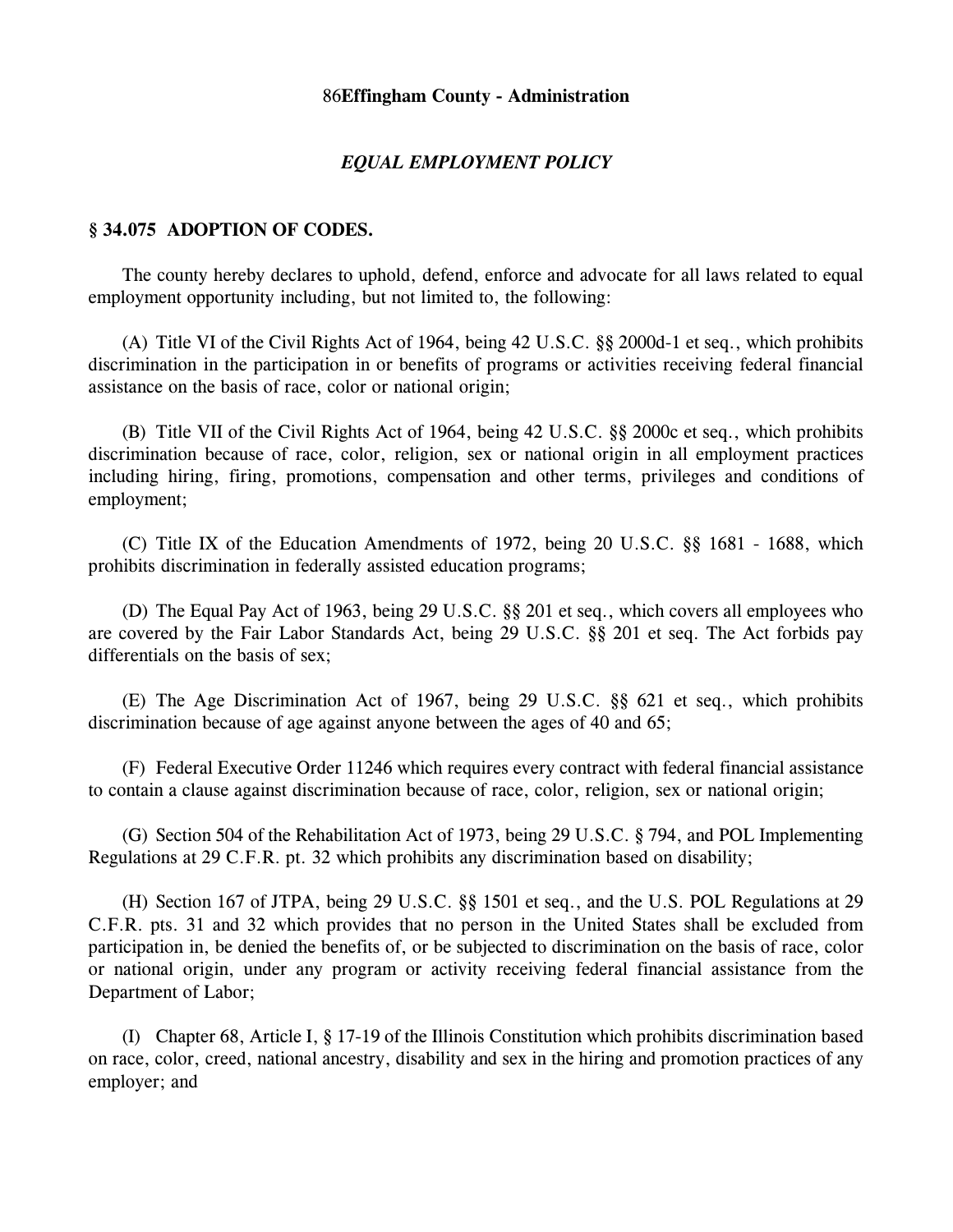(J) The Americans with Disabilities Act of 1990, being 42 U.S.C. §§ 12101 et seq., which prohibits any discrimination against qualified individuals with disabilities on the basis of their disability. (Prior Code, § 12-1-1)

# **§ 34.076 NON-DISCRIMINATORY PRACTICES.**

The county will assure non-discriminatory employment practices in recruitment advertising, employment, placement, layoff or termination, promotion, demotion or transfer, rate of pay or other forms of compensation and use of facilities. (Prior Code, § 12-1-2)

# **§ 34.077 CONTRACTING WITH NON-COMPLIANTS.**

(A) The county will not contract with other agencies, banks, businesses, vendors and the like, who practice or establish a pattern of discrimination based on sex, color, race, religion, age, national origin, political affiliation or belief.

(B) The county will incorporate into any contract for construction work, or modification thereof, subject to the relevant rules, regulations and orders of the Secretary of Labor or of any prior authority that remain in effect, which is paid for in whole or in part with the aid of such financial assistance, the following "Equal Opportunity Clause".

(1) The contractor will not discriminate against any employee or applicant for employment because of race, color, religion, sex, disability or national origin. The contractor will take affirmative action to ensure that applicants are employed, and the employees are treated during employment, without regard to their race, color, religion, sex, national origin or disability. Such action shall include, but not be limited, to the following: employment, upgrading, demotion or transfer; recruitment or recruitment advertising; layoff or termination; rates of pay or other forms of compensation; and selection for training, including apprenticeship. The contractor agrees to post in conspicuous places, available to employees and applicants for employment, notices setting forth the provisions of this nondiscrimination clause.

(2) The contractor will, in all solicitations or advertisement for employees places by or on behalf of the contractor, state that all qualified applicants will receive consideration for employment without regard to race, color, religion, sex, national origin or disability.

(3) In the event of the contractor's noncompliance with the equal opportunity clause or with any of the said rules, regulations, and orders, this contract may be canceled, terminated or suspended in whole or in part and the contractor may be declared ineligible for further government contracts or federally assisted construction contracts.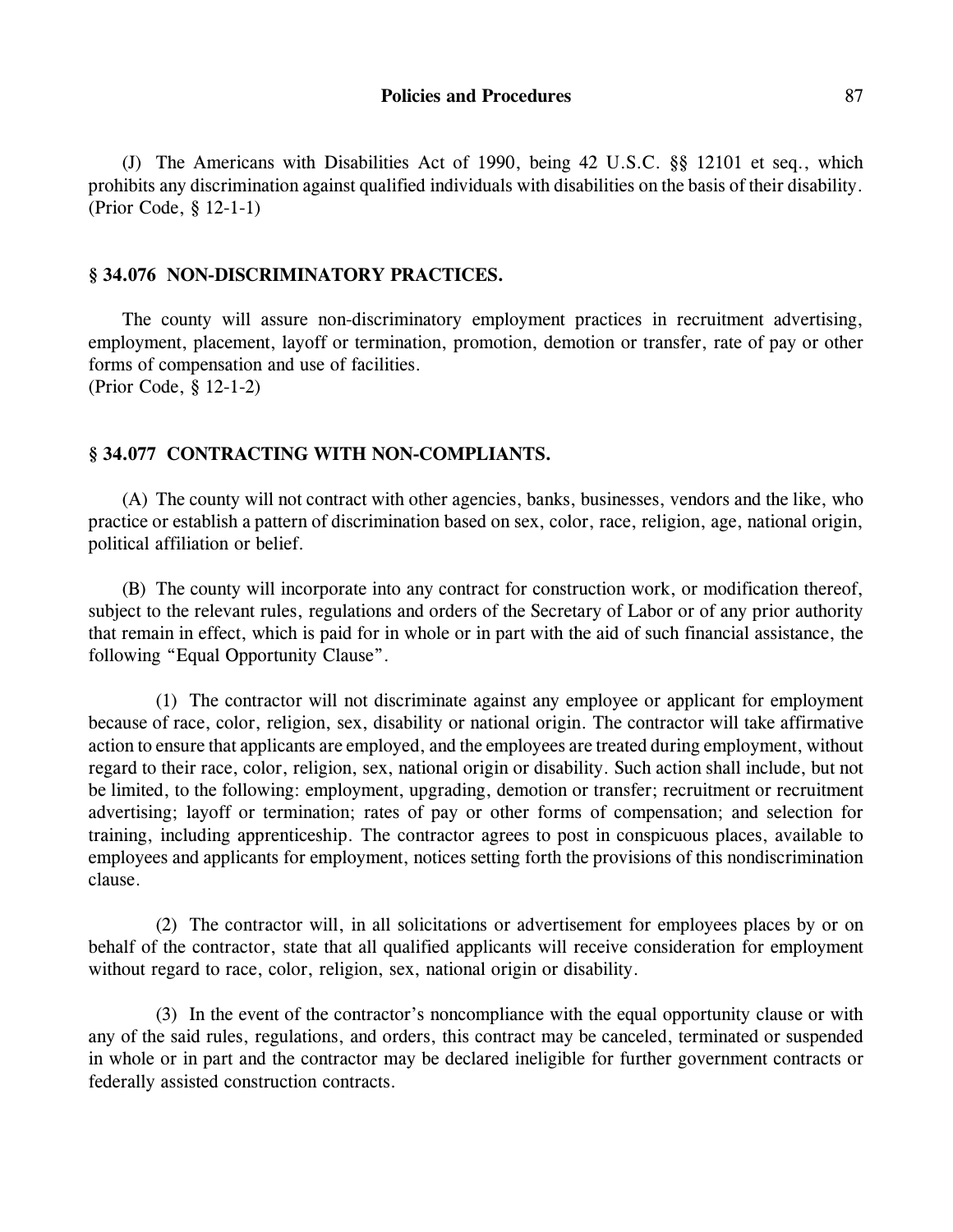(4) The contractor will include the provisions of this equal opportunity clause in every subcontract or purchase order, unless exempted by the rules, regulations or orders of the Secretary of Labor so that such provisions will be binding upon each such subcontractor or vendor. (Prior Code, § 12-1-3)

### **§ 34.078 OUTREACH TO ALL.**

The county assures that it will actively provide nondiscriminatory outreach, selection and service to all individuals. (Prior Code, § 12-1-4)

# **§ 34.079 MINORITY HIRING.**

Efforts will be made to hire minority individuals for all job categories so that minority employment in all categories of the work force will represent a proportionate share of minority populations in the county as well as surrounding areas.

(Prior Code, § 12-1-5)

## **§ 34.080 ACCOMMODATIONS FOR DISABLED.**

The county will provide accommodations to the best of its ability for employees with disabilities, contingent on budget and structural limitations. (Prior Code, § 12-1-6)

#### **§ 34.081 COMPLIANCE BY EMPLOYEES.**

All county employees are expected to adhere to the above policy and to work actively for its implementation both internally and in carrying out county program activities. (Prior Code, § 12-1-7)

#### **§ 34.082 DESIGNATED ENFORCERS.**

The county designates the Chairperson and the County Board to carry out the EEO/AA plan. (Prior Code, § 12-1-8)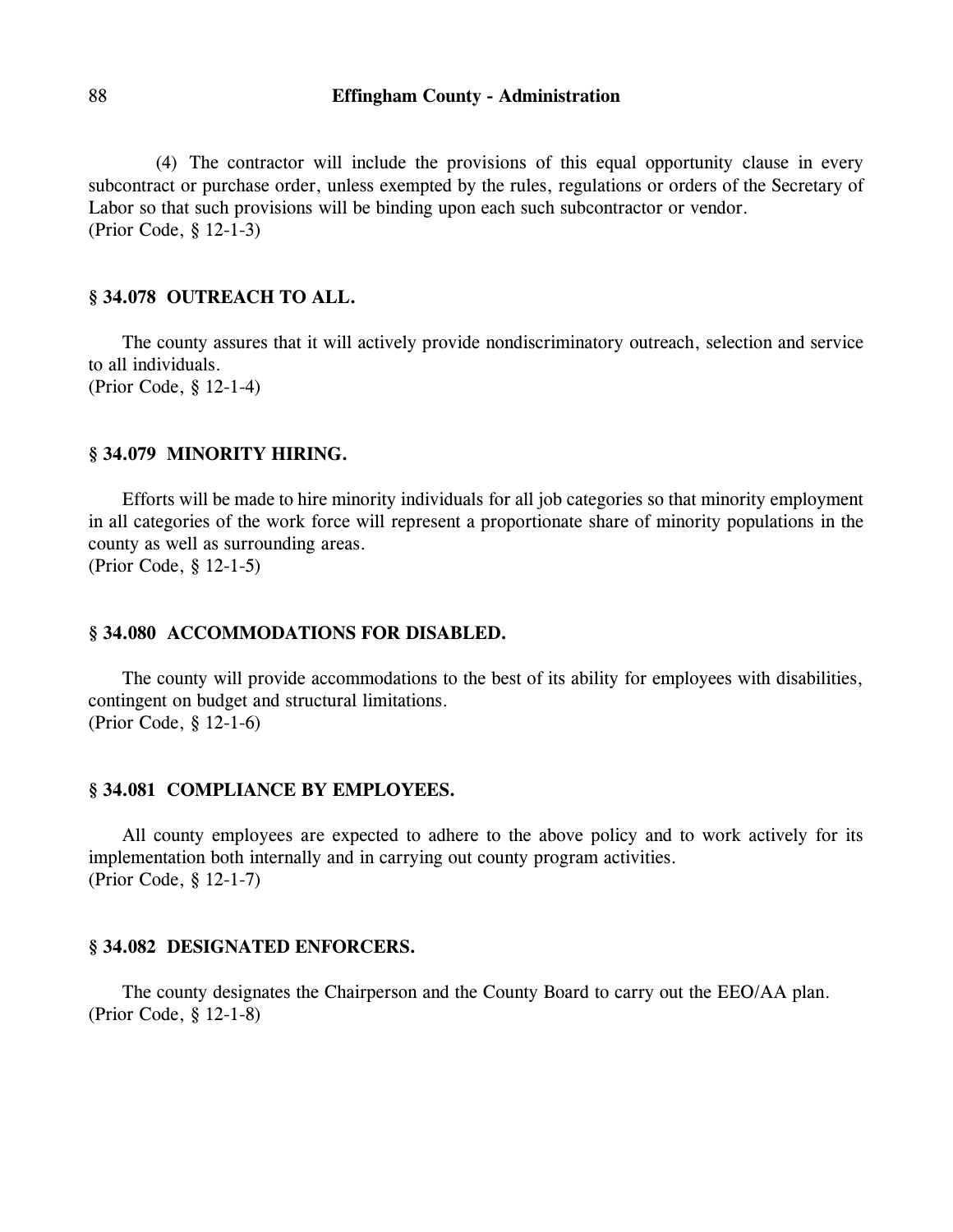#### **Policies and Procedures**89

## *FREEDOM OF INFORMATION PROCEDURES*

## **§ 34.095 DEFINITIONS.**

For the purpose of this subchapter, the following definitions shall apply unless the context clearly indicates or requires a different meaning.

*COPYING.* The reproduction of any public record by means of any photographic, electronic, mechanical or other process, device or means.

*FREEDOM OF INFORMATION ACT.* The Illinois Freedom of Information Act, 5 ILCS 140/1.1 et seq.

*PERSON.* Any individual, corporation, partnership, firm, organization or association, acting individually or as a group.

*PUBLIC RECORD.* All records, reports, forms, writings, letters, memorandums, books, papers, maps, photographs, microfilms, cards, tapes, recordings, electronic data processing records, recorded information, and all other documentary materials, regardless of physical form or characteristics, having been or being prepared, used, received, possessed or under control of the county. (Prior Code, § 15-1-1)

#### **§ 34.096 POLICY.**

It is declared to be the public policy of the county that all persons are entitled to full and complete information regarding the affairs of the county. The official acts and policies of the public officials and public employees of the county shall be consistent with the terms of this subchapter. (Prior Code, § 15-1-2)

#### **§ 34.097 INDIVIDUAL PRIVACY PROTECTED.**

This subchapter is not intended to be used to violate individual policy, nor for the purpose of furthering a commercial enterprise, or to disrupt the duly undertaken work of the county. (Prior Code, § 15-1-3)

### **§ 34.098 PUBLIC RECORDS AVAILABLE.**

The county shall make available to any person for inspection or copying all public records, as provided in the Freedom of Information Act, being 5 ILCS 140. (Prior Code, § 15-1-4)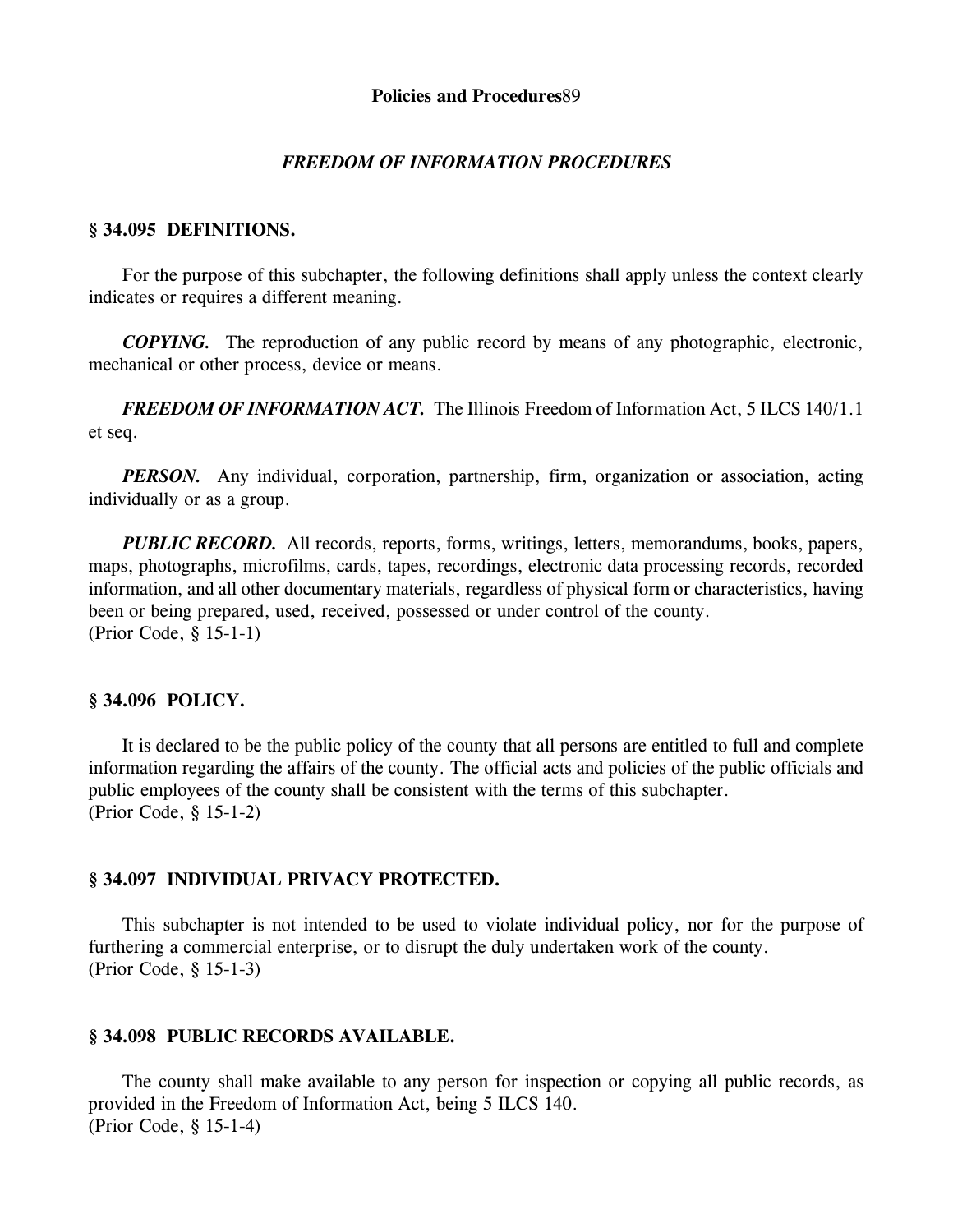## **§ 34.099 REQUESTS TO BE IN WRITING.**

(A) All requests for inspection or copying of public records shall be in writing and shall be addressed to the Clerk.

(B) The requestor shall include the following information in any request for public records:

(1) The requestor's full name, mailing address and telephone number at which the requestor can be reached during normal business hours;

(2) A description of the records sought, being as specific as possible; and

(3) A statement as to whether the request is for inspection, copying or both.

(C) The Clerk shall make available a form for use by requesters; however, no request shall be denied for failure to use the form. (Prior Code, § 15-1-5)

#### **§ 34.100 FEES.**

(A) The county hereby establishes and shall charge fees reasonably calculated to reimburse its actual cost for reproducing and certifying public records and for the use, by any person, of the equipment of the county to copy records. Such fees exclude the costs of any search for and review of the record, and shall not exceed the actual cost of reproduction and certification, unless otherwise provided by state statute. The charge for copying (no charge for the first 50 pages) shall be \$0.25 per page for photocopies, \$0.25 per page for computer printouts, and \$5 per audio tape. In the event materials must be reproduced by copy services or by the County Engineer (e.g., large plan sheets), the requestor shall be responsible for the actual charges.

(B) Documents shall be furnished without charge or at a reduced charge where the County determines that waiver or reduction of the fee is in the public interest because furnishing information can be considered as primarily benefitting the general public. Waiver or reduction of the fee is in the public interest if the principal purpose of the request is to access and disseminate information regarding the health, safety and welfare or the legal rights of the general public and is not for the principal purpose of personal or commercial benefit. In setting the amount of the waiver or reduction, the county may take into consideration the amount of materials requested and the cost of copying them. (Prior Code, § 15-1-6)

### **§ 34.101 TIME LIMIT FOR COMPLIANCE WITH REQUEST.**

The county shall either comply with or deny a request for public records within seven working days after its receipt. Denials shall be in writing and in accordance with § 34.105. (Prior Code, § 15-1-7)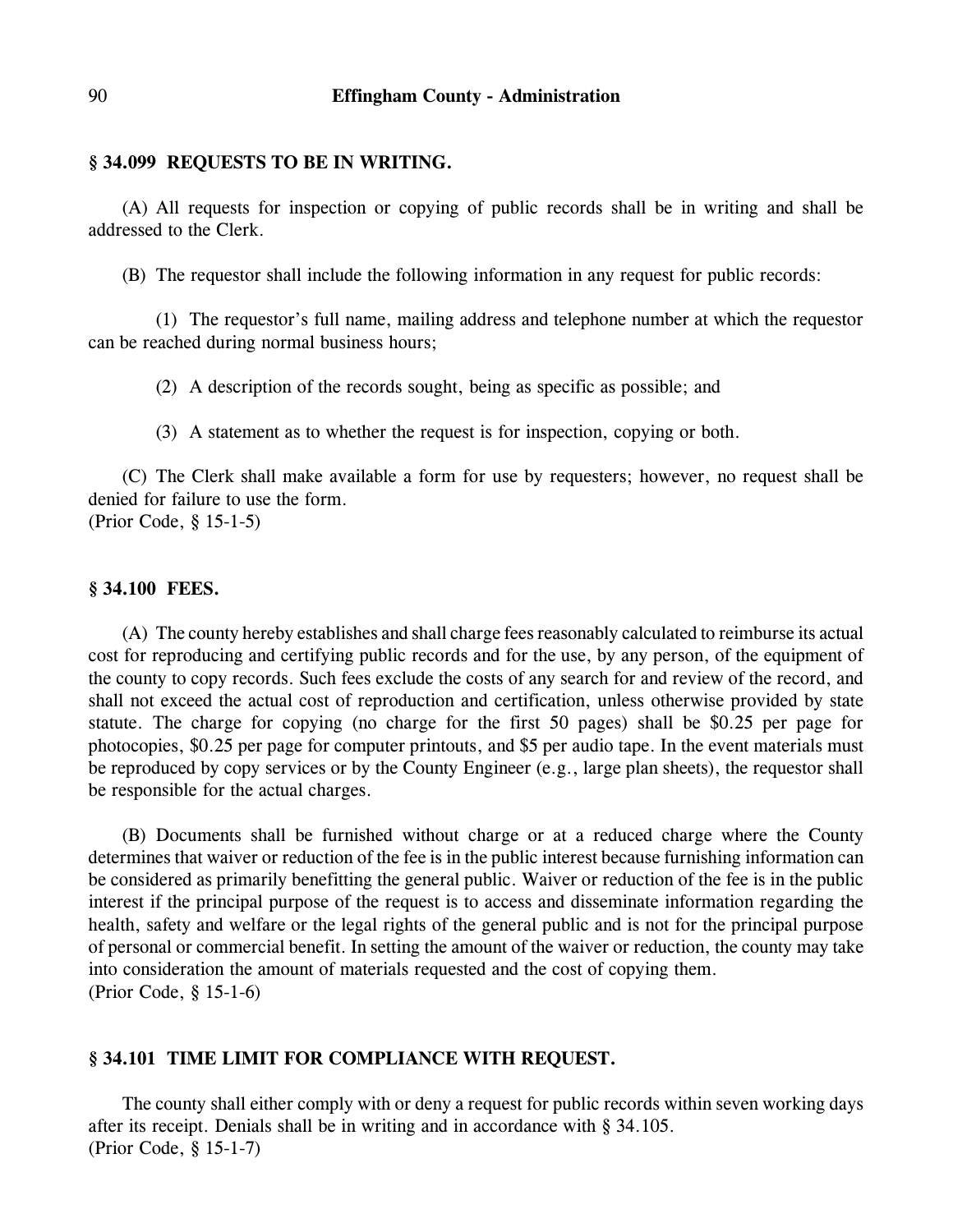# **§ 34.102 EXTENSION OF TIME LIMIT; NOTICE.**

(A) The time limit prescribed in § 34.101 may be extended in each case for not more than seven additional working days for any of the following reasons:

(1) The requested records are stored in whole or in part at other locations other than the office having charge of the requested records;

(2) The request requires the collection of a substantial number of specified records;

(3) The request is couched in categorical terms and requires an extensive search for the records responsive to it;

(4) The requested records require examination and evaluation by personnel having the necessary competence and discretion to determine if they are exempt from disclosure under the terms of the Illinois Freedom of Information Act or should be revealed only with appropriate deletions;

(5) The request for records cannot be complied with by the county within the time limits prescribed by division (A)(4) above without unduly burdening or interfering with the county;

(6) The requested records have not been located in the course of routine search and additional efforts are being made to locate them; or

(7) There is a need for consultation, which shall be conducted with all practicable speed, with another public body or among two or more components of a public body having a substantial interest in the determination or in the subject matter of the request.

(B) When additional time is required for any of the above reasons, the Clerk shall notify the person making the request, by letter, within the time limits specified in this section, of the reasons for the delay and the date by which the records will be made available or denial will be forthcoming. In no instance may the delay in processing last longer than seven working days. A failure to render a decision within seven working days shall be considered a denial of the request. (Prior Code, § 15-1-8)

# **§ 34.103 UNDULY BURDENSOME REQUEST.**

(A) Requests calling for all records falling within a category shall be complied with unless compliance with the request would be unduly burdensome for the county, there is no method of narrowing the request, and the burden on the county strongly outweighs the public interest in the information. If the county responds to a categorical request by stating that compliance would unduly burden its operation, it shall do so in a writing signed by the Clerk specifying the reasons why it would be unduly burdensome and the extent to which compliance will so burden the operation of the county.

(B) After receipt of this response in writing, the person making the request shall have an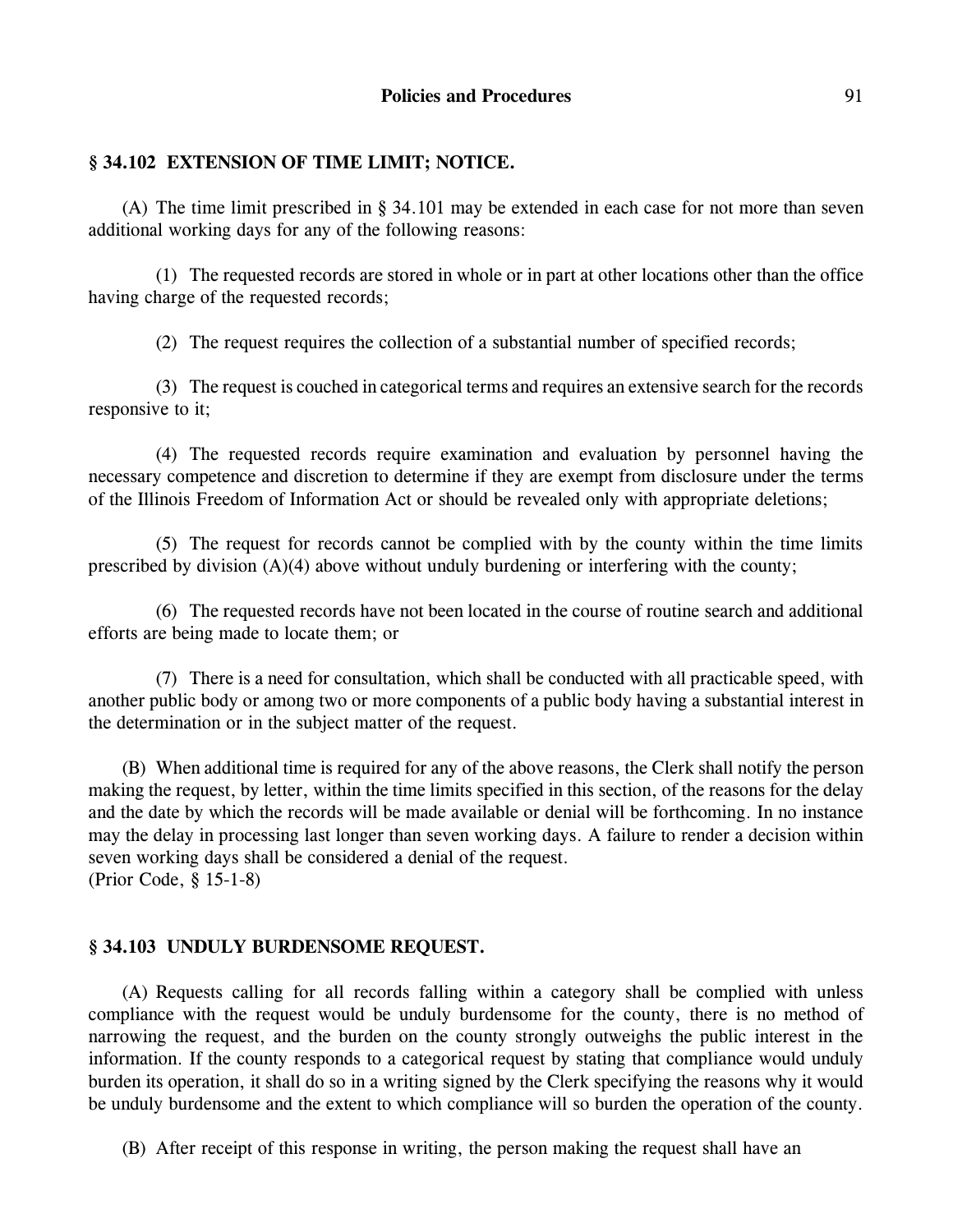opportunity to reduce the request to manageable proportions. If the person making the request fails to reduce the request to manageable proportions, the response of the county shall be treated as a denial of the request information.

(Prior Code, § 15-1-9)

## **§ 34.104 CERTAIN INFORMATION EXEMPT FROM INSPECTION AND COPYING.**

Information exempted by 5 ILCS 140/7 of the Freedom of Information Act shall be exempt from inspection and copying. If a record contains both exempt and nonexempt information, the exempt information shall be deleted and the remainder of the record made available for inspection and copying. (Prior Code, § 15-1-10)

### **§ 34.105 NOTICE OF DENIAL OF REQUEST; APPEALS.**

(A) The Clerk, when denying a request for public record, shall notify the requestor, by letter, of the decision to deny the information, and the reason for the denial. Each notice of denial by the Clerk shall inform the person of his or her right to appeal to the county in accordance with 5 ILCS 140/11 of the Freedom of Information Act. When a request is denied on the grounds that the records are exempt under the provisions of this subchapter, the notice of denial shall specify the exemption claimed to authorize the denial and briefly explain how the exemption applies to the specified records withheld.

(B) A requestor may appeal a denial of a request for public records to the county. All appeals shall be in writing, shall be addressed to the county in an envelope clearly marked "FOIA APPEAL", and shall include a copy of the original request, a copy of the denial or a statement that the county failed to respond within seven working days; and a written statement setting forth the reasons the requestor believes the appeal should be granted.

(C) The county shall respond in writing to an appeal within seven working days of receipt thereof. Failure to respond shall be considered a denial of the appeal. If the county denies an appeal in whole or in part, the requestor shall be informed of his or her rights to judicial review under 5 ILCS 140/11 of the Freedom of Information Act.

(Prior Code, § 15-1-11)

# **§ 34.106 GRANTING OF REQUEST; PROCEDURE FOR INSPECTION.**

When a freedom of information request is granted, the documents will be made available for inspection at the county during regular business hours. Copies shall be made upon request as set forth in § 34.100.

(Prior Code, § 15-1-12)

#### **§ 34.107 WRITTEN REQUEST NOT REQUIRED FOR CERTAIN DOCUMENTS.**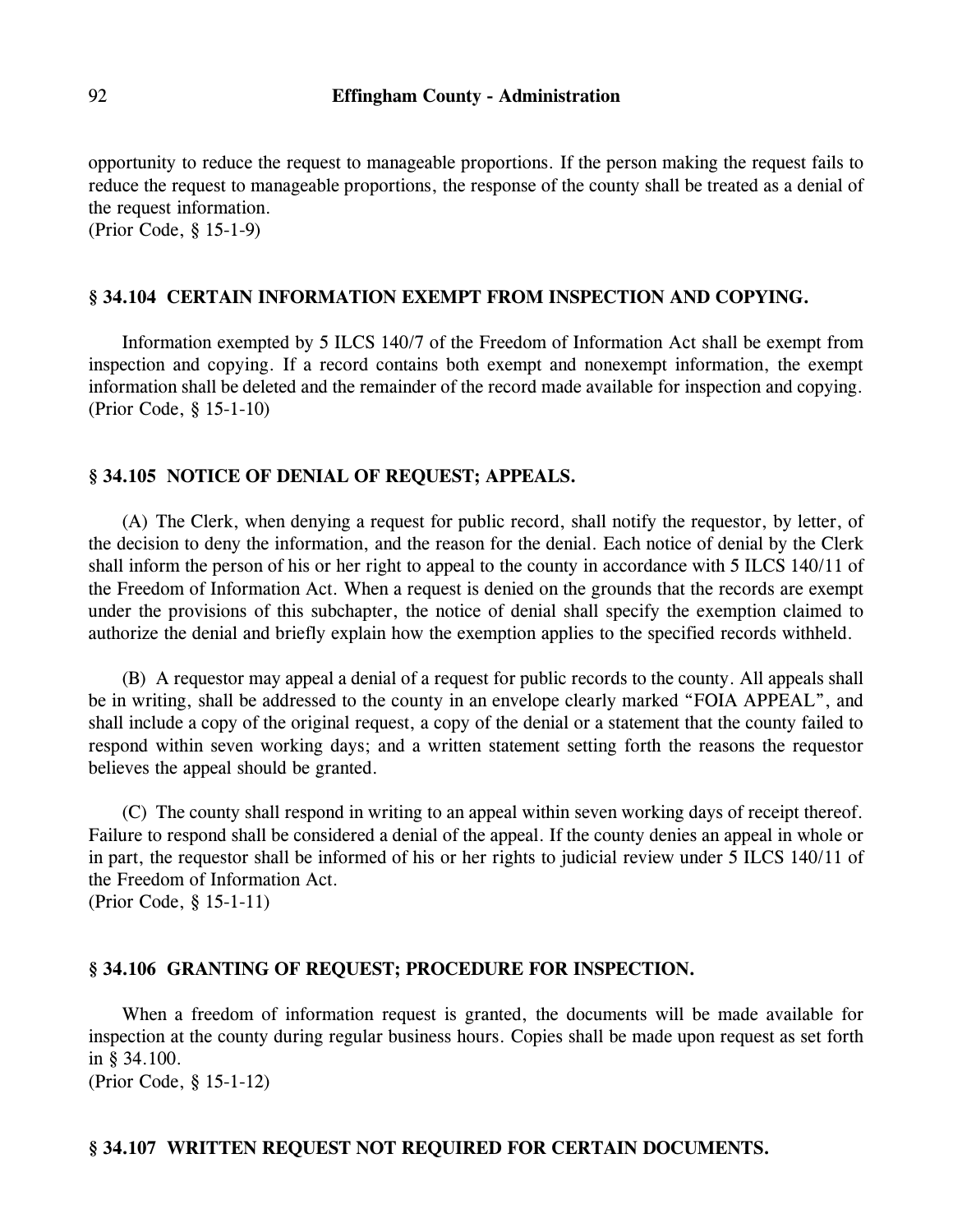(A) The following documents shall be made available for inspection and copying without a written request; however, the requestor shall contact the Clerk or Deputy Clerk in advance to set a mutually convenient time.

(B) These documents, if copied, shall be subject to the copying fee set forth in § 34.100:

- (1) Ordinances and written resolutions;
- (2) The journal of the County Board, not including executive session minutes; and

(3) Any personnel code, building code, other technical code or any other regulation of the county adopted by the county, whether by ordinance, resolution or otherwise. (Prior Code, § 15-1-13)

# **§ 34.108 DISSEMINATION OF INFORMATION ABOUT PUBLIC BODIES.**

The county shall prominently display at the county courthouse, make available for inspection and copying without charge, and shall send through the mail if requested, each of the following:

(A) A brief description of itself, which will include, but not be limited to a short summary of its purpose, a block diagram giving its functional subdivisions, the total amount of its operating budget, the number and location of all of its separate offices, the approximate number of full and part-time employees, and the identification and membership of any board, commission, committee or council which operates in an advisory capacity relative to the operation of the public body is required to report and be answerable for its operations; and

(B) A brief description of the methods whereby the public may request information and public records, a directory designating by titles and business addresses those employees to whom requests for public records should be directed, and any fees allowable under § 34.100. (Prior Code, § 15-1-14)

# **§ 34.109 LIST OF CATEGORIES OF RECORDS.**

As to public records prepared or received after the effective date of this subchapter, the County Clerk shall maintain and make available for inspection and copying a reasonably current list of all types or categories of records under its control. The list shall be reasonably detailed in order to aid persons in obtaining access to public records pursuant to this subchapter. The County Clerk shall furnish upon request a description of the manner in which public records stored by means of electronic data processing may be obtained in a form comprehensible to persons lacking knowledge of computer language or printout format.

(Prior Code, § 15-1-15)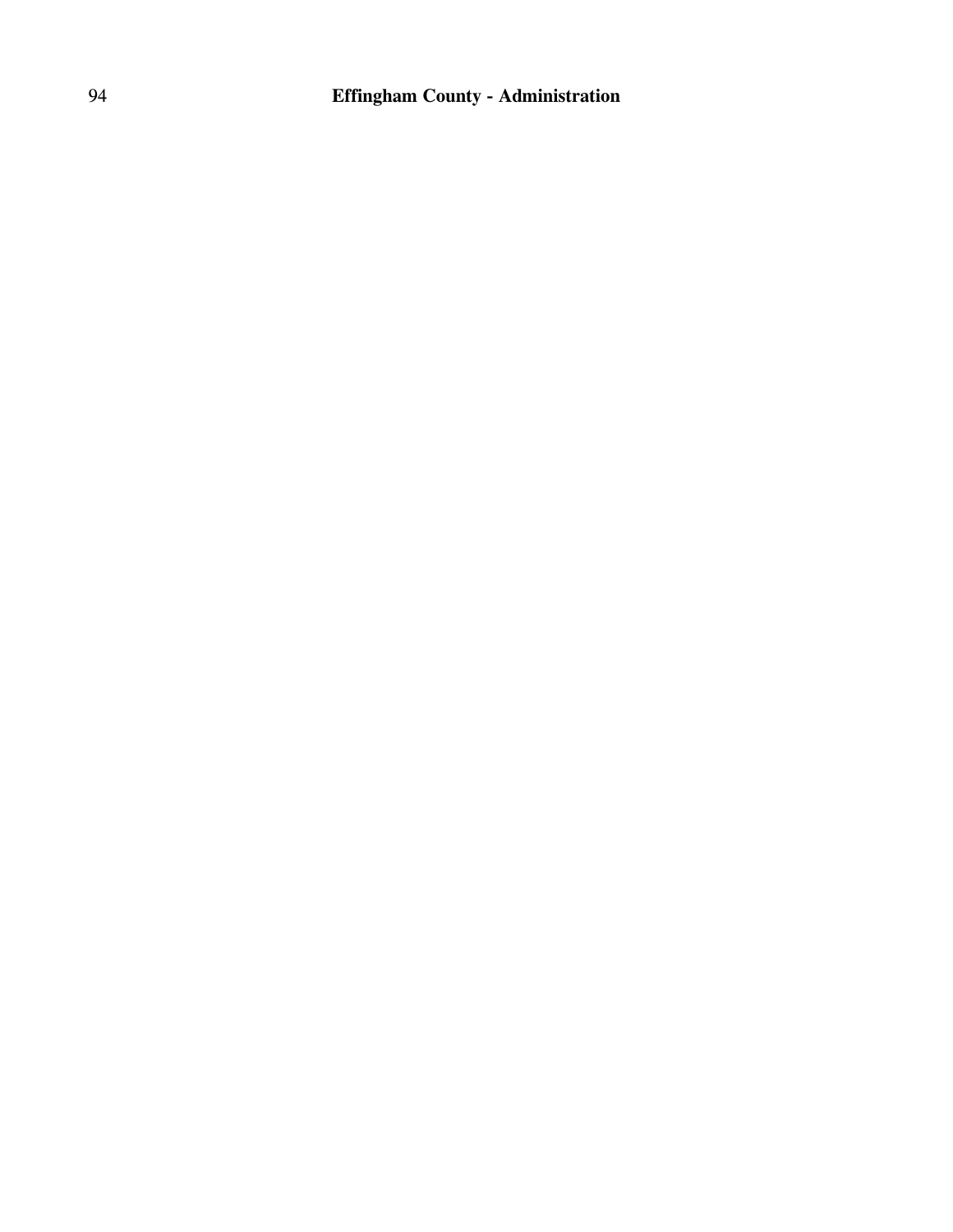## **CHAPTER 35: COUNTY ORGANIZATIONS**

### Section

### *9-1-1 Board*

- 35.001 Board designation
- 35.002 Controlling legislation
- 35.003 Method of appointment of Board members
- 35.004 Powers and duties
- 35.005 Surcharge and other funds
- 35.006 Meetings
- 35.007 Removal of a member of the Board
- 35.008 Confidentiality
- 35.009 Annual budget and report
- 35.010 Vacancy on Board

#### *Mental Health Board*

- 35.025 Established
- 35.026 Composition
- 35.027 Term of office
- 35.028 Absenteeism
- 35.029 Expenses
- 35.030 Officers elected
- 35.031 Duties of officers
- 35.032 Meetings
- 35.033 Fiscal year
- 35.034 Powers and duties
- 35.035 Committees
- 35.036 Amendments
- 35.037 Annual budget and report
- 35.038 Tax levy; Community Mental Health Fund

## *Public Health Board*

- 35.050 Board established
- 35.051 Service area
- 35.052 Board membership; term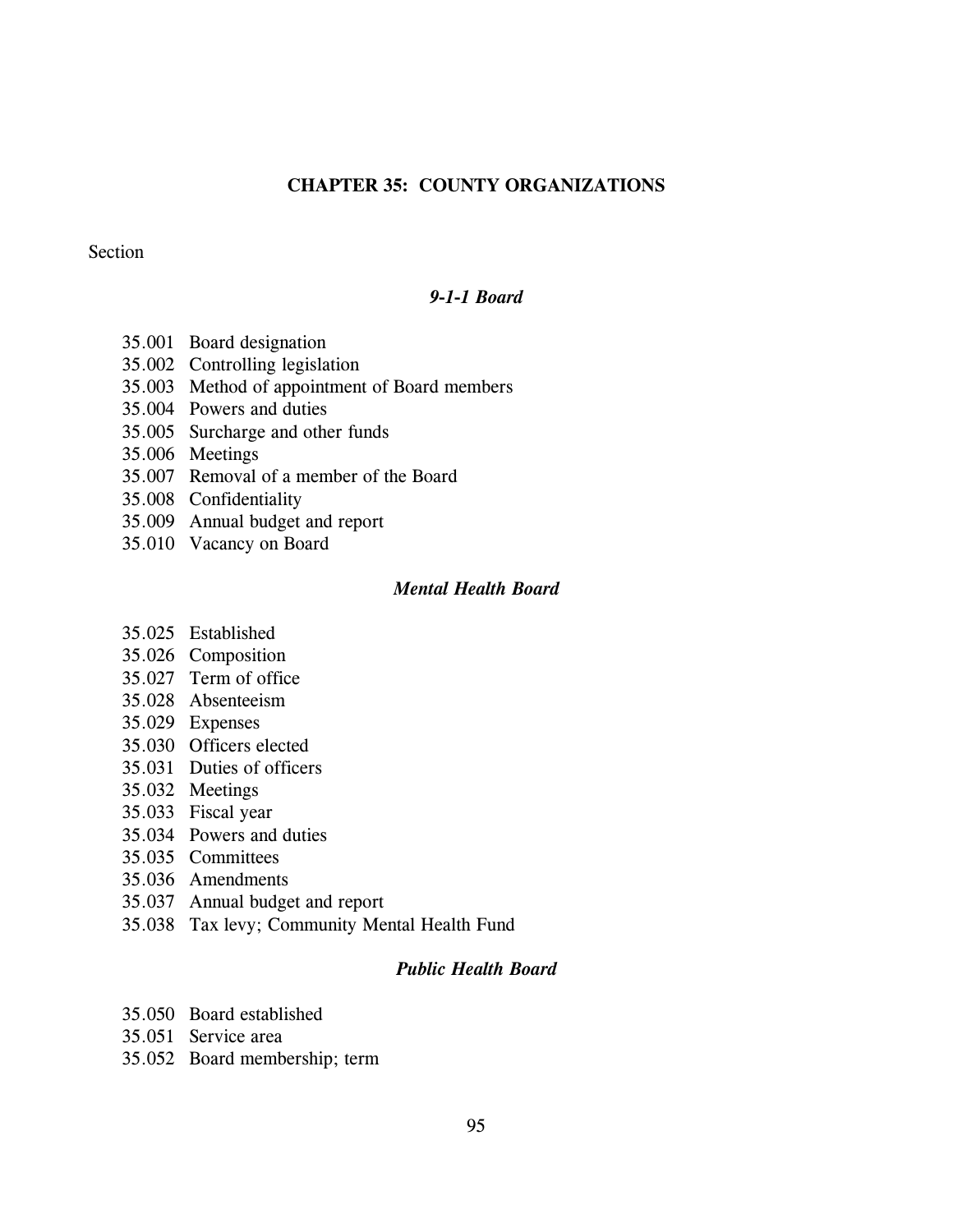## 96 **Effingham County - Administration**

- 35.053 Powers and duties
- 35.054 Annual budget and report
- 35.055 Tax levy; County Health Fund; use of funds
- 35.056 Meetings
- 35.057 Expenses of Board members; payment
- 35.058 Removal
- 35.059 Coordination

## *Mental Deficient Board*

- 35.070 Board established
- 35.071 Membership; term
- 35.072 Meetings and responsibilities
- 35.073 Purchases
- 35.074 Donations accepted
- 35.075 Maintenance charge imposed
- 35.076 Calculation of rate
- 35.077 Financial inquiries of client
- 35.078 Use of facilities
- 35.079 Appeal of charges
- 35.080 Suit by state's attorney
- 35.081 Estate claims

## *9-1-1 BOARD*

## **§ 35.001 BOARD DESIGNATION.**

The Board hereby created shall be referred to as the "Effingham County 9-1-1 Emergency Telephone System Board" ("Board"). (Prior Code, § 4-1-1)

#### **§ 35.002 CONTROLLING LEGISLATION.**

The Board is created and controlled by the Effingham Telephone System Act, 50 ILCS 750/0.01 et seq.

(Prior Code, § 4-1-2)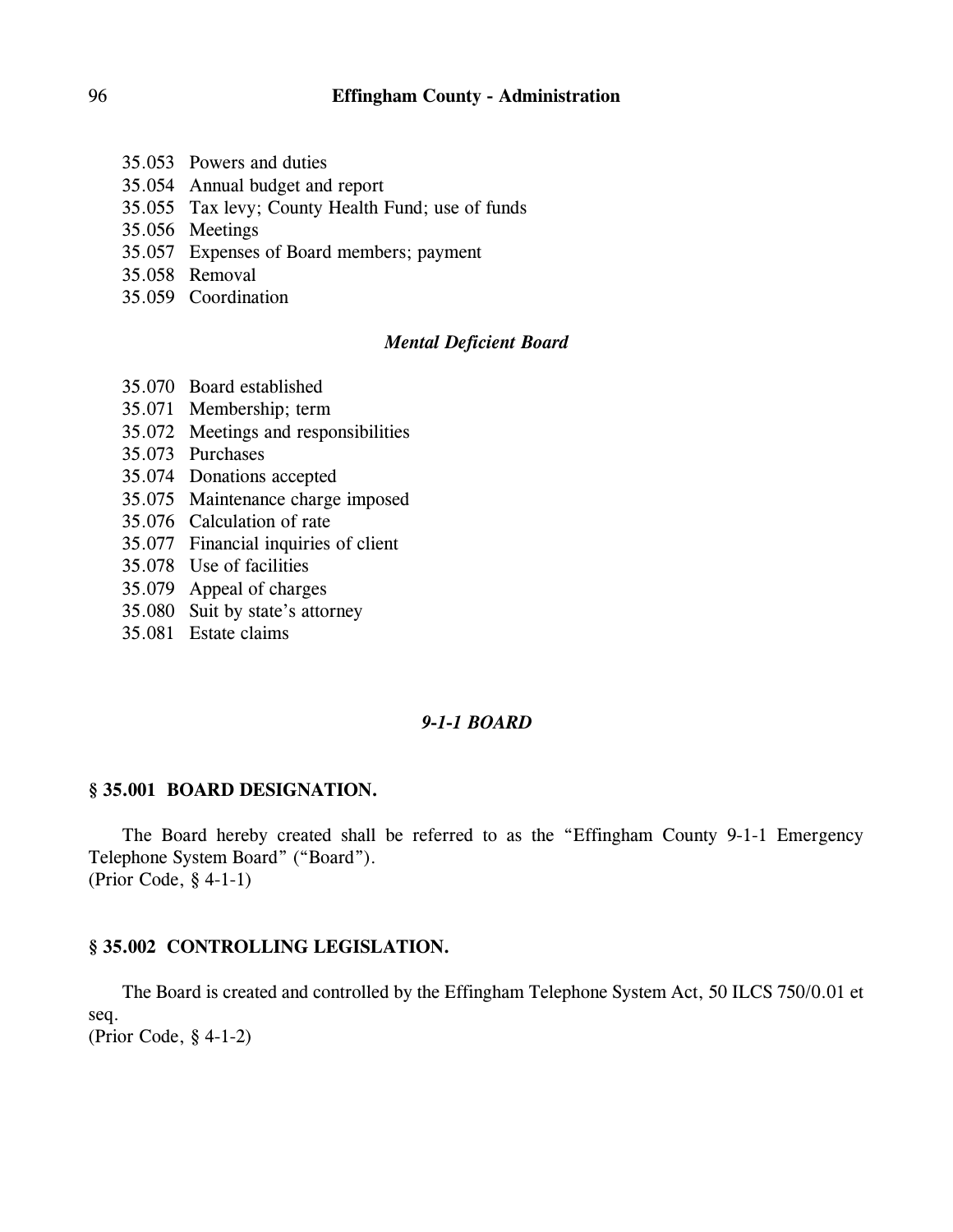# **§ 35.003 METHOD OF APPOINTMENT OF BOARD MEMBERS.**

(A) The County Board shall appoint each and every member of the Board by majority vote. Said Board consists of nine members, the membership of which shall be controlled by § 15.4(a) of the Act, and this chapter.

(B) The makeup of said Board shall be:

(1) One duly elected member of the County Board: two-year term;

(2) The duly elected Sheriff of the county or a representative of the County Sheriff Department;

(3) Four residents of the county who shall be known as the "community at large" members to serve a term of two years;

(4) Three members of Public Safety Emergency Organizations of the county, i.e., Emergency Medical Service, Fire Protection, Law Enforcement and Emergency Services and Disaster Agency: three-year term; and

(5) The County Board may remove any member of the Board by two-thirds vote for any reason during the period of the member's term. (Prior Code, § 4-1-3) (Ord. 10-47, passed 6-21-2010)

## **§ 35.004 POWERS AND DUTIES.**

The 9-1-1 Board shall have the power and duty to perform the following functions granted under 50 ILCS 750/15.4:

(A) Planning of a 9-1-1 system;

(B) Coordinating and supervising the implementation, upgrading or maintenance of the system, including the establishment of equipment specifications and coding systems;

(C) Receiving monies from the surcharge imposed on county residents, and from any other source, for deposit into the Emergency Telephone System Fund (hereinafter Fund);

(D) Authorizing all disbursements from said Fund;

(E) Hiring, on a temporary basis, any staff necessary for the implementation or upgrade of the system; and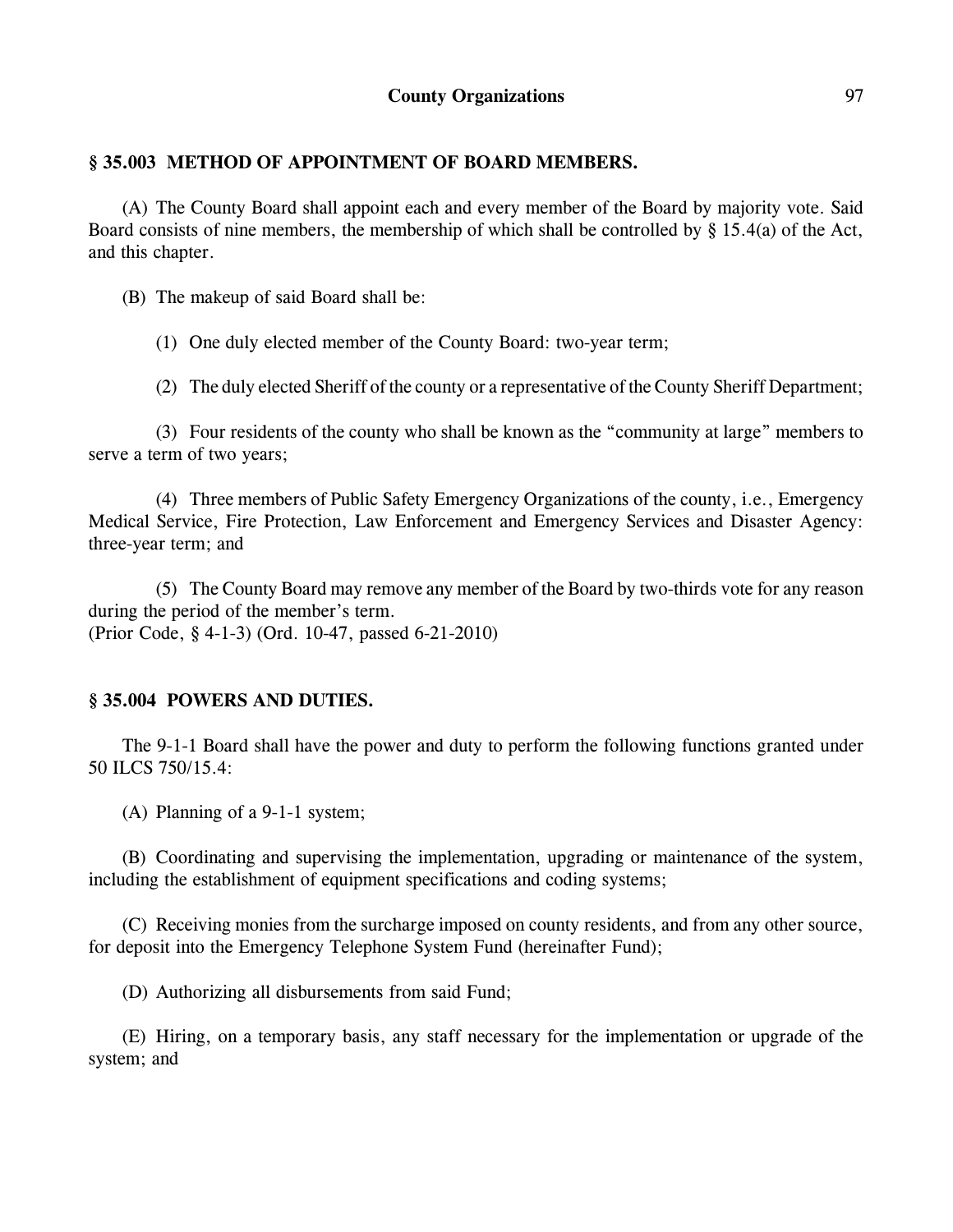(F) Empowered to incur indebtedness, and to pledge monies received or to be received from said surcharge to secure indebtedness incurred by the 9-1-1 Board. (Prior Code, § 4-1-4)

## **§ 35.005 SURCHARGE AND OTHER FUNDS.**

The 9-1-1 Board shall have the power and duty to perform the following functions granted under 50 ILCS 750/15.4:

(A) In accordance with the county resolution, and state statutes, the Treasurer of the county shall be the Custodian of the Fund and establish an Emergency Telephone System Fund (hereinafter Fund) in which all monies received by the surcharge imposed shall be deposited;

(B) All interest accruing on the Fund shall remain in the Fund;

(C) No expenditures may be paid from said Fund except by resolution passed or approved by a majority of members of the 9-1-1 Board;

(D) Expenditures from the amount of surcharges collected and the interest accrued thereon, in the Fund may be made only to pay for the costs associated with the following:

(1) The design of the emergency telephone system (hereinafter "system");

(2) The coding of an initial Master Street Address Guide database, and update and maintenance thereof;

(3) The repayment of any monies advanced for the implementation of the system;

(4) The charges for automatic number identification and automatic location identification equipment, and maintenance, replacement and update thereof;

(5) The non-recurring charges related to installation of the system and the ongoing network charges; and

(6) Other products and services necessary for the implementation, upgrade and maintenance of the system and any other purpose related to the operation of the system, including costs attributable directly to the construction, leasing or maintenance of any buildings or facilities or costs of personnel attributable directly to the operation of the system. Costs attributable directly to the operation of the system do not include the costs of public safety agency personnel who are or equipment that is dispatched in response to an emergency call.

(Prior Code, § 4-1-5)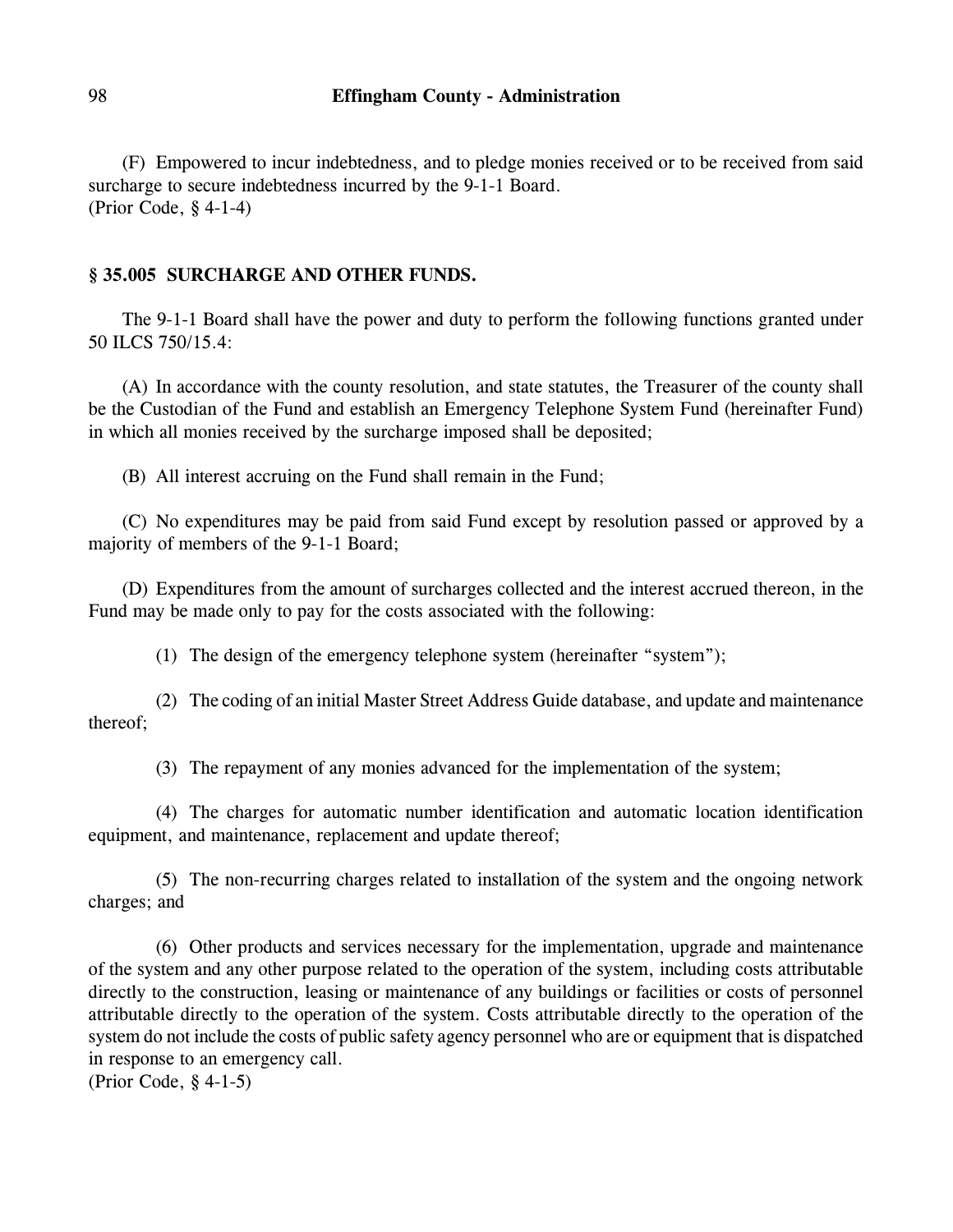#### **§ 35.006 MEETINGS.**

The 9-1-1 Board shall prescribe the time and place of the regularly scheduled Board meetings and the manner of which special Board meetings may be called. It shall sit with open doors and shall keep a journal of its own proceedings which shall be made available for public inspection. (Prior Code, § 4-1-6)

## **§ 35.007 REMOVAL OF A MEMBER OF THE BOARD.**

A member of the 9-1-1 Board may be removed by the County Board Chairperson, with the advice and consent of the County Board, for neglect of duty, for not attending a board meeting on at least two occasions in any one calendar year without an excused absence, for misconduct and misfeasance in office after being given a written statement of the charges and an opportunity to be heard thereon. (Prior Code, § 4-1-7)

### **§ 35.008 CONFIDENTIALITY.**

Any information or data contained in documents furnished by telecommunication carriers to the 9-1-1 Board shall be held completely confidential by the member of the 9-1-1 Board, its agents or employees.

(Prior Code, § 4-1-8)

#### **§ 35.009 ANNUAL BUDGET AND REPORT.**

The 9-1-1 Board shall annually prepare and submit to the Chairperson of the County Board and the full County Board the following reports:

(A) An annual budget, as part of the County Board appropriation, showing the estimated receipts and intended disbursements for the fiscal year immediately following the date the budget is submitted, which date must be at least 30 days prior to the fiscal year;

(B) An annual report detailing the income received and disbursements made during the fiscal year just preceding the date the annual report is submitted, which date must be within 30 days of the close of the fiscal year;

(C) The annual report must be published within 30 days from the date of submission;

(D) Both the annual report and the annual budget shall be made available for public inspection; and

(E) All revenues and expenditures of the 9-1-1 Board shall be made a part of the county's financial system.

(Prior Code, § 4-1-9)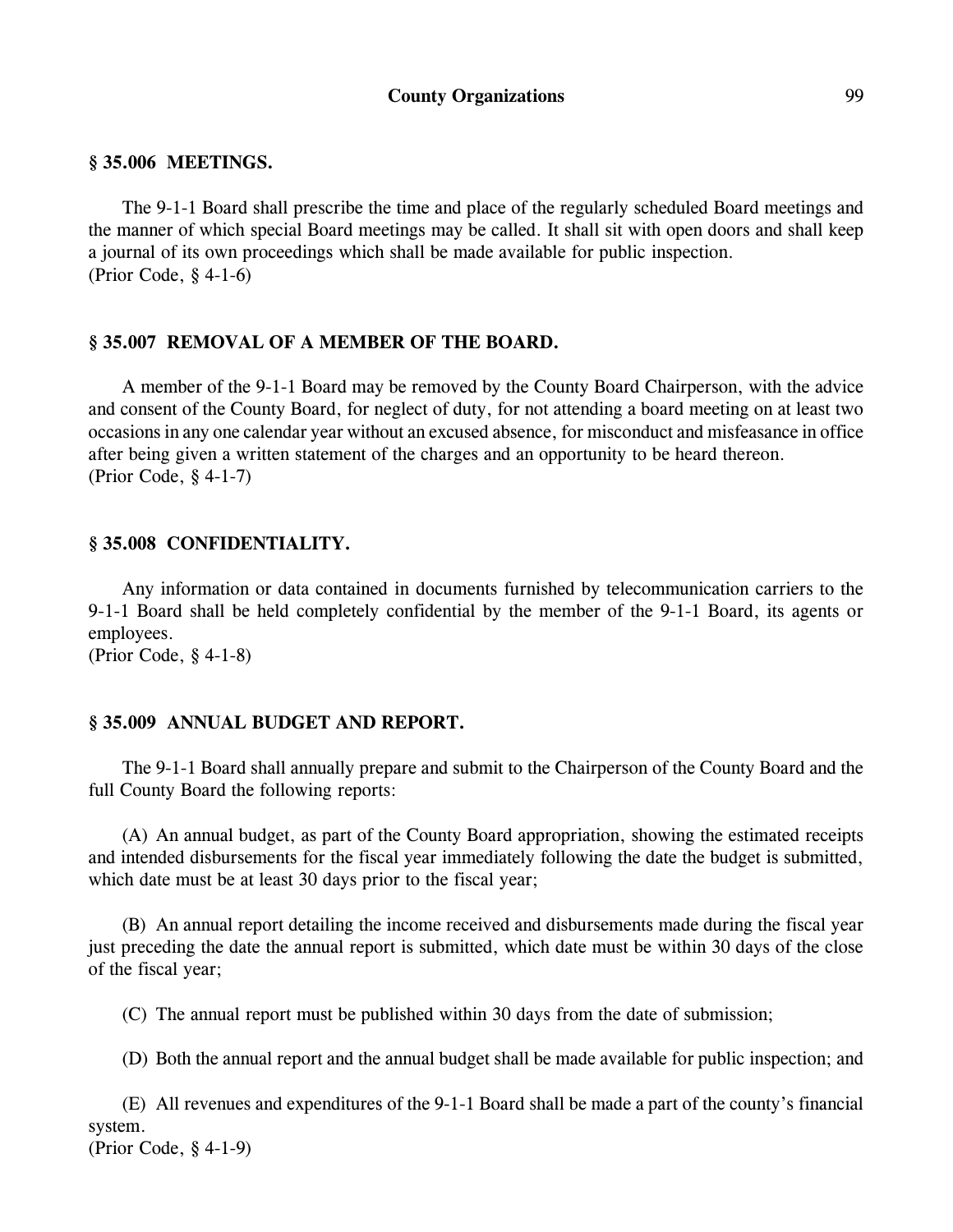### **§ 35.010 VACANCY ON BOARD.**

In the event that a 9-1-1 Board member ceases to be, for any reason, an County Board member, a member of a local emergency organization or a duly elected county official, said member's term of appointment to the 9-1-1 Board shall cease immediately, and the vacant seat shall be filled by appointment by the County Board.

(50 ILCS 750/15.3) (Prior Code, § 4-1-10)

### *MENTAL HEALTH BOARD*

#### **§ 35.025 ESTABLISHED.**

There is hereby established by the County Board, a Community Mental Health Funding Board in accordance with 405 ILCS 20 et seq. and shall be hereinafter referred to as the 708 Board. (Prior Code, § 4-2-1)

### **§ 35.026 COMPOSITION.**

(A) The membership of this Board shall consist of seven members appointed by the Chairperson of the County Board, subject to the approval of the County Board.

(B) Ordinarily, there shall be one Board member from each of the following groups: County Board of Commissioners, County Council for the Handicapped, Medical Society and the Public Health Department. When appointments to the Board are made, every effort should be made to make the Board representative of the county looking to all criteria such as geography and occupation. (405 ILCS 20/3a) (Prior Code, § 4-2-2)

#### **§ 35.027 TERM OF OFFICE.**

The members shall serve for a period of four years. Appointments shall be effective June 1 of each year. (405 ILCS 20/3b) (Prior Code, § 4-2-3)

### **§ 35.028 ABSENTEEISM.**

Any member of the 708 Board deemed guilty of absenteeism, neglect of duty, misconduct or malfeasance in office, by a vote of the majority of the 708 Board and after being given a written statement of charges and an opportunity to be heard thereon within 30 days of notification, may be removed by the appointing officer. The Chairperson of the 708 Board, upon the recommendation of the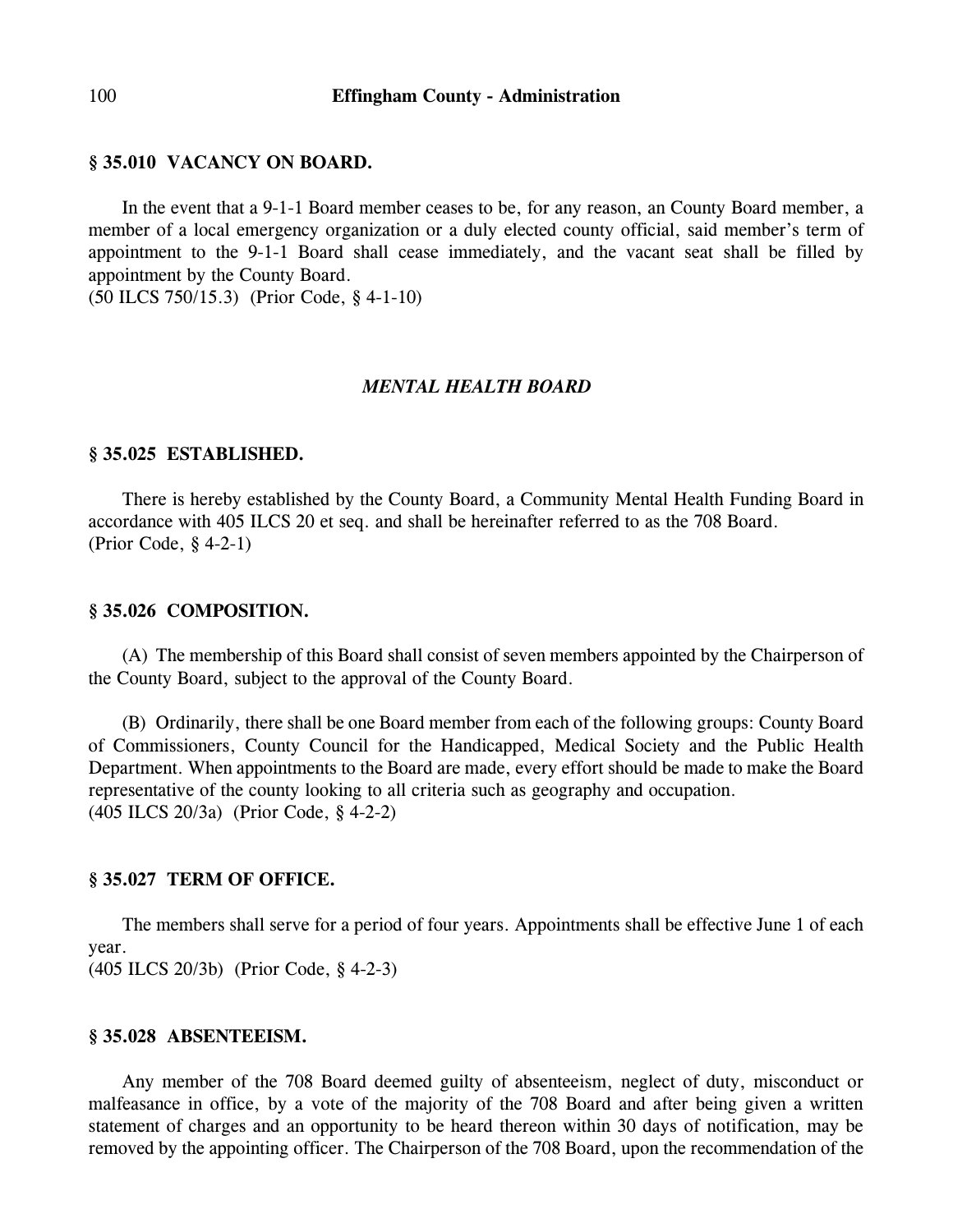### **County Organizations** 101

Board, may then recommend that the Chairperson of the County Board appoint a new member to serve the unexpired term of the recalled member. Absenteeism in this instance shall consist of non-attendance at three consecutive Board meetings without legitimate excuse (illness, vacation, out of community). (405 ILCS 20/3c) (Prior Code, § 4-2-4)

#### **§ 35.029 EXPENSES.**

The expenses incurred by the 708 Board in the performance of duties imposed upon it or its members may be a charge on the governmental unit and shall be paid out of the "708 Community Mental Health Fund". No member shall receive payment, except expenses for service on the Board. (405 ILCS 20/3d) (Prior Code, § 4-2-5)

#### **§ 35.030 OFFICERS ELECTED.**

(A) The officers of the 708 Board shall be a Chairperson, Vice Chairperson, Secretary and Treasurer elected by the membership of the Board.

(B) Officers shall be elected for a full term of one year, and shall be elected at the June meeting. (Prior Code, § 4-2-6)

#### **§ 35.031 DUTIES OF OFFICERS.**

(A) *Chairperson.* The Chairperson shall preside at all meetings of the Board. The Chairperson shall be an ex officio member of all committees and cosigns checks with Treasurer.

(B) *Vice Chairperson.* The Vice-Chairperson shall in the absence or incapacity of the Chairperson exercise the powers and perform the duties of the Chairperson.

(C) *Secretary.* The Secretary or a designated representative shall record the minutes of all meetings of the 708 Board and shall forward to each member of the Board a copy of the minutes of the meeting, together with a notification of the next meeting. The Secretary shall put a notice on the bulletin board in the courthouse to notify the public of Board meetings. No release shall be given in the name of the Board to news media without prior approval of the Chairperson. The Secretary will keep a compilation of all official minutes of the Board and Board committees which will be considered a public record.

(D) *Treasurer.* The Treasurer shall oversee the finances of the 708 Board. The Treasurer will be an ex officio member of all financial committees. The Treasurer will keep books, make financial reports at Board meetings, draw up the Board proposed "Statement of Community Mental Health Fund Tax Levy" and "Appropriation Resolution", and cosign checks with the Chairperson. The Treasurer will see to it that there is an annual budget submitted at least 30 days prior to the start of the fiscal year and see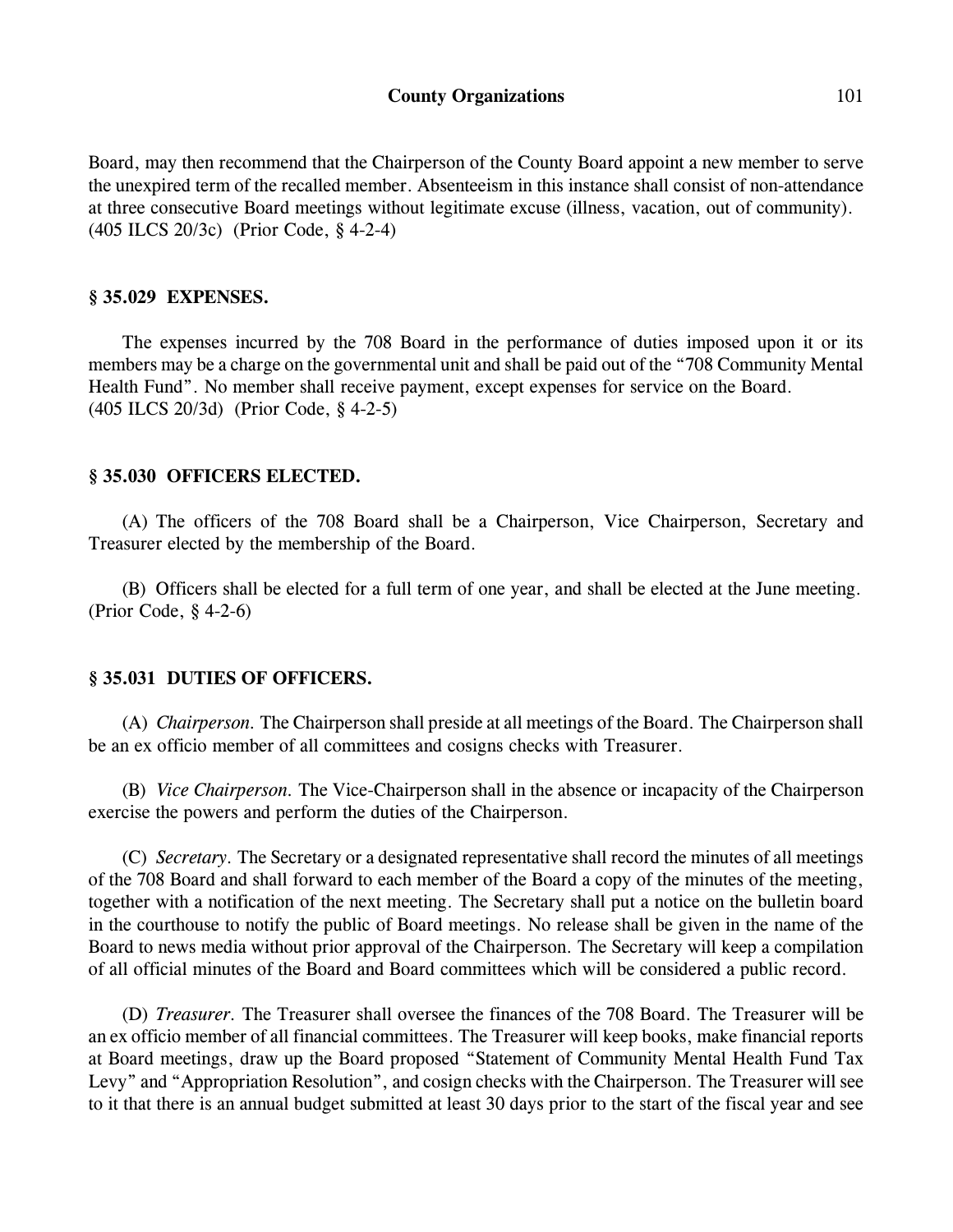to it that the annual budget is published in the county by newspaper prior to the annual meeting. The Treasurer will make available within 60 days after the end of the fiscal year for free distribution an annual report showing the condition of the trust, such as income and expense reports. The Treasurer will develop a plan of investment of unexpended funds so that there will be maximum accrual of interest and so that all banks and financial institutions in the county will have equal access to having these funds invested in their institution. The Treasurer will see to it that the County Treasurer makes available to the 708 Board any and all funds collected by the Assessor as soon as they are collected. (Prior Code, § 4-2-7)

### **§ 35.032 MEETINGS.**

(A) *Regular meetings.* The 708 Board shall hold regular meetings at a time and place to be determined by the Chairperson of the Board. Meetings must be held at least quarterly. The annual meeting of the Board shall be held in July of each year. All official meetings of the Board shall be open to the public. Members shall not act in the name of the Board without the approval of the Board through the Chairperson.

(B) *Special meetings.* Special meetings may be called upon written request signed by two members and filed with the Secretary.

(C) *Quorum.* A quorum shall consist of four voting members. The Chairperson shall be a voting member.

(D) *Passage or approval.* Any proposition, in order to be approved, must receive a majority vote of those present.

(E) *Robert's Rules of Order.* The meetings of the Board shall be conducted according to Robert's Rules of Order. (Prior Code, § 4-2-8)

#### **§ 35.033 FISCAL YEAR.**

The fiscal year shall be considered to be from July 1 to June 30 of the following year. (Prior Code, § 4-2-9)

### **§ 35.034 POWERS AND DUTIES.**

(A) The Board in consultation with and being advised by the Department of Mental Health, shall have the power to construct, repair, operate, maintain and regulate community mental health facilities to provide mental health services, including services for the mentally retarded, for residents of the county and/or to contract therefor with any private or public entity which provided such facilities and services.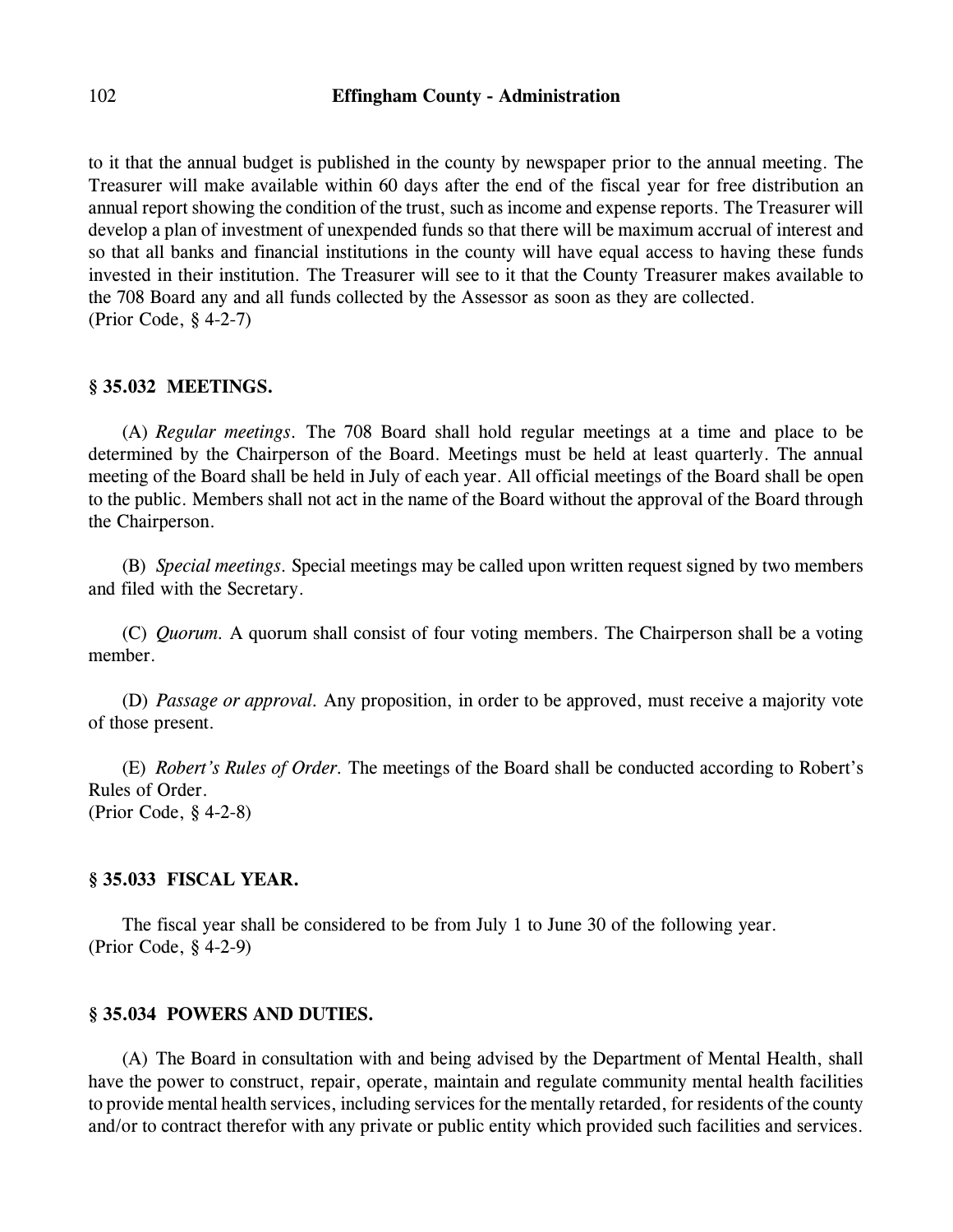(B) The Board shall have the power to:

(1) Review and evaluate community mental health services and facilities;

(2) Provide Comprehensive Mental Health planning which would ordinarily develop 12 month or five-year plans;

(3) Review and make recommendations on all grant applications to State Department of Mental Health and Developmental Disabilities;

(4) Enter into contracts for rendition or operation of services and facilities;

(5) Make rules and regulations concerning the rendition and/or operations of services and facilities funded by the 708 Board;

(6) Employ such personnel as may be necessary to carry out the purposes and to prescribe the duties of such personnel;

(7) To educate the public on mental health;

(8) To perform such other acts as may be necessary or proper to carry out the purposes of the Board consistent with the regulations of the Community Health Center Expansion Act, being 410 ILCS 66; and

(9) Own, sell, rent, lease or purchase real property for purposes consistent with this Act. (Prior Code, § 4-2-10)

## **§ 35.035 COMMITTEES.**

The Chairperson of the 708 Board may create and dissolve committees as required and prescribe their powers and responsibilities. The Chairperson shall appoint committee members provided, however, that no appointment goes into effect if the 708 Board by majority vote opposes the appointment. Non-Board members may serve on any and all Board committees. Ordinarily Board committees will be appointed to time-limited tasks and will disband when the task is complete. (Prior Code, § 4-2-11)

### **§ 35.036 AMENDMENTS.**

These by-laws may be amended at any regular meeting by a two-thirds vote, provided at least four members of the Board approve the recommended changes, proposed changes shall have been read at least at one prior meeting. (Prior Code, § 4-2-12)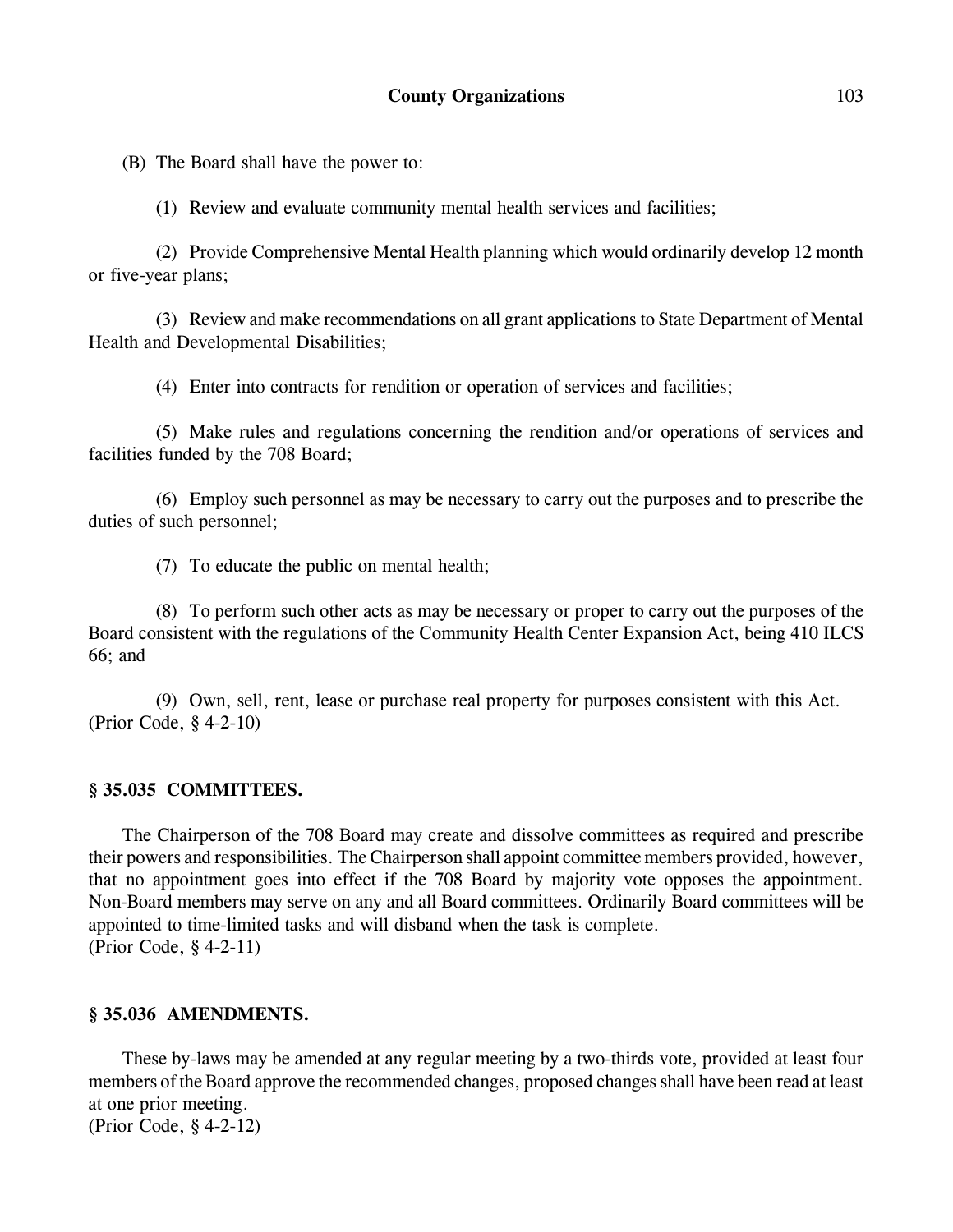### **§ 35.037 ANNUAL BUDGET AND REPORT.**

The Board shall annually prepare and submit to the appointing officer and governing board:

(A) An annual budget showing the estimated receipts and intended disbursements pursuant to this subchapter, for the fiscal year immediately following the date the budget is submitted, which date must be at least 30 days prior to the fiscal year; and

(B) An annual report detailing the income received and disbursements made pursuant to this subchapter during the fiscal year, just preceding the date the annual report is submitted, which date must be within 60 days of the close of the fiscal year. (405 ILCS 20/3f) (Prior Code, § 4-2-13)

## **§ 35.038 TAX LEVY; COMMUNITY MENTAL HEALTH FUND.**

In order to supply the necessary funds or to supplement existing funds for such community mental health facilities and services, including facilities and services for the mentally retarded, the County Board may levy an annual tax of not to exceed 15% upon all taxable property in the county. Such tax, when collected, shall be paid into a special fund to be designated as the "Community Mental Health Fund". The funds shall be used only for purposes specified in this Article and pursuant to the provisions of the Community Mental Health Act.

(405 ILCS 20) (Prior Code, § 4-2-14)

## *PUBLIC HEALTH BOARD*

#### **§ 35.050 BOARD ESTABLISHED.**

There is hereby established a Public Health Board for the county in accordance with state statute and shall be known as the County Public Health Board, hereinafter referred to as the Board. (Prior Code, § 4-3-1)

#### **§ 35.051 SERVICE AREA.**

Public health services shall be provided for all areas in the county. (Prior Code, § 4-3-2)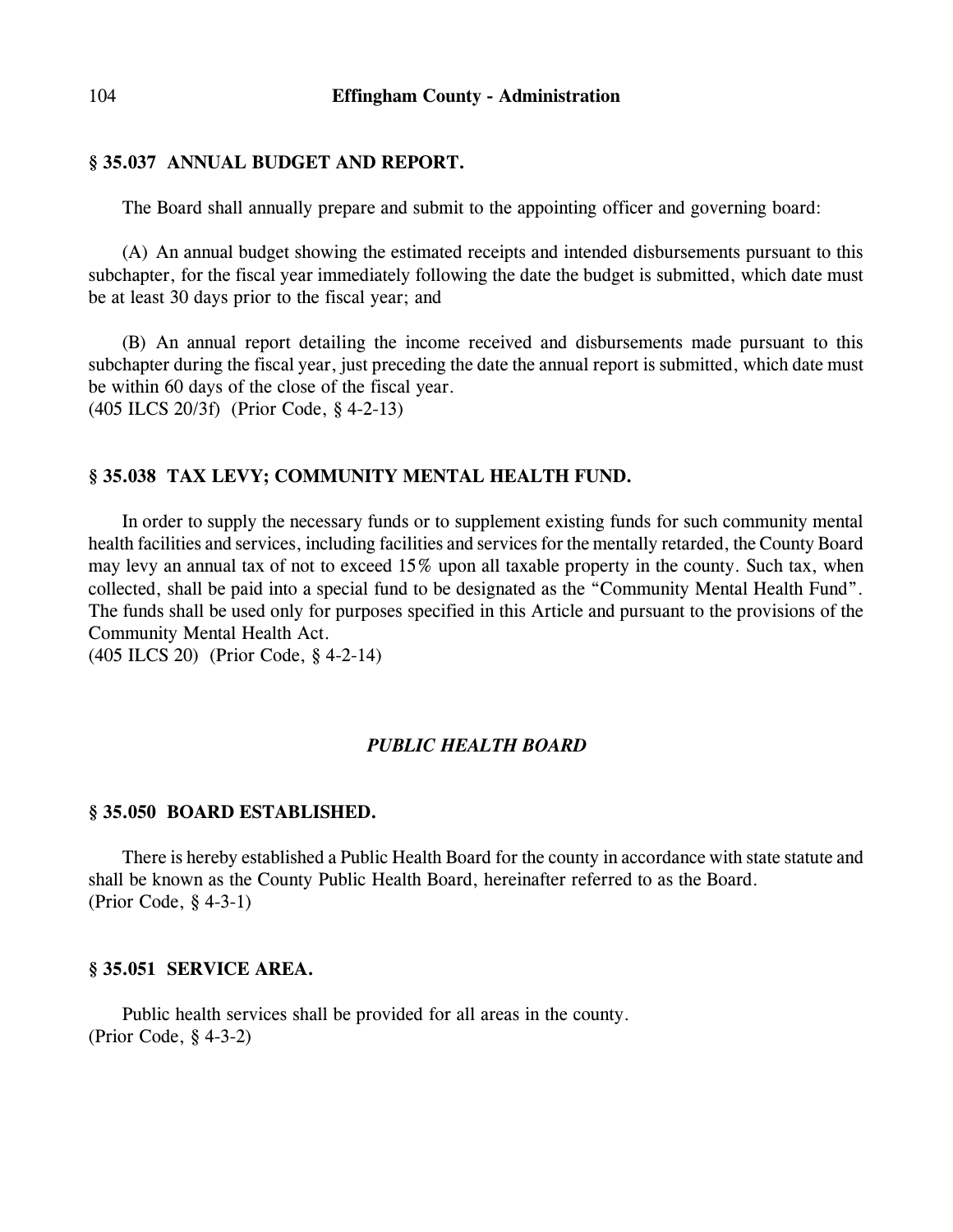## **§ 35.052 BOARD MEMBERSHIP; TERM.**

The Chairperson of the County Board shall, with the advice and consent of the County Board, appoint a Board of Health consisting of nine members as follows: two physicians, one dentist, one nurse, three at large and one County Board member. The term of office of each member of the Board shall be for six years. The term of office of original appointees shall begin on July 1 following their appointment, and the term of all members shall continue until their successors are appointed. Vacancies shall be filled for the unexpired time in a similar manner as original appointments. (55 ILCS 5/5-25012) (Prior Code, § 4-3-3)

## **§ 35.053 POWERS AND DUTIES.**

(A) The Board in consultation with and being advised by the Department of Public Health, shall have the power to construct, repair, operate, maintain and regulate health facilities to provide health services for residents of the county and/or to contract therefore with any private or public entity which provided such facilities and services.

(B) The Board shall have the power to:

(1) Review and evaluate health services and facilities;

(2) Submit to the appointing officer and governing body a program of health services and facilities;

(3) Within amounts appropriated therefor, execute such program and maintain such services and facilities as may be authorized under such appropriations, including amounts appropriated under bond issues, if any;

(4) Enter into contracts for rendition or operation of services and facilities on a per-capita basis or otherwise;

(5) Arrange for the rendition of services and operation of facilities by other agencies of the governmental unit or county in which the governmental unit is located with the approval of the governing body;

(6) Make rules and regulations concerning the rendition or operation of services and facilities under its direction and supervision;

(7) Employ such personnel as may be necessary to carry out the purposes of an act relating to health facilities and services and prescribe the duties of such personnel; and

(8) To perform such other acts as may be necessary or proper to carry out the purposes of the acts consistent with the regulations of the Director of the Department of Public Health. (55 ILCS 5/5-25013) (Prior Code, § 4-3-4)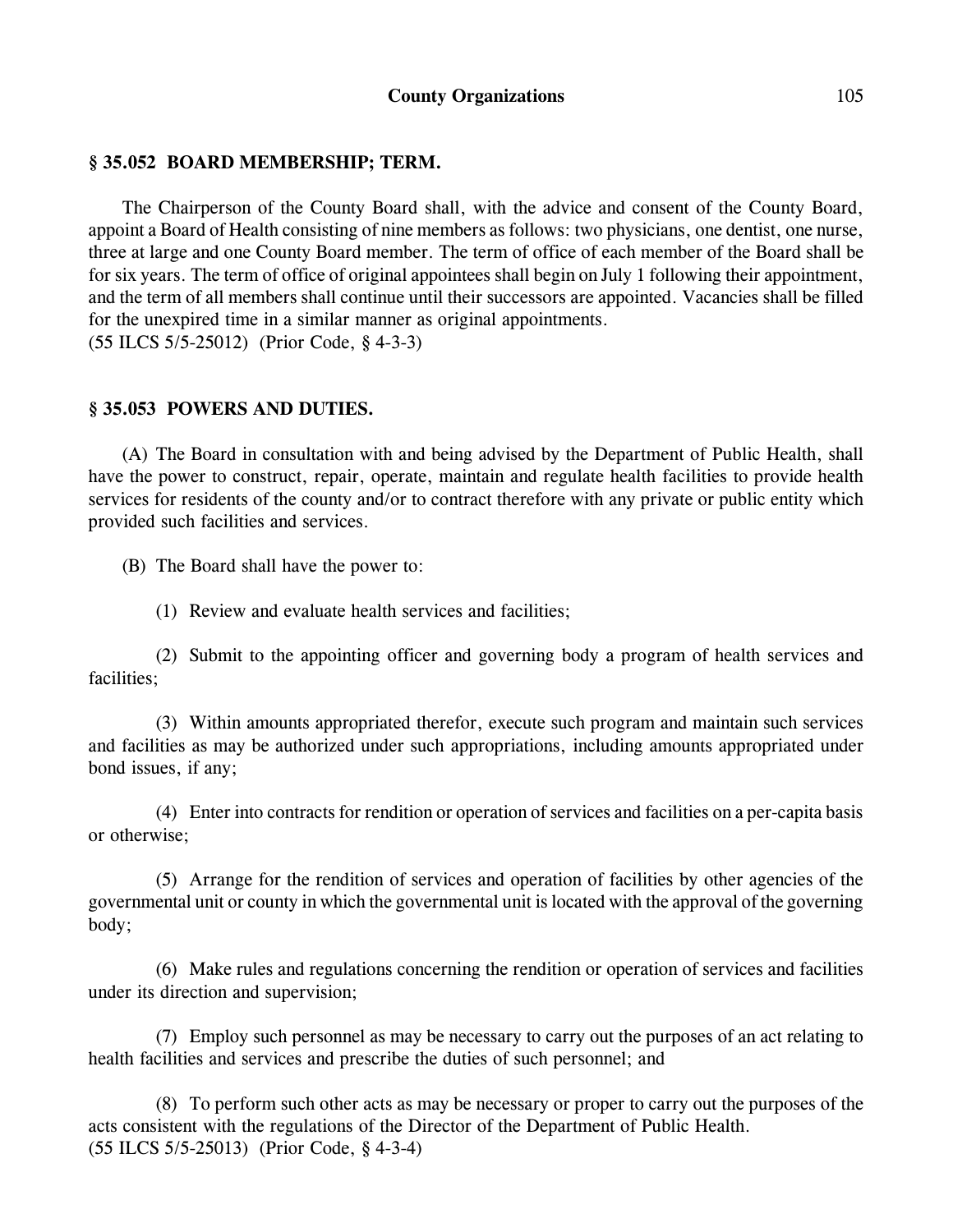## **§ 35.054 ANNUAL BUDGET AND REPORT.**

The Board shall annually prepare and submit to the appointing officer and governing board:

(A) An annual budget showing the estimated receipts and intended disbursements pursuant to this subchapter, for the fiscal year immediately following the date the budget is submitted, which date must be at least 30 days prior to the fiscal year;

(B) An annual report detailing the income received and disbursements made pursuant to this subchapter during the fiscal year, just preceding the date the annual report is submitted, which date must be within 30 days of the close of the fiscal year; and

(C) The annual report must be published within 30 days from the date it is submitted and approved and the budget and report shall be made available for public inspection. (Prior Code, § 4-3-5)

## **§ 35.055 TAX LEVY; COUNTY HEALTH FUND; USE OF FUNDS.**

(A) In order to supply the necessary funds or to supplement existing funds for such health facilities and services, the Board may request to levy an annual tax of not to exceed .075% upon all taxable property in the county with the consent and approval of the County Board. Such tax, when collected, shall be paid into a special fund in the County Treasury to be designated as the "Health Fund".

(B) Said funds shall be used only for the purposes specified in this subchapter and pursuant to the Public Health Act. (55 ILCS 5/5-25010) (Prior Code, § 4-3-6)

### **§ 35.056 MEETINGS.**

(A) The Board shall prescribe the time and places of the regular scheduled Board meetings and the manner in which special Board meetings may be called.

(B) It shall sit upon open doors and shall keep a journal of its own proceedings which shall be made available for public inspection. (Prior Code, § 4-3-7)

## **§ 35.057 EXPENSES OF BOARD MEMBERS; PAYMENT.**

The expenses incurred by the Board in the performance of duties imposed upon it or its members shall be paid out of the Health Fund. (Prior Code, § 4-3-8)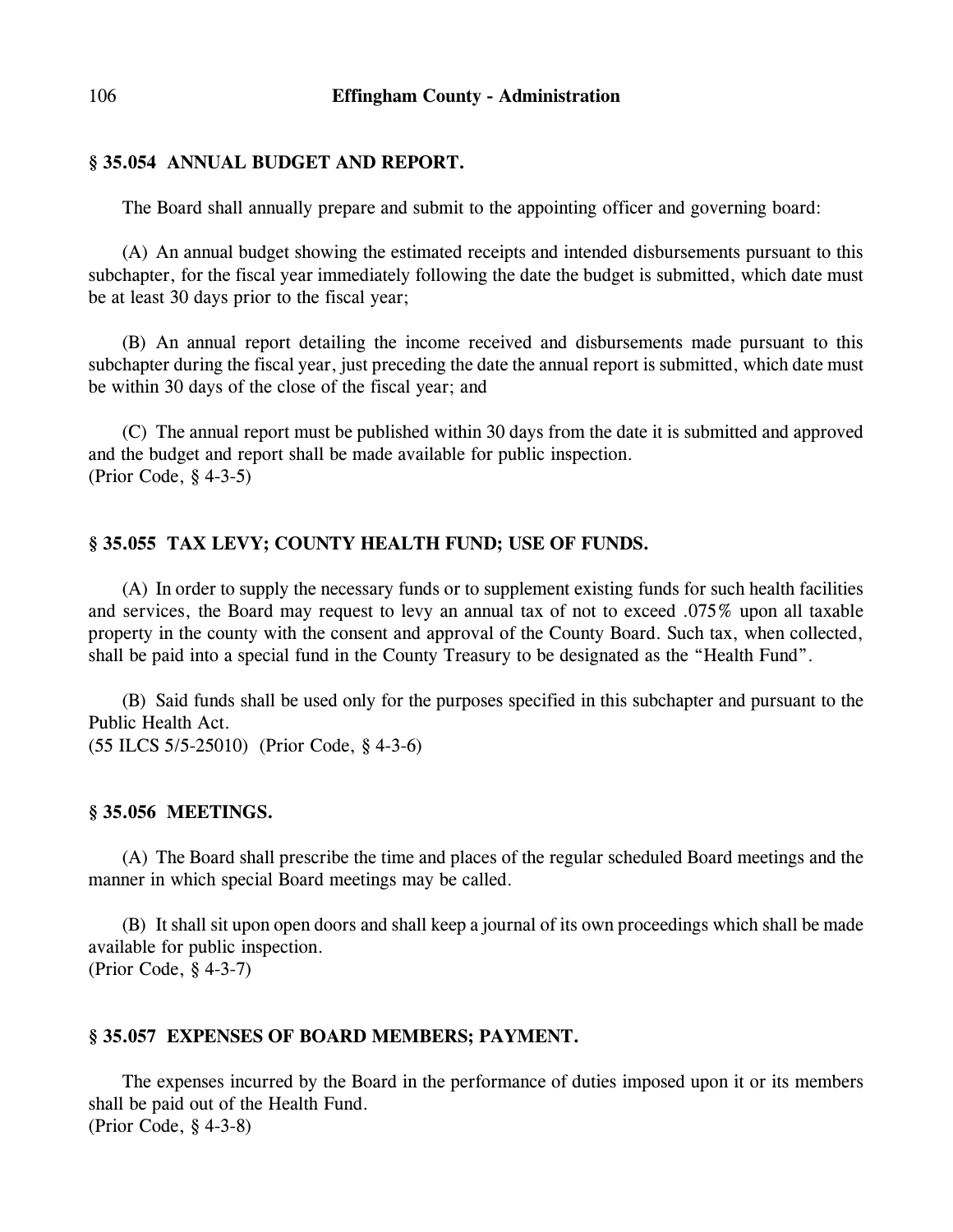### **County Organizations** 107

Any member of the Board may be removed by the appointing officer for neglect of duty, misconduct or malfeasance in officer after being given a written statement of the charges and an opportunity to be heard thereon.

(55 ILCS 5/5-25012) (Prior Code, § 4-3-9)

## **§ 35.059 COORDINATION.**

In order to provide the broadest possible health program within the county, the Board shall work with all outside groups providing such services to help coordinate all programs and increase the services available to county residents and prevent duplication of programs, except where necessary. (55 ILCS 5/5-25001) (Prior Code, § 4-3-10)

### *MENTAL DEFICIENT BOARD*

#### **§ 35.070 BOARD ESTABLISHED.**

There is hereby created a 377 Mental Deficient Board which shall hereafter be referred to as the "Board".

(50 ILCS 835/0.01) (Prior Code, § 4-4-1)

#### **§ 35.071 MEMBERSHIP; TERM.**

The County Board Chairperson shall appoint a board of five directors. Each director shall serve a three year term expiring on June 30 of each year. The terms shall be staggered with no more than two director's terms expiring in any one year. Vacancies shall be filled in like manner for the balance of the unexpired term. Each director shall serve until his or her successor is appointed. Directors shall serve without compensation but shall be reimbursed for expenses reasonably incurred in the performance of their duties.

(50 ILCS 835/3) (Prior Code, § 4-4-2)

#### **§ 35.072 MEETINGS AND RESPONSIBILITIES.**

(A) The directors shall meet in July, annually, and elect one of their number as president and one as secretary, and shall elect such other officers as they deem necessary. They shall adopt such rules for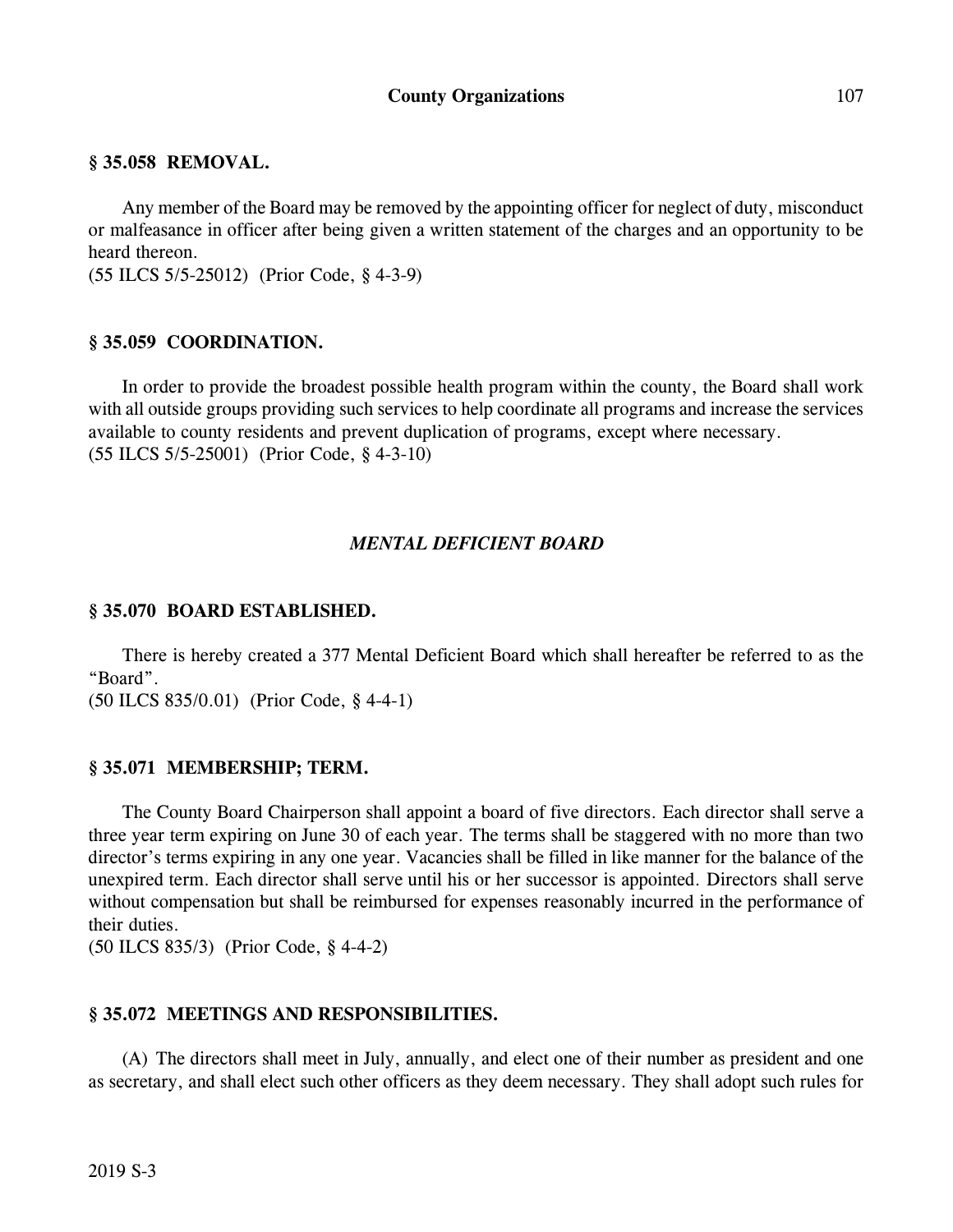the administration of this Act as may be proper and expedient. They shall report to the court, from time to time, a detailed statement of their administration.

(B) The Board shall have exclusive control of all money paid into the Fund for persons with a developmental disability and shall draw upon the County Treasurer for all or any part of that fund required by the Board in the performance of its duties and exercise of its powers under this Act.

(C) The Board may establish, maintain and equip facilities within the county, for the care and treatment of persons with a developmental disability together with such auxiliary facilities connected therewith as the Board finds necessary. For those purposes, the Board may acquire, to be held in its name, real and personal property within the county by gift, grant, legacy, purchase or lease and may occupy, purchase, lease or erect an appropriate building or buildings for the use of such facilities and all related facilities and activities.

(D) The Board may provide for the care and treatment of persons with a developmental disability who are not residents of the county and may establish and collect reasonable charges for such services. (50 ILCS 835/4) (Prior Code, § 4-4-3)

## **§ 35.073 PURCHASES.**

Purchases made pursuant to this Act shall be made in compliance with the Local Government Prompt Payment Act.

(50 ILCS 835/4.1) (Prior Code, § 4-4-4)

# **§ 35.074 DONATIONS ACCEPTED.**

The board of directors may accept any donation of property for the purpose specified and shall pay over to the County Treasurer any money so received, within 30 days of the receipt thereof. (50 ILCS 835/5) (Prior Code, § 4-4-5)

# **§ 35.075 MAINTENANCE CHARGE IMPOSED.**

The board of directors may impose a maintenance charge upon the estate of any person with a developmental disability receiving the benefits of the facilities or services prescribed in 50 ILCS 835/1 of the statutes. If the estate of such person is insufficient, the parent or parents of such person are liable for the payment of the amount due.

(50 ILCS 835/6) (Prior Code, § 4-4-6)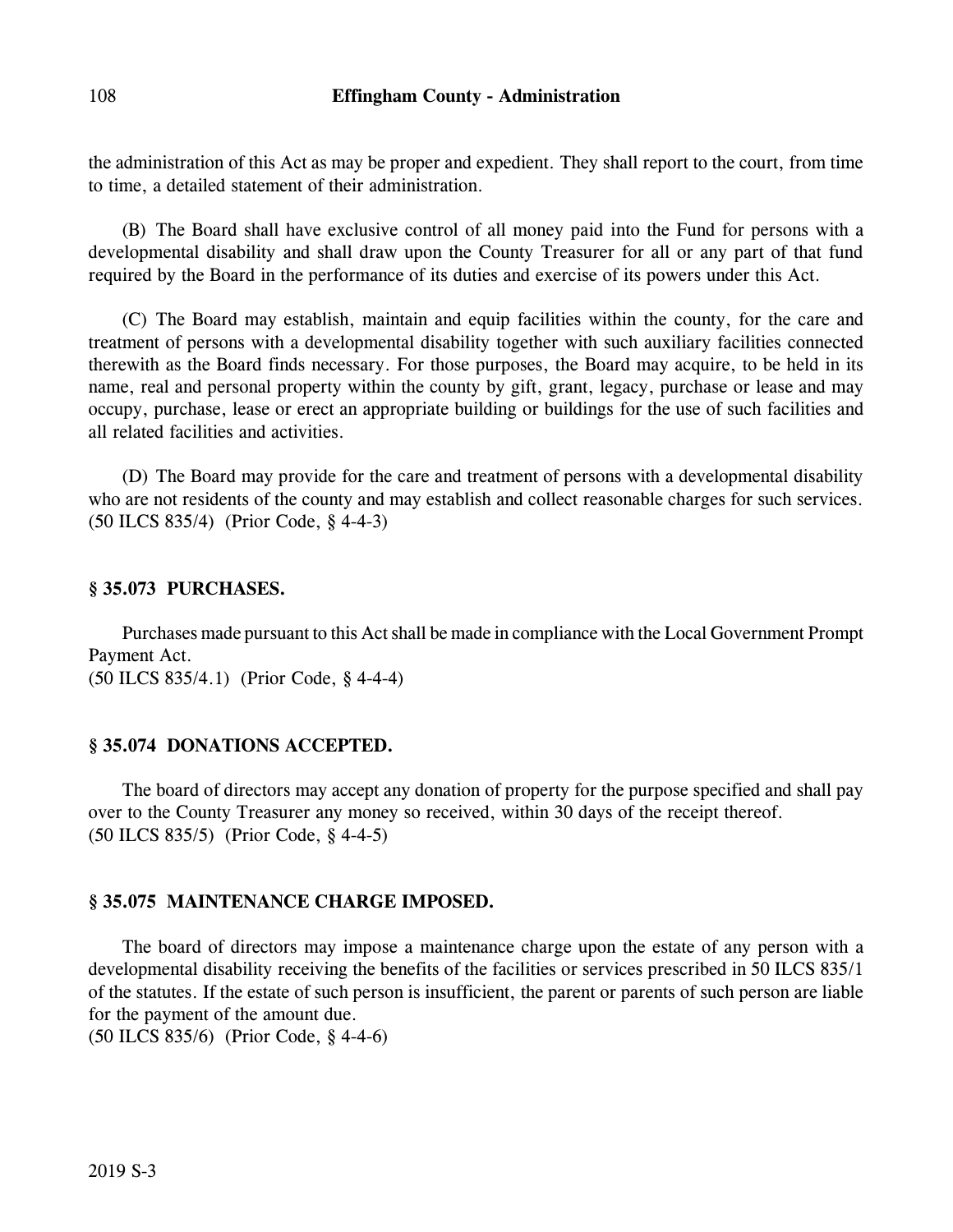### **County Organizations** 109

### **§ 35.076 CALCULATION OF RATE.**

The rate at which the sums to be so charged as provided in § 35.075 shall be calculated by the board of directors is the average per capita operating cost for all persons receiving the benefit of such facilities or services computed for each fiscal year; provided, that the Board may, in its discretion, set the rate at a lesser amount than such average per capita cost. Less amounts may be accepted by the Board when conditions warrant such action or when money is offered by persons not liable under § 35.075. Any money received pursuant to this section shall be paid into the County Fund for Persons with a Developmental Disability.

(50 ILCS 835/7) (Prior Code, § 4-4-7)

### **§ 35.077 FINANCIAL INQUIRIES OF CLIENT.**

The board of directors is authorized to investigate the financial condition of each person liable under § 35.075, and is further authorized to make determinations of the ability of each such person to pay the sums representing maintenance charges, and for such purposes to set a standard as a basis of judgment of ability to pay, which standard shall be recomputed periodically to reflect changes in the cost of living and other pertinent factors, and to make provisions for unusual and exceptional circumstances in the application of such standard. The Board may issue to any person liable therefor statements of amounts due as maintenance charges, requiring payment in such manner as may be arranged, in an amount not exceeding the average per capita operating cost as determined under § 35.076. (50 ILCS 835/8) (Prior Code, § 4-4-8)

### **§ 35.078 USE OF FACILITIES.**

The use of the facilities or services specified in 50 ILCS 835/1 of the statutes shall not be limited or conditioned in any manner by the financial status or ability to pay of any recipient or person responsible. Records pertaining to the payment of maintenance charges shall not be made available for inspection, but all such records shall be deemed confidential and used only when required for the purpose of § 35.077.

(50 ILCS 835/9) (Prior Code, § 4-4-9)

### **§ 35.079 APPEAL OF CHARGES.**

Any person who has been issued a statement of any sum due for maintenance charges for a person with a developmental disability may petition the board of directors for a modification thereof, and the Board shall provide for a hearing thereon. The Board may, after such hearing, grant such relief as seems proper.

(50 ILCS 835/10) (Prior Code, § 4-4-10)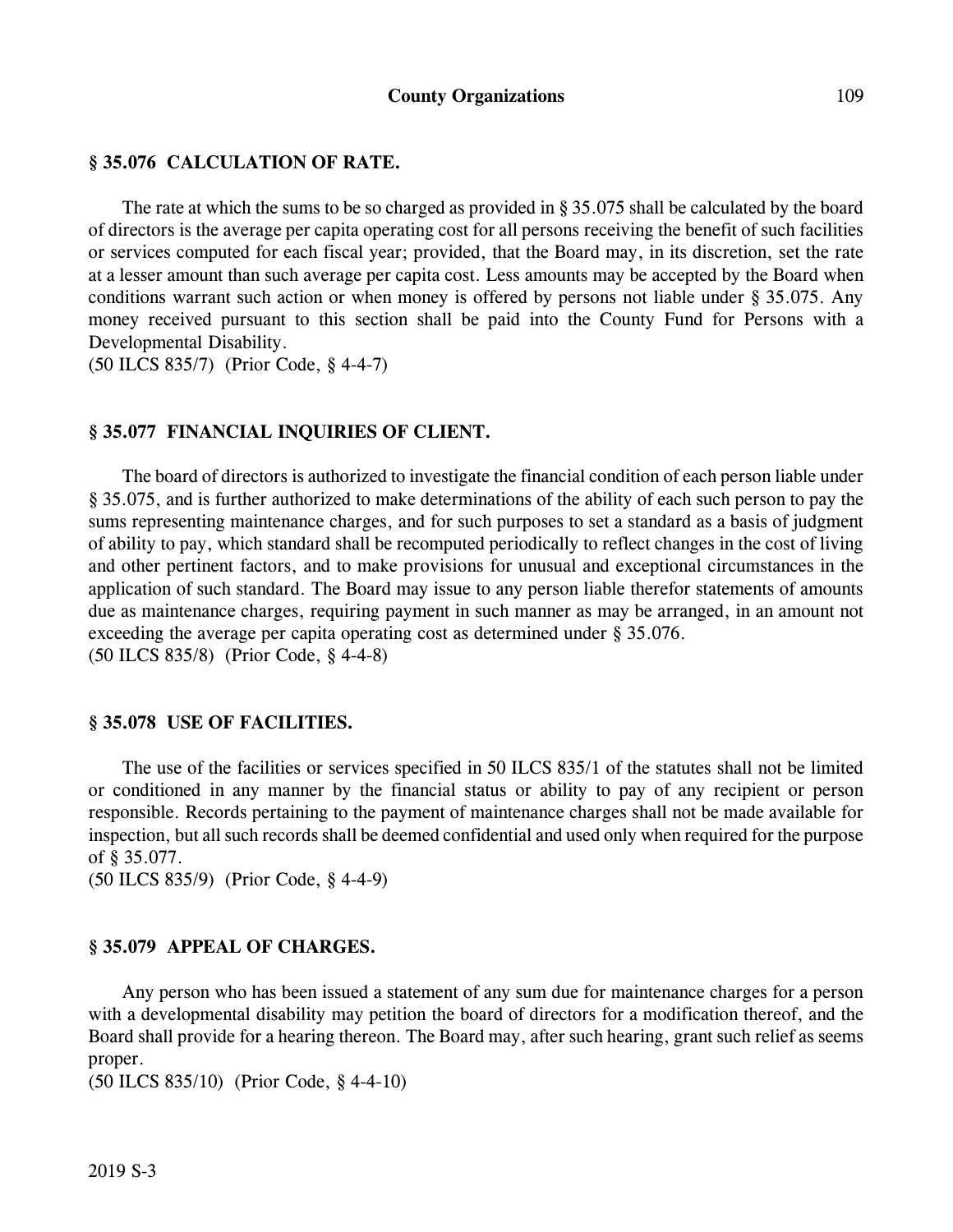# **§ 35.080 SUIT BY STATE'S ATTORNEY.**

(A) Upon request of the board of directors, the State's Attorney of the county in which a person who is liable for payment of maintenance charges resides shall file suit in the Circuit Court to collect the amount due. The court may order the payment of sums due for maintenance for such period or periods as the circumstances require. Such order may be entered against any or all such defendants and may be based upon the proportionate ability of each defendant to contribute to the payment of sums due. Orders for the payment of money may be enforced by attachment as for contempt against the persons of the defendants, and in addition as other judgments at law, and costs may be adjudged against the defendants and apportioned among them, but if the complaint is dismissed the costs shall be borne by the county.

(B) The provisions of the Civil Practice Law, and all amendments thereto, shall apply to and govern all actions instituted under the provisions of this Act. (50 ILCS 835/11) (Prior Code, § 4-4-11)

## **§ 35.081 ESTATE CLAIMS.**

Upon the death of a person who is liable for maintenance charges imposed by  $\S 35.075$  and who is possessed of property, the executor or administrator of his or her estate shall ascertain from the board of directors the extent of such charges. Such claim shall be allowed and paid as other lawful claims against the estate.

(50 ILCS 835/12) (Prior Code, § 4-4-12)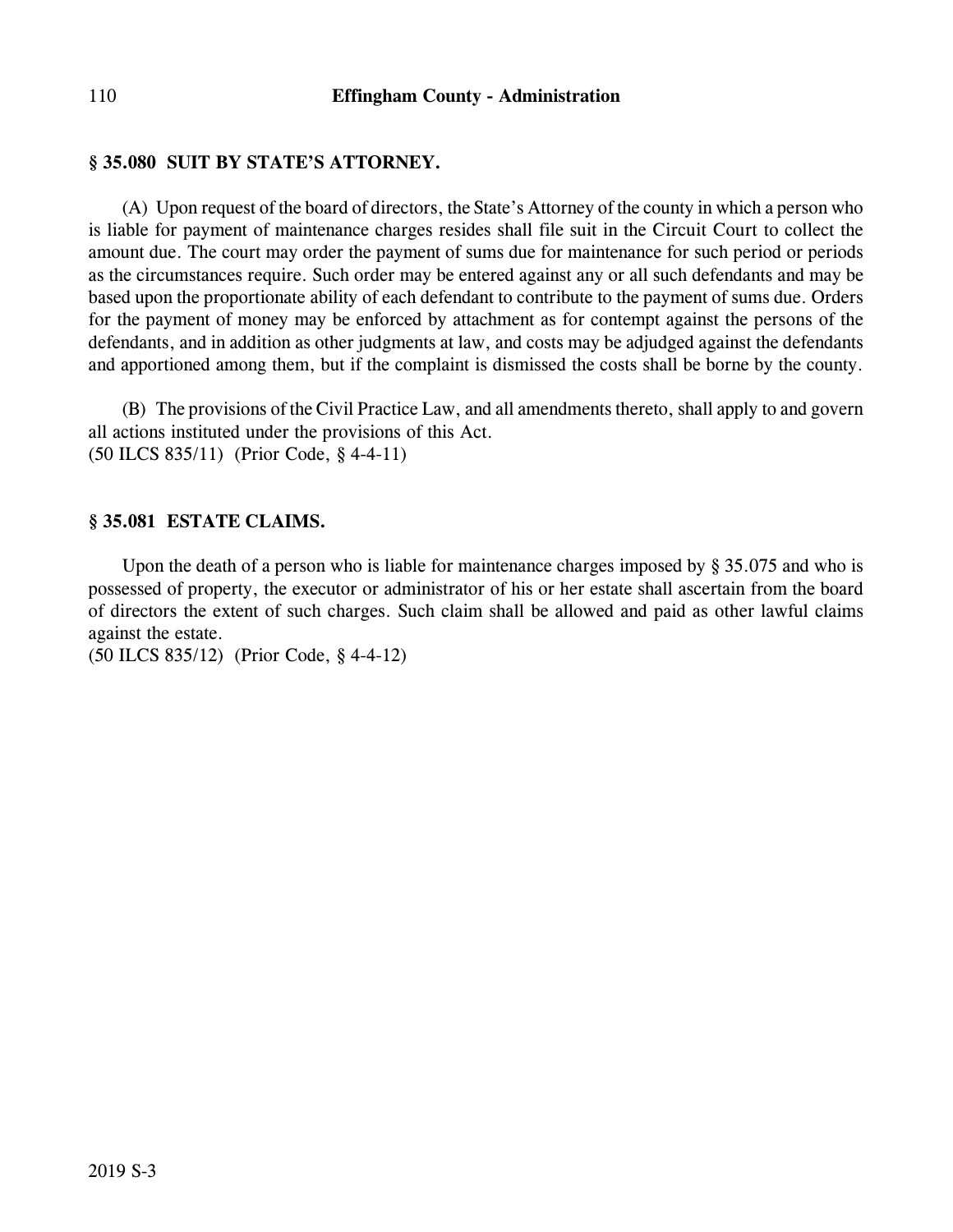## **CHAPTER 36: TAX AND FINANCE**

#### Section

### *Civil Fees*

- 36.001 Compliance with state law
- 36.002 Filing a complaint, petition or other pleading initiating a civil action
- 36.003 Filing an appearance in a civil action
- 36.004 Miscellaneous fees
- 36.005 Unpaid fees

#### *Criminal Assessments*

- 36.015 Compliance with state law
- 36.016 Schedule 1: General felony offenses
- 36.017 Schedule 2: Felony DUI offenses
- 36.018 Schedule 3: Felony drug offenses
- 36.019 Schedule 4: Felony sex offenses
- 36.020 Schedule 5: Generic misdemeanor offenses
- 36.021 Schedule 6: Misdemeanor DUI offenses
- 36.022 Schedule 7: Misdemeanor drug offenses
- 36.023 Schedule 8: Misdemeanor sex offenses
- 36.024 Schedule 9: Major traffic offenses
- 36.025 Schedule 10: Minor traffic offenses
- 36.026 Schedule 10.5: Truck weight and load offenses
- 36.027 Schedule 11: Conservation offenses
- 36.028 Schedule 12: Dispositions under Supreme Court Rule 529 (traffic offenses that do not require a court appearance)
- 36.029 Schedule 13: Petty offense, business offense, non-traffic ordinance offense
- 36.030 Unpaid assessments

### *Miscellaneous Fees*

- 36.040 Vehicle violations
- 36.041 Court service fee
- 36.042 GIS recording fee
- 36.043 Drug testing; electronic monitoring
- 36.044 County Clerk; vital records; fees and fund
- 36.045 Delinquent tax parcel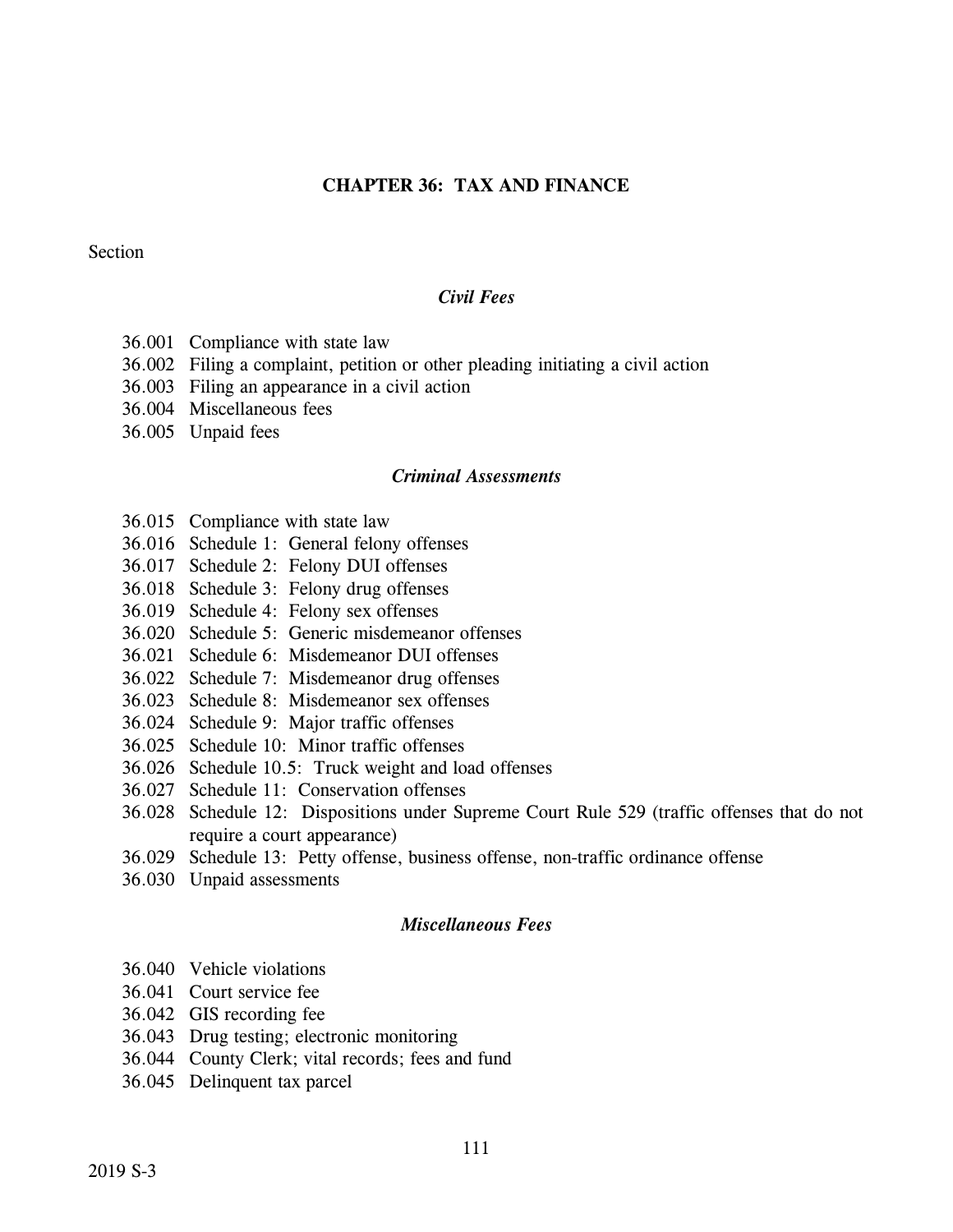- 36.046 Property sales fees
- 36.047 Coroner
- 36.048 Public data requests
- 36.049 Sheriff
- 36.050 Law library fees
- 36.051 Recorder of Deeds' office fees
- 36.052 Recording a document; nonconforming
- 36.053 Fee established; document storage system
- 36.054 Computer Equipment Fund established
- 36.055 Geographic information system fee
- 36.056 Jail medical

### *Taxpayers' Rights Code*

- 36.070 Title
- 36.071 Scope
- 36.072 Definitions
- 36.073 Notices
- 36.074 Late payment
- 36.075 Payment
- 36.076 Certain credits and refunds
- 36.077 Audit procedure
- 36.078 Appeal
- 36.079 Hearing
- 36.080 Interest and penalties
- 36.081 Abatement
- 36.082 Installment contracts
- 36.083 Statute of limitations
- 36.084 Voluntary disclosure
- 36.085 Publication of tax ordinances
- 36.086 Internal review procedure
- 36.087 Application

## *Sales Tax*

- 36.100 Use tax
- 36.101 Service occupation tax
- 36.102 Retail occupation tax
- 36.103 Public safety tax
- 36.104 Occupation tax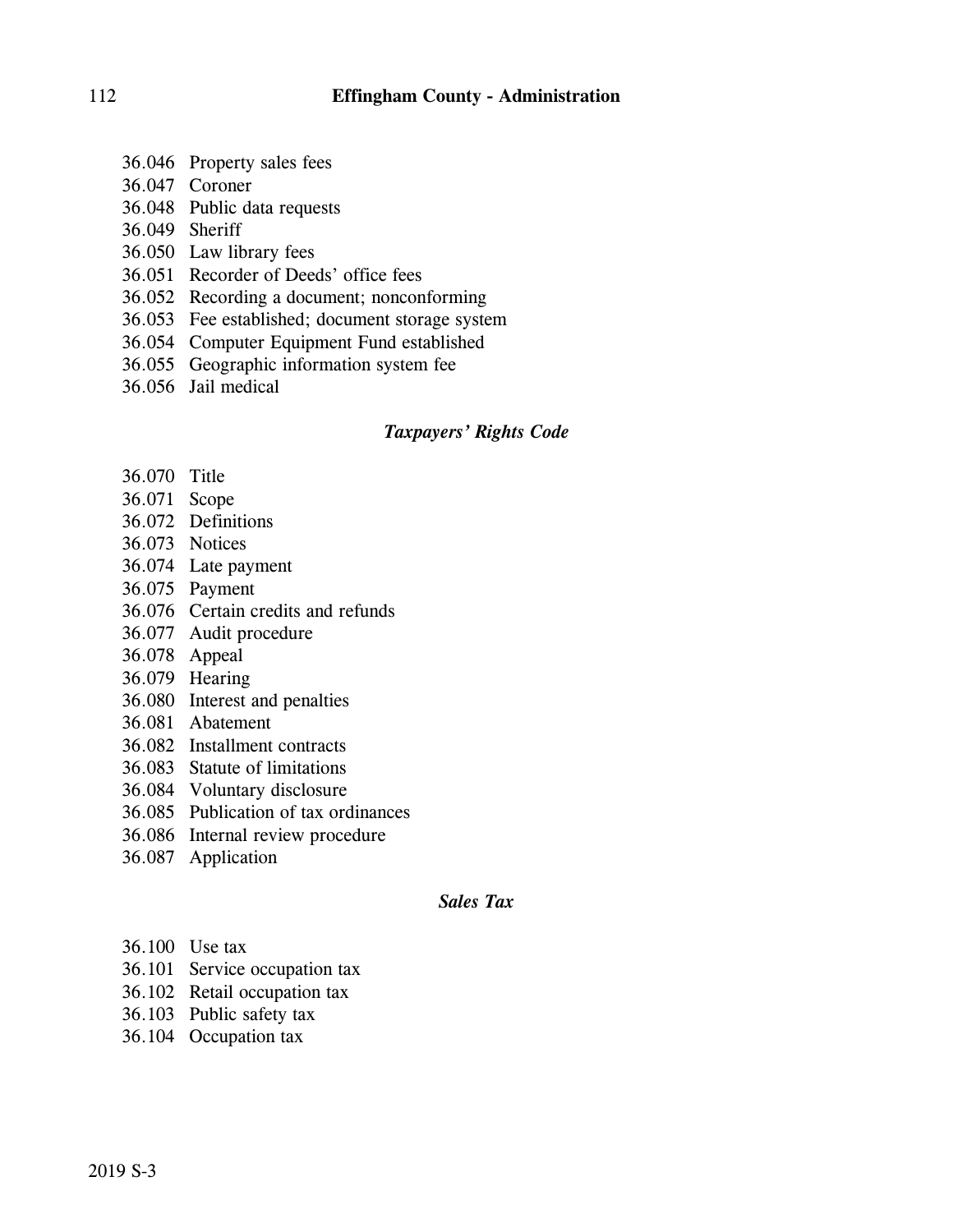## *Recorder of Deeds*

- 36.115 Definitions
- 36.116 Tax imposed
- 36.117 Exempt deeds and trust documents
- 36.118 Proceeds to County Treasurer
- 36.119 Tax additional to others
- 36.120 Prior documents

## *9-1-1 Emergency Telephone Tax*

- 36.135 Imposition of fee
- 36.136 Fee established
- 36.137 Accounting charge
- 36.138 Definitions
- 36.139 Imposition of surcharge
- 36.140 Surcharge due
- 36.141 Establishment of Fund
- 36.142 Reports to county
- 36.143 Amount paid but not due

## *Manufactured Home Tax*

- 36.155 Definitions
- 36.156 Tax established
- 36.157 Registration form; contents
- 36.158 Delivery of registrations to County Clerk
- 36.159 Computation of tax; due date; distribution to districts
- 36.160 Error in tax bill
- 36.161 Reduction of privilege tax; conditions
- 36.162 Unpaid taxes; lien on manufactured home
- 36.163 Interest on delinquent taxes; penalty for fraud
- 36.164 Invalidity of provisions
- 36.165 Manufactured home dealers; notification
- 36.166 Moving permits; penalty
- 36.167 Violation

## *Hotel/Motel Tax*

- 36.180 Definitions
- 36.181 Tax
- 36.182 Records to be kept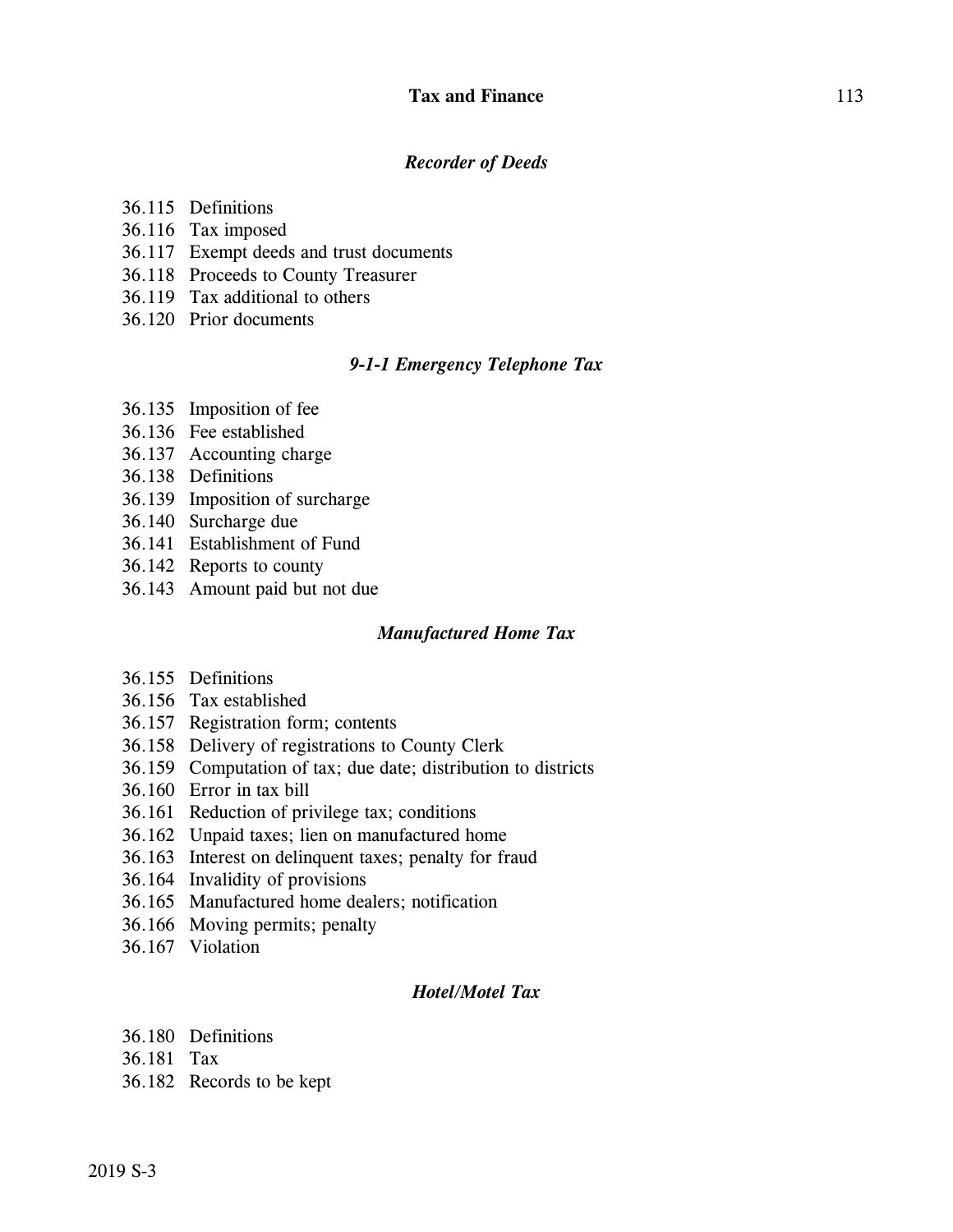36.183 Returns 36.184 Collection 36.185 Proceeds of taxes 36.186 Use of funds 36.187 Certificate of registration

# *CIVIL FEES*

## **§ 36.001 COMPLIANCE WITH STATE LAW.**

Fees in civil matters shall meet the requirements of, and shall be assessed and distributed as set forth herein in compliance with, Section 27.1b of the Clerks of Courts Act, 705 ILCS 105/27.1b. (Ord. 19-52, passed 5-20-2019)

# **§ 36.002 FILING A COMPLAINT, PETITION OR OTHER PLEADING INITIATING A CIVIL ACTION.**

The fees for filing a complaint, petition or other pleading initiating a civil action shall be as set forth in the following schedules in accordance with case categories established by the Illinois Supreme Court.

- (A) Schedule 1: \$306 to be divided as follows:
	- (1) \$45 to be retained by the Clerk of the Circuit Court and deposited as follows:
		- (a) Court Automation Fund: \$20;
		- (b) Court Document Storage Fund: \$20;
		- (c) Circuit Court Clerk Operation and Administrative Fund: \$5;
	- (2) \$11 to be remitted to the State Treasurer and deposited as follows:
		- (a) Access to Justice Fund: \$2;
		- (b) Supreme Court Special Purposes Fund: \$9;
	- (3) \$250 to be remitted to the County Treasurer and deposited as follows:
		- (a) Circuit Clerk Fund: \$145;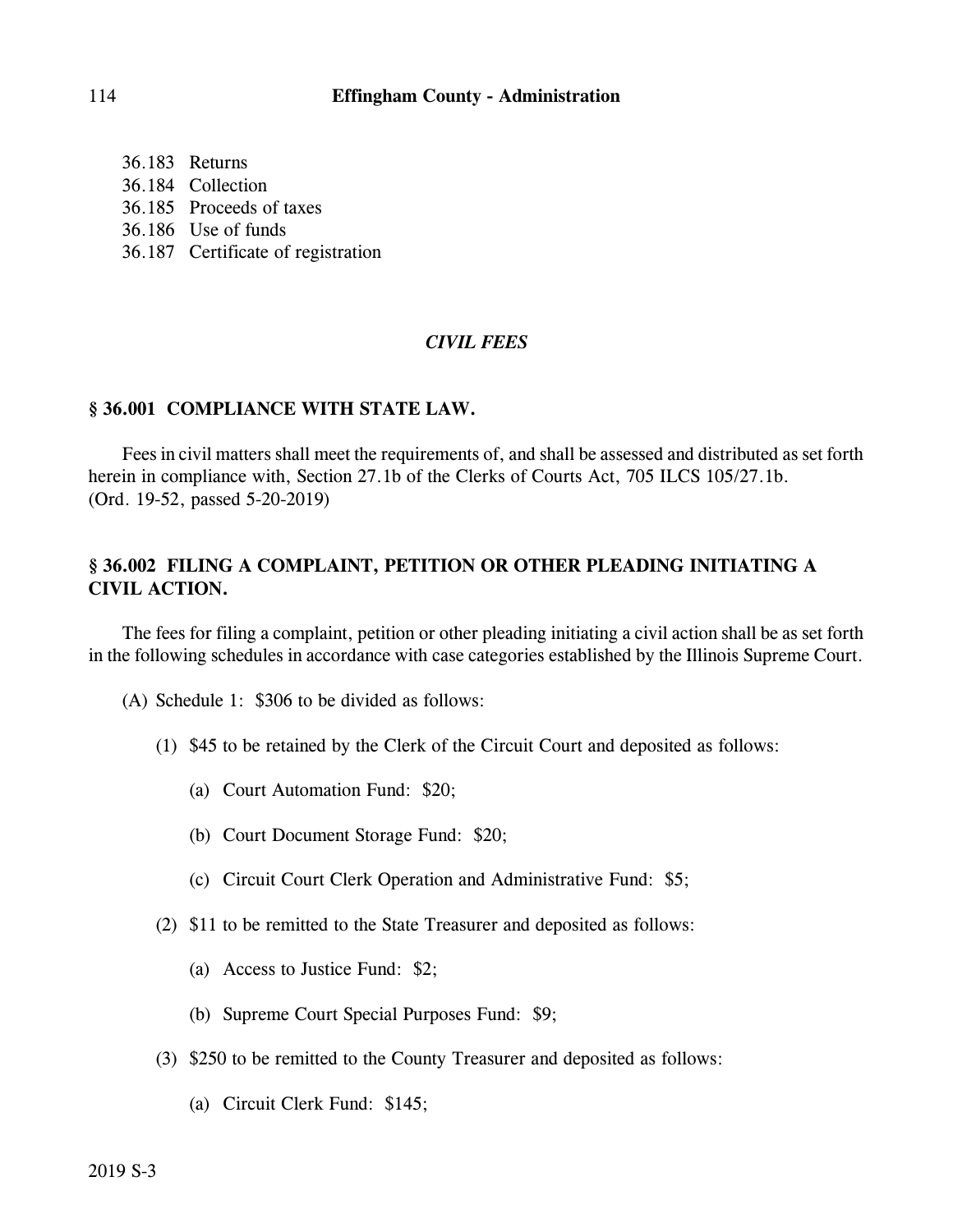- (b) Court system: \$40;
- (c) Court security: \$50;
- (d) C.A.S.A.: \$15.
- (B) Schedule 2: \$256 to be divided as follows:
	- (1) \$45 to be retained by the Clerk of the Circuit Court and deposited as follows:
		- (a) Court Automation Fund: \$20;
		- (b) Court Document Storage Fund: \$20;
		- (c) Circuit Court Clerk Operation and Administrative Fund: \$5;
	- (2) \$11 to be remitted to the State Treasurer and distributed as follows:
		- (a) Access to Justice Fund: \$2;
		- (b) Supreme Court Special Purposes Fund: \$9;
	- (3) \$200 to be remitted to the County Treasurer and distributed as follows:
		- (a) Circuit Clerk Fund: \$125;
		- (b) Court system: \$30;
		- (c) Court security: \$30;
		- (d) C.A.S.A.: \$15.
- (C) Schedule 3: \$89 to be divided as follows:
	- (1) \$22 to be retained by the Clerk of the Circuit Court and deposited as follows:
		- (a) Court Automation Fund: \$10;
		- (b) Court Document Storage Fund: \$10;
		- (c) Circuit Court Clerk Operation and Administrative Fund: \$2;
	- (2) \$11 to be remitted to the State Treasurer and distributed as follows: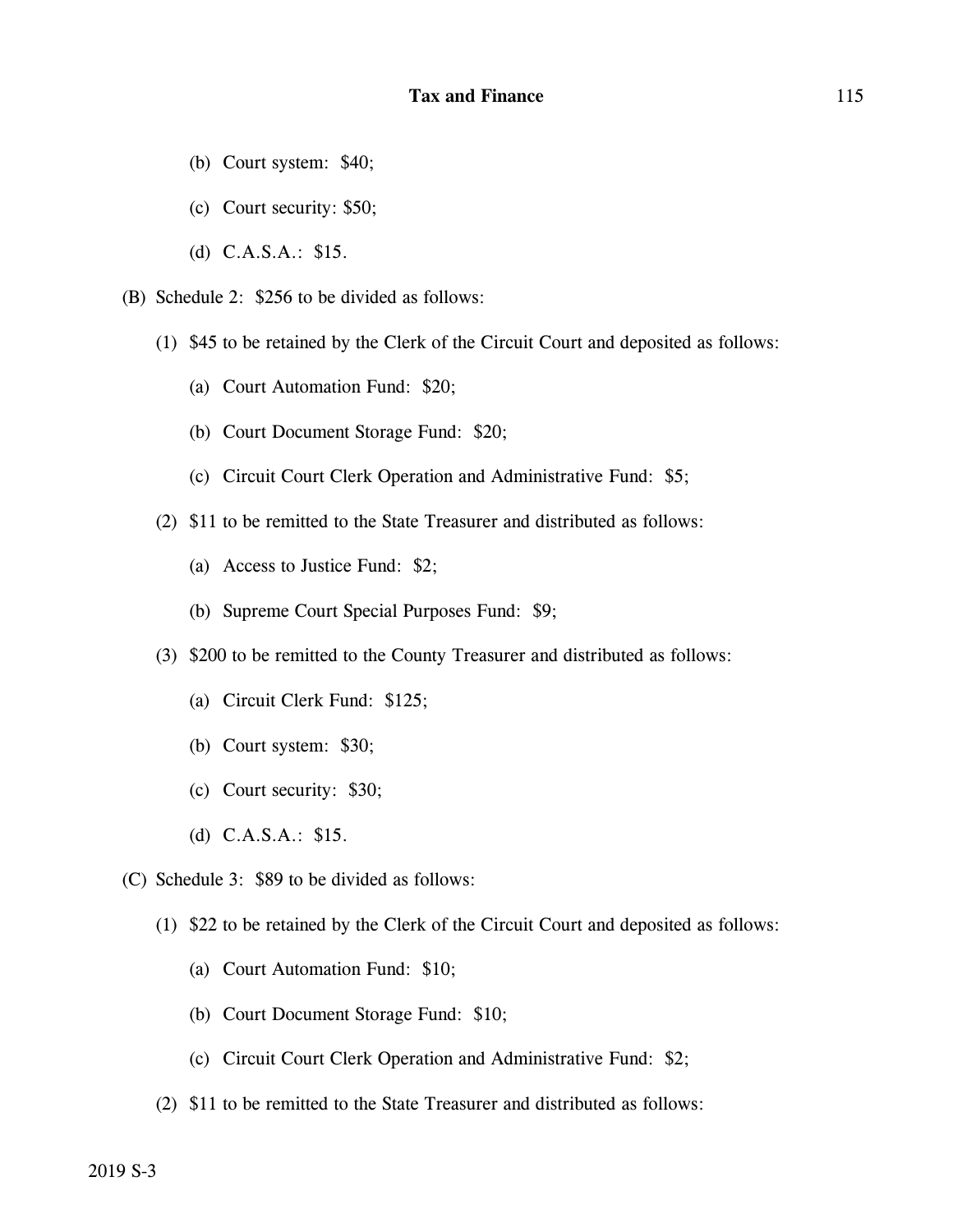- (a) Access to Justice Fund: \$2;
- (b) Supreme Court Special Purposes Fund: \$9;
- (3) \$56 to be remitted to the County Treasurer and distributed as follows:
	- (a) Circuit Clerk Fund: \$30;
	- (b) Court system: \$6;
	- (c) Court security: \$20.

(D) Schedule 4: \$0. (Ord. 19-52, passed 5-20-2019)

### **§ 36.003 FILING AN APPEARANCE IN A CIVIL ACTION.**

The fees for filing an appearance in a civil action shall be as set forth in the following schedules in accordance with case categories established by the Illinois Supreme Court.

(A) Schedule 1: \$181 to be divided as follows:

- (1) \$45 to be retained by the Clerk of the Circuit Court and distributed as follows:
	- (a) Court Automation Fund: \$20;
	- (b) Court Document Storage Fund: \$20;
	- (c) Circuit Court Clerk Operation and Administrative Fund: \$5;
- (2) \$11 to be remitted to the State Treasurer and distributed as follows:
	- (a) Access to Justice Fund: \$2;
	- (b) Supreme Court Special Purposes Fund: \$9;
- (3) \$125 to be remitted to the County Treasurer and distributed as follows:
	- (a) Circuit Clerk Fund: \$60;
	- (b) Court system: \$30;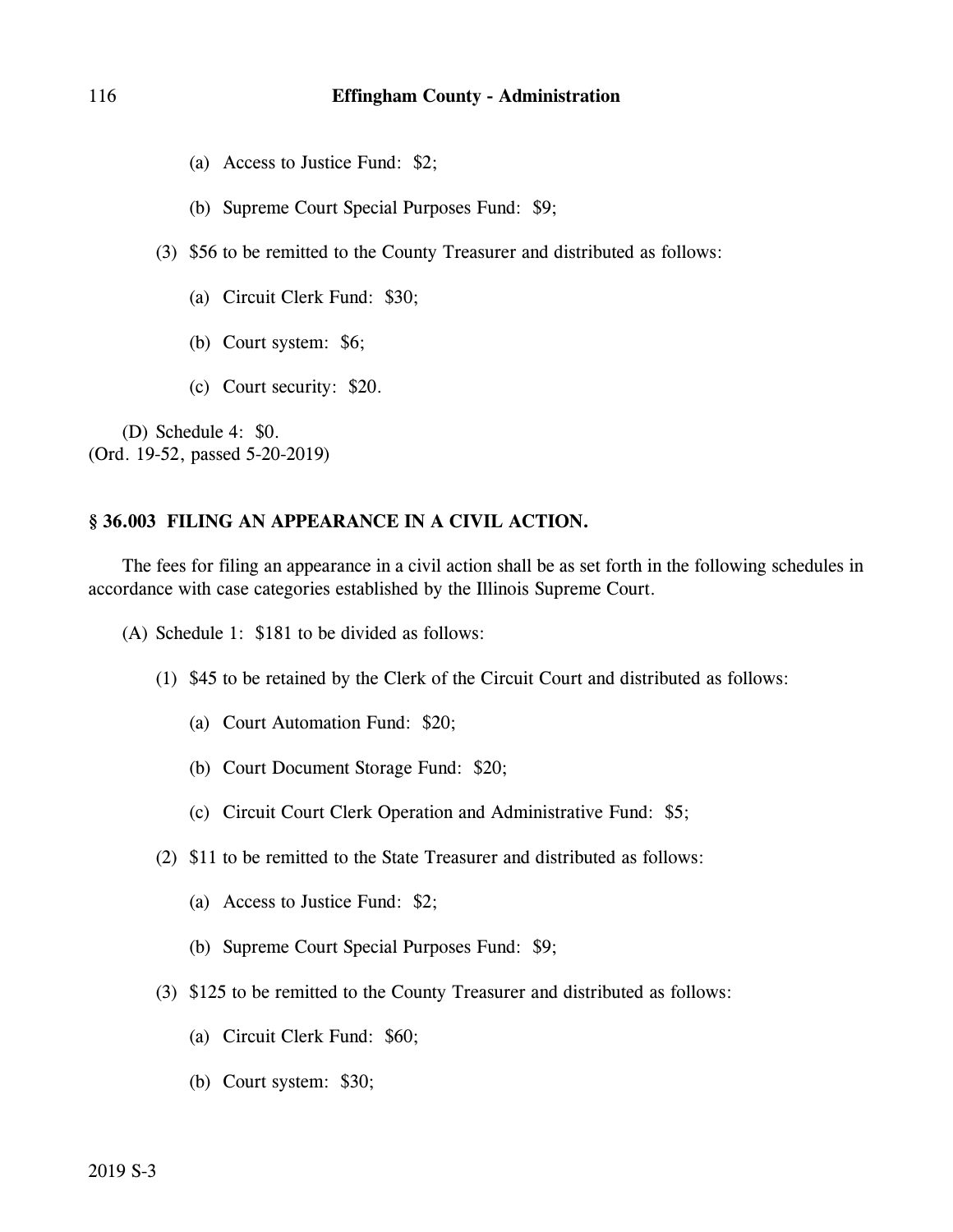- (c) Court security: \$35.
- (B) Schedule 2: \$109 to be divided as follows:
	- (1) \$10 to be retained by the Clerk of the Circuit Court and distributed as follows:
		- (a) Court Automation Fund: \$5;
		- (b) Court Document Storage Fund: \$5;
		- (c) Circuit Court Clerk Operation and Administrative Fund: \$0;

(2) \$9 to be remitted to the State Treasurer and distributed to the Supreme Court Special Purposes Fund;

- (3) \$90 to be remitted to the County Treasurer and distributed as follows:
	- (a) Circuit Clerk Fund: \$45;
	- (b) Court system: \$25;

(c) Court security: \$20. (Ord. 19-52, passed 5-20-2019)

### **§ 36.004 MISCELLANEOUS FEES.**

Except as otherwise specifically provided, the following miscellaneous fees are to be deposited in the County General Fund to be used for purposes related to the operation of the court system in the county.

- (A) Alias summons or citation: \$3.
- (B) Jury services: \$200.
- (C) Change of venue: \$25.
- (D) Petition to vacate or modify.
	- (1) If filed within 30 days: \$40.
	- (2) If filed after 30 days: \$60.
	- (3) Notice sent to Secretary of State: \$40.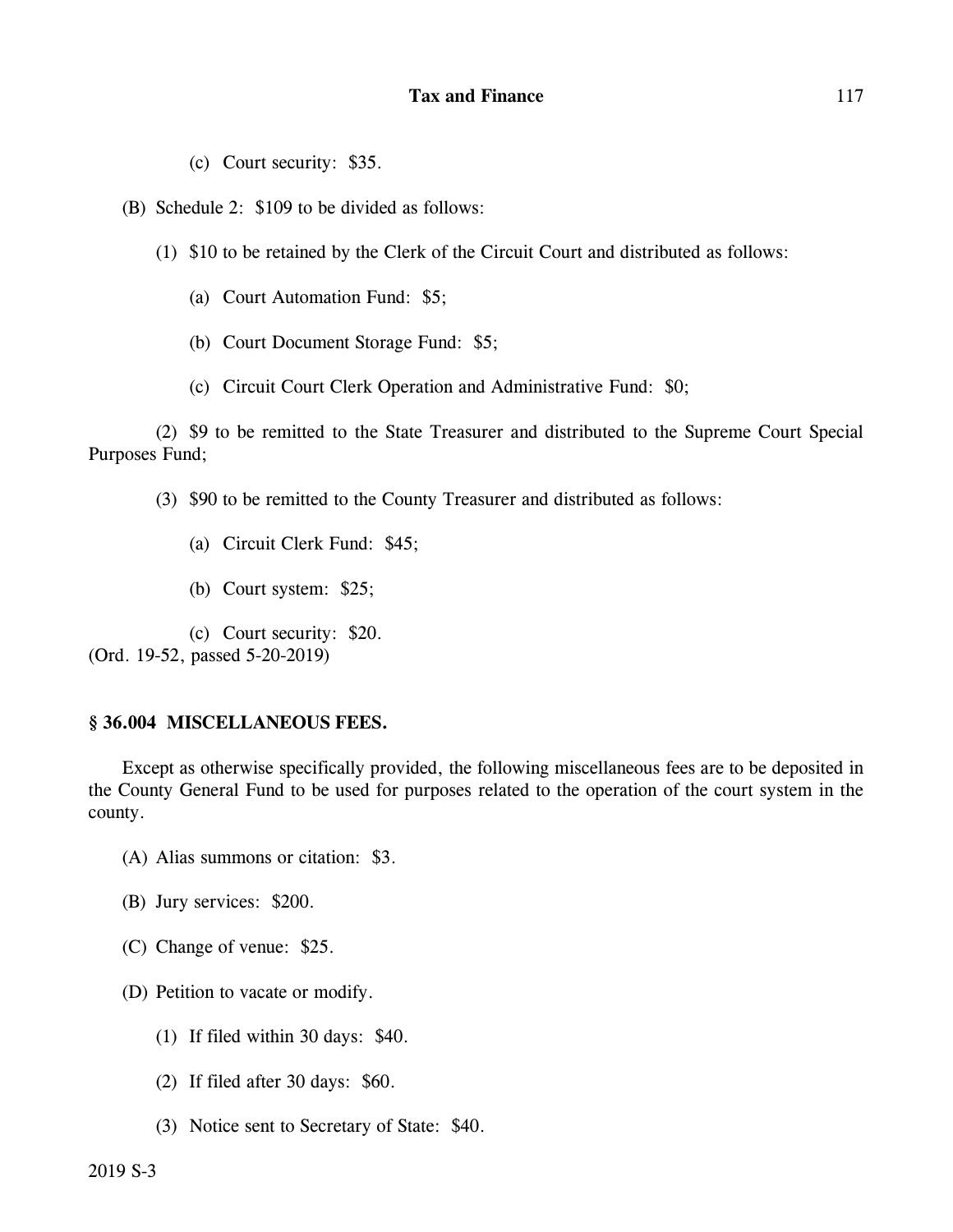- (E) Appeals preparation.
	- (1) If record is 100 pages or less: \$50.
	- (2) If record is between 100 and 200 pages: \$100.
	- (3) If record is 200 pages or more: additional fee of \$0.25 per page.
- (F) Garnishment, wage deduction, and citation proceedings.
	- (1) Amount in controversy \$1,000 or less: \$15.
	- (2) Amount in controversy greater than \$1,000 and not more than \$5,000: \$30.
	- (3) Amount in controversy greater than \$5,000: \$50.

(G) Collections.

(1) All collections (except state and county and maintenance and child support cases): 2.5% of the amount collected and turned over.

(2) In child support and maintenance cases: \$36 annually to be deposited in the Child Support Maintenance Fund.

(3) Certifications to Secretary of State pursuant to § 7-703 of the Family Financial Responsibility Law, 625 ILCS 5/7-703: \$5.

(4) In proceedings to foreclose a delinquent real estate tax lien, the State's Attorney shall receive a fee of 10% of the total amount realized from the sale of real estate sold in the proceedings.

(H) Mailing: \$5 plus the cost of postage.

(I) For each certified copy of a judgment, following the first copy: \$6.

(J) Certification, authentication and reproduction.

(1) Each certification or authentication for taking acknowledgment of a deed or other instalment in writing with the seal of office: \$6.

(2) Copy fees for any document contained in the Clerk's files:

(a) \$1 for the first page;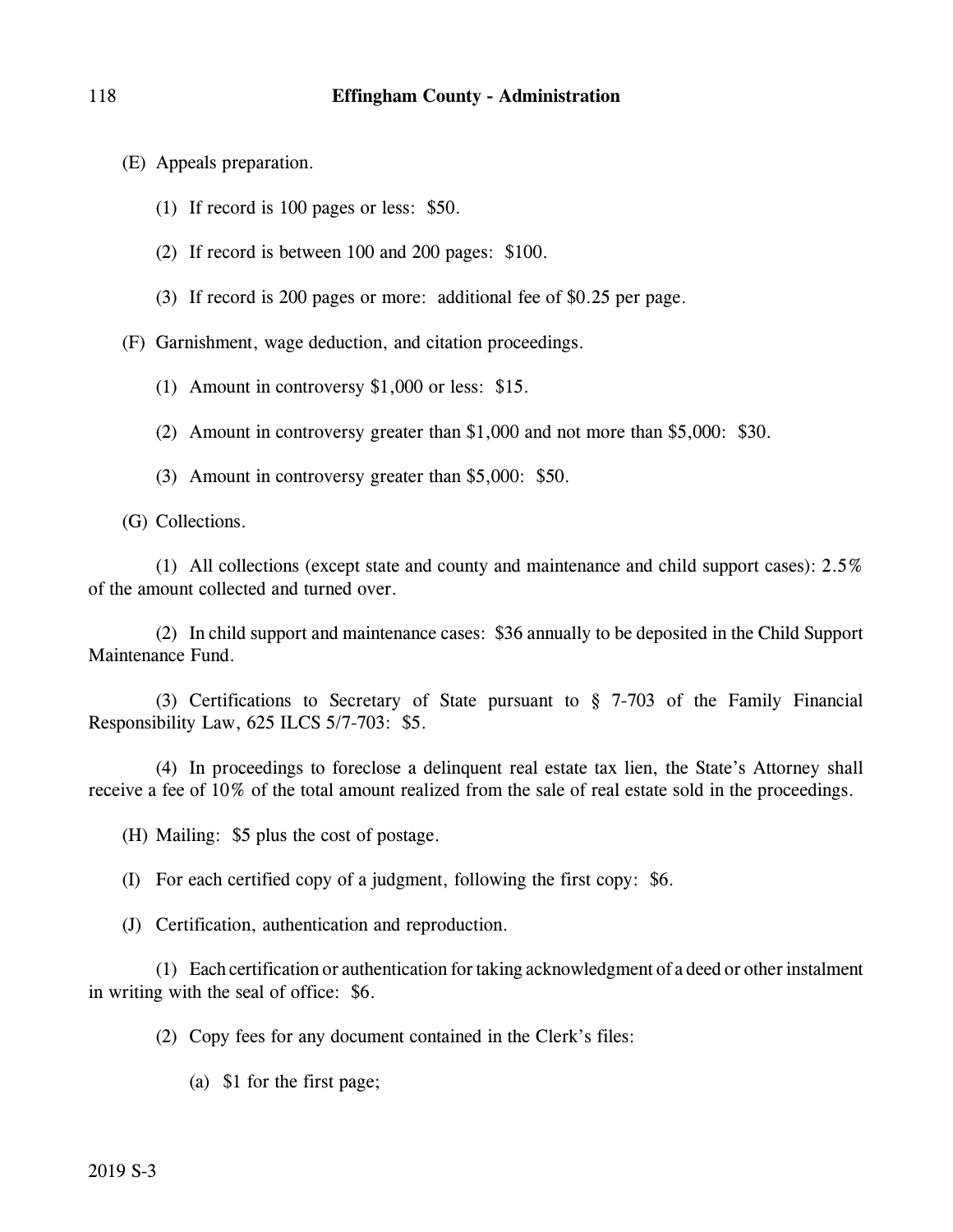(b) \$0.50 per page for the next 19 pages;

(c) \$0.25 per page for all additional pages.

(K) For each record search: \$5 for each year/name searched.

(L) For each page of hard copy print output, when case records are maintained on an automated medium: \$5.

(M) Performing a marriage in court: \$10.

(N) For filing each deed of voluntary assignment:

(1) For recording a deed of voluntary assignment: \$20;

(2) \$0.50 for each 100 words.

(O) Expungement petition: \$60 and an additional fee of \$4 for each certified copy of an order to expunge arrest records.

(P) Probate filing.

(1) For each account (other than one final account) filed in the estate of a decedent or ward: \$10.

(2) Filing a claim.

- (a) Amount claimed greater than \$150 and not more than \$500: \$10.
- (b) Amount claimed greater than \$500 and not more than \$10,000: \$20.
- (c) Amount claimed greater than \$10,000: \$30.
- (3) For filing a claim, petition or supplemental proceeding: \$60.
- (4) For a jury demand: \$135.
- (5) For each certified copy of letters of office: \$2 per page.
- (6) For each exemplification: \$2 plus the fee for certification.

(Q) For correction of the case number, case title or attorney computer identification number, if required by rule of court, on any document filed in the Clerk's Office: \$20. (Ord. 19-52, passed 5-20-2019)

2019 S-3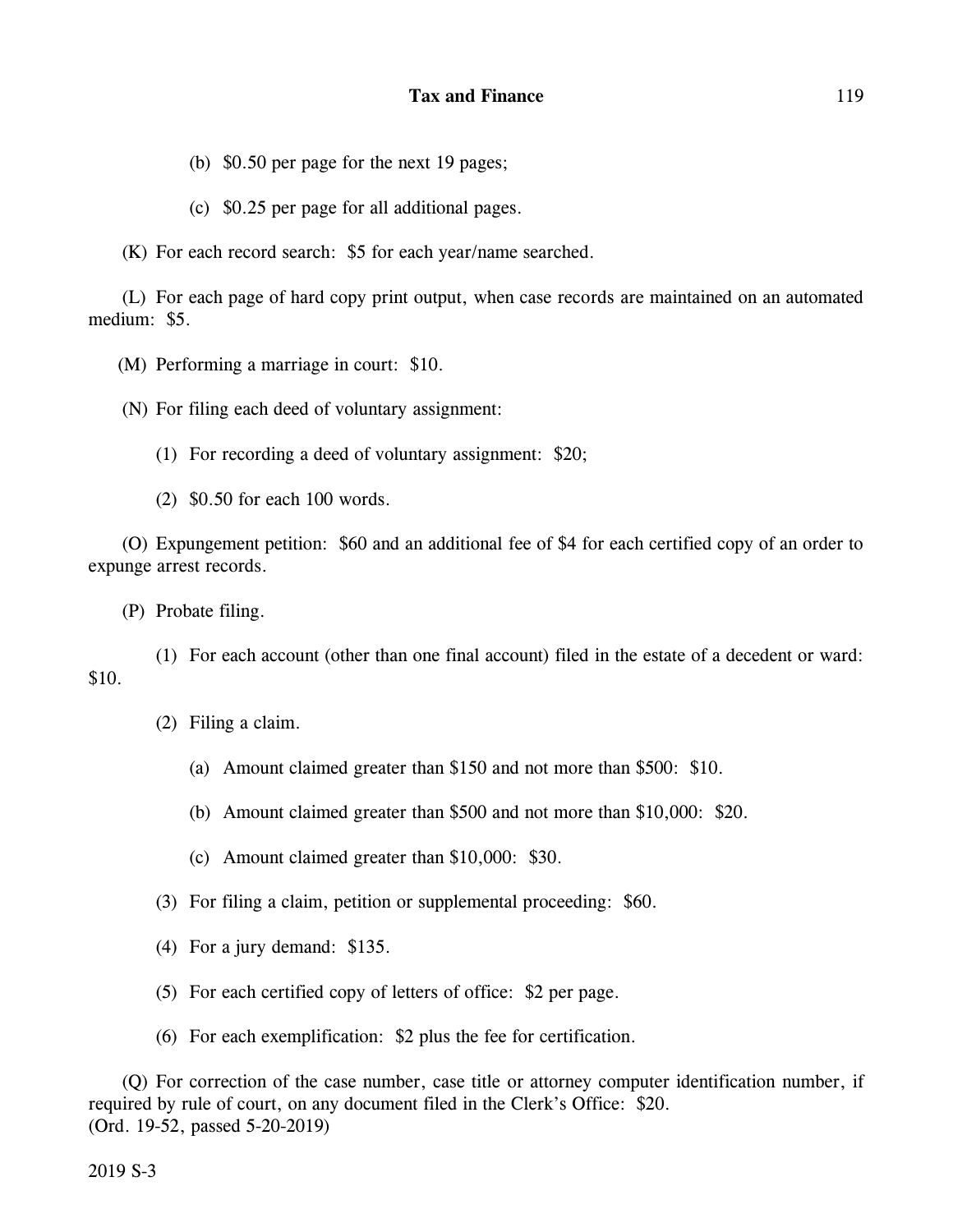#### 120 **Effingham County - Administration**

### **§ 36.005 UNPAID FEES.**

(A) Unless a court-ordered payment schedule is implemented or the fee requirements of this subchapter are waived by court order, the Clerk is authorized to add to any unpaid fees and costs a delinquency amount equal to 15% of the unpaid fees that remain unpaid after 90 days.

(B) Delinquency amounts collected pursuant to this provision shall be deposited into the Circuit Clerk Operations and Administration Fund to defray additional administrative costs incurred by the Clerk in collecting unpaid fees and costs.

(Ord. 19-52, passed 5-20-2019)

### *CRIMINAL ASSESSMENTS*

### **§ 36.015 COMPLIANCE WITH STATE LAW.**

Criminal assessments shall meet the requirements of the Criminal and Traffic Assessment Act, 705 ILCS 135. Assessments shall be imposed in criminal, traffic, conservation and non-traffic matters in accordance with the schedules set forth in 705 ILCS 135/15 et seq., and shall be distributed as set forth herein.

(Ord. 19-52, passed 5-20-2019)

#### **§ 36.016 SCHEDULE 1: GENERAL FELONY OFFENSES.**

The Clerk shall collect \$549 and remit as follows:

- (A) \$354 to the County Treasurer who shall deposit the money as follows:
	- (1) \$20 to the Court Automation Fund;
	- (2) \$20 to the Court Document Storage Fund;
	- (3) \$5 to the Circuit Court Clerk Operation and Administrative Fund;
	- (4) \$255 to the County General Fund to be distributed as follows:
		- (a) Circuit Clerk Fund: \$80;
		- (b) Court system: \$60;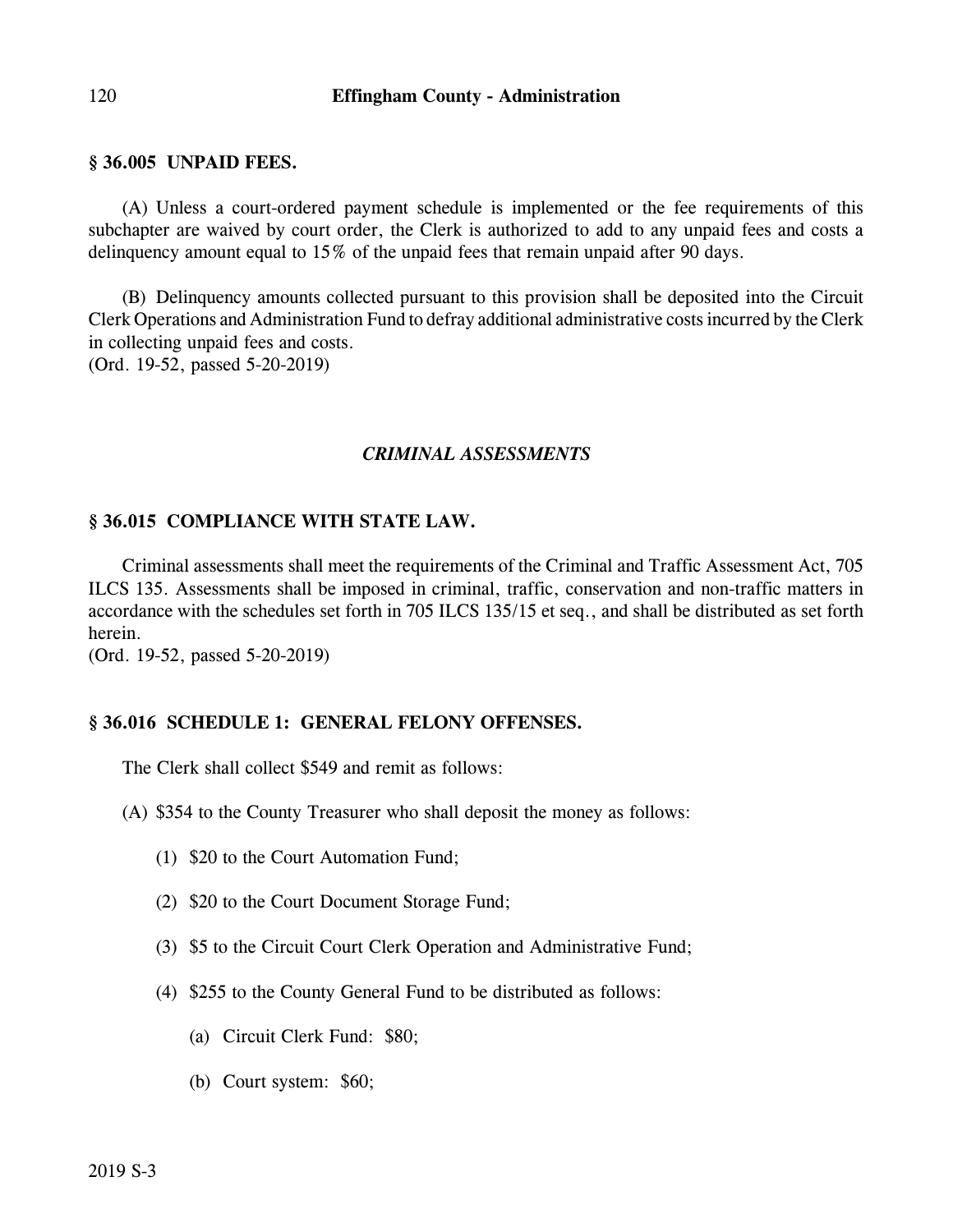- (c) Court security: \$35;
- (d) State's Attorney Fund: \$45;
- (e) Youth Diversion Fund: \$5;
- (f) Drug Court Fund: \$5;
- (g) C.A.S.A.: \$10;
- (h) Clerk Operations Fund: \$15;
- (5) \$10 to the Child Advocacy Center Fund;
- (6) \$2 to the State's Attorney Records Automation Fund;
- (7) \$2 to the Public Defender Records Automation Fund;
- (8) \$20 to the County Jail Medical Costs Fund;
- (9) \$20 to the Probation and Court Services Fund;

(B) \$195 to the State Treasurer. (Ord. 19-52, passed 5-20-2019)

### **§ 36.017 SCHEDULE 2: FELONY DUI OFFENSES.**

The Clerk shall collect \$1,709 and remit as follows:

- (A) \$399 to the County Treasurer who shall deposit the money as follows:
	- (1) \$20 to the Court Automation Fund;
	- (2) \$20 to the Court Document Storage Fund;
	- (3) \$5 to the Circuit Court Clerk Operation and Administrative Fund;
	- (4) \$300 to the County General Fund to be distributed as follows:
		- (a) Circuit Clerk Fund: \$80;
		- (b) Court system: \$60;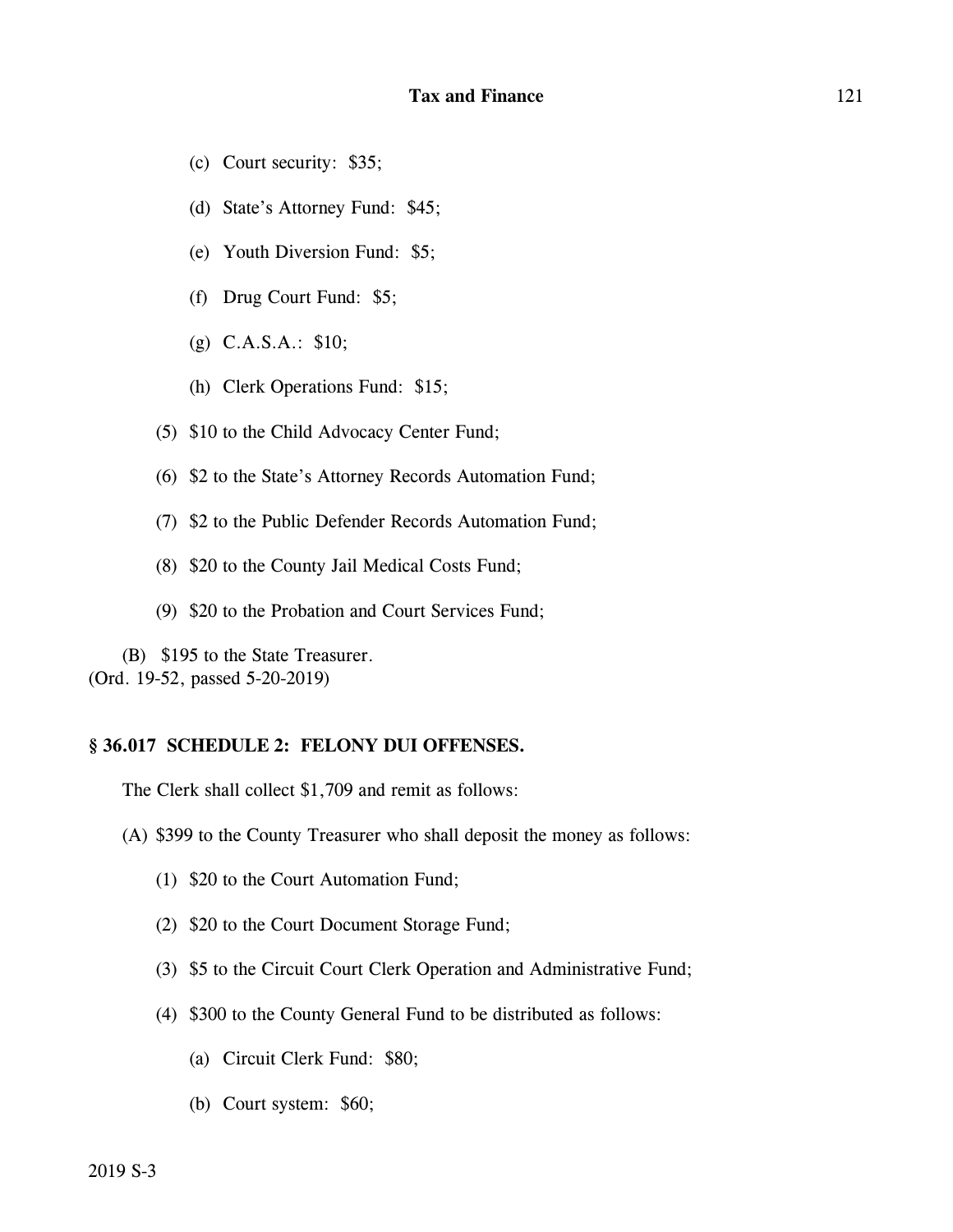- (c) Court security: \$35;
- (d) State's Attorney: \$45;
- (e) Youth diversion: \$15;
- (f) Drug Court Fund: \$15;
- (g) C.A.S.A.: \$20;
- (h) Clerk Operations Fund: \$30;
- (5) \$10 to the Child Advocacy Center Fund;
- (6) \$2 to the State's Attorney Records Automation Fund;
- (7) \$2 to the Public Defender Records Automation Fund;
- (8) \$20 to the County Jail Medical Costs Fund;
- (9) \$20 to the Probation and Court Services Fund;
- (B) \$1,110 to the State Treasurer;

(C) \$200 to the treasurer of the unit of local government of the arresting agency. (Ord. 19-52, passed 5-20-2019)

## **§ 36.018 SCHEDULE 3: FELONY DRUG OFFENSES.**

The Clerk shall collect \$2,215 and remit as follows:

- (A) \$354 to the County Treasurer who shall deposit the money as follows:
	- (1) \$20 to the Court Automation Fund;
	- (2) \$20 to the Court Document Storage Fund;
	- (3) \$5 to the Circuit Court Clerk Operation and Administrative Fund;
	- (4) \$255 to the County General Fund to be distributed as follows:
		- (a) Circuit Clerk: \$80;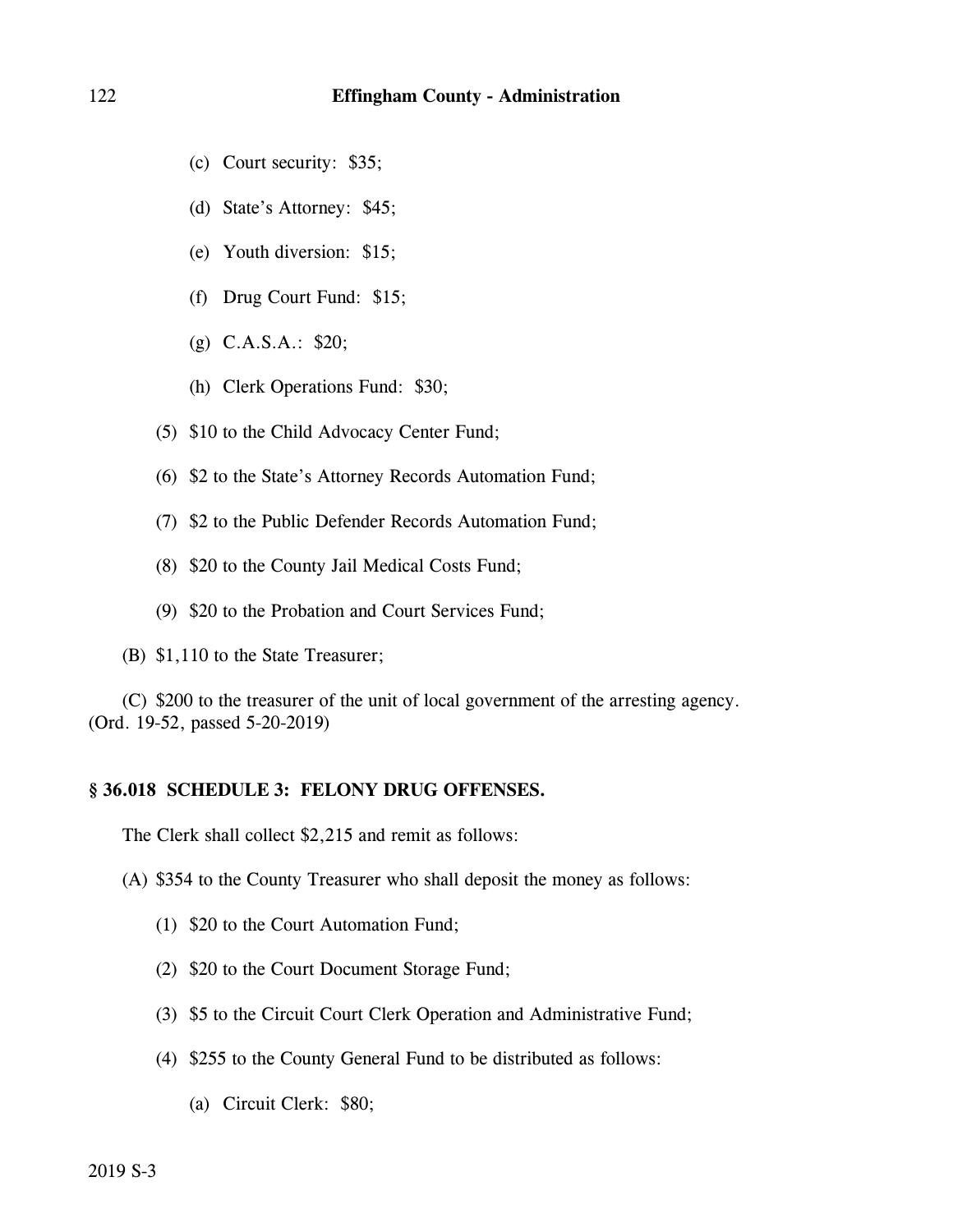- (b) Court system: \$60;
- (c) Court security: \$35;
- (d) State's Attorney: \$45;
- (e) Youth diversion: \$5;
- (f) Drug court: \$5;
- (g) C.A.S.A.: \$10;
- (h) Clerk operations: \$15;
- (5) \$10 to the Child Advocacy Center Fund;
- (6) \$2 to the State's Attorney Records Automation Fund;
- (7) \$2 to the Public Defender Records Automation Fund;
- (8) \$20 to the County Jail Medical Costs Fund;
- (9) \$20 to the Probation and Court Services Fund;

(B) \$1,861 to the State Treasurer. (Ord. 19-52, passed 5-20-2019)

## **§ 36.019 SCHEDULE 4: FELONY SEX OFFENSES.**

The Clerk shall collect \$1,314 and remit as follows:

- (A) \$354 to the County Treasurer who shall deposit the money as follows:
	- (1) \$20 to the Court Automation Fund;
	- (2) \$20 to the Court Document Storage Fund;
	- (3) \$5 to the Circuit Court Clerk Operation and Administrative Fund;
	- (4) \$255 to the County General Fund to be distributed as follows:
		- (a) Circuit Clerk Fund: \$80;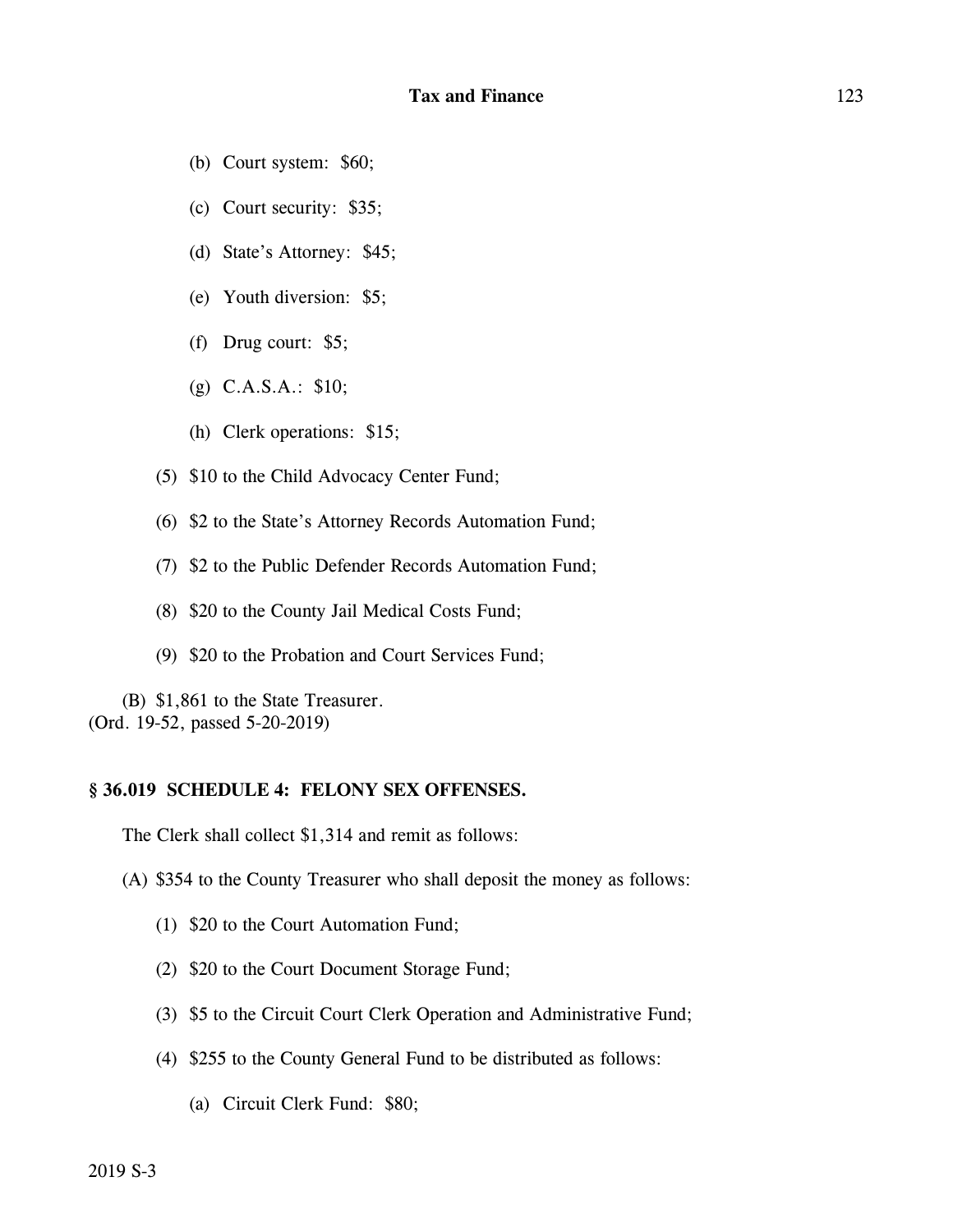- (b) State's Attorney: \$60;
- (c) Court security: \$35;
- (d) Court system: \$45;
- (e) Youth Diversion Fund: \$5;
- (f) Drug court: \$5;
- (g) C.A.S.A.: \$10;
- (h) Clerk operations: \$15;
- (5) \$10 to the Child Advocacy Center Fund;
- (6) \$2 to the State's Attorney Records Automation Fund;
- (7) \$2 to the Public Defender Records Automation Fund;
- (8) \$20 to the County Jail Medical Costs Fund;
- (9) \$20 to the Probation and Court Services Fund;

(B) \$960 to the State Treasurer. (Ord. 19-52, passed 5-20-2019)

### **§ 36.020 SCHEDULE 5: GENERIC MISDEMEANOR OFFENSES.**

The Clerk shall collect \$439 and remit as follows:

(A) \$282 to the County Treasurer who shall deposit the money as follows:

- (1) \$20 to the Court Automation Fund;
- (2) \$20 to the Court Document Storage Fund;
- (3) \$5 to the Circuit Court Clerk Operation and Administrative Fund;
- (4) \$8 to the Circuit Court Clerk Electronic Citation Fund;
- (5) \$185 to the County General Fund to be distributed as follows: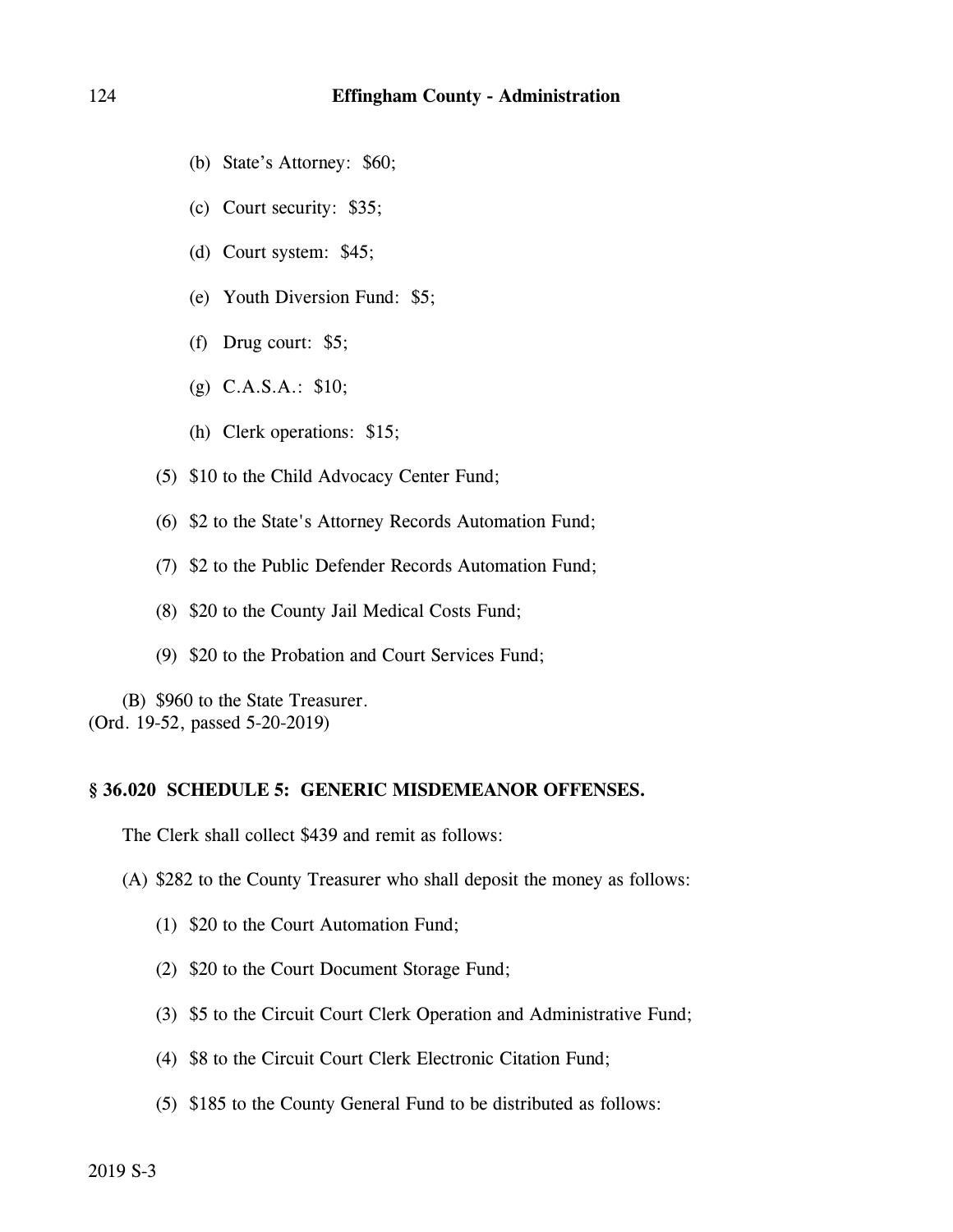- (a) Circuit Clerk Fund: \$50;
- (b) Court system: \$30;
- (c) Court security: \$30;
- (d) State's Attorney: \$30;
- (e) Youth Diversion Fund: \$5;
- (f) Drug Court Fund: \$5;
- (g) C.A.S.A.: \$20;
- (h) Clerk Operations Fund: \$15;
- (6) \$10 to the Child Advocacy Center Fund;
- (7) \$2 to the State's Attorney Records Automation Fund;
- (8) \$2 to the Public Defender Records Automation Fund;
- (9) \$10 to the County Jail Medical Costs Fund;
- (10) \$20 to the Probation and Court Services Fund;
- (B) \$155 to the State Treasurer;

(C) \$2 to the treasurer of the unit of local government of the arresting agency. (Ord. 19-52, passed 5-20-2019)

### **§ 36.021 SCHEDULE 6: MISDEMEANOR DUI OFFENSES.**

The Clerk shall collect \$1,381 and remit as follows:

- (A) \$322 to the County Treasurer who shall deposit the money as follows:
	- (1) \$20 to the Court Automation Fund;
	- (2) \$20 to the Court Document Storage Fund;
	- (3) \$5 to the Circuit Court Clerk Operation and Administrative Fund;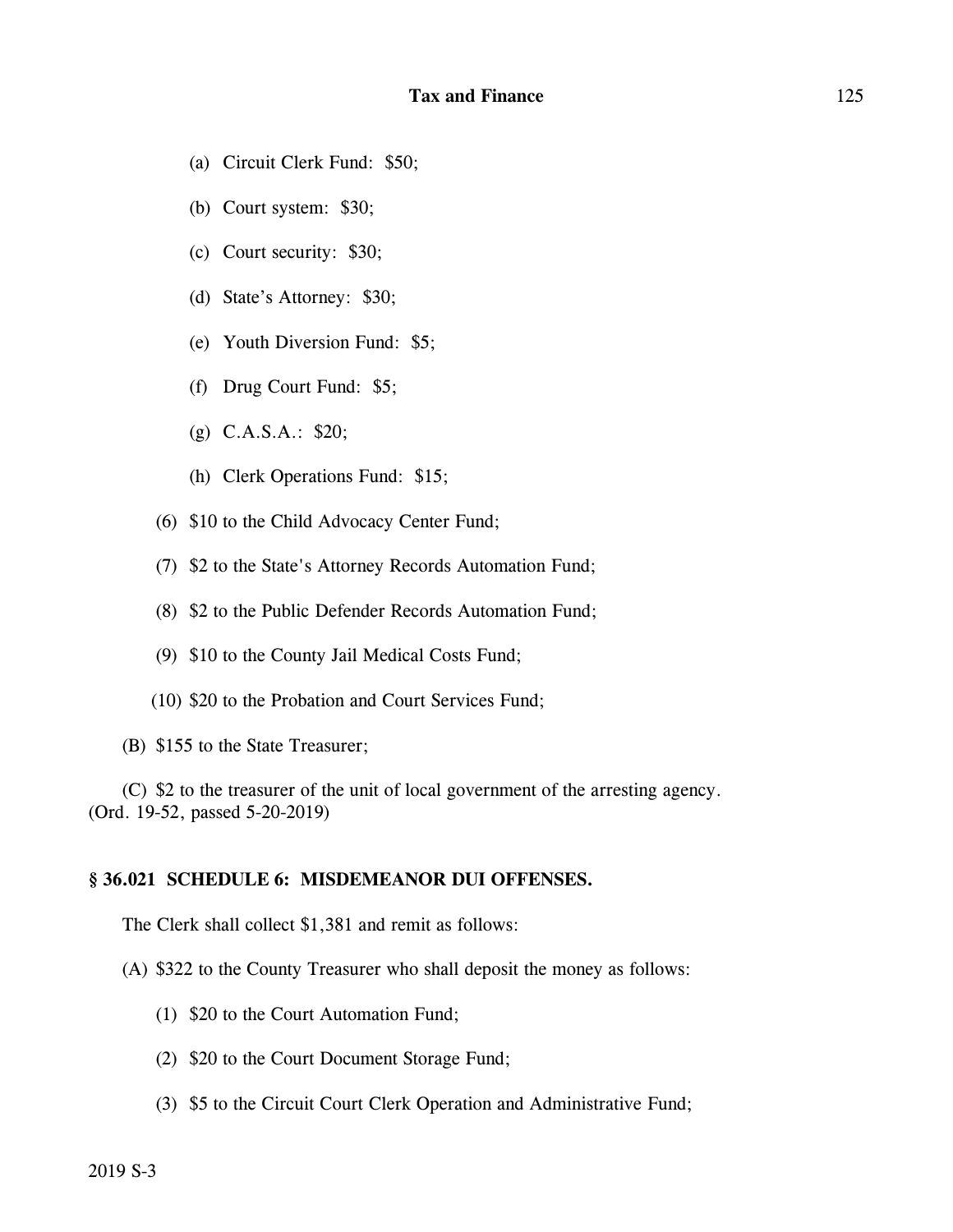- (4) \$8 to the Circuit Court Clerk Electronic Citation Fund;
- (5) \$225 to the County General Fund to be distributed as follows:
	- (a) Circuit Clerk Fund: \$50;
	- (b) Court system: \$30;
	- (c) Court security: \$35;
	- (d) State's Attorney: \$40;
	- (e) Youth Diversion Fund: \$10;
	- (f) Drug Court Fund: \$10;
	- (g) C.A.S.A.: \$20;
	- (h) Clerk Operations Fund: \$30;
- (6) \$10 to the Child Advocacy Center Fund;
- (7) \$2 to the State's Attorney Records Automation Fund;
- (8) \$2 to the Public Defender Records Automation Fund;
- (9) \$10 to the County Jail Medical Costs Fund;
- (10) \$20 to the Probation and Court Services Fund;
- (B) \$707 to the State Treasurer;

(C) \$352 to the treasurer of the unit of local government of the arresting agency. (Ord. 19-52, passed 5-20-2019)

#### **§ 36.022 SCHEDULE 7: MISDEMEANOR DRUG OFFENSES.**

The Clerk shall collect \$905 and remit as follows:

- (A) \$282 to the County Treasurer who shall deposit the money as follows:
	- (1) \$20 to the Court Automation Fund;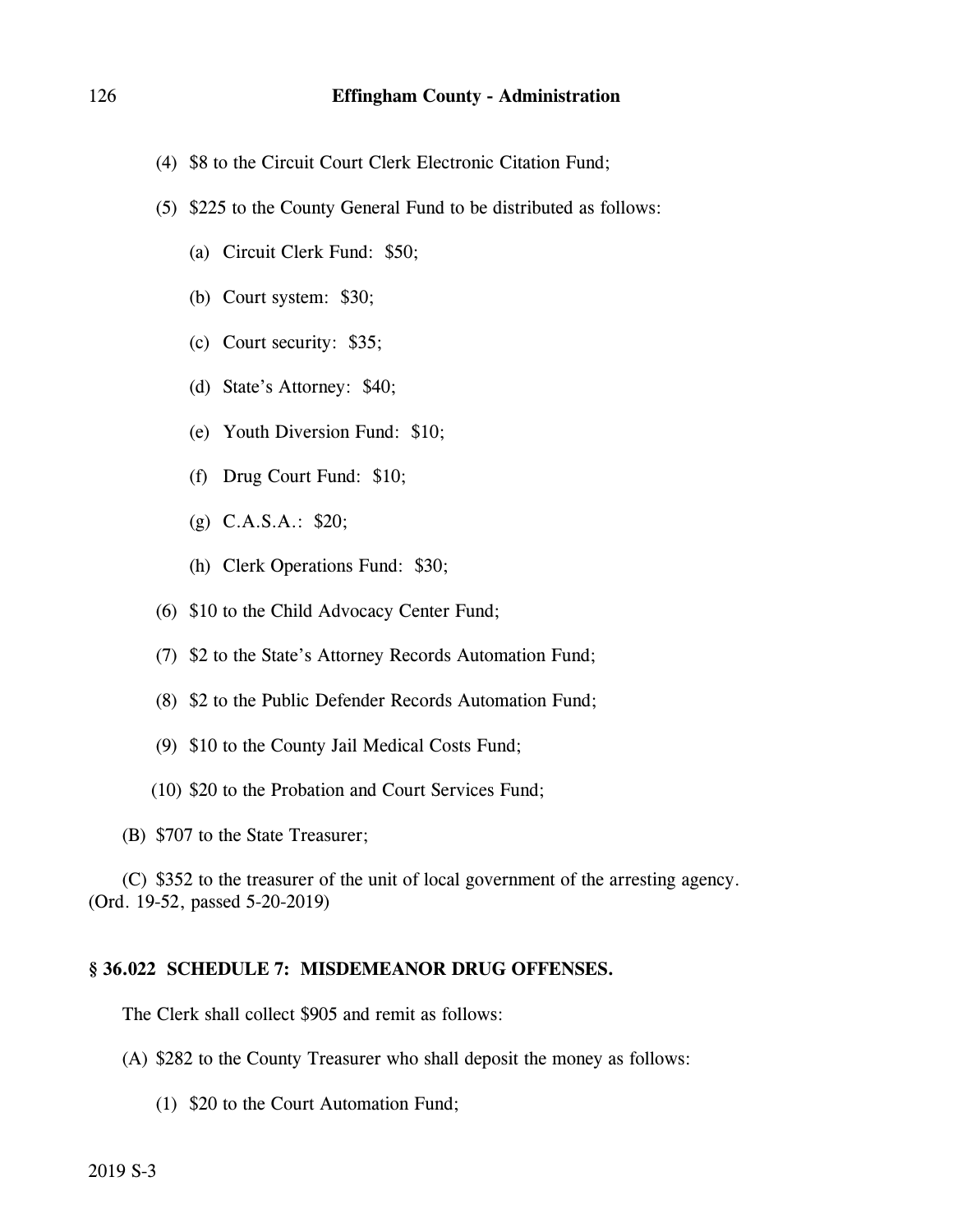- (2) \$20 to the Court Document Storage Fund;
- (3) \$5 to the Circuit Court Clerk Operation and Administrative Fund;
- (4) \$8 to the Circuit Court Clerk Electronic Citation Fund;
- (5) \$185 to the County General Fund to be distributed as follows:
	- (a) Circuit Clerk Fund; \$50;
	- (b) Court system: \$30;
	- (c) Court security: \$30;
	- (d) State's Attorney: \$35;
	- (e) Youth Diversion Fund: \$5;
	- (f) Drug Court Fund: \$5;
	- (g) C.A.S.A.: \$15;
	- (h) Clerk Operations Fund: \$15;
- (6) \$10 to the Child Advocacy Center Fund;
- (7) \$2 to the State's Attorney Records Automation Fund;
- (8) \$2 to the Public Defender Records Automation Fund;
- (9) \$10 to the County Jail Medical Costs Fund;
- (10) \$20 to the Probation and Court Services Fund;
- (B) \$621 to the State Treasurer;

(C) \$2 to the treasurer of the unit of local government of the arresting agency. (Ord. 19-52, passed 5-20-2019)

### **§ 36.023 SCHEDULE 8: MISDEMEANOR SEX OFFENSES.**

The Clerk shall collect \$1,184 and remit as follows: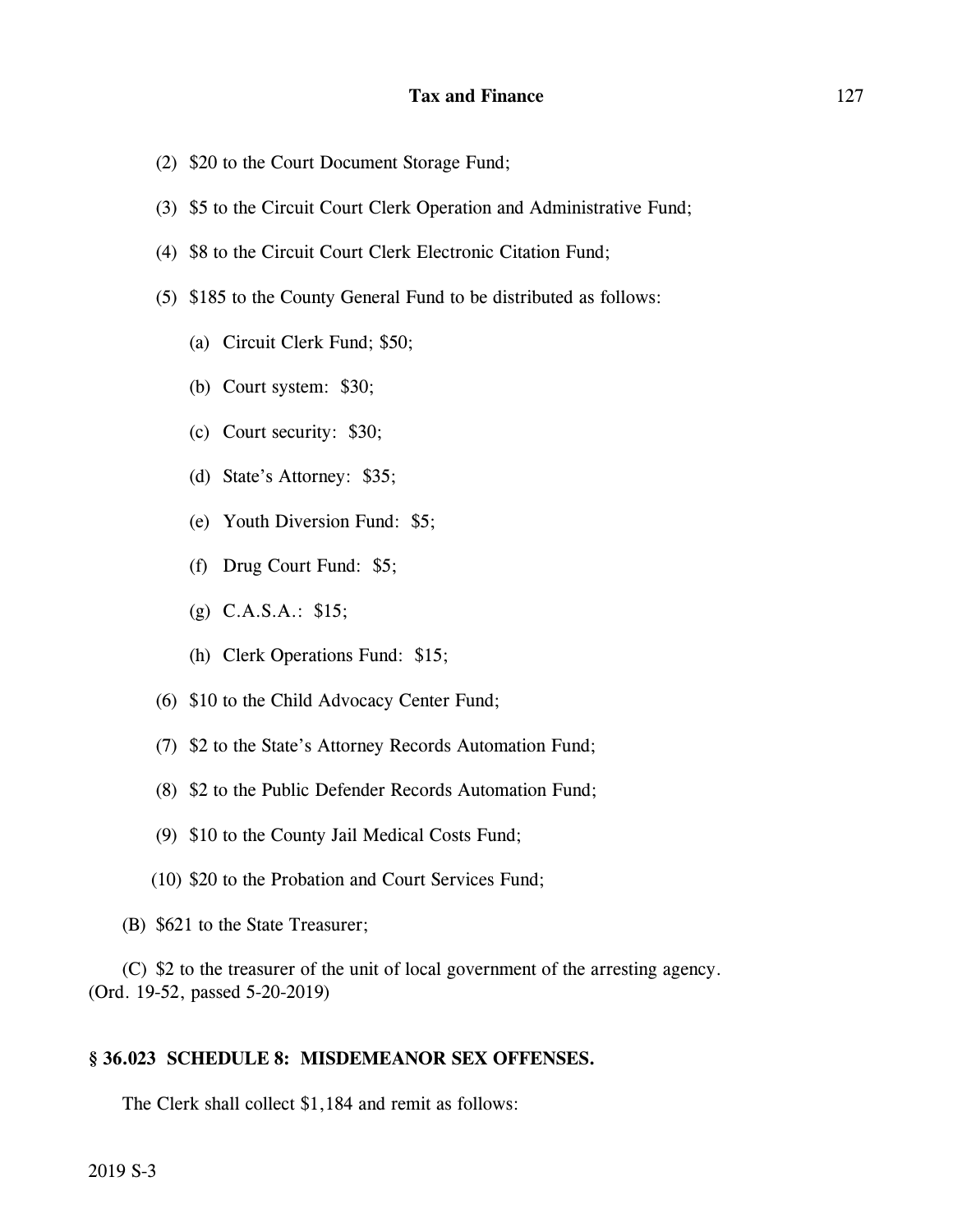- (A) \$282 to the County Treasurer who shah deposit the money as follows:
	- (1) \$20 to the Court Automation Fund;
	- (2) \$20 to the Court Document Storage Fund;
	- (3) \$5 to the Circuit Court Clerk Operation and Administrative Fund;
	- (4) \$8 to the Circuit Court Clerk Electronic Citation Fund;
	- (5) \$185 to the County General Fund to be distributed as follows:
		- (a) Circuit Clerk Fund: \$50;
		- (b) Court system: \$30;
		- (c) Court security; \$30;
		- (d) State's Attorney: \$35;
		- (e) Youth Diversion Fund: \$5;
		- (f) Drug Court Fund: \$5;
		- (g) C.A.S.A.: \$15;
		- (h) Clerk Operations Fund: \$15;
	- (6) \$10 to the Child Advocacy Center Fund;
	- (7) \$2 to the State's Attorney Records Automation Fund;
	- (8) \$2 to the Public Defender Records Automation Fund;
	- (9) \$10 to the County Jail Medical Costs Fund;
	- (10) \$20 to the Probation and Court Services Fund;
- (B) \$900 to the State Treasurer;

(C) \$2 to the treasurer of the unit of local government of the arresting agency. (Ord. 19-52, passed 5-20-2019)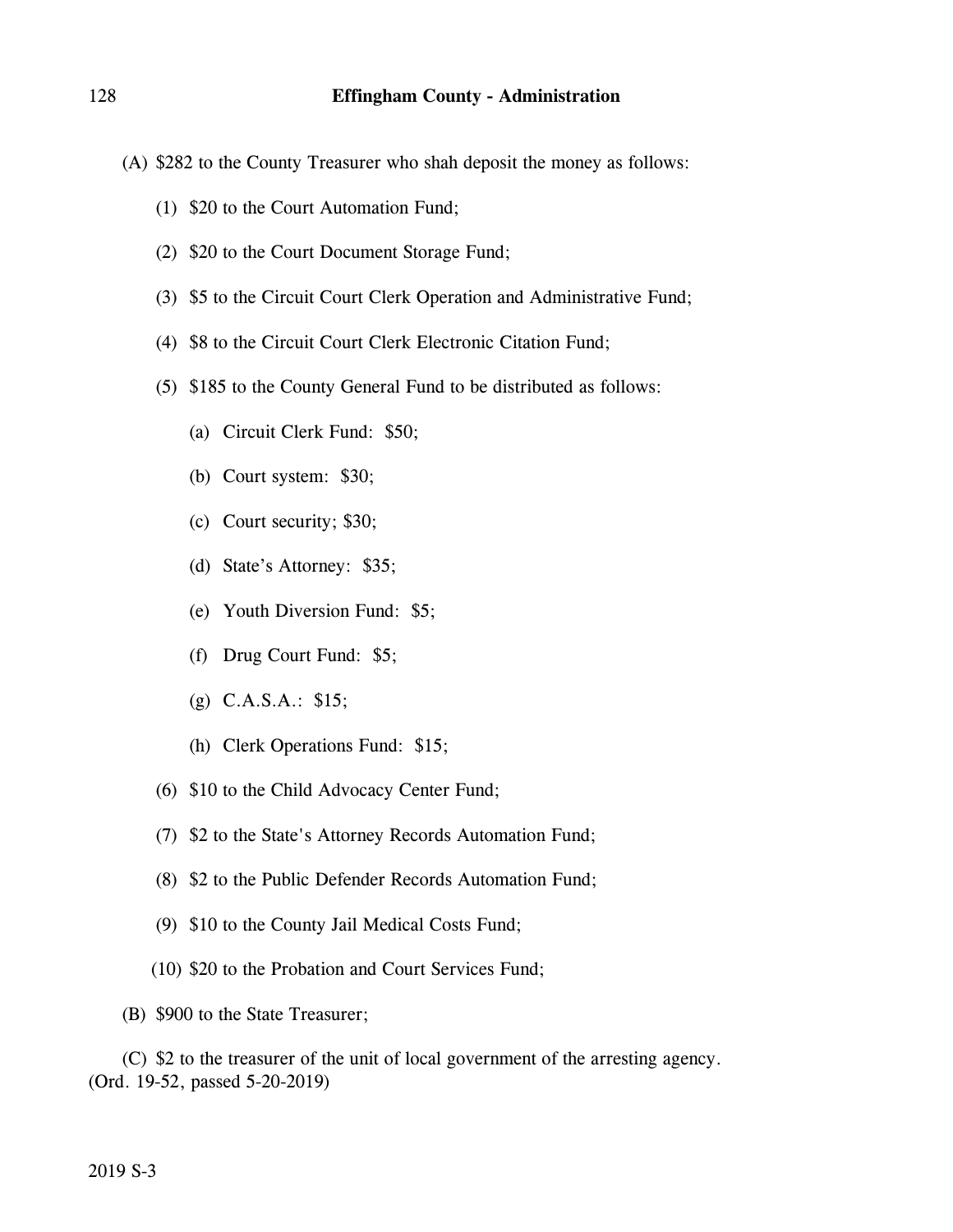# **§ 36.024 SCHEDULE 9: MAJOR TRAFFIC OFFENSES.**

The Clerk shall collect \$325 and remit as follows:

- (A) \$203 to the County Treasurer who shall deposit the money as follows:
	- (1) \$20 to the Court Automation Fund;
	- (2) \$20 to the Court Document Storage Fund;
	- (3) \$5 to the Circuit Court Clerk Operation and Administrative Fund;
	- (4) \$8 to the Circuit Court Clerk Electronic Citation Fund;
	- (5) \$150 to the County General Fund to be distributed as follows:
		- (a) Circuit Clerk Fund: \$25;
		- (b) Court system; \$30;
		- (c) Court security: \$30;
		- (d) State's Attorney: \$30;
		- (e) Youth Diversion Fund: \$5;
		- (f) Drug Court Fund: \$5;
		- (g) C.A.S.A.: \$10;
		- (h) Clerk Operations Fund: \$15;
- (B) \$97 to the State Treasurer;

(C) \$25 to the treasurer of the unit of local government of the arresting agency. (Ord. 19-52, passed 5-20-2019)

#### **§ 36.025 SCHEDULE 10: MINOR TRAFFIC OFFENSES.**

The Clerk shall collect \$226 and remit as follows:

(A) \$168 to the County Treasurer who shall deposit the money as follows:

2019 S-3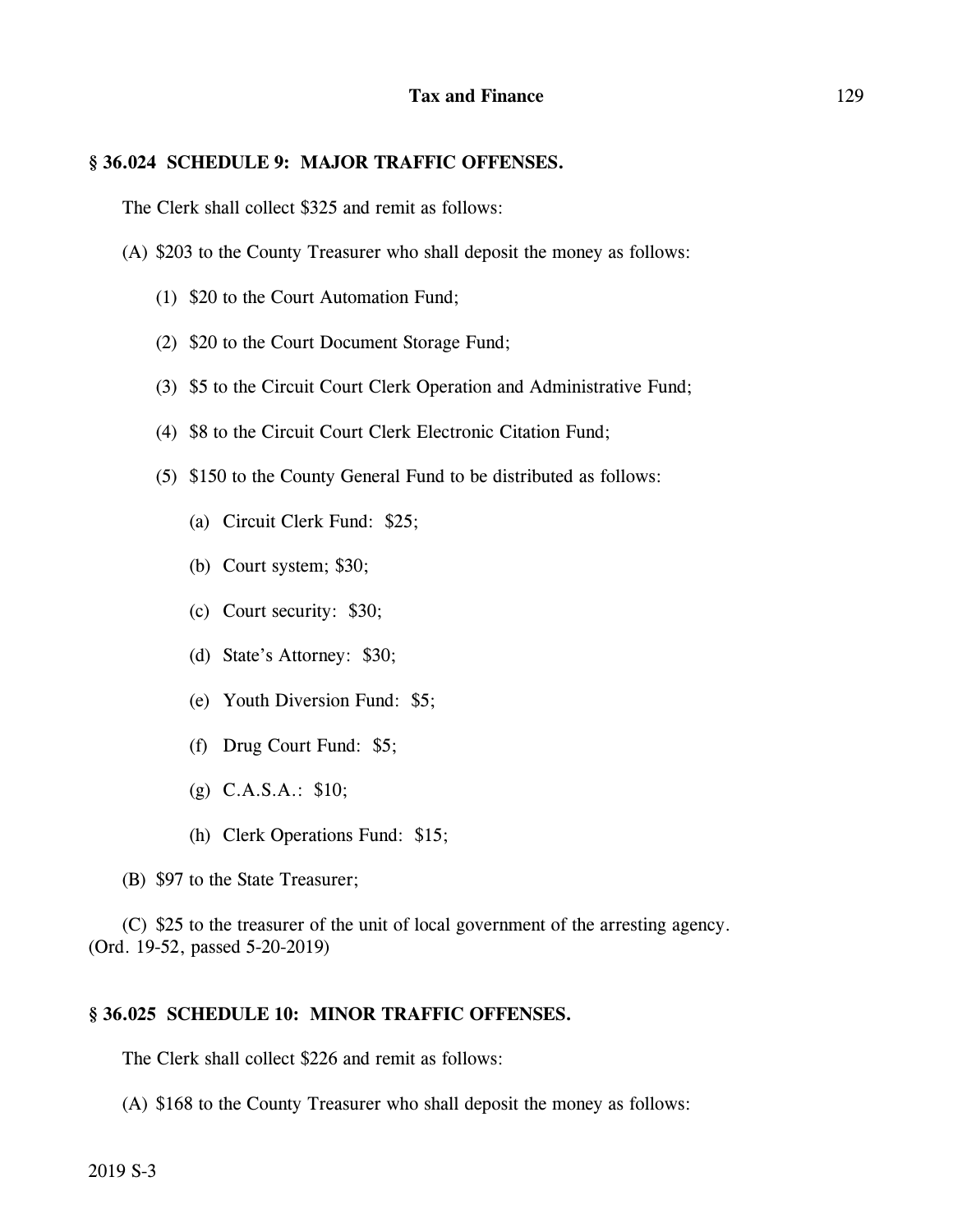- (1) \$20 to the Court Automation Fund;
- (2) \$20 to the Court Document Storage Fund;
- (3) \$5 to the Circuit Court Clerk Operation and Administrative Fund;
- (4) \$8 to the Chant Court Clerk Electronic Citation Fund;
- (5) \$115 to the County General Fund to be distributed as follows:
	- (a) Circuit Clerk Fund: \$20;
	- (b) Court system: \$10;
	- (c) Court security: \$30;
	- (d) State's Attorney: \$20;
	- (e) Youth Diversion Fund: \$5;
	- (f) Drug Court Fund: \$5;
	- (g) C.A.S.A.: \$10;
	- (h) Clerk Operations Fund: \$15;
- (B) \$46 to the State Treasurer;

(C) \$12 to the treasurer of the unit of local government of the arresting agency. (Ord. 19-52, passed 5-20-2019)

#### **§ 36.026 SCHEDULE 10.5: TRUCK WEIGHT AND LOAD OFFENSES.**

The Clerk shall collect \$260 and remit as follows:

- (A) \$168 to the County Treasurer who shall deposit the money as follows:
	- (1) \$20 to the Court Automation Fund;
	- (2) \$20 to the Court Document Storage Fund;
	- (3) \$5 to the Circuit Court Clerk Operation and Administrative Fund;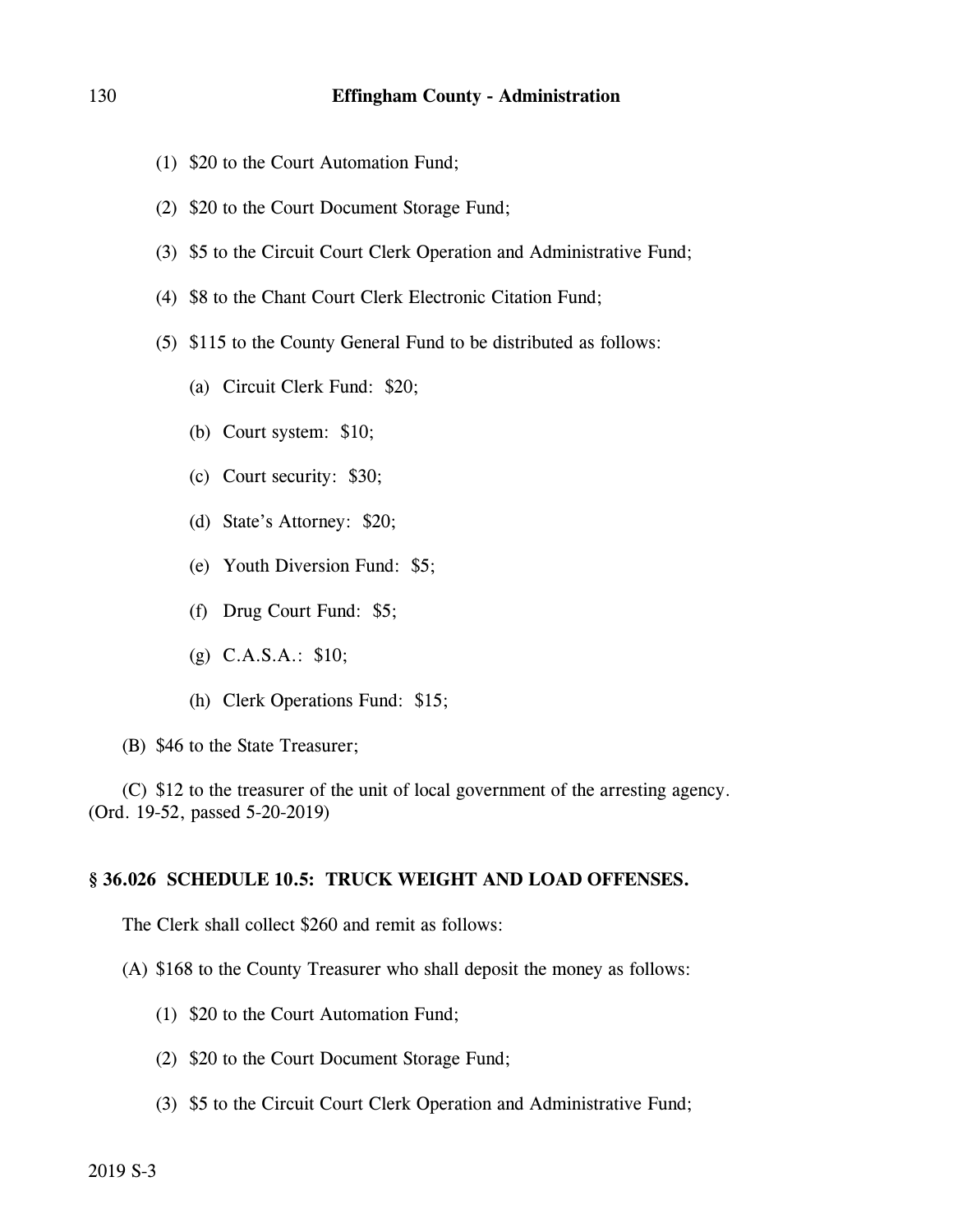- (4) \$8 to the Circuit Court Clerk Electronic Citation Fund;
- (5) \$115 to the County General Fund to be distributed as follows:
	- (a) Circuit Clerk Fund: \$20;
	- (b) Court system: \$10;
	- (c) Court security: \$30;
	- (d) State's Attorney: \$20;
	- (e) Youth Diversion Fund: \$5;
	- (f) Drug Court Fund: \$5;
	- (g) C.A.S.A.: \$10;
	- (h) Clerk Operations Fund: \$15;

(B) \$92 to the State Treasurer. (Ord. 19-52, passed 5-20-2019)

# **§ 36.027 SCHEDULE 11: CONSERVATION OFFENSES.**

The Clerk shall collect \$195 and remit as follows:

- (A) \$168 to the County Treasurer who shall deposit the money as follows:
	- (1) \$20 to the Court Automation Fund;
	- (2) \$20 to the Court Document Storage Fund;
	- (3) \$5 to the Circuit Court Clerk Operation and Administrative Fund;
	- (4) \$8 to the Circuit Court Clerk Electronic Citation Fund;
	- (5) \$115 to the County General Fund to be distributed as follows:
		- (a) Circuit Clerk Fund: \$20;
		- (b) Court system: \$10;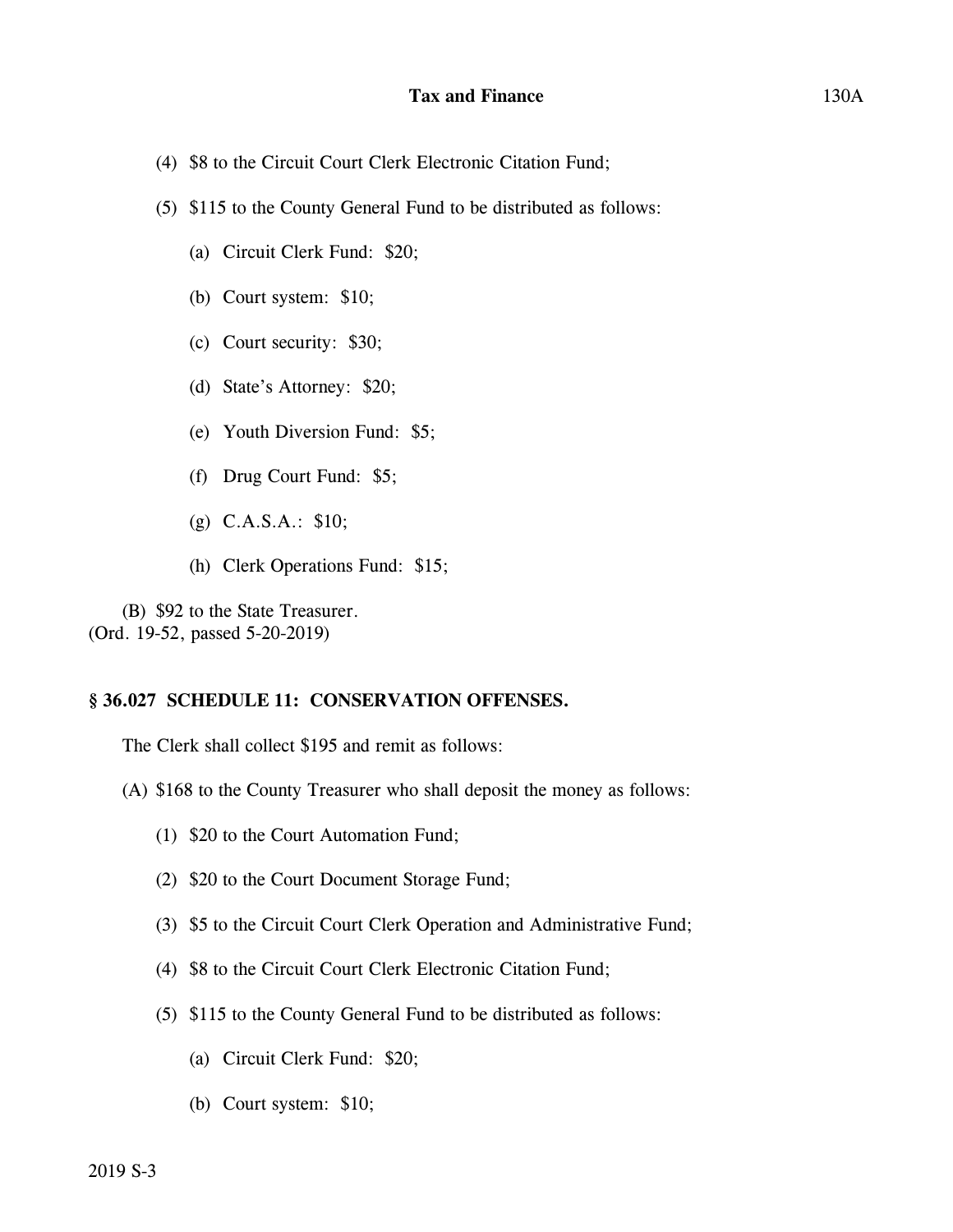- (c) Court security: \$30;
- (d) State's Attorney: \$20;
- (e) Youth Diversion Fund: \$5;
- (f) Drug Court Fund: \$5;
- (g) C.A.S.A.: \$10;
- (h) Clerk Operations Fund: \$15;
- (B) \$25 to the State Treasurer;

(C) \$2 to the treasurer of the unit of local government of the arresting agency. (Ord. 19-52, passed 5-20-2019)

# **§ 36.028 SCHEDULE 12: DISPOSITIONS UNDER SUPREME COURT RULE 529 (TRAFFIC OFFENSES THAT DO NOT REQUIRE A COURT APPEARANCE).**

The Clerk shall collect \$164 and remit as follows:

- (A) \$100 to the County Treasurer who shall deposit the money as follows:
	- (1) \$20 to the Court Automation Fund;
	- (2) \$20 to the Court Document Storage Fund;
	- (3) \$5 to the Circuit Court Cleric Operation and Administrative Fund;
	- (4) \$8 to the Circuit Court Clerk Electronic Citation Fund;
	- (5) \$47 to the County General Fund to be distributed as follows:
		- (a) Circuit Clerk Fund: \$10;
		- (b) Court system: \$5;
		- (c) Court security: \$10;
		- (d) State's Attorney: \$10;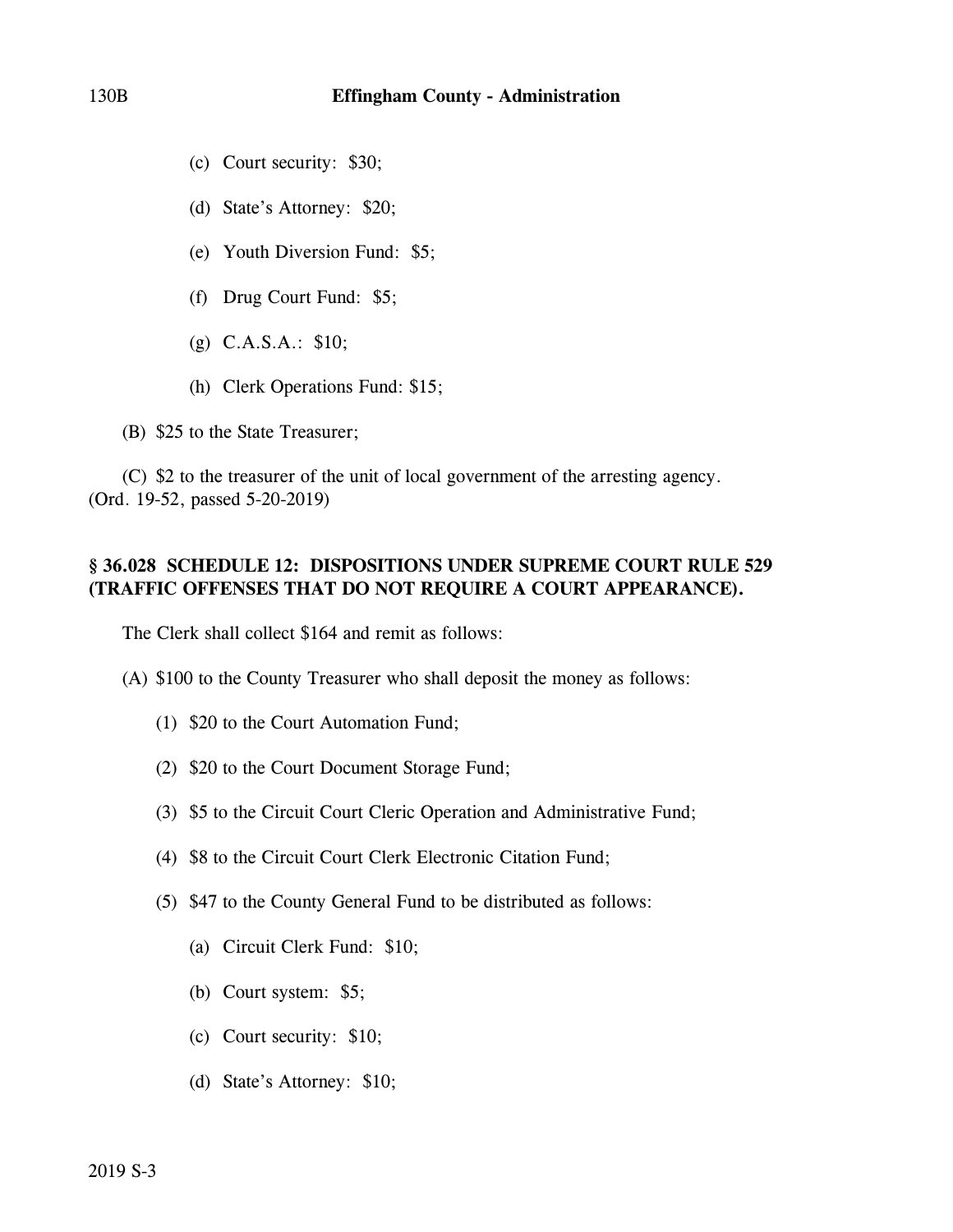- (e) Clerk Operations Fund: \$12;
- (B) \$14 to the State Treasurer;

(C) \$50 to the treasurer of the unit of local government of the arresting agency. (Ord. 19-52, passed 5-20-2019)

# **§ 36.029 SCHEDULE 13: PETTY OFFENSE, BUSINESS OFFENSE, NON-TRAFFIC ORDINANCE OFFENSE.**

The Clerk shall collect \$100 and remit as follows:

- (A) \$75 to the County Treasurer who shall deposit the money as follows:
	- (1) \$20 to the Court Automation Fund;
	- (2) \$20 to the Court Document Storage Fund;
	- (3) \$5 to the Circuit Court Clerk Operation and Administrative Fund;
	- (4) \$8 to the Circuit Court Clerk Electronic Citation Fund;
	- (5) \$22 to the County General Fund to be distributed as follows:
		- (a) Circuit Clerk Fund: \$5;
		- (b) Court system: \$5;
		- (c) Court security: \$5;
		- (d) State's Attorney: \$5;
		- (e) Clerk Operations Fund: \$2;

(B) \$25 to the treasurer of the unit of local government of the arresting agency. (Ord. 19-52, passed 5-20-2019)

## **§ 36.030 UNPAID ASSESSMENTS.**

(A) Unless a court-ordered payment schedule is implemented or the assessment requirements of this subchapter are waived by court order, the Clerk is authorized to add to any unpaid assessments a delinquency amount equal to 15% of the unpaid assessments that remain unpaid after 90 days.

2019 S-3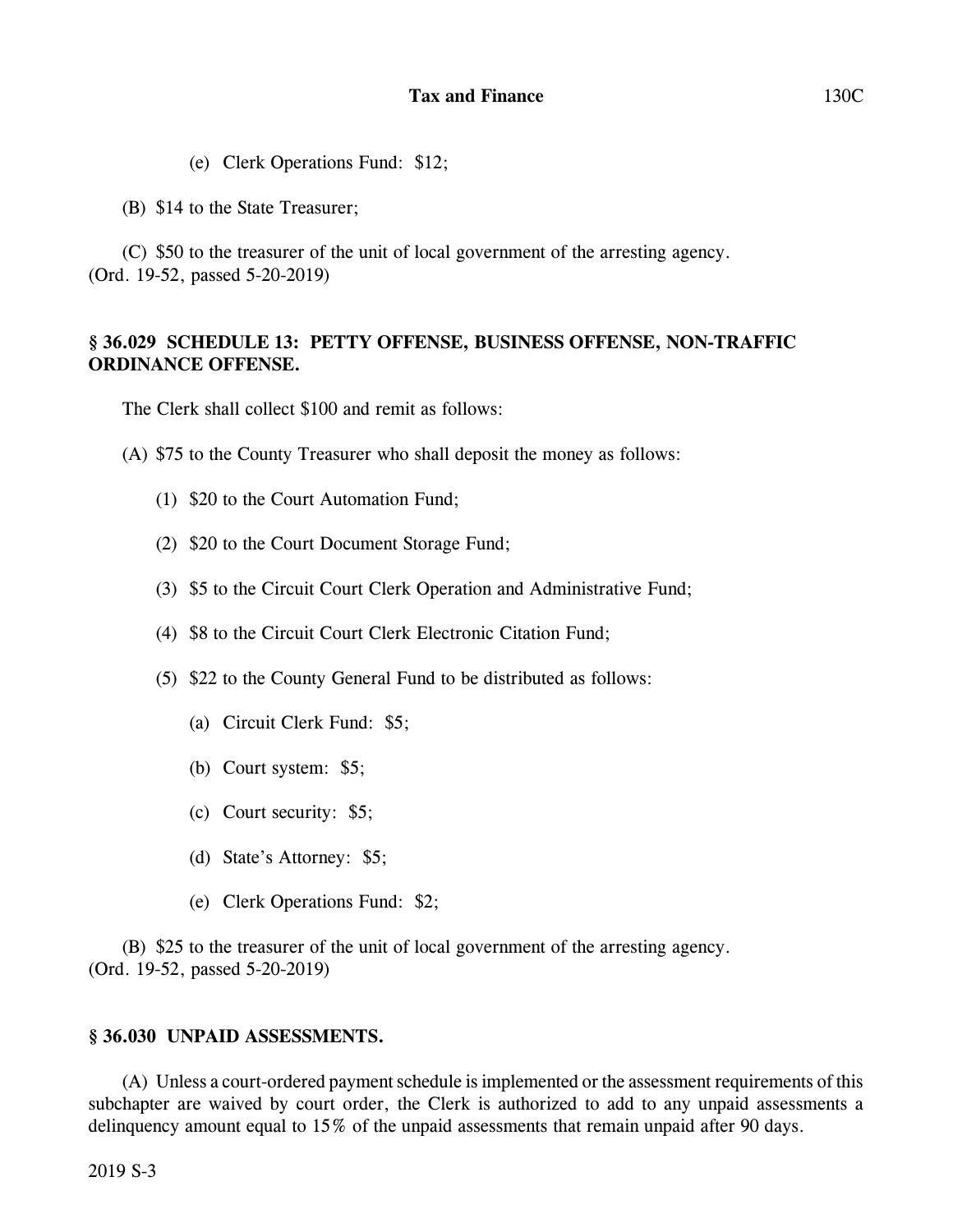(B) Delinquency amounts collected pursuant to this provision shall be deposited into the Circuit Clerk Operations and Administration Fund to defray additional administrative costs incurred by the Clerk in collecting unpaid assessments.

(Ord. 19-52, passed 5-20-2019)

# *MISCELLANEOUS FEES*

# **§ 36.40 VEHICLE VIOLATIONS.**

(A) *Fee established.* The Circuit Clerk shall charge and collect a \$5 fee to be added to all fines imposed for violation of the Illinois Vehicle Code other than § 11-501, being 625 ILCS 5/11-501 or violations of similar provisions contained in county or municipal ordinances committed in the county, and all civil cases, and up to a \$30 fee to be added to all fines imposed for violation of § 11-501 of the Illinois Vehicle Code, being 625 ILCS 5/11-501 or a violation of a similar provision contained in county or municipal ordinances committed in the county. The proceeds of such fees shall be used to finance the court system in the county.

(Prior Code, § 36-7-40)

(B) *County Court System Finance Fund.* The Circuit Clerk shall transfer said fees to the County Treasurer monthly. The County Treasurer shall deposit these funds in a separate fund account designated as the County Court System Finance Fund, and make disbursements or transfers as directed by the County Board. The County Treasurer shall provide a monthly accounting of the Fund, including receipts, disbursements, transfers and any other fiscal activity, to the County Board monthly. The County Board shall use the aforementioned funds for the purpose intended by appropriation from time to time as may be required or needed.

(Prior Code, § 36-7-41) (Ord. 86-27, passed - -)

# **§ 36.41 COURT SERVICE FEE.**

(A) The Clerk of the Circuit Court shall charge and collect an amended fee as a court security fee in all criminal cases upon disposition, except trauma system administration of traffic court cases, and in all civil cases by each party at the time of filing the first pleading, paper or other appearance, provided that no additional fee shall be required if more than one party is represented in a single pleading, paper or other appearance.

(1) In all civil cases, except those having a statutory exemption from fees, payable by each party at the time of filing the first pleading, paper or other appearance with no additional fee to be paid if more than one party presents a single pleading, paper or other appearance, the fee shall be \$25;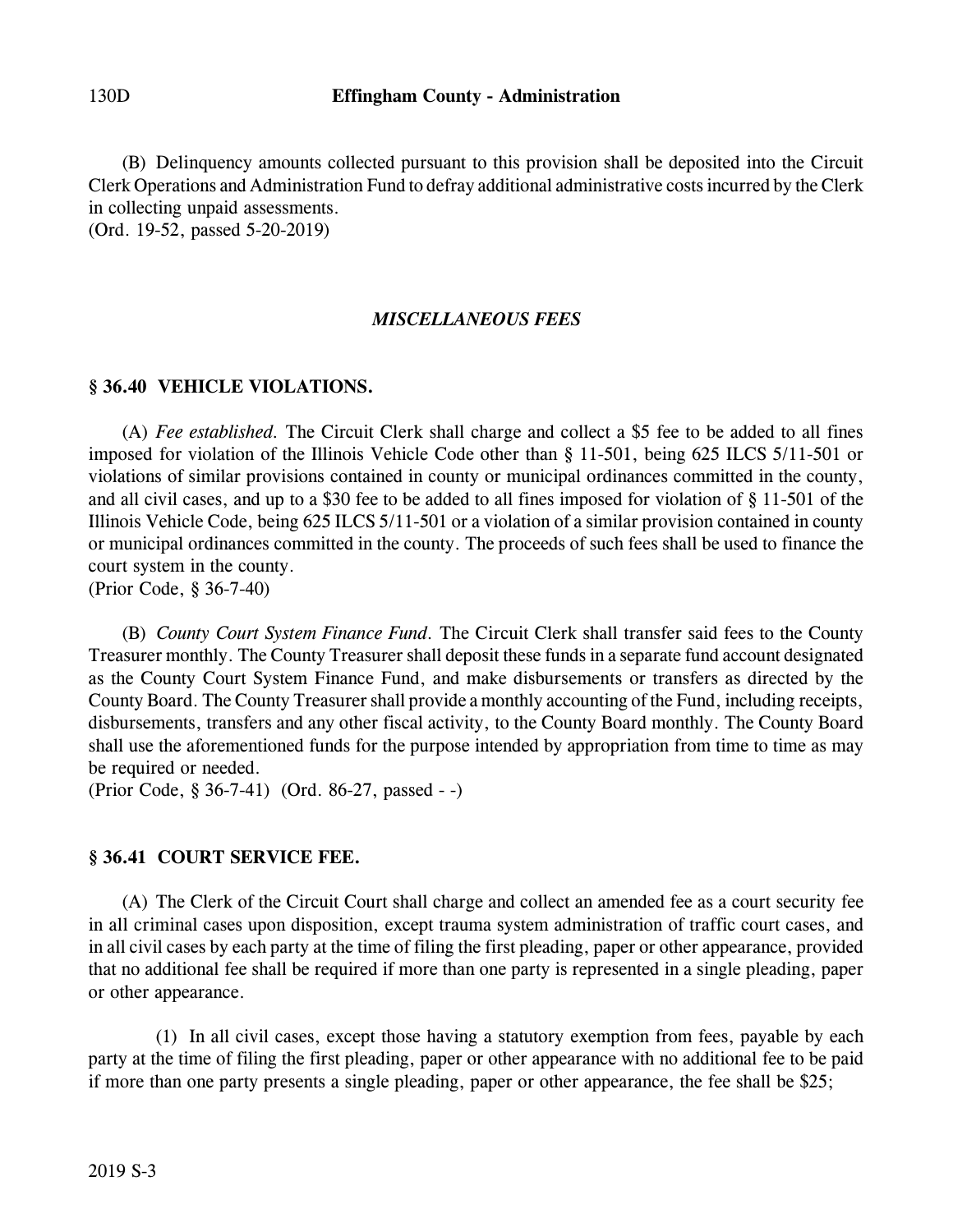## **Tax and Finance** 130E

(2) In criminal, local ordinance, county ordinance, traffic and conservation cases, payable by each defendant upon a plea of guilty, stipulation of facts or finding of guilty, resulting in a judgement of conviction or order of supervision, or sentence of probation without entry of judgement pursuant to § 10 of the Cannabis Control Act being 720 ILCS 550/10, § 410 of the Illinois Controlled Substance Act being 720 ILCS 570/410, § 12-4.3 of the Criminal code of 1961, § 10-102 of the Illinois Alcoholism and Other Drug Dependency Act, or § 10 of the Steroid Control Act, the fee shall be \$25. No fee shall be collected or imposed in traffic, conservation and ordinance cases, which do not require a court appearance and the fines are paid by mail or over the counter without a court appearance.

(3) The Chief Judge concurs with the County Board in its resolve to raise the court security fee to \$25 as outlined above effective January 1, 2004.

(B) Such fees shall be in addition to all other fees and charges of such Clerk and assessable as costs and shall be remitted monthly by such Clerk to the Treasurer of this county to be retained by such Treasurer in the General Fund for payment solely of costs incurred by the Sheriff in providing court security.

(Prior Code, § 36-7-45)

### **§ 36.042 GIS RECORDING FEE.**

The county has determined increasing fee in the amount of \$3 is necessary to defer the cost of providing the GIS system. Therefore, the fee of \$12 will be increased by \$3 for a total to be charged of \$15 for the filing of every instrument, paper or notice submitted for recording; and that from such fees, \$14 shall be deposited into the special Geographic Information System Fund for advancement of the countywide geographic information system to be disbursed according to law, and the remaining \$1 shall be deposited into the Recorder's special fund created under § 3-5005.4, to be used at the Recorder's discretion. This section shall take effect December 1, 2008 and shall remain in effect until subsequently rescinded by action of this county.

(Ord. 08-65, passed 8-18-2008)

# **§ 36.043 DRUG TESTING; ELECTRONIC MONITORING.**

(A) Pursuant to 730 ILCS  $5/5-6-3(g)$  and 730 ILCS  $5/5-6-3.1(g)$ , an offender sentenced to probation, conditional discharge or supervision, who is required to undergo mandatory drug or alcohol testing or placed on electronic monitoring may be ordered to pay all costs incidental to such mandatory drug or alcohol testing and all costs incidental to such electronic monitoring in accordance with the defendant's ability to pay those costs. Whereas, the Honorable S. Gene Schwann, Chief Judge of the Fourth Judicial Circuit, in accordance with the County Board, has established reasonable fees for the costs of maintenance, testing and other incidental expense related to the mandatory drug and alcohol and electronic monitoring involved in a successful probation program for the county. The fee to be paid is as follows: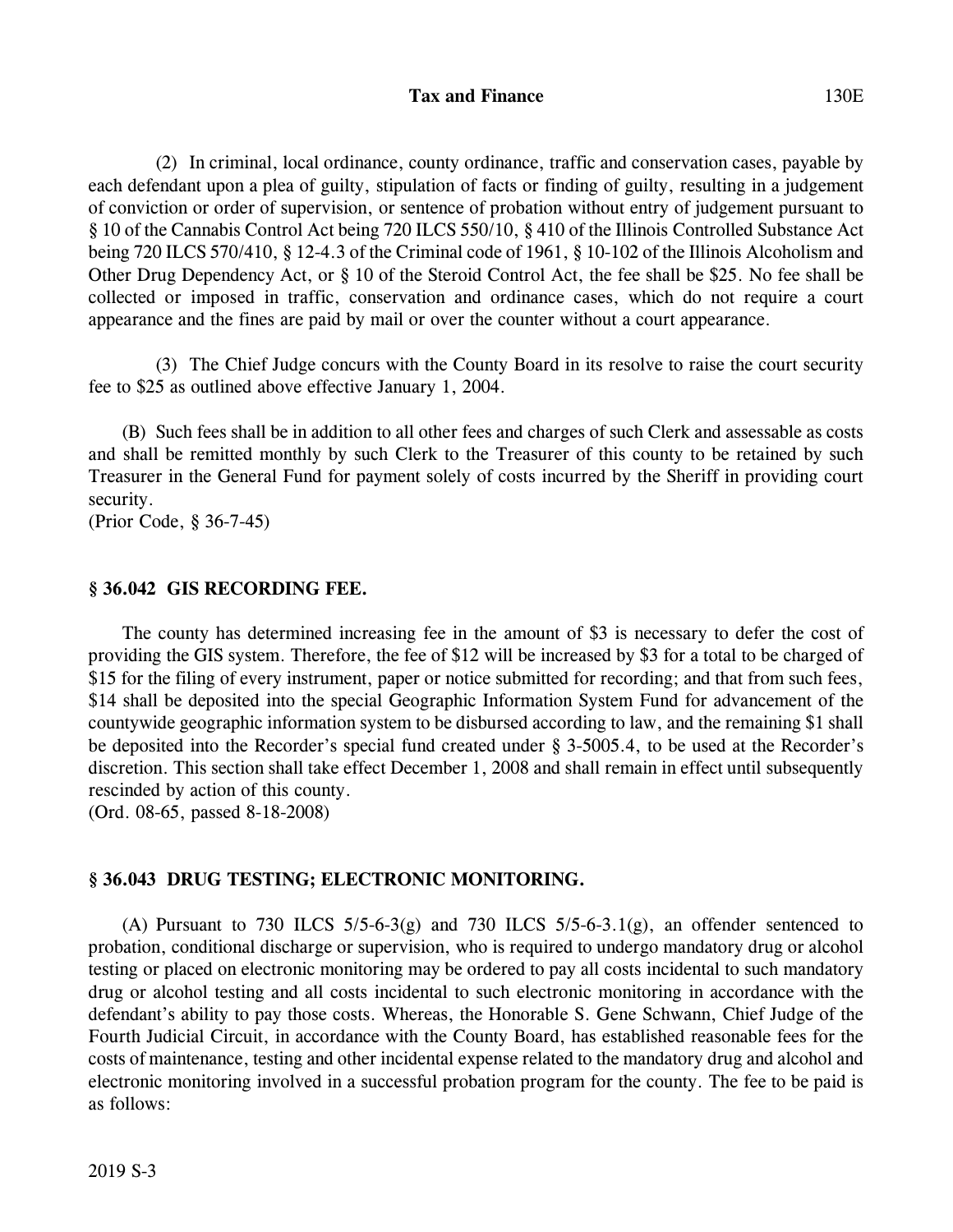(1) The fee for drug and alcohol testing shall not exceed \$12 for each field test and shall not exceed \$75 for each laboratory tests to confirm a positive field test; and

(2) The fee for electronic monitoring shall not exceed \$15 per day.

(B) The fee for drug and alcohol testing shall not exceed \$12 for each field test performed by the Probation Department. The fee for drug and alcohol testing shall not exceed \$75 for each laboratory test.

(C) The fee for electronic monitoring shall not exceed \$10 per day. (Ord. 09-23, passed 4-20-2009; Ord. 14-06, passed 1-21-2014)

# **§ 36.044 COUNTY CLERK; VITAL RECORDS; FEES AND FUND.**

(A) *Definition. VITAL RECORDS* means records of births, deaths, fetal deaths, marriages, dissolution of marriages and data-related thereto. (Prior Code, § 36-8-1)

(B) *Fee established.* The County Clerk shall impose an additional \$2 charge for certified copies of vital records which are requested to be made by the County Clerk's office. That purpose to 55 ILCS 5/4-4001, the additional \$2 charge is to be used for the sole purpose of defraying the costs of converting the County Clerk's document storage system for said vital records to computers of micrographics, and for maintaining system.

(Prior Code, § 36-8-2)

(C) *Special fund.* The County Treasurer is hereby ordered to establish a special fund for deposit of the monies collected as a result of said additional charge. The monies collected shall be placed in said special fund and shall be used solely to provide the equipment, material and necessary expenses incurred to help defray the cost of implementing and maintaining the County Clerk's document storage system for vital records.

(Prior Code, § 36-8-3)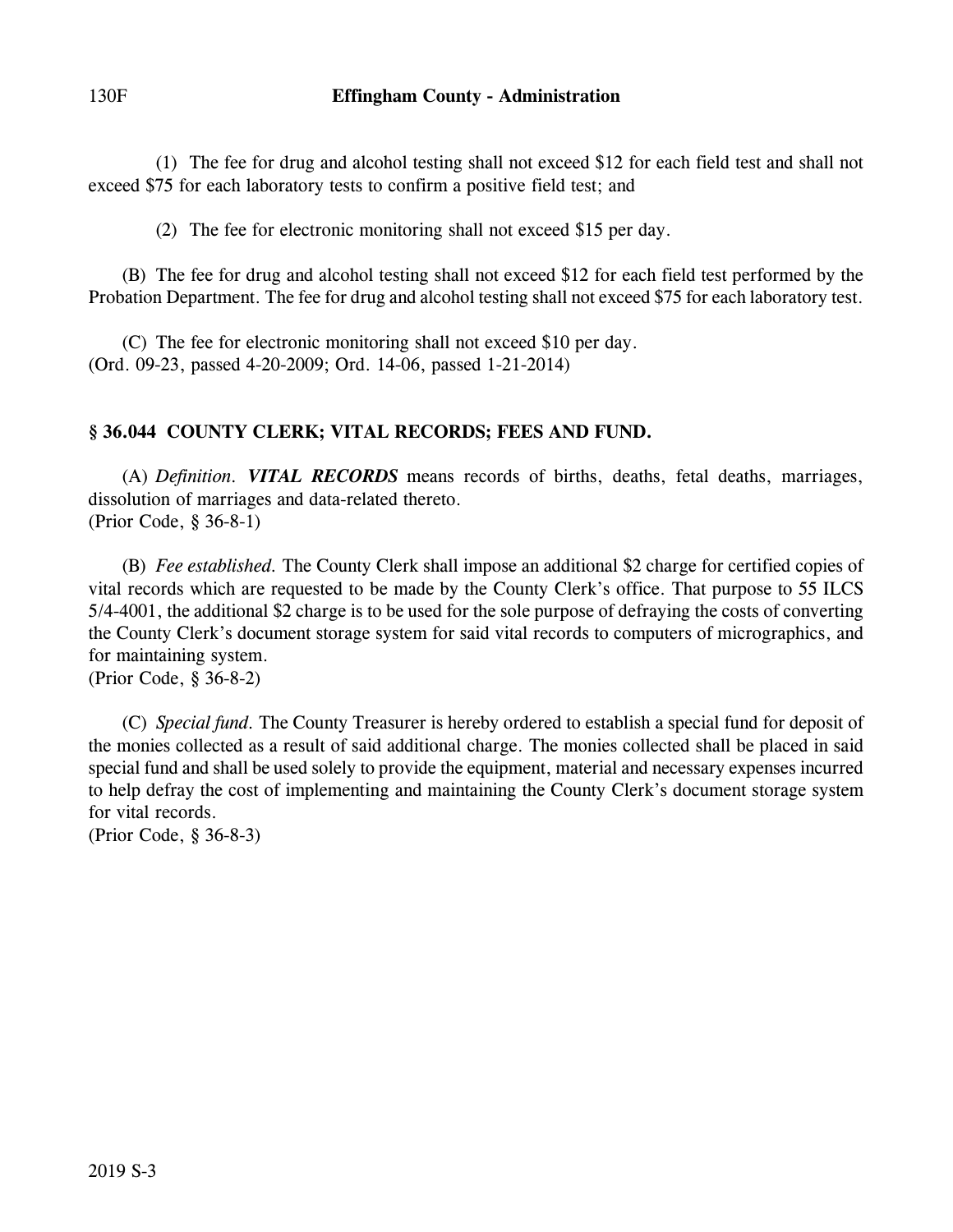- (D) *Related fees.* The following fees shall be collected by the County Clerk; to-wit:
	- (1) Certified copies: \$0.50/100 words, plus \$1 for certification:
		- (a) Birth certificates/corrections \$11.85; and
		- (b) Marriage or death certificates: \$11.85.
	- (2) Fireworks permit: \$16.70;
	- (3) Liquor permit:
		- (a) New liquor license: \$23.60; and
		- (b) Renewal liquor permits: \$17.35.
	- (4) Notarized affidavit: \$1.30;
	- (5) Vehicular license: \$12;
	- (6) Marriage license: \$27;
	- (7) Certifying acknowledgment: \$1.30;
	- (8) Attending tax sales for each tract or town lot sold: \$29.15;
	- (9) Raffle permit: \$16.70;
	- (10) Demolition report: \$10;
	- (11) Birth, death, marriage search: \$10;
	- (12) Certificate of authority: \$10;
	- (13) Tax deed: \$16.70
	- (14) Tax estimates/County Clerk fee: \$23.55
	- (15) Special event license: \$5;
	- (16) Peddler/solicitor license: \$10;
	- (17) Registration of notary: \$5.45
	- (18) Assumed name filing: \$9;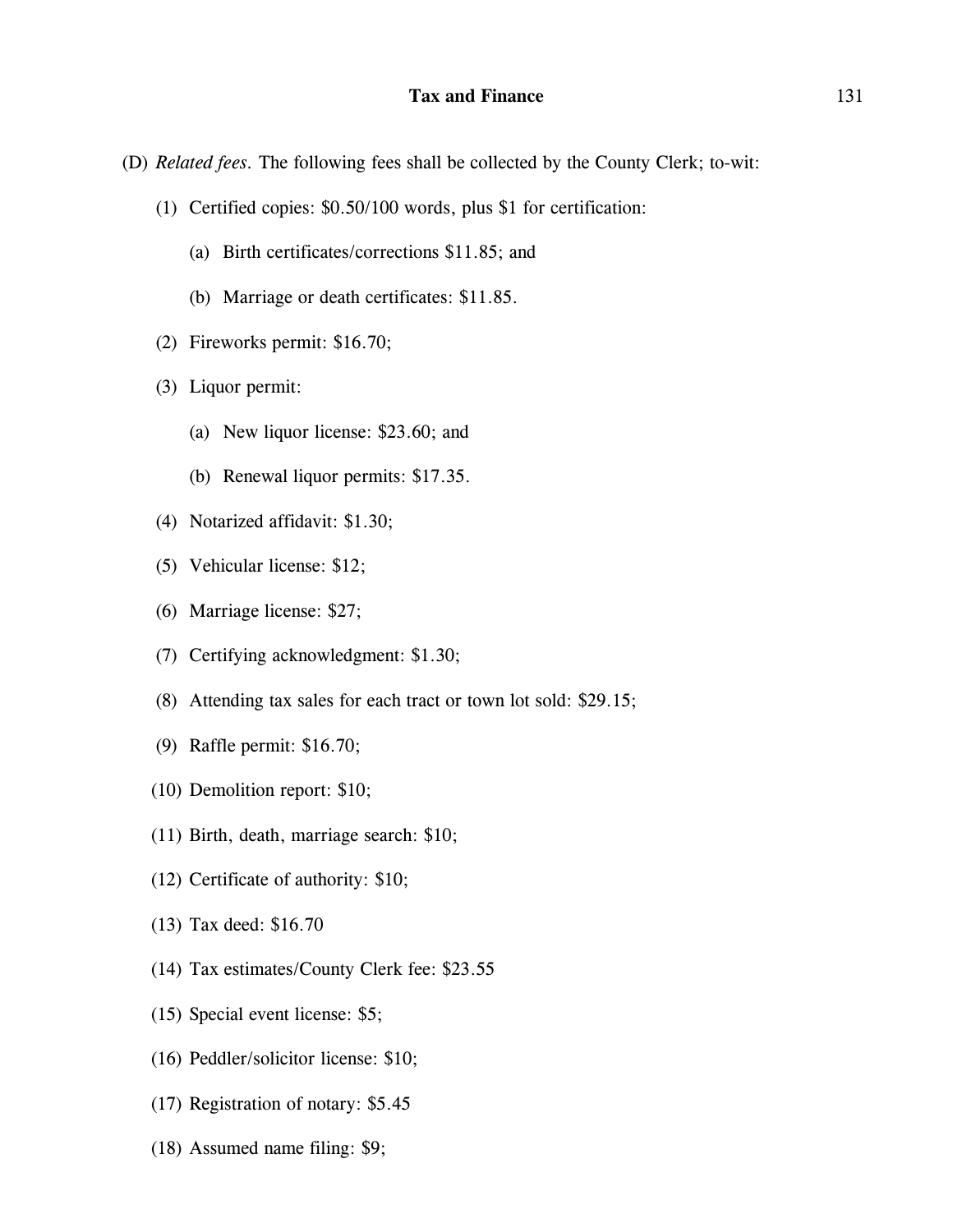- (19) Plat certifications: \$26.95;
- (20) Freedom of information services: see county policy;
- (21) Certificate of purchase surrendered: \$32;
- (22) Take notice: \$10;
- (23) Campaign disclosure: \$13.35;
- (24) Township maps: \$5;
- (25) Candidate petition copies: \$12.70
- (26) Absentee ballot listing: \$8.40;
- (27) Legislative district maps: \$20.20;
- (28) Precinct maps: \$15.15;
- (29) Petition of discovery: \$410.90;
- (30) Precinct lists: \$8.40;
- (31) County voter printout: \$4.25; and

(32) Mailing labels per label: \$0.07. (Prior Code, § 36-8-4)

### **§ 36.045 DELINQUENT TAX PARCEL.**

(A) *Fee established.* The County Treasurer as ex officio county collector shall impose a \$5 per parcel automation fee to the purchaser of property for delinquent taxes. (Prior Code, § 36-9-1)

(B) *Special fund.* The County Treasurer is hereby ordered to establish a special fund for the deposit of the monies collected as a result of said \$5 per parcel automation fee. The monies collected shall be placed in said special fund and shall be used solely to provide the equipment, material and necessary expenses incurred to help defray the cost of implementing and maintaining an automation system in the County Collector's office. (Prior Code, § 36-9-2)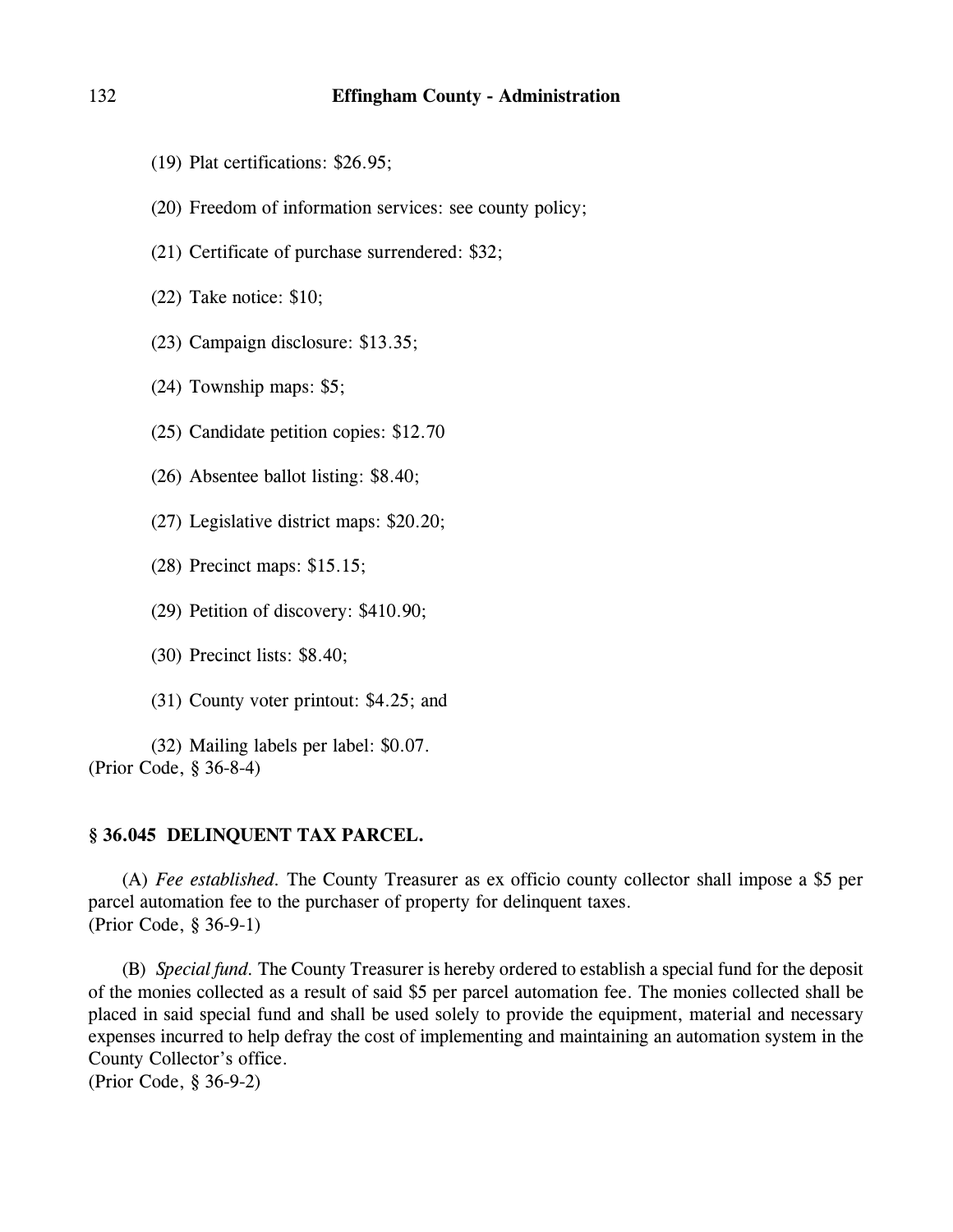# **§ 36.046 PROPERTY SALES FEES.**

(A) *Fee established.* The Treasurer may impose a fee of up to \$60, payable to the County Collector, upon each person purchasing any property at a sale held pursuant to the Illinois Revenue Code prior to the issuance of any certificate of purchase. (Prior Code, § 36-9-4)

(B) *Special fund.* All sums of money received under this section shall be deposited in a special fund with the principal and interest invested as authorized by 55 ILCS 5/3-10009 and 5/3-10002. No payment shall be made from the fund except by order of the court declaring a sale in error under 35 ILCS 200/21-310. Any monies accumulated in the fund in excess of \$500,000 by the County Treasurer shall be paid to the General Fund of the county prior to the commencement of the annual tax sale. (Prior Code, § 36-9-5)

# **§ 36.047 CORONER.**

The fees of the Coroner's office shall be as follows.

- (A) (1) A copy of a transcript of sworn testimony: \$3 per page.
	- (2) A copy of an autopsy report (if not included in transcript): \$30.
	- (3) A copy of the verdict of a coroner's jury: \$5.
	- (4) A copy of a toxicology report: \$15.
	- (5) A print of a picture obtained by the coroner: actual cost or \$3, whichever is greater.

(6) Each copy of miscellaneous reports, including artist's drawings but not including police reports: actual cost or \$15, whichever is greater.

(7) A coroner's or medical examiner's permit to cremate a dead human body: \$10.

(B) All fees under this section collected by or on behalf of the Coroner's office shall be paid over to the County Treasurer and deposited into the general fund of the county. (Prior Code, § 36-10-1)

# **§ 36.048 PUBLIC DATA REQUESTS.**

(A) *Tax system.* Any reports or files extracted from the county tax system will be charged the following rates:

(1) Staff time: \$56 per hour; and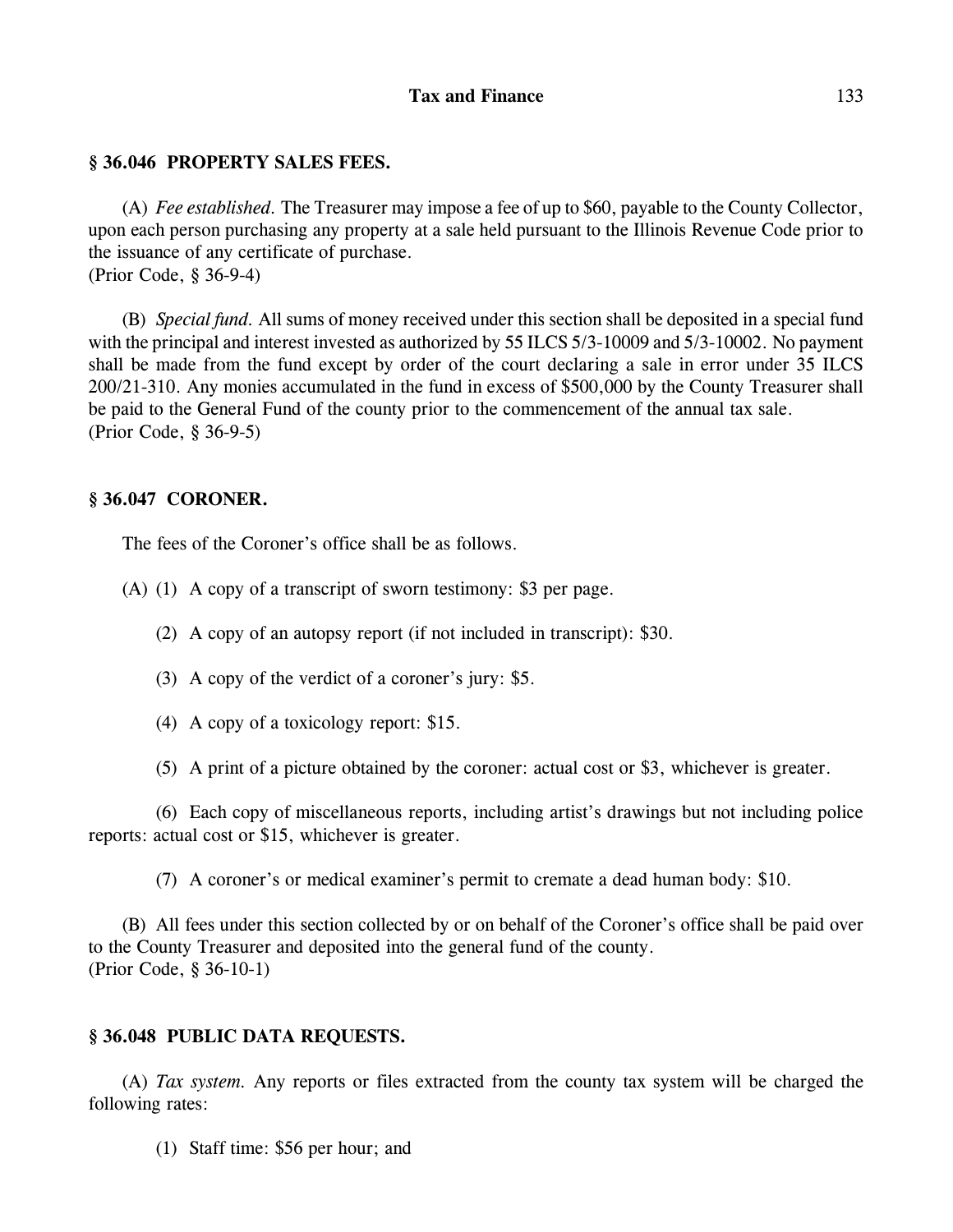(2) Computer time: \$56 per hour.

(3) Requests to extract data from the tax system will be submitted by the following offices and the fee for the request will be collected by the office making the request:

- (a) Assessor;
- (b) Board of Review;
- (c) County Clerk;
- (d) Circuit Clerk;
- (e) Mapping and Platting; and

(f) Treasurer.

(Prior Code, § 36-11-1)

(B) *Election system.*

(1) Any reports or files extracted from the county election system will be charged the following rates. Information may be printed on either paper or labels.

| <b>Printed on</b>                    | <b>Paper</b> | Labels |
|--------------------------------------|--------------|--------|
| County-wide lists                    | \$85         |        |
| Precinct                             | \$3.45       | \$5.85 |
| Voter body                           | \$8.70       |        |
| Voter body - zip code order          |              | \$62   |
| Voter body - precinct zip code order | \$34         |        |

(2) The costs for an extracted file that is requested on a storage medium other than paper will be charged at the same rate as a paper list. Requests to extract data from the election system will be submitted by the County Clerk's office and the fee for the request will be collected by the office making the request.

(Prior Code, § 36-11-2)

(C) *Criminal justice system.*

- (1) Criminal justice system, including:
	- (a) Circuit Court;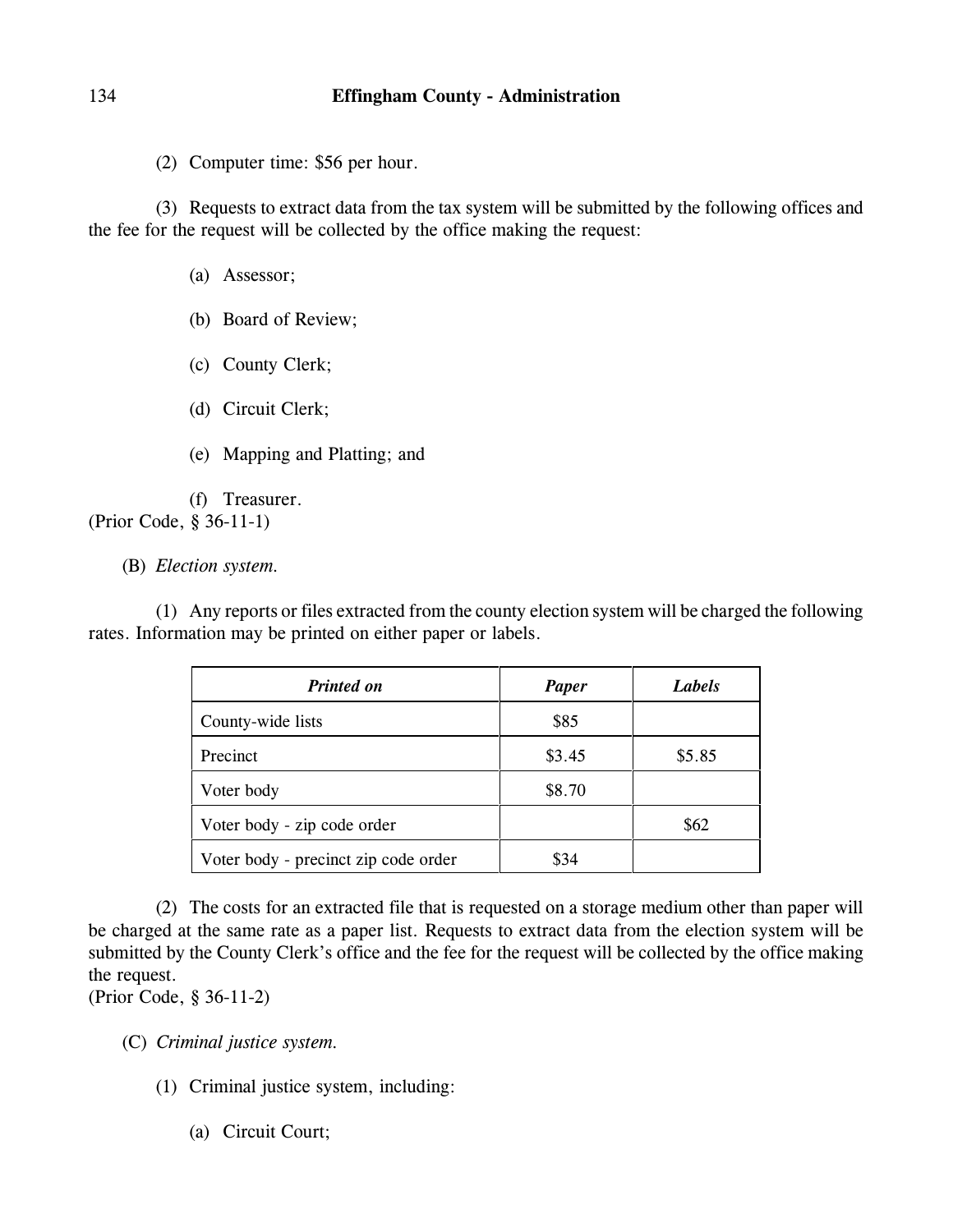- (b) Circuit Clerk;
- (c) State's Attorney;
- (d) Probation;
- (e) Public Defender; and
- (f) Sheriff.

(2) Any reports or files extracted from the county criminal justice system will be charged the following rates:

(a) Staff time: \$68 per hour; and

```
(b) Computer time: $68 per hour
(Prior Code, § 36-11-3)
```
- (D) *All other systems.*
	- (1) All other systems, including:
		- (a) Civil courts system;
		- (b) Animal control;
		- (c) Recorder;
		- (d) Vital records;
		- (e) Child support;
		- (f) Personnel;
		- (g) Administration;
		- (h) Financial; and
		- (i) Law library.

(2) Any reports or files extracted from the systems listed above will be charged the following rates:

(a) Staff time: \$56 per hour; and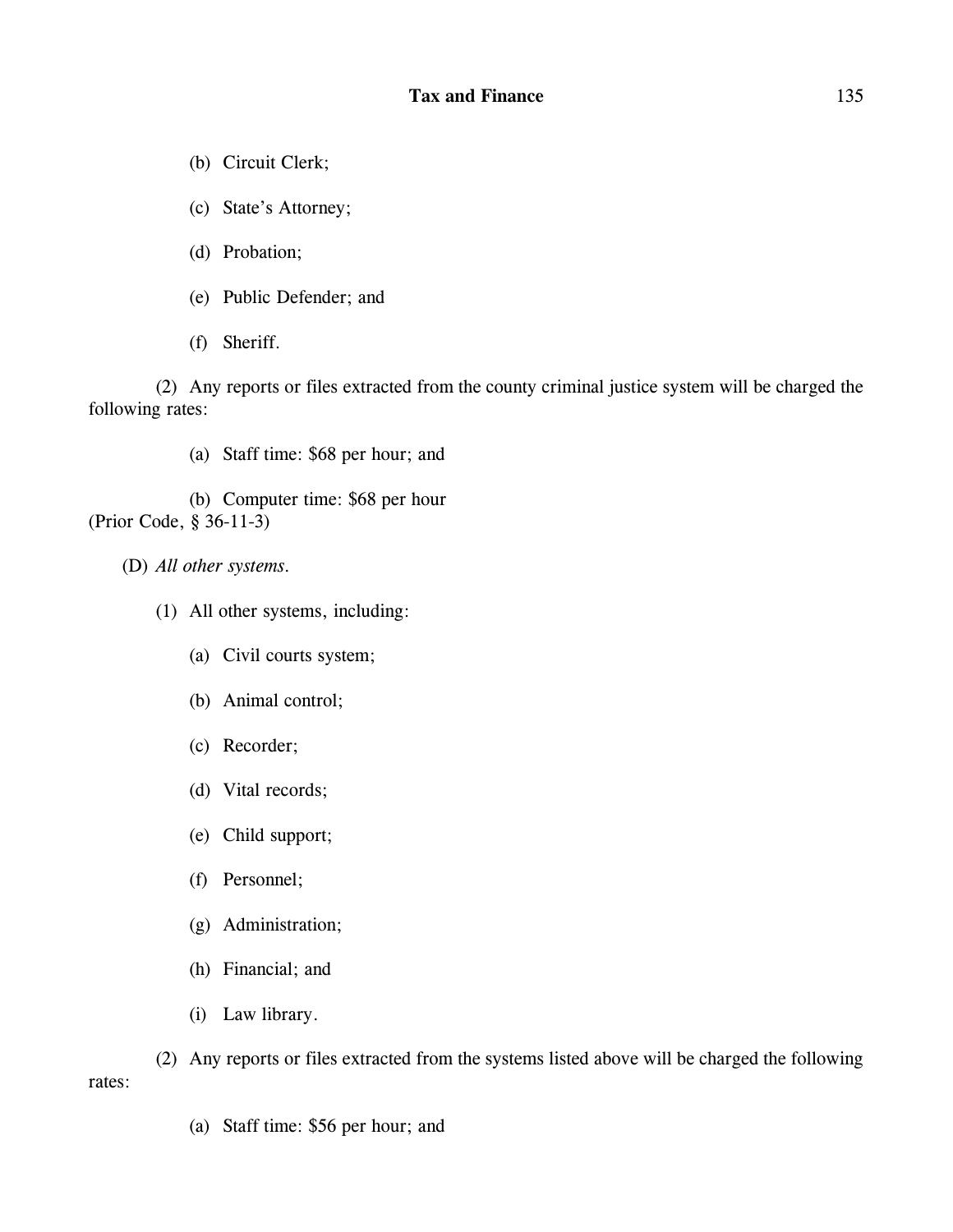(b) Computer time: \$56 per hour (Prior Code, § 36-11-4)

#### **§ 36.049 SHERIFF.**

(A) *Statement of law.* The fees of the County Sheriff for the following named services rendered in the county shall be as follows:

(1) For serving or attempting to serve summons on each defendant: \$20;

(2) For serving or attempting to serve an order or judgment granting injunctional relief: \$20;

(3) For serving or attempting to serve each garnishee: \$20;

(4) For serving or attempting to serve an order for replevin: \$20;

(5) For serving or attempting to serve an order for attachment on each defendant: \$20;

(6) For serving or attempting to serve a warrant of arrest (to be paid upon conviction):\$20;

- (7) For taking special bail: \$20;
- (8) For serving or attempting to serve a subpoena on each witness: \$20;
- (9) For returning each process in the county: \$10; and

(10) For taking all bonds on legal process, civil and criminal: \$10.

(Prior Code, § 36-12-1)

(B) *Content of required documentation.* The County Board has reviewed, studied and prepared a statement of the costs of providing each service, program and activity. All supporting documents are public records and are subject to public examination and audit. With regard to the services specified, the County Board has reviewed all direct and indirect costs, as defined in the United States Office of Management and Budget Circular A-87, and has determined that the cost per hour of a County Deputy Sheriff is \$36.50 for the year 2003. See 55 ILCS 5/4-5001. (Prior Code, § 36-12-2) (Ord. 03-58, passed 6-16-2003)

# **§ 36.050 LAW LIBRARY FEES.**

(A) *Fee established.* The County Board does hereby establish a County Law Library under the terms and provisions of "An Act in Relation to the Establishment, Maintenance and Operation of County Law Libraries" (55 ILCS 5/5-39001). The library shall be maintained from the funds resulting from the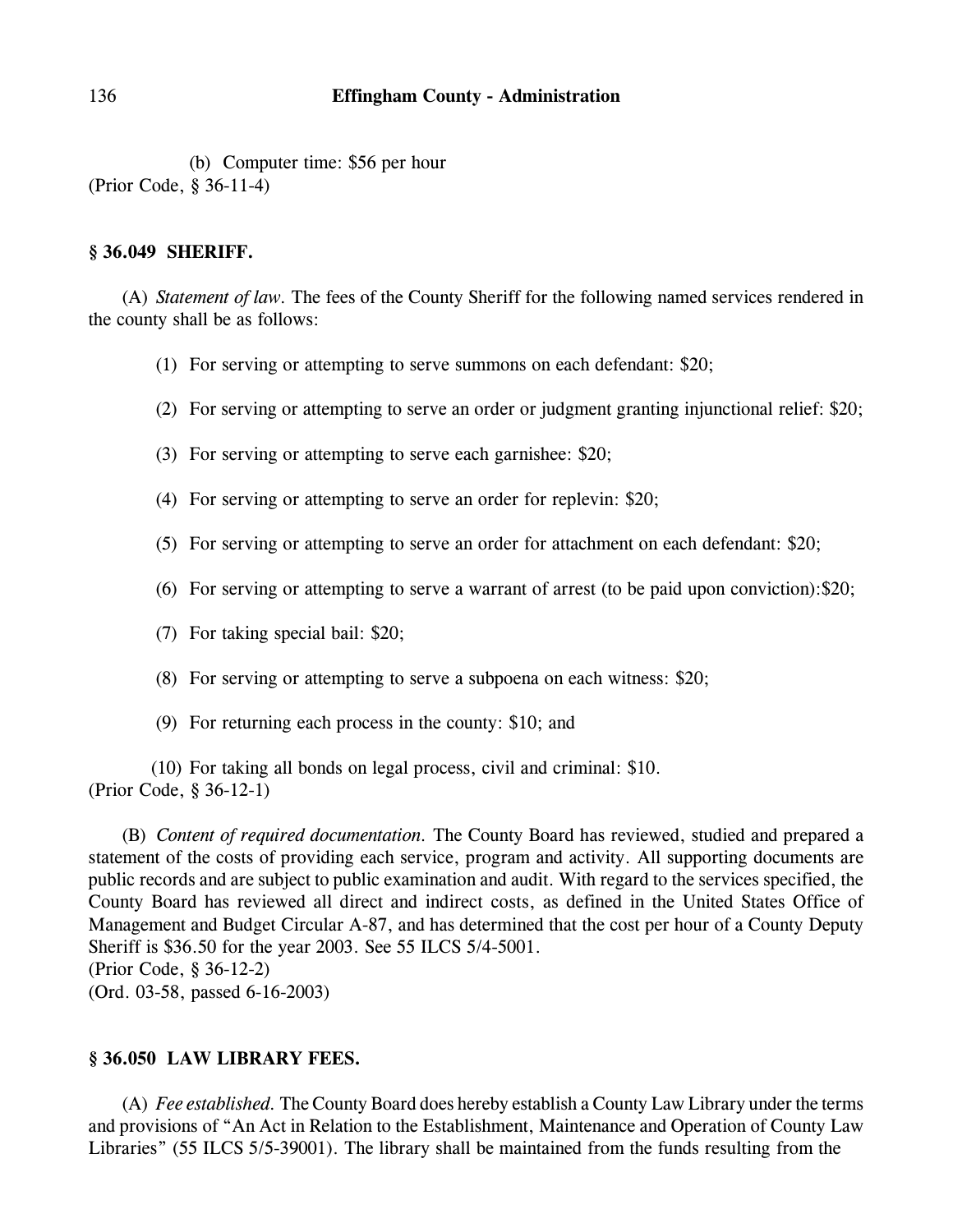collection of the County Law Library fee that is hereby established at \$13. The fee shall be paid at the time of filing of the first pleading, paper or other appearance by each party in all civil cases, however no additional fee shall be required if more than one party is represented by a single pleading. (Prior Code, § 36-13-1)

(B) *Law Library Fund.* These fees shall be in addition to other fees and charges of the Clerk, and assessable as costs, and shall be remitted monthly by the Clerk to the County Treasurer, to be retained by him or her in a special fund designated as the "Law Library Fund". (Prior Code, § 36-13-2)

# **§ 36.051 RECORDER OF DEEDS' OFFICE FEES.**

The following fees are hereby established for the Recorder of Deeds' office.

| Minimum fee for recording most instruments                                                                                                                                                                      |          |
|-----------------------------------------------------------------------------------------------------------------------------------------------------------------------------------------------------------------|----------|
| (excepting certain assignments, liens, plats, condominiums, maps, surveys, UCC<br>statements)                                                                                                                   | \$1 each |
| Condominium plat                                                                                                                                                                                                | \$89     |
| Financing statements (UCC's)                                                                                                                                                                                    |          |
| 8" x 5" standard form w/1 name                                                                                                                                                                                  | \$26     |
| Mr/Mrs or H&W noted Additional debtors names, address, DBA's assignments,<br>amendments, partial releases and continuations terminations depending on original filing<br>data (minimum)                         | \$13     |
| Financing statement searches                                                                                                                                                                                    |          |
| Search per debtor name/per address                                                                                                                                                                              | \$13     |
| Search per additional names or addresses                                                                                                                                                                        | \$13     |
| Liens (Ill. Dept. of Revenue) U.S. Amer/federal certificates, notices affecting liens and<br>releases, discharge certificates, refilings, subordination Ill. or U.S. lien/release filings (per<br>name) 2 pages |          |
| Certification (search) liens, certificates, notices, releases and the like (only)                                                                                                                               |          |
| Applies to U.S. liens and the like (per name)                                                                                                                                                                   | \$13     |
| Monument record per instrument                                                                                                                                                                                  | \$20     |
| Oil, gas and mineral assignments (first 2 pages)                                                                                                                                                                | \$11     |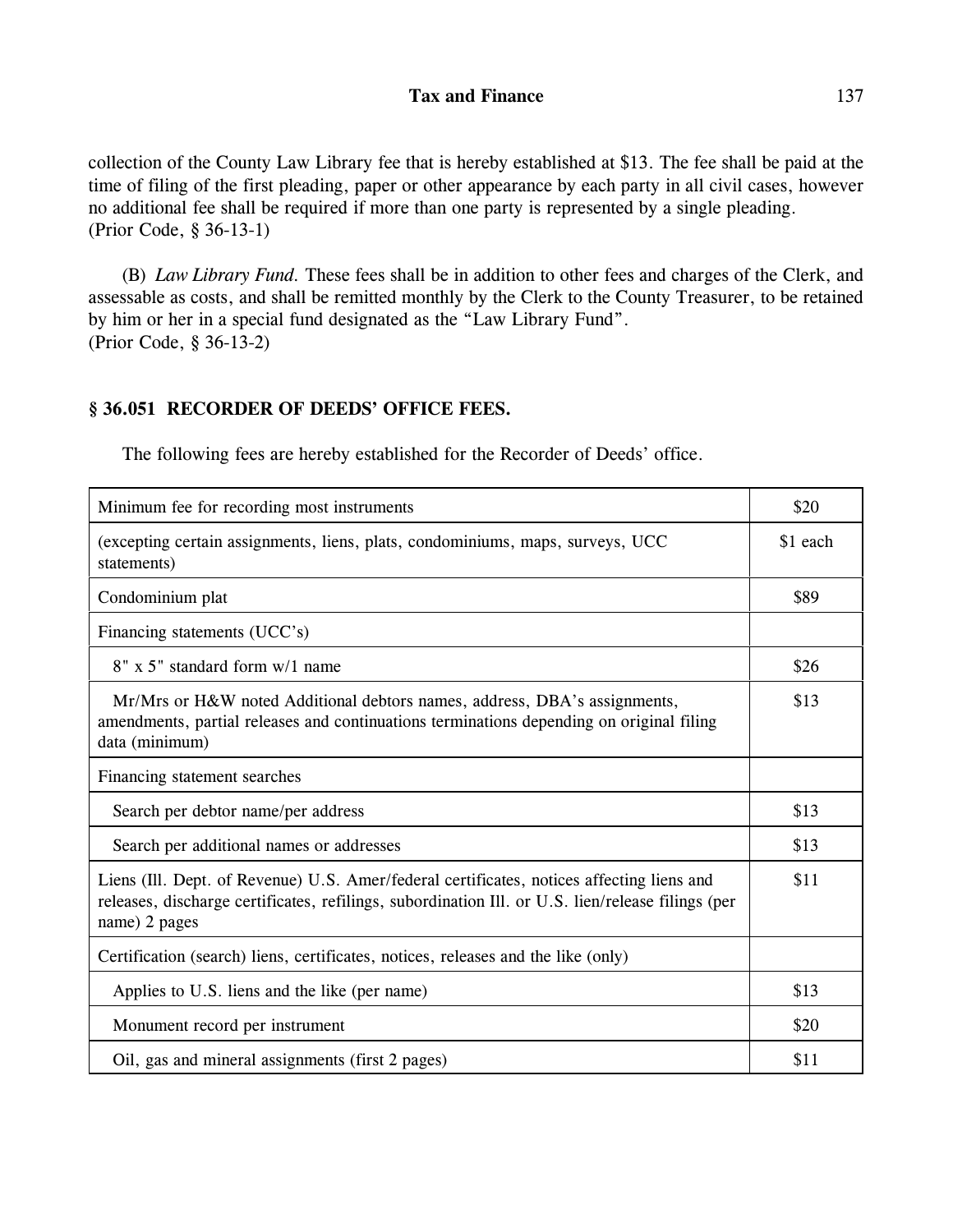| Ordinance/public entities; water, sewer services and the like |      |
|---------------------------------------------------------------|------|
| Ordinance including first 4 pages                             | \$25 |
| Electronic image                                              |      |
| Copy internet (per copy)                                      | \$4  |
| CD Rom copy                                                   | S50  |

(Prior Code, § 36-3-9)

# **§ 36.052 RECORDING A DOCUMENT; NONCONFORMING.**

(A) The Recorder shall charge an additional fee, in an amount equal to the fee otherwise provided by law, for recording a document (other than a document filed under the Plat Act) that does not conform to the following standards.

(1) The document shall consist of one or more individual sheets measuring eight and one-half inches by 11 inches, not permanently bound and not a continuous form.

(2) The document shall be printed in black ink, typewritten or computer generated.

(3) The document shall be on white paper of not less than 20-pound weight and shall have a clean margin of at least one-half inch, not permanently bound and not a continuous form.

(4) The first page of the document shall contain a blank space, measuring at least three inches by five inches, in the upper right hand corner.

(5) The document shall not have any attachment stapled or otherwise affixed to any page.

(B) A document that does not conform to these standards shall not be recorded except upon payment of the additional fee of \$12 required under this section. (Prior Code, § 36-3-10)

# **§ 36.053 FEE ESTABLISHED; DOCUMENT STORAGE SYSTEM.**

The Recorder shall charge and collect an additional fee of \$3 for filing every instrument, paper or notice for record, in order to defray the cost of converting the County Recorder's document storage system to computers or micrographics. Note: this \$3 fee is included in the above schedule of Recorder fees.

(Prior Code, § 36-3-11)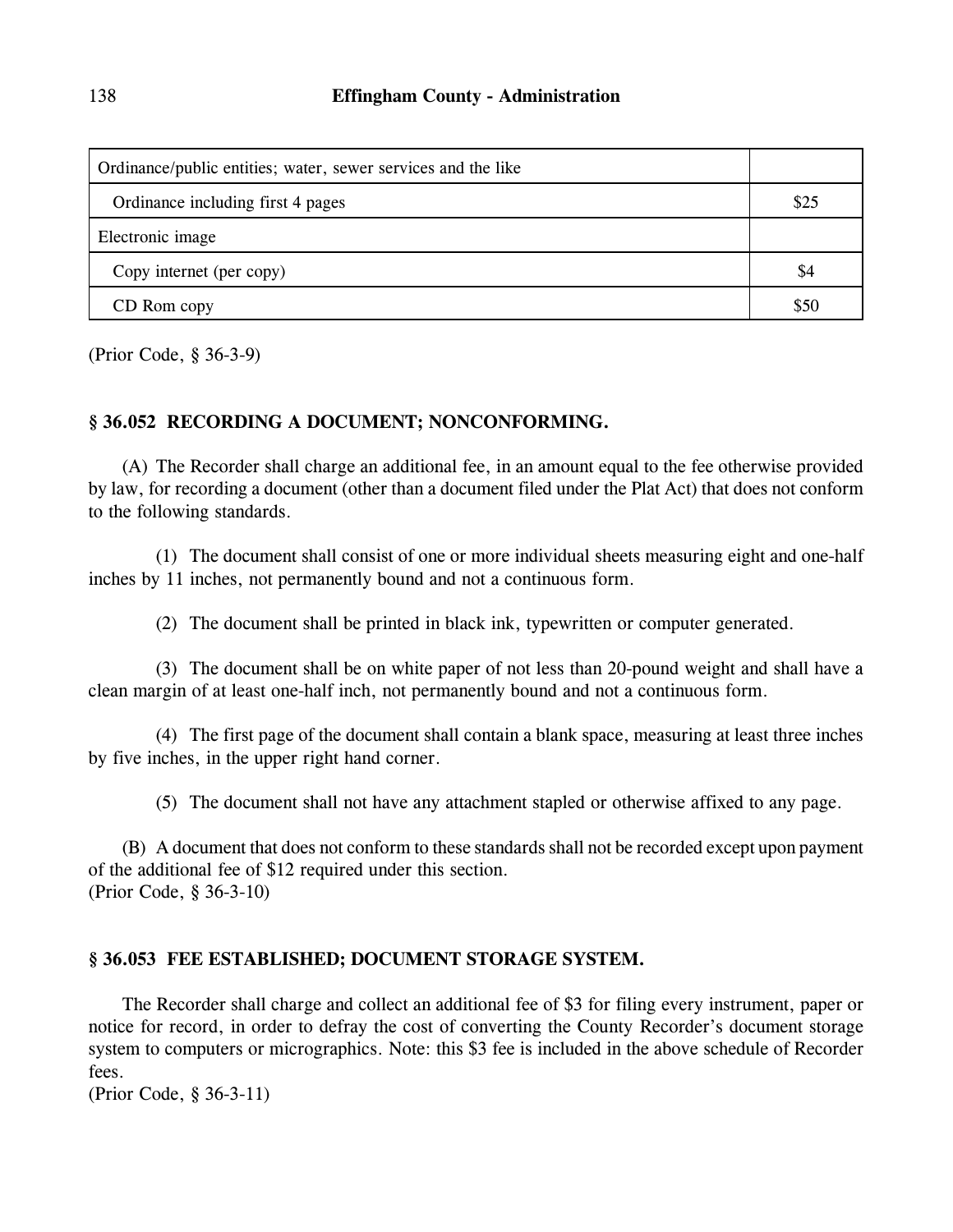# **§ 36.054 COMPUTER EQUIPMENT FUND ESTABLISHED.**

A special fund shall be set up by the Treasurer and such funds collected pursuant to this chapter shall be used solely for a document storage system to provide the equipment, materials and necessary expenses incurred to help defray the cost of implementing and maintaining such a document record system. See 55 ILCS 5/3-5018.

(Prior Code, § 36-3-12)

# **§ 36.055 GEOGRAPHIC INFORMATION SYSTEM FEE.**

(A) *Fee established.*

(1) There is hereby established a \$12 fee for every instrument paper or notice for record in the Recorder of Deeds office. The fee shall be deposited into the special fund established by the County Treasurer's office. All these funds shall be used solely for equipment, materials and necessary expenses incurred in implementing and maintaining a Geographic Information System.

(2) From such fees, \$11 shall be deposited into the special Geographic Information System Fund for advancement of the countywide geographic information system to be disbursed according to law, and the remaining \$1 shall be deposited into the Recorder's special fund created under § 3-5005.4, to be used at the Recorder's discretion.

(55 ILCS 5/3-5018) (Prior Code, § 36-3-13)

(B) *Additional fees.* The attached fee schedule be and hereby is adopted as the fees to be charged those persons or entities seeking GIS information from the county.

| <b>GIS Data Fee Schedule</b>                                                                             |              |                     |                    |          |
|----------------------------------------------------------------------------------------------------------|--------------|---------------------|--------------------|----------|
| Printed map products                                                                                     | $8.5"$ x 11" | $11"$ x $17"$       | Poster             |          |
| Printed parcel lines                                                                                     | \$3          | \$5                 | \$30               |          |
| Printed parcel dimensions                                                                                | \$5          | \$7                 | \$40               |          |
| Also available in exported digital form (.jpg or .tif; 200 dpi max) - via email or CD (\$1 extra for CD) |              |                     |                    |          |
| Orthophotography - leased                                                                                | Coverage     | $2$ '<br>Resolution | $0.5'$ resolution* | Combined |
| Spring 2002                                                                                              | Tile         | \$50                | \$100              |          |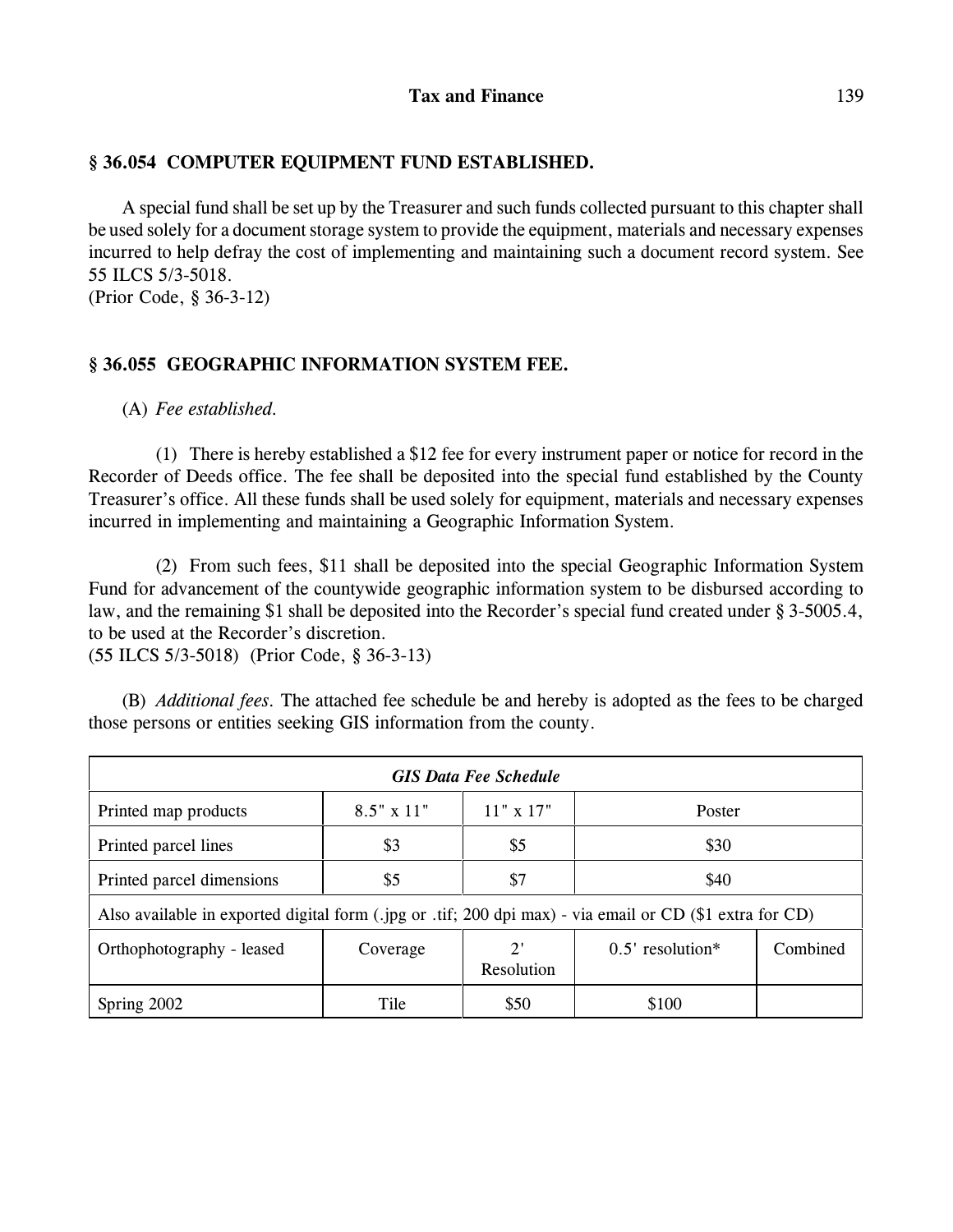| MrSid (cdrom) or .tif (DVD)  | Entire county                           | \$2,500                       | \$2,500                           | \$4,500            |
|------------------------------|-----------------------------------------|-------------------------------|-----------------------------------|--------------------|
|                              |                                         |                               | *Eff- \$1500, Lake Sara - \$1,000 |                    |
|                              |                                         |                               | Alt - \$500, Town - \$150         |                    |
| <b>Internet Subscription</b> | <b>Access</b><br><b>Classifications</b> | <b>Hours</b> per<br>day/wk/mo | <b>Monthly Rate</b>               | <b>Yearly</b> rate |
| -orthophotography            | Occasional<br>(weekly)                  | 0.4/2/8                       | \$20                              | \$220              |
| -tax parcels, w/attribute    | Regular (daily)                         | 2/10/40                       | \$35                              | \$385              |
| information                  | Unlimited (all<br>day)                  |                               | \$60                              | \$660              |
| Custom map work              | Analysis/map design                     |                               | $$40/hr$ (1/2-hr minimum)         |                    |

(Prior Code, § 36-3-14) (Ord. 02-54, passed 12-16-2002; Ord. 05-13, passed 3-21-2005)

# **§ 36.056 JAIL MEDICAL.**

# (A) *Reimbursement established.*

(1) There is hereby established pursuant to the authority granted to the county by all relevant state and federal laws, including, but not limited to, the following: 730 ILCS 125/17 provides that when medical or hospital services are required by any person held in custody, the county, private hospital, physician or any public agency which provides such services shall be entitled to obtain reimbursement from the county or from the Arrestees' Medical Costs Fund to the extent that monies in the Fund are available for the cost of such services.

(2) Further, pursuant to 730 ILCS 125/17, the County Board is authorized to adopt an ordinance or resolution providing for reimbursement for the cost of those services at the Department of Public Aid's rates charges for such services. (Prior Code, § 36-3-16)

(B) *Purpose.* The purpose of this fee is to ease the financial burden on the county for medical services for arrestees since public aid rates are normally less than the usual rates charged for such services.

(Prior Code, § 36-3-17)

(C) *Statement of law.* The County Board, pursuant to the authority of the County Jail Act, 730 ILCS 125/17, hereby declares that the county shall reimburse private hospitals, physicians or other agencies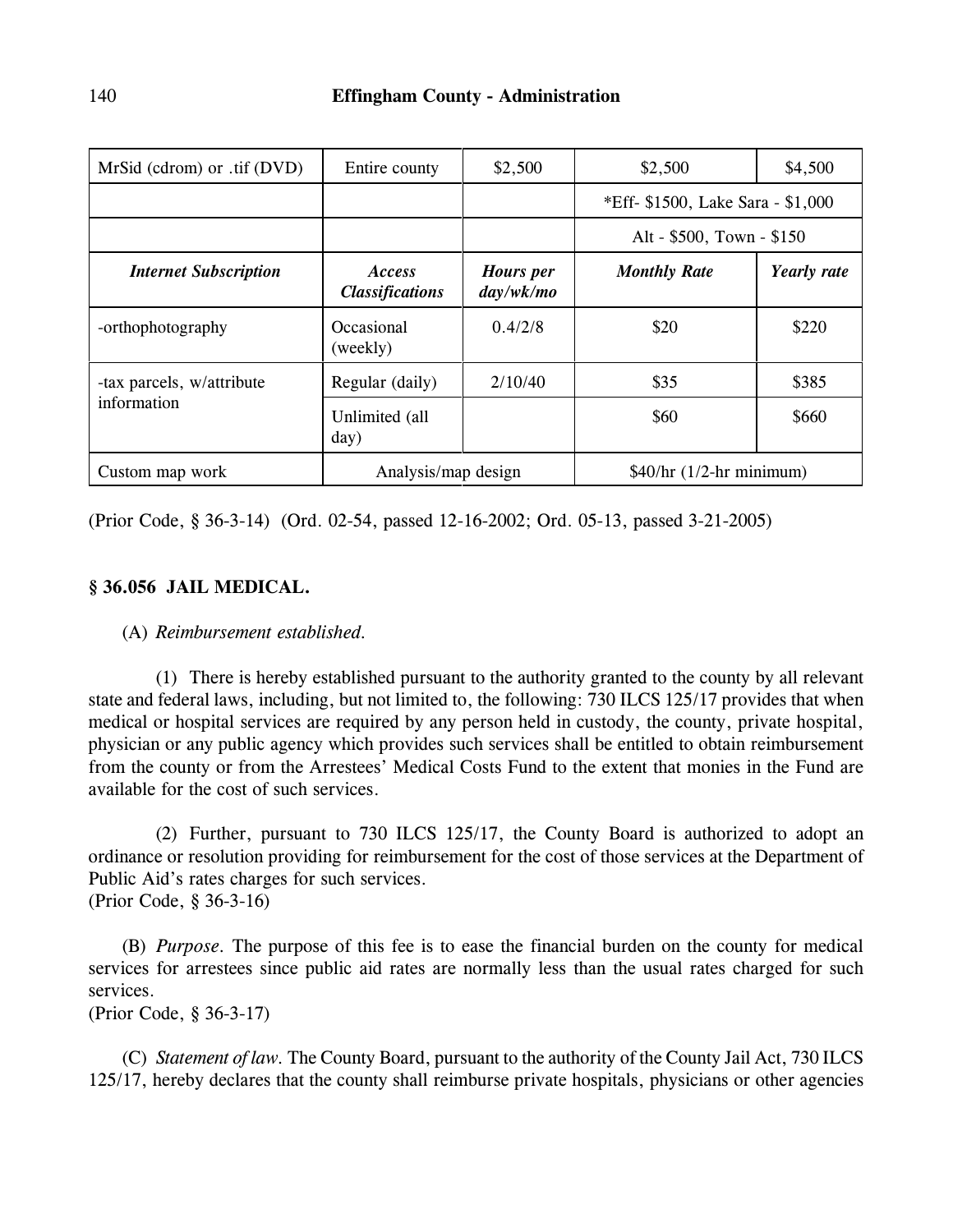providing medical services to inmates of the county jail at the same rate as that paid by the State Department of Public Aid for medical assistance. (Prior Code, § 36-3-18) (Ord. 04-73, passed 6-21-2004)

### *TAXPAYERS' RIGHTS CODE*

#### **§ 36.070 TITLE.**

This subchapter shall be known as, and may be cited as, the "Locally Imposed and Administered Tax Rights and Responsibility Code". (Prior Code, § 36-1-1)

#### **§ 36.071 SCOPE.**

The provisions of this code shall apply to the county's procedures in connection with all of the county's locally imposed and administered taxes. (Prior Code, § 36-1-2)

#### **§ 36.072 DEFINITIONS.**

For the purpose of this chapter, the following definitions shall apply unless the context clearly indicates or requires a different meaning.

*ACT.* The Local Government Taxpayers' Bill of Rights Act, being 50 ILCS 45/1 et seq.

*CORPORATE AUTHORITIES.* The County Board Chairman and Effingham County Board.

*COUNTY.* The County of Effingham, Illinois.

*LOCALLY IMPOSED AND ADMINISTERED TAX* or *TAX.* Each tax imposed by the county that is collected or administered by the county not an agency or department of the state. It does not include any taxes imposed upon real property under the Property Tax Code or fees collected by the county other than infrastructure maintenance fees.

*LOCAL TAX ADMINISTRATOR.* The Effingham County Collector, is charged with the administration and collection of the locally imposed and administered taxes, including staff, employees or agents to the extent they are authorized by the local tax administrator to act in the local tax administrator's stead. The local tax administrator shall have the authority to implement the terms of this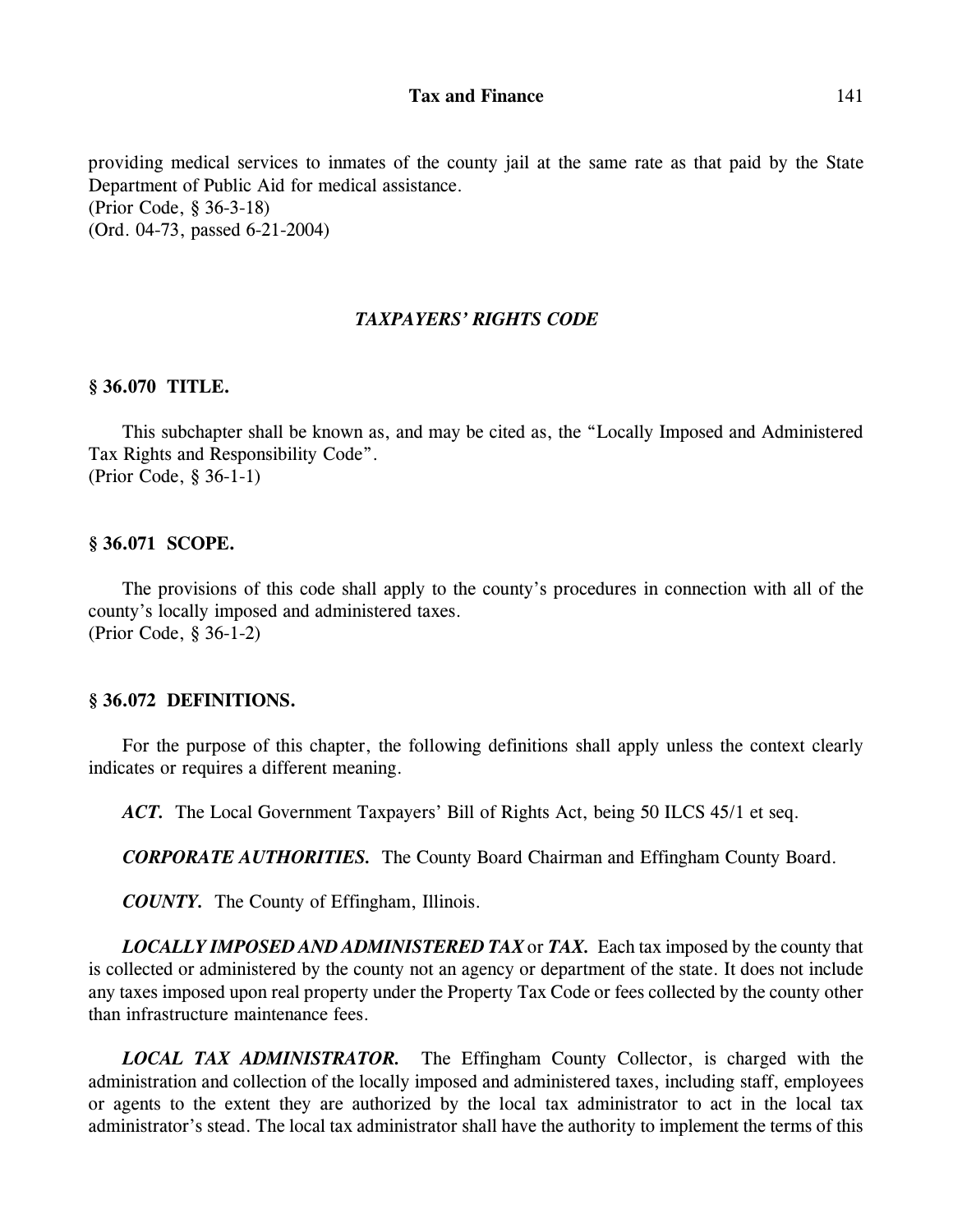code to give full effect to this code. The exercise of such authority by the local tax administrator shall not be inconsistent with this code and the Act.

*NOTICE.* Each audit notice, collection notice or other similar notice or communication in connection with each of the county's locally imposed and administered taxes.

*TAX ORDINANCE.* Each ordinance adopted by the county that imposes any locally imposed and administered tax.

*TAXPAYER.* Any person required to pay any locally imposed and administered tax and generally includes the person upon whom the legal incidence of such tax is placed and with respect to consumer taxes includes the business or entity required to collect and pay the locally imposed and administered tax to the county.

(Prior Code, § 36-1-3)

# **§ 36.073 NOTICES.**

(A) Unless otherwise provided, whenever notice is required to be given, the notice is to be in writing mailed not less than seven calendar days prior to the day fixed for any applicable hearing, audit or other scheduled act of the local tax administrator.

(B) The notice shall be sent by the local tax administrator as follows:

(1) First class or express mail, or overnight mail, addressed to the persons concerned at the persons' last known address; or

(2) Personal service or delivery. (Prior Code, § 36-1-4)

# **§ 36.074 LATE PAYMENT.**

Any notice, payment, remittance or other filing required to be made to the county pursuant to any tax ordinance shall be considered late unless it is:

(A) Physically received by the county on or before the due date; or

(B) Received in an envelope or other container displaying a valid, readable U.S. postmark dated on or before the due date, properly addressed to the county, with adequate postage prepaid. (Prior Code, § 36-1-5)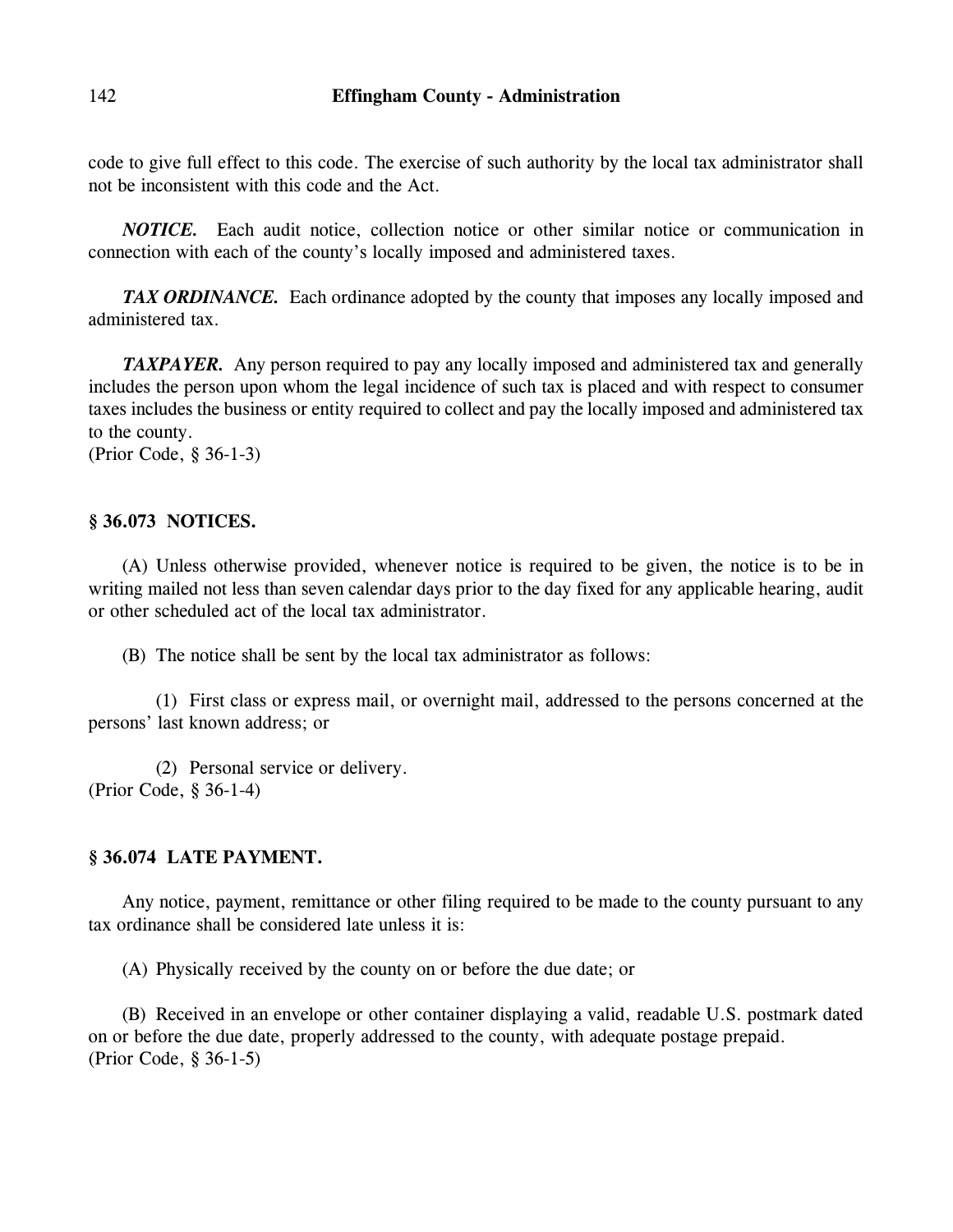## **§ 36.075 PAYMENT.**

Any payment or remittance received for a tax period shall be applied in the following order:

(A) First to the tax due for the applicable period;

(B) Second to the interest due for the applicable period; and

(C) Third to the penalty for the applicable period. (Prior Code, § 36-1-6)

### **§ 36.076 CERTAIN CREDITS AND REFUNDS.**

(A) The county shall not refund or credit any taxes voluntarily paid without written protest at the time of payment in the event that a locally imposed and administered tax is declared invalidly enacted or unconstitutional by a court of competent jurisdiction; however, a taxpayer shall not be deemed to have paid the tax voluntarily if the taxpayer lacked knowledge of the facts upon which to protest the taxes at the time of payment or if the taxpayer paid the taxes under duress.

(B) The statute of limitations on a claim for credit or refund shall be four or less years after the end of the calendar year in which payment in error was made. The county shall not grant a credit or refund of locally imposed and administered taxes, interest or penalties to a person who has not paid the amounts directly to the county.

(C) The procedure for claiming a credit or refund of locally imposed and administered taxes, interest or penalties paid in error shall be as follows:

(1) The taxpayer shall submit to the local tax administrator in writing a claim for credit or refund together with a statement specifying:

(a) The name of the locally imposed and administered tax subject to the claim;

(b) The tax period for the locally imposed and administered tax subject to the claim;

(c) The date of the tax payment subject to the claim and the cancelled check or receipt for the payment;

(d) The taxpayer's recalculation, accompanied by an amended or revised tax return, in connection with the claim; and

(e) A request for either a refund or a credit in connection with the claim to be applied to the amount of tax, interest and penalties overpaid, and, as applicable, related interest on the amount overpaid; provided, however, that there shall be no refund and only a credit given in the event the taxpayer owes any monies to the county.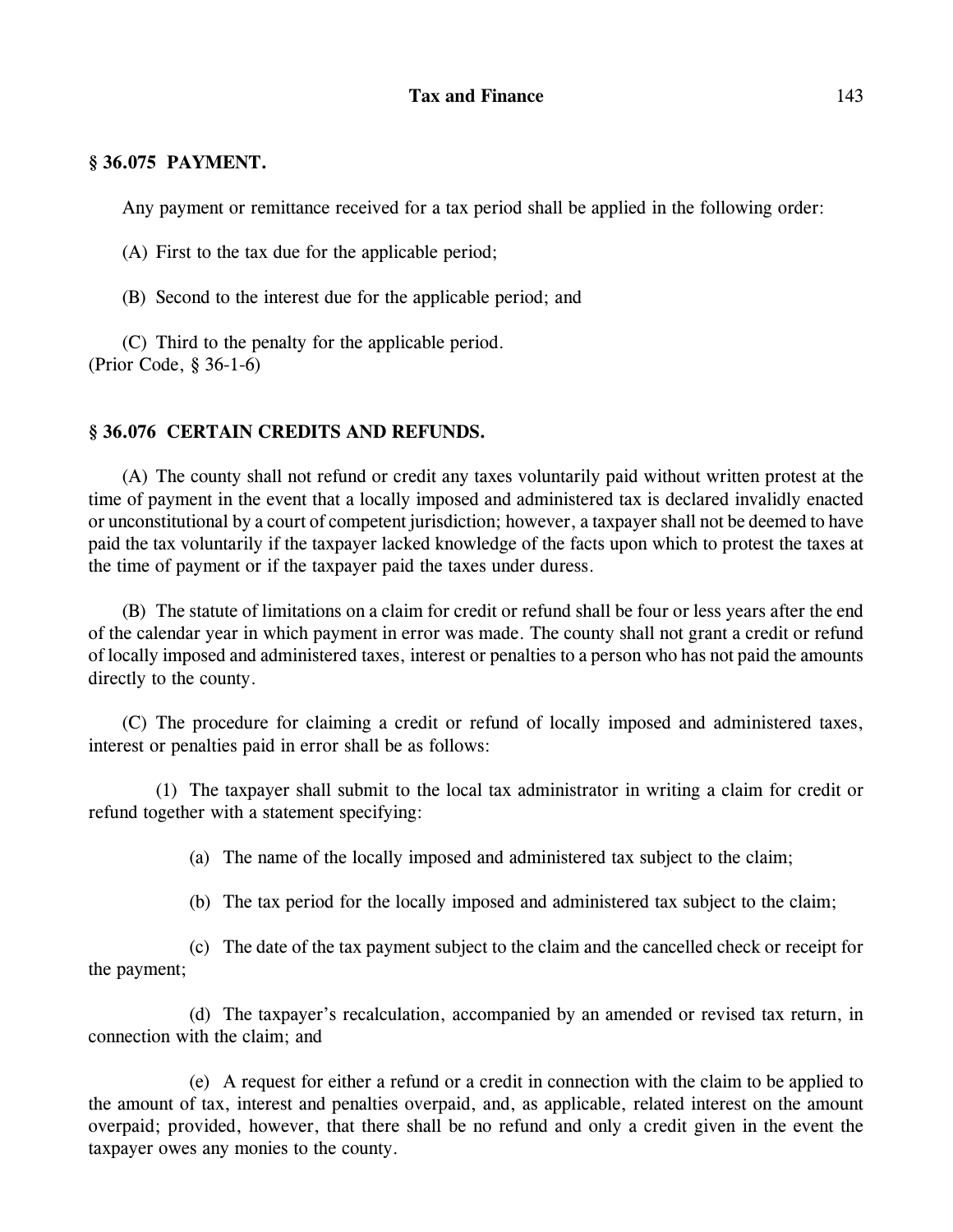(2) Within ten days of the receipt by the local tax administrator of any claim for a refund or credit, the local tax administrator shall either:

(a) Grant the claim; or

(b) Deny the claim, in whole or in part, together with a statement as to the reason for the denial or the partial grant and denial.

(3) In the event the local tax administrator grants, in whole or in part, a claim for refund or credit, the amount of the grant for refund or credit shall bear interest at the rate of 5% per annum, based on a year of 365 days and the number of days elapsed, from the date of the overpayment to the date of mailing of a refund check or the grant of a credit. (Prior Code, § 36-1-7)

# **§ 36.077 AUDIT PROCEDURE.**

Any request for proposed audit pursuant to any local administered tax shall comply with the notice requirements of this code.

(A) Each notice of audit shall contain the following information:

(1) The tax;

(2) The time period of the audit; and

(3) A brief description of the books and records to be made available for the auditor.

(B) Any audit shall be conducted during normal business hours and if the date and time selected by the local tax administrator is not agreeable to the taxpayer, another date and time may be requested by the taxpayer within 30 days after the originally designated audit and during normal business hours.

(C) The taxpayer may request an extension of time to have an audit conducted. The audit shall be conducted not less than seven days nor more than 30 days from the date the notice is given, unless the taxpayer and the local tax administrator agreed to some other convenient time. In the event taxpayer is unable to comply with the audit on the date in question, the taxpayer may request another date within the 30 days, approved in writing, that is convenient to the taxpayer and the local tax administrator.

(D) Every taxpayer shall keep accurate books and records of the taxpayer's business or activities, including original source documents and books of entry denoting the transactions which had given rise or may have given rise to any tax liability, exemption or deduction. All books shall be kept in the English language and shall be subject to and available for inspection by the county.

(E) It is the duty and responsibility of every taxpayer to make available its books and records for inspection by the county. If the taxpayer or tax collector fails to provide the documents necessary for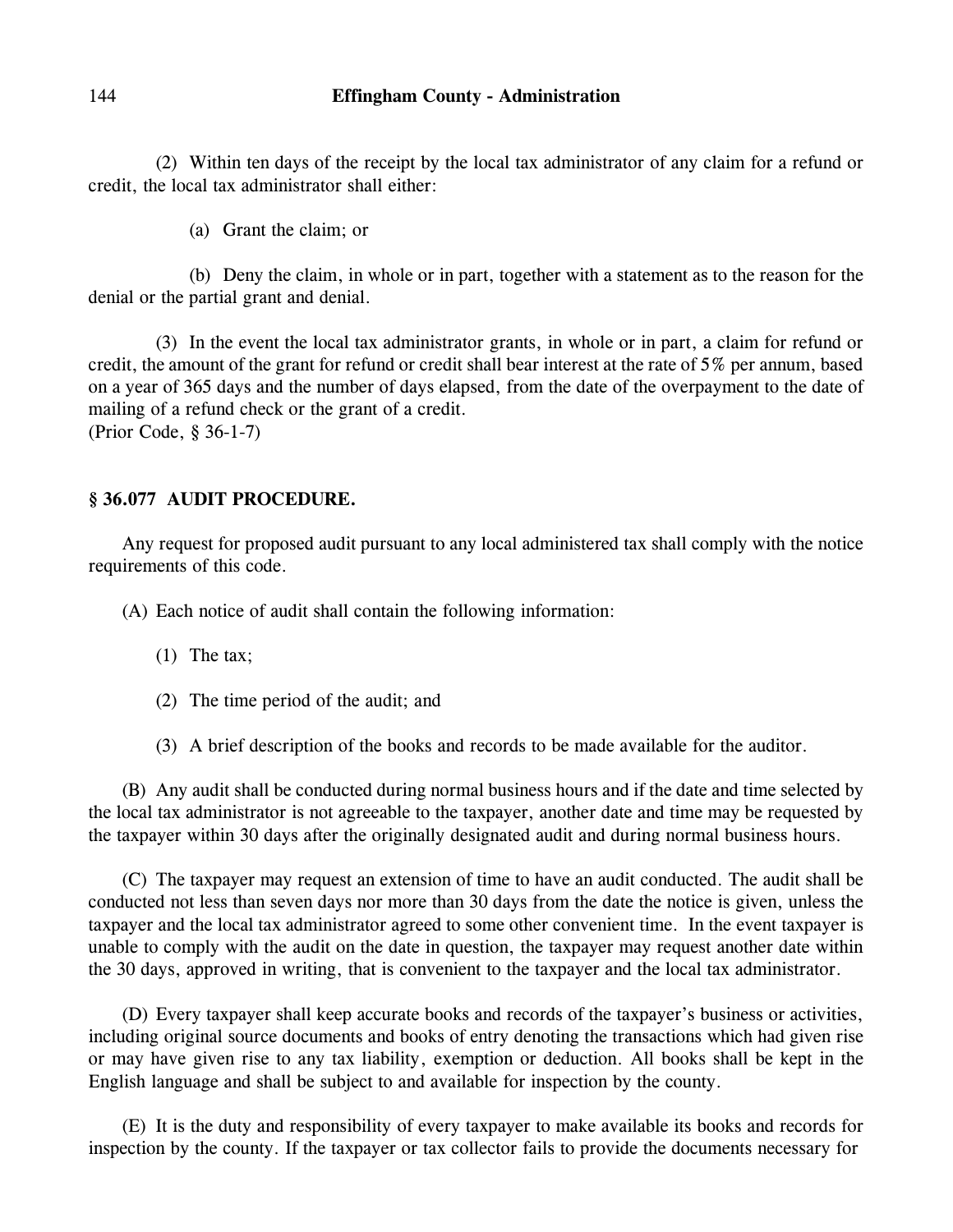audit within the time provided, the local tax administrator may issue a tax determination and assessment based on the tax administrator's determination of the best estimate of the taxpayer's tax liability.

(F) If an audit determines there has been an overpayment of a locally imposed and administered tax as a result of the audit, written notice of the amount of overpayment shall be given to the taxpayer within 30 days of the county's determination of the amount of overpayment.

(G) In the event a tax payment was submitted to the incorrect local governmental entity, the local tax administrator shall notify the local governmental entity imposing such tax. (Prior Code, § 36-1-8)

# **§ 36.078 APPEAL.**

(A) The local tax administrator shall send written notice to a taxpayer upon the local tax administrator's issuance of a protestable notice of tax due, a bill, a claim denial or a notice of claim reduction regarding any tax; the notice shall include the following information:

- (1) The reason for the assessment;
- (2) The amount of the tax liability proposed;
- (3) The procedure for appealing the assessment; and
- (4) The obligations of the county during the audit, appeal, refund and collection process.

(B) A taxpayer who receives written notice from the local tax administrator of a determination of tax due or assessment may file with the local tax administrator a written protest and petition for hearing, setting forth the basis of the taxpayer's request for a hearing. The written protest and petition for hearing must be filed with the local tax administrator within 45 days of receipt of the written notice of the tax determination and assessment.

(C) If a timely written notice and petition for hearing is filed, the local tax administrator shall fix the time and place for hearing and shall give written notice to the taxpayer. The hearing shall be scheduled for a date within 14 days of receipt of the written protest and petition for hearing, unless the taxpayer requests a later date convenient to all parties.

(D) If a written protest and petition for hearing is not filed within the 45-day period, the tax determination, audit or assessment shall become a final bill due and owing without further notice.

(E) Upon the showing of reasonable cause by the taxpayer and the full payment of the contested tax liability along with interest accrued as of the due date of the tax, the local tax administrator may reopen or extend the time for filing a written protest and petition for hearing. In no event shall the time for filing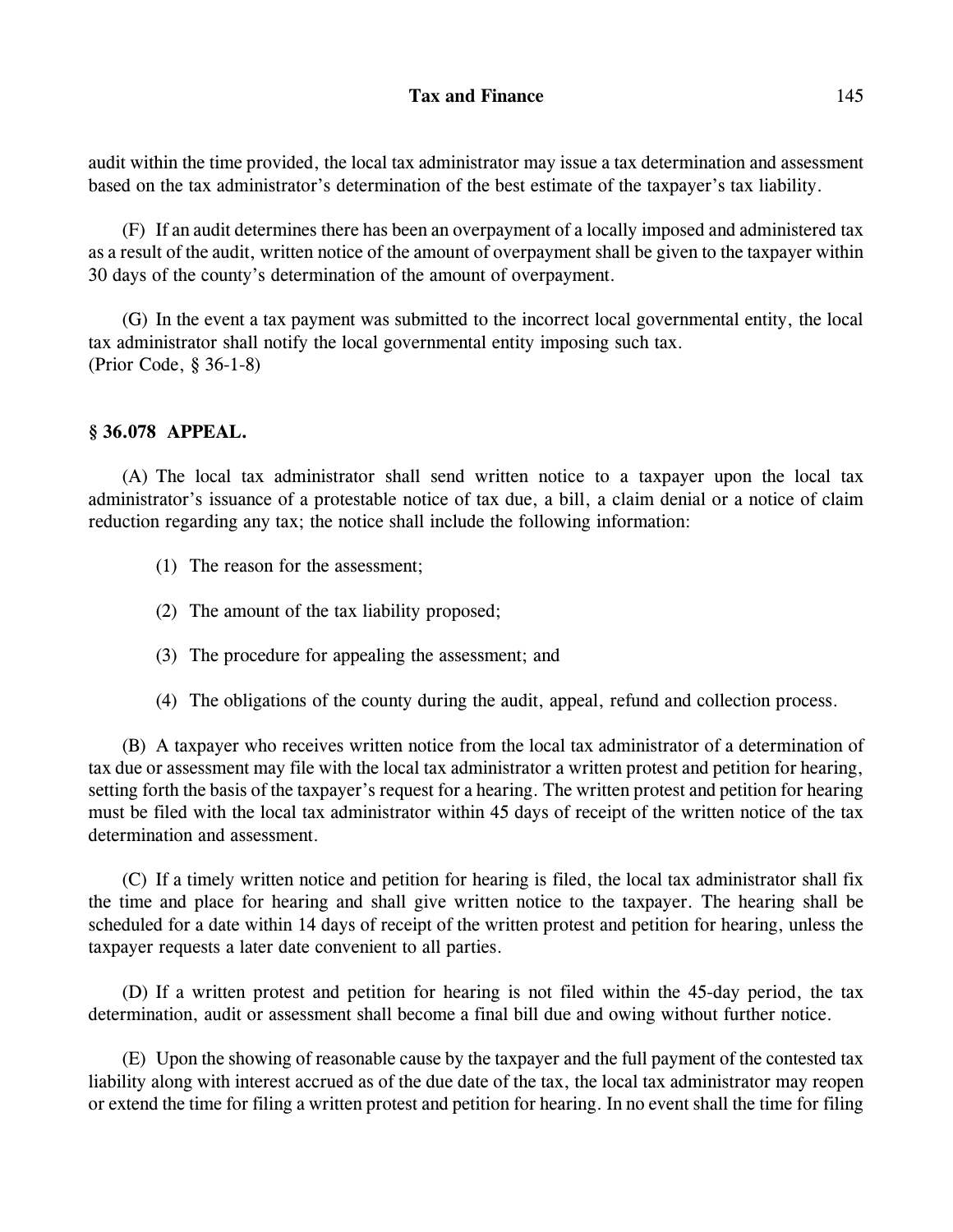a written protest and petition for hearing be reopened or extended for more than 90 days after the expiration of the 45-day period. (Prior Code, § 36-1-9)

#### **§ 36.079 HEARING.**

(A) Whenever a taxpayer or a tax collector has filed a timely written protest and petition for hearing under § 36.078, the local tax administrator shall conduct a hearing regarding any appeal.

(B) No continuances shall be granted except in cases where a continuance is absolutely necessary to protect the rights of the taxpayer. Lack of preparation shall not be grounds for a continuance. Any continuance granted shall not exceed 14 days.

(C) At the hearing the local tax administrator shall preside and shall hear testimony and accept any evidence relevant to the tax determination, audit or assessment. The strict rules of evidence applicable to judicial proceedings shall not apply.

(D) At the conclusion of the hearing, the local tax administrator shall make a written determination on the basis of the evidence presented at the hearing. The taxpayer or tax collector shall be provided with a copy of the written decision. (Prior Code, § 36-1-10)

#### **§ 36.080 INTEREST AND PENALTIES.**

In the event a determination has been made that a tax is due and owing, through audit, assessment or other bill sent, the tax must be paid within the time frame otherwise indicated.

(A) *Interest.* The county hereby provides for the amount of interest to be assessed on a late payment, underpayment or nonpayment of the tax to be 12% per annum, based on a year of 365 days and the number of days elapsed.

(B) *Late filing and payment penalties.* If a tax return is not filed within the time and manner provided by the controlling tax ordinance, a late filing penalty, of 5% of the amount of tax required to be shown as due on a return shall be imposed; and a late payment penalty of 5% of the tax due shall be imposed. If no return is filed within the time or manner provided by the controlling tax ordinance and prior to the county issuing a notice of tax delinquency or notice of tax liability, then a failure to file penalty shall be assessed equal to 12% of the total tax due for the applicable reporting period for which the return was required to be filed. A late filing or payment penalty shall not apply if a failure to file penalty is imposed by the controlling ordinance.

(Prior Code, § 36-1-11)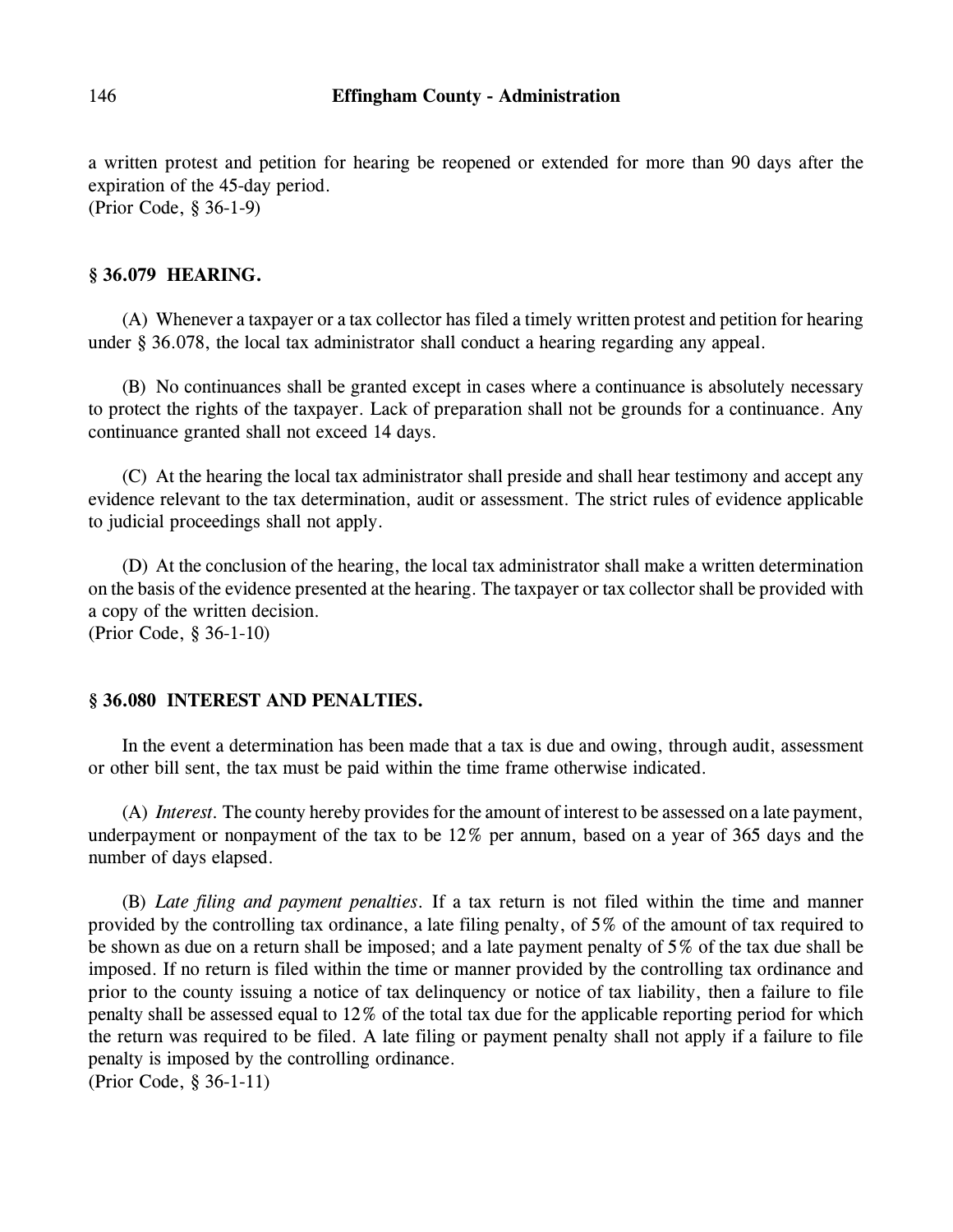#### **§ 36.081 ABATEMENT.**

The local tax administrator shall have the authority to waive or abate any late filing penalty, late payment penalty or failure to file penalty if the local tax administrator shall determine reasonable cause exists for delay or failure to make a filing. (Prior Code, § 36-1-12)

### **§ 36.082 INSTALLMENT CONTRACTS.**

The county may enter into an installment contract with the taxpayer for the payment of taxes under the controlling tax ordinance. The local tax administrator may not cancel any installment contract so entered unless the taxpayer fails to pay any amount due and owing. Upon written notice by the local tax administrator that the payment is 30 days delinquent, the taxpayer shall have 14 working days to cure any delinquency. If the taxpayer fails to cure the delinquency within the 14-day period or fails to demonstrate good faith in restructuring the installment contract with the local administrator, the installment contract shall be canceled without further notice to the taxpayer. (Prior Code, § 36-1-13)

# **§ 36.083 STATUTE OF LIMITATIONS.**

(A) The county, through the local tax administrator, shall review all tax returns in a prompt and timely manner and inform taxpayers of any amounts due and owing.

(B) The taxpayer shall have 45 days after receiving notice of the reviewed tax returns to make any request for refund or provide any tax still due and owing.

(1) No determination of tax due and owing may be issued more than four years maximum after the end of the calendar year for which the return for the applicable period was filed or for the calendar year in which the return for the applicable period was due, whichever occurs later.

(2) If any tax return is not filed or if during any four-year period for which a notice of tax determination or assessment may be issued by the village, the tax paid was less than 75% of the tax due, the statute of limitations shall be six years maximum after the end of the calendar year in which return for the applicable period was due or end of the calendar year in which the return for the applicable period was filed.

(3) No statute of limitations shall not apply if a fraudulent tax return was filed by the taxpayer. (Prior Code, § 36-1-14)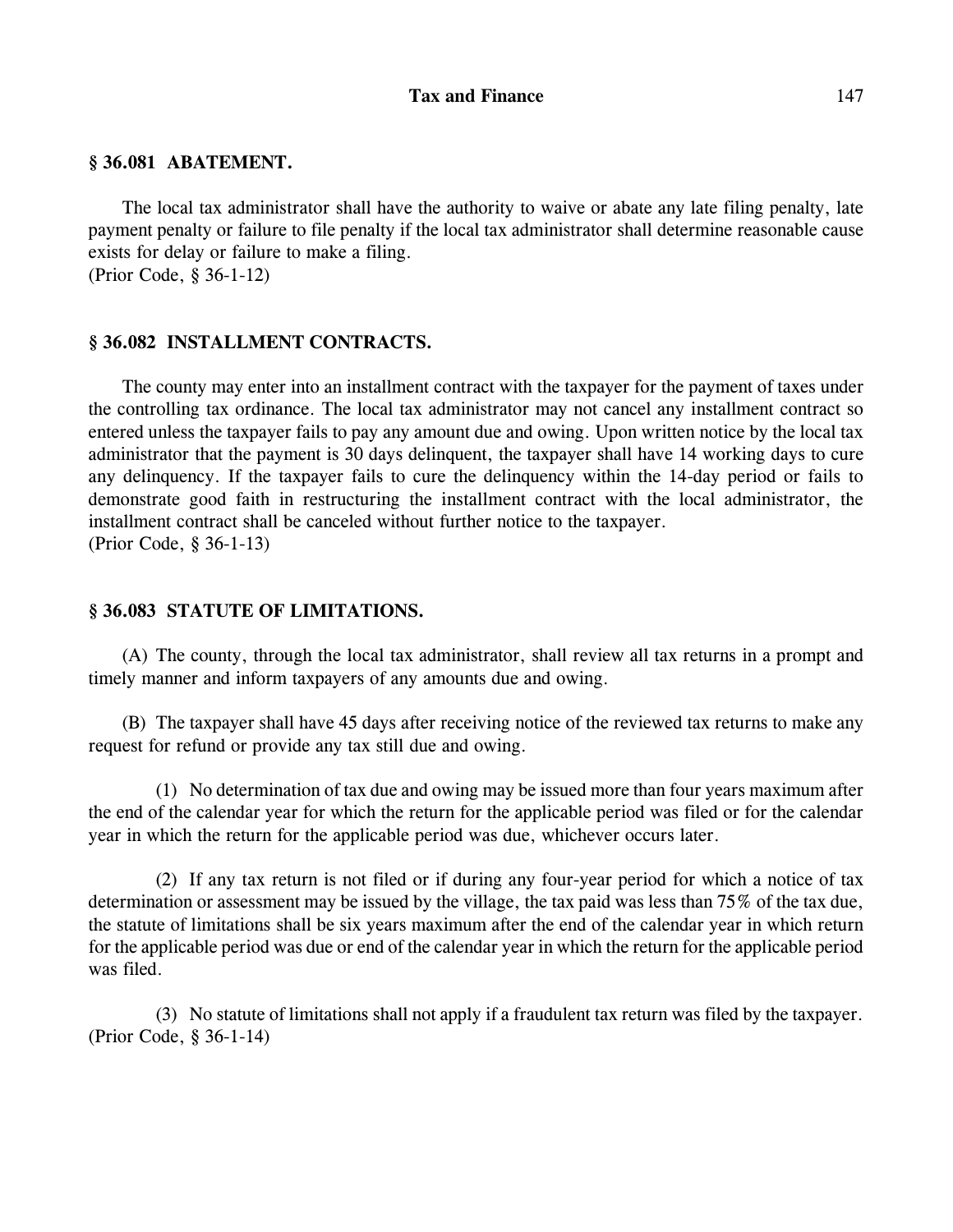### **§ 36.084 VOLUNTARY DISCLOSURE.**

For any locally imposed and administered tax for which a taxpayer has not received a written notice of an audit, investigation or assessment form the local tax administrator, a taxpayer is entitled to file an application with the local tax administrator for a voluntary disclosure of the tax due. A taxpayer filing a voluntary disclosure application must agree to pay the amount of tax due, along with interest of 1% per month, for all periods prior to the filing of the application but not more than four years before the date of filing the application. A taxpayer filing a valid voluntary disclosure application may not be liable for any additional tax, interest or penalty for any period before the date the application was filed; however, if the taxpayer incorrectly determined and underpaid the amount of tax due, the taxpayer is liable for the underpaid tax along with applicable interest on the underpaid tax, unless the underpayment was the result of fraud on the part of the taxpayer, in which case the application shall be deemed invalid and void. The payment of tax and interest must be made by no later than 90 days after the filing of the voluntary disclosure application or the date agreed to by the local tax administrator; however, any additional amounts owed as a result of an underpayment of tax and interest previously paid under this section must be paid within 90 days after a final determination and the exhaustion of all appeals of the additional amount owed or the date agreed to by the local tax administrator, whichever is longer. (Prior Code, § 36-1-15)

# **§ 36.085 PUBLICATION OF TAX ORDINANCES.**

Any locally administered tax ordinance shall be published via normal or standard publishing requirements. The posting of a tax ordinance on the Internet shall satisfy the publication requirements. Copies of all tax ordinances shall be made available to the public upon request at the County Clerk's office.

(Prior Code, § 36-1-16)

### **§ 36.086 INTERNAL REVIEW PROCEDURE.**

(A) The local tax administrator shall establish an internal review procedure regarding any liens filed against any taxpayers for unpaid taxes.

(B) Upon a determination by the local tax administrator that the lien is valid, the lien shall remain in full force and effect.

(C) If the lien is determined to be improper, the local tax administrator shall:

(1) Timely remove the lien at the county's expense;

(2) Correct the taxpayer's credit record; and

(3) Correct any public disclosure of the improperly imposed lien.

(Prior Code, § 36-1-17)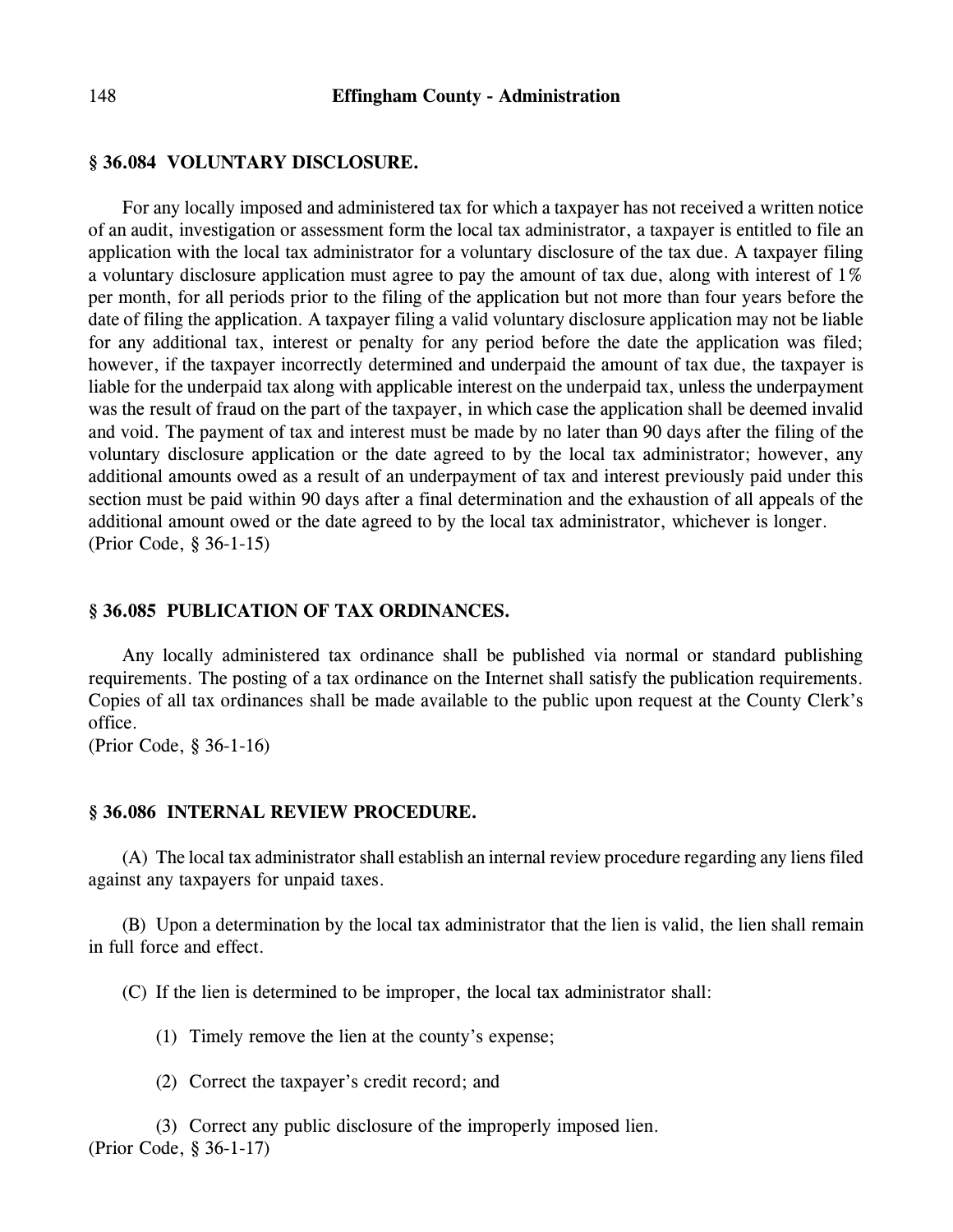#### **§ 36.087 APPLICATION.**

This subchapter shall be liberally construed and administered to supplement all of the county's tax ordinances. To the extent that any tax ordinance is in conflict with or inconsistent with this subchapter, this subchapter shall be controlling.

(Prior Code, § 36-1-18)

#### *SALES TAX*

#### **§ 36.100 USE TAX.**

(A) *Use tax.* A supplementary use tax is hereby imposed upon the privilege of using any item of tangible personal property which is purchased outside Illinois at retail from a retailer, and which is titled or registered with an agency of this state's government, at a rate of 0.25% of the selling price of such tangible personal property as "selling price" is defined in the Use Tax Act, being 35 ILCS 105/1 et seq., approved July 14, 1955, as amended. The tax shall be collected from persons whose Illinois address for titling or registration purposes is given as being within the county. (Prior Code, § 36-2-1)

(B) *Administration of tax.* Such persons in administering and accounting for the tax are subject to the same rights, remedies, privileges, immunities, powers and duties, and the same conditions, restrictions, limitations, found in the Use Tax Act, being 35 ILCS 105/1 et seq., as are now or hereafter amended, unless otherwise noted or excepted in P.A. 84-163. See 55 ILCS 5/1-1001. (Prior Code, § 36-2-2) (Ord. 86-1, passed 1-17-1986)

#### **§ 36.101 SERVICE OCCUPATION TAX.**

(A) *Service occupation tax.* A supplementary service occupation tax is hereby imposed upon all persons engaged in the business of making sales of service within the county, at the rate of 0.25% of the cost price of all tangible personal property transferred by such servicemen either in the form of tangible personal property or in the form of real estate as an incident to a sale of service. (Prior Code, § 36-2-4)

(B) *Administration of tax.* Such persons in administering and accounting for the tax are subject to the same rights, remedies, privileges, immunities, powers and duties, and the same conditions, restrictions, limitations, penalties and definitions of terms, and the same mode of procedures as found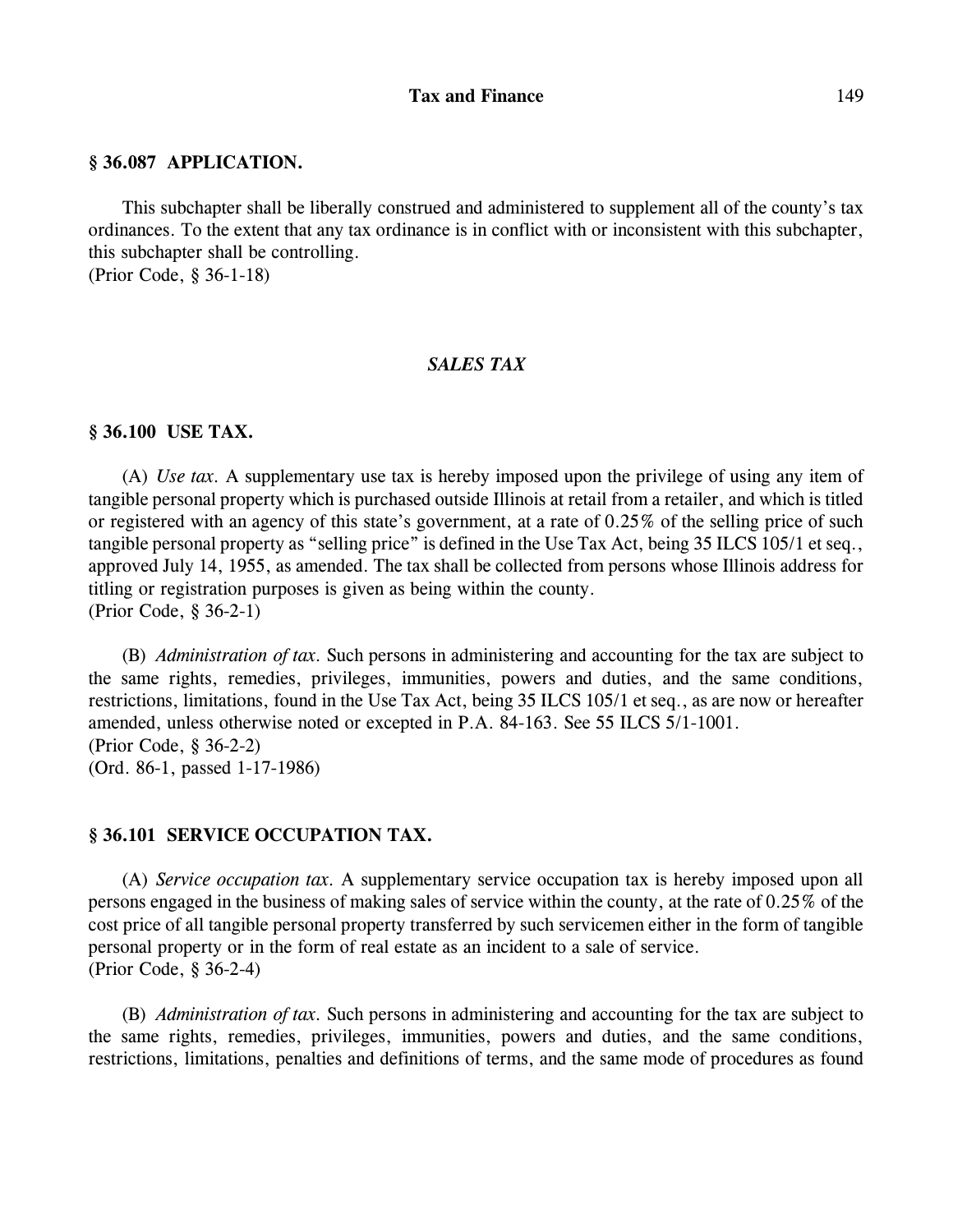in the Service Occupation Tax Act, being 35 ILCS 105 and Retailers Occupation Tax Act, being 35 ILCS 120, respectively, as are now or hereafter amended, unless otherwise noted. See 55 ILCS 5/1-1001. (Prior Code, § 36-2-5) (Ord. 86-1, passed 1-17-1986)

### **§ 36.102 RETAIL OCCUPATION TAX.**

(A) *Retail occupation tax imposed.* A supplementary retailers' occupation tax at a rate of 0.25% is hereby imposed upon all persons engaged in the business of selling tangible personal property at retail within the county. (Prior Code, § 36-2-7)

(B) *Administration of tax.* Such persons in administering and accounting for the tax are subject to the same rights, remedies, privileges, immunities, powers and duties, and the same conditions, restrictions, limitations, penalties and definitions of terms, and the same mode of procedures as found in the Retailers' Occupation Tax Act, being 35 ILCS 120, as are now or hereafter amended, unless otherwise noted or excepted in P.A. 84-163. See 55 ILCS 5/1-1001. (Prior Code, § 36-2-8) (Ord. 86-1, passed 1-17-1986)

#### **§ 36.103 PUBLIC SAFETY TAX.**

(A) *Tax imposed.*

(1) A tax is hereby imposed upon all persons engaged in the business of selling tangible personal property, other than personal property titled or registered with an agency of the state's government, at retail in this county at the rate of 0.25% of the gross receipts from such sales made in the course of such business while this section is in effect; and a tax is hereby imposed upon all persons engaged in this county in the business of making sales of service, at the rate of 0.25% of the selling price of all tangible personal property transferred by such serviceman as an incident to a sale of service. Such special county occupation taxes for public safety shall not be applicable to the sales of food for human consumption that is to be consumed off the premises where it is sold (other than alcoholic beverages, soft drinks and food that has been prepared for immediate consumption) and prescription and non-prescription medicines, drugs, medical appliances and insulin, urine testing materials, syringes and needles used by diabetics.

(2) The imposition of these public safety taxes is in accordance with the provisions of §§ 5-1006.5(a) and 5-1006.5(b), of the Counties Code (55 ILCS 5/5-1006.5(a) and 55 ILCS  $5/5 - 1006.5(b)$ .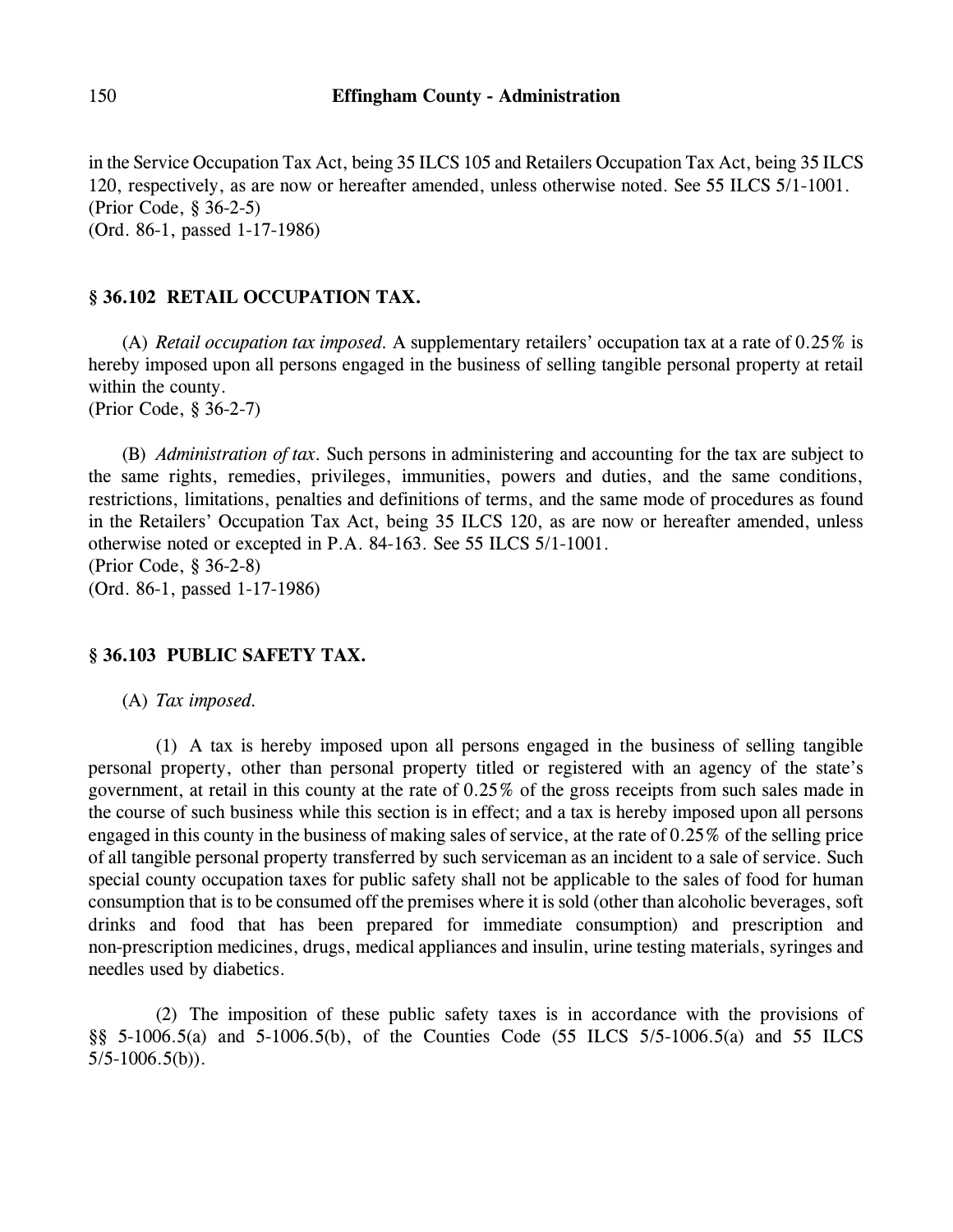(B) *Penalties.* The taxes hereby imposed, and all civil penalties that may be assessed as an incident thereto, shall be collected and enforced by the Department of Revenue of the state. The Department of Revenue shall have full power to administer and enforce the provisions of this section. (Prior Code, § 36-2-11) (Ord. 05-30, passed 5-16-2005)

### **§ 36.104 OCCUPATION TAX.**

(A) A tax is hereby imposed upon all persons engaged in the business of selling tangible personal property, other than personal property titled or registered with an agency of the state's government, at retail in this county at the rate of 0.25% of the gross receipts from such sales made in the course of such business while this section is in effect; and a tax is hereby imposed upon all persons engaged in this county in the business of making sales of service, at the rate of 0.25% of the selling price of all tangible personal property transferred by such serviceman as an incident to a sale of service. Such special county occupation taxes for public safety shall not be applicable to the sales of food for human consumption that is to be consumed off the premises where it is sold (other than alcoholic beverages, soft drinks and food that has been prepared for immediate consumption) and prescription and non-prescription medicines, drugs, medical appliances and insulin, urine testing materials, syringes and needles used by diabetics. The imposition of these public safety taxes is in accordance with the provisions of §§ 5-1006.5(a) and 5-1006.5(b), of the Counties Code (55 ILCS 5/5-1006.5(a) and 55 ILCS 5/5-1006.5(b)).

(B) The taxes hereby imposed, and all civil penalties that may be assessed as an incident thereto, shall be collected and enforced by the Department of Revenue of the state. The Department of Revenue shall have full power to administer and enforce the provisions of this section.

(C) The County Clerk is hereby directed to file a certified copy of this section on or before the October 1, 2005.

(D) This section shall take effect on the first day of January next following the adoption and filing of this section with the Department of Revenue. (Ord. 05-30, passed 5-16-2005)

#### *RECORDER OF DEEDS*

#### **§ 36.115 DEFINITIONS.**

For the purpose of this subchapter, the following definitions shall apply unless the context clearly indicates or requires a different meaning.

**BENEFICIAL INTEREST.** Includes, but is not limited to:

(1) The beneficial interest in a state land trust;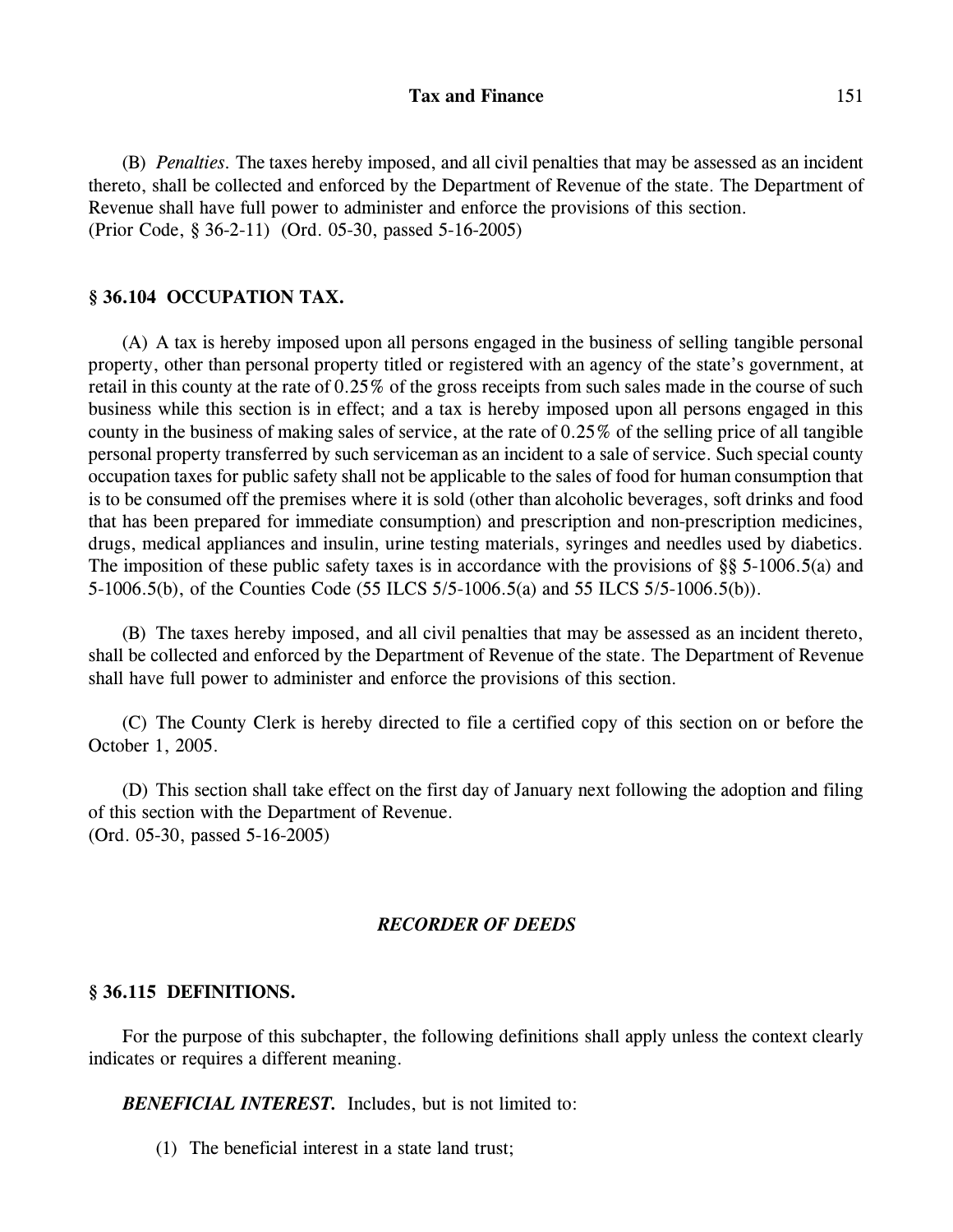## 152 **Effingham County - Administration**

(2) The lessee interest in a ground lease (including any interest of the lessee in the related improvements) that provides for a term of 30 or more years when all options to renew or extend are included, whether or not any portion of the term has expired; or

(3) The indirect interest in real property as reflected by a controlling interest in a real estate entity.

PERSON. Any natural individual, firm, partnership, association, joint stock company, joint adventure, public or private corporation, or a receiver, executor, trustee, conservator or other representative appointed by order of any court.

*RECORDATION.* The recording of deeds by the Recorder of Deeds.

*VALUE.* The amount of the full actual consideration thereof, including the amount of any lien or liens assumed by the buyer. (Prior Code, § 36-3-1)

# **§ 36.116 TAX IMPOSED.**

(A) A tax is imposed on the privilege of transferring title to real estate or beneficial interest in a land trust, as represented by the deed that is filed for recordation, at the rate of \$0.25 for each \$500 of value or fraction thereof stated in the declaration provided for in this section. If, however, the real estate is transferred subject to a mortgage, the amount of the mortgage remaining outstanding at the time of transfer shall not be included in the basis of computing the tax.

(B) Such tax shall be collected by the Recorder of Deeds through the sale of revenue stamps whose design, denominations and form shall be prescribed by the Recorder of Deeds.

(1) The Recorder of Deeds may sell the revenue stamps at a rate of \$0.25 per \$500 of value or fraction thereof.

(2) Except as provided in § 36.117, no deed or trust document shall be accepted for filing by the Recorder of Deeds unless county revenue stamps in the required amount have been purchased from the Recorder of Deeds. Such revenue stamp shall be affixed to the deed or trust document by the Recorder of Deeds either before or after recording as requested by the grantee.

(3) A person using or affixing a revenue stamp shall cancel it and so deface it as to render it unfit for reuse by marking it with his or her initials and the day, month and year when the affixing occurs. Such markings shall be made by writing or stamping in indelible ink or by perforating with a machine or punch; however, the revenue stamp shall not be so defaced as to prevent ready determination of its denomination and genuineness.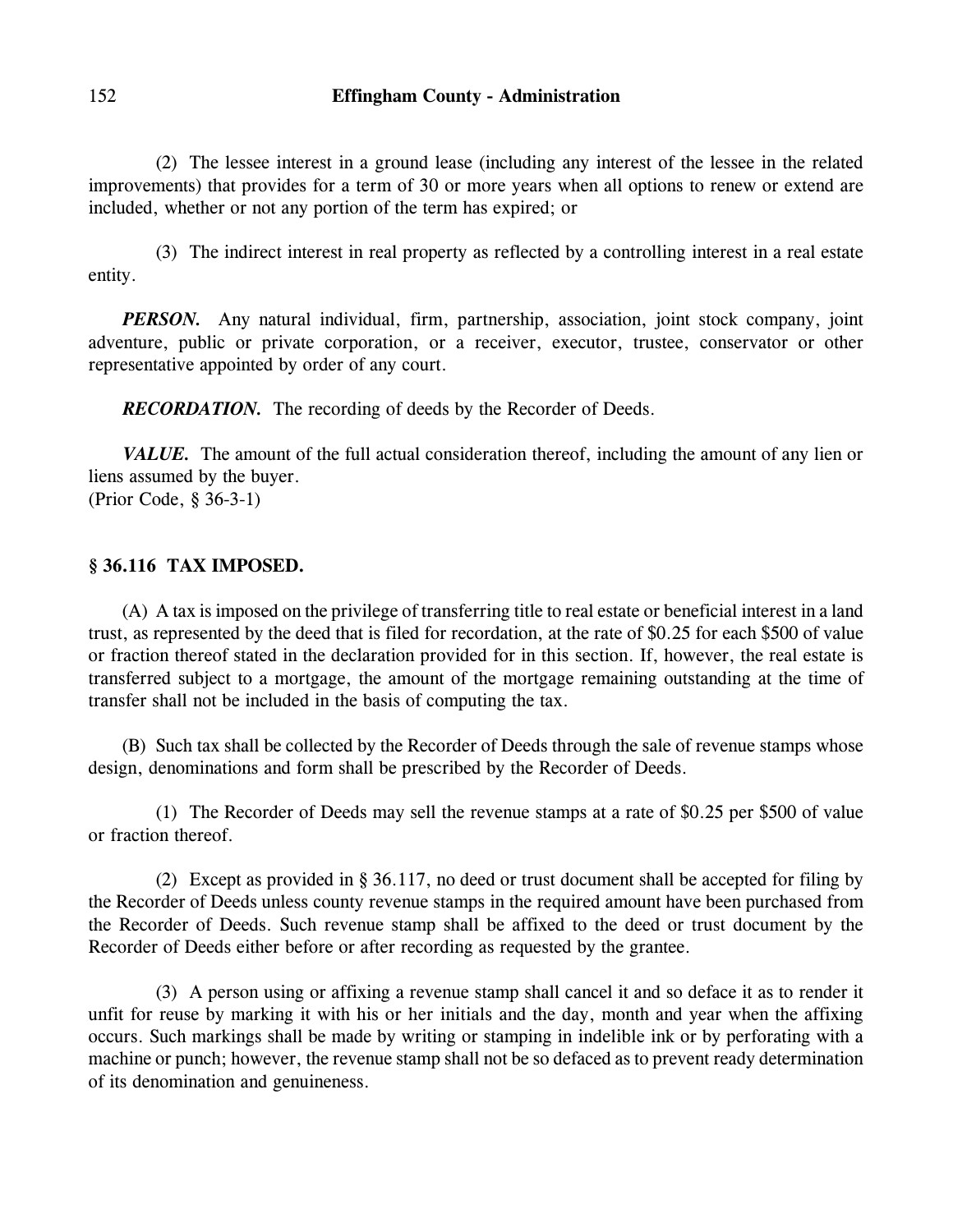(C) At such time as the tax levied by this subchapter is paid, there shall be filed with the Recorder of Deeds a fully executed and completed copy of the "Real Estate Transfer Declaration" required by provisions of 55 ILCS 5/5-1031. (Prior Code, § 36-3-2)

# **§ 36.117 EXEMPT DEEDS AND TRUST DOCUMENTS.**

The following deeds and trust documents shall be exempt from the provisions of this subchapter, except as hereinafter provided:

(A) Deeds or trust documents representing real estate transfers made before the adoption of this subchapter, but recorded after that date;

(B) Deeds or trust documents to property acquired by any governmental body or from any governmental body or deeds or trust documents to property between association, foundation or institution organized and operated exclusively for charitable, religious or educational purposes;

(C) Deeds or trust documents which secure debt or other obligation;

(D) Deeds or trust documents which, without additional consideration, confirm, correct, modify or supplement a deed previously recorded;

(E) Deeds or trust documents where the actual consideration is less than \$100;

(F) Deeds or trust documents of release of property which is security for a debt or other obligation;

(G) Tax deeds or trust documents;

(H) Deeds or trust documents of partition;

(I) Deeds or trust documents made pursuant to mergers, consolidations or transfers or sales of substantially all of the assets or corporations pursuant to plans of reorganization;

(J) Deeds or trust documents made by a subsidiary corporation to its parent corporation for no consideration other than the cancellation or surrender of the subsidiary's stock;

(K) Deeds or trust documents wherein there in an actual exchange of real estate except that money difference or money's worth paid for one to the other shall not be exempt from the tax; and

(L) Deeds or trust documents representing transfers subject to the imposition of a documentary's stamp tax imposed by the government of the United States, except that such deeds shall not be exempt from filing the declaration. (Prior Code, § 36-3-3)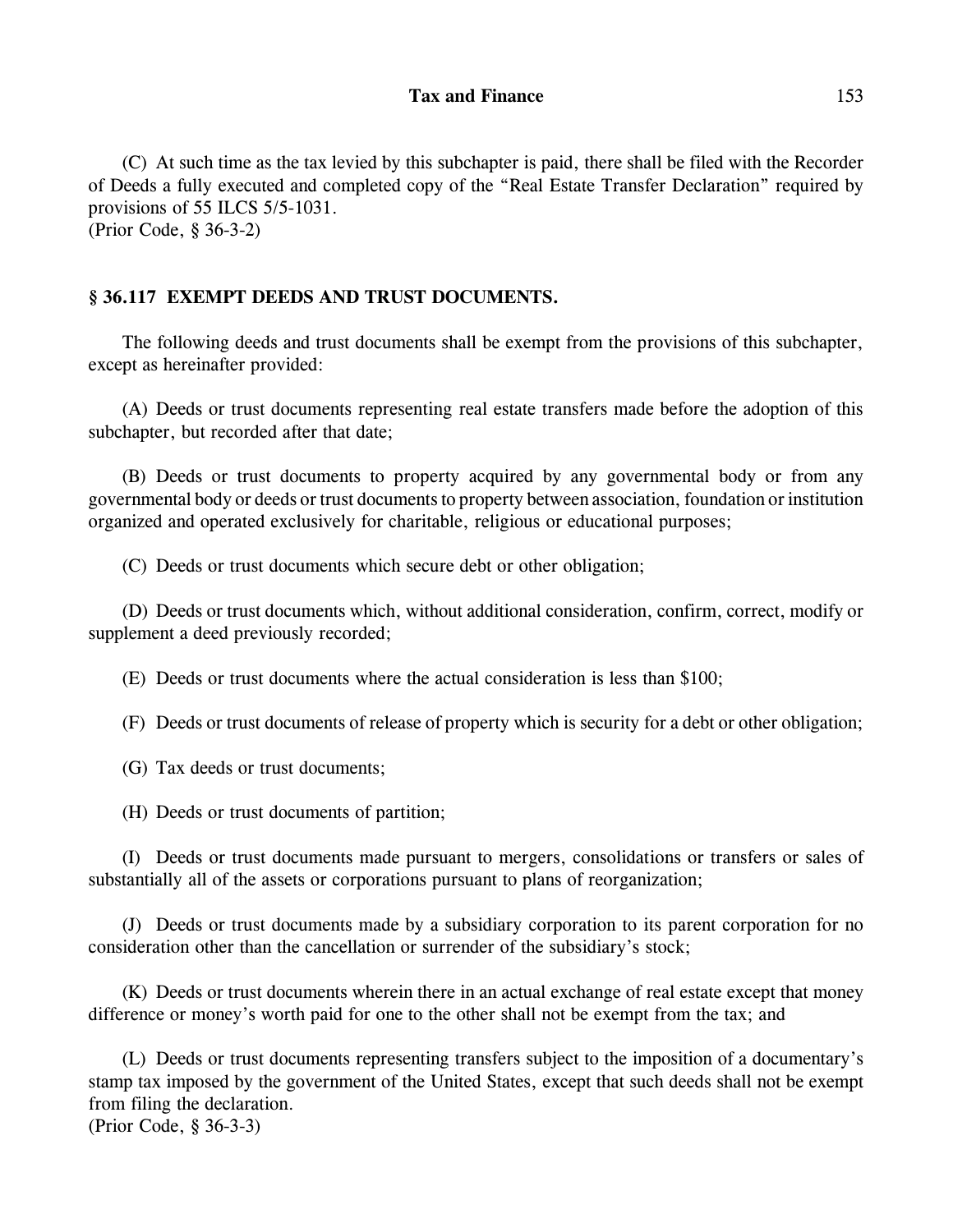## **§ 36.118 PROCEEDS TO COUNTY TREASURER.**

All proceeds resulting from the collection of the tax imposed by this subchapter shall be paid to the County Treasurer on a daily basis. (Prior Code, § 36-3-4)

## **§ 36.119 TAX ADDITIONAL TO OTHERS.**

The tax herein imposed shall be in addition to all other occupation or privilege taxes imposed by the state or by any municipal corporation or political subdivision thereof. (Prior Code, § 36-3-5)

#### **§ 36.120 PRIOR DOCUMENTS.**

Documents filed in the office of the Recorder of Deeds of the county, subsequent to June 1, 2005, on which have been affixed state real estate transfer tax stamps at the rate of \$0.50 per \$500 valuation shall be construed to be the collection of the state real estate transfer tax and the county real estate transfer tax at the rate of \$0.25 per \$500 valuation respectively. (Prior Code, § 36-3-6) (Ord. 05-26, passed 4-18-2005)

#### *9-1-1 EMERGENCY TELEPHONE TAX*

#### **§ 36.135 IMPOSITION OF FEE.**

A surcharge is hereby imposed, subject to the provisions of § 36.136, upon all telecommunications carriers engaged in the business of transmitting messages by means of electricity originating within the corporate limits of the county and terminating within the state for funding of a 9-1-1 emergency telephone system.

(Prior Code, § 36-4-1)

### **§ 36.136 FEE ESTABLISHED.**

A surcharge is hereby imposed at a rate of \$1 per month in-service network connection, other than those network connections assigned to the county, where the subscribers service address for each network connection(s) are located within the corporate limits of the county. The *SERVICE ADDRESS* shall mean the location of the subscriber's primary use of the network connection(s). A network connection shall not be deemed in-service where a subscriber's account is uncollectible. (Prior Code, § 36-4-2)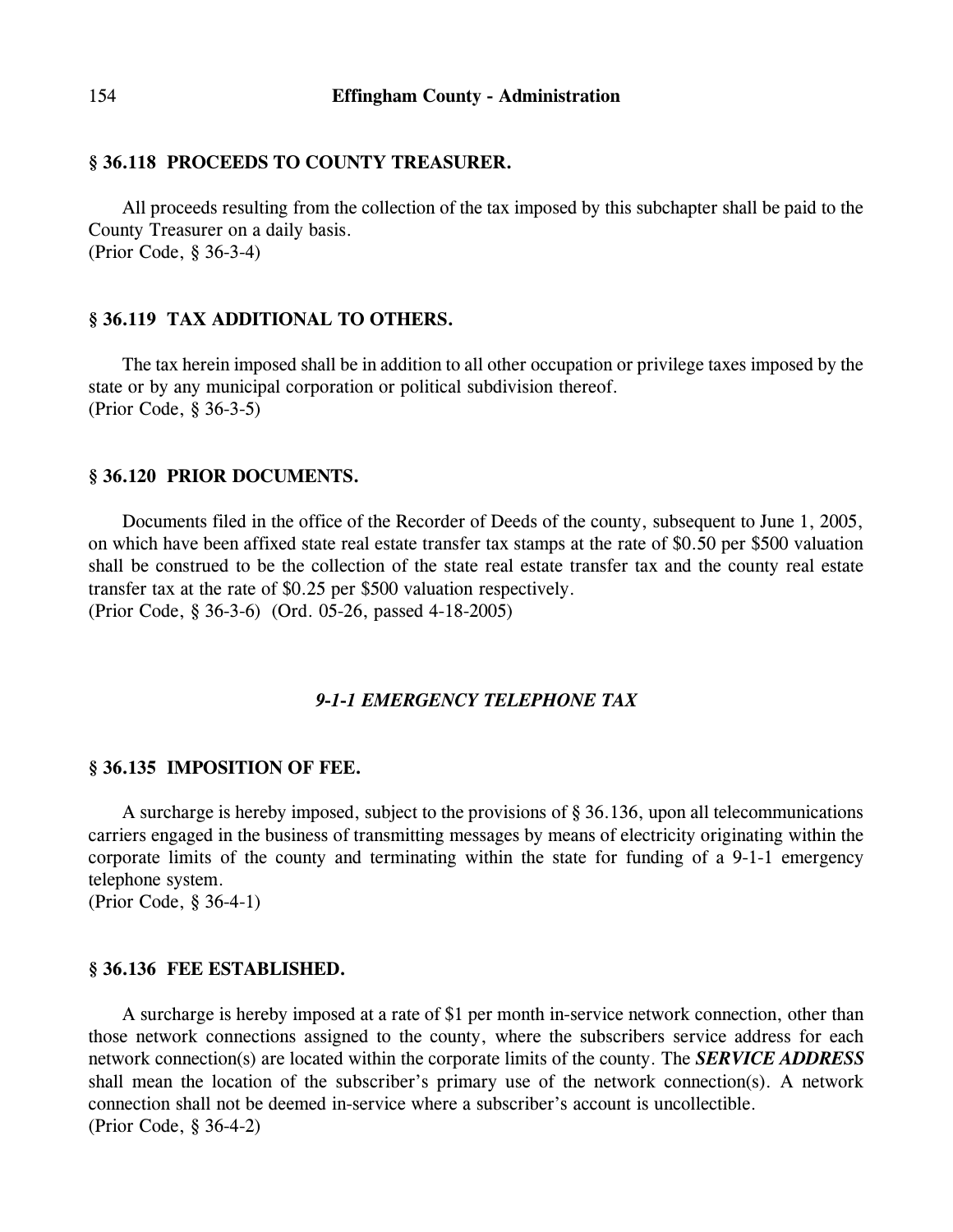## **§ 36.137 ACCOUNTING CHARGE.**

In lieu of the telecommunication carriers imposing a 3% accounting and collection charge on its subscribers as permitted under the "Act", each telecommunication carrier is hereby authorized and instructed to recover said accounting and collection charge by deducting 3% from the amount of surcharge, which is \$1 per month, per in-service network connection, otherwise due and owing the county prior to remittance under §§ 36.140 and 36.141. (Prior Code, § 36-4-3)

#### **§ 36.138 DEFINITIONS.**

For the purpose of this chapter, the following definitions shall apply unless the context clearly indicates or requires a different meaning.

*NETWORK CONNECTIONS.* The number of voice grade communications channels directly between a subscriber and a telecommunication carrier's public switched network without the intervention of any other telecommunication carrier's switched network which would be required to carry the subscribers inter-premises traffic.

*TELECOMMUNICATION CARRIER.* Any natural individual, form, trust, estate, partnership, association, joint stock company, joint adventure, corporation, municipal corporation or political subdivision of this state, or a receiver, trustee, conservator or other representative appointed by the order of any court engaged in the business of transmitting messages by means of electricity.

*TRANSMITTING MESSAGES.* Has the meaning ascribed to a term in Chapter 24, §§ 8-11-2 of the Illinois Municipal Code, being 65 ILCS 5/8-11-2. (Prior Code, § 36-4-4)

#### **§ 36.139 IMPOSITION OF SURCHARGE.**

The surcharge shall be imposed on the first day of the month following the expiration of 90 days from the date the County Clerk certifies to any of the telecommunication carriers who are subject to the surcharge that the referendum referred to in § 36.136 has passed. (Prior Code, § 36-4-5)

#### **§ 36.140 SURCHARGE DUE.**

The amount of the surcharge due and owing shall be paid to the county not later than 90 days after the surcharge liability accrues, net of any network or other 9-1-1 or sophisticated 9-1-1 system charge then due the particular telecommunication carrier as shown on an itemized bill and the 3% accounting and collection charge described in § 36.137. (Prior Code, § 36-4-6)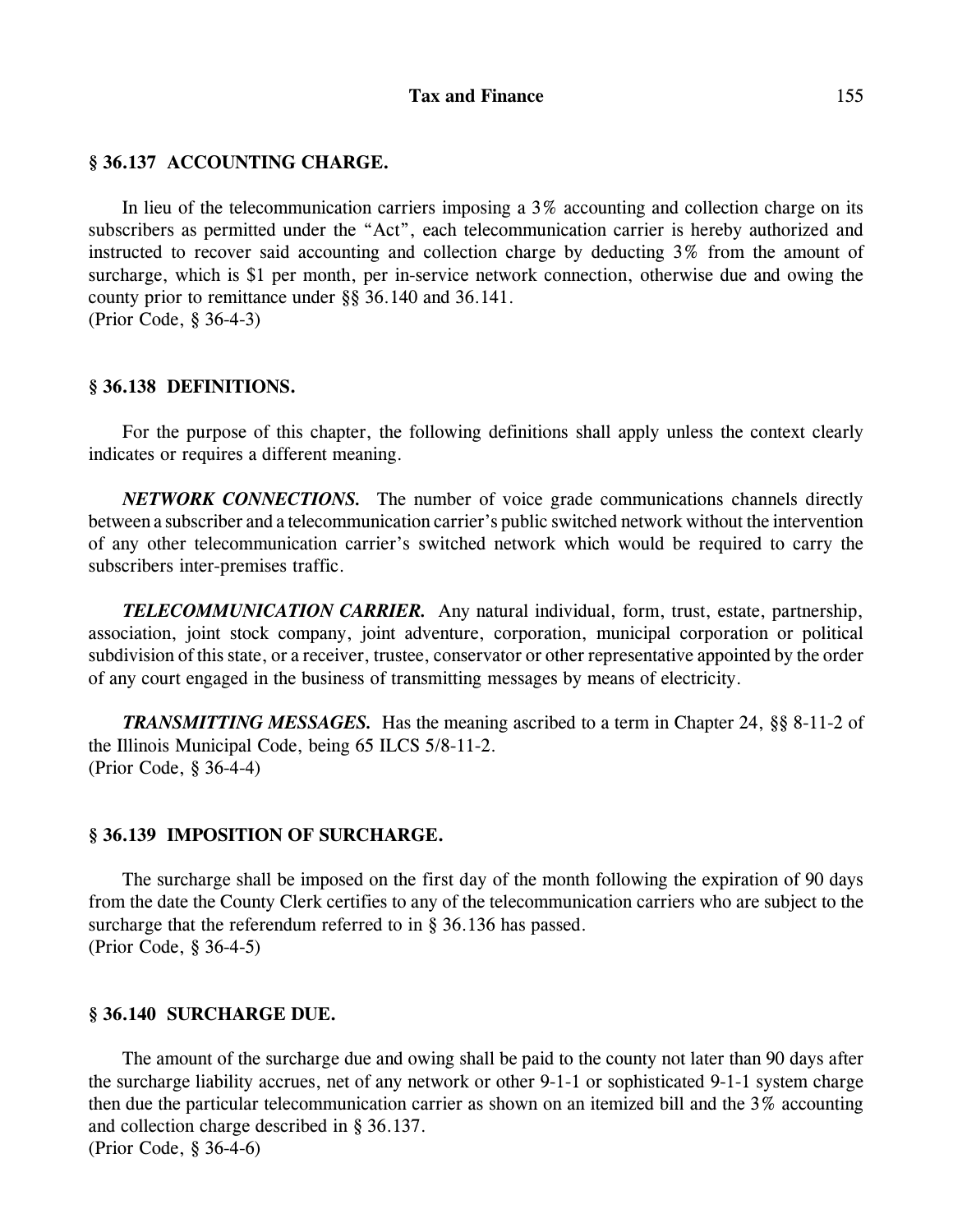#### **§ 36.141 ESTABLISHMENT OF FUND.**

The County Treasurer is to create an emergency telephone system fund in which all monies received by the surcharge imposed under this subchapter shall be deposited. The County Treasurer is hereby deemed to be the custodian of the Emergency Telephone System Fund. All interest accruing on the Emergency Telephone System Fund shall remain in the fund. The surcharge due and owing by the telecommunication carrier shall be remitted to the County Treasurer who shall deposit said amount in the Emergency Telephone System Fund.

(Prior Code, § 36-4-7)

### **§ 36.142 REPORTS TO COUNTY.**

Simultaneously, with the remittance of the surcharge amount to the County Treasurer, each telecommunication carrier shall make a return to the County Treasurer and to any Emergency Telephone System Board which may be created in the future, stating the following for the period for which the remittance applies:

(A) The name of the telecommunications carrier;

(B) The telecommunication carrier's principal place of business;

(C) The number of network connections to which a surcharge applies;

(D) The amount of surcharge due;

(E) Any amounts which may have been deducted by the telecommunication carrier pursuant to this subchapter or pursuant to state statute; and

(F) Such other information as the county or an Emergency Telephone System Board, which may hereafter be created, may require. (Prior Code, § 36-4-8)

## **§ 36.143 AMOUNT PAID BUT NOT DUE.**

If it should appear that an amount of surcharge has been paid which was not due under the provisions of this subchapter, whether as a result of a mistake of fact or an error of law, then such amount shall be credit against any surcharge due, or to become due, under this subchapter from the telecommunication carrier who made the erroneous payment. See 50 ILCS 750/15.3. (Prior Code, § 36-4-9)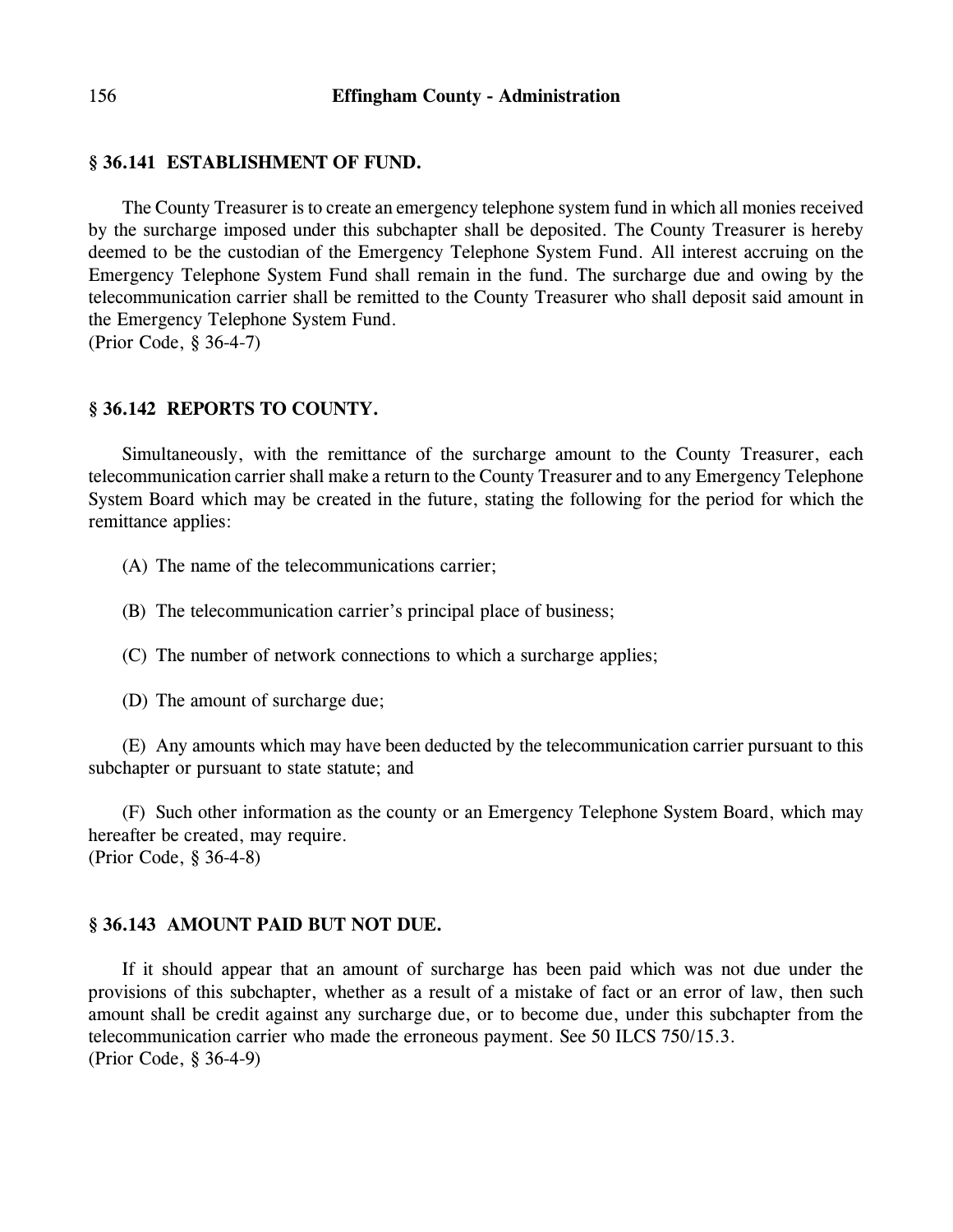# *MANUFACTURED HOME TAX*

## **§ 36.155 DEFINITIONS.**

For the purpose of this subchapter, the following definitions shall apply unless the context clearly indicates or requires a different meaning.

*MANUFACTURED HOME.* A factory assembled structure designed for permanent habitation and so constructed as to permit its transport on wheels, temporarily or permanently attached to its frame, from the place of its construction to the location, or subsequent locations, and placement on a temporary foundation, at which it is intended to be a permanent habitation, and situated so as designed to permit the occupancy thereof as a dwelling place for one or more persons, provided that any such structure resting in whole on a permanent foundation, with wheels, tongue and hitch removed at the time of registration provided for in § 36.157, shall not be construed as a "mobile home", but shall be assessed and taxed as real property as defined by § 1 of the Revenue Act of 1939, filed May 17, 1939, as amended. *MANUFACTURED HOMES* owned by a corporation or partnership and on which personal property taxes are paid as required under the Revenue Act of 1939 shall not be subject to this tax. *MANUFACTURED HOMES* located on a dealer's lot for resale purposes or as an office shall not be subject to this tax.

*MANUFACTURED HOME PARK.* Has the meaning ascribed to it by § 2.5 of An Act to Provide For, License and Regulate Mobile Homes and Mobile Home Parks and to Repeal an Act Named Herein, approved September 8, 1971, as amended. See 210 ILCS 115/1.

*PERMANENT HABITATION.* Available for habitation for a period of two or more months. (Prior Code, § 36-5-1)

# **§ 36.156 TAX ESTABLISHED.**

(A) Manufactured homes in addition to such taxes as provided in the Use Tax Act, being 35 ILCS 105, shall be subject to the following privilege tax only, and to no ad valorem tax. Except as provided in § 36.161, the owner of each inhabited manufactured home shall pay to the County Treasurer of the county in which such manufactured home is located an annual tax to be computed at the rate shown in the table below:

| <b>Tax Year Following Model Year of Manufactured Home</b> | <b>Tax Per Square Foot</b> |
|-----------------------------------------------------------|----------------------------|
| Model year and 1st and 2nd year following                 | \$0.15.0                   |
| 3rd, 4th and 5th years following model year               | \$0.13.5                   |
| 6th, 7th and 8th years following model year               | \$0.12.0                   |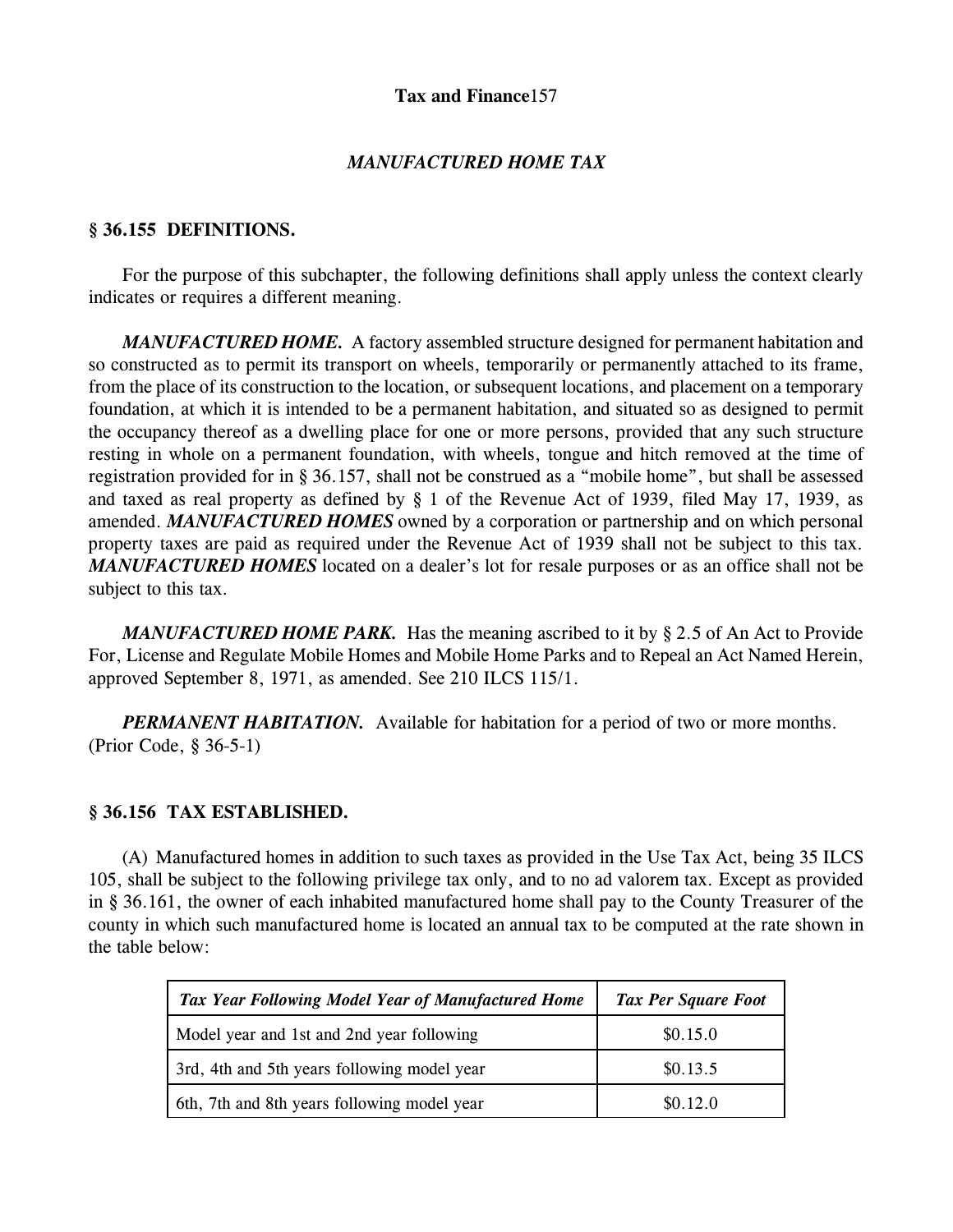| <b>Tax Year Following Model Year of Manufactured Home</b> | <b>Tax Per Square Foot</b> |
|-----------------------------------------------------------|----------------------------|
| 9th, 10th and 11th years following model year             | \$0.10.5                   |
| 12th, 13th and 14th years following model year            | \$0.09.0                   |
| 15th year following model year and subsequent years       | \$0.07.5                   |

(B) For purposes of this subchapter, the square footage shall be based upon the outside dimensions of the manufactured home excluding the length of the tongue and hitch. The owner of a manufactured home on January 1 of any year shall be liable for the tax of that year, except that the owner of a manufactured home on July 1, 1975, shall be liable for the tax for the period of July 1, 1975 to December 31, 1975.

(Prior Code, § 36-5-2)

### **§ 36.157 REGISTRATION FORM; CONTENTS.**

The owner of each inhabited manufactured home located in this county on the effective date of this subchapter shall, within 30 days after such date, file with the Supervisor of Assessments a manufactured home registration form containing the information hereinafter specified. Manufactured home park operators shall forward a copy of the manufactured home registration form provided in 210 ILCS 115/12, as amended to the Supervisor of Assessments within five days of the entry of a manufactured home into such park. The owner of a manufactured home not located in a manufactured home park shall, within 30 days after initial placement of such manufactured home in the county and within 30 days after movement of such manufactured home to a new location, file with the Supervisor of Assessments a manufactured home registration showing the name and address of the owner and every occupant of the manufactured home, the location of the manufactured home, the year of manufacture, and the square feet of floor space contained in such manufactured home. Such registration shall also include the license number of such manufactured home and of the towing vehicle, if there be any, and the state issuing such licenses. The registration shall be signed by the owner or occupant of the manufactured home. It is the duty of the Supervisor of Assessments to require timely filling of a properly completed registration for each manufactured home located in his or her county. Any person furnishing misinformation for purposes of registration or failing to file a required registration is guilty of a Class A misdemeanor. See 35 ILCS 515/4 and 210 ILCS 115/1. (Prior Code, § 36-5-3)

# **§ 36.158 DELIVERY OF REGISTRATIONS TO COUNTY CLERK.**

The Supervisor of Assessments, within seven days after filing of a registration, shall deliver such registration to the County Clerk. See 35 ILCS 515/5. (Prior Code, § 36-5-4)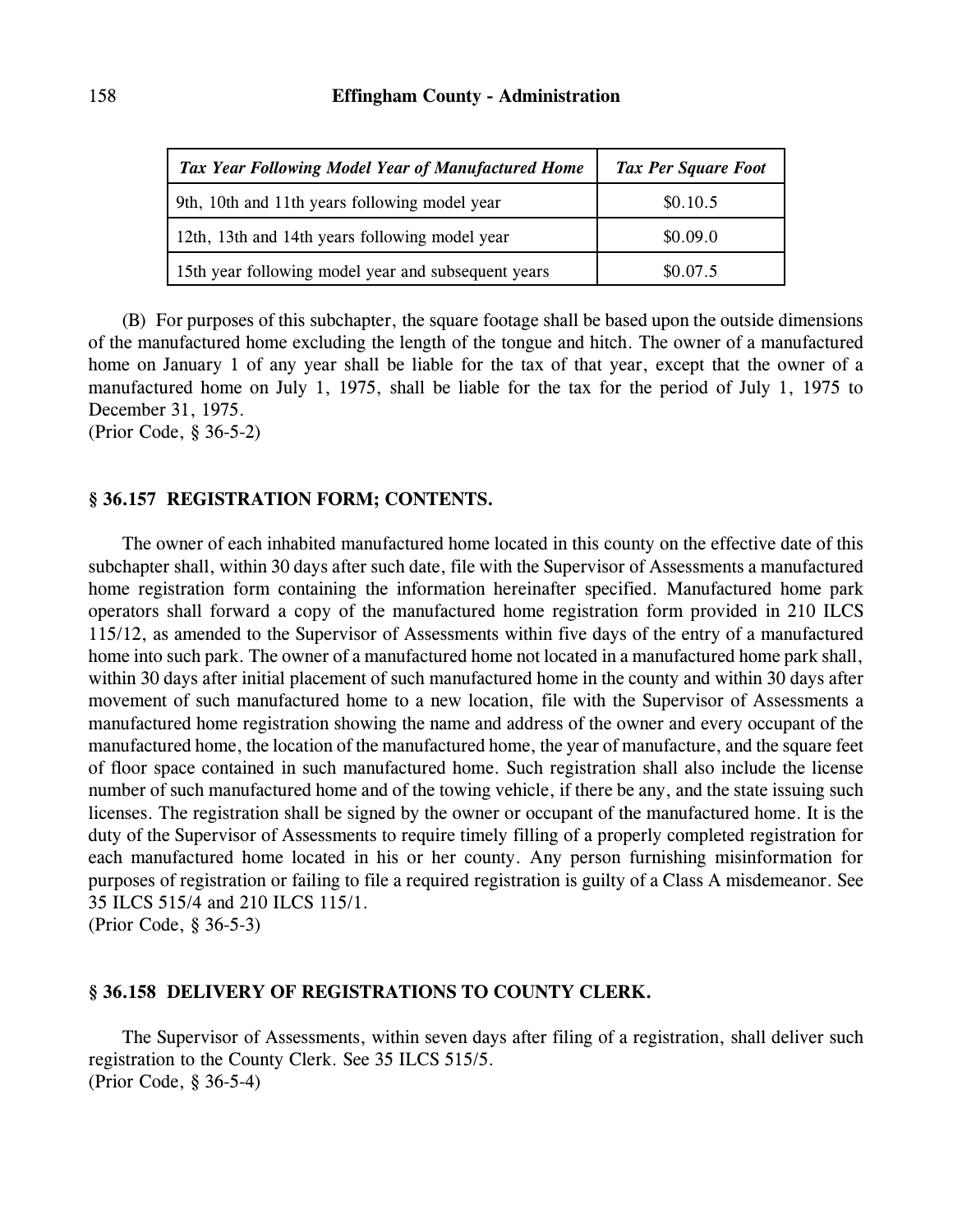## **§ 36.159 COMPUTATION OF TAX; DUE DATE; DISTRIBUTION TO DISTRICTS.**

Except as otherwise provided in this section, within 60 days of receipt of each registration form, the County Clerk shall compute the tax due, as provided in § 36.156, and certify the tax to the County Treasurer who shall mail the tax bill to the owner of such manufactured home at the time he or she receives the certification or the annual billing date, whichever occurs later. If the registration form is accompanied by a receipt for privilege taxes paid in the state for the current tax year, no further privilege tax shall be imposed for the remainder of the current tax year. If the manufactured home is initially harbored after the annual liability date, as provided in § 36.156, the County Clerk shall reduce such tax one-twelfth for each month that has passed since such annual liability date. A manufactured home harbored after the first day of such month shall be considered to have been harbored for the entire month for the purposes of this section. Thereafter, except for the year 1975, the County Clerk shall compute such tax as June 1 of each year and certify the tax to the County Treasurer. Such tax shall be due and payable to the County Treasurer within 60 days after the Treasurer mails the tax bill to the address of record. The County Treasurer shall distribute such taxes to the local taxing districts within the boundaries of which such manufactured homes are located, in the same proportion as the property taxes collectible for each such taxing district in the prior year. (Prior Code, § 36-5-5)

### **§ 36.160 ERROR IN TAX BILL.**

If a tax bill is in error as to the square footage of the manufactured home or as to the rate of tax, the owner may file an affidavit with the County Treasurer setting forth such error. If the tax bill does not show the name of the correct owner, the person whose name appears as owner on the bill may file an affidavit with the County Treasurer so stating the identifying the correct owner, if known. Upon the filing of an affidavit as provided in this section, the County Treasurer shall issue a corrected bill and shall so indicate on his or her records. See 35 ILCS 515/7. (Prior Code, § 36-5-6)

## **§ 36.161 REDUCTION OF PRIVILEGE TAX; CONDITIONS.**

(A) The privilege tax shall be reduced to 80% of the tax provided for in § 36.156 for the owners of manufactured homes who:

(1) Are actually residing in such manufactured homes;

(2) Hold title to such manufactured home as provided in the Illinois Vehicle Code, being 625 ILCS 5, approved September 29, 1969, as amended; and

(3) Are 65 years of age or older or are disabled persons within the meaning of § 3.14 of the Senior Citizens and Disabled Persons Property Tax Relief Act, being 320 ILCS 25/3.14 on the annual billing date.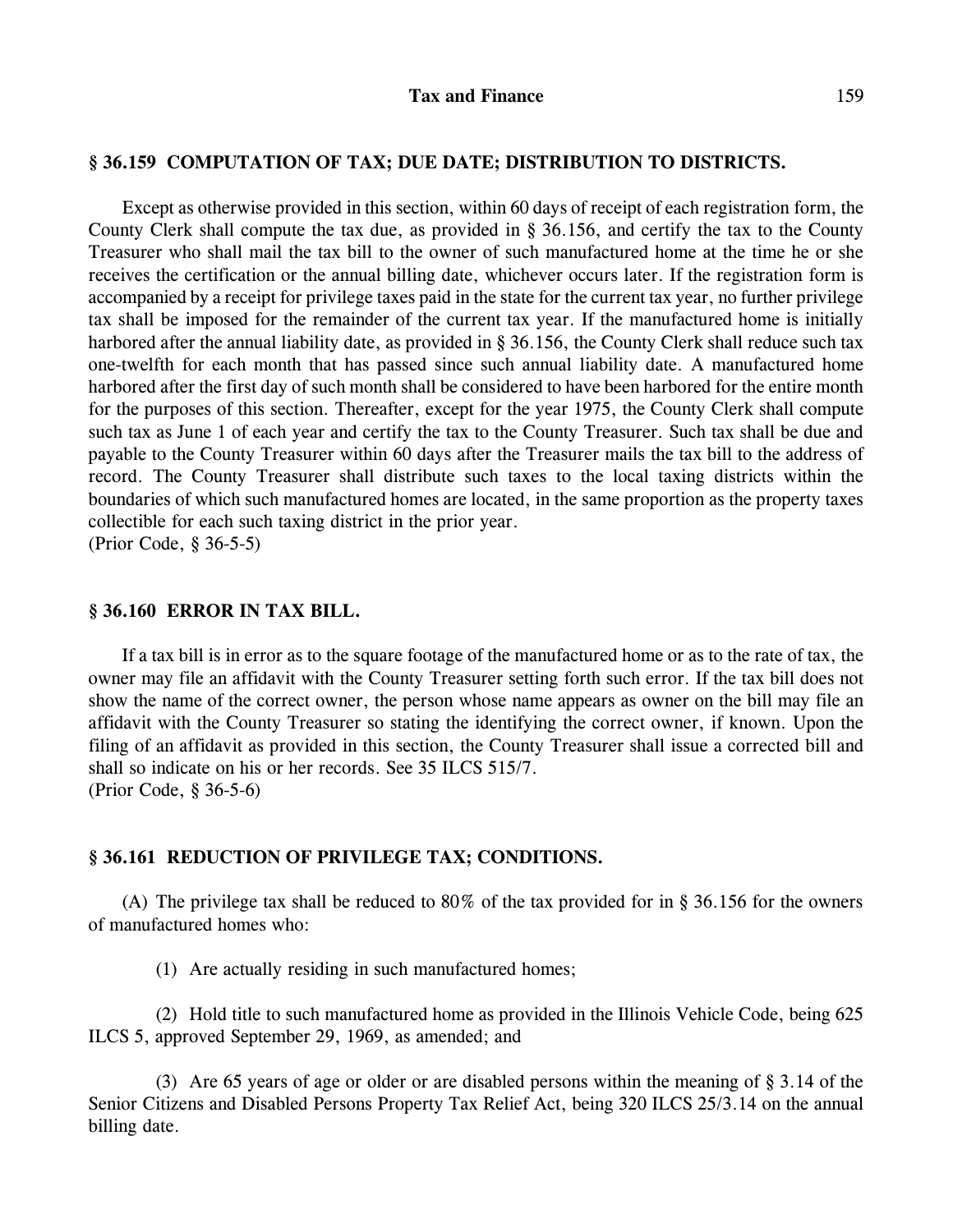(B) An application for reduction of the tax shall be filed with the County Clerk by the individuals who are entitled to the reduction. If the application is filed after May 1, the reduction in tax shall begin with the next annual bill. Application for the reduction of tax shall be done by affidavit in substantially the following form:

# **APPLICATION FOR REDUCTION OF MANUFACTURED HOME LOCAL SERVICES TAX**

I hereby make application for a reduction to eighty percent (80%) of the total tax imposed under "An Act to Provide for a Privilege Tax on Mobile Homes".

(A) Senior Citizens.

- (1) I actually reside in the manufactured home...
- (2) I hold title to the manufactured home as provided in the Illinois Vehicle Code...

(3) I reached the age of sixty-five (65) on or before either January 1 (or July 1) of the year in which this statement is filed. My date of birth is...

(B) Disabled Persons.

- (1) I actually reside in the manufactured home...
- (2) I hold title to the manufactured home as provided in the Illinois Vehicle Code...

(3) I was totally disabled on... and have remained disabled until the date of this application. My Social Security, Veterans, Railroad or Civil Service Total Disability Claim Number is... The undersigned declares under the penalty of perjury that the above statements are true and correct.

 $\emph{Dated}$  , 20

Signature of Owner

 $\overline{\phantom{a}}$  , where  $\overline{\phantom{a}}$  , where  $\overline{\phantom{a}}$  ,  $\overline{\phantom{a}}$  ,  $\overline{\phantom{a}}$  ,  $\overline{\phantom{a}}$  ,  $\overline{\phantom{a}}$  ,  $\overline{\phantom{a}}$  ,  $\overline{\phantom{a}}$  ,  $\overline{\phantom{a}}$  ,  $\overline{\phantom{a}}$  ,  $\overline{\phantom{a}}$  ,  $\overline{\phantom{a}}$  ,  $\overline{\phantom{a}}$  ,  $\overline{\phantom{a}}$  ,

 $\overline{\phantom{a}}$  , where  $\overline{\phantom{a}}$  , where  $\overline{\phantom{a}}$  ,  $\overline{\phantom{a}}$  ,  $\overline{\phantom{a}}$  ,  $\overline{\phantom{a}}$  ,  $\overline{\phantom{a}}$  ,  $\overline{\phantom{a}}$  ,  $\overline{\phantom{a}}$  ,  $\overline{\phantom{a}}$  ,  $\overline{\phantom{a}}$  ,  $\overline{\phantom{a}}$  ,  $\overline{\phantom{a}}$  ,  $\overline{\phantom{a}}$  ,  $\overline{\phantom{a}}$  ,

Address

Approved by:

 $\_$  , and the contribution of the contribution of  $\_$  . The contribution of the contribution of  $\mathcal{L}$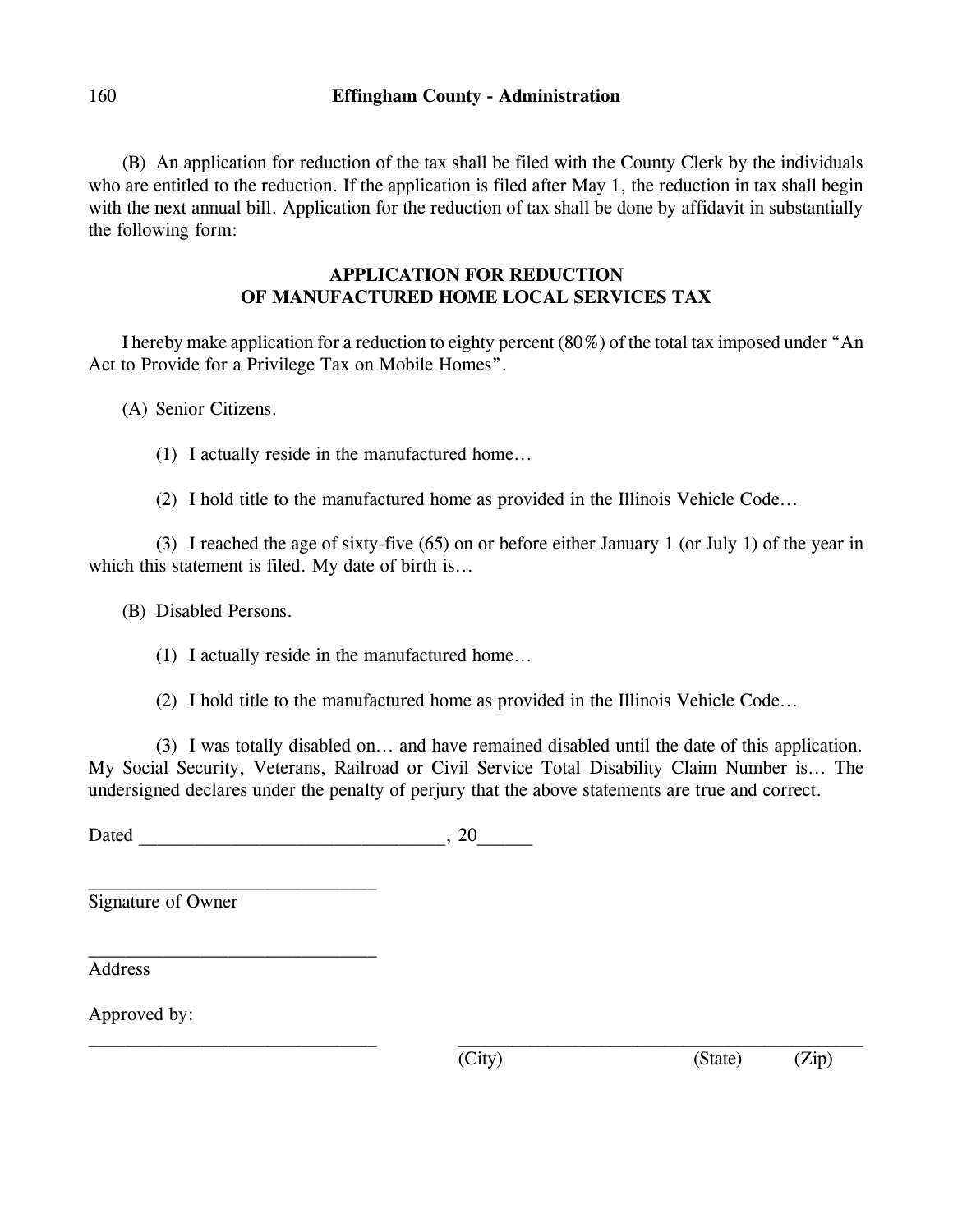### **Tax and Finance** 161

This application shall be accompanied by a copy of the applicant's most recent application filed with the Illinois Department of Revenue under the Senior Citizens and Disabled Persons Property Tax Relief Act, approved July 17, 1972, as amended. (Prior Code, § 36-5-7)

### **§ 36.162 UNPAID TAXES; LIEN ON MANUFACTURED HOME.**

If any privilege tax imposed by this subchapter is not paid when due, the County Treasurer of the county in which the manufactured home is located shall have a lien on the manufactured home for the amount of the tax, addition to the tax, penalty and interest due. Such lien shall terminate unless the County Treasurer files with the County Recorder of the county in which the manufactured home is located a notice of lien and files a financing statement in the office of the Secretary of State pursuant to Article 9 of the Uniform Commercial Code, being 810 ILCS 5/9-101 et seq., as now or hereafter amended within two years of such tax due date. From the time of filing, the amount set forth in the certificate also constitutes a lien upon all property of the taxpayer then owned by him or her or thereafter acquired by him or her in the period before the expiration of the lien. Such liens have the same force, effect and priority as a judgment lien and continue for ten years from the date of the recording unless sooner released or otherwise discharged. The County Treasurer may, at any time, release all or any portion of the property subject to any lien provided for in this subchapter or subordinate the lien to other liens if he or she determines that the taxes are sufficiently secured by a lien or other property of the taxpayer or that the release or subordination of the lien will not endanger or jeopardize the collection of the taxes.

(Prior Code, § 36-5-8)

## **§ 36.163 INTEREST ON DELINQUENT TAXES; PENALTY FOR FRAUD.**

If any privilege tax, or part thereof, imposed by this subchapter is not paid on or before the due date for such tax, interest on such amount at the rate of 1.5% per month shall be paid for the period from such due date to the date of payment of such amount. If such failure to pay such tax is the result of fraud, there shall be added to the tax as a penalty an amount equal to 50% of the deficiency. See 35 ILCS 515/9.

(Prior Code, § 36-5-9)

#### **§ 36.164 INVALIDITY OF PROVISIONS.**

If any section, division, sentence or clause of this subchapter shall be adjudged unconstitutional, such adjudication shall not affect the validity of the subchapter as a whole or of any section, division, sentence or clause thereof not adjudged unconstitutional. (Prior Code, § 36-5-10)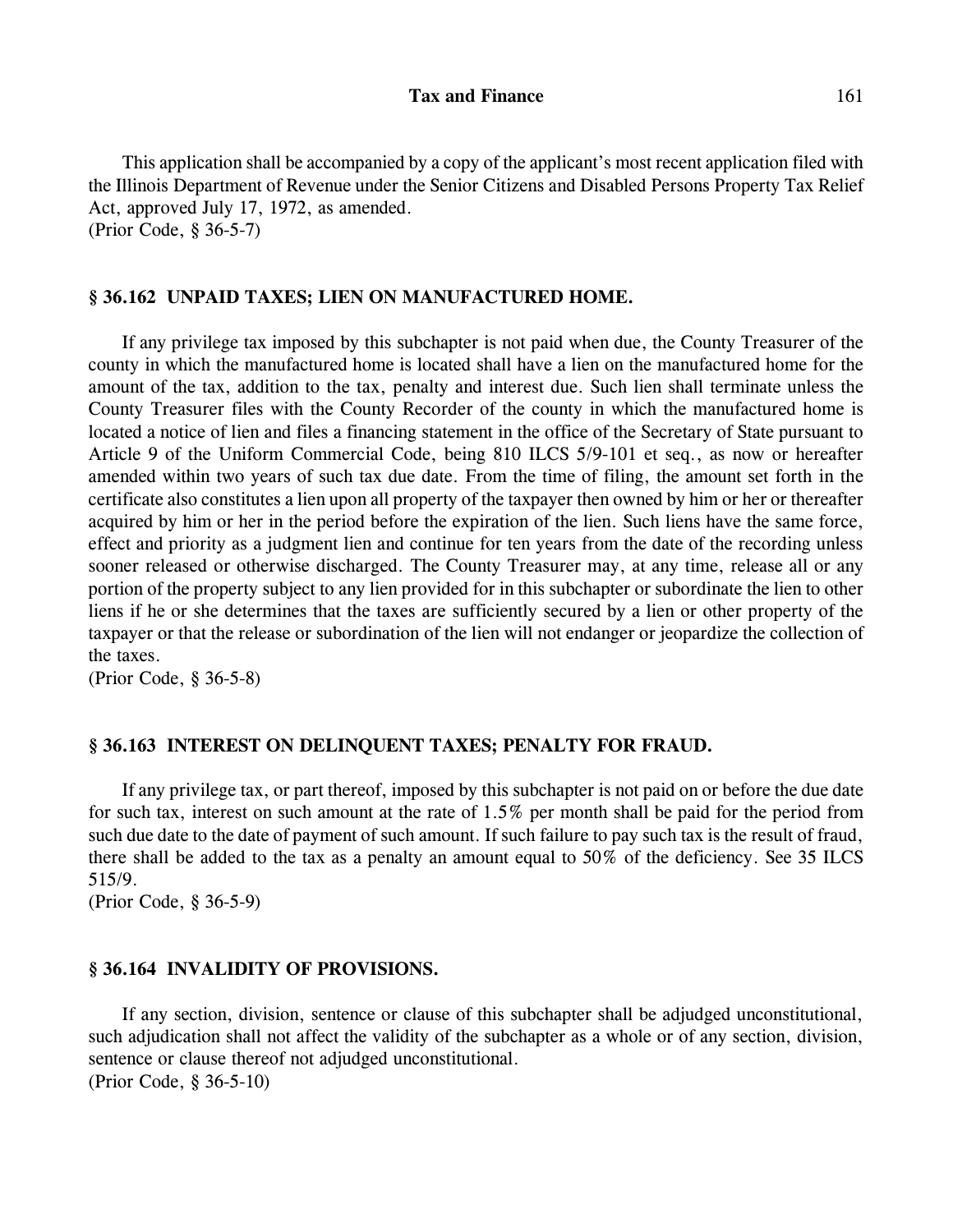## **§ 36.165 MANUFACTURED HOME DEALERS; NOTIFICATION.**

Manufactured home dealers shall, within ten days after any retail sale and delivery of a manufactured home, notify the County Clerk of the county in which the point of delivery is located of the sale, the name of the purchaser, the point at which delivery to the purchaser was made, and the serial number and exterior measurements of the manufactured home. (Prior Code, § 36-5-11)

#### **§ 36.166 MOVING PERMITS; PENALTY.**

(A) Before any manufactured home subject to the tax imposed by this subchapter may be moved, the transporting company must obtain a permit from the County Treasurer certifying that the tax on the manufactured home has been paid for the current tax period.

(B) It shall be a Class B misdemeanor for any person or entity to move any manufactured home or cause it to be moved a distance of more than one mile without having received such permit from the taxpayer. It shall be a Class B misdemeanor for any taxpayer to move any manufactured home or cause it to be moved a distance of more than one mile without such permit having been issued by the County Treasurer. This section does not apply to any person or entity who moves a manufactured home or causes it to be moved pursuant to a court order. (Prior Code, § 36-5-12)

### **§ 36.167 VIOLATION.**

It shall be a violation of this code to fail to submit information required under this subchapter or to knowingly submit any false information under this subchapter. See 35 ILCS 515/1 et seq. (Prior Code, § 36-5-13) Penalty, see § 10.99

#### *HOTEL/MOTEL TAX*

#### **§ 36.180 DEFINITIONS.**

For the purpose of this subchapter, the following definitions shall apply unless the context clearly indicates or requires a different meaning.

*COUNTY.* The County of Effingham, an Illinois municipal corporation.

*HOTEL* (which includes a *MOTEL*), *OPERATOR*, *OCCUPANCY*, *ROOM* or *ROOMS*, *PERMANENT RESIDENT*, *RENT* or *RENTAL*, *DEPARTMENT* and *PERSON.* Have the meanings provided in 35 ILCS 145/2 as that section may be in force from time to time.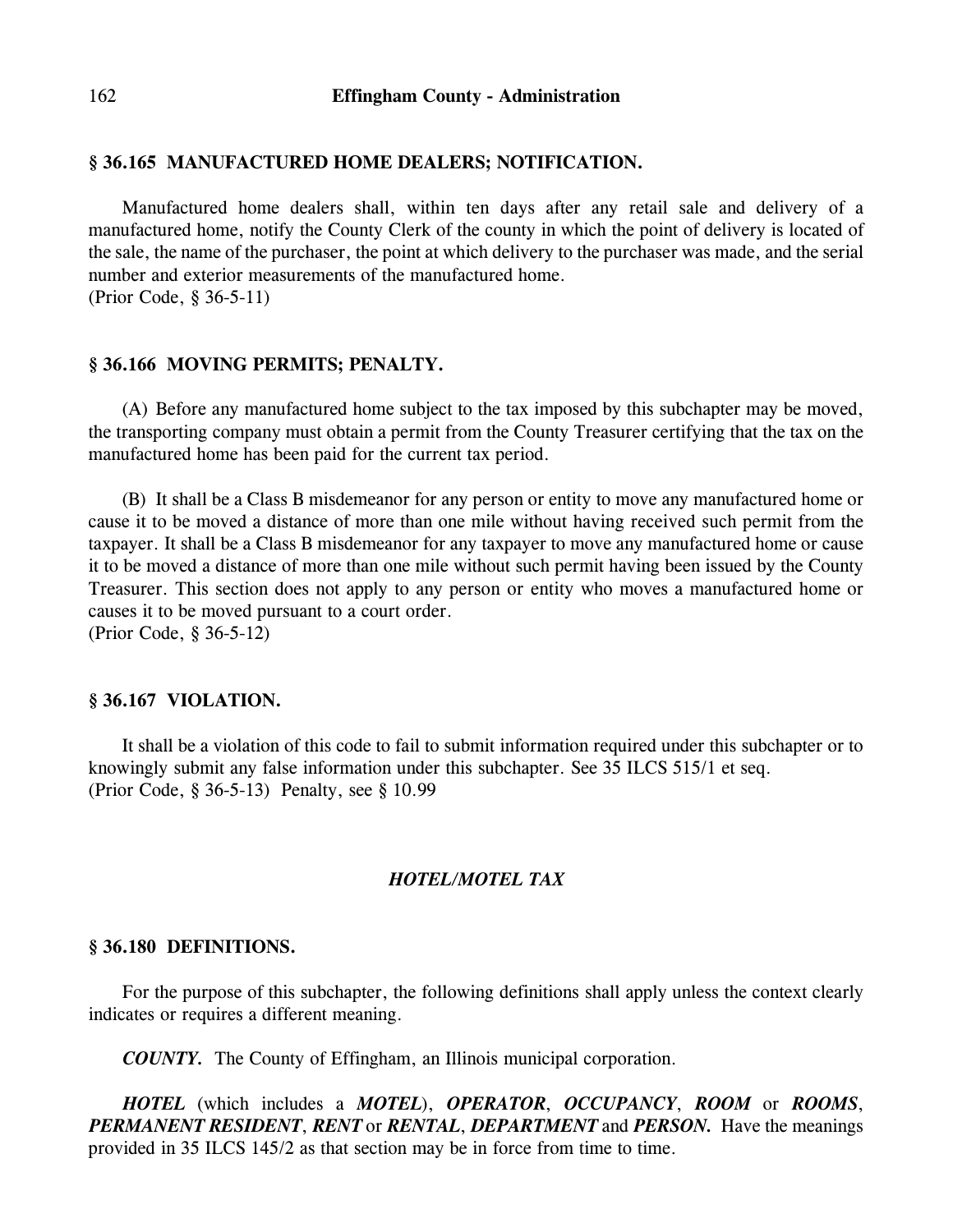### **Tax and Finance** 163

*RETURN.* Any return filed or required to be filed as provided in this subchapter.

*TREASURER.* The County Treasurer of the County of Effingham, Illinois. (Prior Code, § 36-6-1)

### **§ 36.181 TAX.**

(A) There is hereby levied and imposed for the period commencing July 1, 1997 a tax of 5% of the gross rental receipts from the renting, leasing or letting of a hotel or motel room within the county for each 24-hour period or any portion thereof for which a daily room charge is made; provided, however, that a tax shall not be levied or imposed upon any person who shall be a permanent resident. A **PERMANENT RESIDENT** is hereby defined to be a person who rents a hotel or motel room same establishment for more than 30 consecutive days or to a person who works and lives in the same hotel or motel.

(B) Persons subject to the tax hereby imposed may reimburse themselves for their tax liability for such tax by separately filing such tax as an additional charge, which charge may be stated in combination and in single amount with the state tax imposed under the Hotel Operator's Occupation Tax Act, as provided in 35 ILCS 145/1 et seq.

(C) The tax herein levied and imposed shall be paid in addition to any and all other taxes and charges. It shall be the duty of the operator to pay the amount of the tax to the Treasurer under procedures prescribed by the Treasurer or as otherwise provided in this subchapter. (Prior Code, § 36-6-2)

### **§ 36.182 RECORDS TO BE KEPT.**

(A) Every operator shall keep records of every occupancy and of all rent paid, charged or due thereon and of the tax payable thereon in such form as may be required by regulation prescribed by the Treasurer or as otherwise provided in this subchapter. Such records shall be available for inspection and examination for any proper purpose at any reasonable time upon demand by the Treasurer or a duly authorized agent or employee of the county and shall be preserved for a period of three years unless the Treasurer shall prescribe a shorter period of time.

(B) It shall be unlawful for any person to prevent, hinder or interfere with the Treasurer or the duly authorized deputy or representative of the Treasurer in the discharge of the duties of the Treasurer. (Prior Code, § 36-6-3) Penalty, see § 10.99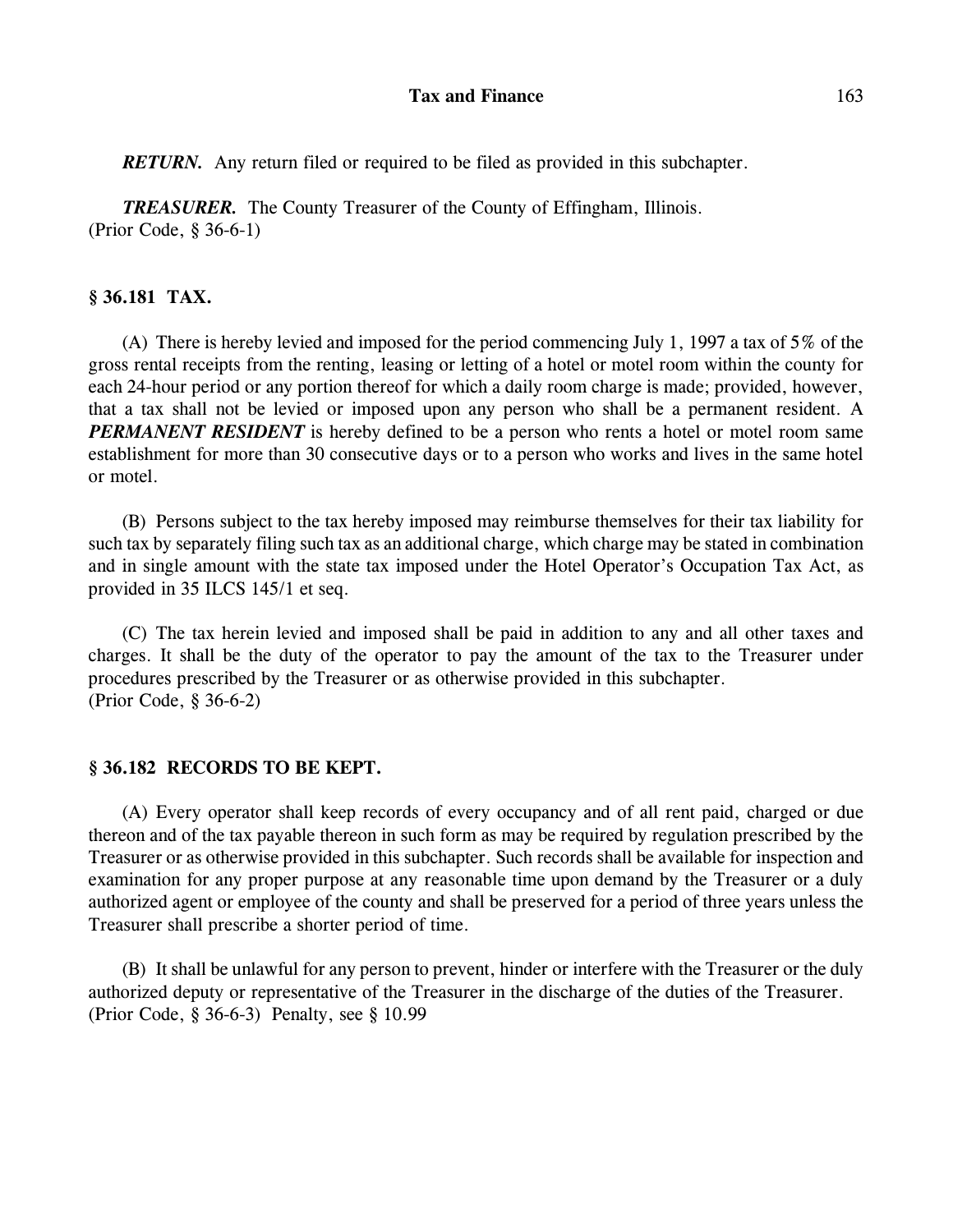## **§ 36.183 RETURNS.**

(A) Every operator shall file monthly with the Treasurer a return of occupancy and of rents and of the taxes payable thereon on forms prescribed by the Treasurer and consistent with returns required under the Hotel Operator's Occupation Tax Act found in 35 ILCS 145/1 et seq.

(1) The return shall be due on or before the last day of the calendar month succeeding the end of the month filing period.

(2) A separate return shall be filed for each place of business within the county, regardless of ownership.

(B) The first period for the purpose of this subchapter shall commence on July 1, 1997, and the tax return and payment for such shall be due on or before August 31, 1997. Thereafter, reporting and tax payments shall be in accordance with the provisions of this subchapter. At the time of filing such tax returns, the operator shall pay the full amount of all tax due hereunder.

(C) If for any reason any tax is not paid when due, a penalty at the rate of 1% per month shall be added and collected. (Prior Code, § 36-6-4) (Ord. 97-40, passed 7-21-1997)

# **§ 36.184 COLLECTION.**

Whenever any person shall fail to pay any tax due hereunder or penalty, the Treasurer shall bring or cause to be brought in the name of the county an action to enforce payment of the tax in any court of competent jurisdiction, together with the cost of such action. (Prior Code, § 36-6-5)

## **§ 36.185 PROCEEDS OF TAXES.**

(A) All proceeds resulting from the imposition of the tax hereunder, including penalties, shall be paid into the Treasury of the county and shall be credited to and deposited in the corporate funds of the county.

(B) All such proceeds shall be separately accounted for by the Treasurer. (Prior Code, § 36-6-6)

## **§ 36.186 USE OF FUNDS.**

All taxes and penalties received by the county hereunder shall be expended by the county solely to promote tourism, conventions, expositions, theatrical, sports, cultural and other special events within the county and otherwise to attract non-residents to visit the county. The County Board will provide by